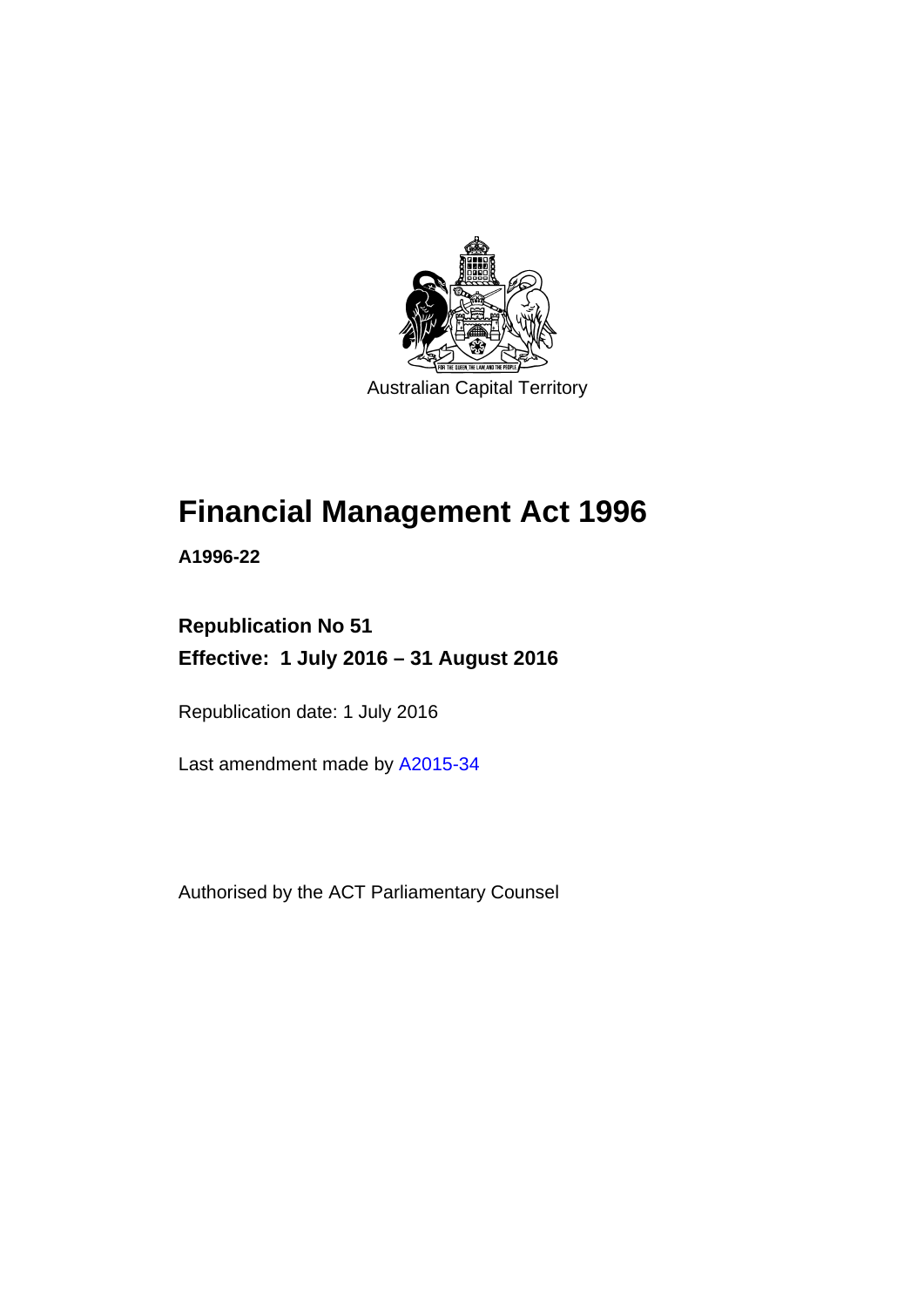## **About this republication**

### **The republished law**

This is a republication of the *Financial Management Act 1996* (including any amendment made under the *[Legislation Act 2001](http://www.legislation.act.gov.au/a/2001-14)*, part 11.3 (Editorial changes)) as in force on 1 July 2016*.* It also includes any commencement, amendment, repeal or expiry affecting this republished law to 1 July 2016.

The legislation history and amendment history of the republished law are set out in endnotes 3 and 4.

### **Kinds of republications**

The Parliamentary Counsel's Office prepares 2 kinds of republications of ACT laws (see the ACT legislation register at [www.legislation.act.gov.au](http://www.legislation.act.gov.au/)):

- authorised republications to which the *[Legislation Act 2001](http://www.legislation.act.gov.au/a/2001-14)* applies
- unauthorised republications.

The status of this republication appears on the bottom of each page.

#### **Editorial changes**

The *[Legislation Act 2001](http://www.legislation.act.gov.au/a/2001-14)*, part 11.3 authorises the Parliamentary Counsel to make editorial amendments and other changes of a formal nature when preparing a law for republication. Editorial changes do not change the effect of the law, but have effect as if they had been made by an Act commencing on the republication date (see *[Legislation Act 2001](http://www.legislation.act.gov.au/a/2001-14)*, s 115 and s 117). The changes are made if the Parliamentary Counsel considers they are desirable to bring the law into line, or more closely into line, with current legislative drafting practice.

This republication includes amendments made under part 11.3 (see endnote 1).

#### **Uncommenced provisions and amendments**

If a provision of the republished law has not commenced, the symbol  $\mathbf{U}$  appears immediately before the provision heading. Any uncommenced amendments that affect this republished law are accessible on the ACT legislation register [\(www.legislation.act.gov.au\)](http://www.legislation.act.gov.au/). For more information, see the home page for this law on the register.

#### **Modifications**

If a provision of the republished law is affected by a current modification, the symbol  $\mathbf{M}$ appears immediately before the provision heading. The text of the modifying provision appears in the endnotes. For the legal status of modifications, see the *[Legislation Act 2001](http://www.legislation.act.gov.au/a/2001-14)*, section 95.

#### **Penalties**

At the republication date, the value of a penalty unit for an offence against this law is \$150 for an individual and \$750 for a corporation (see *[Legislation Act 2001](http://www.legislation.act.gov.au/a/2001-14)*, s 133).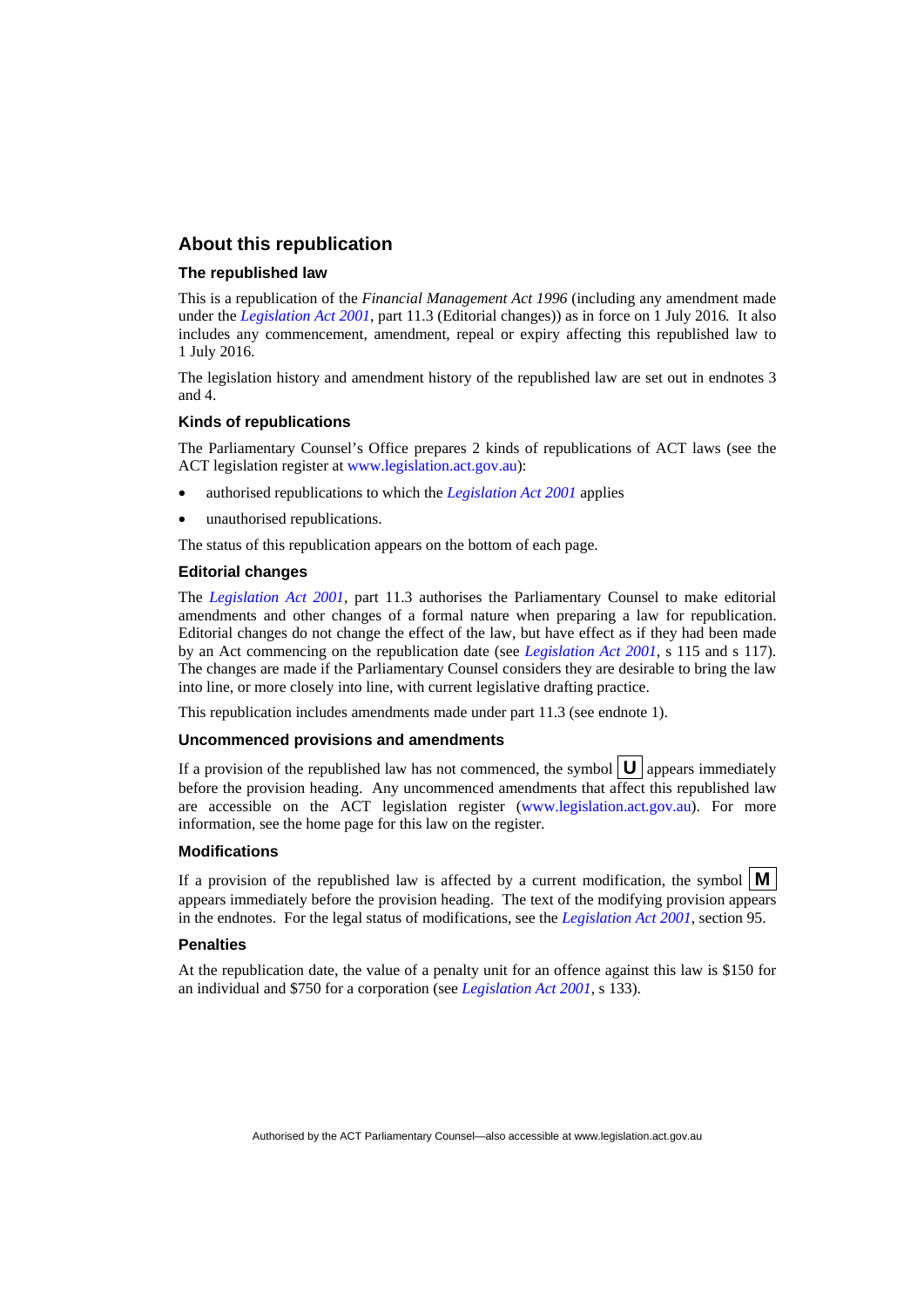

# **Financial Management Act 1996**

# **Contents**

l.

|                     |                                                                                              | Page       |
|---------------------|----------------------------------------------------------------------------------------------|------------|
| Part 1              | <b>Preliminary</b>                                                                           |            |
| 1                   | Name of Act                                                                                  | 2          |
| 2                   | Act subject to Territory Superannuation Provision Protection Act                             | 2          |
| 3                   | Dictionary                                                                                   | 2          |
| 3A                  | <b>Notes</b>                                                                                 | 2          |
| 3B                  | Declaration that certain bodies are not territory authorities for Act                        | 3          |
| 4                   | Application of pts 2 to 5-Office of the Legislative Assembly and<br>officers of the Assembly | 3          |
| Part 2              | <b>Budget management</b>                                                                     |            |
| <b>Division 2.1</b> | <b>Appropriations and budgets</b>                                                            |            |
| 5                   | Timing of first Appropriation Bill for financial year                                        | 5          |
| 6                   | Necessity for appropriation                                                                  | 5          |
| $\overline{7}$      | Payments authorised on lapse of appropriation                                                | 5          |
| 7A                  | Temporary advance for new purpose or new entity                                              | 6          |
| <b>R51</b>          | Financial Management Act 1996                                                                | contents 1 |
| 01/07/16            | Effective: 01/07/16-31/08/16                                                                 |            |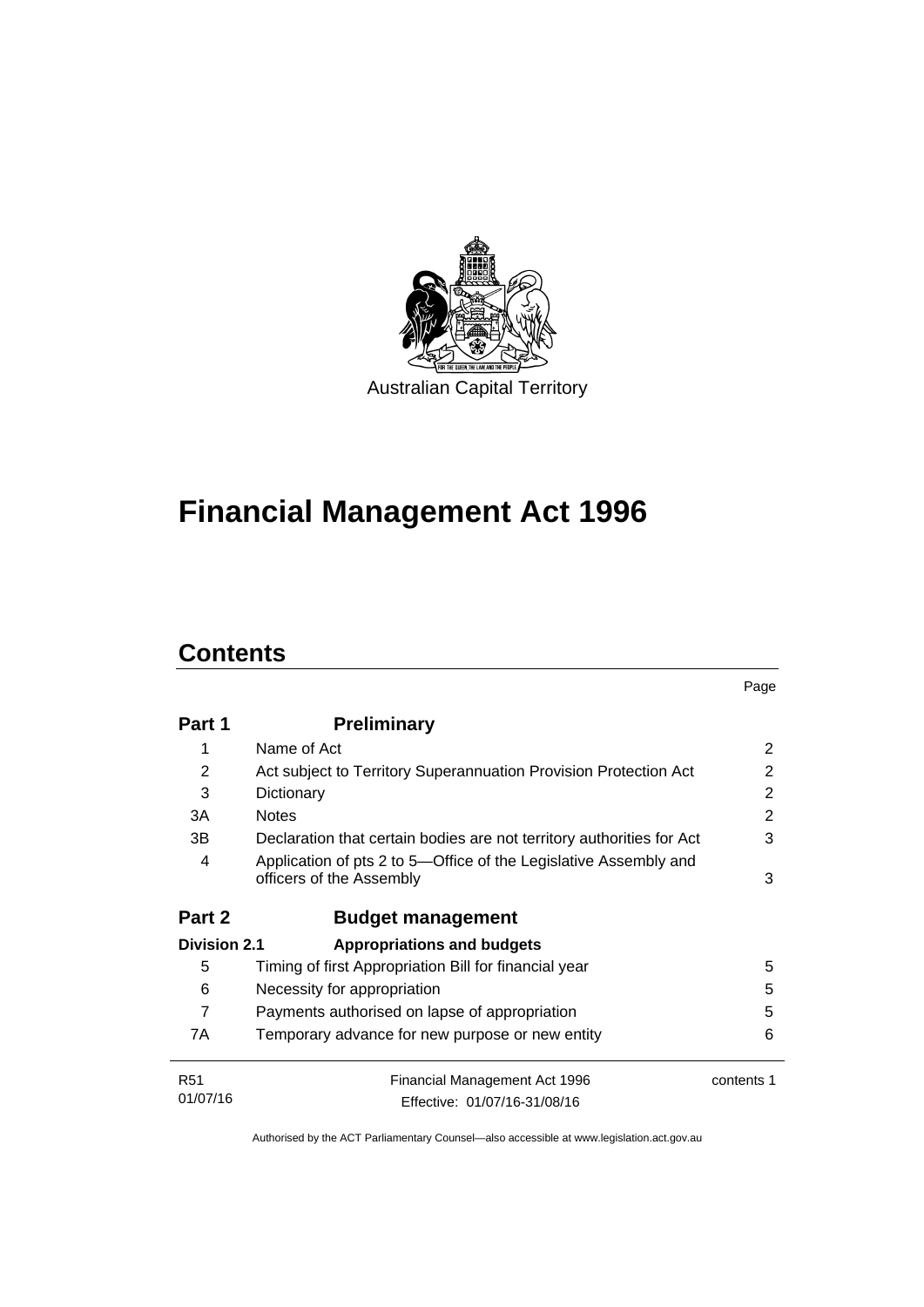## **Contents**

| 8               | Form of appropriations                                                            | Page<br>7 |
|-----------------|-----------------------------------------------------------------------------------|-----------|
| 9               | Net controlled recurrent payments                                                 | 8         |
| 9Α              | Net appropriations for capital injections                                         | 9         |
| 9B              | Appropriations for payments on behalf of Territory to be net                      |           |
|                 | appropriations                                                                    | 9         |
| 10              | <b>Budget papers</b>                                                              | 9         |
| 11              | <b>Territory budgets</b>                                                          | 10        |
| 11A             | Financial policy objectives and strategies statement                              | 13        |
| 12              | Directorate budgets                                                               | 14        |
| 12AA            | Territory authority budgets                                                       | 15        |
| 12A             | Territory-owned corporation budgets                                               | 16        |
| 13              | Supplementary budget papers                                                       | 17        |
| 13A             | Amendment of budgets for supplementary appropriation                              | 18        |
| 14              | Transfer of funds between appropriations                                          | 19        |
| 14A             | Transfer of funds from capital injection appropriation to other<br>appropriations | 19        |
| 14B             | Transfer of funds from other appropriations to capital injection<br>appropriation | 20        |
| 15A             | Reclassification of certain appropriations                                        | 21        |
| 16              | Transfer of functions to another entity                                           | 22        |
| 16A             | Appropriation for accrued employee entitlements                                   | 22        |
| 16B             | Rollover of undisbursed appropriation                                             | 23        |
| 17              | Variation of appropriations for Commonwealth grants                               | 24        |
| 17A             | Variations of appropriations for certain payments to Commonwealth                 | 25        |
| 18              | Treasurer's advance                                                               | 26        |
| 18A             | Treasurer's advance-payment pending supplementary appropriation                   | 27        |
| 18B             | Treasurer's advance-reduction of amounts                                          | 28        |
| 18 <sub>C</sub> | Assembly to be told about Treasurer's advance                                     | 28        |
| 19              | Refunds of payments made without liability                                        | 29        |
| 19A             | Payments for Territory GST liabilities                                            | 30        |
| 19AA            | Payments for Territory GST administration costs                                   | 30        |
| 19B             | Authorisation of appropriation for certain Commonwealth grants                    | 31        |
| 19C             | Amendment of capital injection conditions                                         | 32        |
| 19D             | Amendment of performance criteria                                                 | 32        |
| 20              | Recommended appropriation for Office of the Legislative Assembly                  | 34        |

contents 2 Financial Management Act 1996 Effective: 01/07/16-31/08/16

R51 01/07/16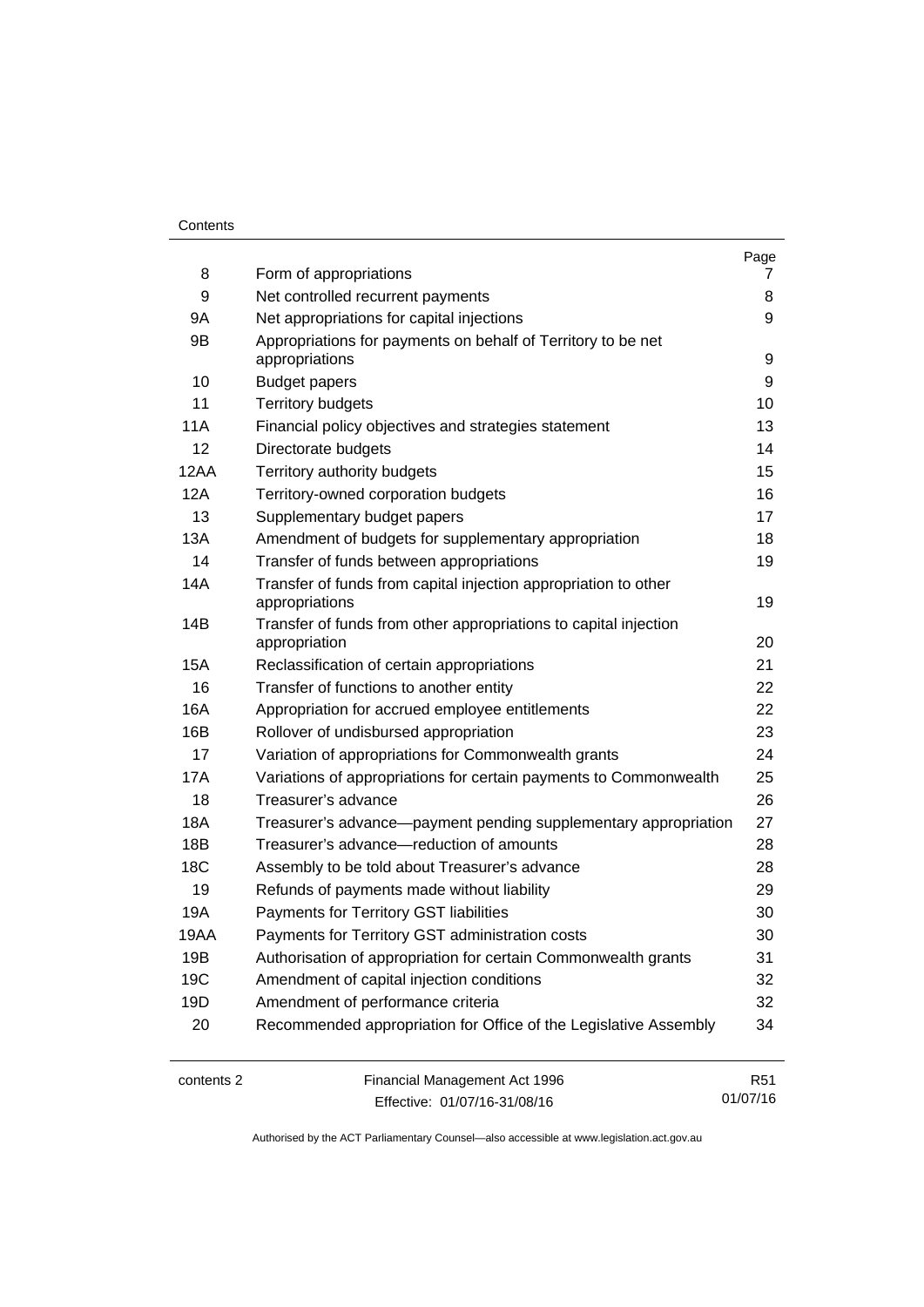| 20AA                | Appropriation for Office of the Legislative Assembly                            | Page<br>35 |
|---------------------|---------------------------------------------------------------------------------|------------|
| 20AB                | Recommended appropriation for officers of the Assembly                          | 35         |
| 20AC                | Appropriation for officers of the Assembly                                      | 36         |
| <b>Division 2.2</b> | <b>Budget reviews and pre-election updates</b>                                  |            |
| 20A                 | <b>Budget review</b>                                                            | 36         |
| 20B                 | Purpose and contents of budget review                                           | 37         |
| 20C                 | Pre-election budget update                                                      | 38         |
| 20D                 | Purpose and contents of pre-election budget update                              | 38         |
| Part <sub>3</sub>   | <b>Financial reports</b>                                                        |            |
| <b>Division 3.1</b> | <b>Financial reports of the Territory</b>                                       |            |
| 21                  | Meaning of the Territory in div 3.1                                             | 41         |
| 22                  | Annual financial statements of the Territory                                    | 41         |
| 23                  | Responsibility for annual financial statements                                  | 41         |
| 24                  | Audit of annual financial statements                                            | 42         |
| 25                  | Presentation of annual financial statements to Legislative Assembly             | 43         |
| 26                  | Periodic financial statements                                                   | 43         |
| <b>Division 3.2</b> | Financial reports and performance statements of<br>directorates                 |            |
| 27                  | Annual financial statements of directorates                                     | 44         |
| 28                  | Responsibility for annual financial statements of directorates                  | 45         |
| 29                  | Audit of financial statements of directorates                                   | 46         |
| 30                  | Directorate annual financial statements to be included in annual<br>reports etc | 46         |
| 30A                 | Statements of performance of directorates                                       | 46         |
| 30 <sub>B</sub>     | Responsibility for directorate statements of performance                        | 47         |
| 30C                 | Scrutiny of directorate statements of performance                               | 48         |
| 30D                 | Directorate statements of performance to be included in annual reports          |            |
|                     | etc                                                                             | 48         |
| 30E                 | Half-yearly directorate performance reports                                     | 48         |
| <b>Division 3.3</b> | <b>Capital works reports</b>                                                    |            |
| 30F                 | Capital works report of Territory                                               | 49         |

contents 3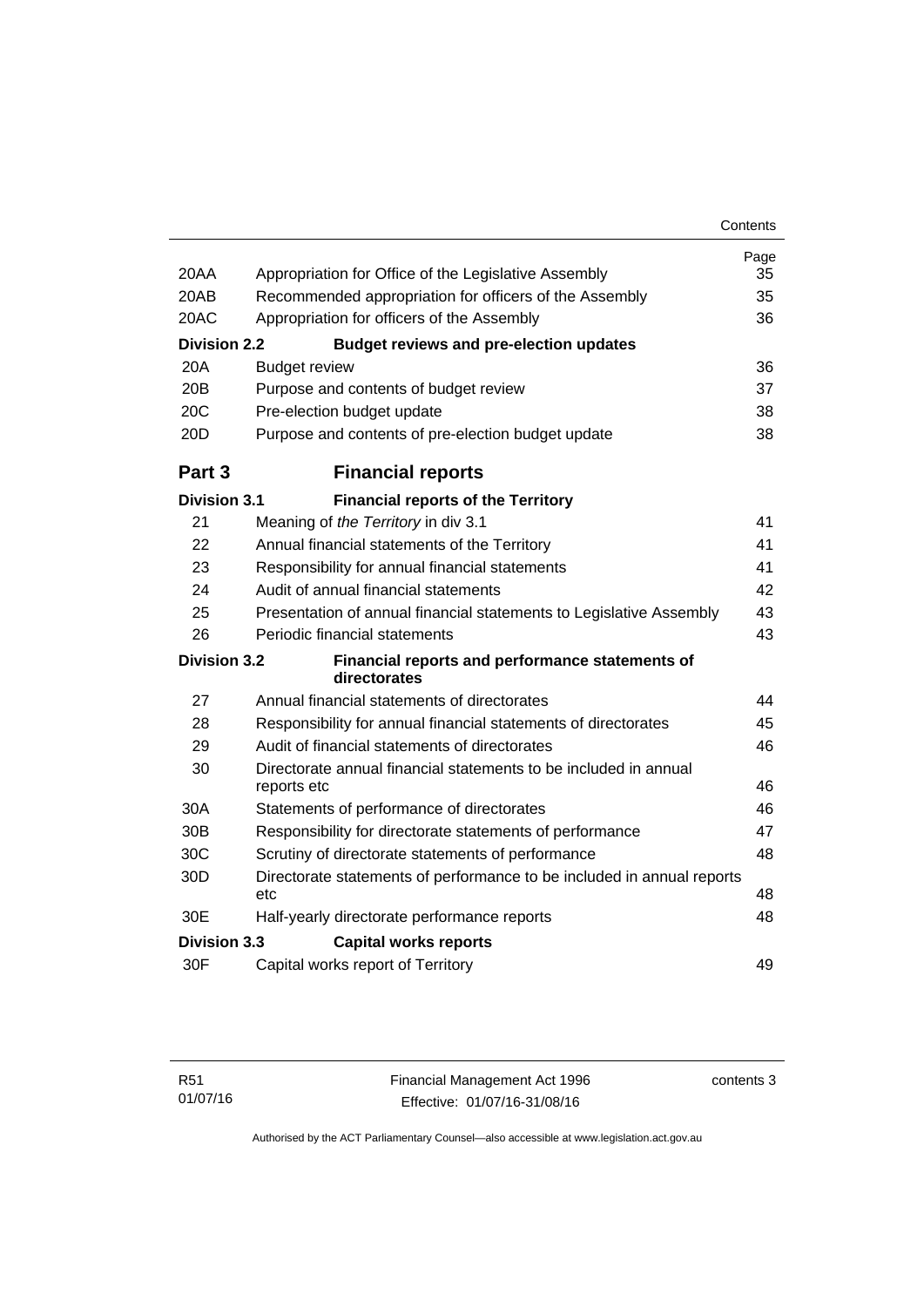|            |                                                                                      | Page            |
|------------|--------------------------------------------------------------------------------------|-----------------|
| Part 4     | <b>Financial management responsibilities of</b><br>directors-general of directorates |                 |
| 31         | Responsibilities of directors-general of directorates                                | 51              |
| 31A        | Directors-general may enter into contracts etc                                       | 53              |
| Part 5     | <b>Banking and investment</b>                                                        |                 |
| 32         | Agreement for the conduct of banking for Territory                                   | 54              |
| 33         | Territory banking account                                                            | 54              |
| 34         | Directorate banking accounts                                                         | 54              |
| 34A        | Transfer of directorate banking account                                              | 55              |
| 34B        | End of year balances of directorate banking accounts                                 | 56              |
| 35         | Payments into banking accounts                                                       | 56              |
| 36         | Transfer following change in directorate responsibilities                            | 57              |
| 36A        | Transfers from directorate banking accounts to territory banking<br>account          | 57              |
| 37         | Payments from territory banking account                                              | 57              |
| 37A        | Payments into territory banking account                                              | 58              |
| 38         | Investment of certain public money                                                   | 58              |
| Part 6     | <b>Borrowing and guarantees</b>                                                      |                 |
| 39         | Power of Territory to borrow                                                         | 61              |
| 40         | Treasurer may borrow on behalf of Territory                                          | 61              |
| 41         | Power of territory authorities to borrow                                             | 61              |
| 42         | Borrowings by territory authorities to be approved                                   | 61              |
| 43         | Territory authorities may give security                                              | 62              |
| 44         | Power to approve borrowings not delegable                                            | 62              |
| 45         | Loans to be paid into territory banking account                                      | 62              |
| 46         | Payments by Treasurer                                                                | 62              |
| 47         | <b>Guarantees by Territory</b>                                                       | 62              |
| Part 7     | <b>Trust money</b>                                                                   |                 |
| 49         | Identity of trust money                                                              | 64              |
| 50         | Administration of trust money                                                        | 64              |
| 51         | Directorate trust banking accounts                                                   | 64              |
| 51A        | Transfer of directorate trust banking accounts                                       | 65              |
| contents 4 | Financial Management Act 1996                                                        | R <sub>51</sub> |
|            | Effective: 01/07/16-31/08/16                                                         | 01/07/16        |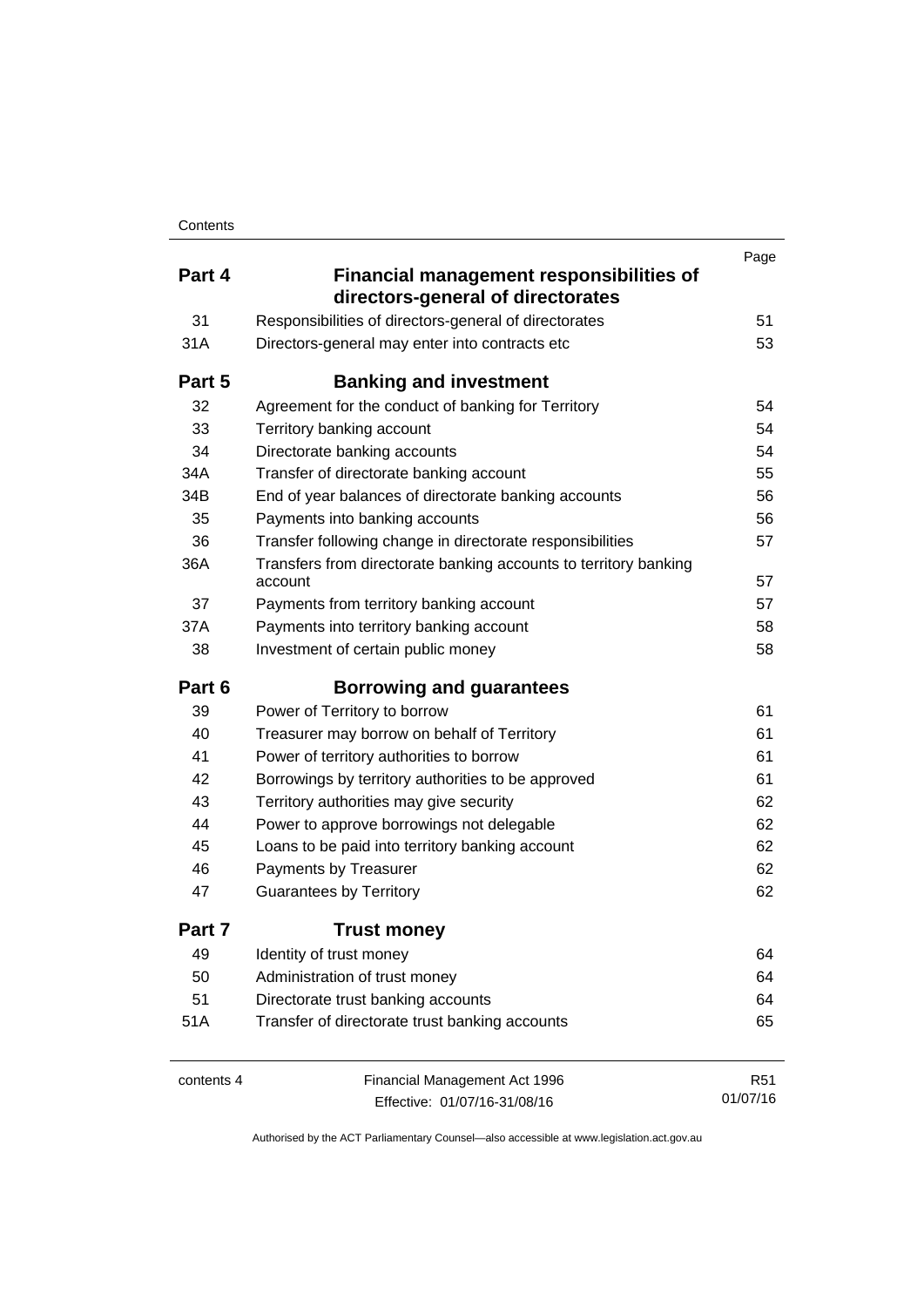| Contents |
|----------|
|----------|

|                 |                                                                                              | Page       |
|-----------------|----------------------------------------------------------------------------------------------|------------|
| 51B             | Transfers between trust banking accounts-changes in directorate<br>responsibilities          | 65         |
| 51C             | Transfers between trust banking accounts—investment                                          | 66         |
| 52              | Transfers between trust banking account and territory banking account                        | 66         |
| 53              | Investment of trust money                                                                    | 66         |
| 53A             | Unclaimed trust money                                                                        | 66         |
| 53B             | Reviewable decision notices                                                                  | 68         |
| 53C             | Applications for review                                                                      | 68         |
| Part 8          | <b>Financial provisions for territory authorities</b>                                        |            |
| 54              | Application-pt 8                                                                             | 69         |
| 55              | Responsibilities of chief executive officers of territory authorities                        | 69         |
| 56              | Responsibilities of governing boards of territory authorities                                | 71         |
| 57              | Banking accounts of territory authorities                                                    | 72         |
| 58              | Investment by territory authorities                                                          | 73         |
| 59              | Borrowing by territory authorities                                                           | 74         |
| 60              | Guarantees by territory authorities                                                          | 75         |
| 61              | Territory authority statements of intent                                                     | 75         |
| 62              | Presentation of statements of intent of territory authorities                                | 78         |
| 63              | Annual financial statements of territory authorities                                         | 78         |
| 64              | Responsibility for annual financial statements of territory authorities                      | 79         |
| 65              | Audit of annual financial statements of territory authorities                                | 80         |
| 66              | Annual financial statements of territory authorities to be included in<br>annual reports etc | 80         |
| 67              | Treasurer may require interim financial statements etc for territory<br>authorities          | 81         |
| 68              | Statements of performance of territory authorities                                           | 81         |
| 69              | Responsibility for territory authority statements of performance                             | 82         |
| 70              | Scrutiny of territory authority statements of performance                                    | 83         |
| 71              | Territory authority statements of performance to be included in annual<br>reports etc        | 83         |
| Part 9          | Governance of territory authorities                                                          |            |
| Division 9.1    | Definitions and important concepts                                                           |            |
| 72              | Definitions-pt 9                                                                             | 84         |
| 73              | Nature of relevant territory authorities                                                     | 85         |
| R <sub>51</sub> | Financial Management Act 1996                                                                | contents 5 |
| 01/07/16        | Effective: 01/07/16-31/08/16                                                                 |            |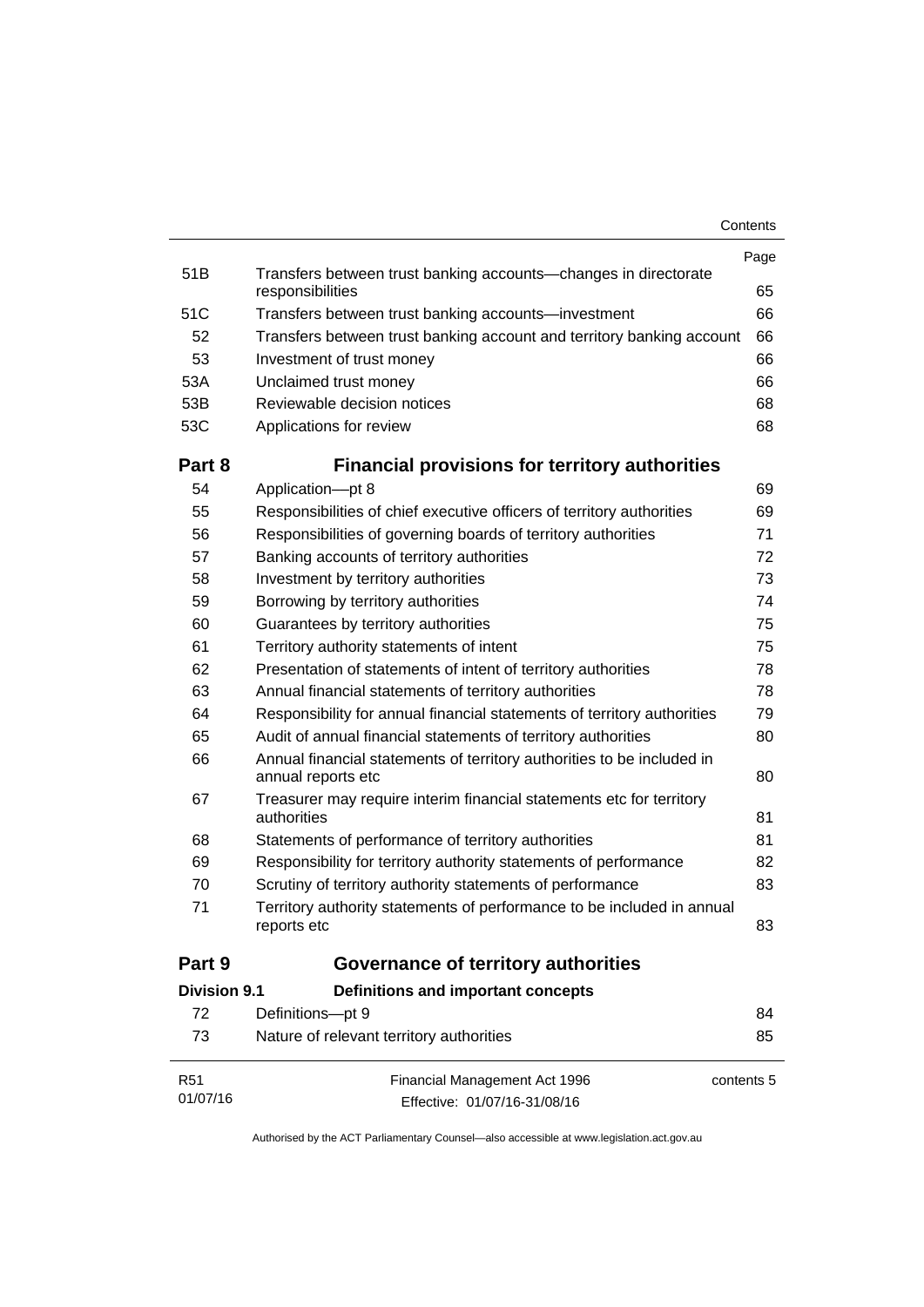| 74                  | Powers of territory authorities generally                               | Page<br>86      |
|---------------------|-------------------------------------------------------------------------|-----------------|
| 75                  | Execution of documents and assumptions people dealing with relevant     |                 |
|                     | territory authority may make                                            | 87              |
| 76                  | Governing board of territory authority                                  | 88              |
| 77                  | Role of governing board                                                 | 88              |
| <b>Division 9.2</b> | Governing board member appointments                                     |                 |
| 78                  | Appointment of governing board members generally                        | 89              |
| 79                  | Appointment of chair and deputy chair                                   | 90              |
| 80                  | Appointment of CEO of authority with governing board                    | 91              |
| 81                  | Ending board member appointments                                        | 92              |
| <b>Division 9.3</b> | <b>Functions of governing board members</b>                             |                 |
| 82                  | Chair's functions                                                       | 94              |
| 83                  | Deputy chair's functions                                                | 94              |
| 84                  | <b>CEO's functions</b>                                                  | 94              |
| 85                  | Honesty, care and diligence of governing board members                  | 95              |
| 86                  | Conflicts of interest by governing board members                        | 95              |
| 87                  | Agenda to require disclosure of interest item                           | 96              |
| 88                  | Disclosure of interests by governing board members                      | 96              |
| 89                  | Reporting of disclosed governing board interests to Minister            | 98              |
| 90                  | Protection of governing board members from liability                    | 99              |
| 91                  | Indemnification and exemption of governing board members                | 99              |
| 92                  | Compensation for exercise of functions etc                              | 100             |
| <b>Division 9.4</b> | <b>Governing board meetings</b>                                         |                 |
| 93                  | Time and place of governing board meetings                              | 101             |
| 94                  | Presiding member at governing board meetings                            | 101             |
| 95                  | Quorum at governing board meetings                                      | 101             |
| 96                  | Voting at governing board meetings                                      | 102             |
| 97                  | Conduct of governing board meetings etc                                 | 102             |
| <b>Division 9.5</b> | Requirements and obligations for territory authorities                  |                 |
| 98                  | Limitations on authorities forming corporations etc                     | 103             |
| 99                  | Limitations on authorities taking part in joint ventures and trusts     | 104             |
| 100                 | Corporations, joint ventures and trusts in which authority has interest | 105             |
| 101                 | Obligation of authorities to tell Minister about significant events     | 105             |
| 102                 | Ministerial directions to authorities about financial etc statements    | 106             |
| contents 6          | Financial Management Act 1996                                           | R <sub>51</sub> |

Effective: 01/07/16-31/08/16

01/07/16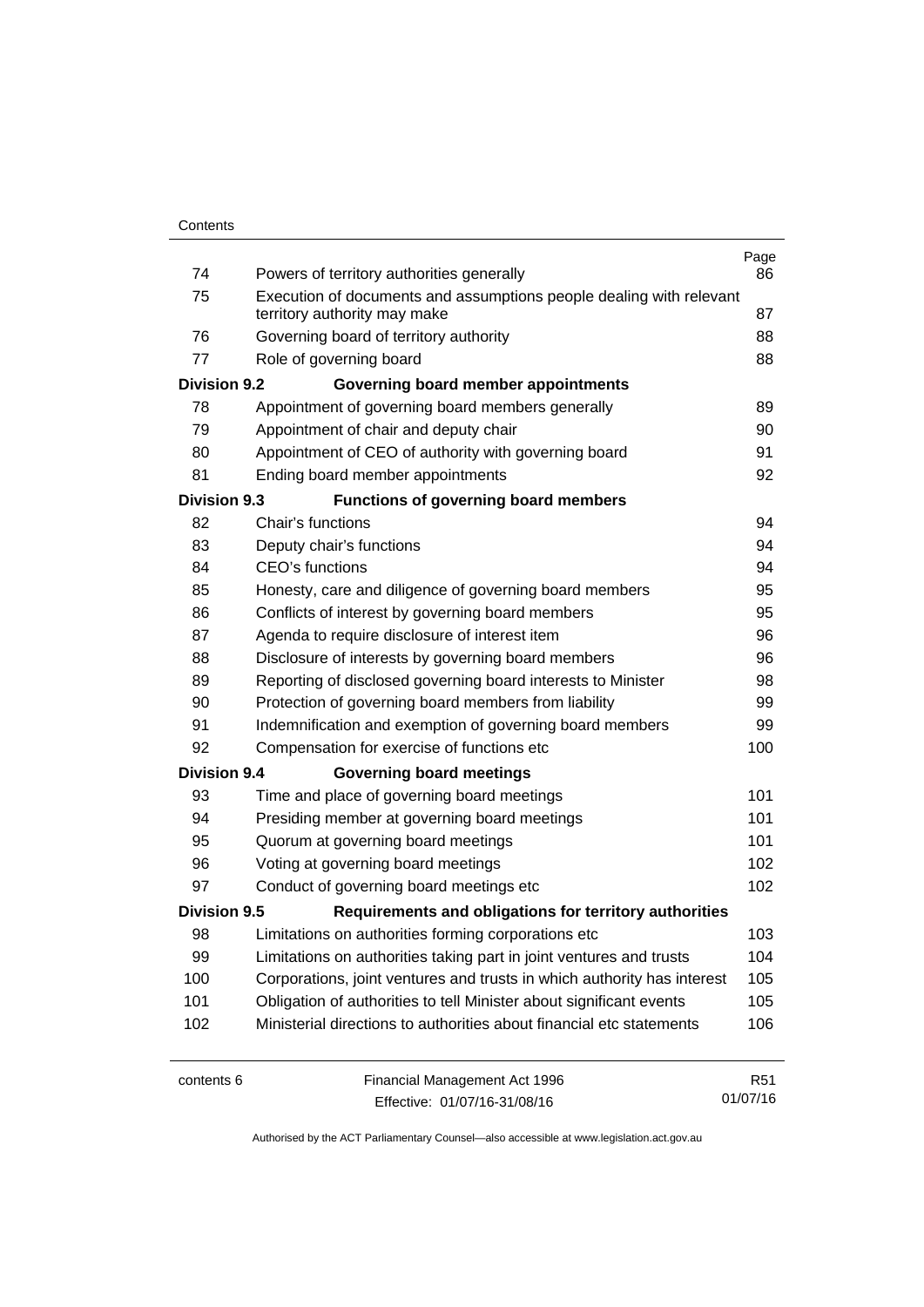|                     |                                                                                                   | Contents    |
|---------------------|---------------------------------------------------------------------------------------------------|-------------|
| 103                 |                                                                                                   | Page<br>107 |
|                     | Application of government policies to authorities                                                 |             |
| <b>Division 9.6</b> | <b>Restructuring of territory authorities</b>                                                     |             |
| 104                 | Purpose of div 9.6                                                                                | 108         |
| 105                 | What territory authorities does div 9.6 apply to?                                                 | 108         |
| 106                 | Responsible Minister may direct div 9.6 authority to sell or transfer<br>assets                   | 108         |
| 107                 | Transfer of assets by declaration-div 9.6 authorities                                             | 109         |
| 108                 | Transfer of contractual rights and liabilities by declaration-div 9.6<br>authorities              | 110         |
| 109                 | Transfer of liabilities by declaration-div 9.6 authorities                                        | 111         |
| 110                 | Assistance given by authorities for div 9.6                                                       | 112         |
| 111                 | Assistance given by governing board members for div 9.6                                           | 113         |
| 112                 | Use of information by Territory and div 9.6 authorities                                           | 114         |
| 113                 | Contracts relating to the protection of information-responsible<br>Minister for div 9.6 authority | 115         |
| 114                 | Contracts relating to the protection of information-div 9.6 authority                             | 115         |
| 115                 | Transfer of pending proceedings-div 9.6 authorities                                               | 116         |
| 116                 | Proceedings and evidence-div 9.6 authorities                                                      | 116         |
| 117                 | Operation of div 9.6 not breach of contract etc                                                   | 117         |
| 118                 | Transfer of assets etc not otherwise disposed of-div 9.6 authorities                              | 118         |
| 119                 | Annual reports etc for div 9.6 authorities                                                        | 119         |
| <b>Division 9.7</b> | Additional provisions for restructuring of certain<br>territory authorities                       |             |
| 120                 | What territory authorities does div 9.7 apply to?                                                 | 121         |
| 121                 | Definitions-div 9.7                                                                               | 121         |
| 122                 | Vesting of assets, rights and liabilities-div 9.7 authorities                                     | 122         |
| 123                 | Proceedings and evidence-div 9.7 authorities                                                      | 122         |
| 124                 | Annual reports and financial statements for div 9.7 authorities                                   | 123         |
| 125                 | References to div 9.7 authority                                                                   | 125         |
| Part 10             | <b>Miscellaneous</b>                                                                              |             |
| 130                 | Act of grace payments                                                                             | 126         |
| 131                 | Waiver of debts etc                                                                               | 127         |
| 132                 | Payments in relation to deceased estates                                                          | 128         |
| 133                 | Guideline-making power                                                                            | 129         |
| R <sub>51</sub>     | Financial Management Act 1996                                                                     | contents 7  |

Effective: 01/07/16-31/08/16

01/07/16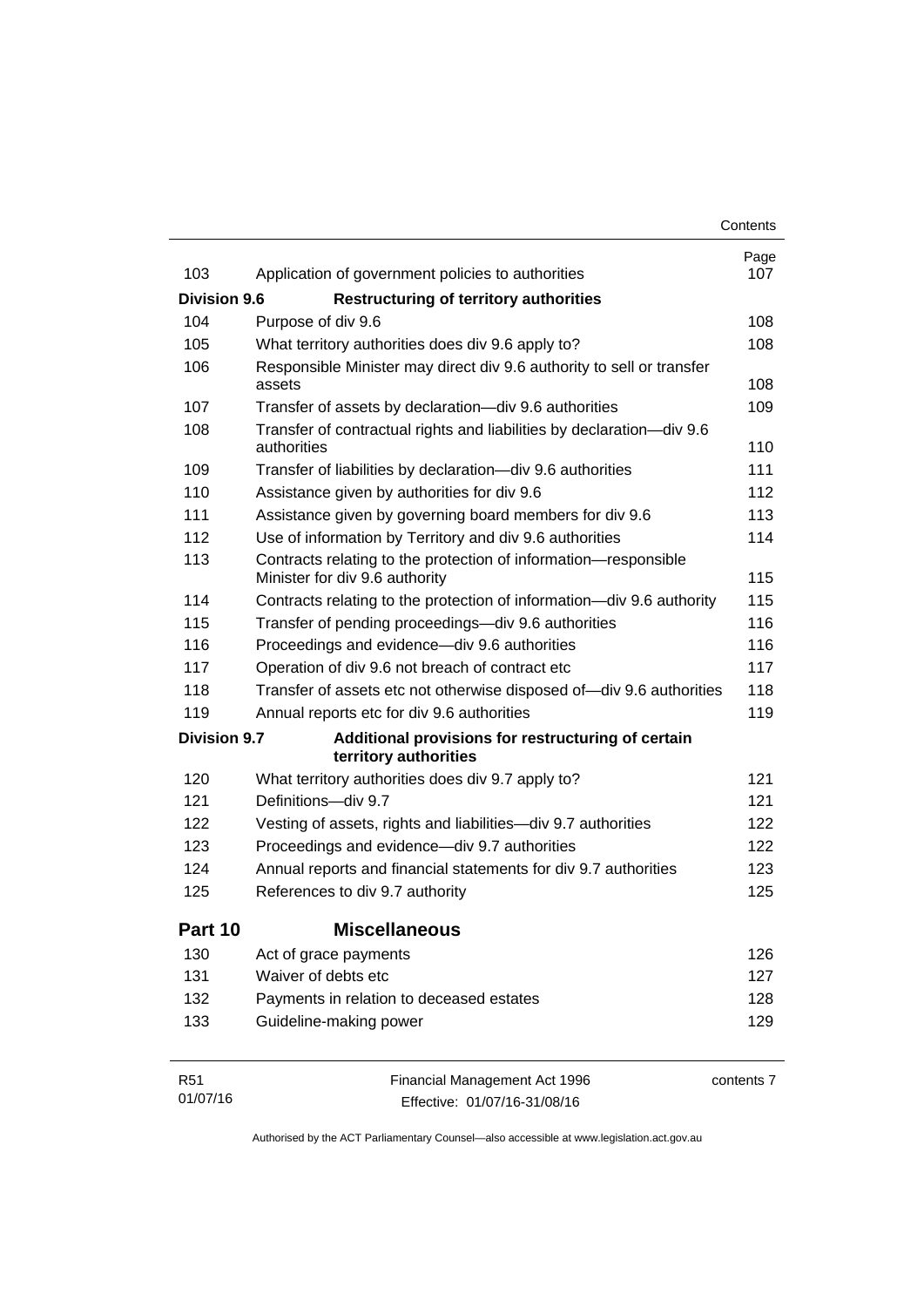| 134               | Regulation-making power                                                   | Page<br>129 |
|-------------------|---------------------------------------------------------------------------|-------------|
| Part 30           | <b>Transitional—Exhibition Park Corporation</b><br><b>Repeal Act 2014</b> |             |
| 300               | Disapplication of Legislation Act, s 84                                   | 130         |
| 301               | Third-party rights and interests in corporation land                      | 130         |
| 302               | Registration of changes in ownership of certain assets                    | 131         |
| 303               | Operation of pt 30 not breach of contract etc                             | 132         |
| 304               | <b>Transitional regulations</b>                                           | 132         |
| 305               | Expiry-pt 30                                                              | 133         |
| <b>Dictionary</b> |                                                                           | 134         |
| <b>Endnotes</b>   |                                                                           |             |

[About the endnotes 142](#page-151-1) [Abbreviation key 142](#page-151-2) [Legislation history 143](#page-152-0) [Amendment history 152](#page-161-0) [Earlier republications 173](#page-182-0)

contents 8 Financial Management Act 1996 Effective: 01/07/16-31/08/16

R51 01/07/16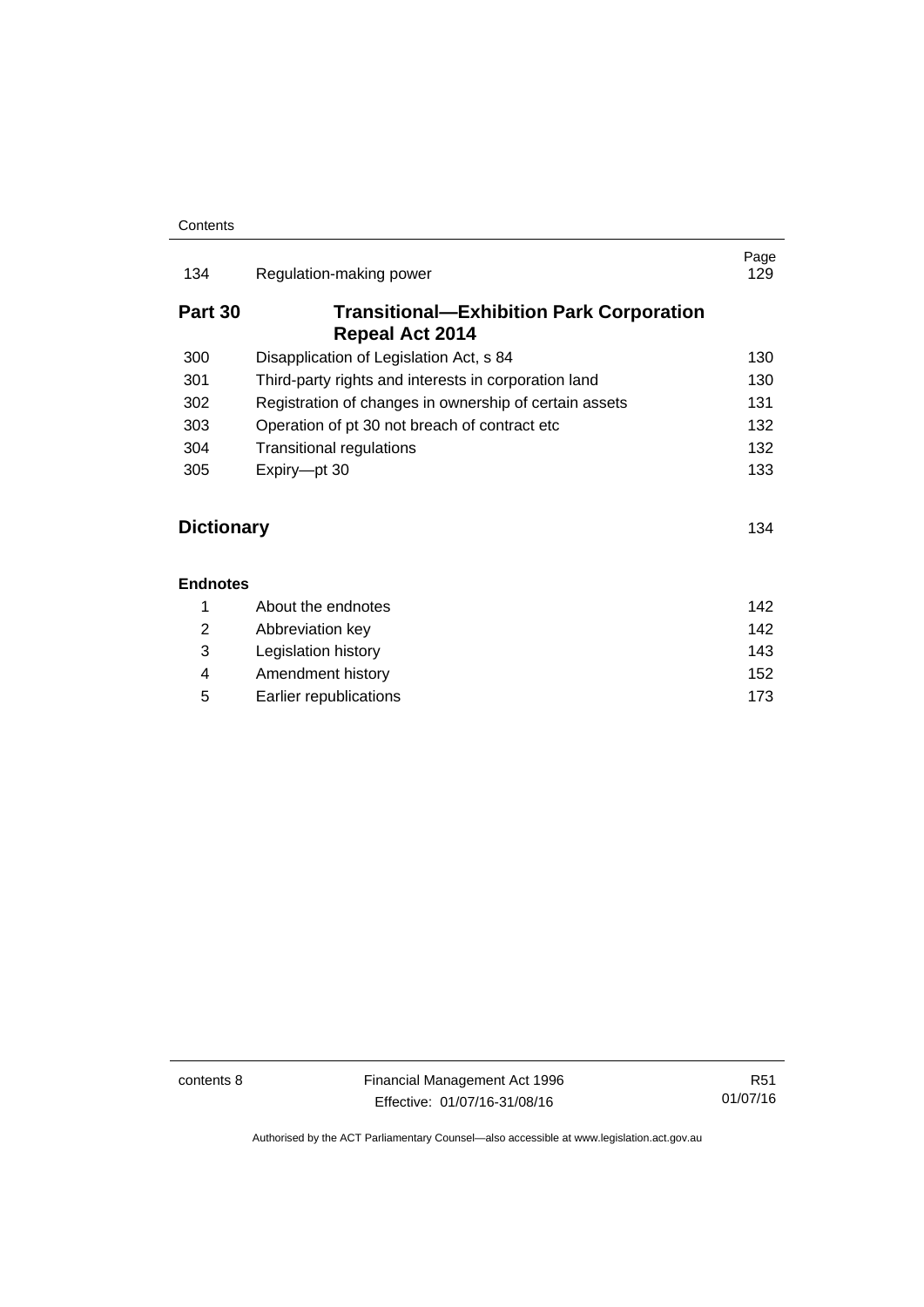

# **Financial Management Act 1996**

An Act to provide for the financial management of the government of the Territory, to provide for the scrutiny of that management by the Legislative Assembly, to specify financial reporting requirements for the government of the Territory, and for related purposes

R51 01/07/16

l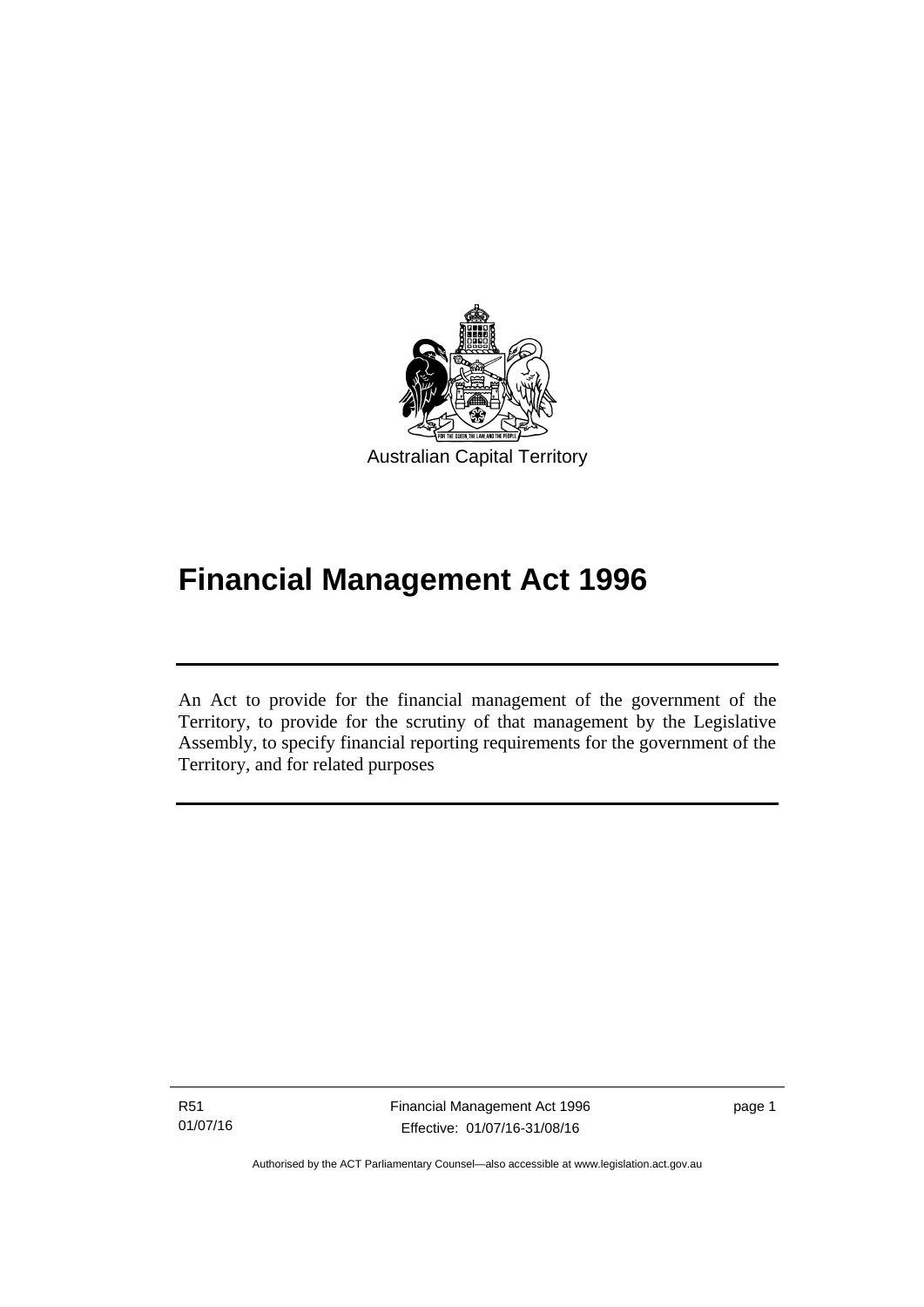### Part 1 **Preliminary**

Section 1

# <span id="page-11-0"></span>**Part 1** Preliminary

# <span id="page-11-1"></span>**1 Name of Act**

This Act is the *Financial Management Act 1996*.

## <span id="page-11-2"></span>**2 Act subject to Territory Superannuation Provision Protection Act**

This Act is subject to the *[Territory Superannuation Provision](http://www.legislation.act.gov.au/a/2000-21)  [Protection Act 2000](http://www.legislation.act.gov.au/a/2000-21)*.

## <span id="page-11-3"></span>**3 Dictionary**

The dictionary at the end of this Act is part of this Act.

*Note 1* The dictionary at the end of this Act defines certain terms used in the Act, and includes references (*signpost definitions*) to other terms defined elsewhere in this Act or in other legislation.

> For example, the signpost definition '*superannuation appropriation* see the *[Territory Superannuation Provision Protection Act 2000](http://www.legislation.act.gov.au/a/2000-21)*, dictionary.' means that the term 'superannuation appropriation' is defined in that dictionary and the definition applies to this Act.

*Note 2* A definition in the dictionary (including a signpost definition) applies to the entire Act unless the definition, or another provision of the Act, provides otherwise or the contrary intention otherwise appears (see [Legislation Act,](http://www.legislation.act.gov.au/a/2001-14) s 155 and s 156).

## <span id="page-11-4"></span>**3A Notes**

A note included in this Act is explanatory and is not part of the Act.

*Note* See the [Legislation Act,](http://www.legislation.act.gov.au/a/2001-14) s 127 (1), (4) and (5) for the legal status of notes.

R51 01/07/16

Authorised by the ACT Parliamentary Counsel—also accessible at www.legislation.act.gov.au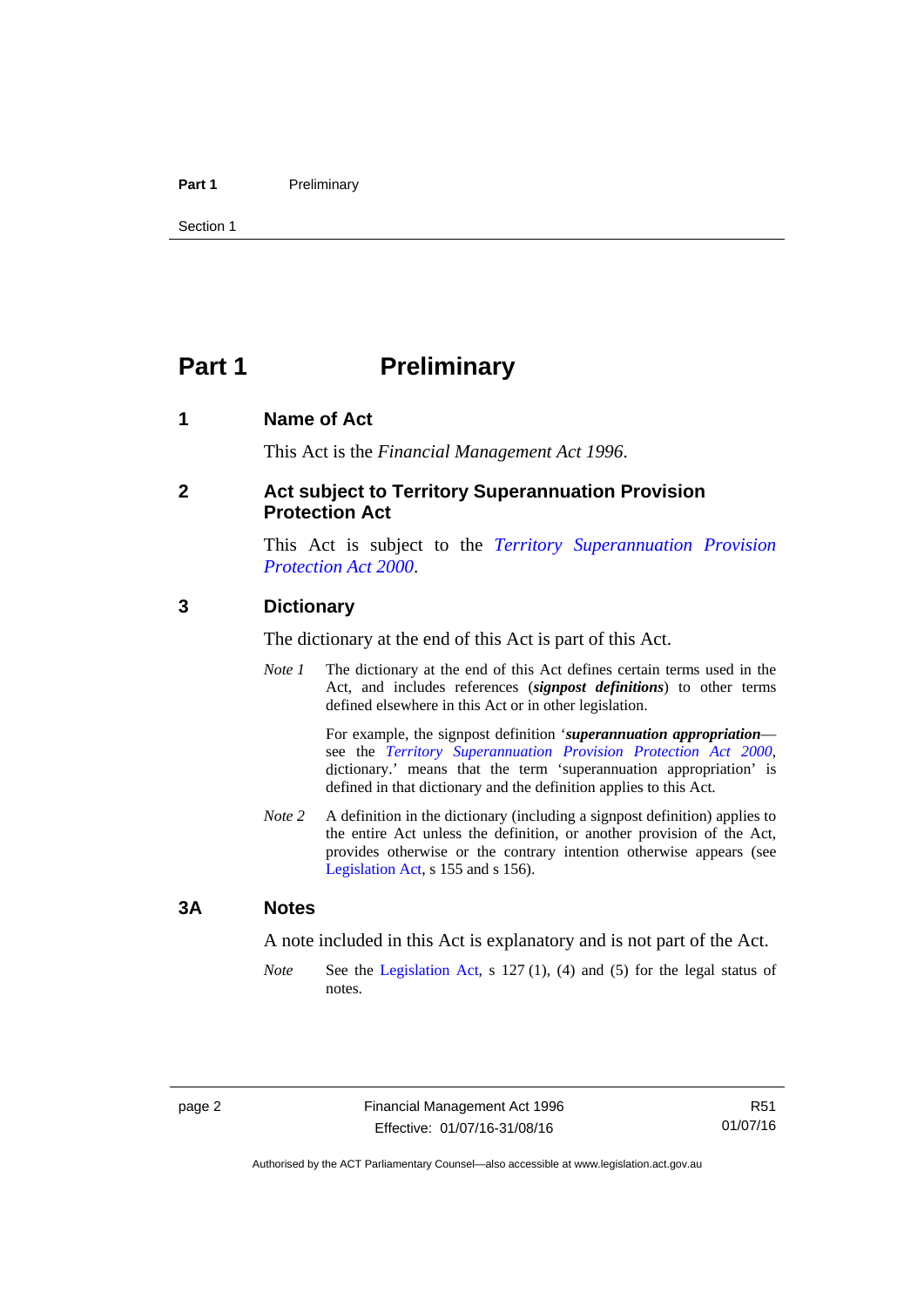# <span id="page-12-0"></span>**3B Declaration that certain bodies are not territory authorities for Act**

- (1) The Treasurer may declare that a stated body is not a territory authority for this Act or a stated provision of this Act.
- (2) A declaration is a notifiable instrument.

*Note* A notifiable instrument must be notified under the [Legislation Act](http://www.legislation.act.gov.au/a/2001-14).

# <span id="page-12-1"></span>**4 Application of pts 2 to 5—Office of the Legislative Assembly and officers of the Assembly**

- (1) Unless the contrary intention appears, the provisions of parts 2 to 5 apply to—
	- (a) the Office of the Legislative Assembly as if—
		- (i) a reference in those provisions to a directorate included a reference to the office; and
		- (ii) a reference in those provisions to the responsible Minister of a directorate were a reference to the Speaker; and
		- (iii) a reference in those provisions to the responsible director-general of a directorate included a reference to the clerk of the Legislative Assembly; and
	- (b) an officer of the Assembly as if—
		- (i) a reference in those provisions to a directorate included a reference to the officer; and
		- (ii) a reference in those provisions to the responsible Minister of a directorate were a reference to the Legislative Assembly; and
		- (iii) a reference in those provisions to the responsible director-general of a directorate included a reference to the officer.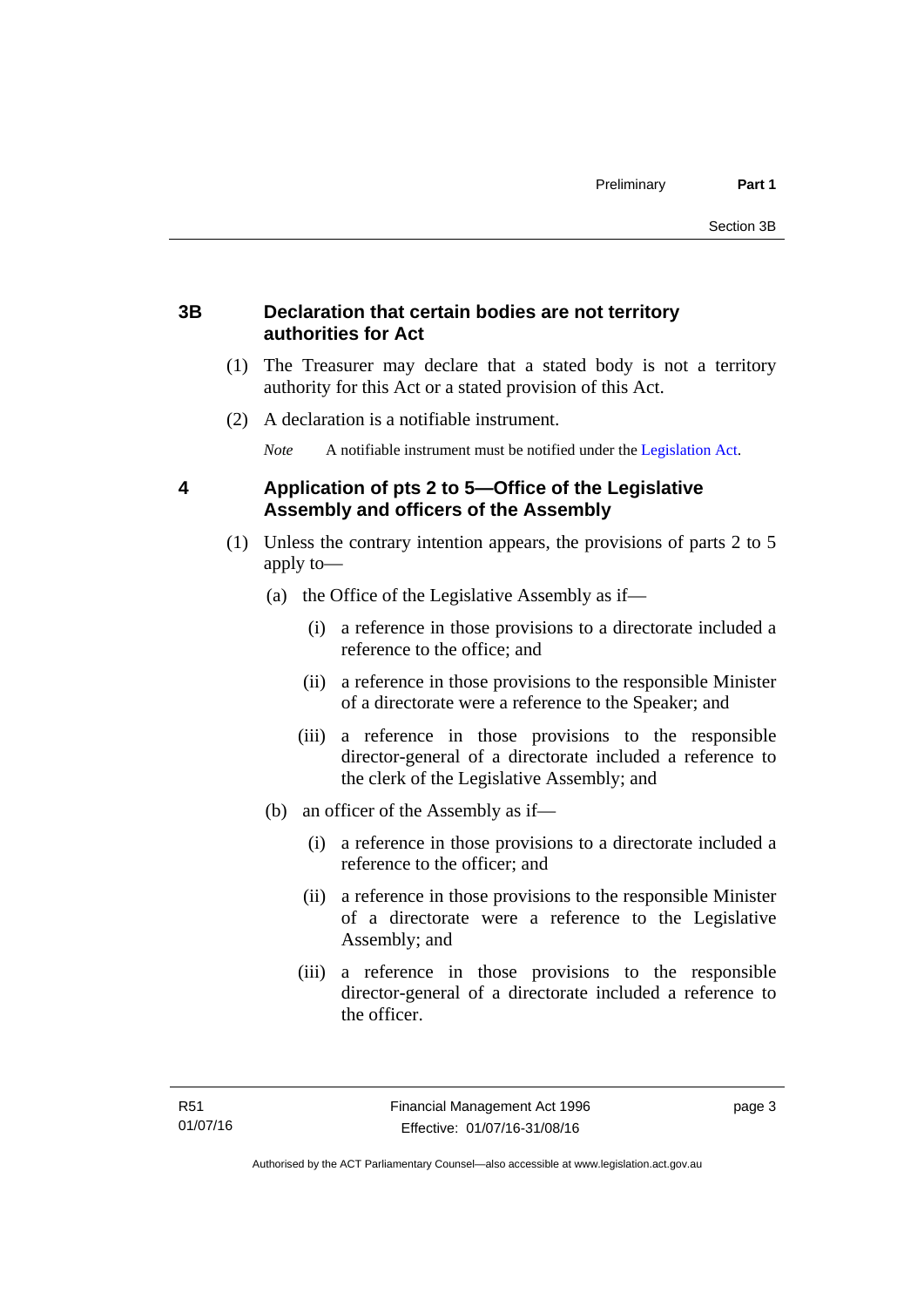- (2) Division 3.2 (Financial reports and performance statements of directorates) applies to the auditor-general as if a reference in that division to the auditor-general were a reference to the independent auditor engaged under the *[Auditor-General Act 1996](http://www.legislation.act.gov.au/a/1996-23)*, section 31 (Independent auditor).
	- *Note* Div 3.2, s 30A and s 30E do not apply to the auditor-general (see s 30A (3) and s 30E (4)).
- (3) For section 20AB and section 20AC, a reference to an *officer of the Assembly*, in relation to the electoral commissioner, includes the other members of the electoral commission.
	- *Note* The electoral commissioner is an *officer of the Assembly* (see [Legislation Act](http://www.legislation.act.gov.au/a/2001-14), dict, pt 1). All members of the electoral commission are independent officers of the Legislative Assembly (see *[Electoral](http://www.legislation.act.gov.au/a/1992-71)  [Act 1992](http://www.legislation.act.gov.au/a/1992-71)*, s 6A).

page 4 Financial Management Act 1996 Effective: 01/07/16-31/08/16

R51 01/07/16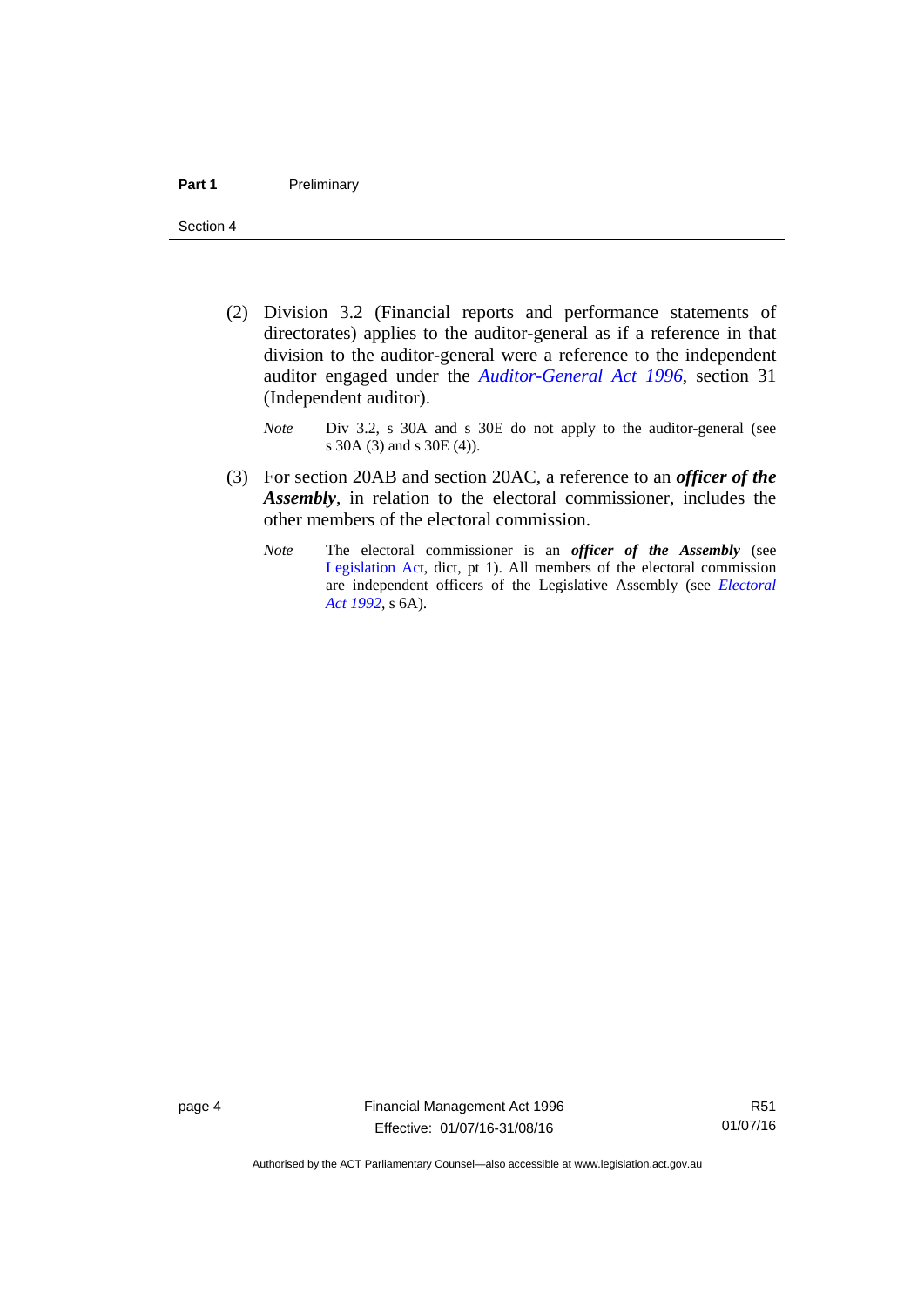# <span id="page-14-0"></span>**Part 2 Budget management**

# <span id="page-14-1"></span>**Division 2.1 Appropriations and budgets**

# <span id="page-14-2"></span>**5 Timing of first Appropriation Bill for financial year**

Except as otherwise provided by a resolution of the Legislative Assembly, the first Appropriation Bill relating to a financial year must be introduced into the Legislative Assembly not later than 3 months after the beginning of the financial year.

# <span id="page-14-3"></span> **6 Necessity for appropriation**

No payment of public money must be made otherwise than in accordance with an appropriation.

# <span id="page-14-4"></span>**7 Payments authorised on lapse of appropriation**

- (1) If, before the end of a financial year, no Act other than this Act has been passed appropriating public money to meet the requirements of the next financial year, the Treasurer may pay the amounts necessary to meet those requirements subject to the following provisions:
	- (a) the authority of the Treasurer under this section ceases on the commencement of the first Appropriation Act for the next financial year;
	- (b) on that commencement all payments made under this section for the next financial year are taken for all purposes to have been paid out of money appropriated by that Act;
	- (c) the payments made under this section for any purpose must not exceed, in total,  $\frac{1}{2}$  of the amount appropriated by Appropriation Acts for the immediately previous financial year for that purpose.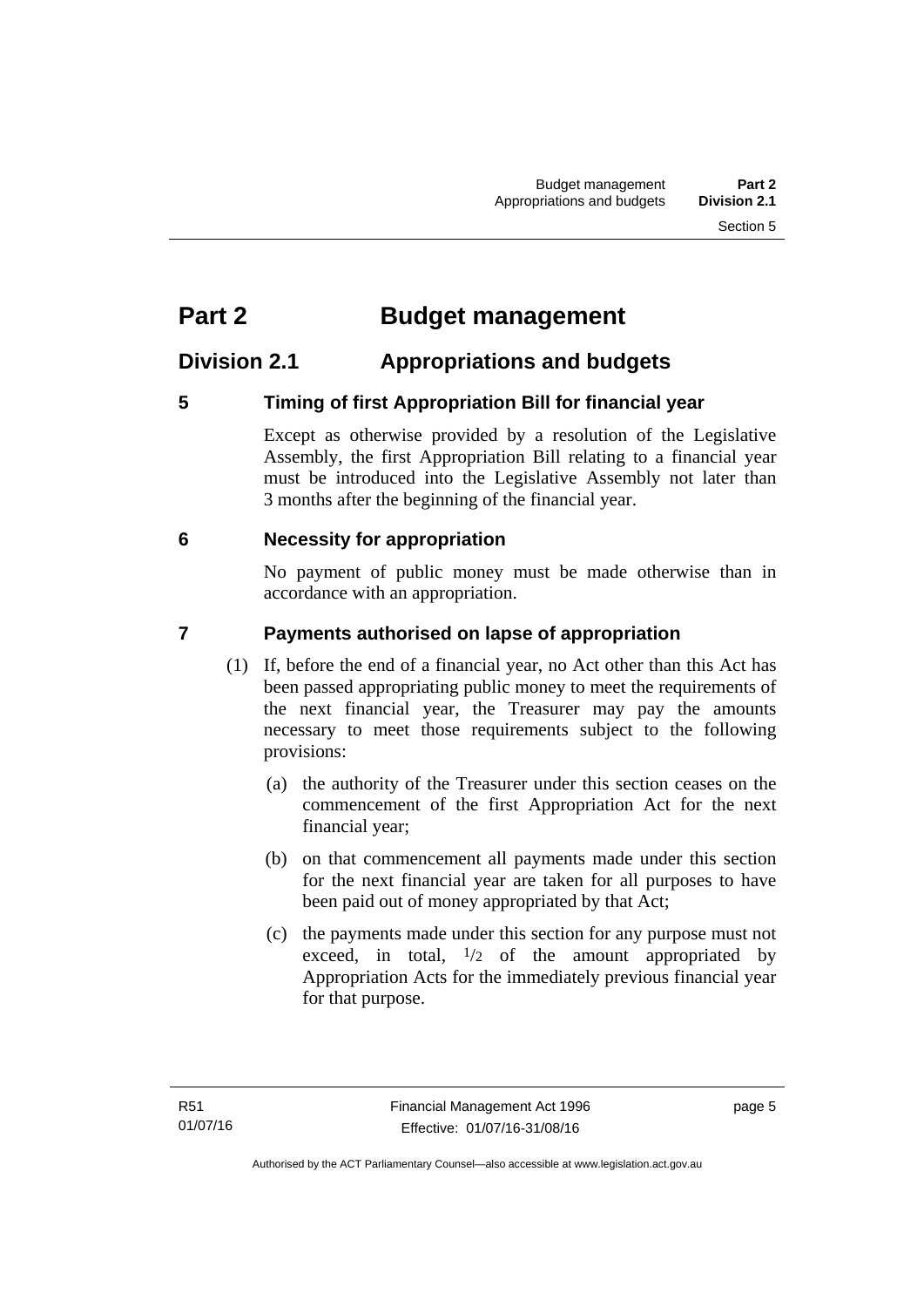(2) In this section:

*purpose* means a purpose that could reasonably be considered to be within the usual responsibilities and ordinary business of an entity.

# <span id="page-15-0"></span>**7A Temporary advance for new purpose or new entity**

- (1) This section applies if—
	- (a) an amount is proposed to be appropriated by a bill for the first Appropriation Act for a financial year for a new purpose or a new entity; and
	- (b) the bill has not yet been passed by the Legislative Assembly.
- (2) The Treasurer may, in writing, authorise an amount (a *temporary advance*) for expenditure for the new purpose or new entity if the Treasurer is satisfied that there is an immediate requirement for the expenditure.
- (3) A temporary advance must be authorised from the amount paid by the Treasurer under section 7 for section 18 (Treasurer's advance).
- (4) The total amount of temporary advances authorised must not exceed 50% of the amount paid by the Treasurer under section 7 for section 18.
- (5) On the commencement of the first Appropriation Act for the financial year—
	- (a) the temporary advance ceases; and
	- (b) the temporary advance is taken to have been paid out of money appropriated by that Act; and
	- (c) the amount appropriated for section 18 for the financial year is taken to be restored by the amount of the temporary advance; and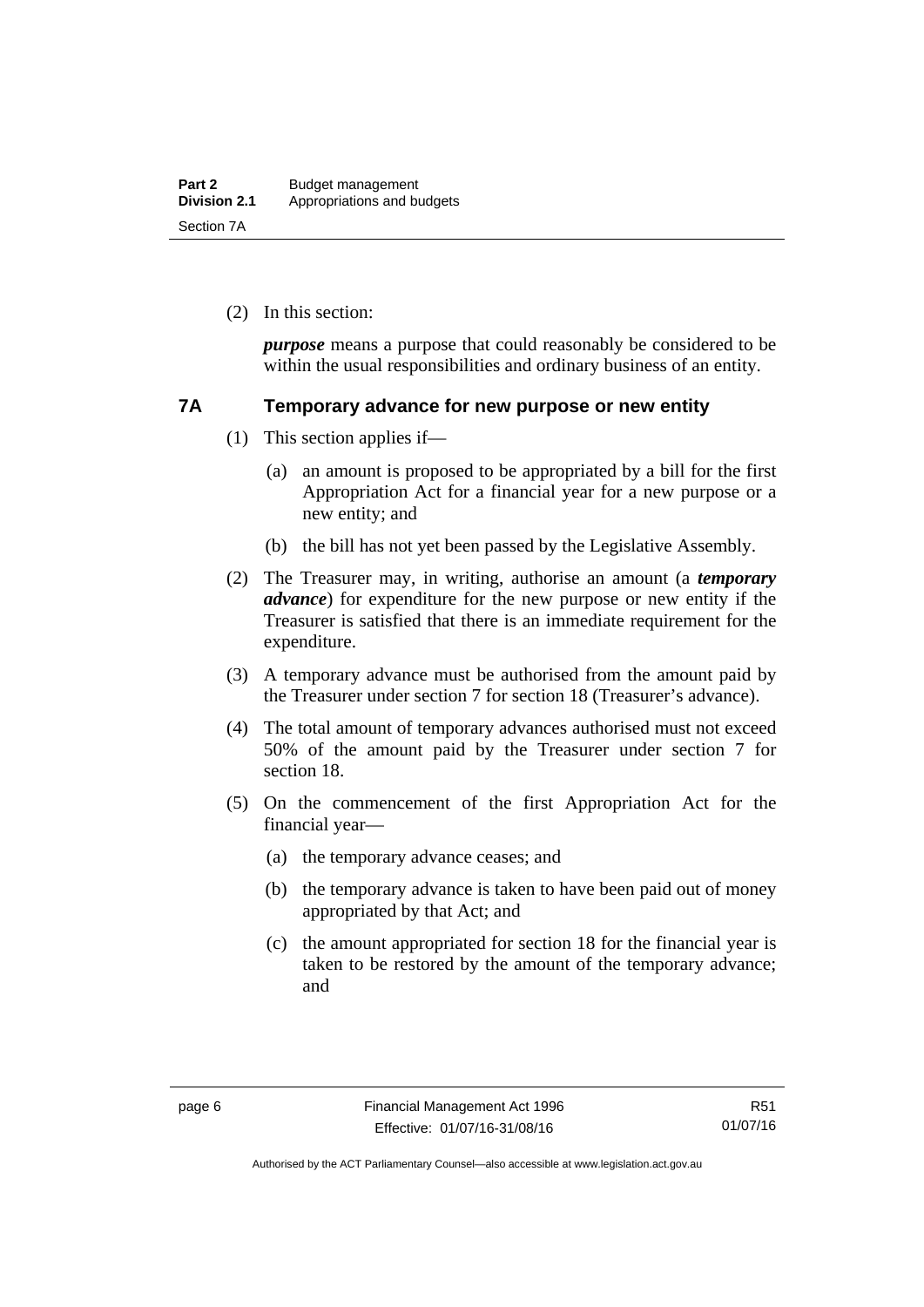- (d) if the amount proposed to be appropriated under subsection  $(1)$  (a) is not passed in that Act—the temporary advance is taken to have been authorised from the appropriation for section 18 for the financial year.
- (6) If the Treasurer authorises a temporary advance, the Treasurer must attach the authorisation to the next financial statement presented to the Legislative Assembly.
	- *Note* For the presentation of financial statements, see s 26.
- (7) In this section:

*new entity* means an entity that has a purpose not previously included, or not reasonably considered to be, within the usual responsibilities and ordinary business of another entity.

*new purpose* means a purpose other than a purpose that could reasonably be considered to be within the usual responsibilities and ordinary business of an entity.

# <span id="page-16-0"></span>**8 Form of appropriations**

- (1) An Appropriation Act may make separate appropriations in relation to each directorate for—
	- (a) any controlled recurrent payments to be provided to the directorate; and
	- (b) any capital injection to be provided to the directorate; and
	- (c) any payments to be made by the directorate on behalf of the Territory.
- (2) An Appropriation Act may make separate appropriations in relation to a territory authority or territory-owned corporation for—
	- (a) any controlled recurrent payments to be provided to the authority or corporation; and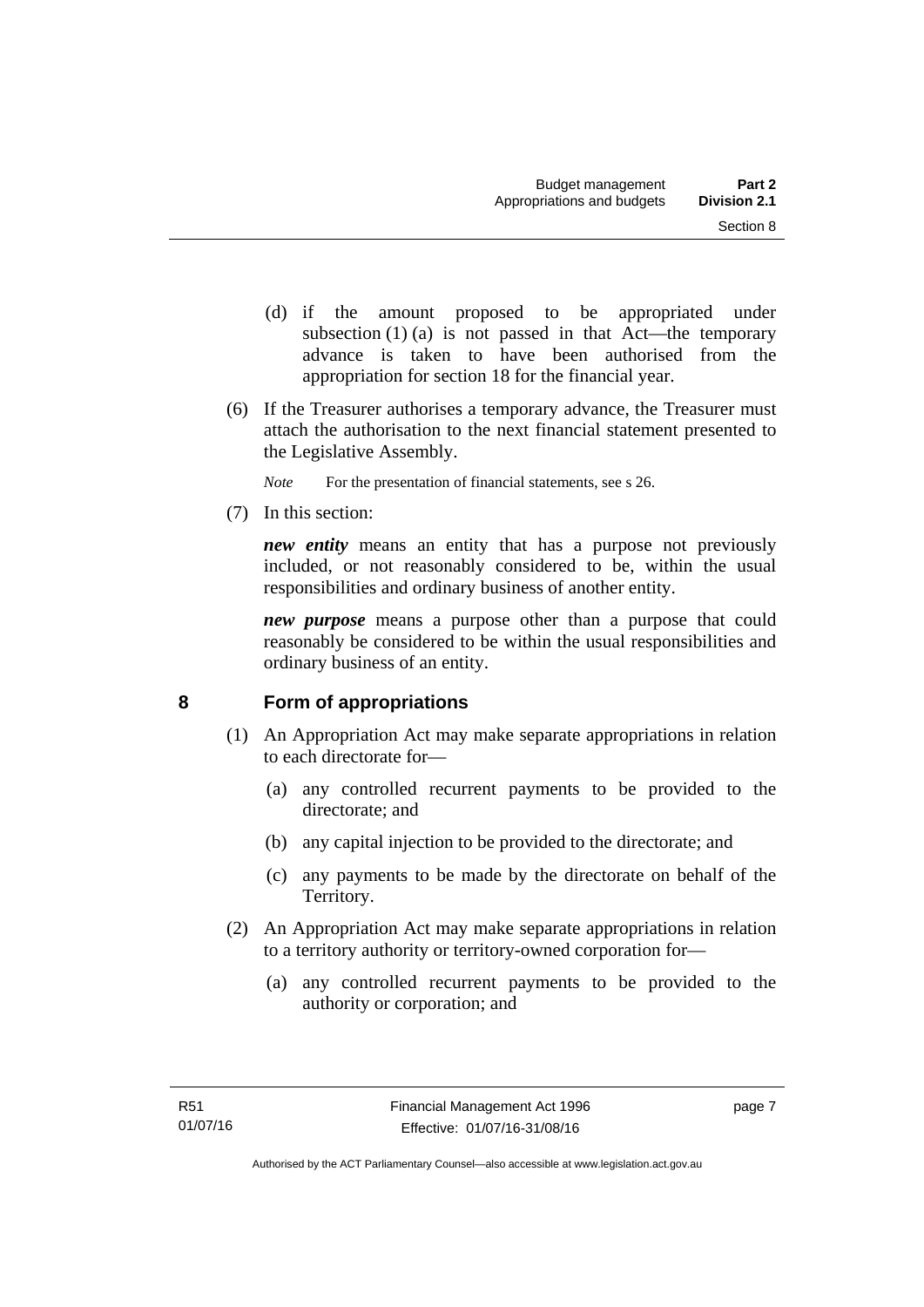- (b) any capital injection to be provided to the authority or corporation.
- (3) There must be a separate Appropriation Act for an appropriation for the Office of the Legislative Assembly.
- (4) Any appropriation for an officer of the Assembly must be contained in an Appropriation Act for an appropriation for the Office of the Legislative Assembly.

# <span id="page-17-0"></span>**9 Net controlled recurrent payments**

- (1) An appropriation for controlled recurrent payments may be expressed to be made for net controlled recurrent payments.
- (2) Despite section 6 (Necessity for appropriation), if an appropriation for a directorate is stated to be made for net controlled recurrent payments, the directorate may apply the following in paying the expenses and liabilities of the directorate:
	- (a) the payments it is entitled to receive for providing goods and services, other than controlled recurrent payments under an Appropriation Act;
	- (b) the value of the input tax credits to which it is entitled for taxable supplies in relation to controlled recurrent payments.
- (3) If the appropriations made by an Appropriation Act for a directorate do not state an amount, or state a '0' appropriation, for controlled recurrent payments, the appropriations have effect as if they included an appropriation for controlled recurrent payments for the directorate at no net cost to the Territory.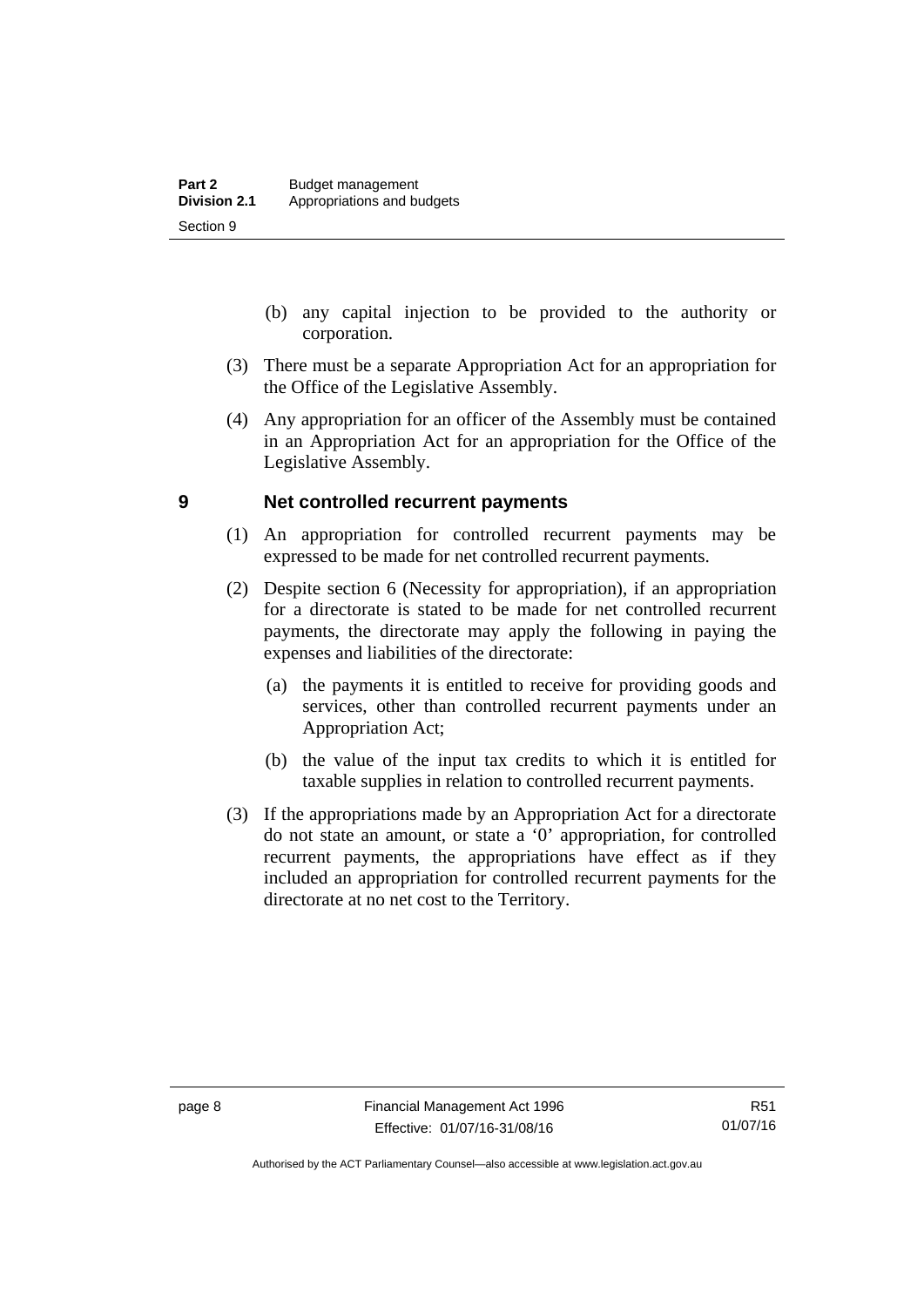# <span id="page-18-0"></span>**9A Net appropriations for capital injections**

- (1) An appropriation for a capital injection may be stated to be made for, or partly for, the net cost of purchasing or developing assets.
- (2) Despite section 6, if an appropriation is stated to be made for, or partly for, the net cost of purchasing or developing assets, the value of the input tax credits to which the relevant entity is entitled for taxable supplies in relation to purchasing or developing the assets may be applied by the entity in paying the expenses and liabilities of the entity in purchasing or developing the assets.
- (3) In this section:

*relevant entity*, in relation to an appropriation for a capital injection, means the territory entity that is to undertake the purchasing or developing of assets for which the appropriation is made.

# <span id="page-18-1"></span>**9B Appropriations for payments on behalf of Territory to be net appropriations**

Despite section 6 (Necessity for appropriation), if an appropriation for a directorate is made for payments to be made on behalf of the Territory, the directorate may apply input tax credits to which the Territory is entitled for taxable supplies for which the payments are made towards the payments under the appropriation.

# <span id="page-18-2"></span>**10 Budget papers**

The Treasurer must, for each financial year, immediately after the presentation of the bill for the first Appropriation Act relating to the year, present to the Legislative Assembly—

- (a) the proposed budget for the Territory for the year; and
- (b) the proposed budget for each directorate for the year; and
- (c) the proposed budget for each territory authority and territory-owned corporation for the year; and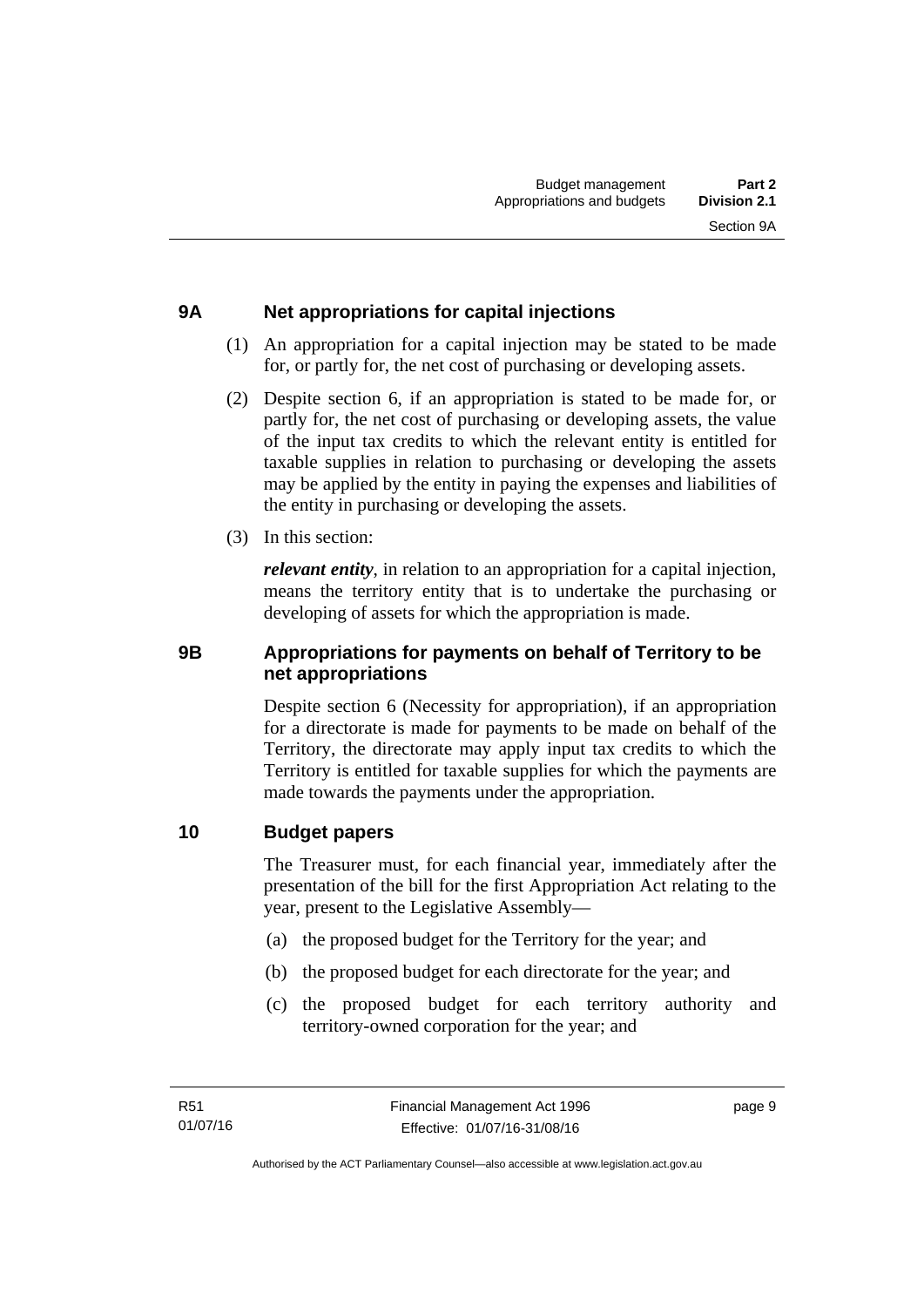- (d) a consolidated financial management statement in relation to—
	- (i) the general government sector; and
	- (ii) the public trading enterprise sector.

# <span id="page-19-0"></span>**11 Territory budgets**

- (1) The proposed budget for the Territory for a financial year presented to the Legislative Assembly under section 10 (a) must include—
	- (a) a financial policy objectives and strategies statement under section 11A for the financial year; and
	- (b) a statement of the economic or other assumptions used to make the budget estimates; and
	- (c) a statement about the sensitivity of the budget estimates to changes in the economic or other assumptions; and
	- (d) a statement of the risks, quantified if possible, that may affect the budget estimates, including contingent liabilities; and
	- (e) the financial statements required under the financial management guidelines; and
	- (f) a statement about the effect of the following on an ACT household for the financial year:
		- (i) Territory taxes and fees that have a direct effect on the household;
		- (ii) Territory concessions that offset the taxes and fees mentioned in subparagraph (i); and
	- (g) a statement about the government's spending intentions for the financial year, including any significant change in spending intentions from the previous financial year.
- (2) The proposed budget may include anything else the Treasurer considers relevant.

R51 01/07/16

Authorised by the ACT Parliamentary Counsel—also accessible at www.legislation.act.gov.au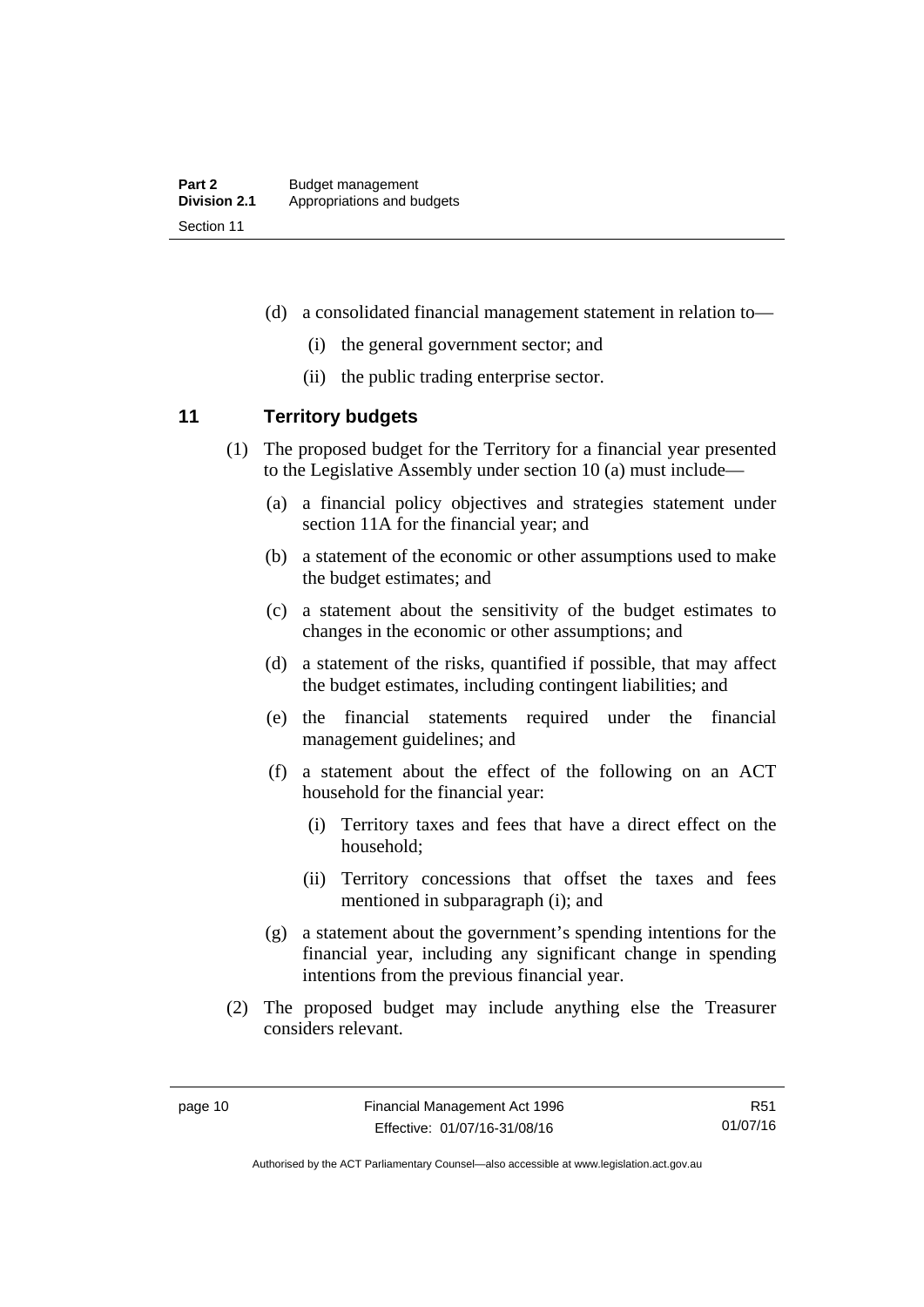- (3) The proposed budget must be prepared in a form that assists a comparison between the budget for the Territory for the previous financial year and the proposed budget.
- (4) The financial statements included in the proposed budget under subsection (1) (e) must include budget estimates for each of the next 3 financial years.
- (5) The proposed budget must be prepared taking into account—
	- (a) the principles of responsible fiscal management;
	- (b) the object of providing a basis for sustainable social and economic services and infrastructure fairly to all ACT residents; and
	- (c) the object of ecologically sustainable development.
- (6) The proposed budget may depart from the principles of responsible fiscal management, but if it does depart—
	- (a) any departure must be temporary; and
	- (b) the Treasurer must present to the Legislative Assembly, when the first Appropriation Bill for the financial year is presented to the Legislative Assembly, a statement setting out—
		- (i) the reasons for the departure; and
		- (ii) the approach intended to be taken to return to the principles; and
		- (iii) when the principles are expected to be returned to.
- (7) In this section:

*ecologically sustainable development* means the effective integration of economic and environmental considerations in decision-making processes achievable through implementation of the following principles:

(a) the precautionary principle;

page 11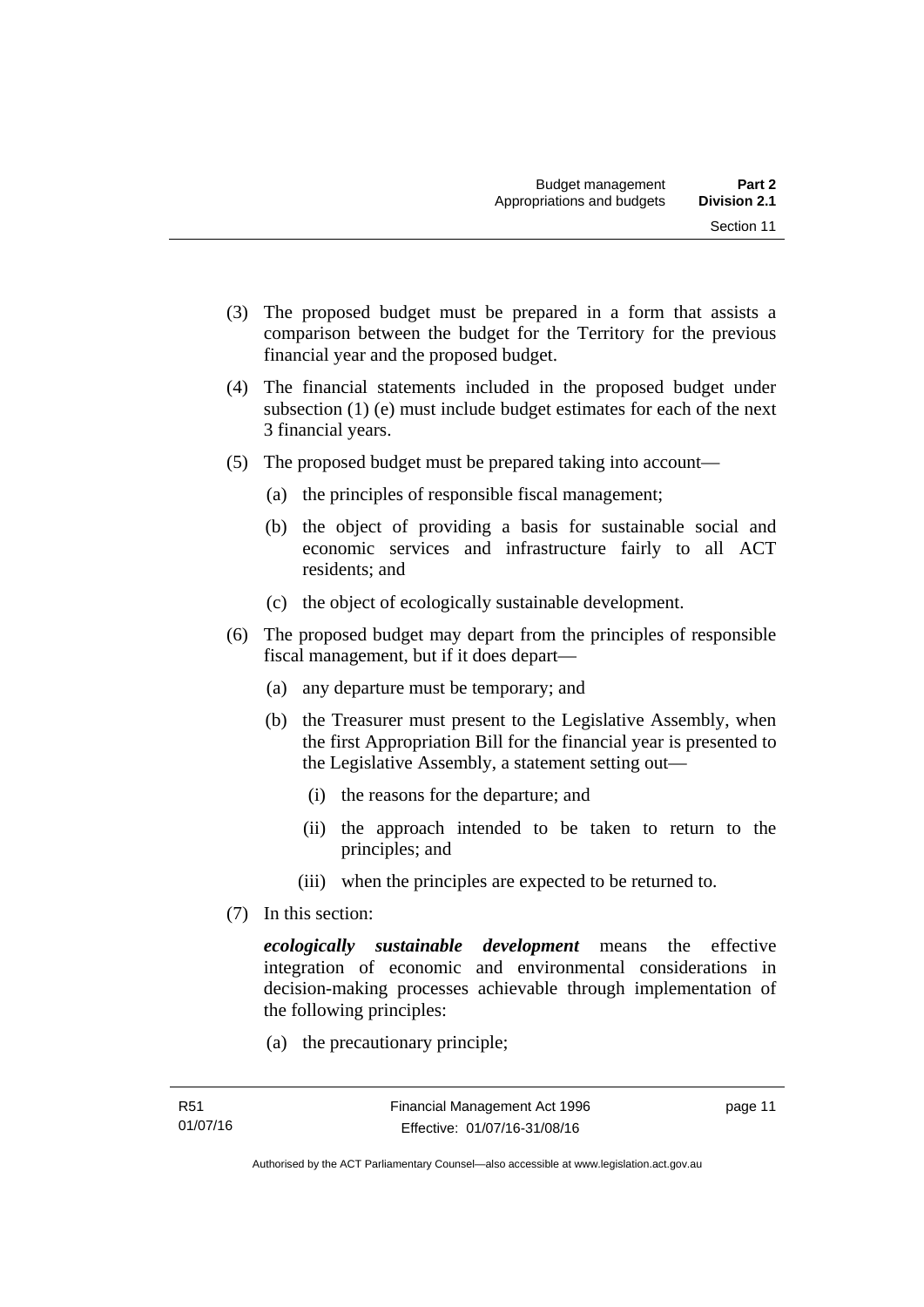- (b) the inter-generational equity principle;
- (c) conservation of biological diversity and ecological integrity;
- (d) improved valuation and pricing of environmental resources.

*fiscal risks* include the following:

- (a) risks from the level of the Territory's general government sector debt;
- (b) commercial risks from ownership of corporations and public enterprises;
- (c) risks from changes in the structure of the Territory's tax base;
- (d) risks from management of the Territory's assets and liabilities.

*inter-generational equity principle* means that the present generation should ensure that the health, diversity and productivity of the environment is maintained or enhanced for the benefit of future generations.

*precautionary principle* means that, if there is a threat of serious or irreversible environmental damage, a lack of full scientific certainty should not be used as a reason for postponing measures to prevent environmental degradation.

*principles of responsible fiscal management* means the following principles:

 (a) ensuring that the total liabilities of the Territory are at prudent levels to provide a buffer against factors that may impact adversely on the level of total Territory liabilities in the future, and ensuring that, until prudent levels have been achieved, the total operating expenses of the Territory in each financial year are less than its operating income levels in the same financial year;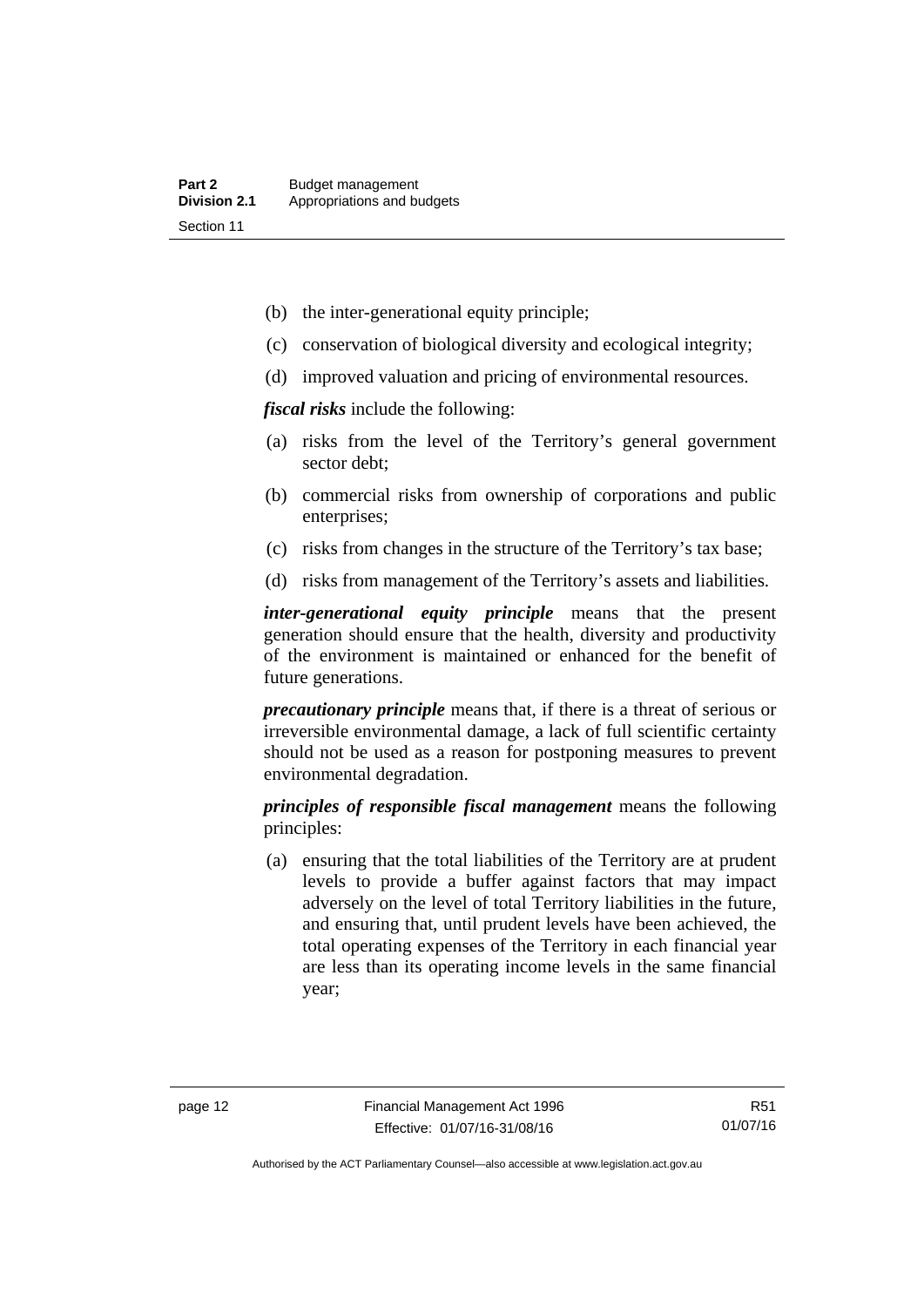- (b) when prudent levels of total Territory liabilities have been achieved, maintaining the levels by ensuring that, on average, over a reasonable period of time, the total operating expenses of the Territory do not exceed its operating income levels;
- (c) achieving and maintaining levels of Territory net worth to provide a buffer against factors that may impact adversely on levels of Territory net worth in the future;
- (d) managing prudently the fiscal risks of the Territory;
- (e) pursuing spending and taxing policies that are consistent with a reasonable degree of stability and predictability in the level of the tax burden;
- (f) giving full, accurate and timely disclosure of financial information about the activities of the government and its agencies.

# <span id="page-22-0"></span>**11A Financial policy objectives and strategies statement**

- (1) The purposes of a financial policy objectives and strategies statement included in a proposed budget under section 11 (1) (a) are—
	- (a) to make transparent the government's financial strategies; and
	- (b) to establish a benchmark for evaluating the government's conduct of financial policy.
- (2) The statement must be based on the principles of responsible fiscal management.
- (3) The statement must—
	- (a) state the government's long-term financial objectives within which financial policy for the financial year and the next 3 financial years will be framed; and
	- (b) explain the broad strategic priorities on which the budget is based; and

page 13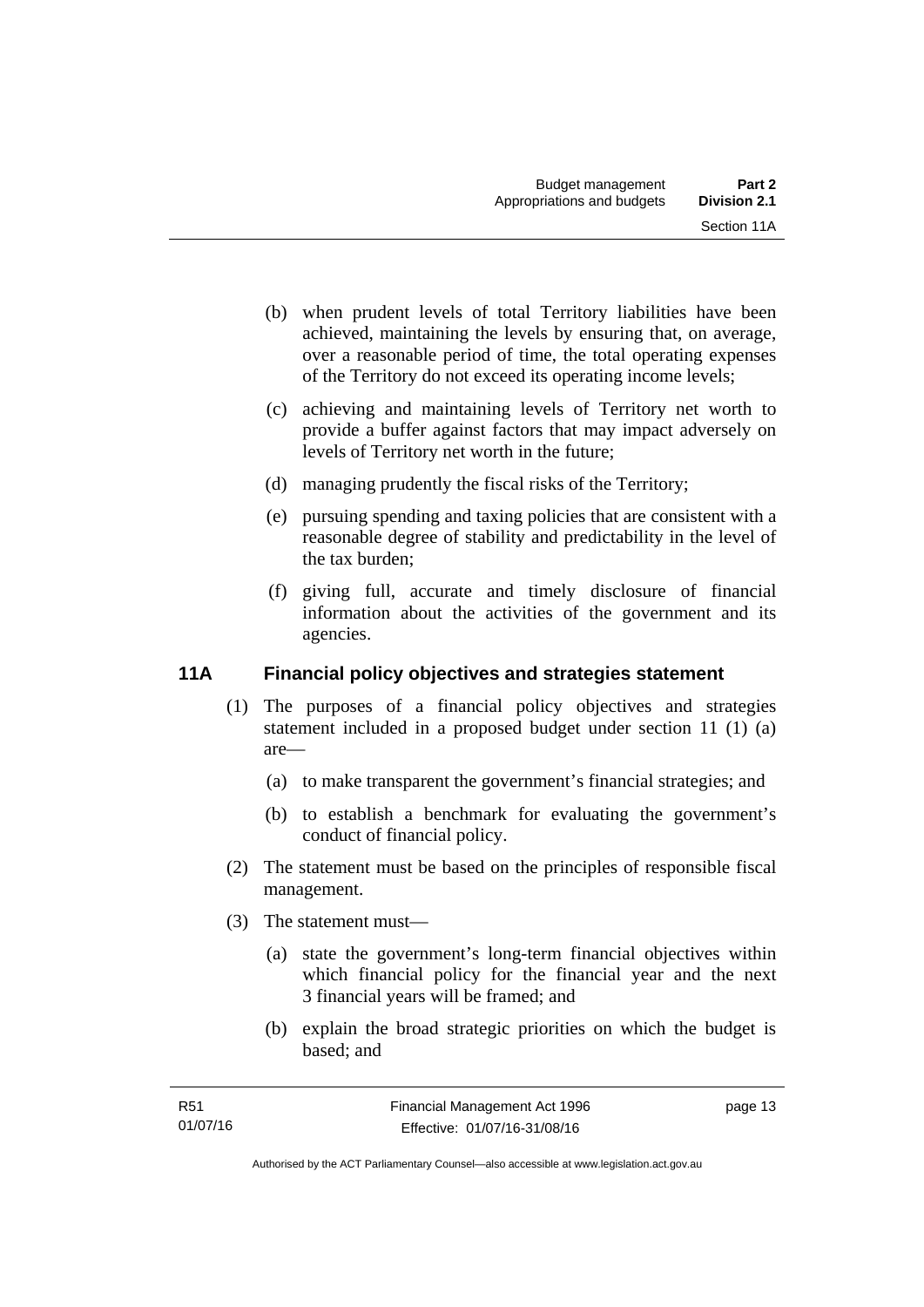- (c) state the key financial measures that the government has identified as being important and against which financial policy will be set and assessed; and
- (d) state, for the financial year and the next 3 financial years—
	- (i) the government's short-term financial objectives; and
	- (ii) the targets for each stated key financial measure; and
- (e) explain how the financial objectives and strategic priorities mentioned in paragraphs (a), (b) and (d) relate to the principles of responsible fiscal management; and
- (f) state the reasons for any changes from the previous financial policy objectives and strategies statement.
- (4) In this section:

*principles of responsible fiscal management*—see section 11 (7).

# <span id="page-23-0"></span>**12 Directorate budgets**

- (1) A proposed budget for a directorate for a financial year presented to the Legislative Assembly under section 10 (b) must include—
	- (a) the financial statements required under the financial management guidelines; and
	- (b) a statement that sets out—
		- (i) the outputs and classes of outputs it is proposed the directorate should provide during the year; and
		- (ii) the performance criteria to be met by the directorate in providing the outputs; and
		- (iii) for each output and class of output mentioned in subparagraph (i)—
			- (A) the proposed budget expense and proposed appropriation for the financial year; and

R51 01/07/16

Authorised by the ACT Parliamentary Counsel—also accessible at www.legislation.act.gov.au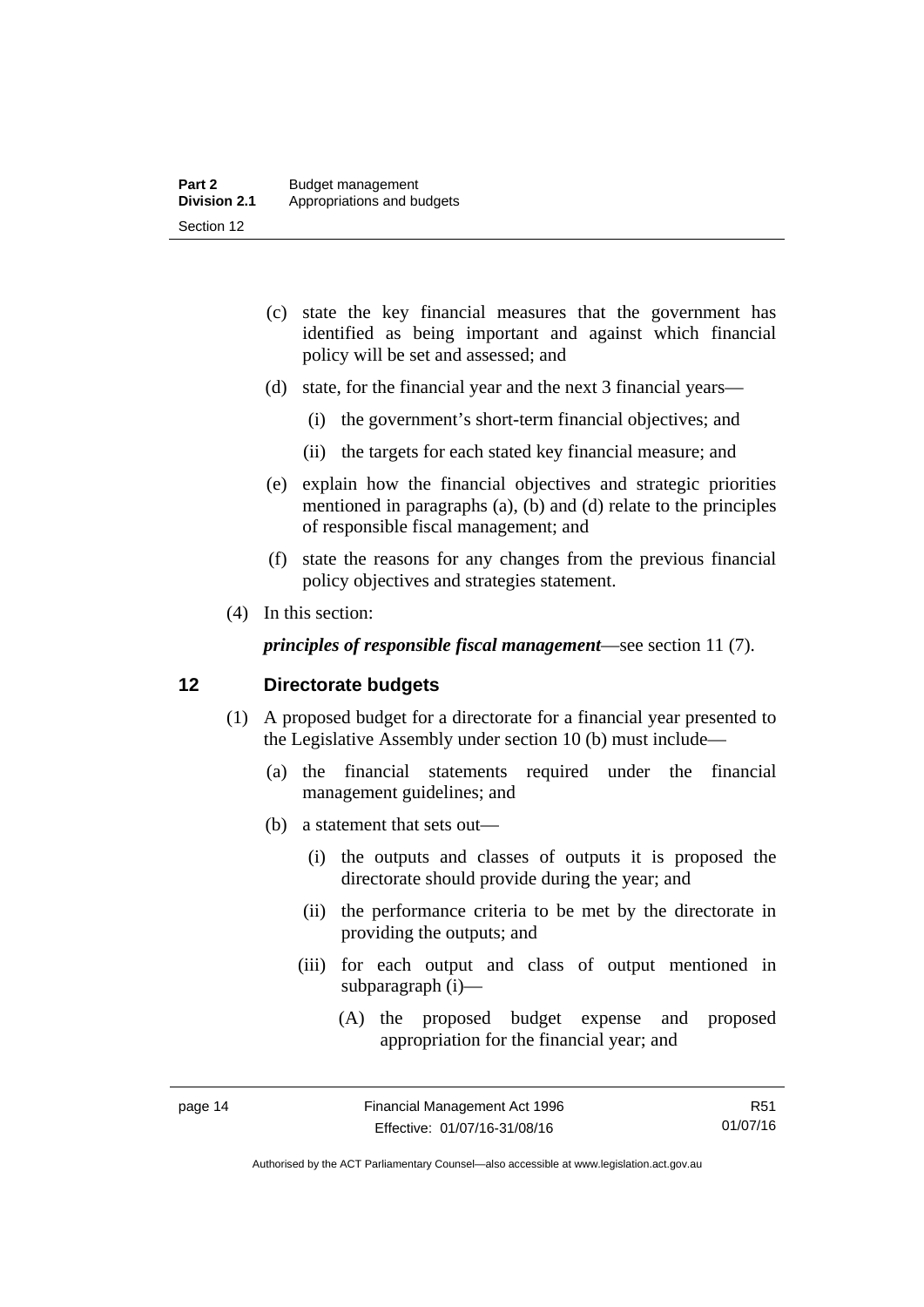- (B) the estimated expense and appropriation for the previous financial year; and
- (c) if, during the year, the directorate is to be given a capital injection that must be repaid—a statement that—
	- (i) states that the capital injection is a capital injection; and
	- (ii) sets out the conditions under which the injection is to be given, including the requirements about the time within which it must be repaid.
- (2) Subsection (1) (b) does not apply to—
	- (a) the Office of the Legislative Assembly; or
	- (b) an officer of the Assembly.
- (3) A proposed budget must be in a form that facilitates a comparison between—
	- (a) the proposed budget for the directorate; and
	- (b) the budget for the directorate for the previous financial year; and
	- (c) the estimated results for the directorate for the previous financial year.
- (4) A proposed budget must also include, for the financial statements mentioned in subsection (1) (a), budget estimates for each of the next 3 financial years.

# <span id="page-24-0"></span>**12AA Territory authority budgets**

A proposed budget presented to the Legislative Assembly under section 10 (c) for a territory authority for a financial year is the statement of intent under section 61 (Territory authority statements of intent) for the authority for the financial year.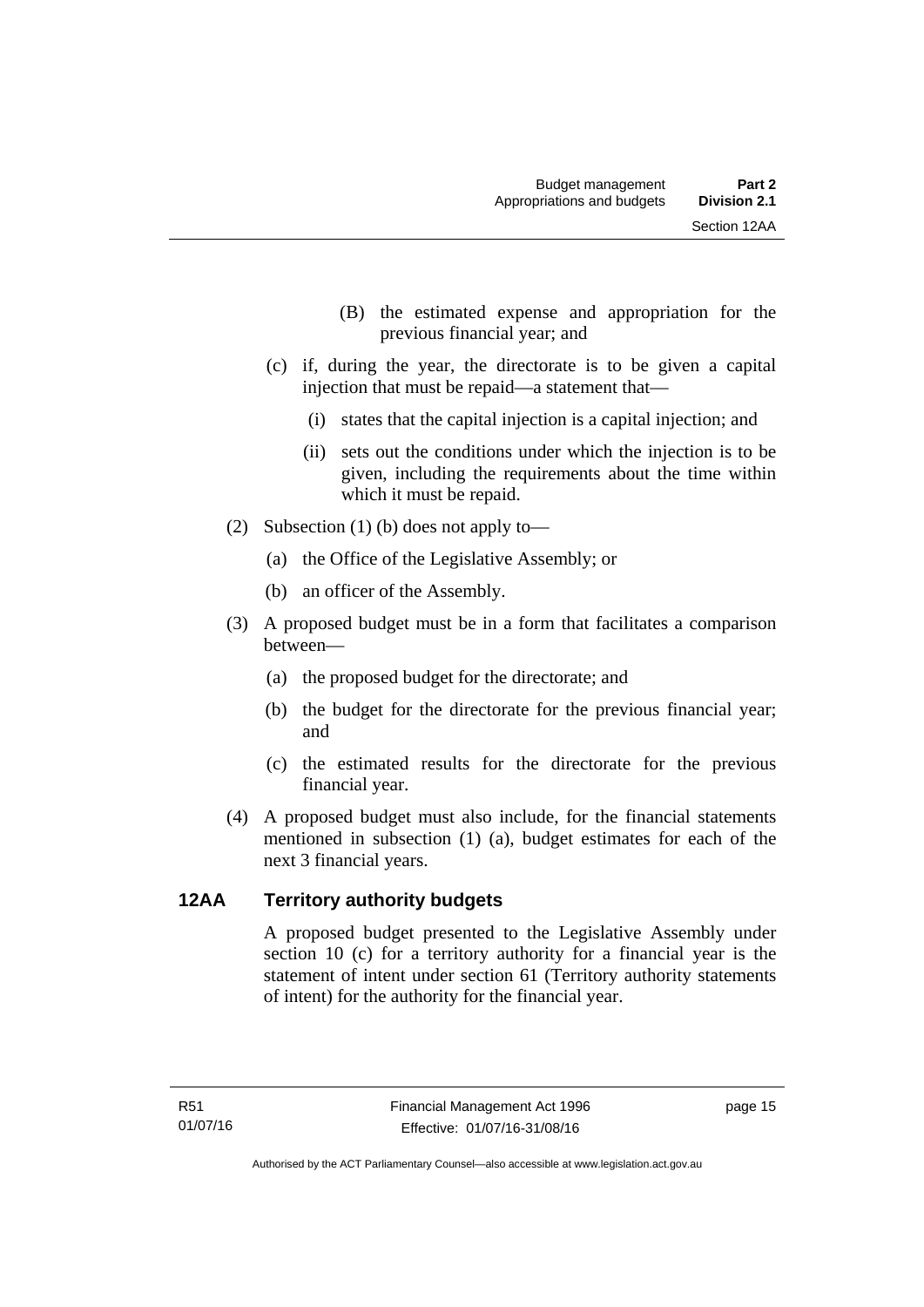# <span id="page-25-0"></span>**12A Territory-owned corporation budgets**

- (1) A proposed budget presented to the Legislative Assembly under section 10 (c) for a territory-owned corporation for a financial year must include—
	- (a) the financial statements required under the financial management guidelines; and
	- (b) for a prescribed territory-owned corporation—a statement that sets out—
		- (i) the outputs and classes of outputs it is proposed that the territory-owned corporation should provide during the year; and
		- (ii) the performance criteria to be met by the territory-owned corporation in providing the outputs; and
		- (iii) for each output and class of output mentioned in subparagraph (i)—
			- (A) the proposed budget expense and proposed appropriation for the financial year; and
			- (B) the estimated expense and appropriation for the previous financial year; and
	- (c) for a territory-owned corporation that, during the year, is to be given a capital injection that must be repaid—a statement that—
		- (i) states that the capital injection is an injection that must be repaid; and
		- (ii) sets out the conditions under which the injection is to be given, including the requirements about the time within which it must be repaid.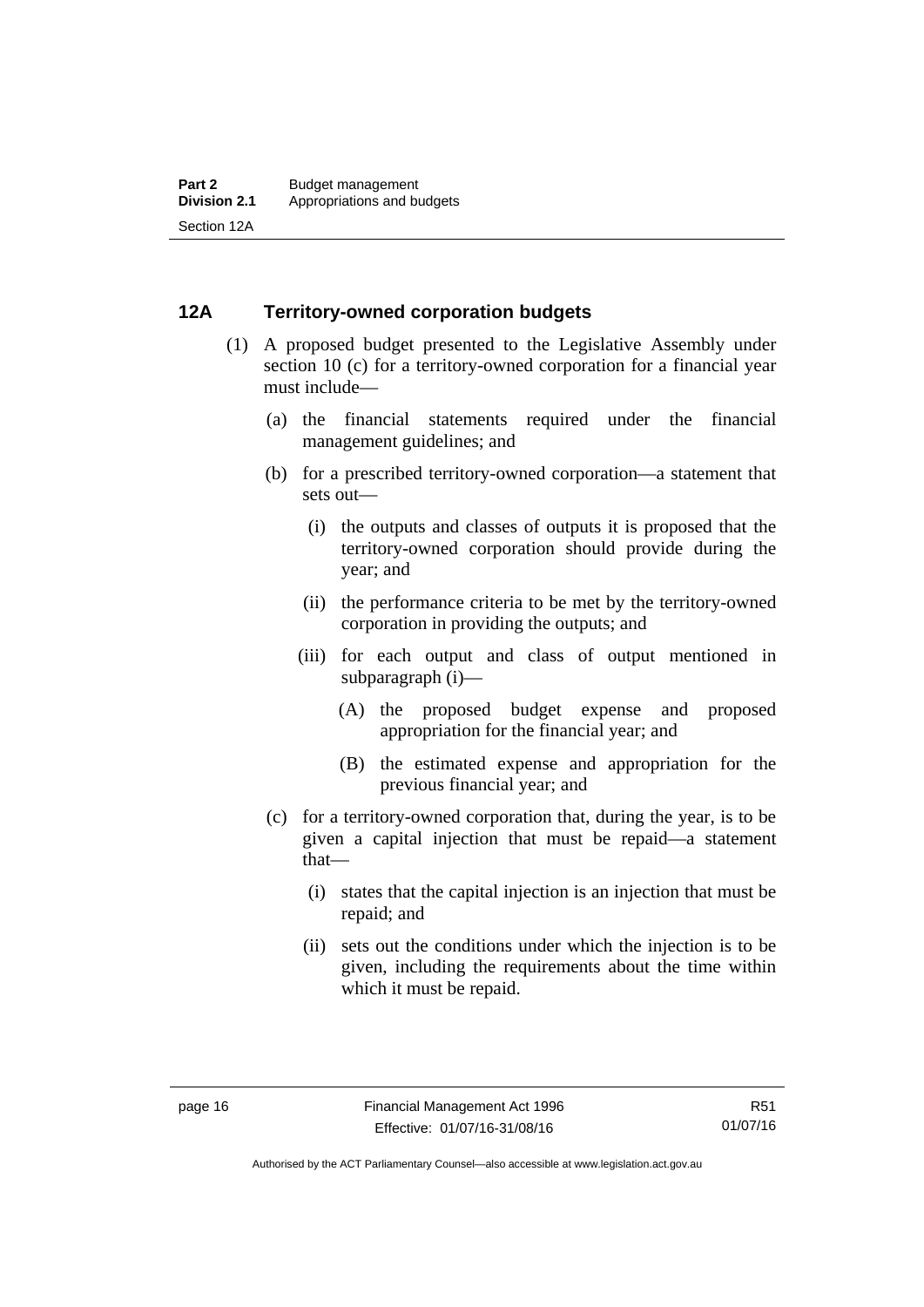- (2) A proposed budget must be in a form that facilitates a comparison between—
	- (a) the proposed budget for the territory-owned corporation; and
	- (b) the budget for the territory-owned corporation for the previous financial year; and
	- (c) the estimated results for the territory-owned corporation for the previous financial year.
- (3) A proposed budget must also include, for the financial statements mentioned in subsection (1) (a), budget estimates for each of the next 3 financial years.

# <span id="page-26-0"></span>**13 Supplementary budget papers**

- (1) This section applies if the Treasurer presents a bill for an Appropriation Act relating to a financial year to the Legislative Assembly, other than—
	- (a) the bill for the first Appropriation Act relating to the year; or
	- (b) the bill for the first Appropriation Act for the appropriation for the Office of the Legislative Assembly relating to the year.
- (2) The Treasurer must also present supplementary budget papers to the Assembly.
- (3) The supplementary budget papers must, for each territory entity for which an appropriation is provided by the bill (an *affected entity*)—
	- (a) state, for each purpose mentioned in section 8 that applies to the affected entity—
		- (i) the amount of the appropriation provided in the first Appropriation Act; and
		- (ii) the variations (if any) previously made to the appropriation under this Act; and
		- (iii) the amount of the appropriation provided by the bill; and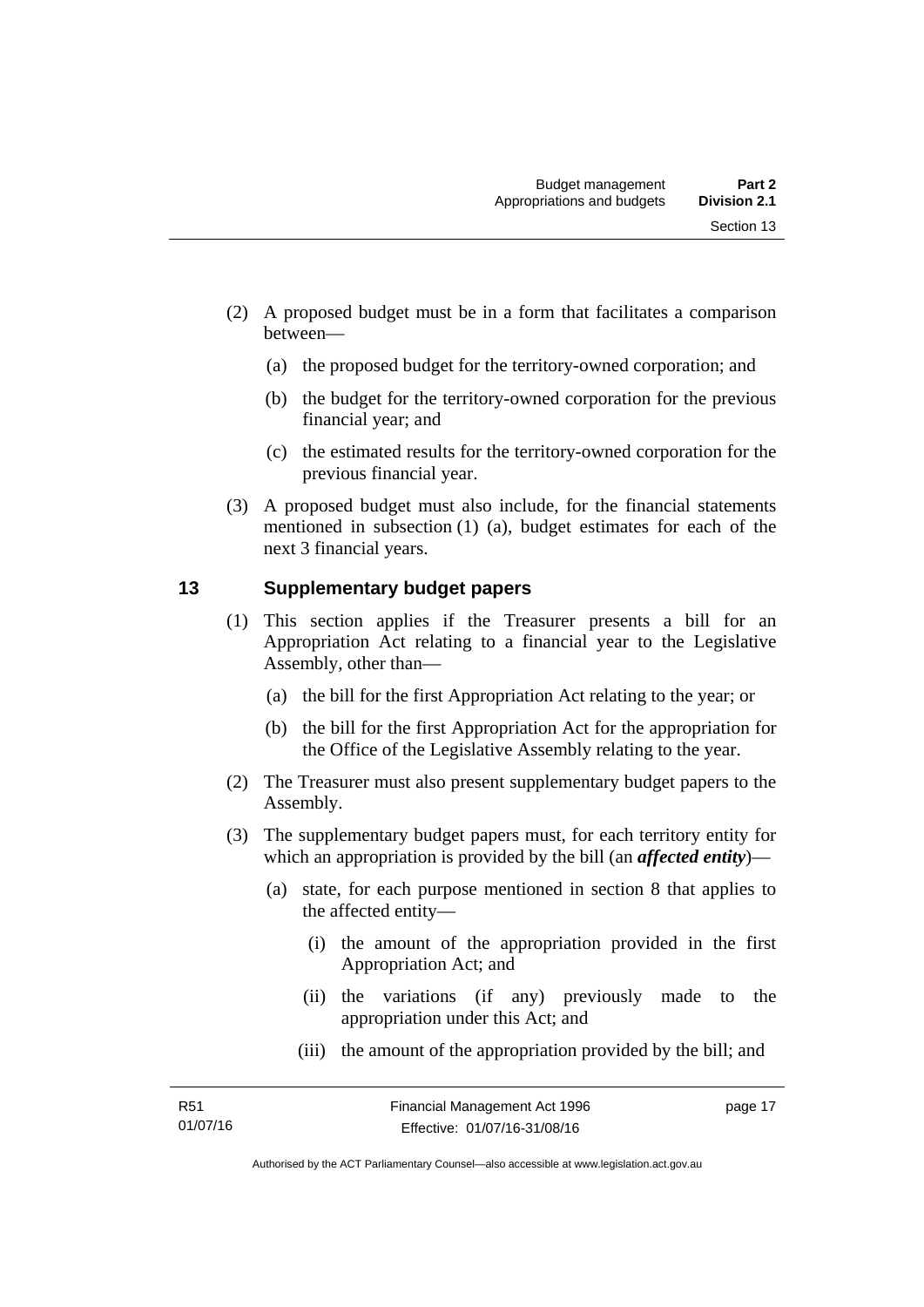- (iv) the total amount appropriated for the entity for the financial year; and
- (b) include a budgeted financial statement for each affected entity that—
	- (i) includes details of the impact on the budget of the affected entity of all variations to the appropriation that happened until the last day when it was practicable to provide for it in the relevant supplementary Appropriation Bill before the bill was introduced into the Legislative Assembly; and
	- (ii) may show the impact of variations other than variations resulting from additional appropriations.

#### **Example—par (b) (ii)**

the impact of revised economic forecasts

*Note* An example is part of the Act, is not exhaustive and may extend, but does not limit, the meaning of the provision in which it appears (see [Legislation Act,](http://www.legislation.act.gov.au/a/2001-14) s 126 and s 132).

# <span id="page-27-0"></span>**13A Amendment of budgets for supplementary appropriation**

- (1) If an appropriation is made for a territory entity by an Appropriation Act other than the first Appropriation Act for it for a financial year, the budget for the territory entity is amended in accordance with—
	- (a) the supplementary budget papers presented to the Legislative Assembly under section 13 (1) in relation to the bill for the Act by which the appropriation was made; and
	- (b) any statement presented to the Legislative Assembly under section 13 (5) (b) in relation to the bill.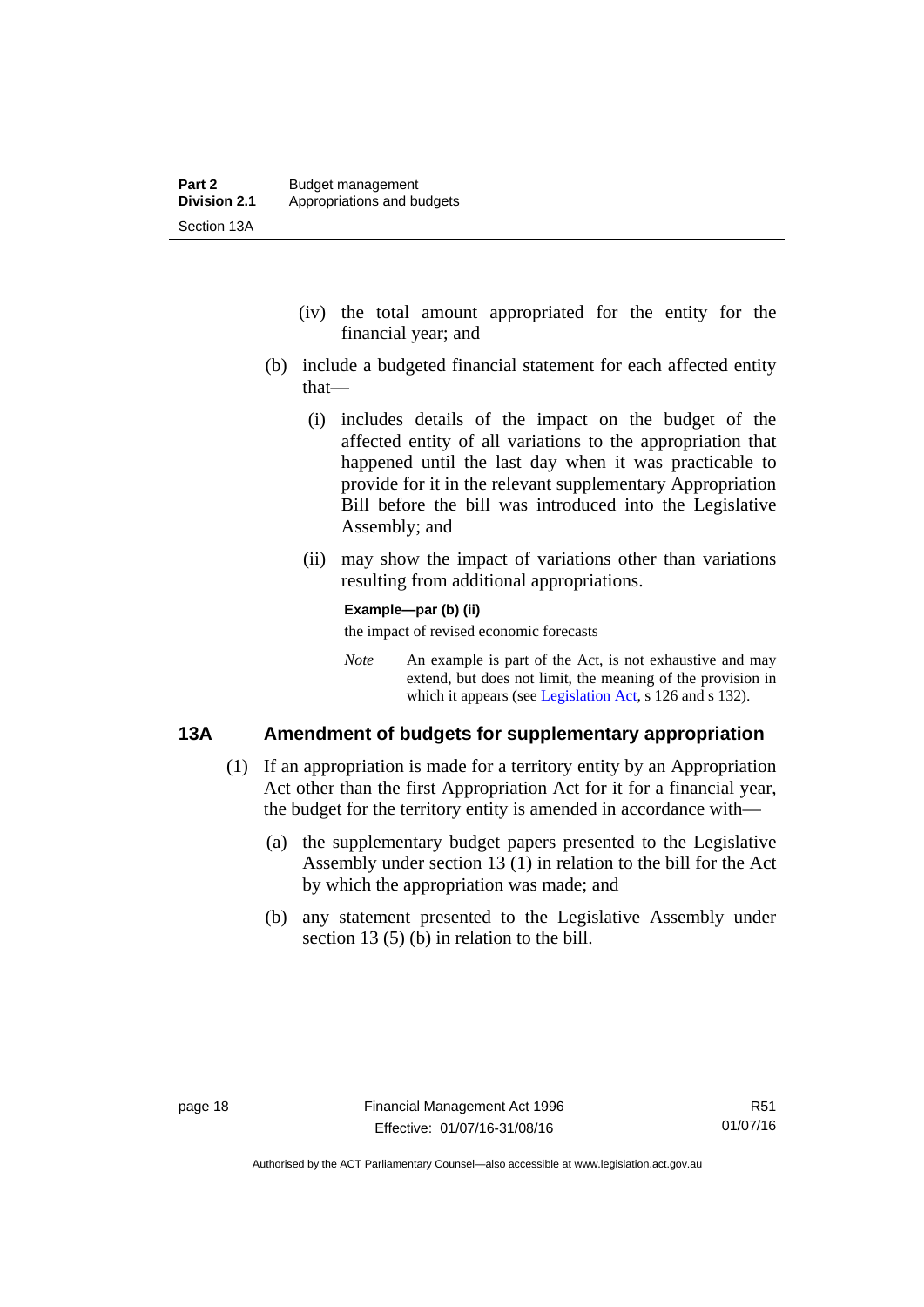(2) In this section:

*budget*, for the territory entity, means the budget for the territory entity for the financial year presented to the Legislative Assembly under section 10 (b) or (c) (Budget papers) and, if the budget has been amended under this Act, the budget as amended.

# <span id="page-28-0"></span>**14 Transfer of funds between appropriations**

- (1) Despite section 6 (Necessity for appropriation), the Treasurer may, in writing, direct that appropriations made by an Appropriation Act be varied by transfers of funds between the appropriations.
- (2) A transfer of funds between appropriations under this section must not cause an appropriation from which funds are transferred to be reduced by more than 3%.
- (3) The Treasurer must attach a copy of the direction to the next financial statement presented to the Legislative Assembly.

*Note* For the presentation of financial statements, see s 26.

- (4) Subsection (1) does not apply to a superannuation appropriation.
- (5) In this section:

*appropriation* means an appropriation made by an Appropriation Act in a financial year or, if the appropriation is amended during the financial year, the appropriation as amended.

# <span id="page-28-1"></span>**14A Transfer of funds from capital injection appropriation to other appropriations**

- (1) Despite section 6 (Necessity for appropriation), the Treasurer may, in writing, direct that an appropriation for capital injection for an entity be varied by a transfer of funds from that appropriation to an appropriation for—
	- (a) controlled recurrent payments for the entity; or
	- (b) payments to be made on behalf of the Territory for the entity.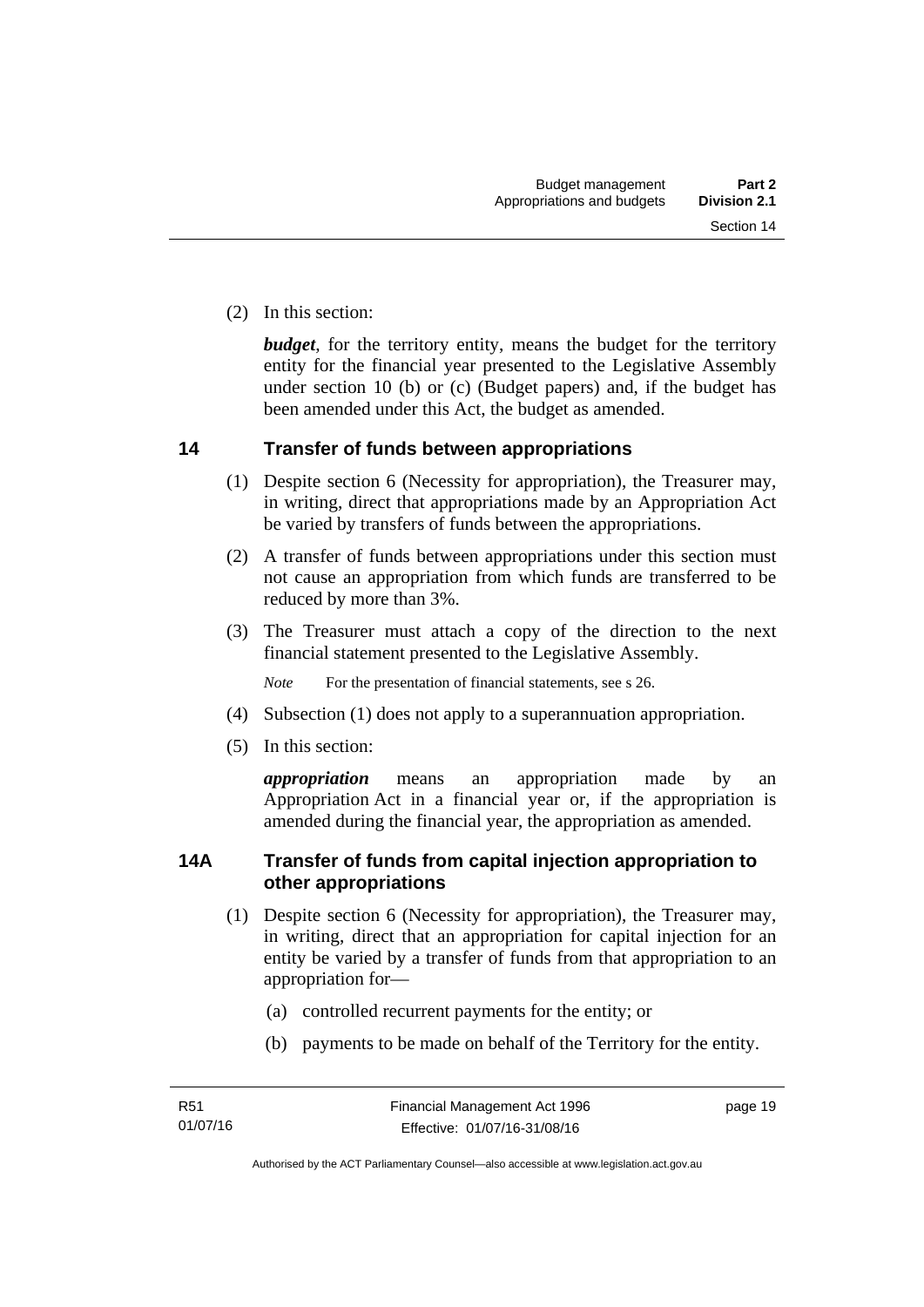- (2) If the transfer would cause the appropriation for the capital injection to be reduced by—
	- (a) up to 5% or \$500 000, whichever is the greater—the Treasurer must attach a copy of the direction to the next financial statement presented to the Legislative Assembly; or
	- (b) more than 5% or \$500 000, whichever is the greater—the direction is a disallowable instrument.
	- *Note 1* For the presentation of financial statements, see s 26.
	- *Note 2* A disallowable instrument must be notified, and presented to the Legislative Assembly, under the [Legislation Act.](http://www.legislation.act.gov.au/a/2001-14)
- (3) In this section:

*appropriation for capital injection* means an appropriation for capital injection made by an Appropriation Act in a financial year or, if the appropriation is amended during the financial year, the appropriation as amended.

# <span id="page-29-0"></span>**14B Transfer of funds from other appropriations to capital injection appropriation**

- (1) Despite section 6 (Necessity for appropriation), the Treasurer may, in writing, direct that an appropriation for controlled recurrent payments or payments to be made on behalf of the Territory for an entity be varied by a transfer of funds from those appropriations to an appropriation for capital injection for the entity.
- (2) The Treasurer must attach a copy of the direction to the next financial statement presented to the Legislative Assembly.

*Note* For the presentation of financial statements, see s 26.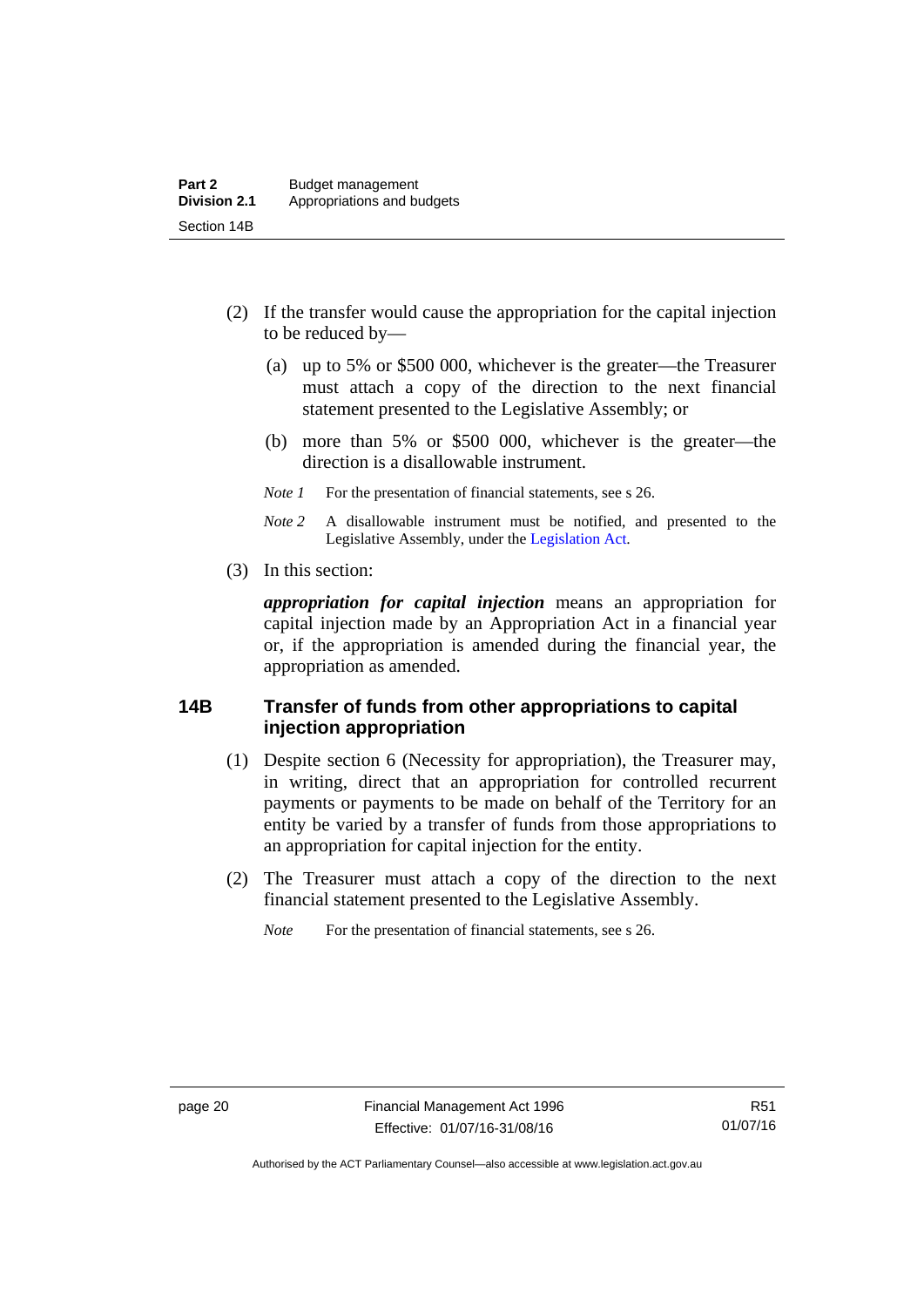(3) In this section:

*appropriation for controlled recurrent payments* means an appropriation for controlled recurrent payments made by an Appropriation Act in a financial year or, if the appropriation is amended during the financial year, the appropriation as amended.

*appropriation for payments to be made on behalf of the Territory* means an appropriation for payments to be made on behalf of the Territory made by an Appropriation Act in a financial year or, if the appropriation is amended during the financial year, the appropriation as amended.

# <span id="page-30-0"></span>**15A Reclassification of certain appropriations**

- (1) If an appropriation has been classified by the Act by which it was made as an appropriation for payments to be made by a directorate on behalf of the Territory, the Treasurer may, if the Treasurer is satisfied that the appropriation should be classified as an appropriation for controlled recurrent payments to be provided to the directorate, in writing, direct that the classification of the appropriation be changed accordingly.
- (2) If an appropriation has been classified by the Act by which it was made as an appropriation for controlled recurrent payments to be provided to a directorate, the Treasurer may, if the Treasurer is satisfied that the appropriation should be classified as an appropriation for payments to be made by the directorate on behalf of the Territory, in writing, direct that the classification of the appropriation be changed accordingly.
- (3) If the Treasurer gives a direction under subsection (1) or (2), the Treasurer must attach a copy of the direction to the next financial statement presented to the Legislative Assembly.

*Note* For the presentation of financial statements, see s 26.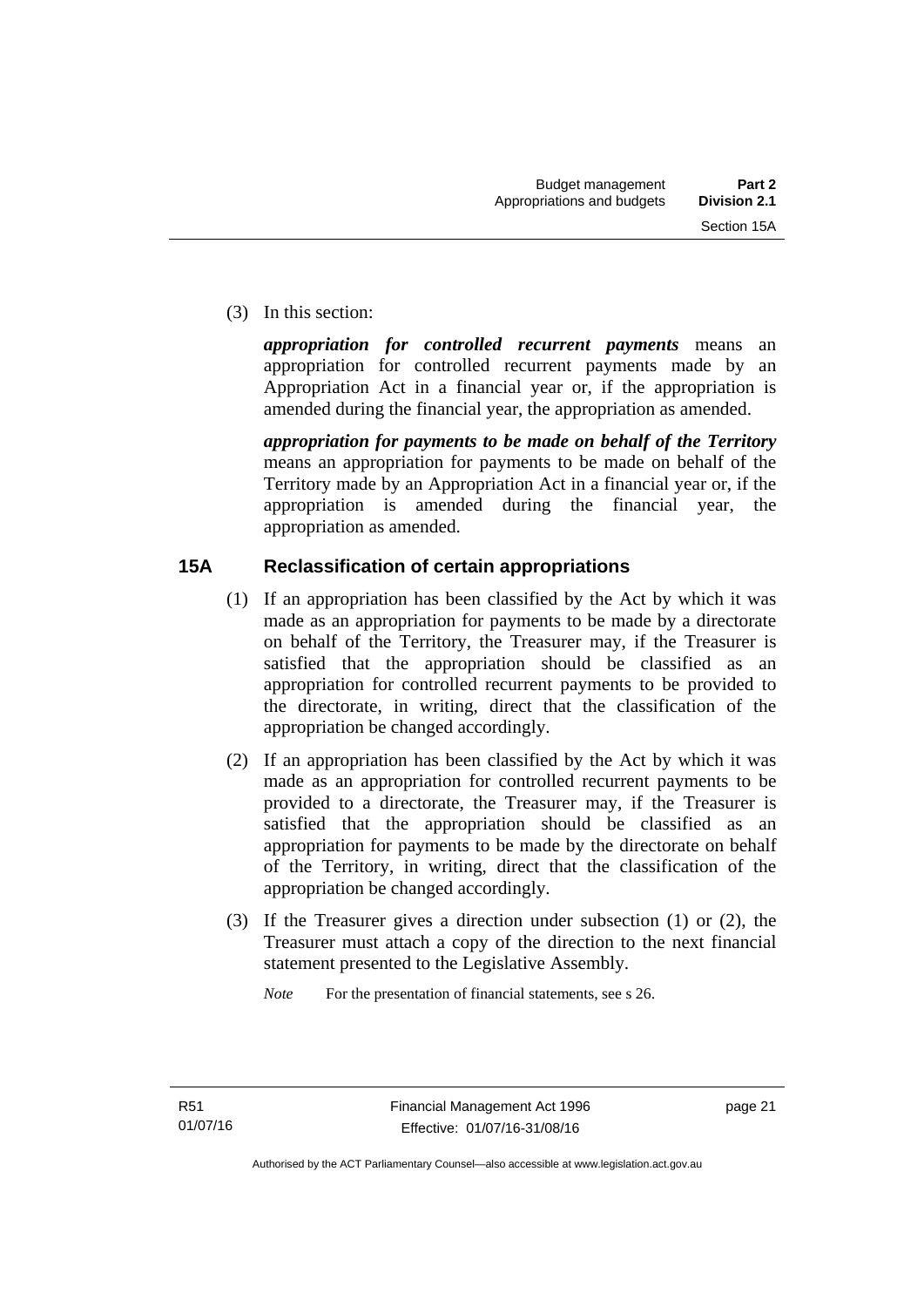# <span id="page-31-0"></span>**16 Transfer of functions to another entity**

- (1) This section applies if the responsibility for a service or function for which an appropriation is made in an Appropriation Act for a financial year is or has been transferred from the territory entity to which the appropriation is made to another territory entity.
- (2) The Treasurer may, in writing, direct that the appropriation does not lapse but may, in accordance with the direction, be issued to, or applied by, the other territory entity for the service or function.
- (3) If the Treasurer gives a direction under subsection (2), the Treasurer must attach a copy of the direction to the next financial statement presented to the Legislative Assembly.

*Note* For the presentation of financial statements, see s 26.

(4) This section does not apply to a superannuation appropriation.

# <span id="page-31-1"></span>**16A Appropriation for accrued employee entitlements**

- (1) This section applies if—
	- (a) an employee entitlement exists in relation to a territory entity in a financial year; and
	- (b) the total amount of employee entitlements paid, or required to be paid, by the territory entity in the financial year exceeds the amount appropriated for the territory entity in relation to employee entitlements for the financial year.
- (2) The Treasurer may, in writing, authorise an appropriation for the territory entity for the amount that the total amount paid, or required to be paid, in the financial year exceeds the amount appropriated for the territory entity for the financial year.
- (3) If the Treasurer authorises an appropriation under this section, the Treasurer must attach a copy of the authorisation to the next financial statement presented to the Legislative Assembly.

*Note* For the presentation of financial statements, see s 26.

R51 01/07/16

Authorised by the ACT Parliamentary Counsel—also accessible at www.legislation.act.gov.au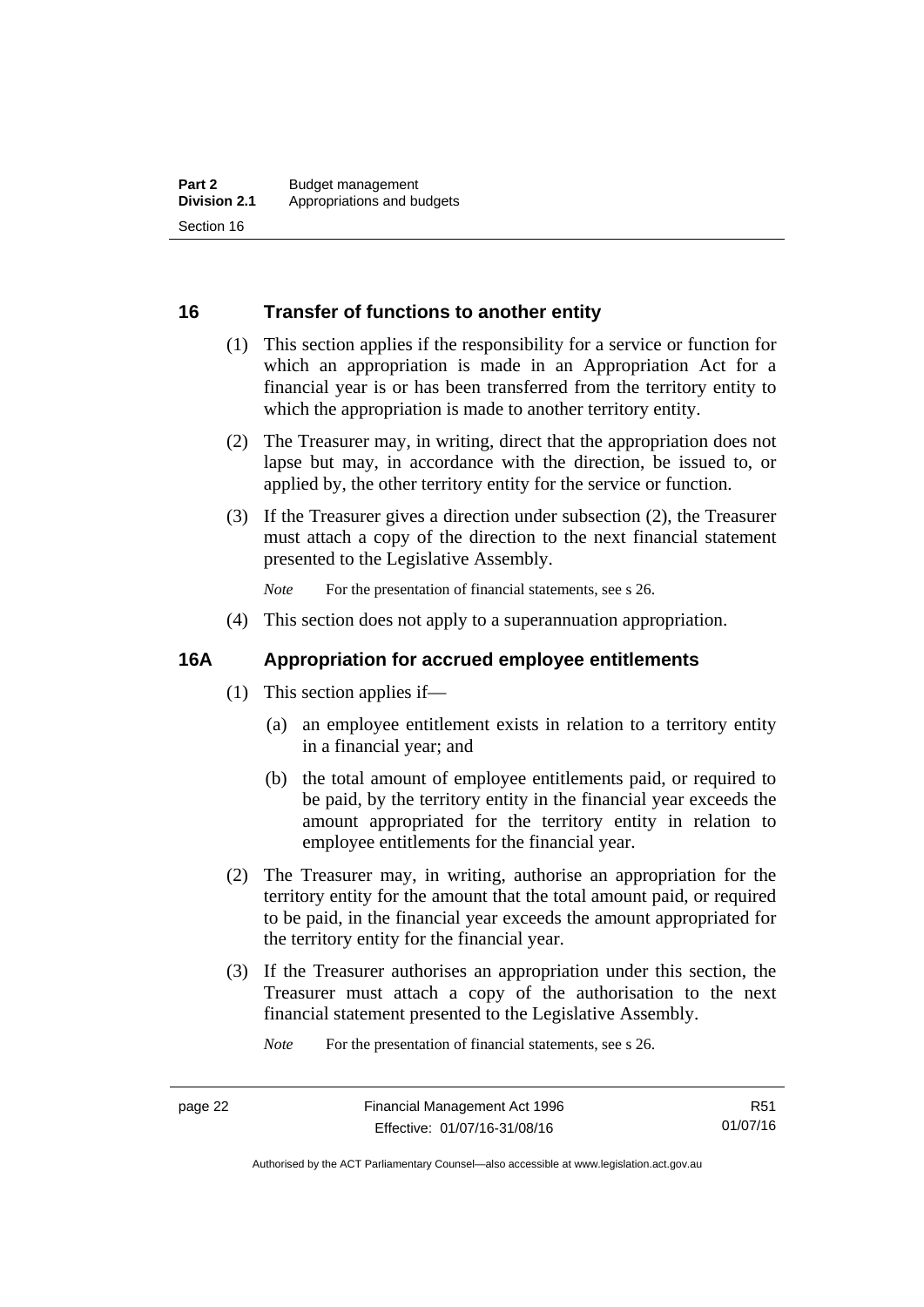## <span id="page-32-0"></span>**16B Rollover of undisbursed appropriation**

- (1) This section applies to an amount of appropriation if, at the end of the financial year in which the appropriation is made, the amount is not disbursed to the territory entity to which it is appropriated.
- (2) The Treasurer may, in writing, authorise the amount to be disbursed in the following financial year to—
	- (a) the territory entity; or
	- (b) if responsibility for a service or function for which the appropriation is made is transferred from the territory entity to another territory entity—the other territory entity.
- (3) The Treasurer may give the authorisation in the financial year in which the appropriation is made, or in the following financial year.
- (4) The authorisation must identify—
	- (a) the territory entity to which the amount is to be disbursed; and
	- (b) the appropriation type; and
	- (c) the amount authorised to be disbursed; and
	- (d) the purpose for which the amount may be disbursed.
- (5) If the Treasurer authorises an amount to be disbursed under this section—
	- (a) the amount is taken to be an amount of appropriation for the financial year in which the amount is authorised to be disbursed; and
	- (b) the amount is in addition to the appropriation to the territory entity for that financial year.
- (6) If the Treasurer authorises an amount to be disbursed under this section, the Treasurer must attach a copy of the authorisation to the next financial statement presented to the Legislative Assembly.

*Note* For the presentation of financial statements, see s 26.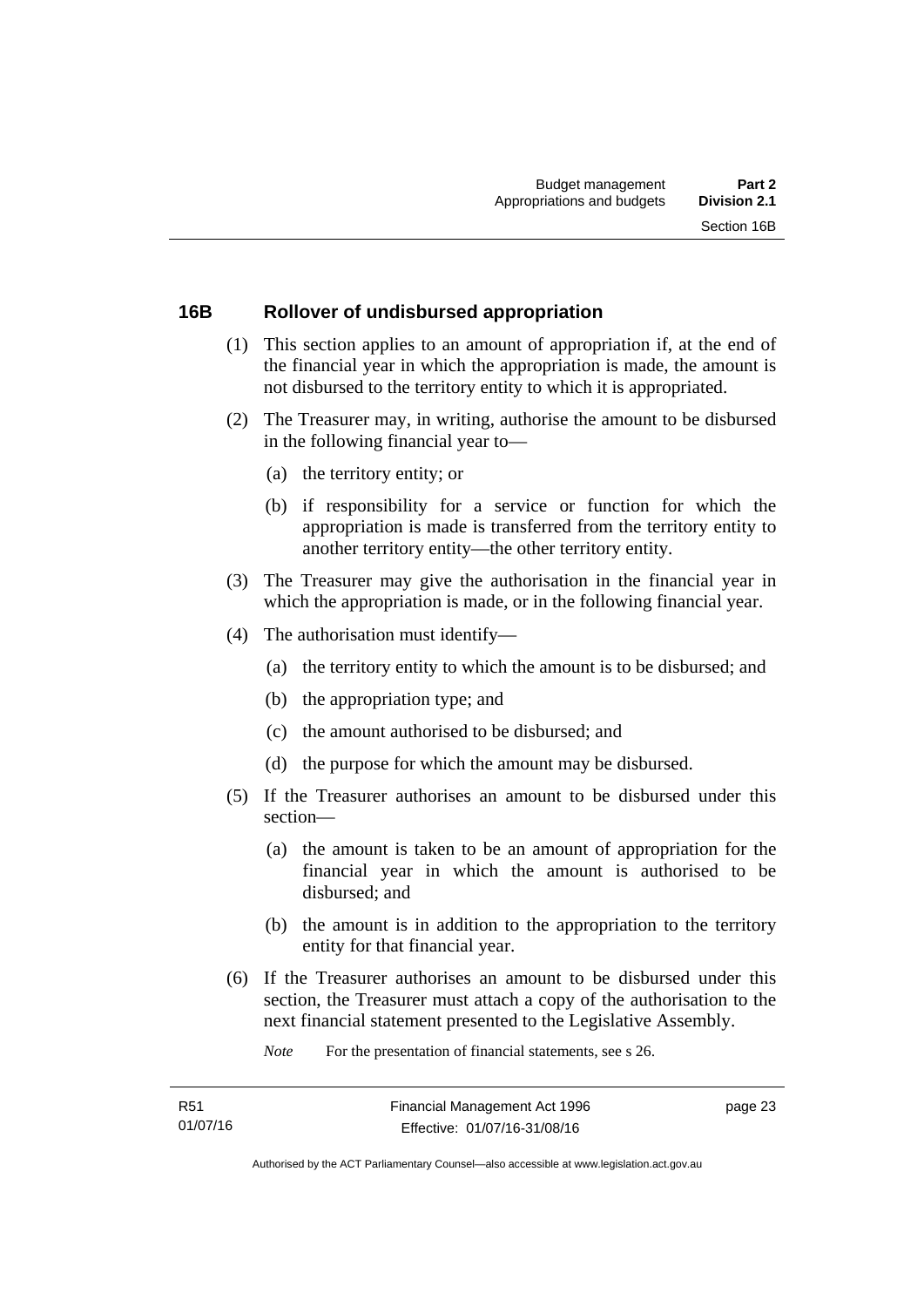# <span id="page-33-0"></span>**17 Variation of appropriations for Commonwealth grants**

- (1) This section applies to an appropriation that is declared by the Act by which it is made to be an appropriation to which this section applies.
- $(2)$  If—
	- (a) an appropriation to which this section applies is to be funded in whole or in part by a payment made to the Territory by the Commonwealth for a nominated purpose; and
	- (b) an estimate of the level of the funding to be provided to the Territory by the Commonwealth for that purpose is contained in the budget papers presented to the Legislative Assembly in conjunction with the bill for the Act by which the appropriation was made; and
	- (c) the level of funding provided to the Territory by the Commonwealth for that purpose for the financial year for which the appropriation was made is greater than the level of funding specified in those budget papers;

the Treasurer may, in writing, direct that the appropriation be increased by an amount not exceeding the difference between the level of funding specified in the budget papers and the level of funding provided by the Commonwealth.

- (3) The Treasurer may give the direction—
	- (a) in the financial year in which the Commonwealth provides the funding to the Territory; or
	- (b) in the following financial year.
- (4) If the Treasurer gives the direction under subsection (3) (a), the direction may also state the financial year in which the appropriation may be disbursed to a territory entity.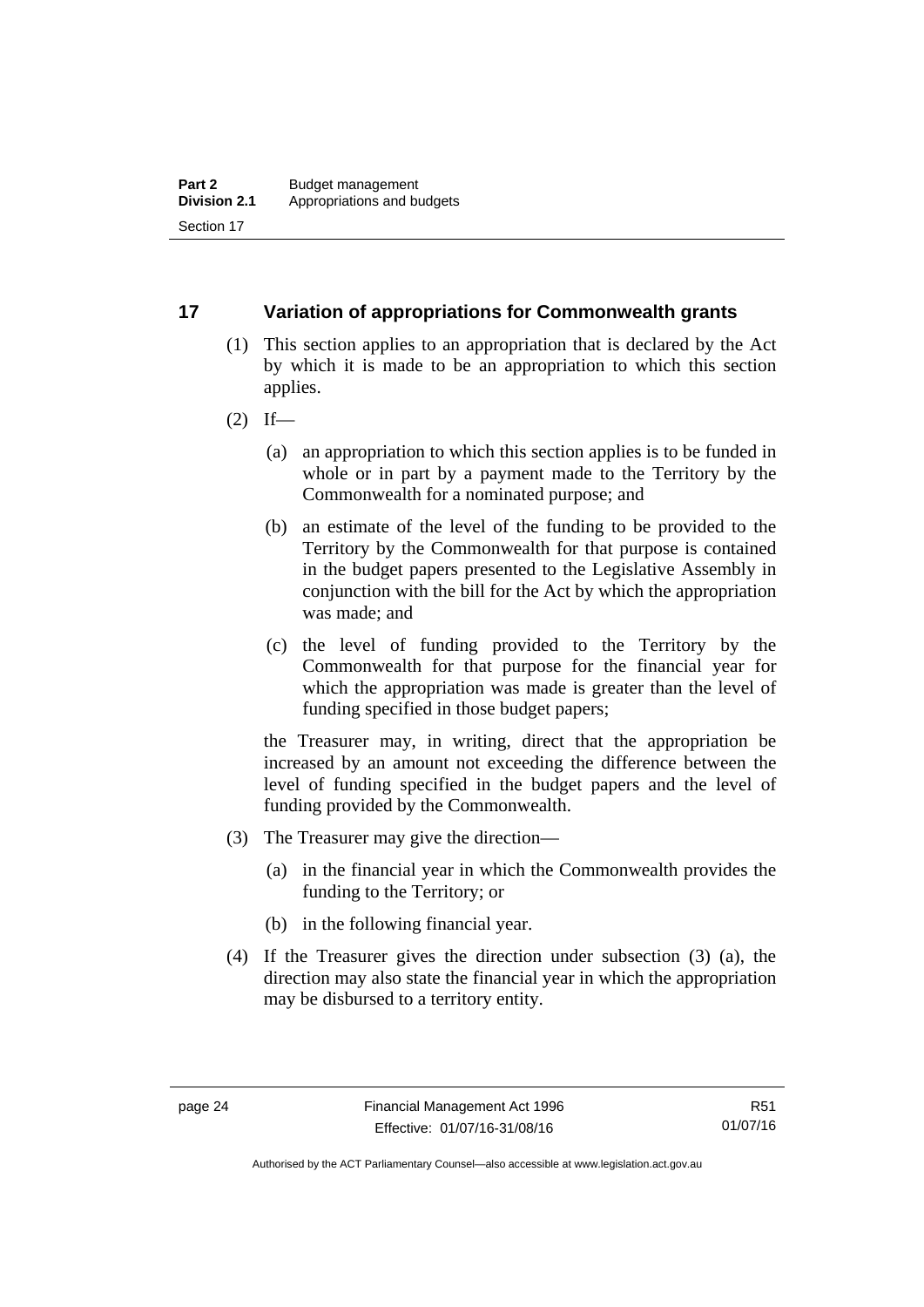- (5) If the responsibility for a service or function for which the appropriation is made is transferred from the territory entity to which the appropriation is made to another territory entity, the Treasurer may also direct that the appropriation be disbursed to the other territory entity.
- (6) If the Treasurer gives a direction under this section—
	- (a) the amount is taken to be an amount of appropriation for the financial year in which the amount is authorised to be disbursed; and
	- (b) the amount is in addition to the appropriation to the territory entity for that financial year.
- (7) If the Treasurer gives a direction under this section, the Treasurer must attach a copy of the direction to the next financial statement presented to the Legislative Assembly.

*Note* For the presentation of financial statements, see s 26.

# <span id="page-34-0"></span>**17A Variations of appropriations for certain payments to Commonwealth**

- (1) This section applies to an appropriation that is declared by the Act by which it is made to be an appropriation to which the section applies.
- $(2)$  If—
	- (a) an appropriation to which this section applies is made completely or partially for a payment required to be made to the Commonwealth for the provision of a service; and
	- (b) an estimate of the amount of the payment is contained in the budget papers presented to the Legislative Assembly in conjunction with the bill for the Act by which the appropriation is made; and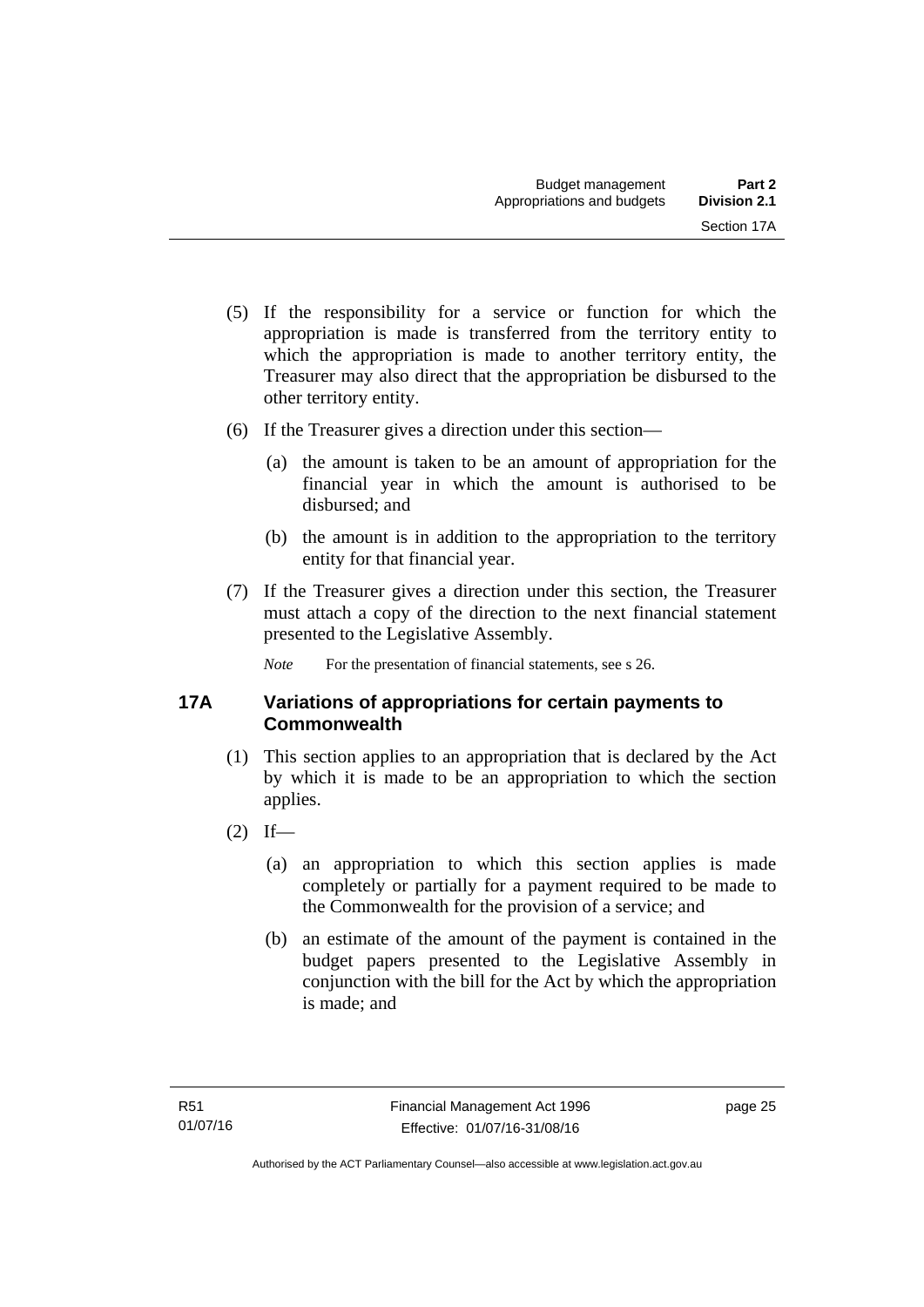(c) the amount of the payment exceeds the amount of the estimate;

the Treasurer may, in writing, direct that the appropriation be increased by an amount not more than the difference between the amount of the estimate and the amount of the payment.

 (3) If the Treasurer gives a direction under subsection (2), the Treasurer must attach a copy of the direction to the next financial statement presented to the Legislative Assembly.

*Note* For the presentation of financial statements, see s 26.

## <span id="page-35-0"></span>**18 Treasurer's advance**

- (1) The Treasurer may, in writing, authorise an appropriation (a *Treasurer's advance*) for a payment if—
	- (a) the Treasurer is satisfied that—
		- (i) there is an immediate requirement for the payment; and
		- (ii) the payment is not provided for, or is insufficiently provided for, by an appropriation because—
			- (A) there was an erroneous omission or understatement in an appropriation; or
			- (B) the payment was unforeseen until after the last day when it was practicable to provide for it in the relevant Appropriation Bill before the bill was introduced into the Legislative Assembly; and
	- (b) for a payment by an officer of the Assembly—the Speaker, after consulting with the appropriate Assembly committee, has advised the Treasurer that an additional appropriation is needed for the payment, stating the reasons for the additional appropriation; and
	- (c) the total Treasurer's advances authorised as Treasurer's advances in a financial year do not exceed the amount appropriated for that year for Treasurer's advances.

R51 01/07/16

Authorised by the ACT Parliamentary Counsel—also accessible at www.legislation.act.gov.au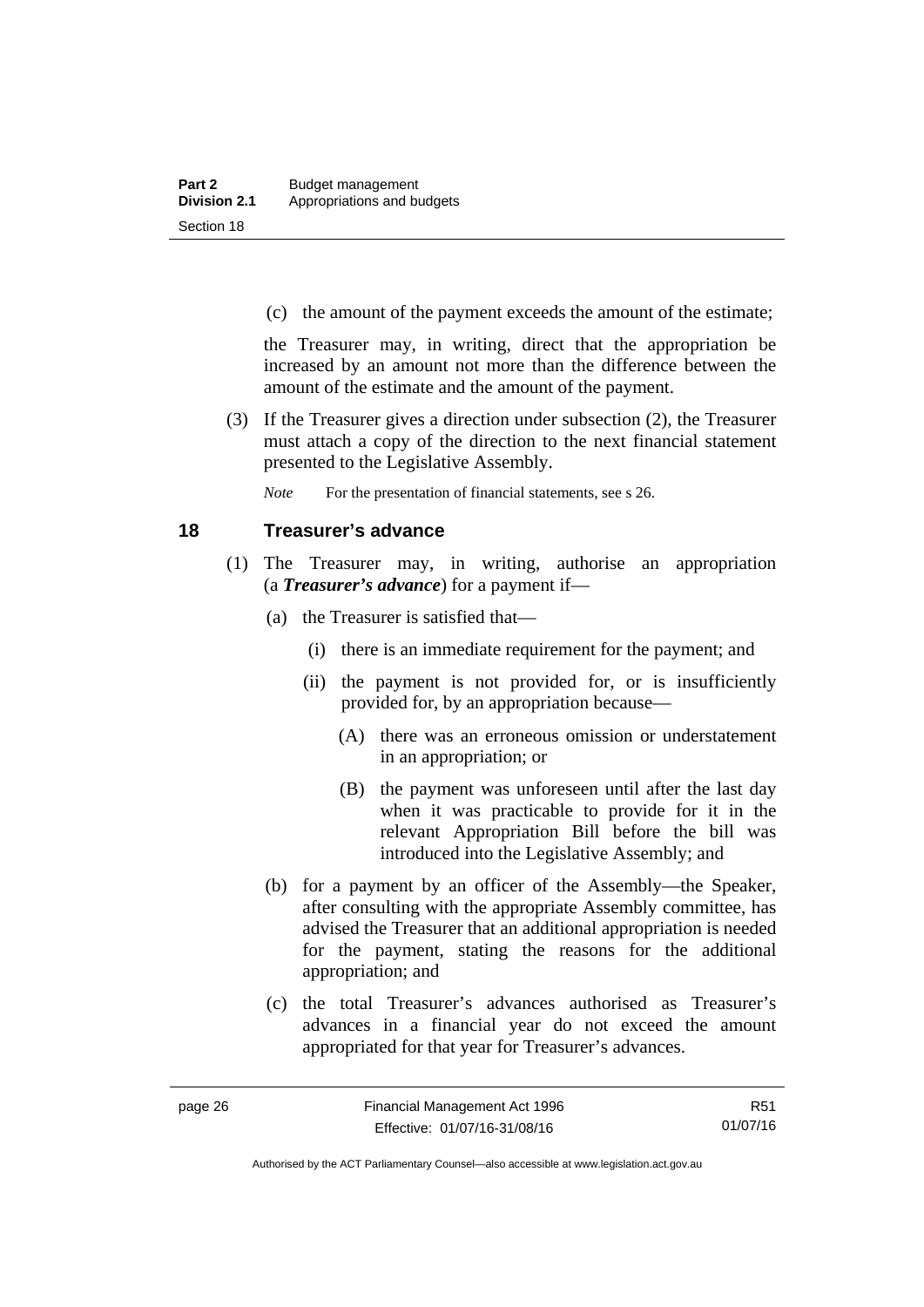- (2) The amount appropriated for Treasurer's advances for a financial year must not exceed 1% of the total amount appropriated by all Appropriation Acts for the year.
- (3) If, by the end of the financial year in which a Treasurer's advance is authorised, the Treasurer's advance is not fully disbursed to the entity to which it is appropriated, the undisbursed amount of the Treasurer's advance lapses and is not available to be disbursed to the entity in the following financial year.
- (4) In this section:

*relevant Appropriation Bill*, for a payment, means—

- (a) the bill for the first Appropriation Act for the financial year when the payment is to happen; or
- (b) the bill for the first Appropriation Act for the appropriation for the Office of the Legislative Assembly or an officer of the Assembly for the financial year when the payment is to happen.
	- *Note* An appropriation for an officer of the Assembly must be contained in an Appropriation Act for an appropriation for the Office of the Legislative Assembly (see s 8 (4)).

## **18A Treasurer's advance—payment pending supplementary appropriation**

- (1) This section applies if—
	- (a) in a financial year, the Treasurer authorises a Treasurer's advance for a payment; and
	- (b) the authorisation states that the payment may be provided for in an Appropriation Act other than the first Appropriation Act (a *supplementary appropriation Act*) in the financial year.
- (2) If a supplementary appropriation Act is passed for the payment—
	- (a) the Treasurer's advance ceases; and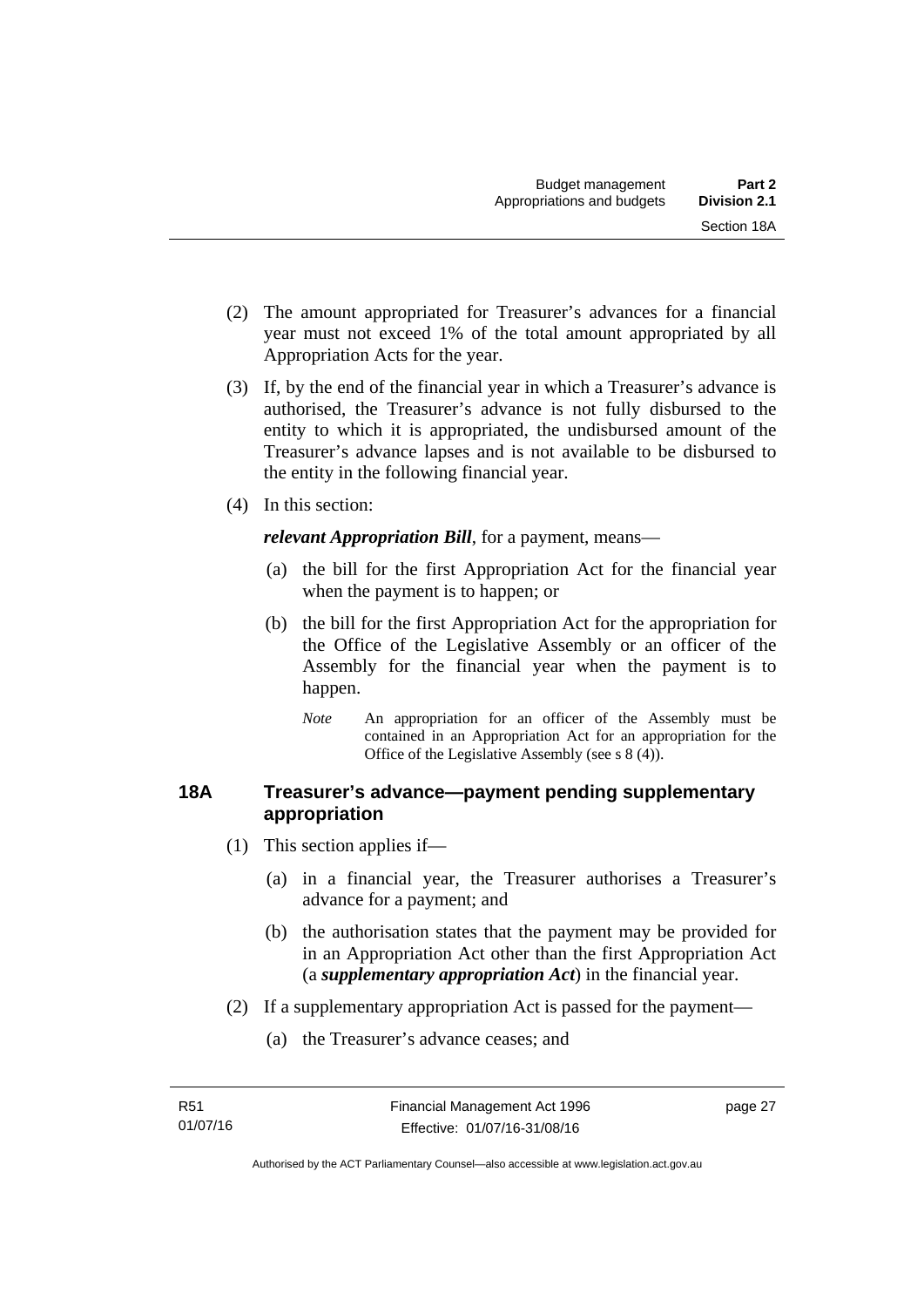- (b) the amount of the Treasurer's advance is taken for all purposes to have been paid out of money appropriated by that Act; and
- (c) the amount appropriated for section 18 (Treasurer's advance) for the financial year is taken to be restored by the amount of the Treasurer's advance.
- (3) If a supplementary appropriation Act is not passed for the payment, the payment continues to be authorised from the appropriation for section 18 for the financial year.

### **18B Treasurer's advance—reduction of amounts**

- (1) This section applies if, in a financial year—
	- (a) the Treasurer has authorised a Treasurer's advance for an entity; and
	- (b) the Treasurer's advance has not been fully disbursed to the entity; and
	- (c) the Treasurer is satisfied that the undisbursed amount is no longer required by the entity.
- (2) The Treasurer may, in writing, authorise a reduction of the amount of the Treasurer's advance to the entity to the amount actually disbursed to the entity.
- (3) If the Treasurer authorises a reduction, the amount appropriated for section 18 (Treasurer's advance) for the financial year is taken to be restored by the amount of the reduction.

## **18C Assembly to be told about Treasurer's advance**

- (1) This section applies if the Treasurer authorises—
	- (a) a Treasurer's advance; or
	- (b) a reduction of an amount of Treasurer's advance under section 18B (2).

Authorised by the ACT Parliamentary Counsel—also accessible at www.legislation.act.gov.au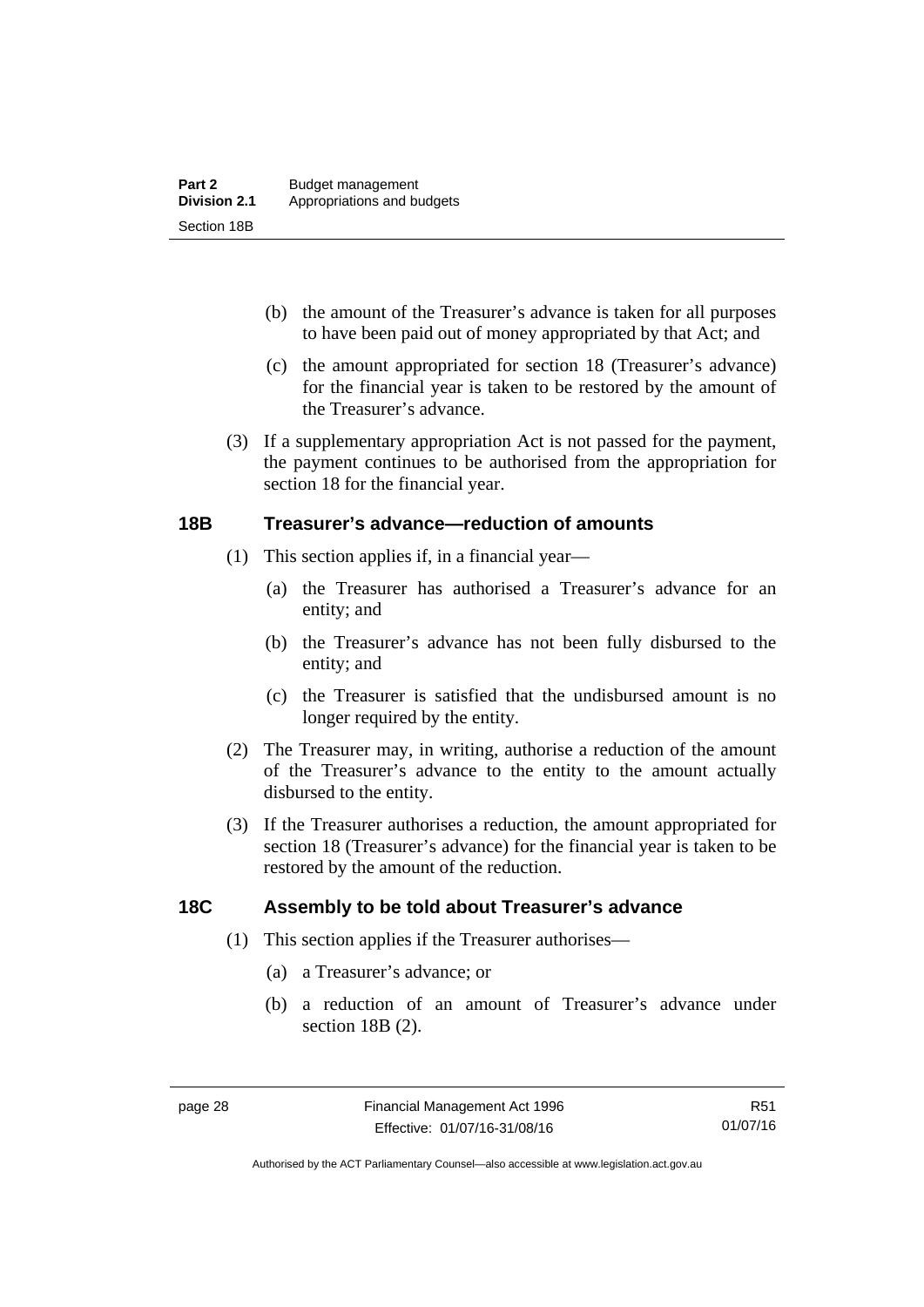- (2) If an authorisation is given, the Treasurer must attach to the next financial statement presented to the Legislative Assembly—
	- (a) a copy of the authorisation; and
	- (b) a reconciliation stating the following:
		- (i) the total amount appropriated for section 18 (Treasurer's advance) in all Appropriation Acts for the financial year;
		- (ii) the total amount of Treasurer's advance authorised previously in the financial year under section 18 (1);
		- (iii) the total payments for temporary advances taken to have been authorised previously in the financial year under section 7A (5) (d) (Temporary advance for new purpose or new entity);
		- (iv) the total amount of payments restored previously in the financial year under section 18A (2) (c);
		- (v) the total reduction of the amounts of Treasurer's advance previously authorised in the financial year under section 18B (2):
		- (vi) the amount authorised in the authorisation;
		- (vii) the amount of appropriation for section 18 that remains for the financial year.
	- *Note* For the presentation of financial statements, see s 26.

## **19 Refunds of payments made without liability**

 (1) If a payment is made to the Territory in purported discharge of a liability that does not exist, the amount paid may be refunded to the person by whom the payment was made whether or not there is an appropriation available for that purpose.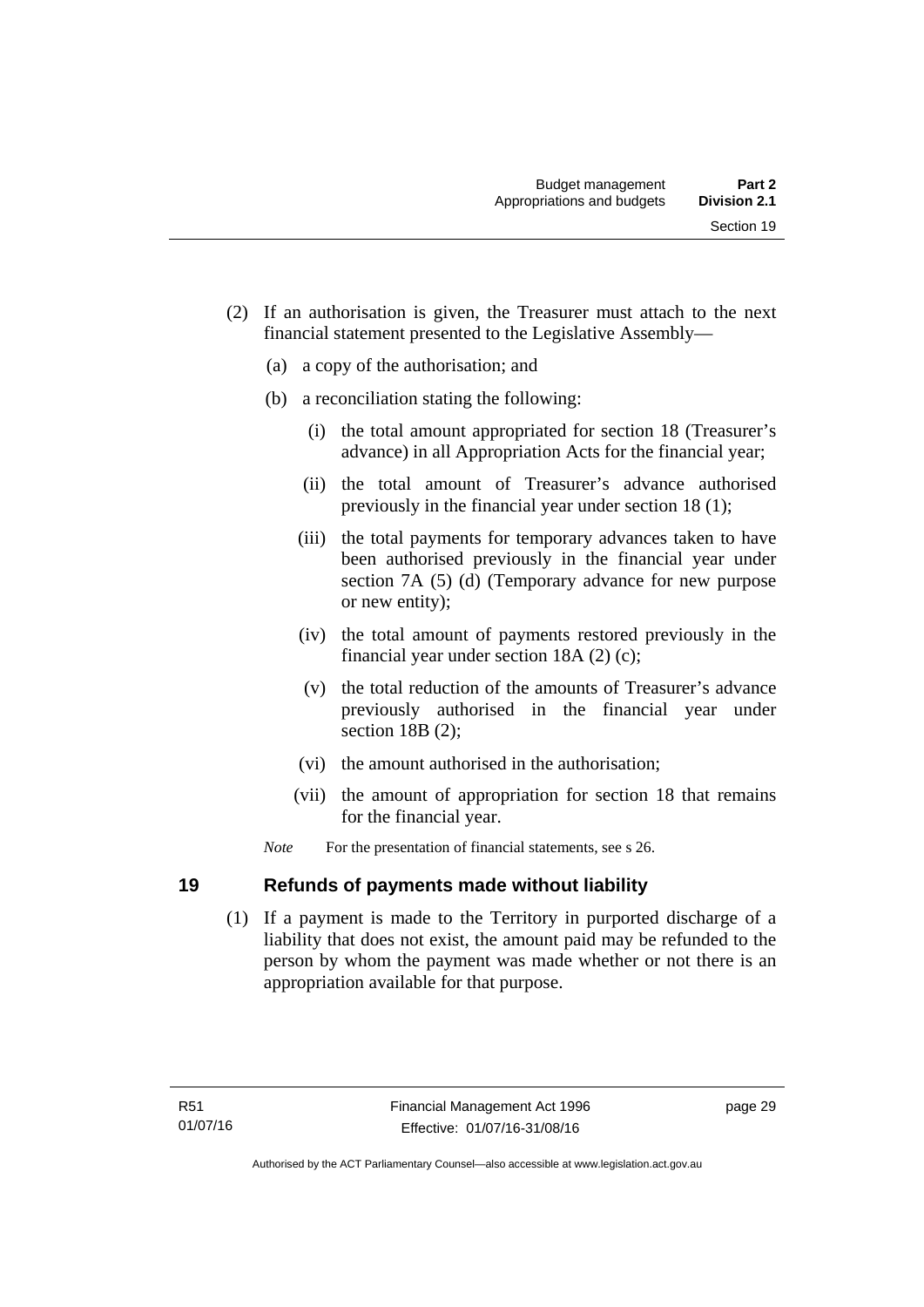- (2) If a payment made to the Territory to discharge a liability exceeds the amount of the liability, the amount by which the payment exceeds the liability may be refunded to the person by whom the payment was made whether or not there is an appropriation available for that purpose.
- $(3)$  If—
	- (a) a person has paid an amount to the Territory for tax claimed by the Territory to be owing from the person; and
	- (b) a court or tribunal of competent jurisdiction subsequently finds that the person was not liable for that tax or was liable for an amount of tax less than the amount paid;

the amount paid, or the amount by which the payment exceeds the liability, may be refunded to the person who made the payment whether or not there is an appropriation available for that purpose.

### **19A Payments for Territory GST liabilities**

Payments may be made to the Commonwealth for the GST liabilities of the Territory whether or not there is an appropriation for the purpose.

## **19AA Payments for Territory GST administration costs**

Despite section 6, payments may be made to the Commonwealth for GST administration costs payable by the Territory (including by way of deduction by the Commonwealth from GST revenue payable to the Territory) whether or not there is an appropriation for the purpose.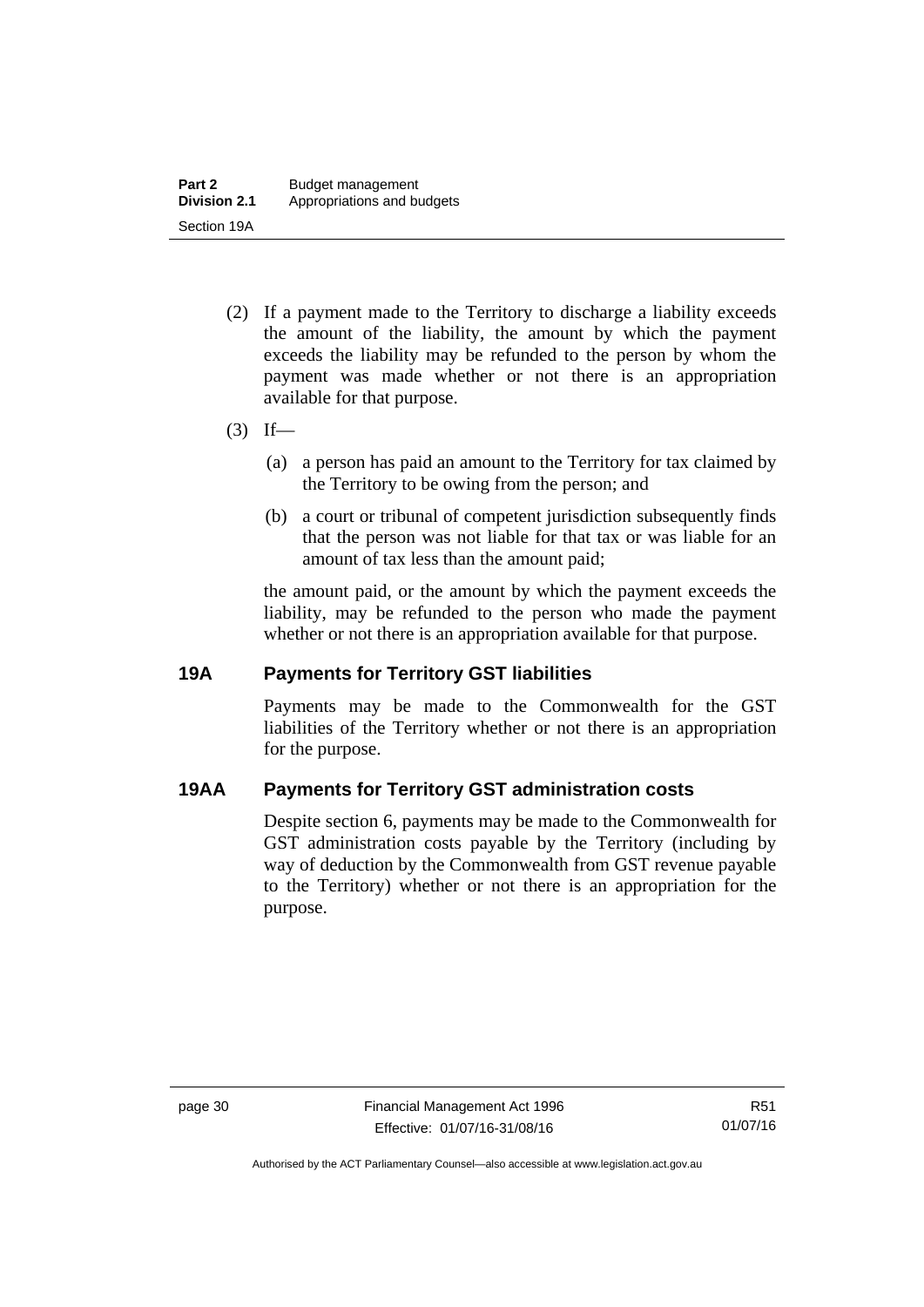## **19B Authorisation of appropriation for certain Commonwealth grants**

- (1) This section applies if—
	- (a) funds have been provided to the Territory by the Commonwealth under an agreement that specifies how the funds may be applied; and
	- (b) no appropriation has been made in relation to the funds.
- (2) Despite section 6 (Necessity for appropriation), the Treasurer may, in writing, authorise an appropriation to a territory entity for payments by the territory entity in accordance with the agreement.
- (3) The Treasurer may—
	- (a) give the authorisation—
		- (i) in the financial year in which the Commonwealth provides the funds to the Territory; or
		- (ii) in the following financial year; and
	- (b) for an authorisation under paragraph (a) (i)—state in the authorisation the financial year in which the appropriation under subsection (2) may be disbursed to the territory entity.
- (4) For an authorisation under this section, an appropriation under subsection (2)—
	- (a) is taken to be an amount of appropriation for the financial year in which the appropriation is authorised to be disbursed; and
	- (b) is in addition to the appropriation to the territory entity for that financial year.
- (5) If the Treasurer gives an authorisation under this section, the Treasurer must attach a copy of the authorisation to the next financial statement presented to the Legislative Assembly.

*Note* For the presentation of financial statements, see s 26.

page 31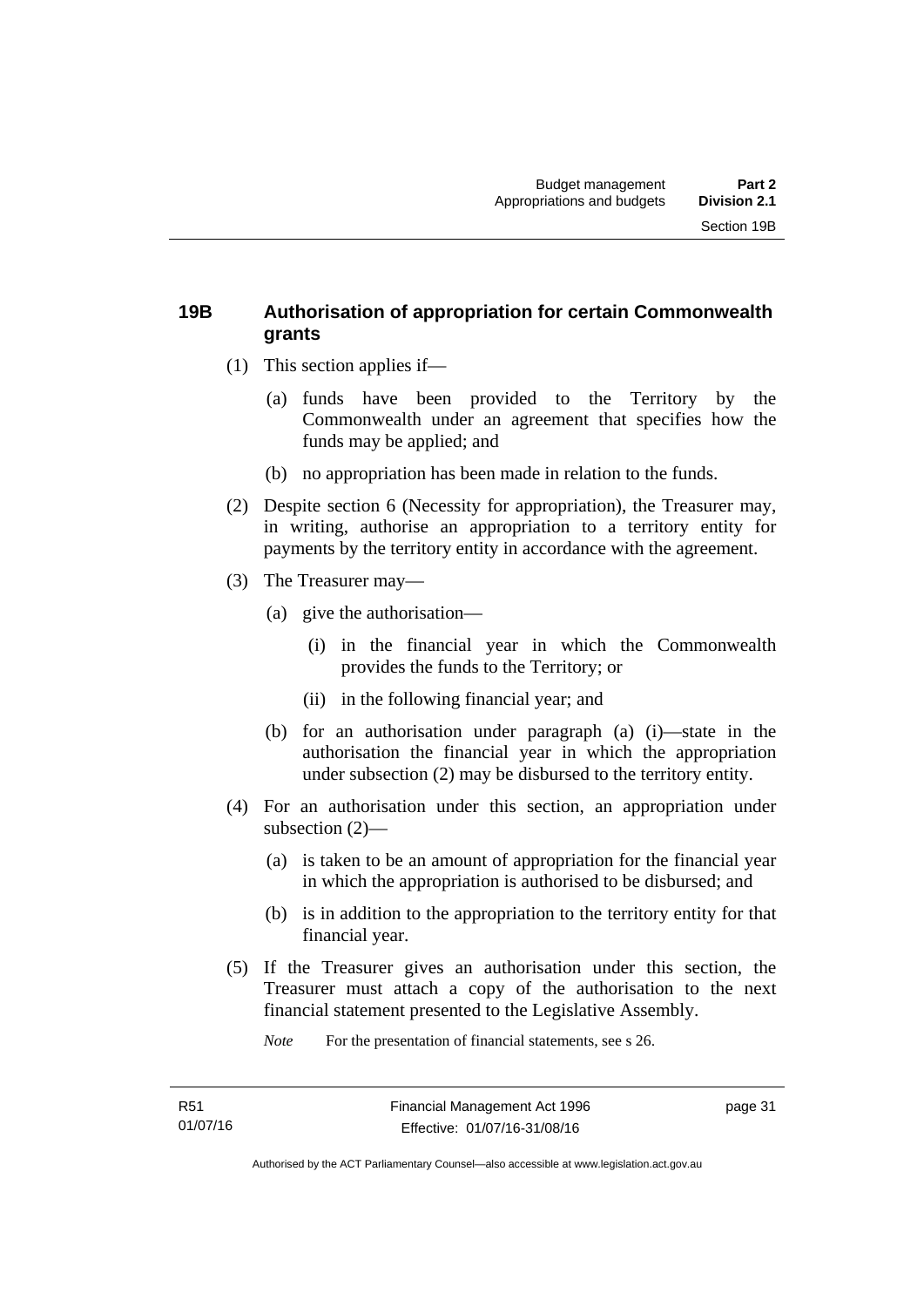### **19C Amendment of capital injection conditions**

- (1) This section applies in relation to the conditions of a capital injection set out in a statement included in a proposed budget for a financial year for—
	- (a) a directorate under section 12 (1) (c) (ii); or
	- (b) a territory-owned corporation under section 12A (1) (c) (ii); or
	- (c) a territory authority in accordance with section 61 (5) (e).
- (2) The Treasurer may amend the conditions.
- (3) An amendment must state the Treasurer's reasons for the amendment.
- (4) An amendment is a notifiable instrument.

*Note* A notifiable instrument must be notified under the [Legislation Act](http://www.legislation.act.gov.au/a/2001-14).

### **19D Amendment of performance criteria**

- (1) This section applies in relation to the performance criteria set out in a statement included in a proposed budget for a financial year for—
	- (a) a directorate under section 12 (1) (b); or
	- (b) a prescribed territory-owned corporation under section  $12A(1)$  (b) (ii); or
	- (c) a prescribed territory authority in accordance with section 61 (6) (b).
- (2) The performance criteria may be amended by—
	- (a) the responsible Minister for the territory entity; and
	- (b) the Treasurer.
- (3) Without limiting subsection (2) the performance criteria may be amended if—
	- (a) the appropriations for the territory entity are varied under—

R51 01/07/16

Authorised by the ACT Parliamentary Counsel—also accessible at www.legislation.act.gov.au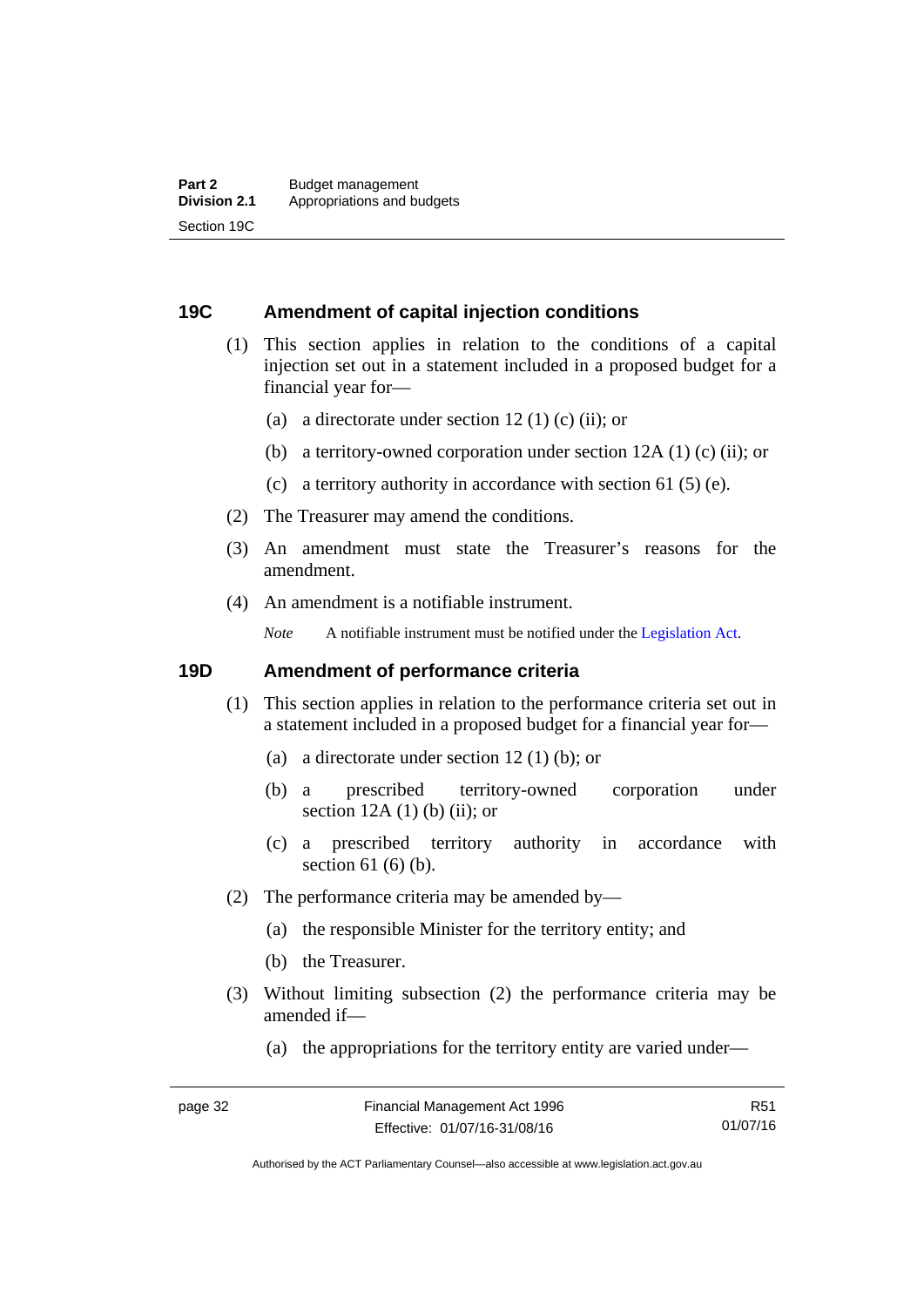- (i) section 14 (Transfer of funds between appropriations); or
- (ii) section 14A (Transfer of funds from capital injection appropriation to other appropriations); or
- (iii) section 14B (Transfer of funds from other appropriations to capital injection appropriation); or
- (iv) section 17 (Variation of appropriations for Commonwealth grants); or
- (b) funds are transferred to or from the territory entity under section 16 (Transfer of functions to another entity); or
- (c) funds are—
	- (i) taken to be authorised from section 18 (Treasurer's advance) under section 7A (5) (d) (Temporary advance for a new purpose or new entity) for a temporary advance to the territory entity; or
	- (ii) given to the territory entity under section 18; or
	- (iii) reduced under section 18B (Treasurer's advance reduction of amounts); or
- (d) funds mentioned in section 19B (Authorisation of appropriation for certain Commonwealth grants) are given to the territory entity; or
- (e) changes happen in the priorities of the territory entity; or
- (f) the responsible Minister and the Treasurer are satisfied that other performance criteria should be adopted for controlled recurrent payments to be provided to the territory entity.
- (4) An amendment of the performance criteria must be made in a way that—
	- (a) for a directorate—the budget as amended will comply with section 12 (3); and

page 33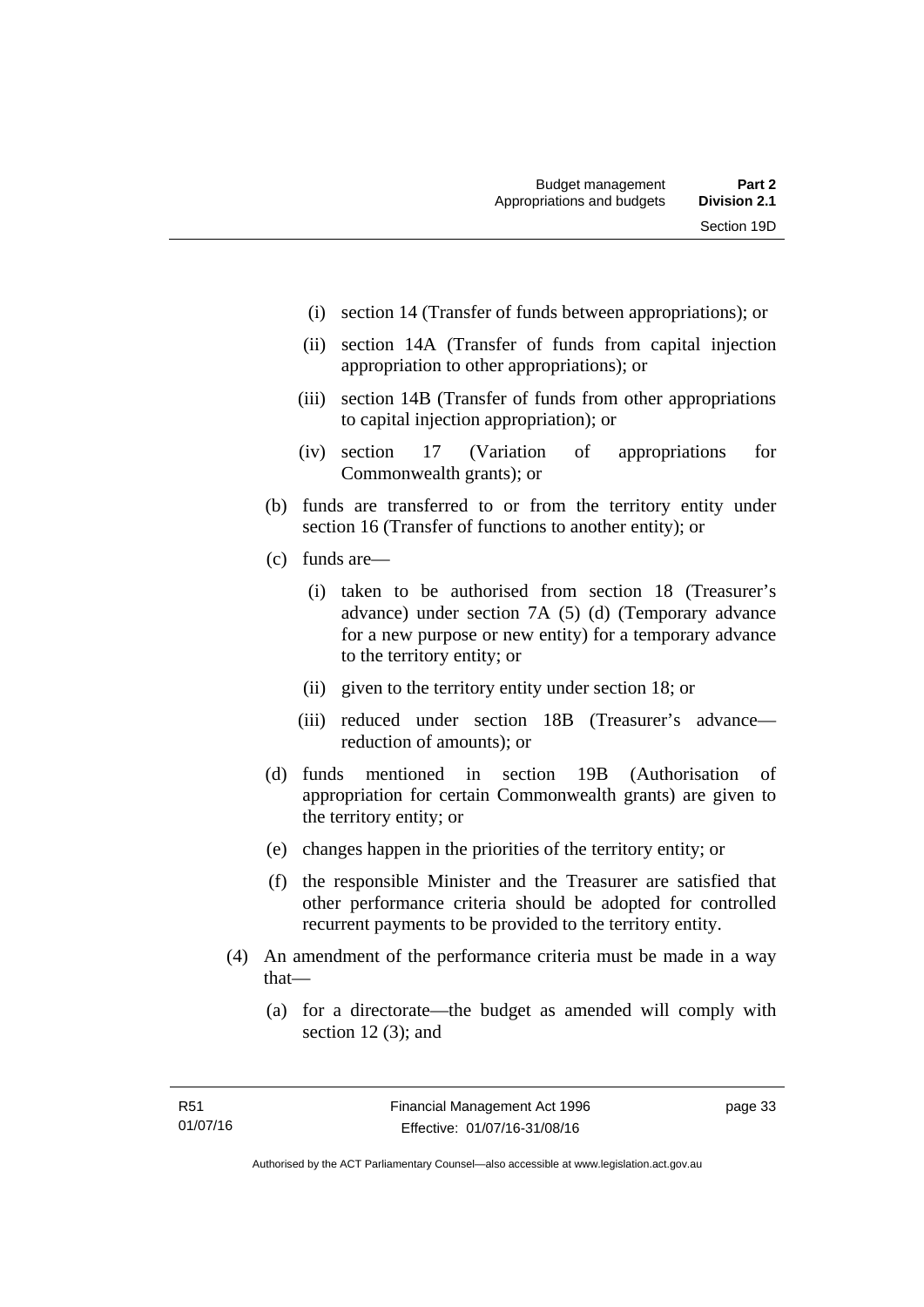- (b) for a prescribed territory-owned corporation—the budget as amended will comply with section 12A (2); and
- (c) for a prescribed territory authority—the budget as amended will comply with section 61 (4).
- (5) An amendment of the performance criteria is a notifiable instrument.

*Note* A notifiable instrument must be notified under the [Legislation Act](http://www.legislation.act.gov.au/a/2001-14).

(6) In this section:

*budget*, for the territory entity, means the budget for the territory entity for the financial year presented to the Legislative Assembly under section 10 (b) or (c) (Budget papers) and, if the budget has been amended under this Act, the budget as amended.

*prescribed territory authority* means a territory authority prescribed for section 61 (6).

*prescribed territory-owned corporation* means a territory-owned corporation prescribed for section 12A (1) (b).

## **20 Recommended appropriation for Office of the Legislative Assembly**

Before the beginning of a financial year, the Speaker must—

- (a) after consultation with an appropriate committee of the Legislative Assembly, advise the Treasurer of the appropriation that the Speaker considers should be made for the Office of the Legislative Assembly for the financial year (the *recommended appropriation*); and
- (b) give the Treasurer a draft budget for the Office of the Legislative Assembly for the financial year that contains the information mentioned in section 12 that applies to the office.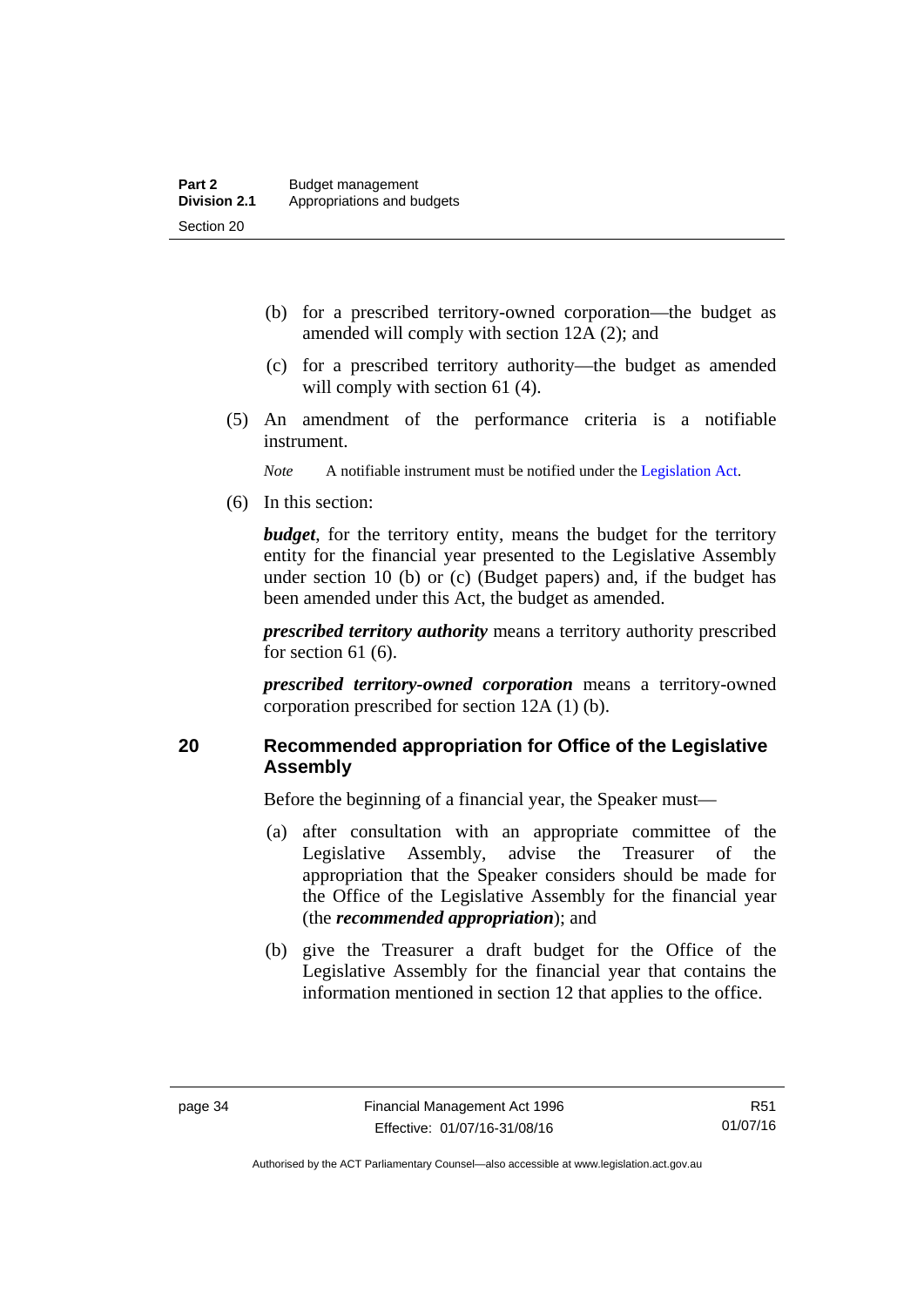## **20AA Appropriation for Office of the Legislative Assembly**

- (1) This section applies if—
	- (a) the Treasurer presents a bill for an Appropriation Act for the appropriation for the Office of the Legislative Assembly relating to a financial year in the Legislative Assembly; and
	- (b) the appropriation is less than the recommended appropriation for the financial year.
- (2) Immediately after presenting the bill, the Treasurer must present to the Legislative Assembly a statement of reasons for departing from the recommended appropriation.
- (3) In this section:

*recommended appropriation*—see section 20.

## **20AB Recommended appropriation for officers of the Assembly**

Before the beginning of a financial year, the Speaker must for an officer of the Assembly—

- (a) after consultation with the officer and the appropriate committee of the Legislative Assembly, advise the Treasurer of the appropriation that the Speaker considers should be made for the officer for the financial year (the *recommended appropriation*); and
- (b) present the recommended appropriation to the Assembly; and
- (c) give the Treasurer a draft budget for the officer for the financial year that contains the information mentioned in section 12 that applies to the officer.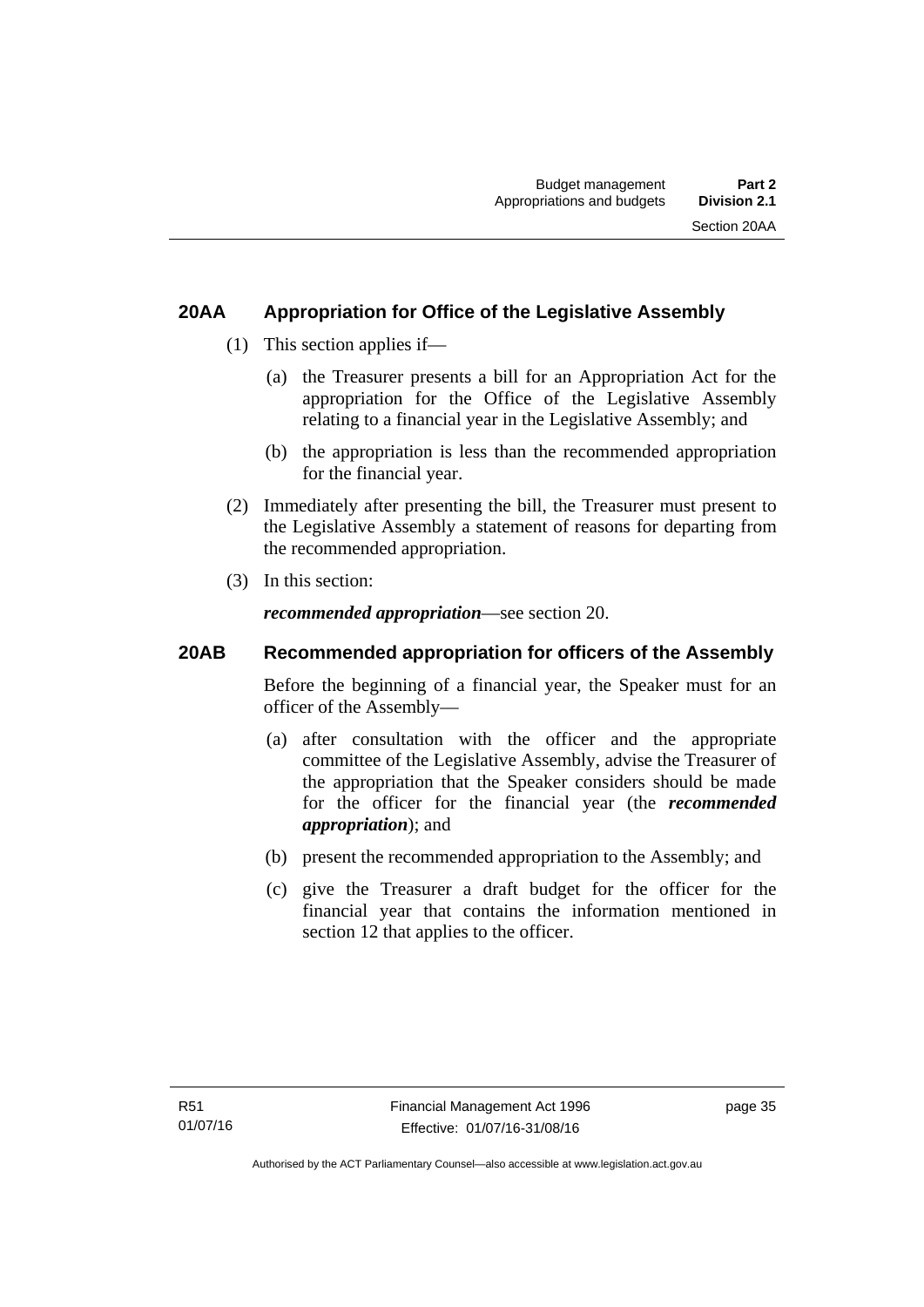## **20AC Appropriation for officers of the Assembly**

- (1) This section applies if—
	- (a) the Treasurer presents a bill for an Appropriation Act for the appropriation for an officer of the Assembly relating to a financial year in the Legislative Assembly; and
	- (b) the appropriation is less than the recommended appropriation for the office for the financial year.
- (2) Immediately after presenting the bill, the Treasurer must present to the Legislative Assembly a statement of reasons for departing from the recommended appropriation.
- (3) In this section:

*recommended appropriation*—see section 20AB.

## **Division 2.2 Budget reviews and pre-election updates**

## **20A Budget review**

- (1) The Treasurer must prepare a budget review for each financial year.
- (2) The Treasurer must present the budget review for a financial year to the Legislative Assembly not later than 15 February in the financial year.
	- *Note* This is the same day as financial statements for the 2nd quarter of the financial year are required to be presented under s 26 (Periodic financial statements).
- (3) However, if a sitting day does not fall in that year on or before 15 February, the Treasurer must give copies of the budget review to each member of the Legislative Assembly on or before that day.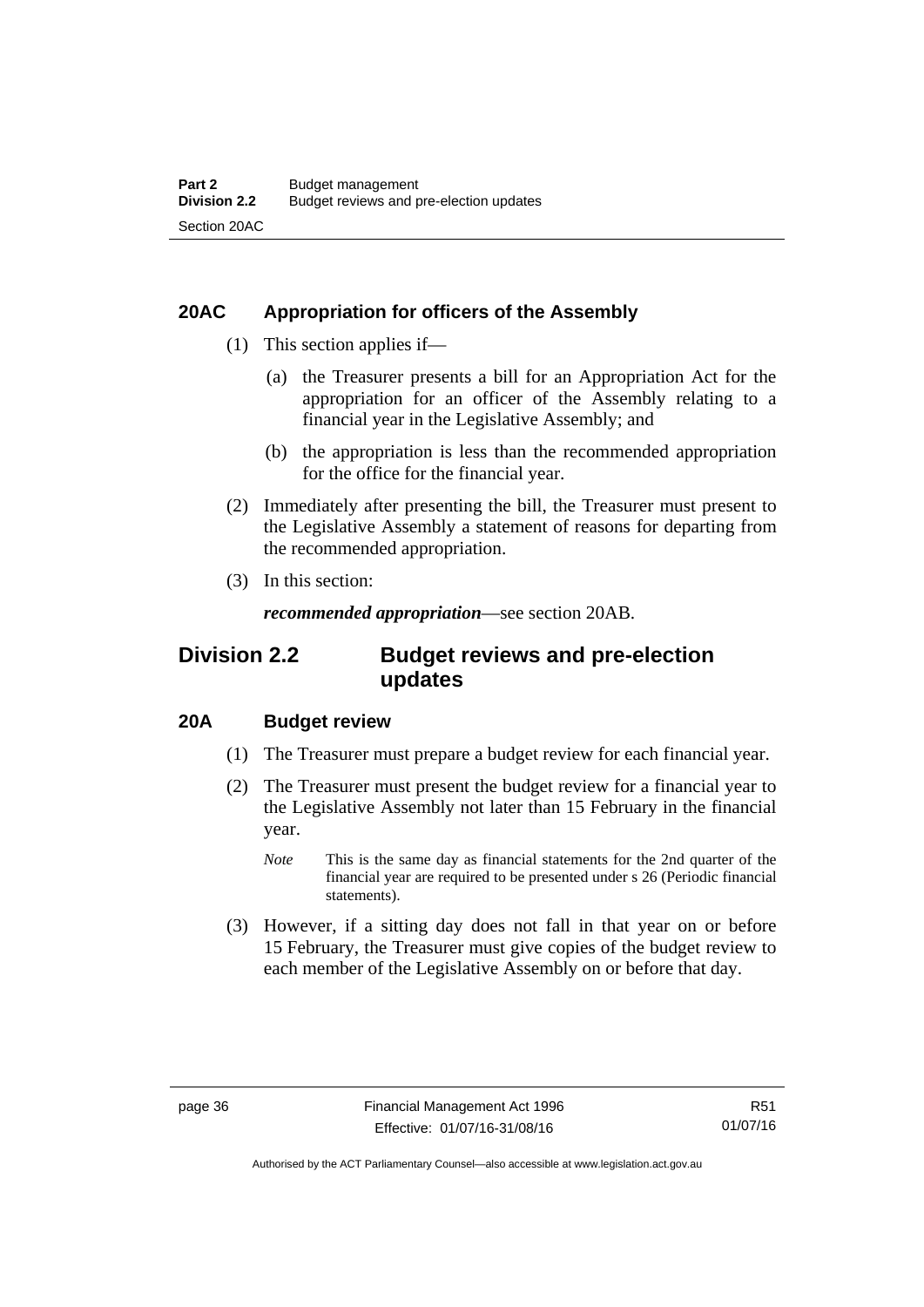## **20B Purpose and contents of budget review**

- (1) The purpose of the budget review for a financial year is to give updated information to allow the assessment of the government's financial performance against the financial policy objectives and strategies set out in the financial policy objectives and strategies statement for the Territory budget for the financial year.
- (2) The budget review for a financial year must be based on the financial policy objectives and strategies statement for the Territory budget for the financial year.
- (3) The budget review for a financial year must—
	- (a) include updated financial statements required under the financial management guidelines for the general government sector for the financial year; and
	- (b) include whole-of-year results for the previous financial year, the budget for the financial year, the estimated financial position of the Territory at the end of the financial year and updated budget estimates for each of the next 3 financial years; and
	- (c) include a review of the financial policy objectives and strategies statement included in the budget for the financial year that satisfies the requirements of section 11A (2) and (3); and
	- (d) state the date as at when the review was done.
- (4) However, if particular information required to be included in the budget review is unchanged from information set out in full in the budget for the Territory under section 11 (1) for the financial year, the review may instead summarise the information and state that it is unchanged from that set out in the budget.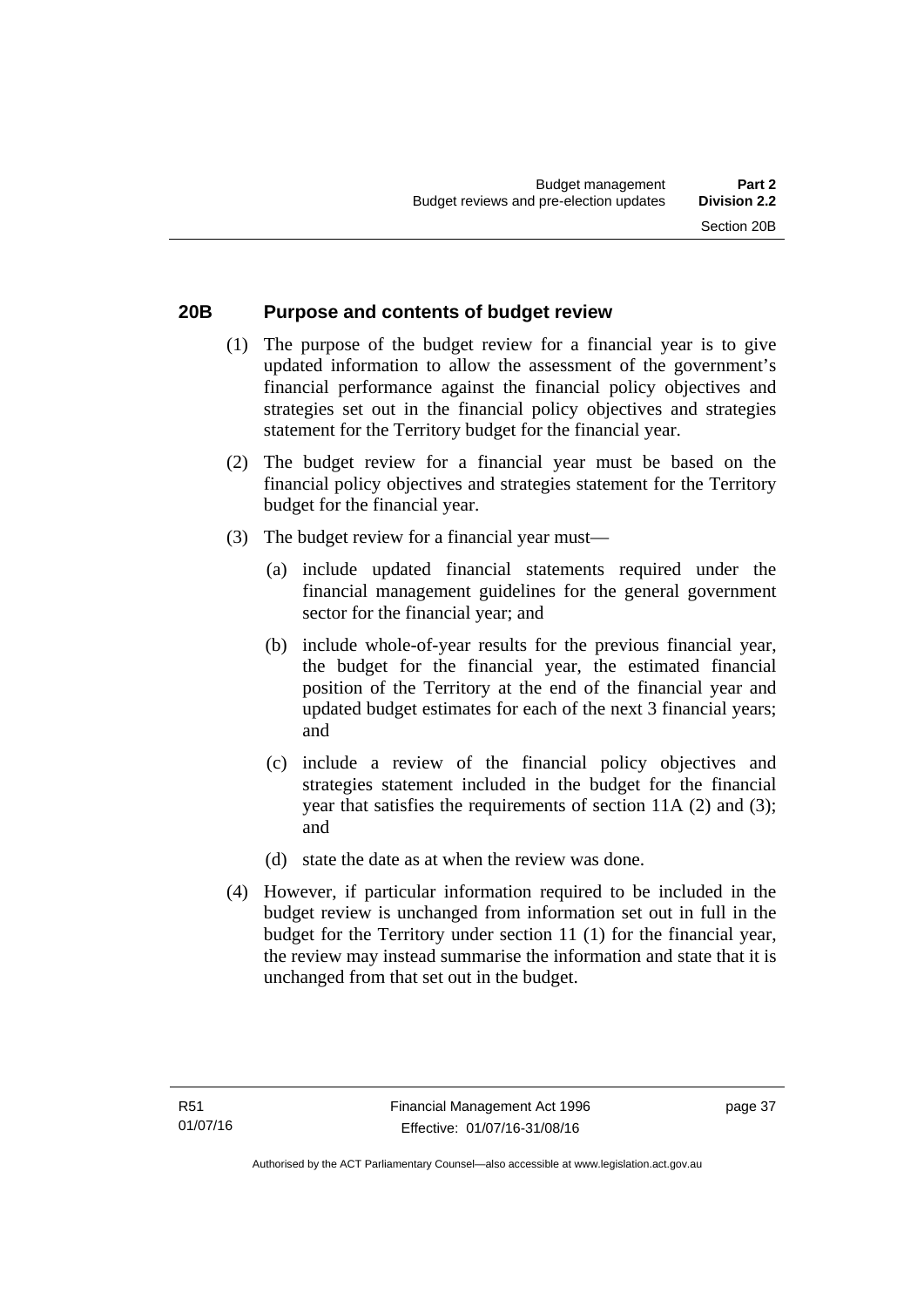(5) For subsection (3):

*budget*, for a financial year, means the budget for the year presented to the Legislative Assembly under section 10 (a) (Budget papers) and, if that budget has been amended under this Act, the budget as amended.

### **20C Pre-election budget update**

- (1) At least 30 days before the polling day for an ordinary election, the under treasurer must prepare a pre-election budget update and give it to the parliamentary counsel for notification.
- (2) At least 20 days before the polling day for an election mentioned in the [Self-Government Act,](http://www.comlaw.gov.au/Series/C2004A03699) section 16 (Dissolution of Assembly by Governor-General) or section 48 (Resolution of no confidence in Chief Minister), the under treasurer must prepare a pre-election budget update and give it to the parliamentary counsel for notification.
- (3) A pre-election budget update is a notifiable instrument.

*Note* A notifiable instrument must be notified under the [Legislation Act](http://www.legislation.act.gov.au/a/2001-14).

(4) In this section:

*ordinary election*—see the *[Electoral Act 1992](http://www.legislation.act.gov.au/a/1992-71)*, dictionary.

*polling day*—see the *[Electoral Act 1992](http://www.legislation.act.gov.au/a/1992-71)*, dictionary.

### **20D Purpose and contents of pre-election budget update**

- (1) The purpose of a pre-election budget update for an election is—
	- (a) to allow the assessment of the government's financial performance against the financial policy objectives and strategies set out in the latest financial policy objectives and strategies statement; and
	- (b) to give the electorate an accurate picture of the Territory's financial position before the election.

R51 01/07/16

Authorised by the ACT Parliamentary Counsel—also accessible at www.legislation.act.gov.au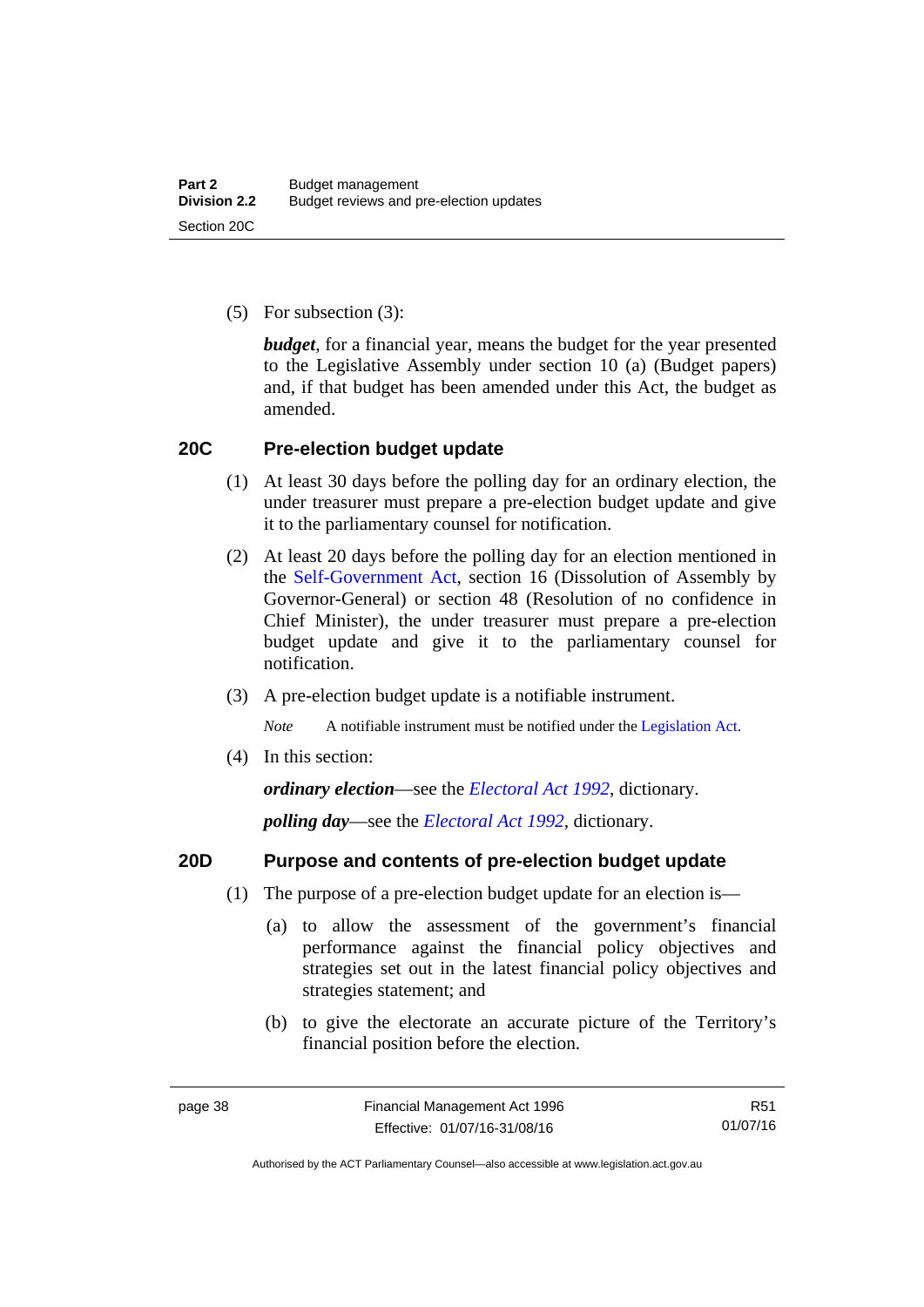- (2) A pre-election budget update must be based on the latest financial policy objectives and strategies statement.
- (3) A pre-election budget update for an election must include—
	- (a) updated financial statements required under the financial management guidelines for the financial year in which the election is to be held; and
	- (b) updated budget estimates for the general government sector, the public trading enterprise sector and the Territory for that financial year and for each of the next 3 financial years; and
	- (c) a statement of the economic or other assumptions used in preparing the updated financial statements and budget estimates; and
	- (d) a statement about the sensitivity of the updated financial statements and budget estimates to changes in the economic or other assumptions; and
	- (e) a statement of the risks, quantified if possible, that may affect the economic or other assumptions, including—
		- (i) contingent liabilities; and
		- (ii) publicly announced government commitments that are not yet included in the updated financial statements and budget estimates.
- (4) Information in the pre-election budget update must—
	- (a) take into account government decisions and other circumstances that may have material effect on the financial statements and budget estimates; and
	- (b) state the date as at when the updating was done.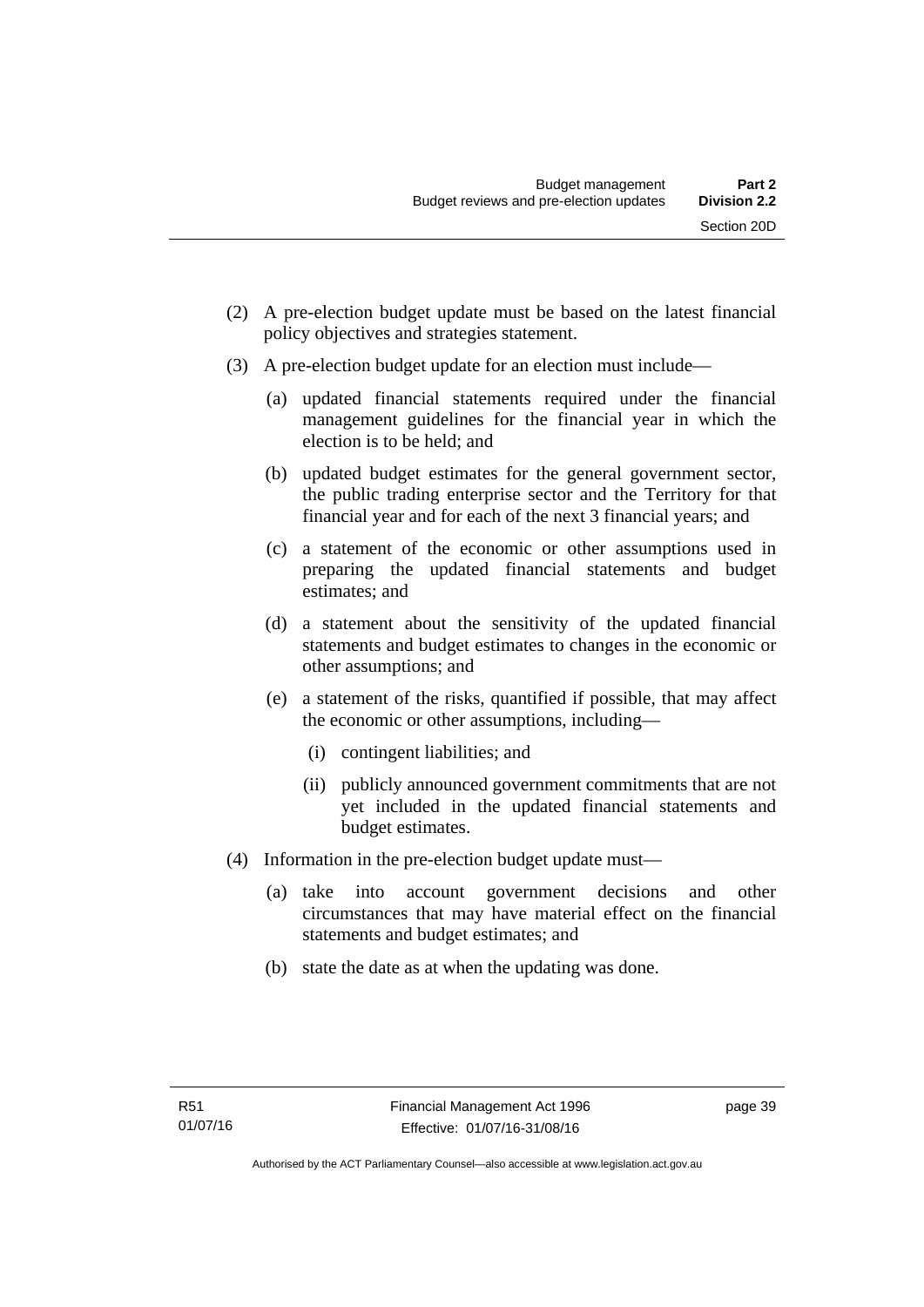(5) However, if particular information required to be included in the pre-election budget update is unchanged from information set out in full in the latest financial statements, the budget estimates mentioned in section 11 (Territory budgets) or budget review, the pre-election budget update may instead summarise the information and state that it is unchanged from that set out in the financial statements, budget estimates or budget review.

page 40 Financial Management Act 1996 Effective: 01/07/16-31/08/16

R51 01/07/16

Authorised by the ACT Parliamentary Counsel—also accessible at www.legislation.act.gov.au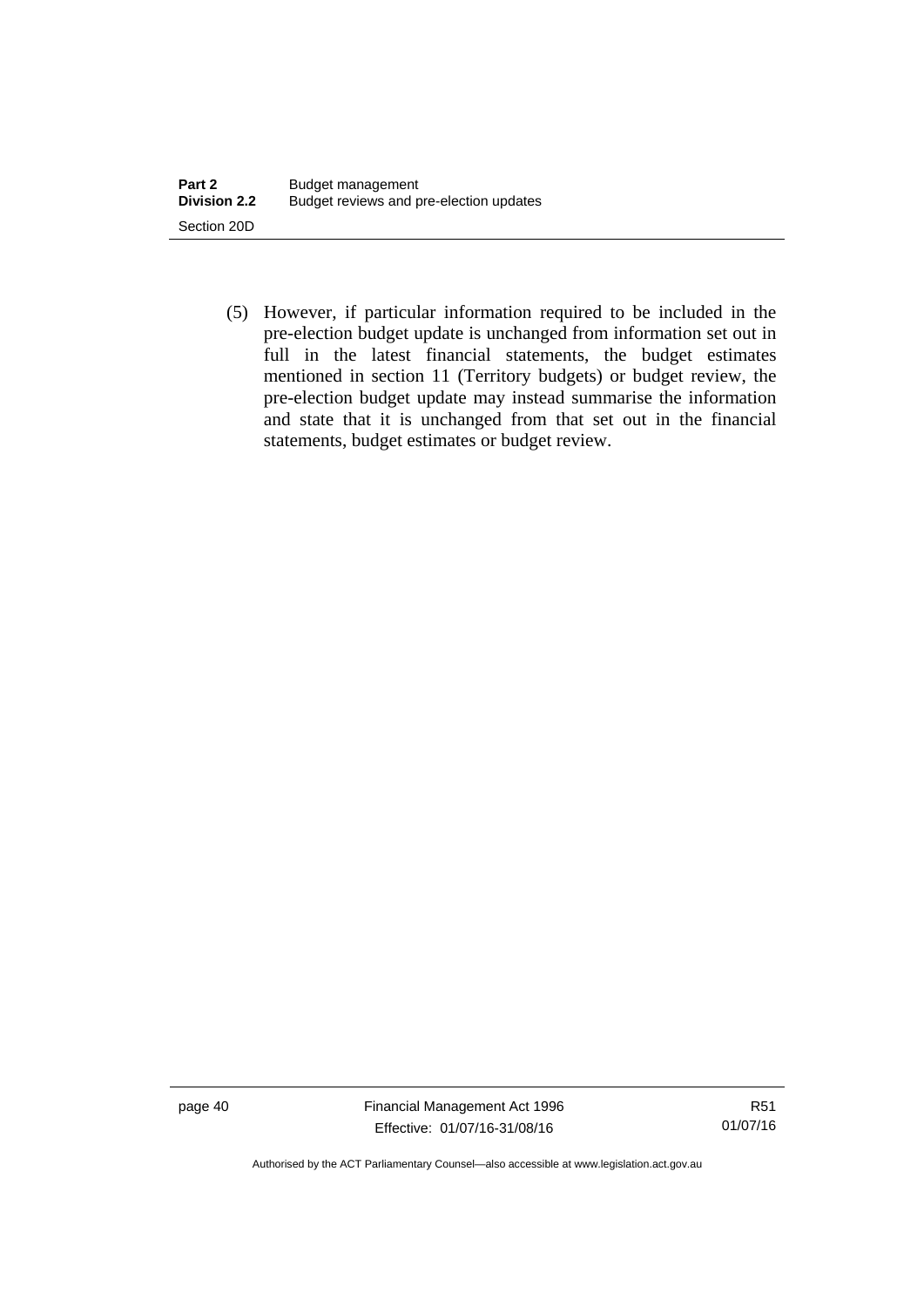# **Part 3 Financial reports**

## **Division 3.1 Financial reports of the Territory**

## **21 Meaning of** *the Territory* **in div 3.1**

In this division, a reference to *the Territory* includes a reference to all territory authorities and all territory-owned corporations.

## **22 Annual financial statements of the Territory**

- (1) The under treasurer must, as soon as practicable after the end of a financial year, prepare annual financial statements for the Territory for that year.
- (2) The statements must be prepared in accordance with generally accepted accounting principles and include—
	- (a) the financial statements required under the financial management guidelines; and
	- (b) a statement of the accounting policies adopted by the Territory; and
	- (c) the other statements that are necessary to fairly reflect the financial operations of the Territory during the year and its financial position at the end of the year.

## **23 Responsibility for annual financial statements**

- (1) An annual financial statement of the Territory must have a statement of responsibility attached to it.
- (2) The statement of responsibility must include—
	- (a) a statement—
		- (i) signed by the Treasurer; and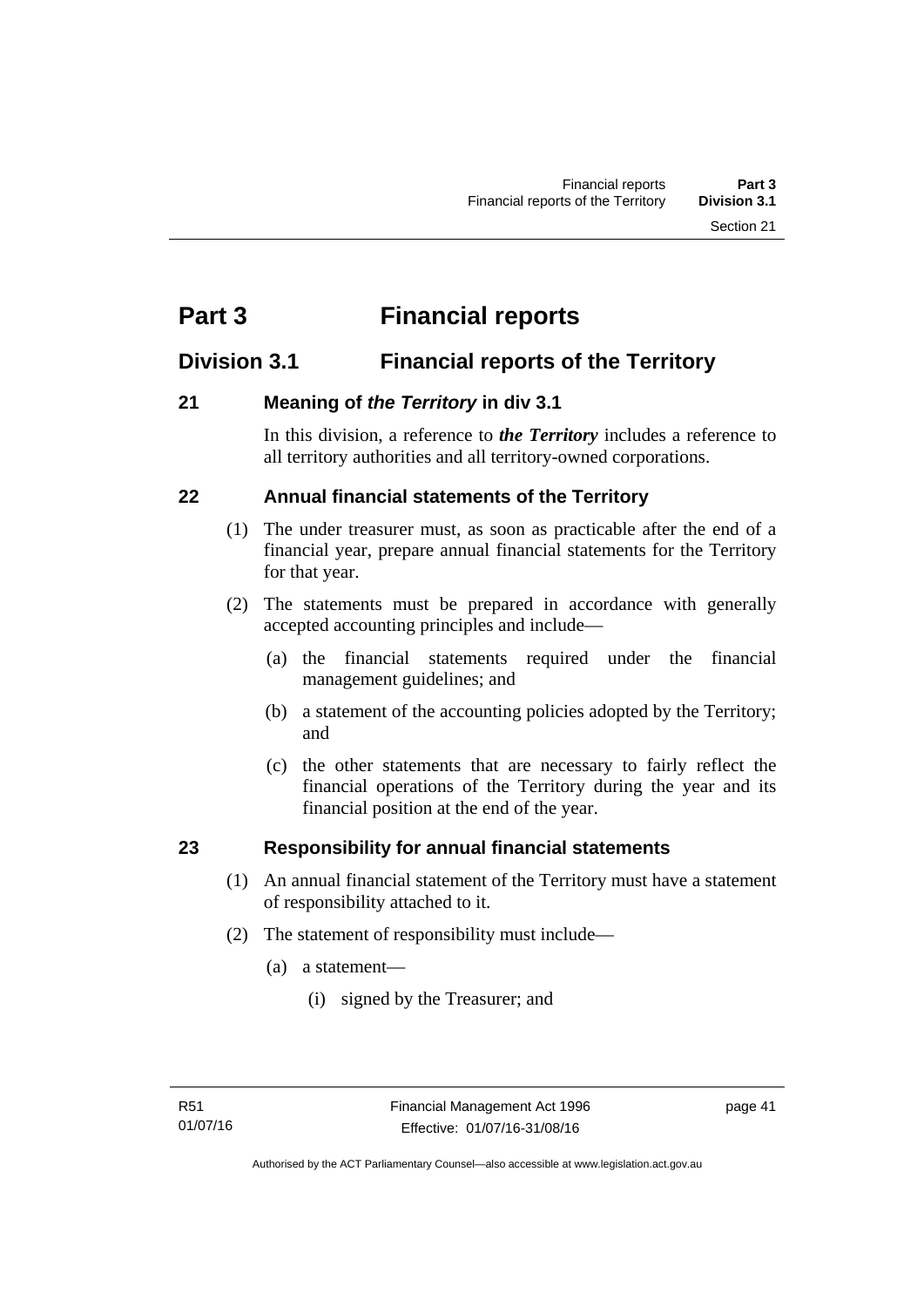- (ii) that, in the Treasurer's opinion, the financial statements fairly reflect—
	- (A) the financial operations of the Territory during the year to which they relate; and
	- (B) the financial position of the Territory at the end of the year; and
- (b) a statement—
	- (i) signed by the under treasurer; and
	- (ii) stating that the under treasurer is satisfied the financial statements have been prepared in accordance with generally accepted accounting principles.
- (3) The statement of responsibility may be signed at any time before the auditor-general gives the Treasurer an audit opinion for the financial statement in accordance with section 24.

### **24 Audit of annual financial statements**

- (1) The under treasurer must give the auditor-general the annual financial statements of the Territory for a financial year in sufficient time for the auditor-general to give an audit opinion about the statements within 4 months after the end of the financial year.
- (2) The auditor-general must give the Treasurer an audit opinion about the annual financial statements within 4 months after the end of the financial year.
- (3) Despite subsections (1) and (2), if an ordinary election is to be held in the year after the end of the financial year—
	- (a) the under treasurer must give the auditor-general the annual financial statements of the Territory for the financial year in sufficient time for the auditor-general to give an audit opinion about the statements within 3 months after the end of the financial year; and

R51 01/07/16

Authorised by the ACT Parliamentary Counsel—also accessible at www.legislation.act.gov.au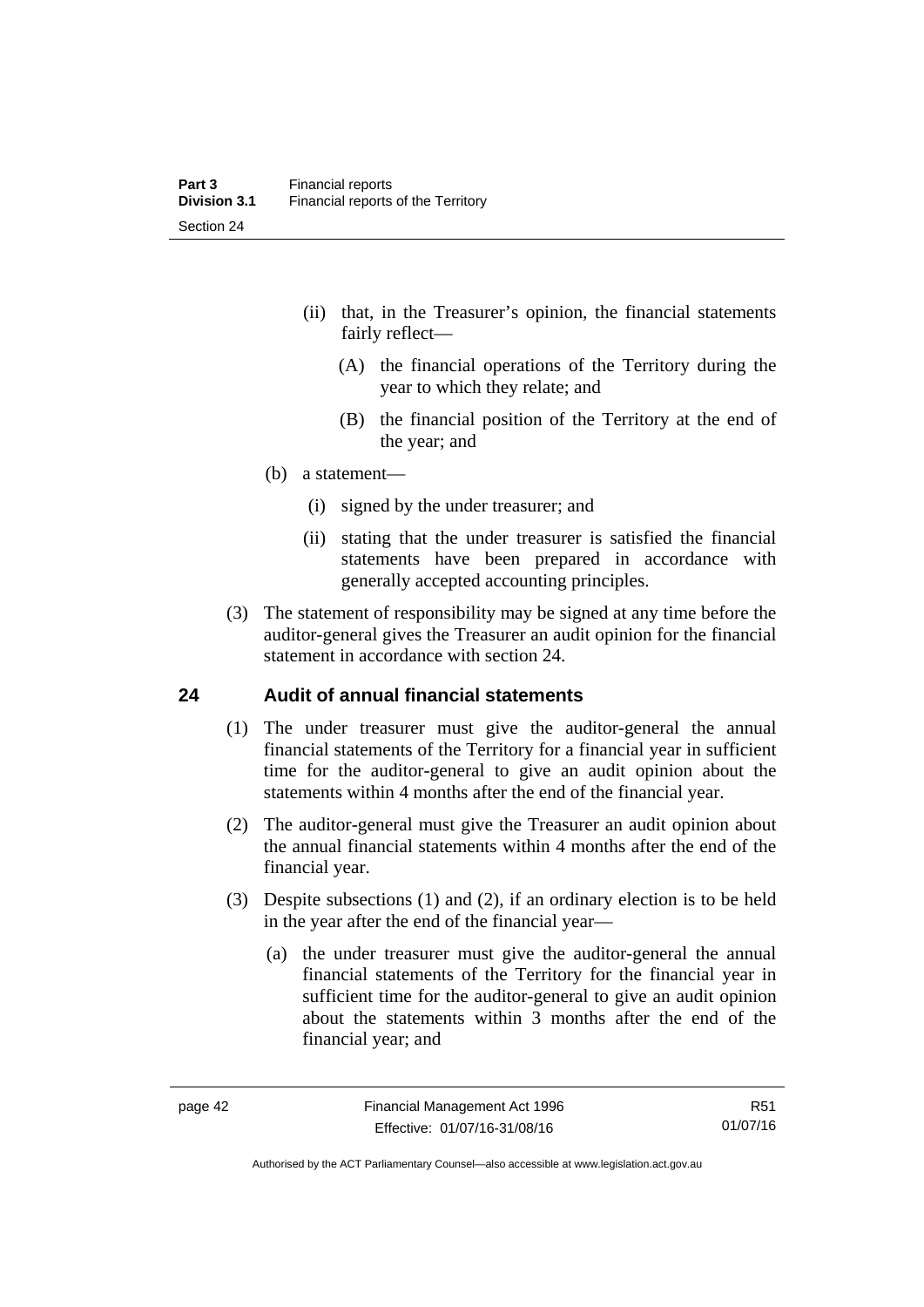- (b) the auditor-general must give an audit opinion to the Treasurer within 3 months after the end of the financial year.
- (4) In this section:

*ordinary election*—see the *[Electoral Act 1992](http://www.legislation.act.gov.au/a/1992-71)*, dictionary.

### **25 Presentation of annual financial statements to Legislative Assembly**

- (1) If the Treasurer receives, under section 24 (2), an audit opinion about annual financial statements, the Treasurer must present to the Legislative Assembly, within 3 sitting days after receiving the opinion—
	- (a) a copy of the annual financial statements; and
	- (b) a copy of the audit opinion.
- (2) If the Treasurer receives, under section 24 (3) (b), an audit opinion about annual statements, the Treasurer must give to each member of the Legislative Assembly, within 7 days after receiving the opinion—
	- (a) a copy of the annual financial statements; and
	- (b) a copy of the audit opinion.

## **26 Periodic financial statements**

- (1) Within 45 days after the end of each quarter of a financial year, the Treasurer must prepare financial statements for—
	- (a) the quarter; and
	- (b) the period from the beginning of the financial year until the end of the quarter.
- (2) The statements must—
	- (a) be prepared in accordance with the financial management guidelines; and

page 43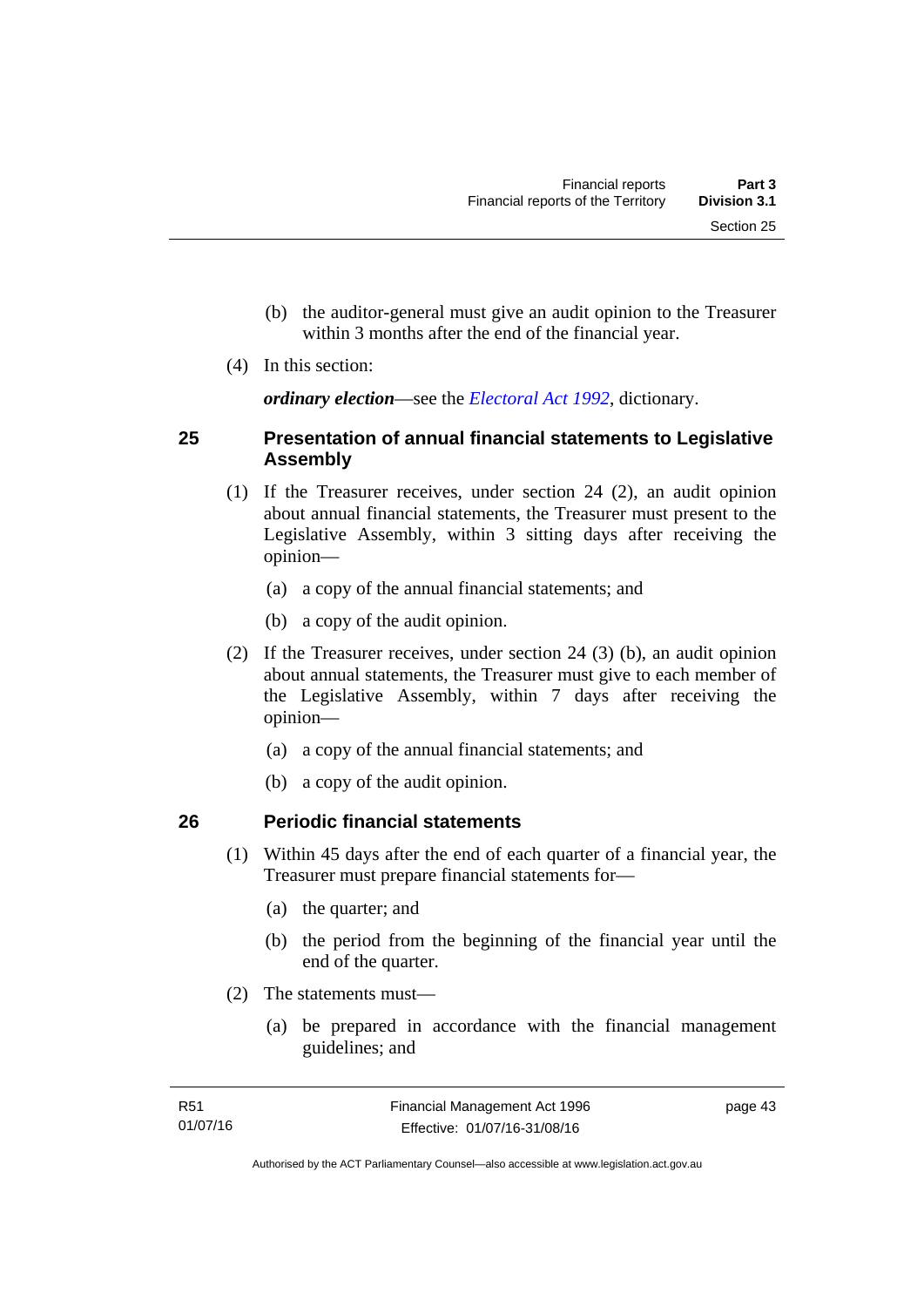- (b) include a summary of any instruments attached to statements.
- *Note* Instruments made under s 7A, s 14, s 14A, s 14B, s 15A, s 16, s 16A, s 16B, s 17, s 17A, s 18C and s 19B may be attached to the financial statements.
- (3) The Treasurer must present copies of the statements prepared under subsection (1) to the Legislative Assembly on the first sitting day after they are prepared.
- (4) If the first sitting day mentioned in subsection (3) does not fall within 45 days after the end of the relevant quarter, the Treasurer must give copies of the statements prepared under subsection (1) to each member of the Legislative Assembly within the 45 days.

## **Division 3.2 Financial reports and performance statements of directorates**

## **27 Annual financial statements of directorates**

- (1) A directorate must, as soon as practicable after the end of each financial year, prepare annual financial statements relating to its operations during the year.
- (2) The annual financial statements of a directorate must be prepared in accordance with generally accepted accounting principles and in a form that facilitates a comparison between the financial operations of the directorate during the year and the estimates of those operations contained in the budget for the directorate for the financial year.
- (3) The annual financial statements must include—
	- (a) the financial statements required under the financial management guidelines; and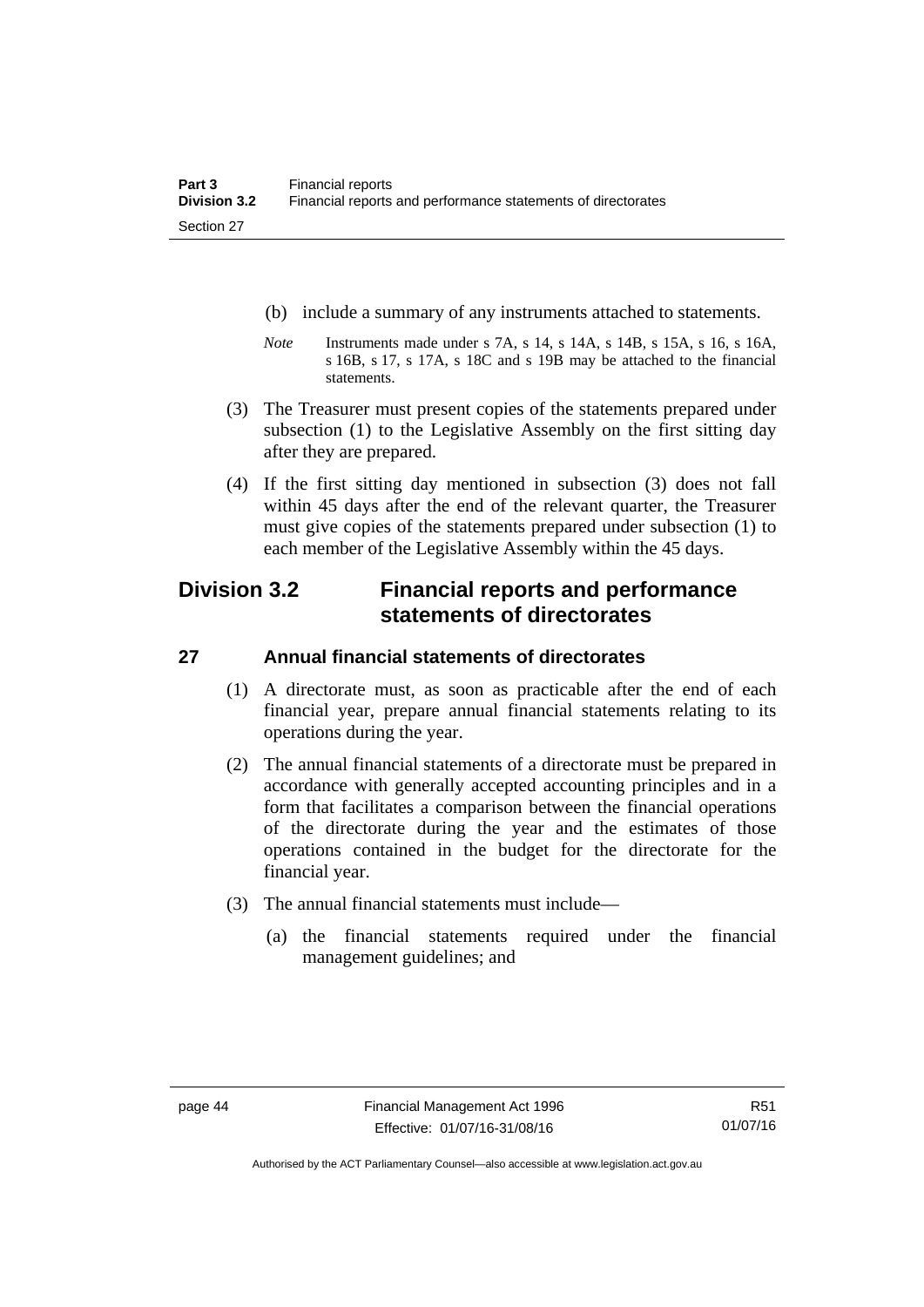- (b) if a change was made during the year to the conditions of a capital injection set out under section 12 (1) (c) (ii) (Directorate budgets) in a statement included in a proposed budget for the directorate for a financial year—a statement of the change and the reasons for it; and
- (c) a statement of the accounting policies adopted by the directorate; and
- (d) any other statements necessary to fairly reflect the financial operations of the directorate during the year and its financial position at the end of the year.
- (4) In this section:

*budget*, for a directorate for a financial year, means the budget for the directorate for the year presented to the Legislative Assembly under section 10 (b) (Budget papers).

### **28 Responsibility for annual financial statements of directorates**

- (1) An annual financial statement of a directorate must have a statement of responsibility attached to it.
- (2) The statement of responsibility must—
	- (a) state that, in the responsible director-general's opinion, the annual financial statements fairly reflect—
		- (i) the financial operations of the directorate during the financial year; and
		- (ii) the financial position of the directorate at the end of the year; and
	- (b) be signed by the responsible director-general.
- (3) The statement of responsibility may be signed at any time before the auditor-general gives the responsible director-general an audit opinion for the financial statement in accordance with section 29.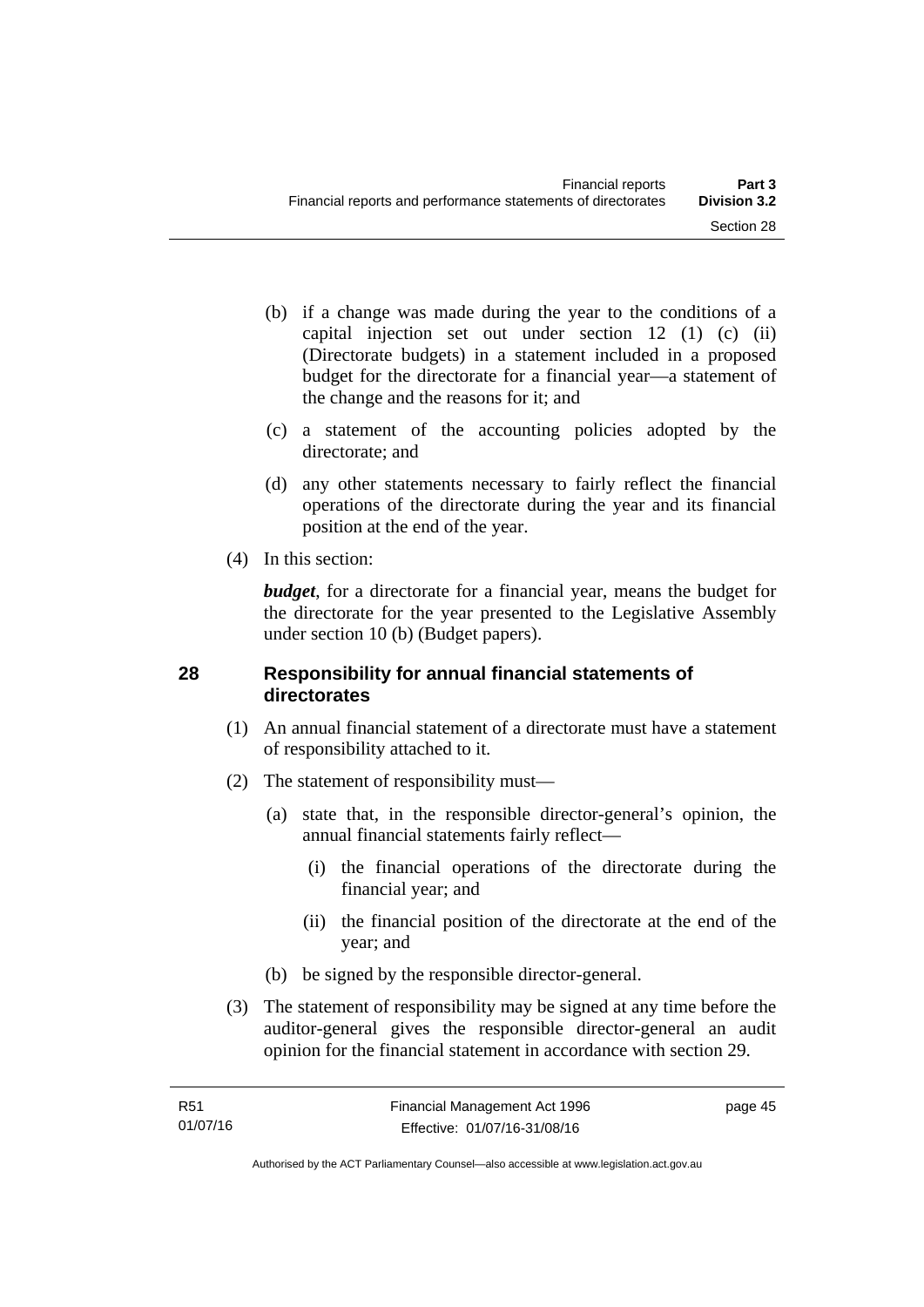### **29 Audit of financial statements of directorates**

- (1) The responsible director-general of a directorate must give the auditor-general the financial statements of the directorate for a financial year as soon as practicable after the statements are prepared.
- (2) The auditor-general must give the responsible director-general an audit opinion about the financial statements as soon as practicable after the auditor-general receives them.

## **30 Directorate annual financial statements to be included in annual reports etc**

A report prepared under the *[Annual Reports \(Government Agencies\)](http://www.legislation.act.gov.au/a/2004-8)  [Act 2004](http://www.legislation.act.gov.au/a/2004-8)* for a directorate for a financial year must include, or have attached to it—

- (a) the directorate's annual financial statements for the year; and
- (b) the audit opinion under section 29 (2) about the financial statements.

## **30A Statements of performance of directorates**

- (1) As soon as practicable after the end of each financial year, each directorate must prepare a statement of the performance of the directorate in providing each class of outputs set out in the directorate's budget for the financial year and provided by it during the year.
- (2) The statement must—
	- (a) compare the performance of the directorate in providing each class of the outputs with the forecast of the performance in the directorate's budget for the year; and
	- (b) give particulars of the extent to which the performance criteria set out in the budget for the provision of the outputs were met.

R51 01/07/16

Authorised by the ACT Parliamentary Counsel—also accessible at www.legislation.act.gov.au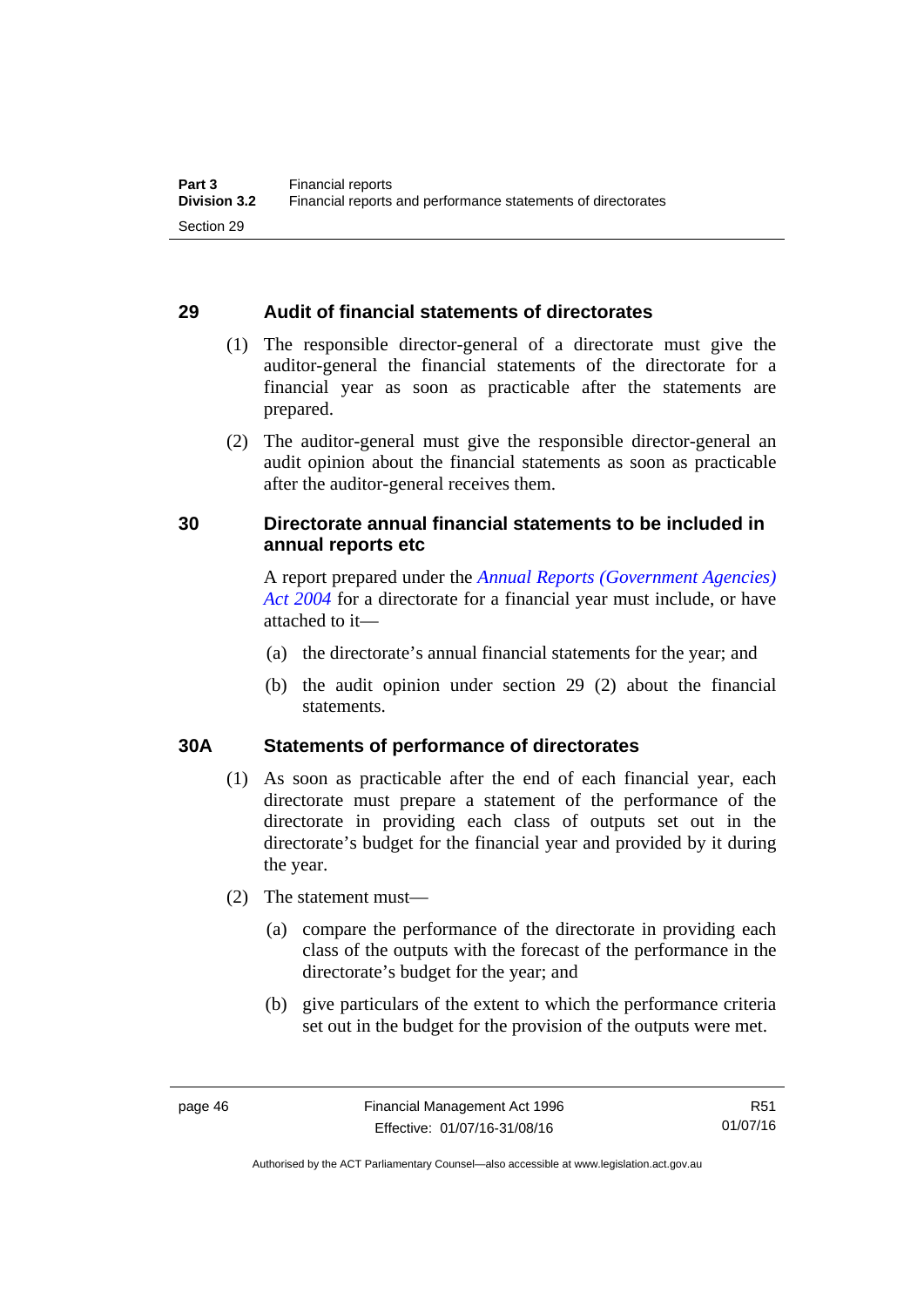- (3) This section does not apply to—
	- (a) the Office of the Legislative Assembly; or
	- (b) an officer of the Assembly.
- (4) In this section:

*budget*, for the directorate, means the budget for the directorate for the financial year presented to the Legislative Assembly under section 10 (b) (Budget papers) and, if that budget has been amended under this Act, the budget as amended.

### **30B Responsibility for directorate statements of performance**

- (1) A statement of performance of a directorate must have a statement of responsibility attached to it.
- (2) The statement of responsibility must—
	- (a) state that, in the responsible director-general's opinion, the statement of performance fairly reflects the performance of the directorate in providing each class of outputs set out in the directorate's budget for the financial year during the financial year; and
	- (b) be signed by the responsible director-general.
- (3) The statement of responsibility may be signed at any time before the auditor-general gives the responsible director-general a report about the statement of performance in accordance with section 30C.
- (4) In this section:

*budget*, for the directorate, means the budget for the directorate for the financial year presented to the Legislative Assembly under section 10 (b) (Budget papers) and, if that budget has been amended under this Act, the budget as amended.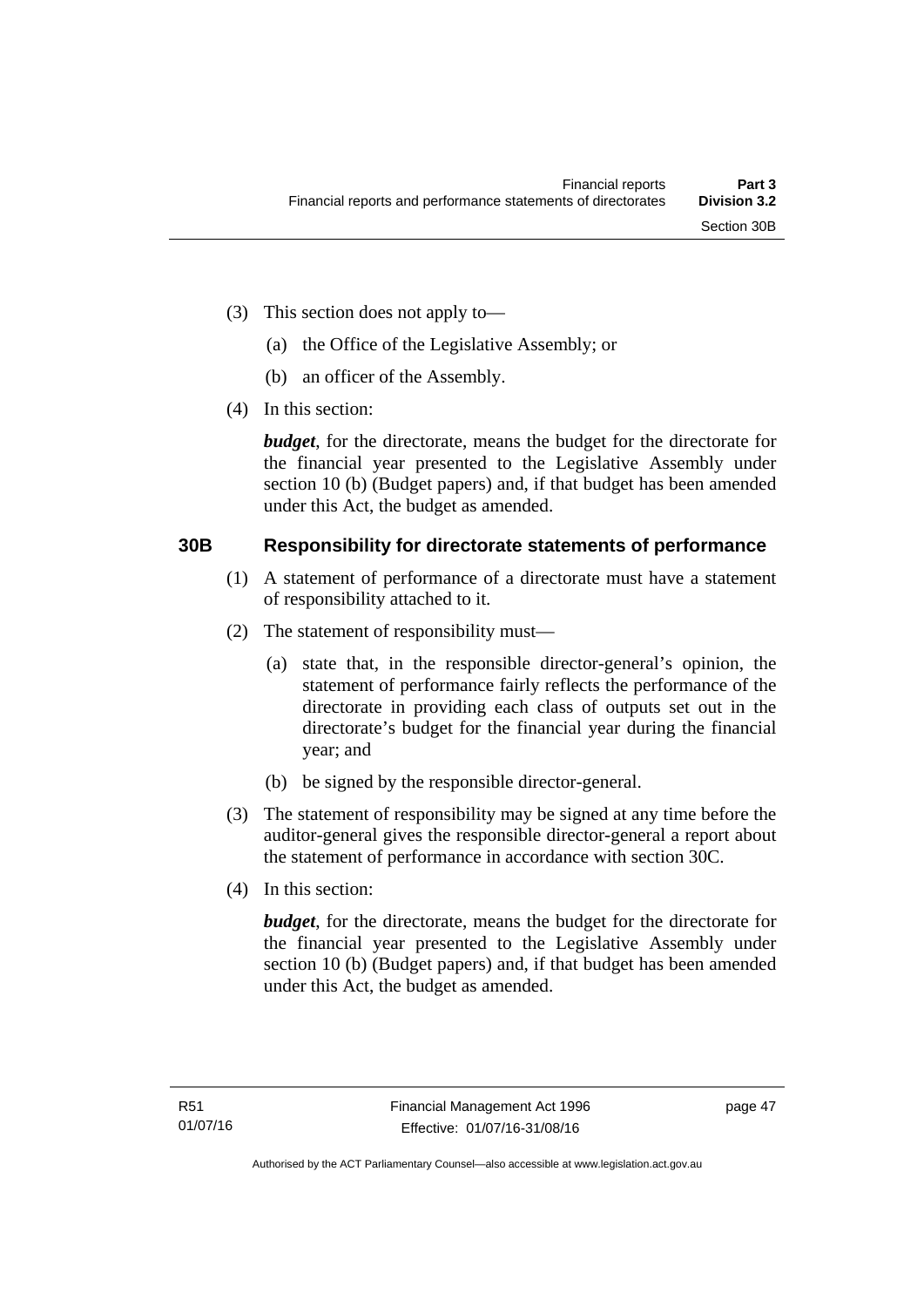### **30C Scrutiny of directorate statements of performance**

- (1) The responsible director-general of a directorate must give the auditor-general the directorate's statement of performance for a financial year as soon as practicable after the statement is prepared.
- (2) The auditor-general must give the director-general a report about the statement of performance as soon as practicable after the auditor-general receives it.
- (3) The report must be prepared in accordance with the financial management guidelines.

## **30D Directorate statements of performance to be included in annual reports etc**

A report prepared under the *[Annual Reports \(Government Agencies\)](http://www.legislation.act.gov.au/a/2004-8)  [Act 2004](http://www.legislation.act.gov.au/a/2004-8)* for a directorate for a financial year must include, or have attached to it—

- (a) the directorate's statement of performance for the year; and
- (b) the auditor-general's report under section 30C (2) about the statement of performance.

### **30E Half-yearly directorate performance reports**

- (1) Within 45 days after 31 December in each financial year, each Minister must—
	- (a) prepare a half-yearly performance report for each directorate for which the Minister is responsible; and
	- (b) present the report to the Legislative Assembly.
- (2) The report must include—
	- (a) a progress report on delivery of outputs; and
	- (b) an explanation of any significant variations from performance criteria.

R51 01/07/16

Authorised by the ACT Parliamentary Counsel—also accessible at www.legislation.act.gov.au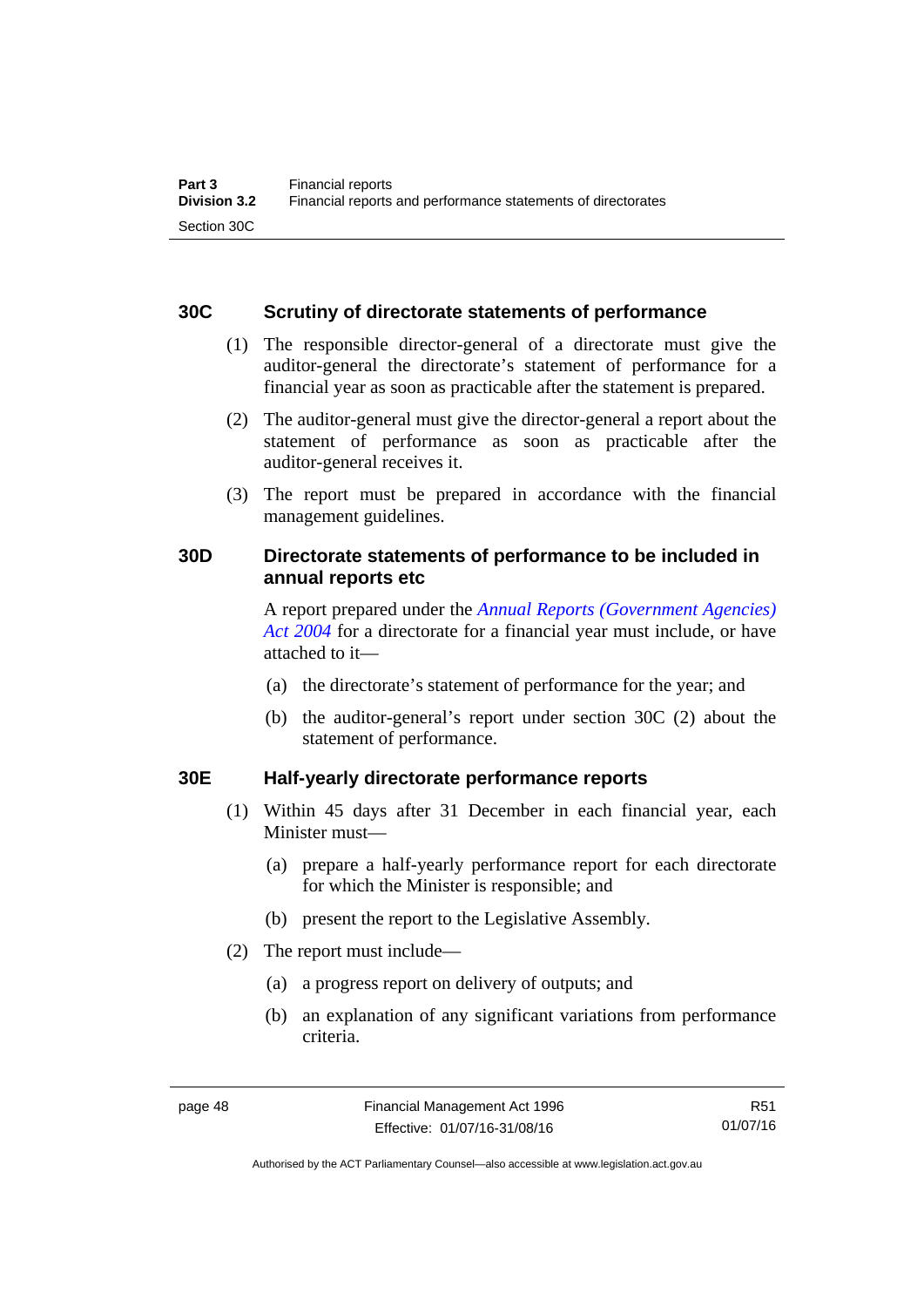- (3) If the report is not presented to the Legislative Assembly under subsection (1) within 45 days after 31 December, the Minister must make a copy of the report available to members of the Legislative Assembly within the 45-day period.
- (4) This section does not apply to—
	- (a) the Office of the Legislative Assembly; or
	- (b) an officer of the Assembly.

## **Division 3.3 Capital works reports**

## **30F Capital works report of Territory**

- (1) The Treasurer must, at least once every 6 months, prepare a report about capital works for the Territory (a *capital works report*).
- (2) A capital works report must—
	- (a) include a progress report on the delivery of the capital works program for the Territory during the period since the previous capital works report; and
	- (b) include a statement of the expenditure on capital works for each directorate and territory authority for the financial year; and
	- (c) for each major capital works project—include—
		- (i) a statement of the expenditure on the project to date; and
		- (ii) a statement of the expenditure on the project for the financial year to date; and
		- (iii) a total budget for the project; and
		- (iv) an annual budget for the project.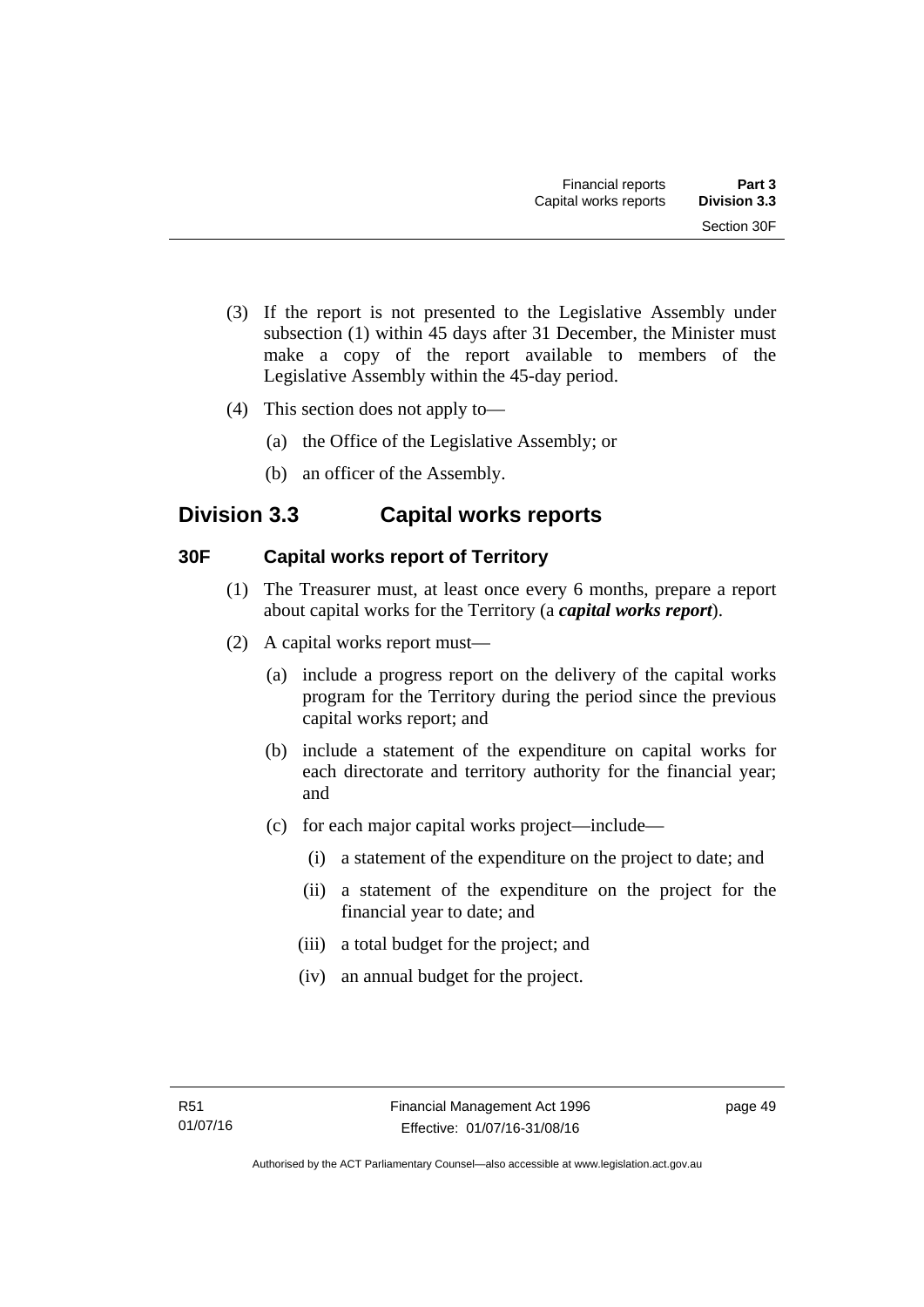- (3) The Treasurer must—
	- (a) present a copy of each capital works report to the Legislative Assembly on the first sitting day after the report is prepared; and
	- (b) if the first sitting day is more than 60 days after the end of the period for which the report is prepared—give a copy of the report to each member of the Legislative Assembly within 60 days after the end of the period for which the report is prepared.
- (4) A regulation may prescribe a major capital works project.
- (5) In this section:

*capital works* includes works prescribed by regulation.

*expenditure* includes expenditure funded by capital injection or feasibility expenditure funded by controlled recurrent payments.

page 50 Financial Management Act 1996 Effective: 01/07/16-31/08/16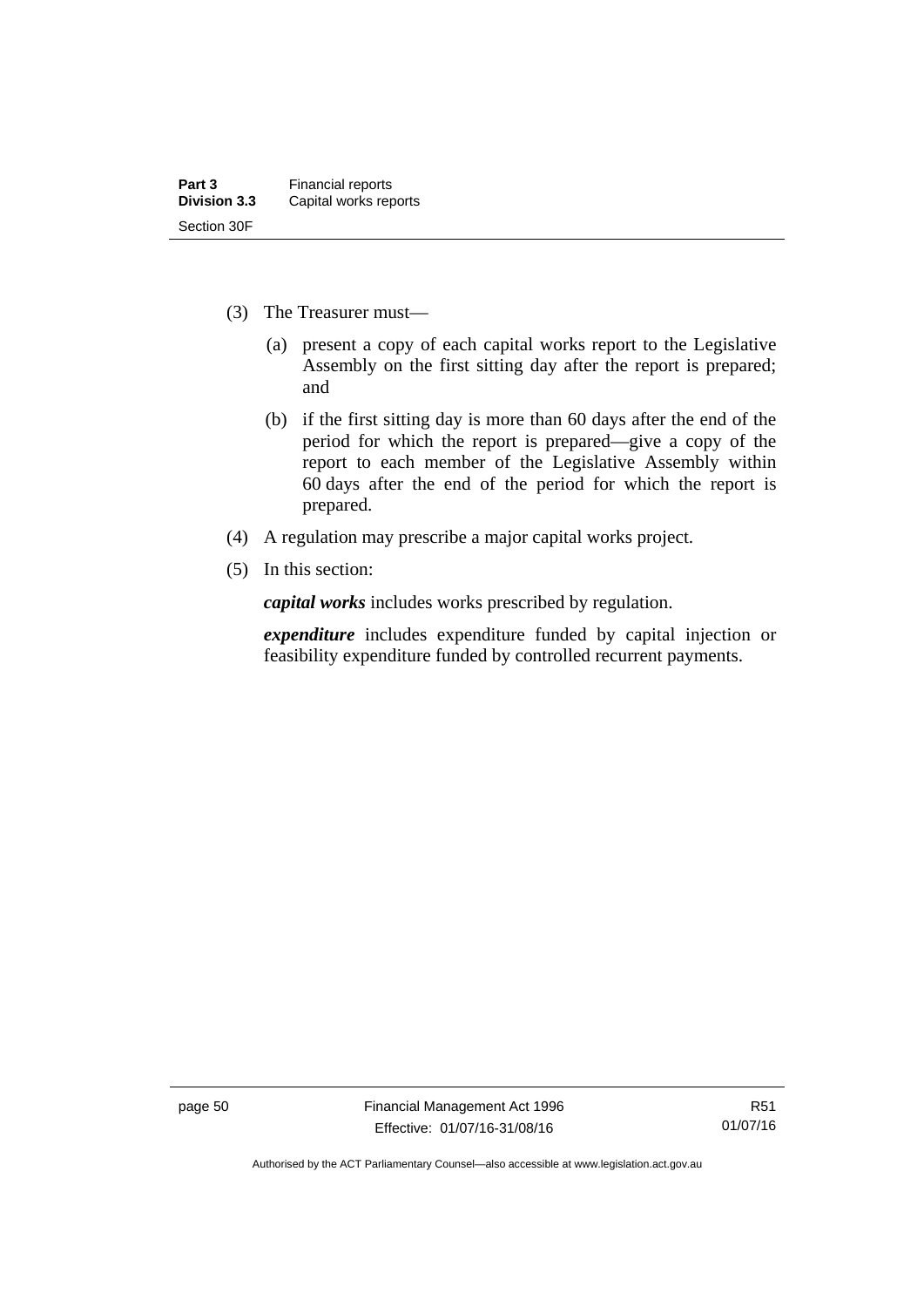# **Part 4 Financial management responsibilities of directors-general of directorates**

### **31 Responsibilities of directors-general of directorates**

- (1) The responsible director-general of a directorate is accountable to the responsible Minister of the directorate for the efficient and effective financial management of the public resources for which the directorate is responsible.
- (2) The responsible director-general of a directorate must manage the directorate in a way that—
	- (a) promotes the achievement of the purpose of the directorate; and
	- (b) promotes the financial sustainability of the directorate; and
	- (c) is not inconsistent with the policies of the government.
- (3) In making decisions for the purposes of subsections (1) and (2), the responsible director-general must take into account the effect of those decisions on public resources generally.
- (4) Without limiting subsections (1), (2) and (3), the responsible director-general of a directorate is responsible, under the responsible Minister, for ensuring—
	- (a) that money spent by the directorate is spent in accordance with appropriations made for the directorate (including appropriations available under section 34B); and
	- (b) that, as far as practicable, the operations of the directorate for a financial year are consistent with, and comparable to, the budget for the directorate for the year; and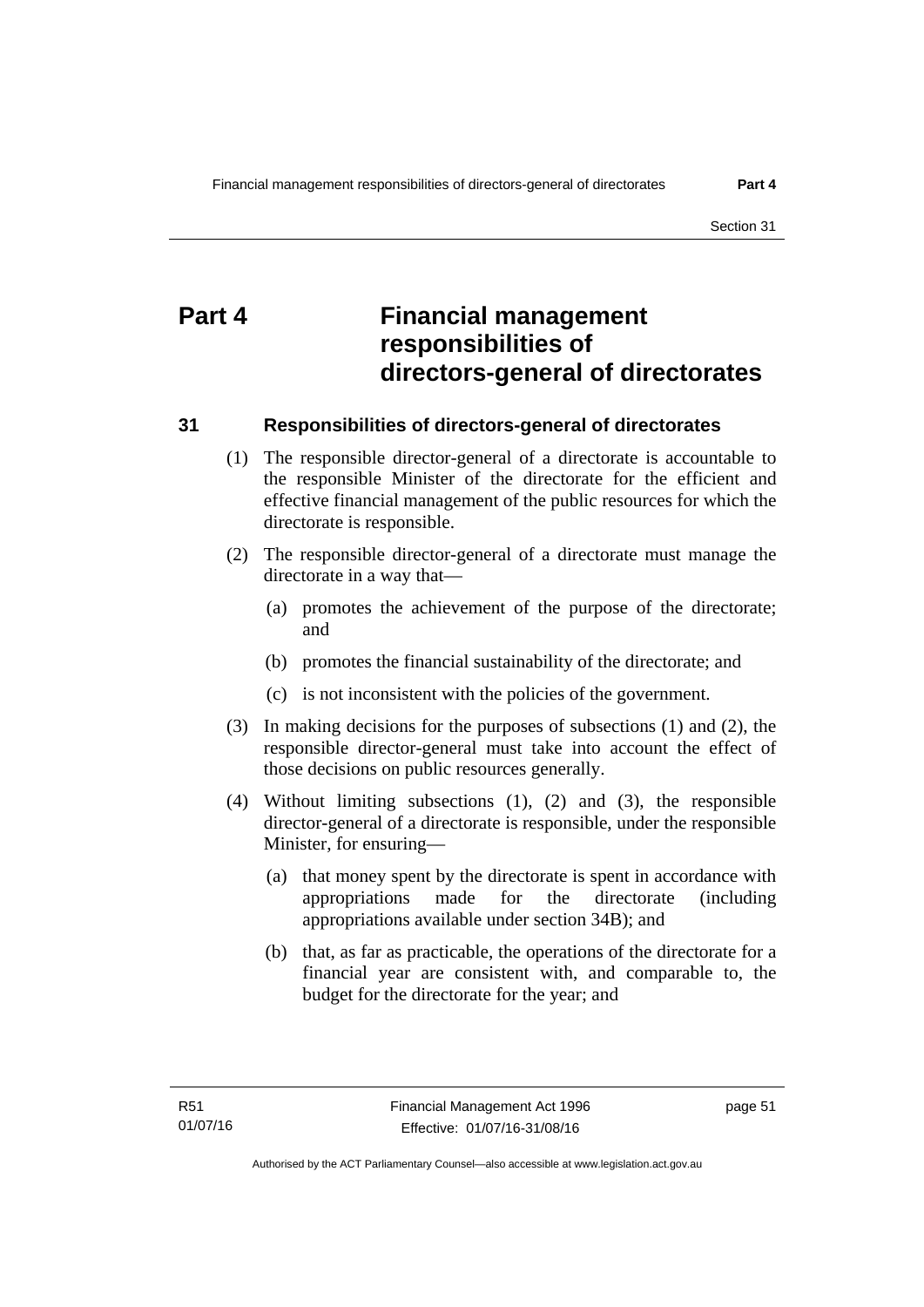- (c) that the officers and employees of the directorate comply with this Act (including the financial management guidelines); and
	- *Note* A reference to an Act includes a reference to the statutory instruments made or in force under the Act, including any guideline (see [Legislation Act](http://www.legislation.act.gov.au/a/2001-14), s 104).
- (d) that proper accounts and records are kept of the transactions and affairs of the directorate in accordance with generally accepted accounting principles; and
- (e) that adequate control is maintained over the assets of the directorate and assets in the control of the directorate; and
- (f) that adequate control is maintained over the incurring of liabilities by the directorate.
- (5) A report prepared under the *[Annual Reports \(Government Agencies\)](http://www.legislation.act.gov.au/a/2004-8)  [Act 2004](http://www.legislation.act.gov.au/a/2004-8)* for a financial year by the responsible director-general of a directorate must include an explanation of material variations between the actual results of the directorate for the year and the budget for the directorate for the year.
- (6) In this section:

*budget*, for a directorate for a financial year, means the budget for the directorate for the year presented to the Legislative Assembly under section 10 (b) (Budget papers) and, if that budget has been amended under this Act, the budget as amended.

*public property* means property, other than public money, that is owned or held by the Territory or held by a person on behalf of the Territory.

*public resources* means public money or public property.

*Note Public money*—see the dictionary.

Authorised by the ACT Parliamentary Counsel—also accessible at www.legislation.act.gov.au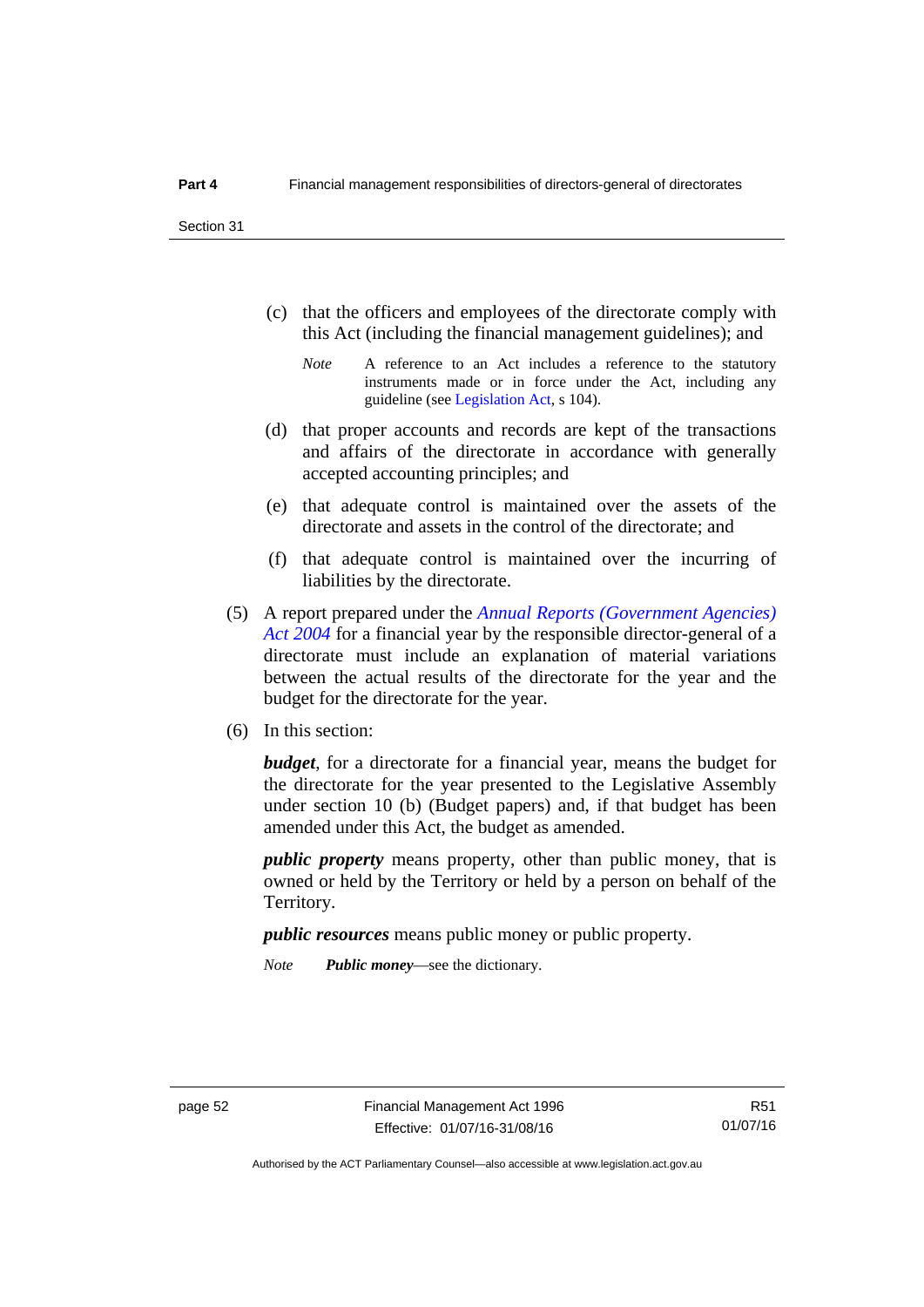### **31A Directors-general may enter into contracts etc**

- (1) The responsible director-general of a directorate may—
	- (a) enter into a contract or memorandum of understanding relating to the operations of the directorate; and
	- (b) vary and administer the contract or memorandum of understanding.
- (2) In exercising powers under subsection (1), the responsible director-general must act in accordance with section 31 and any requirements prescribed by regulation for this section.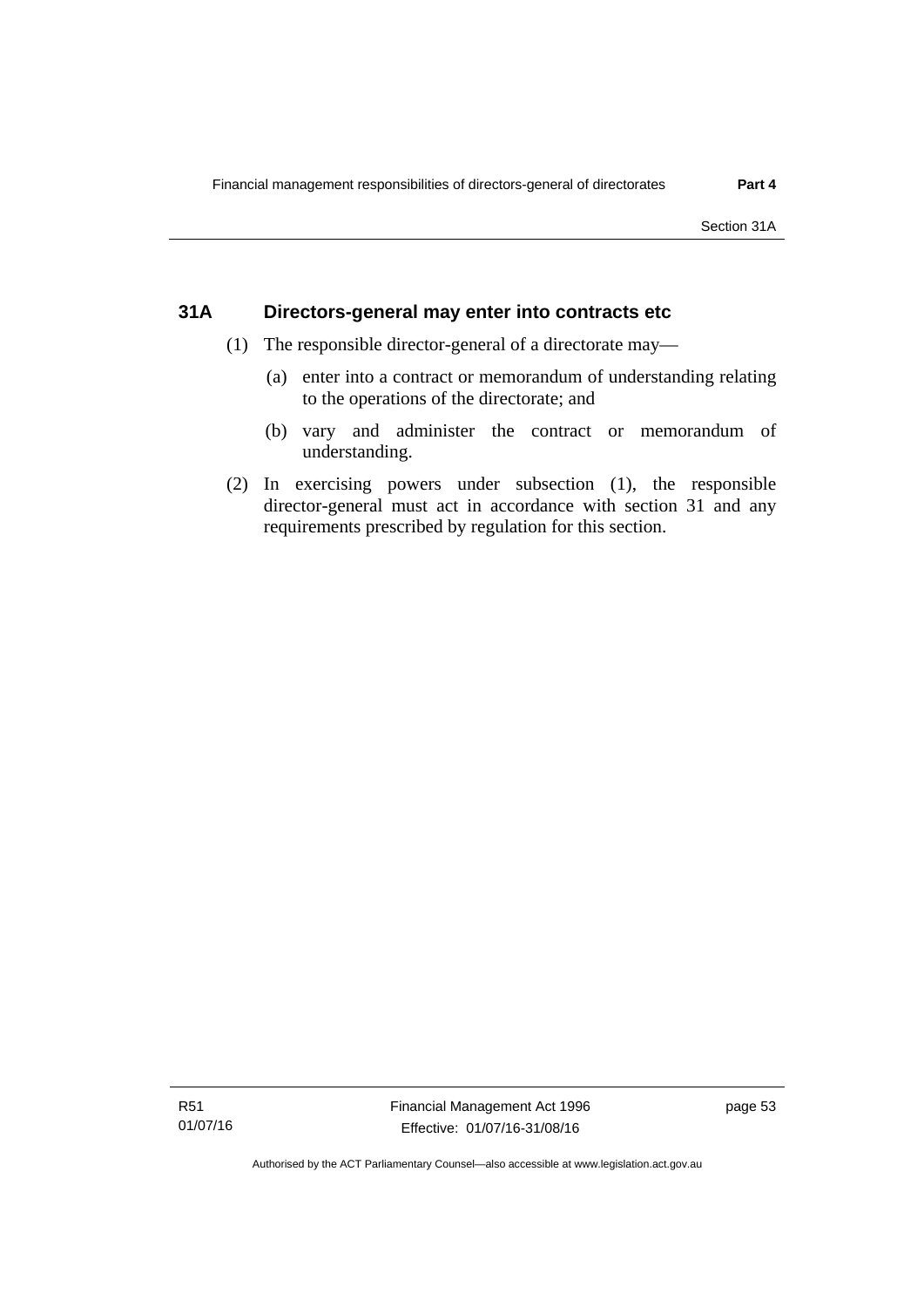#### **Part 5 Banking and investment**

Section 32

# **Part 5 Banking and investment**

### **32 Agreement for the conduct of banking for Territory**

- (1) The Treasurer may enter into an agreement with an authorised deposit-taking institution relating to the conduct of banking for the Territory.
- (2) An agreement must not be entered into unless it contains a provision to the effect that it may be terminated by the Territory at any time subject to the giving of written notice that specifies the date the termination is to take effect.

### **33 Territory banking account**

The Treasurer must open and maintain a banking account for the purposes of the Territory.

### **34 Directorate banking accounts**

- (1) The responsible Minister or the responsible director-general may open 1 or more banking accounts for the purposes of the relevant directorate.
- (2) A directorate banking account must be maintained by the director-general.
- (3) A directorate banking account must not, without the Treasurer's written approval, be opened or maintained otherwise than with an authorised deposit-taking institution with which an agreement is in force under section 32.
- (4) The responsible Minister or the responsible director-general of a directorate may close a directorate banking account of the directorate.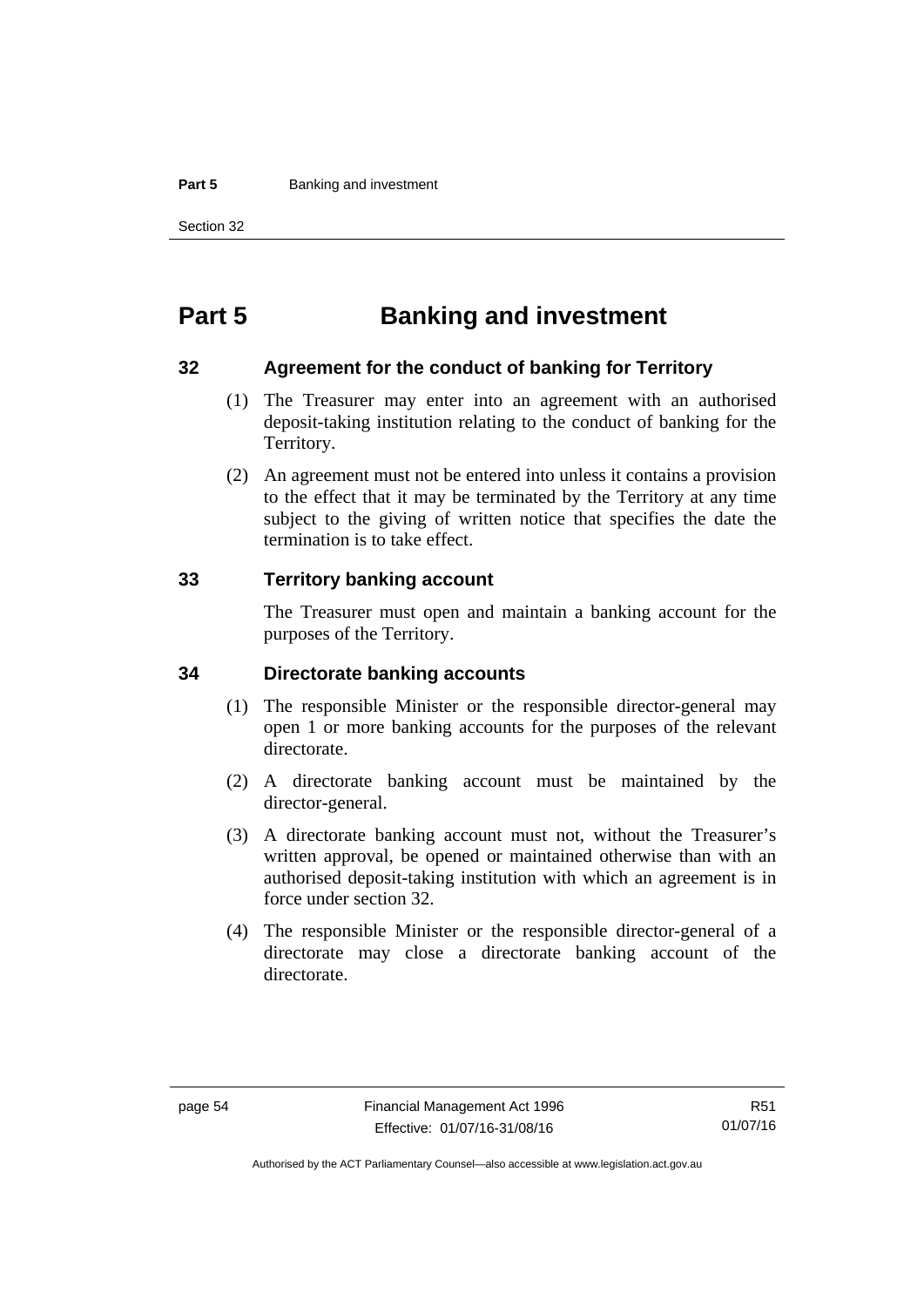- (5) If the responsible Minister or the responsible director-general of a directorate closes a directorate banking account under subsection (4), he or she must transfer any money standing to the credit of the account to another directorate banking account of the directorate or to the territory banking account.
- (6) The Treasurer may, at any time, after consultation with the responsible Minister, close or suspend the operation of a directorate banking account.
- (7) A Minister or a director-general must not open or operate a directorate banking account otherwise than in accordance with this Act.

## **34A Transfer of directorate banking account**

- (1) If, in the Treasurer's opinion, it is desirable, because of changes in directorate responsibilities, to transfer a directorate banking account from a directorate to another directorate, the Treasurer may, in writing, direct the responsible director-general of the directorate that holds the account to arrange for it to be transferred to another directorate nominated in the direction.
- (2) A director-general who receives a direction under subsection (1) must comply with the direction.
- (3) A directorate banking account transferred in accordance with a direction under subsection (1) becomes a directorate banking account of the directorate to which it is transferred.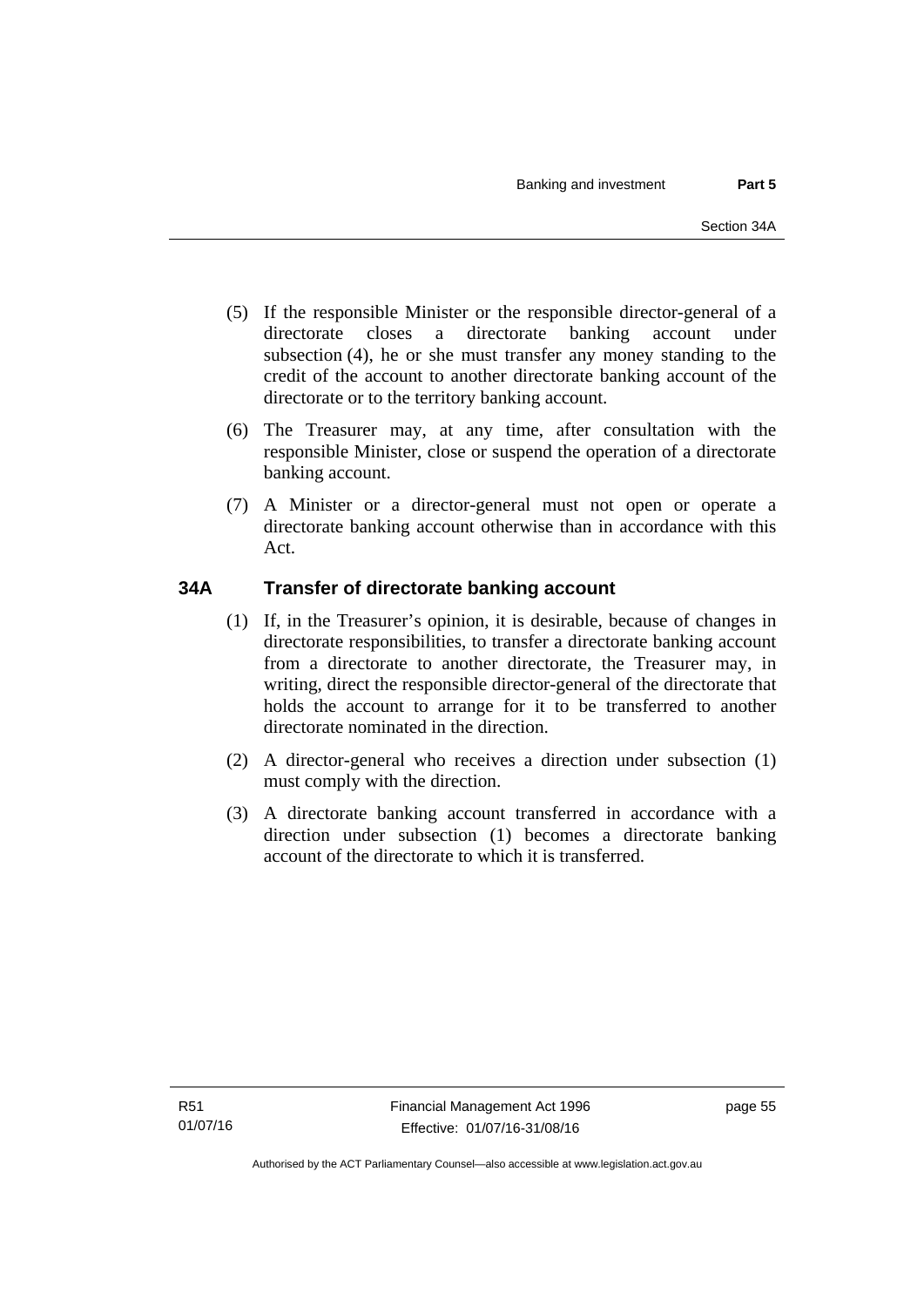#### **Part 5 Banking and investment**

#### **34B End of year balances of directorate banking accounts**

- (1) If at the end of a financial year amounts appropriated for a directorate for that financial year are held in a directorate banking account, the amounts may be applied after the end of that financial year for the purposes for which they were appropriated.
- (2) If at the end of a financial year a directorate banking account has a debit balance, the director-general of the directorate must devise and implement a scheme to recoup the amount of the deficit.

### **35 Payments into banking accounts**

- (1) All public money is the property of the Territory.
- (2) If public money is received by a person other than for the purpose of making a payment in the course of his or her duties, the person must take reasonable steps to safeguard the money until it is paid into a banking account in accordance with this section.
- (3) Money must be paid into a directorate banking account of a directorate if the money is—
	- (a) money that may be disbursed to the directorate as a consequence of an appropriation; or
	- (b) a receipt relating to the operations of the directorate; or
	- (c) a receipt relating to the sale or disposal of assets of the Territory held by the directorate.
- (4) All public money, except money payable into a directorate banking account, must be paid into the territory banking account.
- (5) The Treasurer may issue financial management guidelines regarding the banking of public money.

Authorised by the ACT Parliamentary Counsel—also accessible at www.legislation.act.gov.au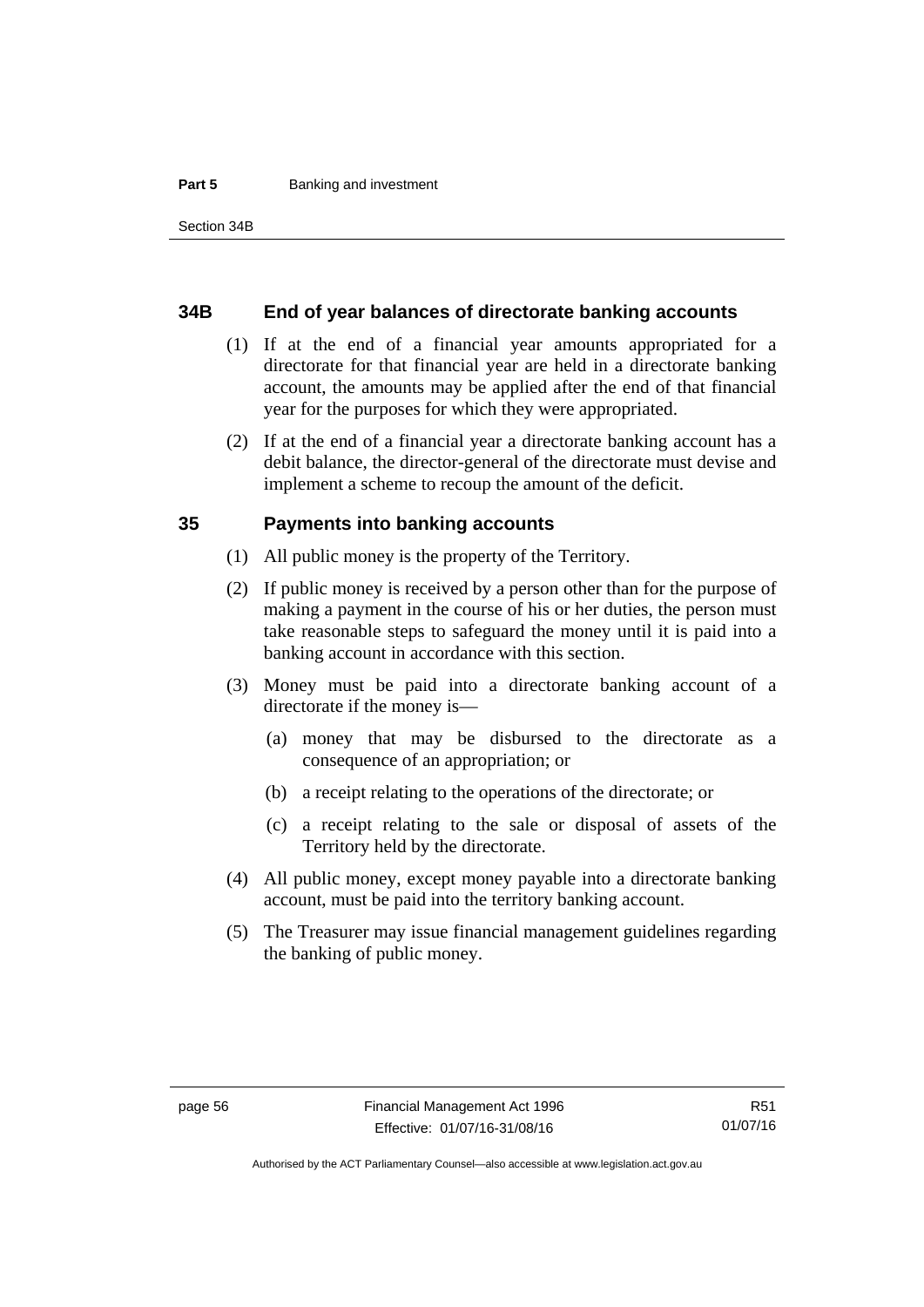## **36 Transfer following change in directorate responsibilities**

If, in the Treasurer's opinion, it is necessary as a consequence of changes in directorate responsibilities, to transfer to another account money held in the territory banking account or a directorate banking account, the Treasurer must decide the amount to be transferred and direct that the transfer be made.

## **36A Transfers from directorate banking accounts to territory banking account**

If, in the Treasurer's opinion, it is desirable for the management of the public money of the Territory to transfer an amount held in a directorate banking account to the territory banking account, the Treasurer may direct that the transfer be made.

### **37 Payments from territory banking account**

- (1) An amount must not be paid out of the territory banking account except under an appropriation to a banking account of a territory entity.
- (2) This section is subject to—
	- (a) the *[Territory Superannuation Provision Protection Act 2000](http://www.legislation.act.gov.au/a/2000-21)*, section 11 (2) (which is about transfers between the territory banking account and directorate banking accounts to facilitate investment of superannuation funds); and
	- (b) this Act, section 38 (3) (which is about transfers of public money to facilitate investment); and
	- (c) this Act, section 38 (7) (which is about the payment of interest on certain investments of public money); and
	- (d) this Act, section 58 (7) (which is about transfers between the territory banking account and territory authorities of interest earned on certain investments for territory authorities).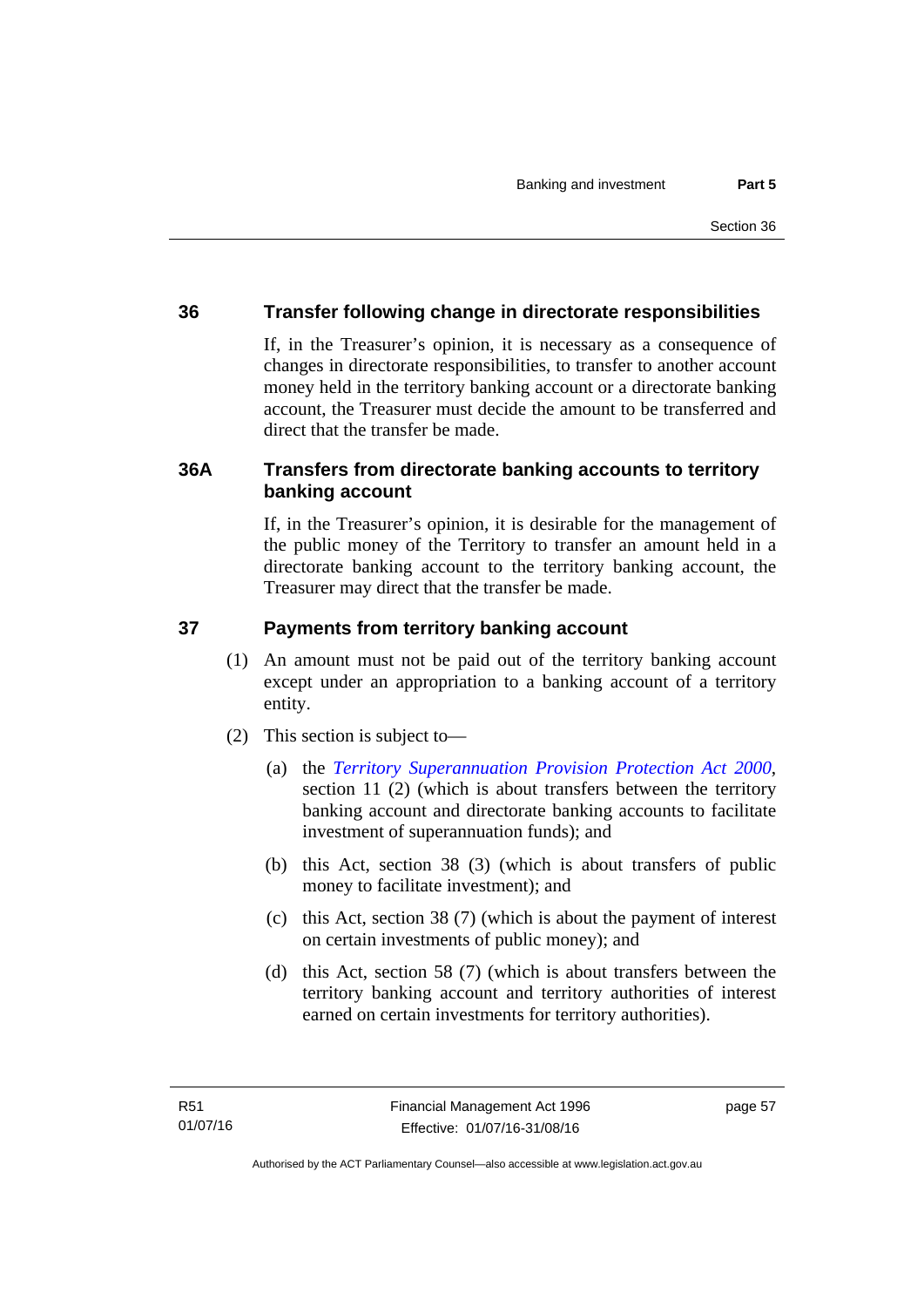#### **Part 5 Banking and investment**

Section 37A

- (3) This section does not apply to an overdraft or credit facility for a territory authority approved under section 59 (5).
- (4) Also, an amount paid into the territory banking account by a territory entity that is paid in excess, may be transferred from the territory banking account to the banking account of the territory entity without appropriation.

### **37A Payments into territory banking account**

- (1) This section applies if—
	- (a) a territory entity receives an amount appropriated for the territory entity from the territory banking account into its banking account; and
	- (b) the amount received by the territory entity is excess to requirements (the *excess amount*).
- (2) The territory entity may repay the excess amount or part of the excess amount to the territory banking account.
- (3) If an amount is repaid under subsection (2)—
	- (a) the appropriation from which the excess amount was paid to the territory entity is taken to be restored by the amount repaid by the territory entity; and
	- (b) the balance of the appropriation, including the amount repaid, may be applied for the purposes for which it was appropriated.

### **38 Investment of certain public money**

- (1) The Treasurer may invest any money held in the territory banking account or directorate banking accounts for the period and on the terms and conditions the Treasurer considers appropriate—
	- (a) on deposit with an authorised deposit-taking institution; or
	- (b) in the purchase of a bill of exchange that is drawn or accepted by an authorised deposit-taking institution; or

R51 01/07/16

Authorised by the ACT Parliamentary Counsel—also accessible at www.legislation.act.gov.au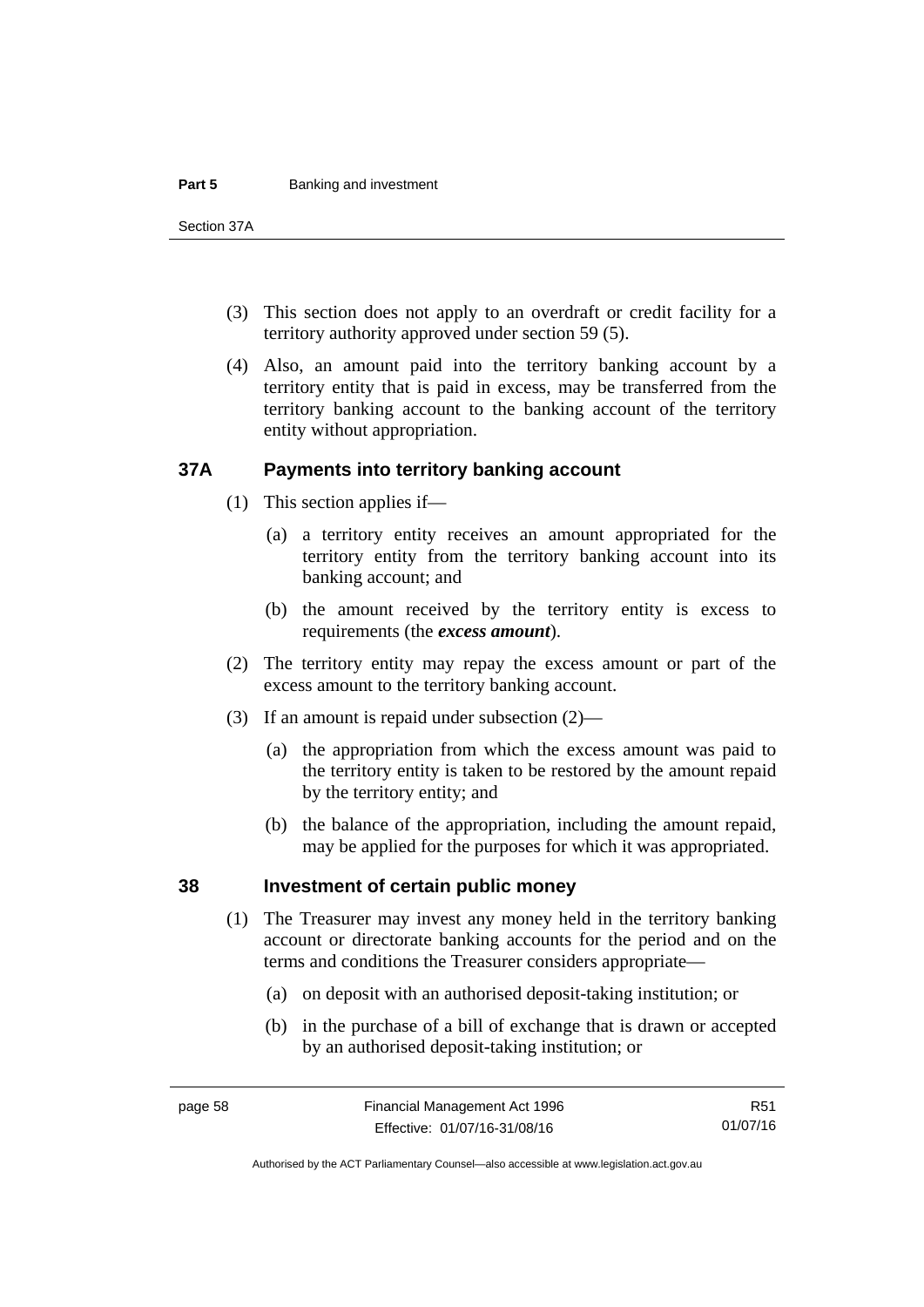- (c) in a loan to a person who is a dealer in the short-term money market; or
- (d) in Territory, State or Commonwealth securities; or
- (e) in any investment prescribed under the financial management guidelines for this paragraph.
- (2) However, an investment may be made under this section only to increase or protect the financial wealth of the Territory.
- (3) Transfers of money for investment, including transfers between the territory banking account and directorate banking accounts to facilitate investment, may be made without appropriation.
- (4) Interest received from the investment of public money under this section must be paid to the territory banking account.
- (5) However, if an investment of public money is made or managed for the Territory by an entity other than a directorate, the entity may deduct from the interest received by the entity for the investment—
	- (a) a fee charged by the entity for making or managing the investment; and
	- (b) expenses reasonably incurred by the entity in making or managing the investment.
- (6) The Treasurer may decide the amounts of interest from investments under this section that are to be credited to directorate banking accounts.
- (7) The amounts decided by the Treasurer may be paid from the territory banking account without further appropriation.
- (8) However, the total of the amounts paid under subsection (7) must not exceed the total of the interest received from investments under this section.
- (9) This section does not apply to money held in a superannuation banking account.

page 59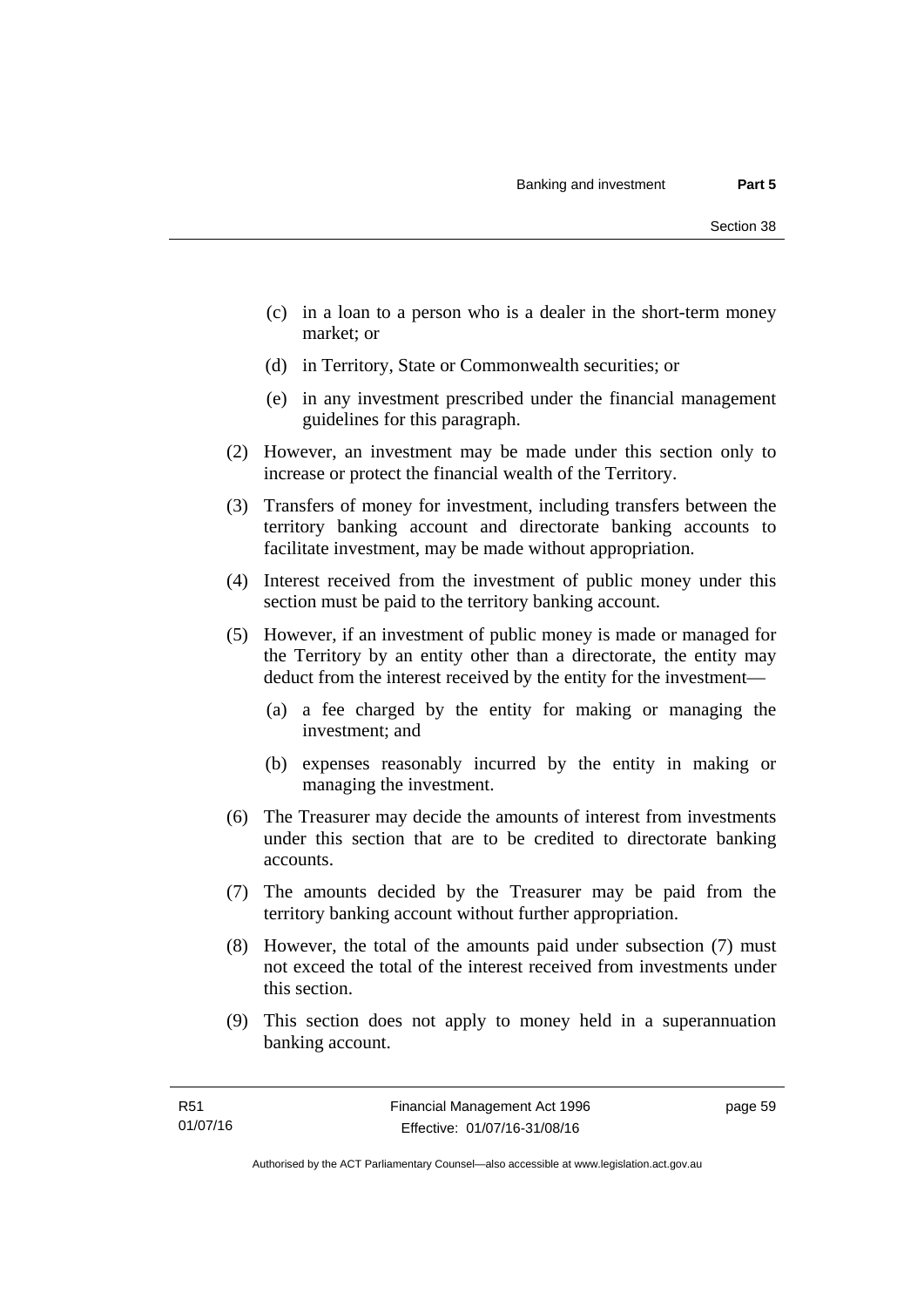#### **Part 5 Banking and investment**

Section 38

(10) In this section:

*superannuation banking account*—see the *[Territory](http://www.legislation.act.gov.au/a/2000-21)  [Superannuation Provision Protection Act 2000](http://www.legislation.act.gov.au/a/2000-21)*, section 7.

page 60 Financial Management Act 1996 Effective: 01/07/16-31/08/16

R51 01/07/16

Authorised by the ACT Parliamentary Counsel—also accessible at www.legislation.act.gov.au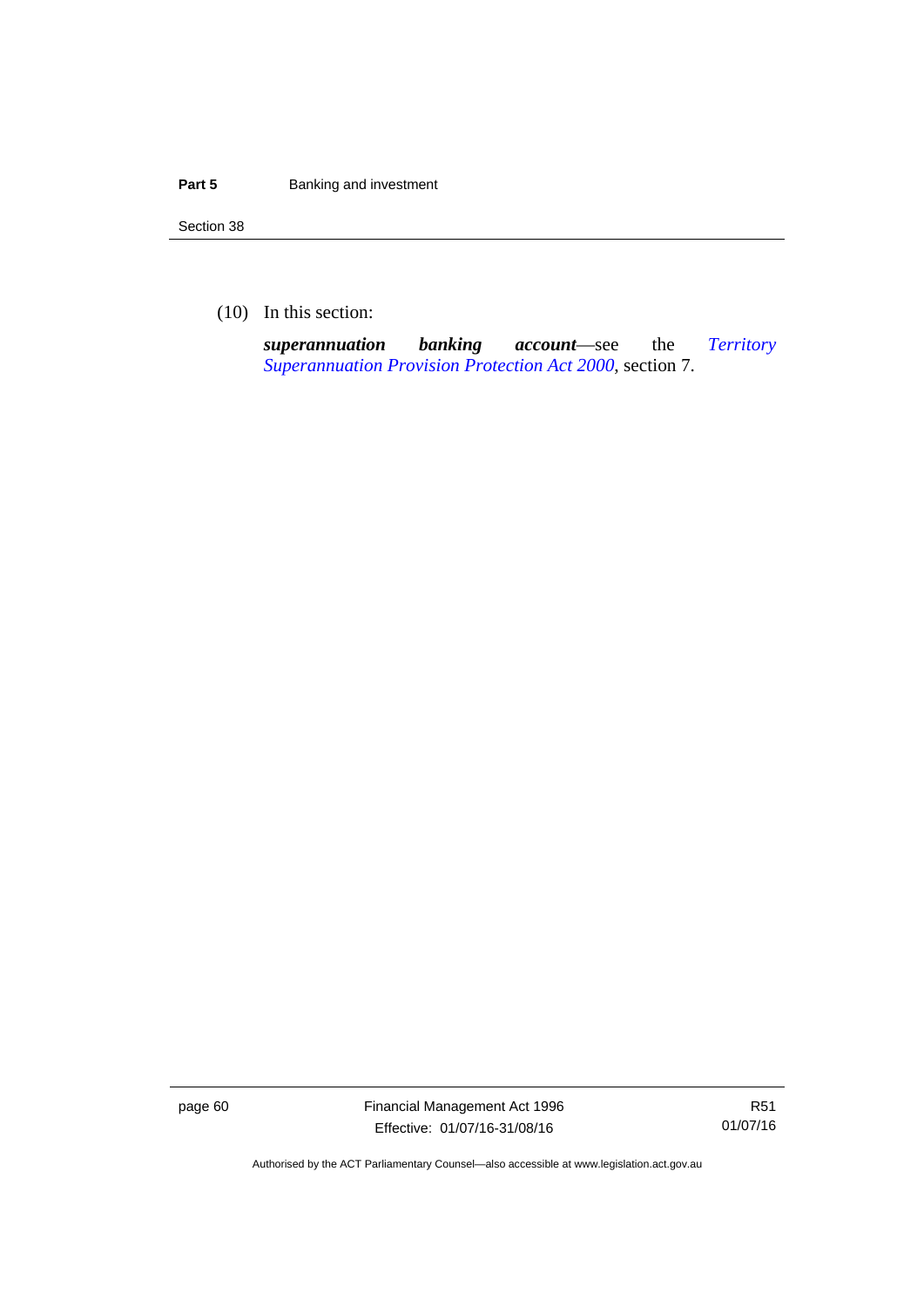# **Part 6 Borrowing and guarantees**

### **39 Power of Territory to borrow**

The Territory may only borrow in accordance with this Act or another law of the Territory.

## **40 Treasurer may borrow on behalf of Territory**

The Treasurer may, on behalf of the Territory, if necessary or expedient in the public interest to do so—

- (a) borrow money; or
- (b) give security for the repayment of an amount borrowed or the payment of interest on an amount borrowed; or
- (c) enter into a financing lease.

## **41 Power of territory authorities to borrow**

Despite any other Act, a territory authority may only borrow (other than from the Territory) in accordance with this Act.

## **42 Borrowings by territory authorities to be approved**

- (1) A territory authority must not borrow unless—
	- (a) the borrowing is approved in writing by the Treasurer; and
	- (b) the terms and conditions of the borrowing include the terms and conditions (if any) specified in the approval and are otherwise consistent with the approval; and
	- (c) the borrowing is within the borrowing limits (if any) of the authority for the financial year in which the borrowing is entered into, that are approved in writing by the Treasurer.
- (2) However, subsection (1) (a) and (b) does not apply to a loan made to a territory authority under section 59 (1) (b).

page 61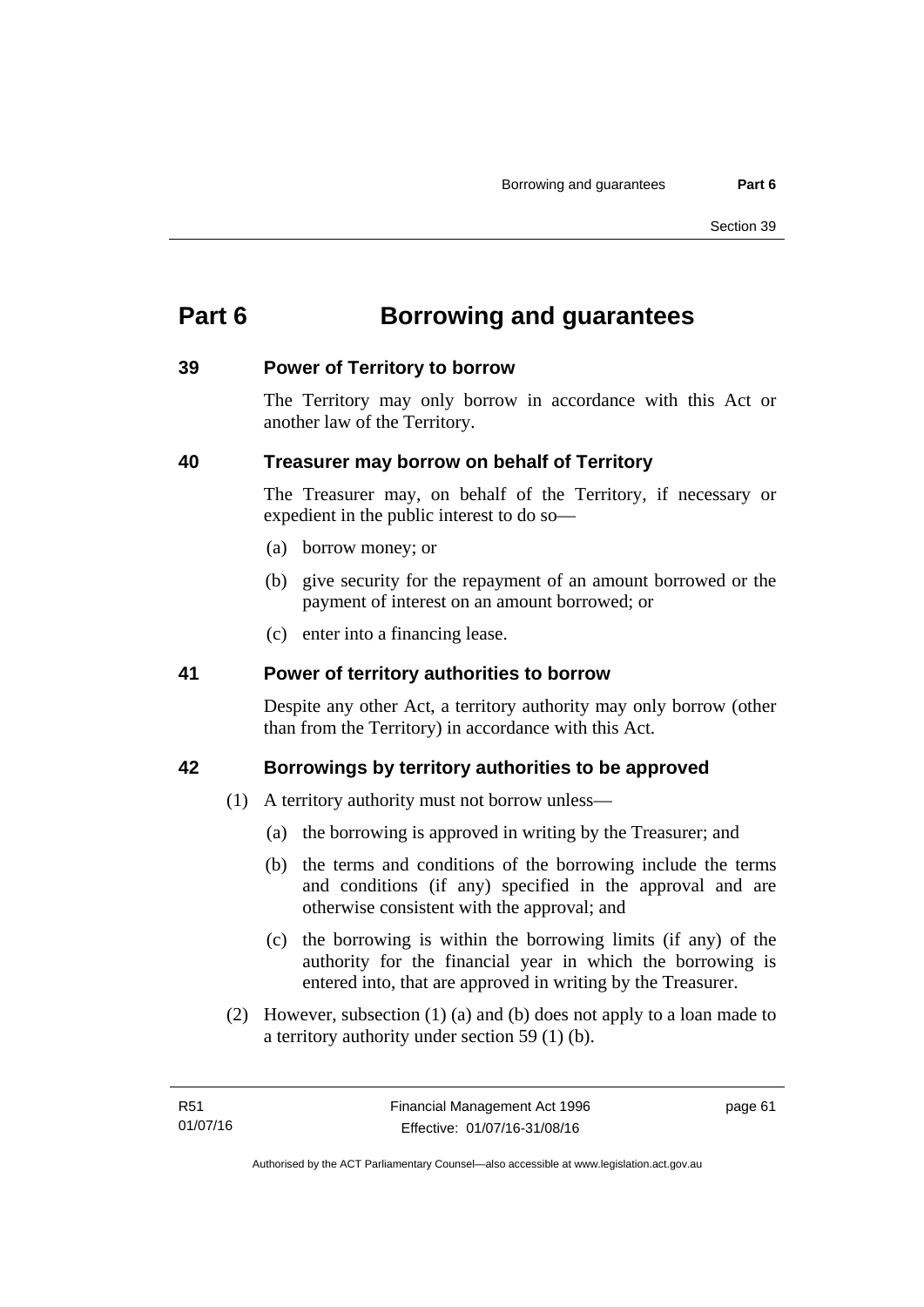Section 43

### **43 Territory authorities may give security**

Subject to the Treasurer's approval of the borrowing under section 42 (1) (a), a territory authority may give security for the repayment of an amount borrowed, or for the payment of interest on that amount, by issuing securities.

#### **44 Power to approve borrowings not delegable**

The Treasurer must not delegate to anyone the power under section 42 (1) (a) to approve borrowings by territory authorities.

### **45 Loans to be paid into territory banking account**

Subject to this Act and any other Act, the proceeds of a loan raised on behalf of the Territory must be paid into the territory banking account.

#### **46 Payments by Treasurer**

The Treasurer may, without further appropriation, make payments needed for—

- (a) payment of interest on borrowings made for the Territory; or
- (b) repayment of borrowings made for the Territory; or
- (c) payment of the expenses of making or repaying borrowings for the Territory.

### **47 Guarantees by Territory**

- (1) The Territory may only give a guarantee for the payment of money or the performance of an obligation in accordance with this Act.
- (2) The Treasurer may approve in writing a guarantee by the Territory for the payment of money or the performance by any person of an obligation under a contract, subject to any conditions the Treasurer may specify in the approval.

R51 01/07/16

Authorised by the ACT Parliamentary Counsel—also accessible at www.legislation.act.gov.au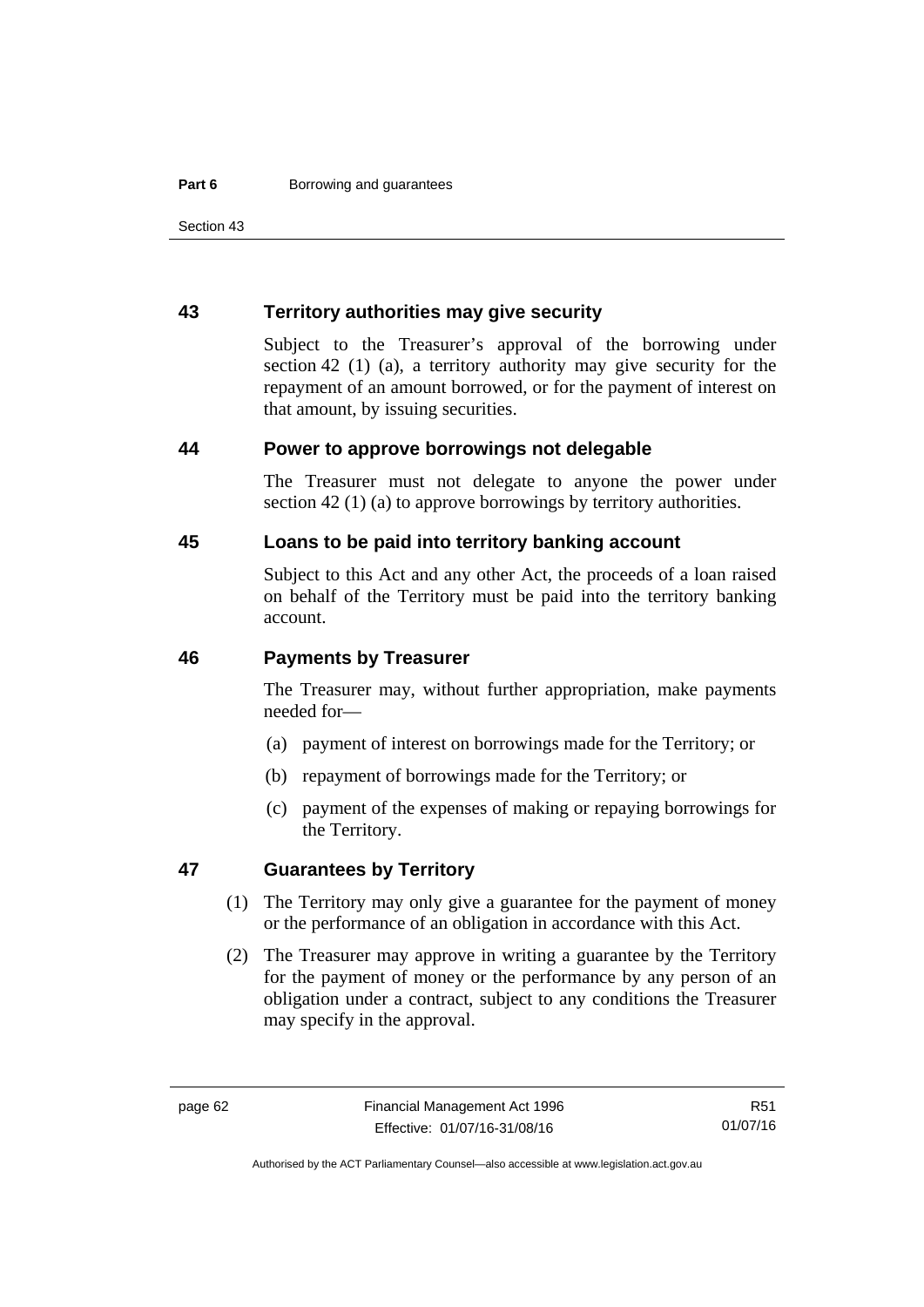(3) If the Treasurer approves a guarantee under subsection (2), the Treasurer must present a copy of the approval to the Legislative Assembly within 3 sitting days after the approval is given.

Authorised by the ACT Parliamentary Counsel—also accessible at www.legislation.act.gov.au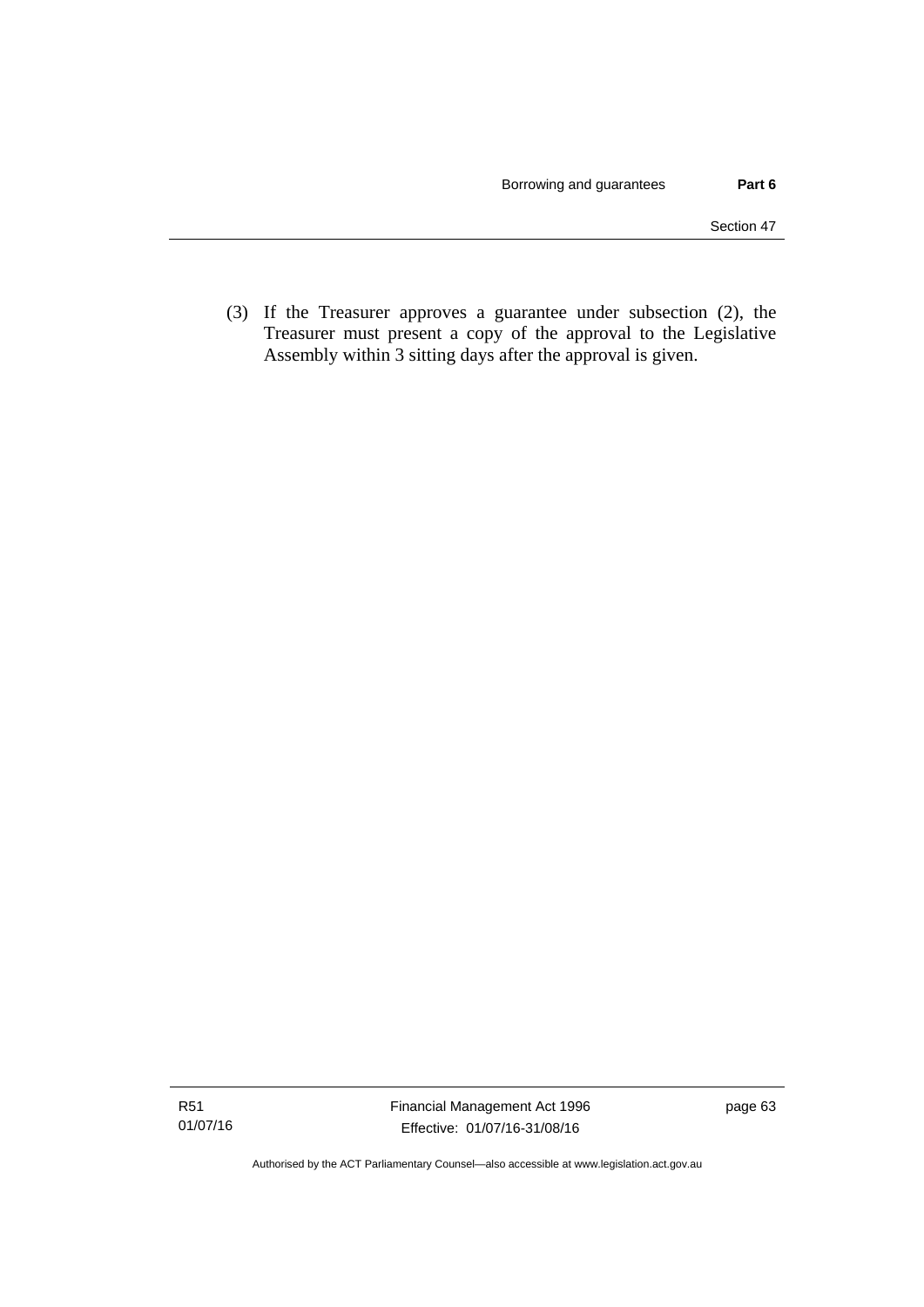#### **Part 7** Trust money

Section 49

# **Part 7 Trust money**

### **49 Identity of trust money**

All trust money held by the Territory must be accounted for separately from public money.

### **50 Administration of trust money**

- (1) Trust money must be administered by the appropriate directorate on behalf of the Territory.
- (2) The Treasurer may, in writing, specify a directorate as the appropriate directorate in relation to an amount of trust money.
- (3) In this section:

*appropriate directorate*, in relation to an amount of trust money, means—

- (a) except if paragraph (b) applies—the directorate responsible for matters or enactments that relate most closely to the purpose of the payment; or
- (b) the directorate specified under subsection (2).

### **51 Directorate trust banking accounts**

- (1) The responsible Minister or the responsible director-general may open a trust banking account for the purposes of the relevant directorate.
- (2) A trust banking account must be maintained by the director-general.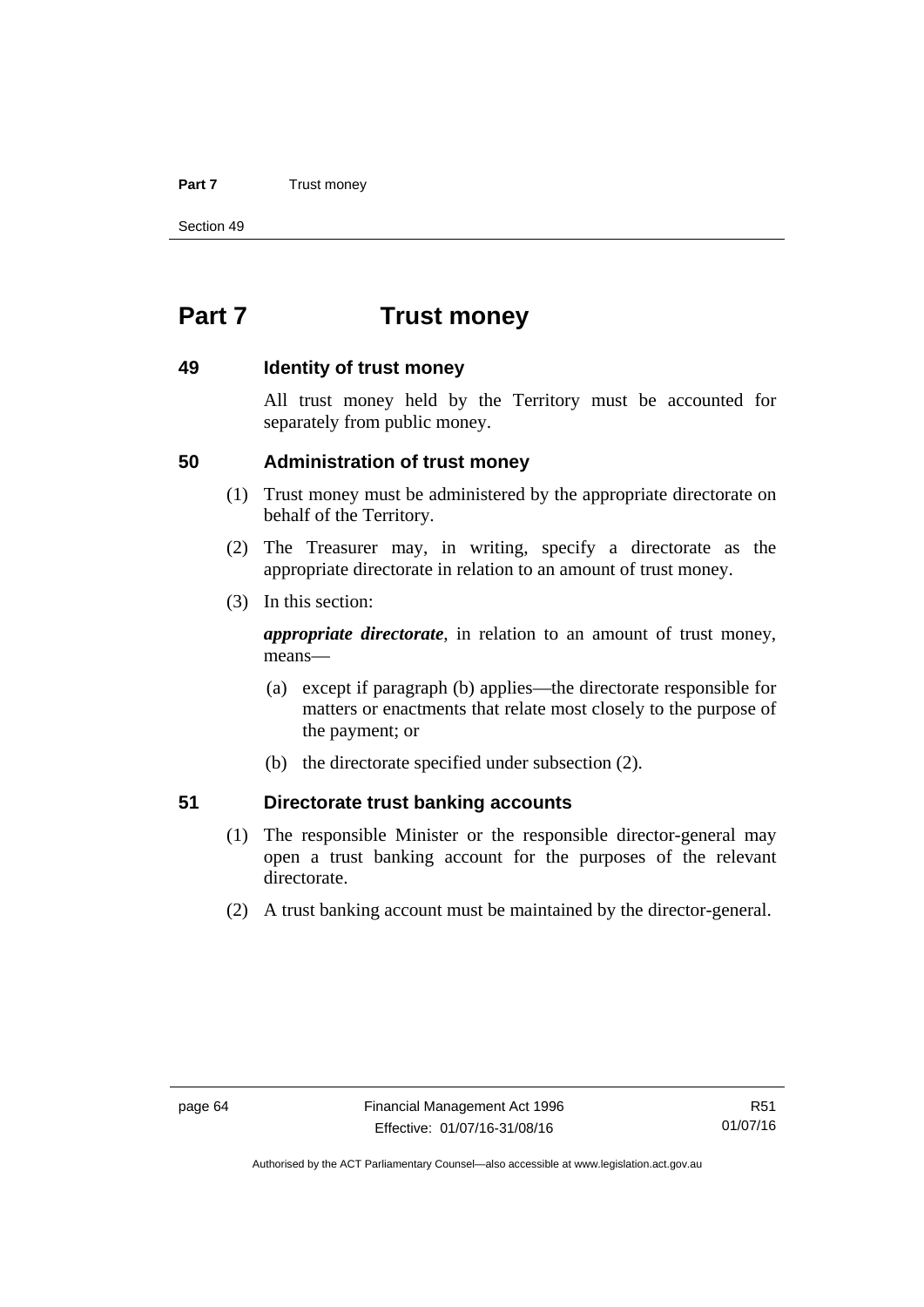- (3) A trust banking account must not, without the Treasurer's written approval, be opened or maintained otherwise than with an authorised deposit-taking institution with which an agreement is in force under section 32 (Agreement for the conduct of banking for Territory).
- (4) No money may be held in a trust banking account other than trust money.
- (5) A Minister or a director-general must not open or operate a trust banking account otherwise than in accordance with this Act.

# **51A Transfer of directorate trust banking accounts**

- (1) This section applies if the Treasurer believes that it is desirable, because of changes in directorate responsibilities, to transfer a directorate trust banking account from a directorate to another directorate.
- (2) The Treasurer may, in writing, direct the responsible director-general of the directorate that holds the account to arrange for it to be transferred to the other directorate.
- (3) If a director-general receives a direction under subsection (2), the director-general must comply with it.
- (4) An account transferred in accordance with the direction becomes a trust banking account of the directorate to which it is transferred.

# **51B Transfers between trust banking accounts—changes in directorate responsibilities**

 (1) This section applies if the Treasurer believes that it is necessary, because of changes in directorate responsibilities, to transfer an amount held in a directorate trust banking account (the *first account*) to a trust banking account of another directorate.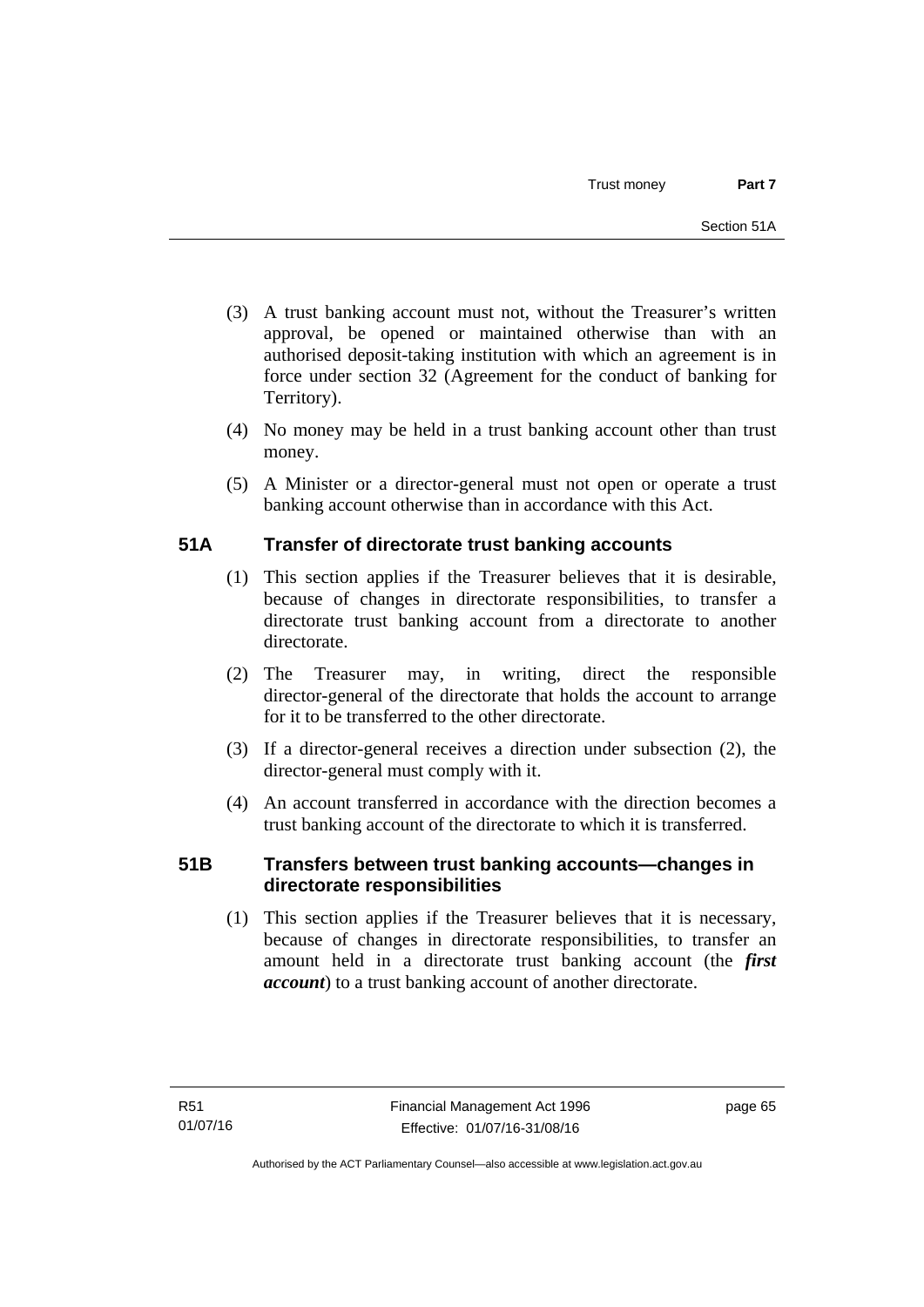- (2) The Treasurer may, in writing, direct the responsible director-general of the directorate that holds the first account to transfer the amount.
- (3) If a director-general receives a direction under subsection (2), the director-general must comply with it.

# **51C Transfers between trust banking accounts—investment**

Amounts may at any time be transferred between trust banking accounts to facilitate investment of trust money.

## **52 Transfers between trust banking account and territory banking account**

Amounts may only be transferred between a trust banking account and the territory banking account—

- (a) to facilitate investment of the trust money; or
- (b) to make a payment required by section 53A (6) (Unclaimed trust money).

# **53 Investment of trust money**

The Treasurer may invest trust money as if the Treasurer were a trustee under the *[Trustee Act 1925](http://www.legislation.act.gov.au/a/1925-14).*

### **53A Unclaimed trust money**

- (1) For this section, money held in a trust banking account is unclaimed trust money if—
	- (a) not less than 6 years has elapsed since the date the money became payable; and
	- (b) during that period, no-one entitled to the money has requested that the money be paid to him or her or according to his or her direction.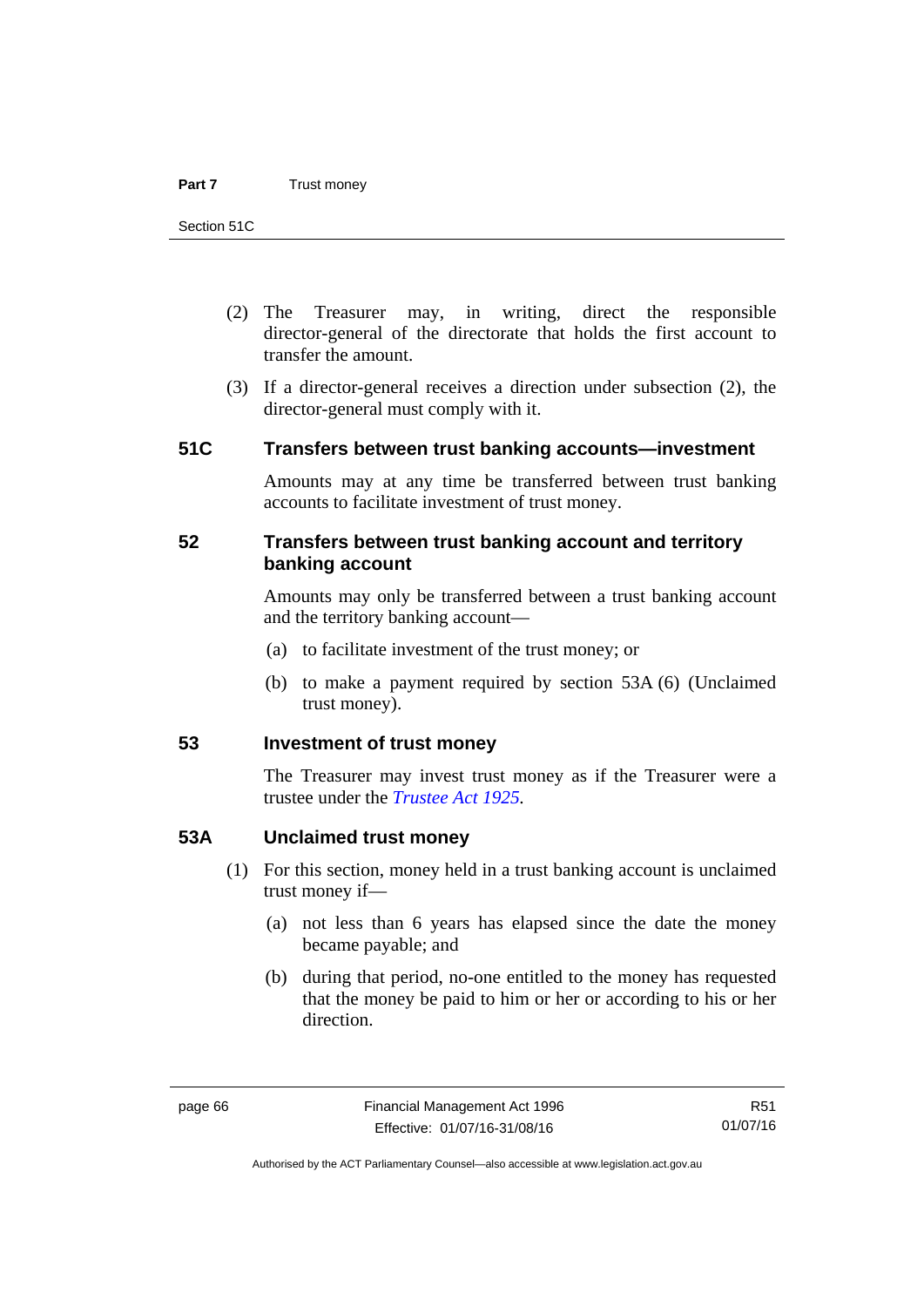- (2) If on 1 January in any year a trust banking account contains unclaimed trust money, the director-general responsible for maintaining the account must, on or before 31 January in the year, give to the Treasurer a statement of all unclaimed trust money held in the account.
- (3) The statement must set out—
	- (a) the name, and last-known address, of each person entitled to unclaimed trust money held in the account; and
	- (b) the amount of the trust money to which each of those people is entitled; and
	- (c) the authorised deposit-taking institution, and the branch of the institution, with which the trust money is held.
- (4) The statement is a notifiable instrument.

*Note* A notifiable instrument must be notified under the [Legislation Act](http://www.legislation.act.gov.au/a/2001-14).

- (5) The director-general must give additional public notice of the statement.
	- *Note Public notice* means notice on an ACT government website or in a daily newspaper circulating in the ACT (see [Legislation Act,](http://www.legislation.act.gov.au/a/2001-14) dict, pt 1). The requirement in s (5) is in addition to the requirement for notification on the legislation register as a notifiable instrument.
- (6) The total amount shown in the statement must be paid into the territory banking account when the statement is given to the Treasurer and, on being paid into that account, becomes public money of the Territory.
- (7) A person who claims to be entitled to any money paid into the territory banking account in accordance with subsection (6) may apply to the Treasurer for a payment of an amount equal to the money to which the person is entitled.
- (8) The Treasurer must consider each application and either refuse it or approve it completely or partly.

page 67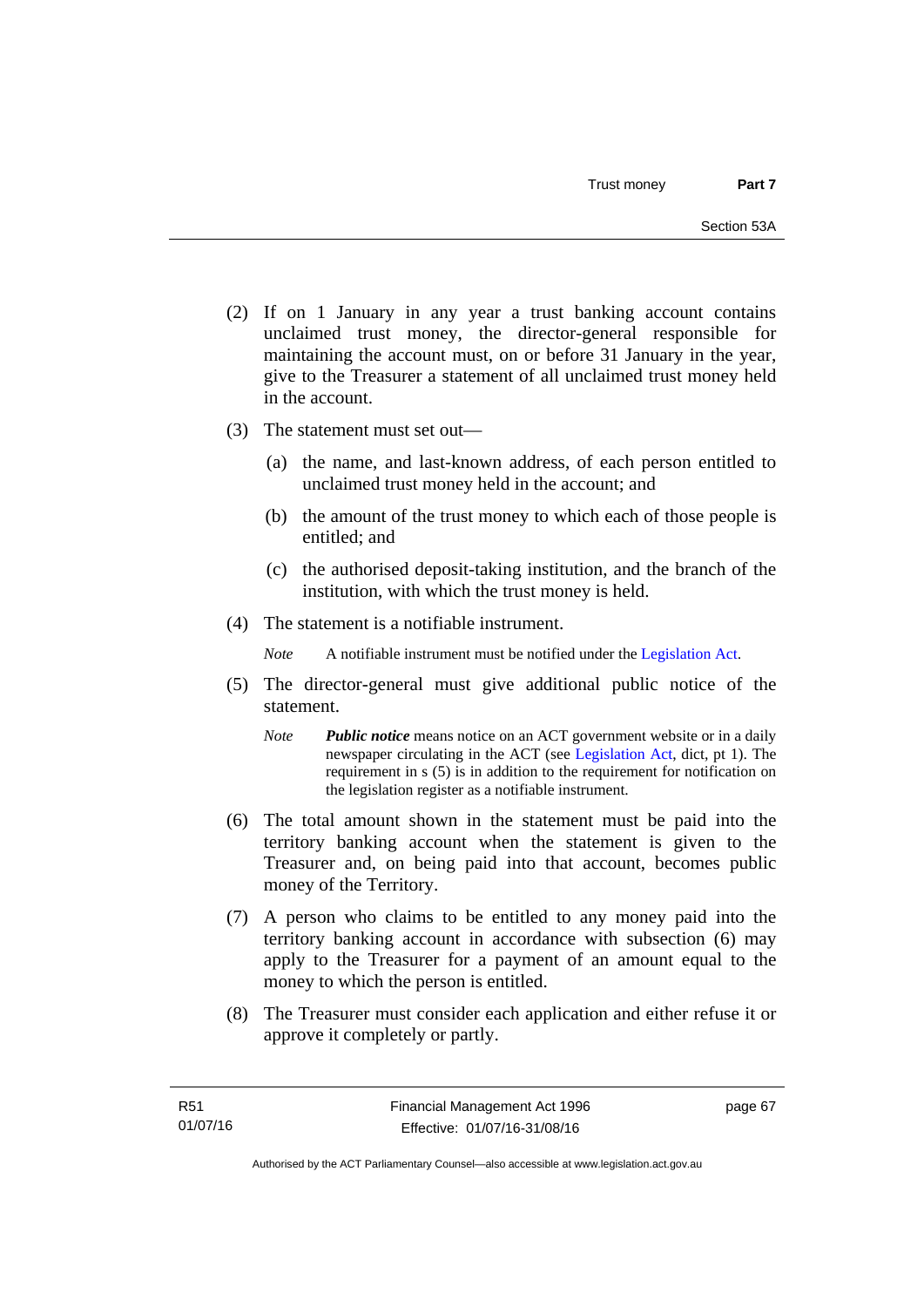- (9) The Treasurer must give the applicant written notice of his or her decision.
- (10) A payment approved by the Treasurer under subsection (8) may be made whether or not an appropriation is available for the purpose.

### **53B Reviewable decision notices**

If the Treasurer refuses an application under section 53A (8), completely or partly, the Treasurer must give a reviewable decision notice to the applicant.

- *Note 1* The Treasurer must also take reasonable steps to give a reviewable decision notice to any other person whose interests are affected by the decision (see *[ACT Civil and Administrative Tribunal Act 2008](http://www.legislation.act.gov.au/a/2008-35)*, s 67A).
- *Note 2* The requirements for reviewable decision notices are prescribed under the *[ACT Civil and Administrative Tribunal Act 2008](http://www.legislation.act.gov.au/a/2008-35)*.

### **53C Applications for review**

The following may apply to the ACAT for review of a decision under section 53A (8):

- (a) an applicant for payment under section 53A (8);
- (b) any other person whose interests are affected by the decision.
- *Note* If a form is approved under the *[ACT Civil and Administrative Tribunal](http://www.legislation.act.gov.au/a/2008-35)  [Act 2008](http://www.legislation.act.gov.au/a/2008-35)* for the application, the form must be used.

Authorised by the ACT Parliamentary Counsel—also accessible at www.legislation.act.gov.au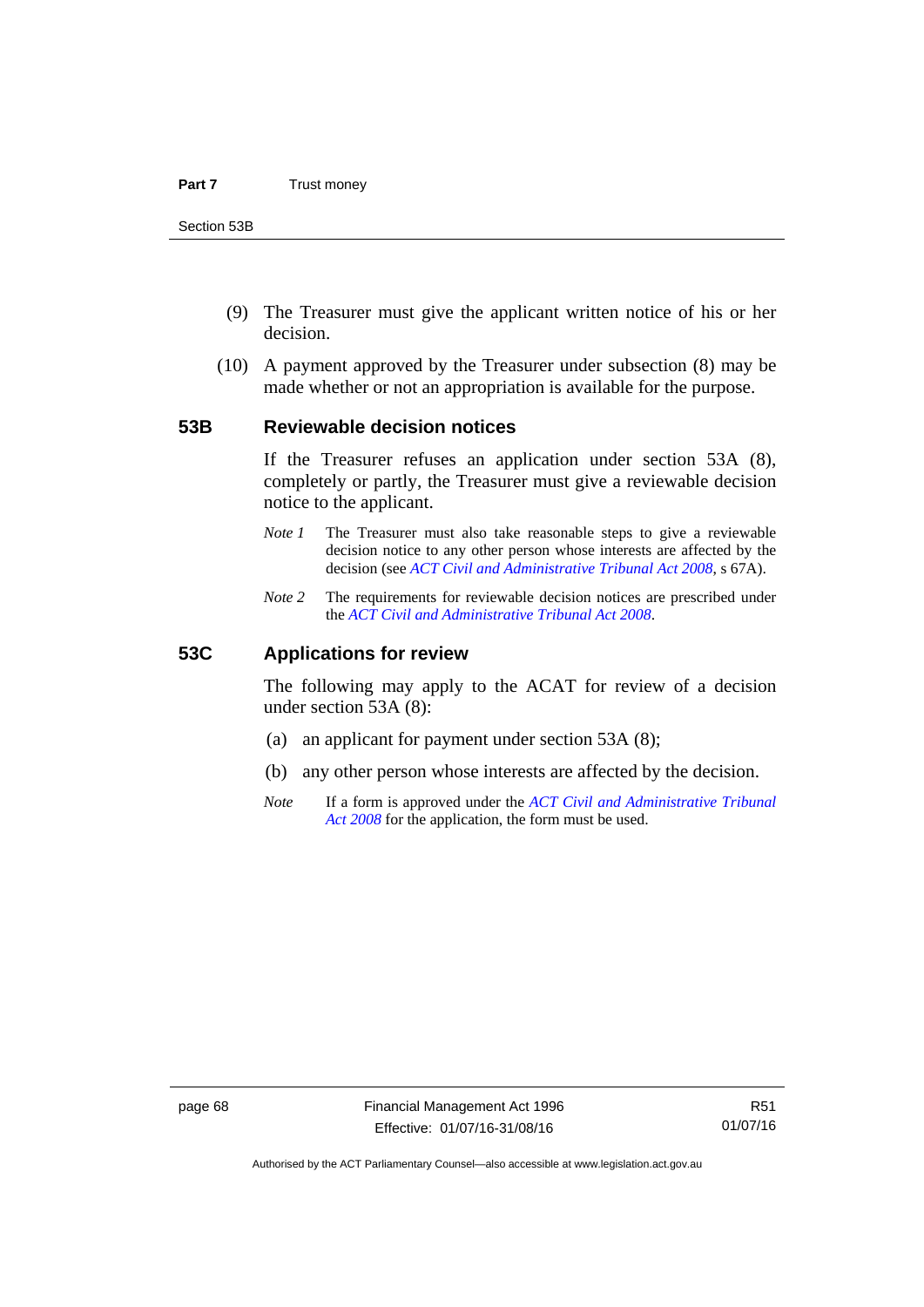# **Part 8 Financial provisions for territory authorities**

# **54 Application––pt 8**

This part applies to a territory authority prescribed by the financial management guidelines for this part.

# **55 Responsibilities of chief executive officers of territory authorities**

- (1) This section applies to a territory authority if the authority does not have a governing board.
	- *Note* A territory authority has a governing board if the establishing Act for the authority establishes a governing board for the authority (see s 76).
- (2) The chief executive officer of the territory authority is responsible, under the responsible Minister, for the efficient and effective financial management of the resources for which the authority is responsible.
- (3) The chief executive officer of a territory authority must manage the authority in a way that promotes—
	- (a) the achievement of the purpose of the authority; and
	- (b) the financial sustainability of the authority.
- (4) Without limiting subsections (2) and (3), the chief executive officer of the territory authority is responsible, under the responsible Minister, for ensuring the following:
	- (a) that the expenses incurred by the authority are properly authorised;
	- (b) that, if an appropriation is made in relation to the authority, any amount of the appropriation spent by the authority is spent in accordance with the appropriation;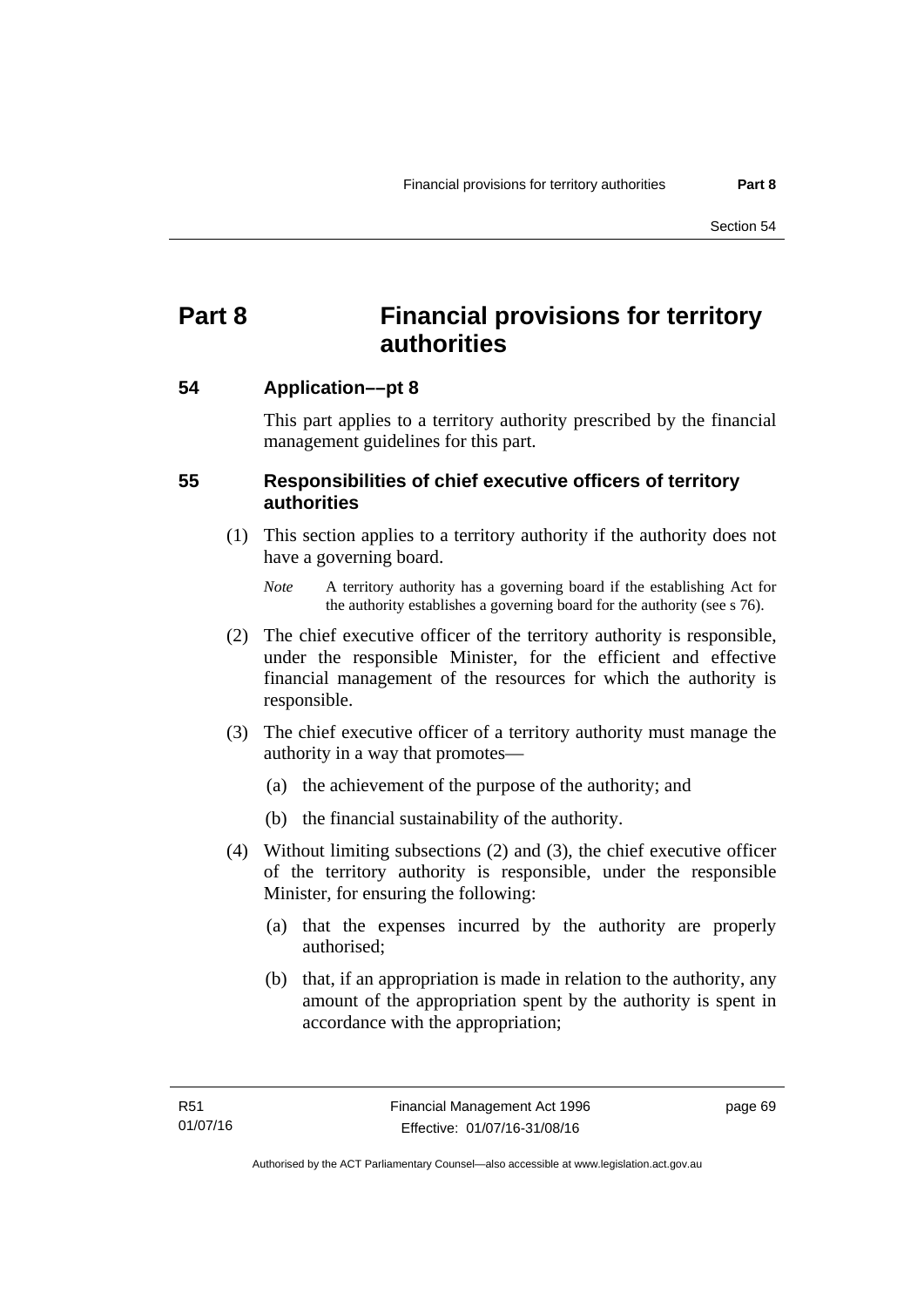Section 55

- (c) that, as far as practicable, the operations of the authority during a financial year are consistent with, and comparable to, the estimates in the authority's statement of intent for the year.
- (d) that payments made by the authority are properly authorised and correctly made;
- (e) that the staff of the authority comply with the requirements of this Act;
	- *Note* A reference to an Act includes a reference to the statutory instruments made or in force under the Act, including in this case the financial management guidelines (see [Legislation Act,](http://www.legislation.act.gov.au/a/2001-14) s 104).
- (f) that proper accounts and records are kept of the transactions and affairs of the authority in accordance with generally accepted accounting principles;
- (g) that adequate control is maintained over the assets of the authority and assets under the authority's control;
- (h) that adequate control is maintained over the incurring of liabilities by the authority.
- (5) A report prepared by the territory authority under the *[Annual](http://www.legislation.act.gov.au/a/2004-8)  [Reports \(Government Agencies\) Act 2004](http://www.legislation.act.gov.au/a/2004-8)* for a financial year must include an explanation of material variations between the actual results of the authority for the year and the estimates in the authority's statement of intent for the year.
- (6) In this section:

*property* means property, other than money, that is owned or held by the territory authority or held by a person on behalf of the authority.

*resources* means money or property.

Authorised by the ACT Parliamentary Counsel—also accessible at www.legislation.act.gov.au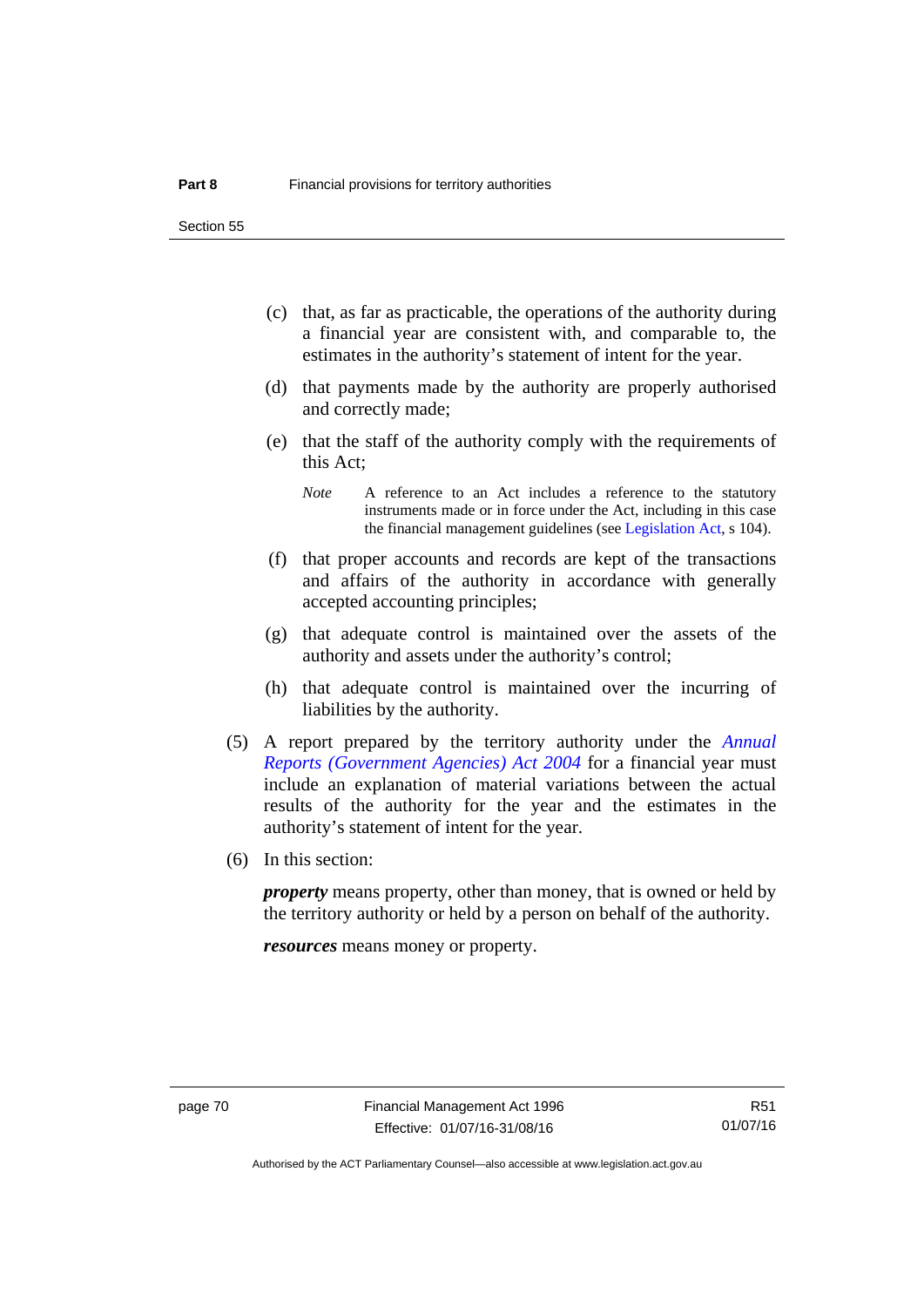# **56 Responsibilities of governing boards of territory authorities**

 (1) This section applies to a territory authority if the authority has a governing board.

- (2) The governing board of the territory authority is responsible, under the responsible Minister, for the efficient and effective financial management of the resources for which the authority is responsible.
- (3) The governing board of a territory authority must manage the authority in a way that promotes—
	- (a) the achievement of the purpose of the authority; and
	- (b) the financial sustainability of the authority.
- (4) Without limiting subsections (2) and (3), the governing board of the territory authority is responsible, under the responsible Minister, for ensuring the following:
	- (a) that expenses incurred by the authority are properly authorised;
	- (b) that, if an appropriation is made in relation to the authority, any amount of the appropriation spent by the authority is spent in accordance with the appropriation;
	- (c) that, as far as practicable, the operations of the authority during a financial year are consistent with, and comparable to, the estimates in the authority's statement of intent for the year;
	- (d) that payments made by the authority are properly authorised and correctly made;

*Note* A territory authority has a governing board if the establishing Act for the authority establishes a governing board for the authority (see s 76).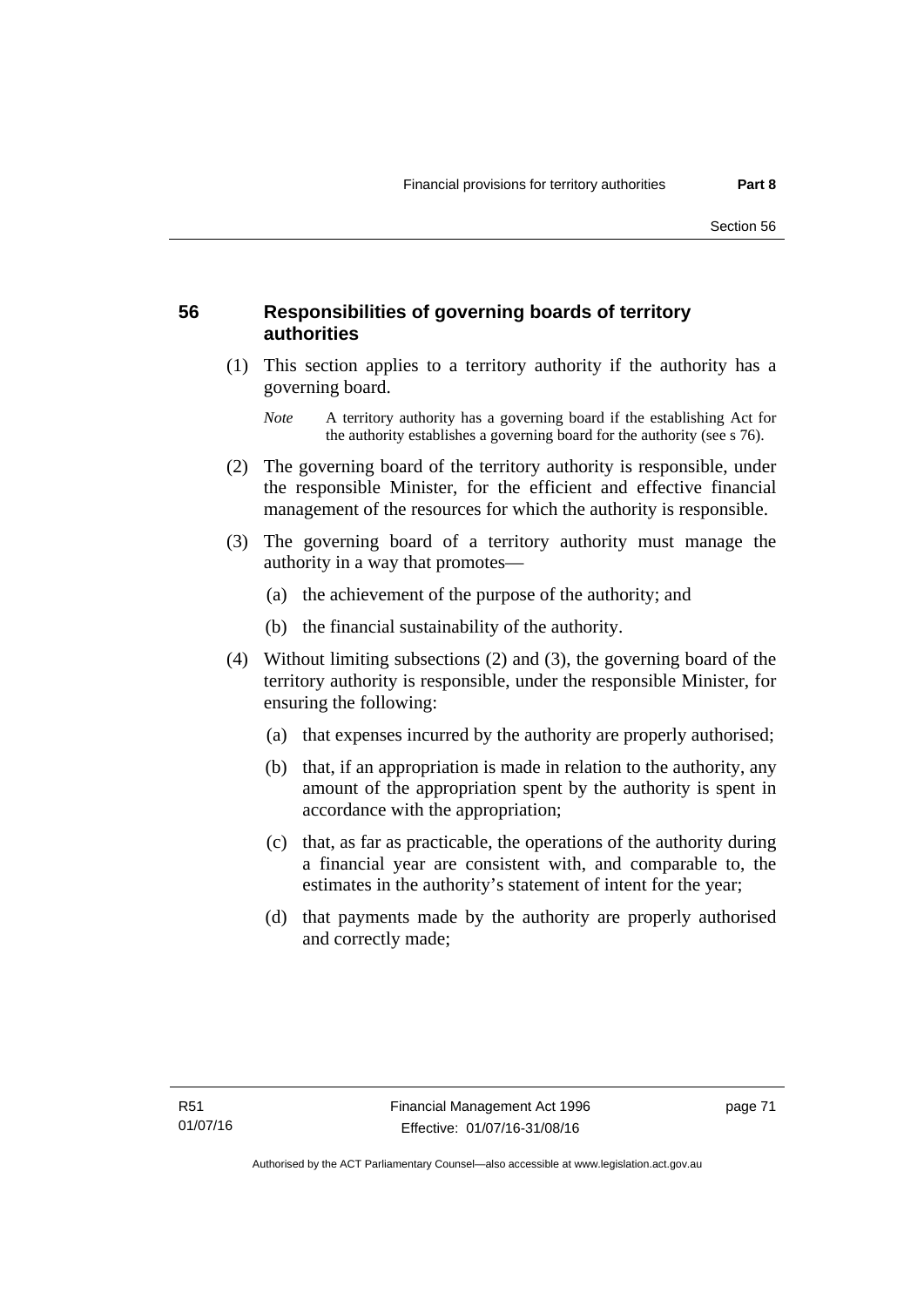Section 57

- (e) that the staff of the authority comply with the requirements of this Act;
	- *Note* A reference to an Act includes a reference to the statutory instruments made or in force under the Act, including in this case the financial management guidelines (see [Legislation Act,](http://www.legislation.act.gov.au/a/2001-14) s 104).
- (f) that proper accounts and records are kept of the transactions and affairs of the authority in accordance with generally accepted accounting principles;
- (g) that adequate control is maintained over the assets of the authority and assets under the authority's control;
- (h) that adequate control is maintained over the incurring of liabilities by the authority.
- (5) A report prepared by the territory authority under the *[Annual](http://www.legislation.act.gov.au/a/2004-8)  [Reports \(Government Agencies\) Act 2004](http://www.legislation.act.gov.au/a/2004-8)* for a financial year must include an explanation of material variations between the actual results of the authority for the year and the estimates in the authority's statement of intent for the year.
- (6) In this section:

*property* means property, other than money, that is owned or held by the territory authority or held by a person on behalf of the authority.

*resources* means money or property.

# **57 Banking accounts of territory authorities**

- (1) A territory authority may open 1 or more banking accounts for the purposes of the authority.
- (2) A territory authority must at all times keep at least 1 banking account.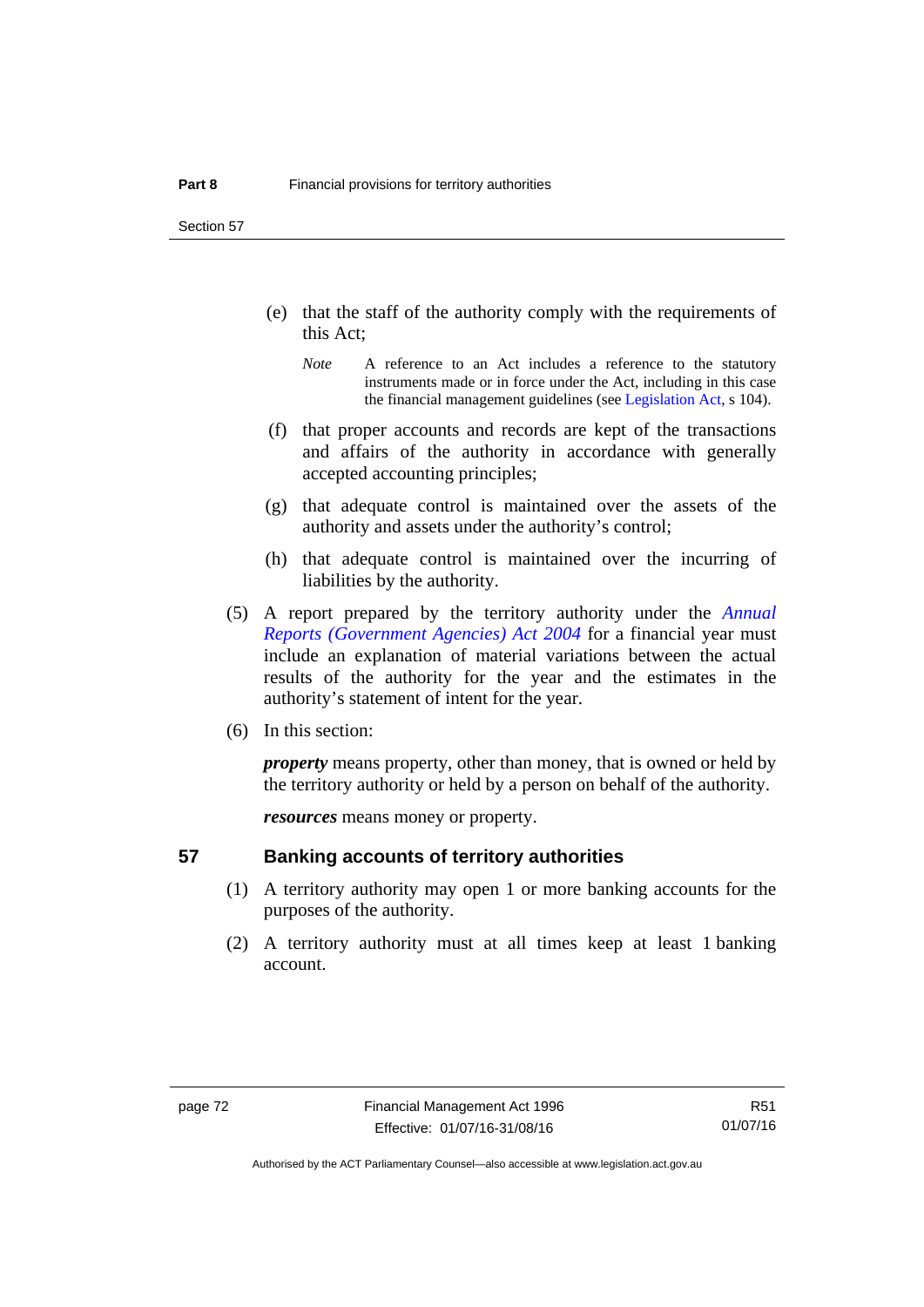(3) A banking account of a territory authority must not, without the Treasurer's written approval, be opened or kept otherwise than with an authorised deposit-taking institution with which an agreement is in force under section 32 (Agreement for the conduct of banking for Territory).

# **58 Investment by territory authorities**

- (1) Funds not immediately required for the purposes of a territory authority may be invested—
	- (a) on deposit with an authorised deposit-taking institution; or
	- (b) in Territory, State or Commonwealth securities; or
	- (c) by the Treasurer, for the territory authority, in an investment mentioned in section 38 (1) (a) to (e); or
	- (d) in an investment prescribed for this paragraph.
- (2) However, the funds of the territory authority may only be invested under this section to increase or protect the financial wealth of the authority.
- (3) Transfers between the territory banking account and the banking account of a territory authority to facilitate investments may be made without appropriation.
- (4) Interest received by the Treasurer for the investment of funds of a territory authority must be paid to the territory authority.
- (5) However, if an investment of funds of a territory authority is made or managed by a directorate, the directorate may deduct from the interest received by the directorate for the investment—
	- (a) a fee charged by the directorate for making or managing the investment; and
	- (b) expenses reasonably incurred by the directorate in making or managing the investment.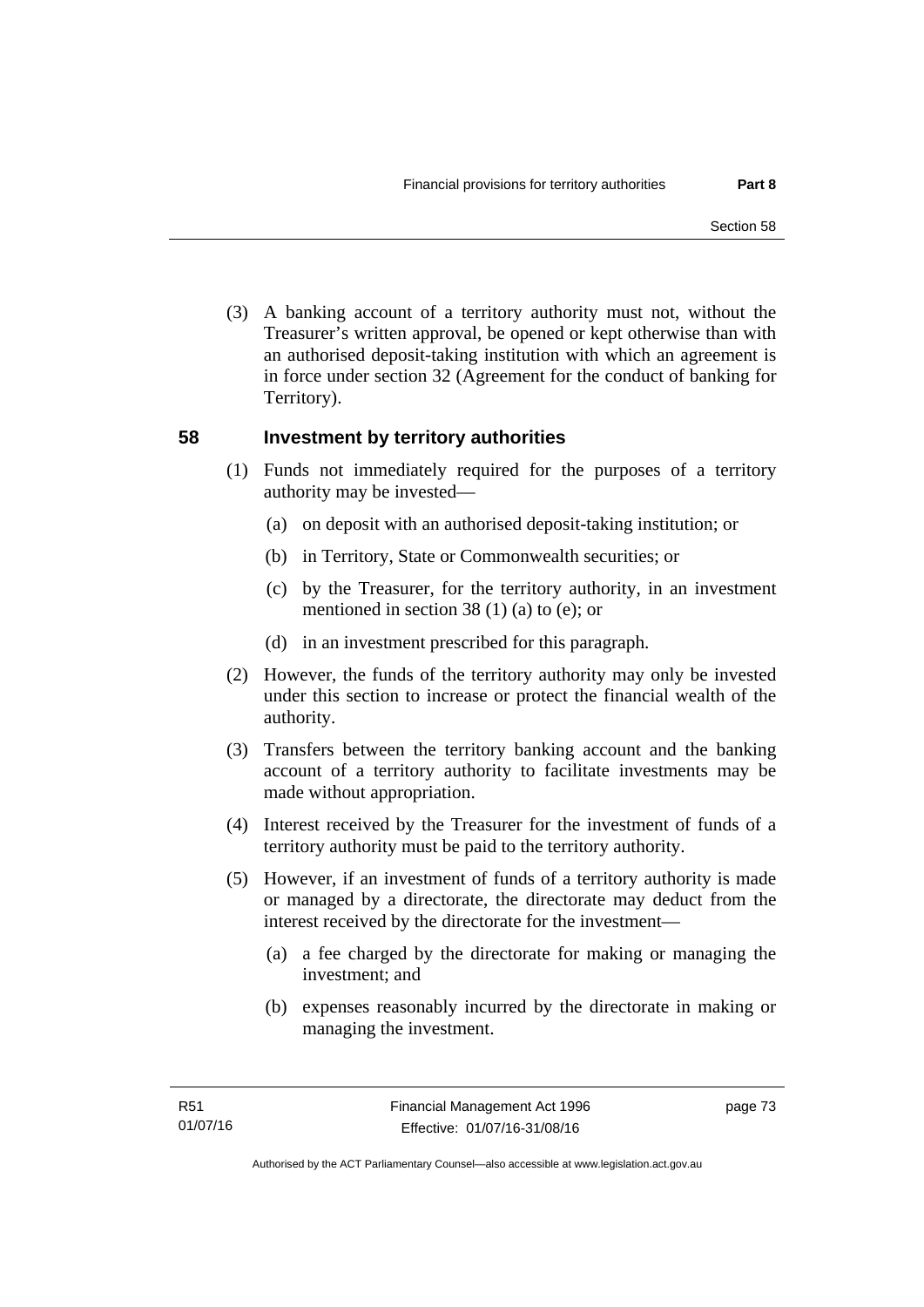- (6) Interest that is to be paid to a territory authority under subsection (4) may be paid direct to the territory authority or through the territory banking account.
- (7) If interest to be paid to a territory authority is paid into the territory banking account under subsection (6), the interest may be paid to the authority from that account without further appropriation.
- (8) This section does not apply to money held on trust by a territory authority.

### **59 Borrowing by territory authorities**

- (1) The Treasurer may, on the terms and conditions the Treasurer considers appropriate—
	- (a) borrow money for a territory authority; or
	- (b) lend public money to a territory authority.
- (2) A borrowing may be secured by the territory authority's assets approved by the Treasurer for this section.
- (3) A territory authority may arrange an overdraft or credit facility only with the written approval of the Treasurer.
- (4) A loan under subsection (1) (b) may be made only from—
	- (a) money appropriated for the purpose of making the loan; or
	- (b) money appropriated for purposes that include the purpose of making the loan.
- (5) However, subsection (4) does not apply to an overdraft or credit facility for a territory authority from the territory banking account that is approved by the Treasurer for the authority.
- (6) The Treasurer may approve an overdraft or credit facility for a territory authority under subsection (5) only if satisfied that it is for a purpose consistent with a function of the authority.

R51 01/07/16

Authorised by the ACT Parliamentary Counsel—also accessible at www.legislation.act.gov.au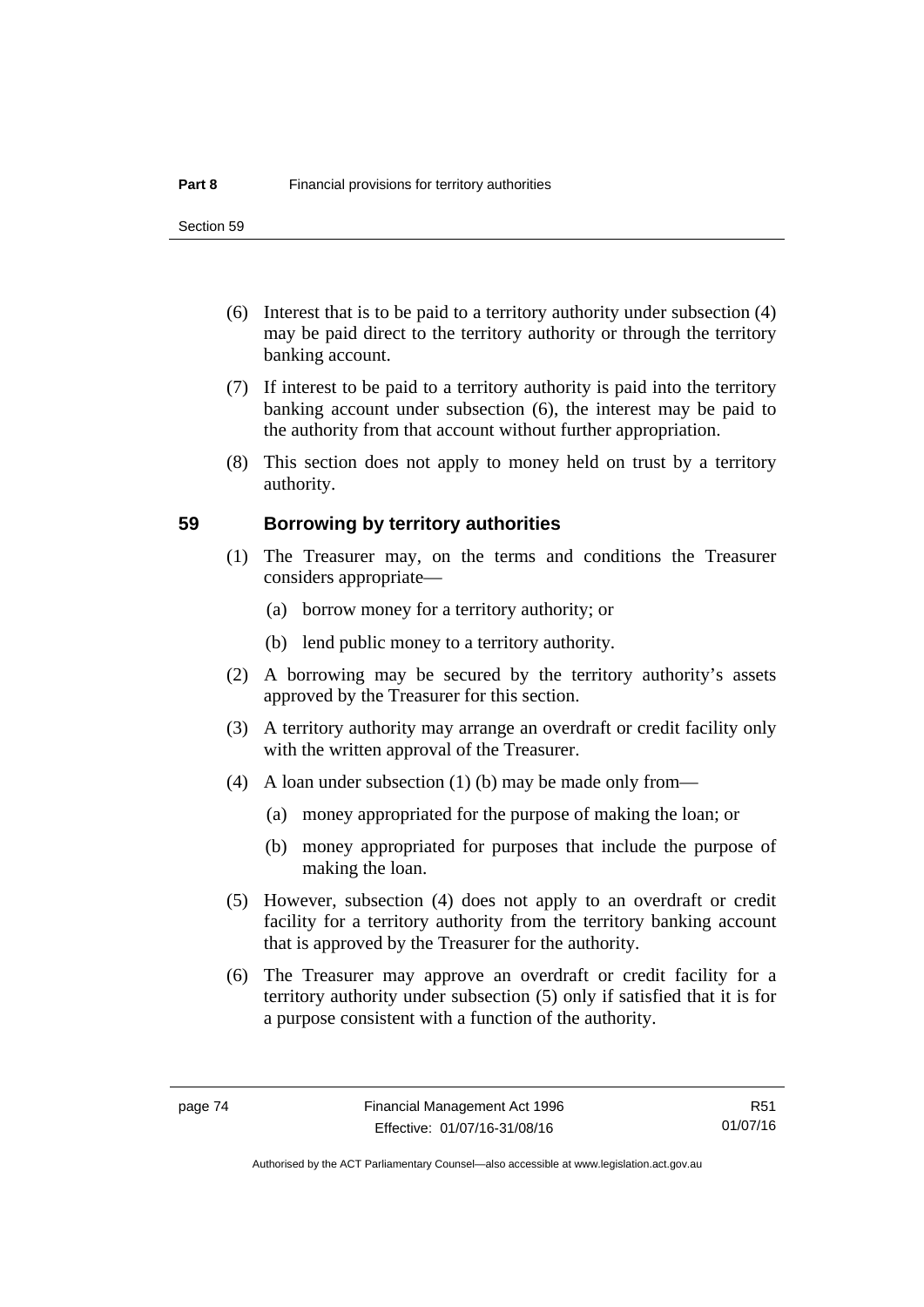- (7) An approval under subsection (5) must state, for the overdraft or credit facility—
	- (a) each purpose for which it may be used; and
	- (b) the maximum amount that may be outstanding at any time; and
	- (c) conditions about—
		- (i) the repayment of principal; and
		- (ii) the interest rate; and
		- (iii) the repayment of interest.
- (8) An approval under subsection (5) may also state any other condition that the Treasurer requires.
- (9) An approval under subsection (5) is a disallowable instrument.

 (10) An overdraft or credit facility approved under subsection (5) must be reviewed annually by the Treasurer.

# **60 Guarantees by territory authorities**

A territory authority may only give a guarantee with the written approval of the Treasurer.

### **61 Territory authority statements of intent**

- (1) A territory authority must give the Treasurer a statement (a *statement of intent*) for each financial year.
- (2) A territory authority must consult the responsible Minister in preparing a statement of intent.
- (3) A territory authority must show the responsible Minister a copy of the proposed statement of intent, and take into consideration any comment by the Minister, before giving it to the Treasurer.

*Note* A disallowable instrument must be notified, and presented to the Legislative Assembly, under the [Legislation Act.](http://www.legislation.act.gov.au/a/2001-14)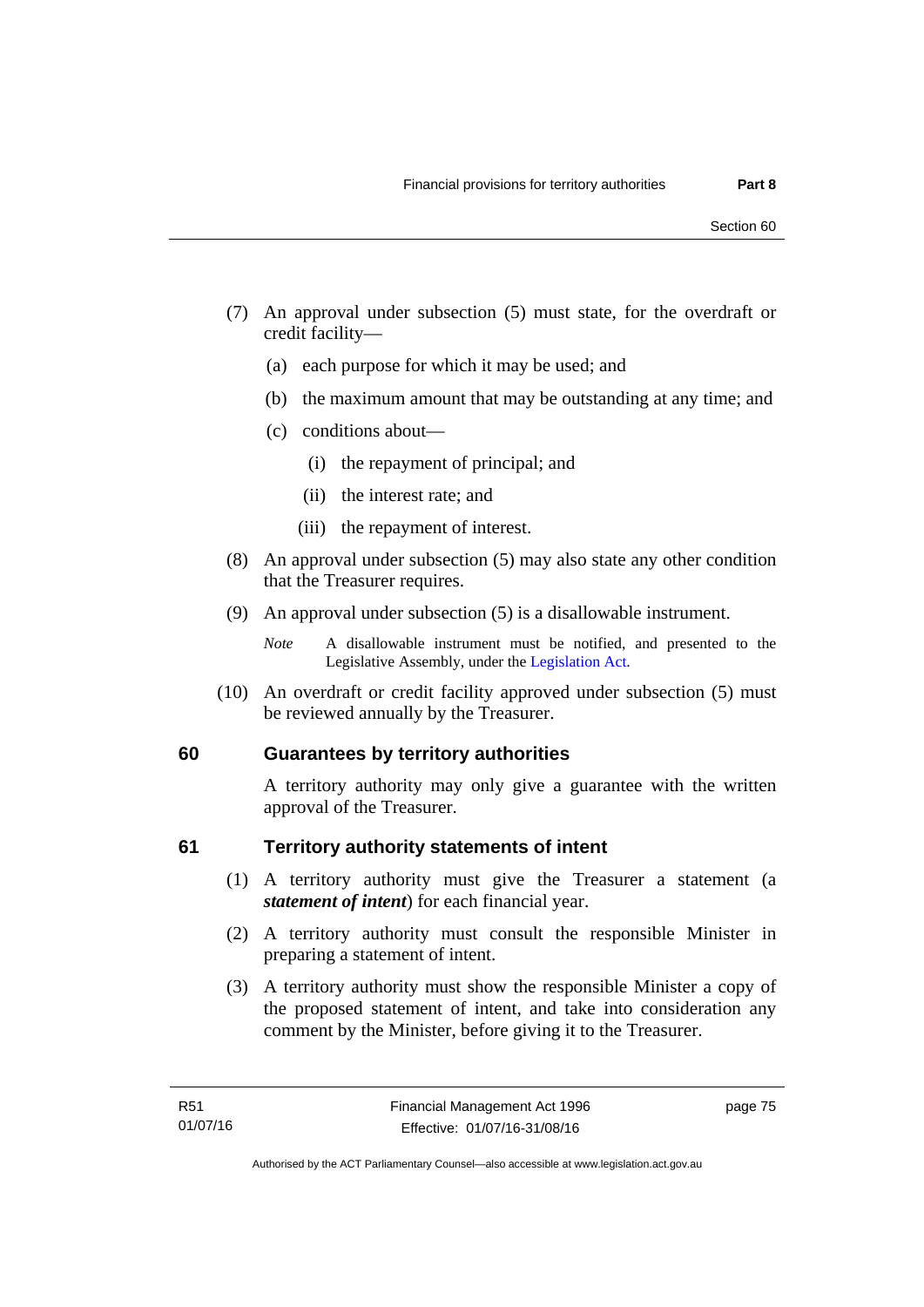- (4) A statement of intent must be—
	- (a) in the form the Treasurer requires; and
	- (b) in a form that facilitates a comparison between—
		- (i) the proposed statement of intent for the authority; and
		- (ii) the statement of intent for the authority for the previous financial year; and
		- (iii) the estimated results for the authority for the previous financial year; and
	- (c) as agreed between the relevant person for the authority and the Treasurer; and
	- (d) provided to the Treasurer within the period the Treasurer requires.
- (5) A statement of intent for a financial year must include the following:
	- (a) the financial statements required under the financial management guidelines;
	- (b) for a financial statement mentioned in paragraph (a)—budget estimates for each of the next 3 financial years;
	- (c) a statement of the objectives of the authority for the year and each of the next 3 financial years;
	- (d) a statement of the nature and scope of the activities to be carried out by the authority during the year and each of the next 3 financial years;
	- (e) for a territory authority that, during the year, is to be given a capital injection that must be repaid—a statement that—
		- (i) states that the capital injection is an injection that must be repaid; and

Authorised by the ACT Parliamentary Counsel—also accessible at www.legislation.act.gov.au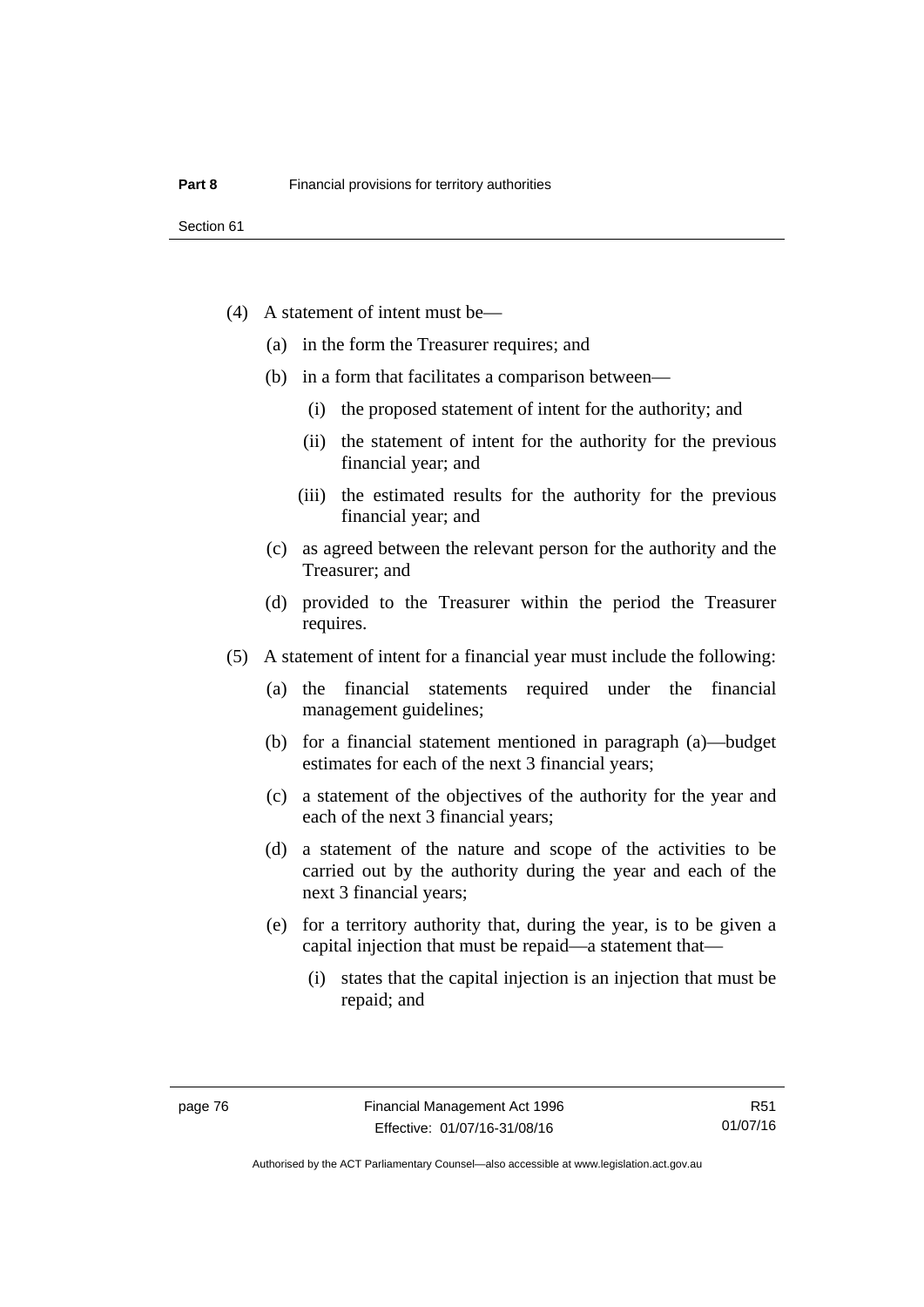- (ii) sets out the conditions under which the injection is to be given, including the requirements about the time within which it must be repaid;
- (f) the results of any review under section 59 (10) in the previous financial year of an overdraft or credit facility approved for the authority;
- (g) any other information the Treasurer directs.
- (6) Also, a statement of intent for a prescribed territory authority for a financial year must include a statement that sets out—
	- (a) the outputs and classes of outputs it is proposed that the authority should provide during the year; and
	- (b) the performance criteria to be met by the authority in providing the outputs; and
	- (c) for each output and class of output mentioned in paragraph (a)—
		- (i) the proposed budget expense and proposed appropriation for the financial year; and
		- (ii) the estimated expense and appropriation for the previous financial year.
- (7) In addition, the statement of intent for a territory authority that is not a prescribed territory authority for a financial year must include the following:
	- (a) the performance criteria and other measures by which the performance of the authority may be assessed against its objectives for the year and each of the next 3 financial years;
	- (b) an assessment of the performance (or estimated performance) of the authority in the previous financial year against its objectives for that year.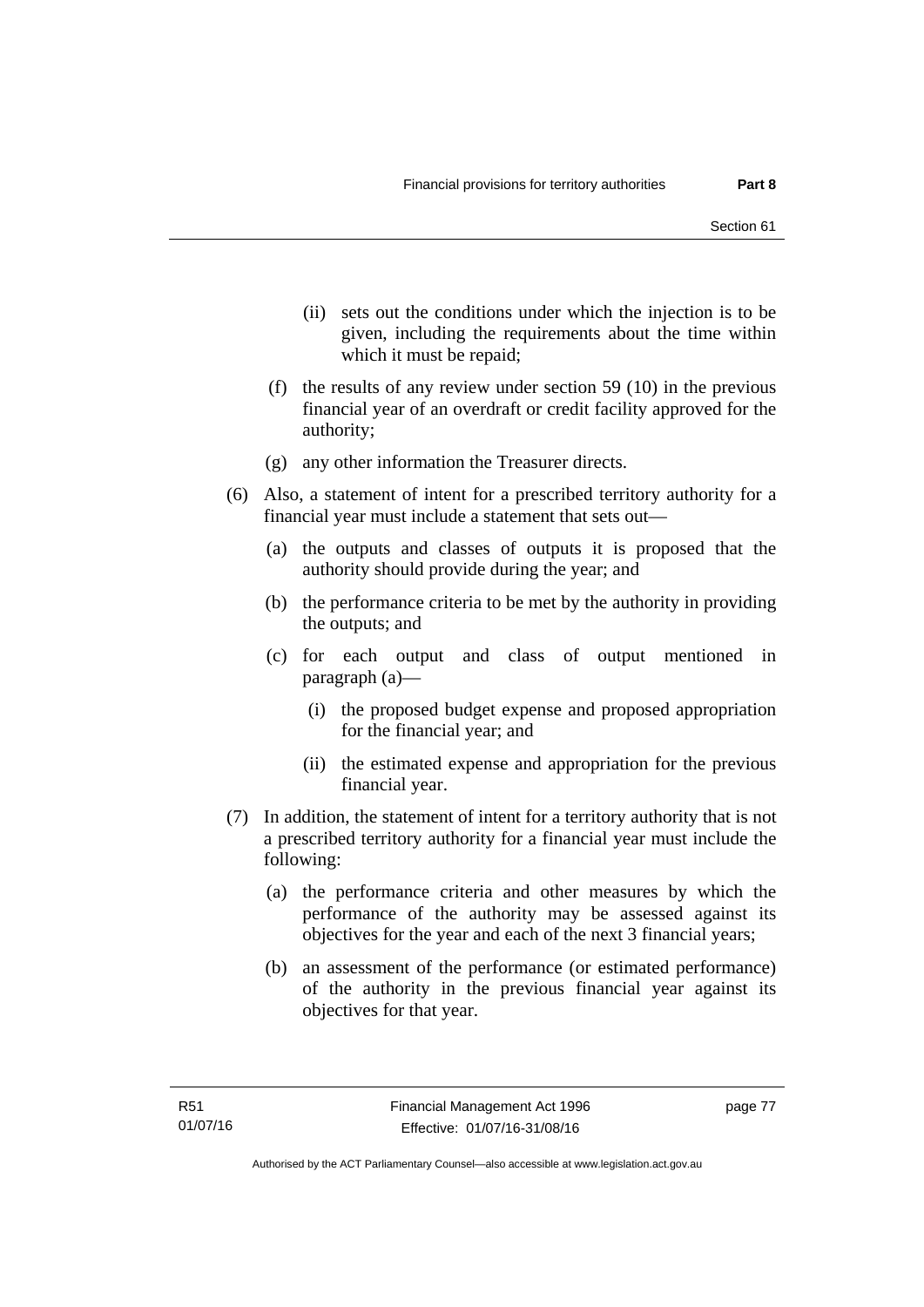(8) In this section:

*relevant person*, for a territory authority, means—

- (a) if the authority has a governing board—the chair of the governing board; or
- (b) if the authority does not have a governing board—the chief executive officer.

### **62 Presentation of statements of intent of territory authorities**

- (1) This section does not apply if a territory authority presents a proposed budget to the Legislative Assembly under section 10 (c).
- (2) The Treasurer must present to the Legislative Assembly, with the budget papers for a financial year, a statement of intent for each territory authority for the year.
- (3) If the Treasurer does not present to the Legislative Assembly, with the budget papers for a financial year, a statement of intent for a territory authority, the Treasurer must—
	- (a) as soon as practicable after the budget papers are presented, explain to the Legislative Assembly why the statement of intent was not presented; and
	- (b) present the statement of intent to the Legislative Assembly as soon as practicable after presenting the budget papers.

### **63 Annual financial statements of territory authorities**

 (1) As soon as practicable after the end of each financial year, each territory authority must prepare annual financial statements for its operations during the year.

R51 01/07/16

Authorised by the ACT Parliamentary Counsel—also accessible at www.legislation.act.gov.au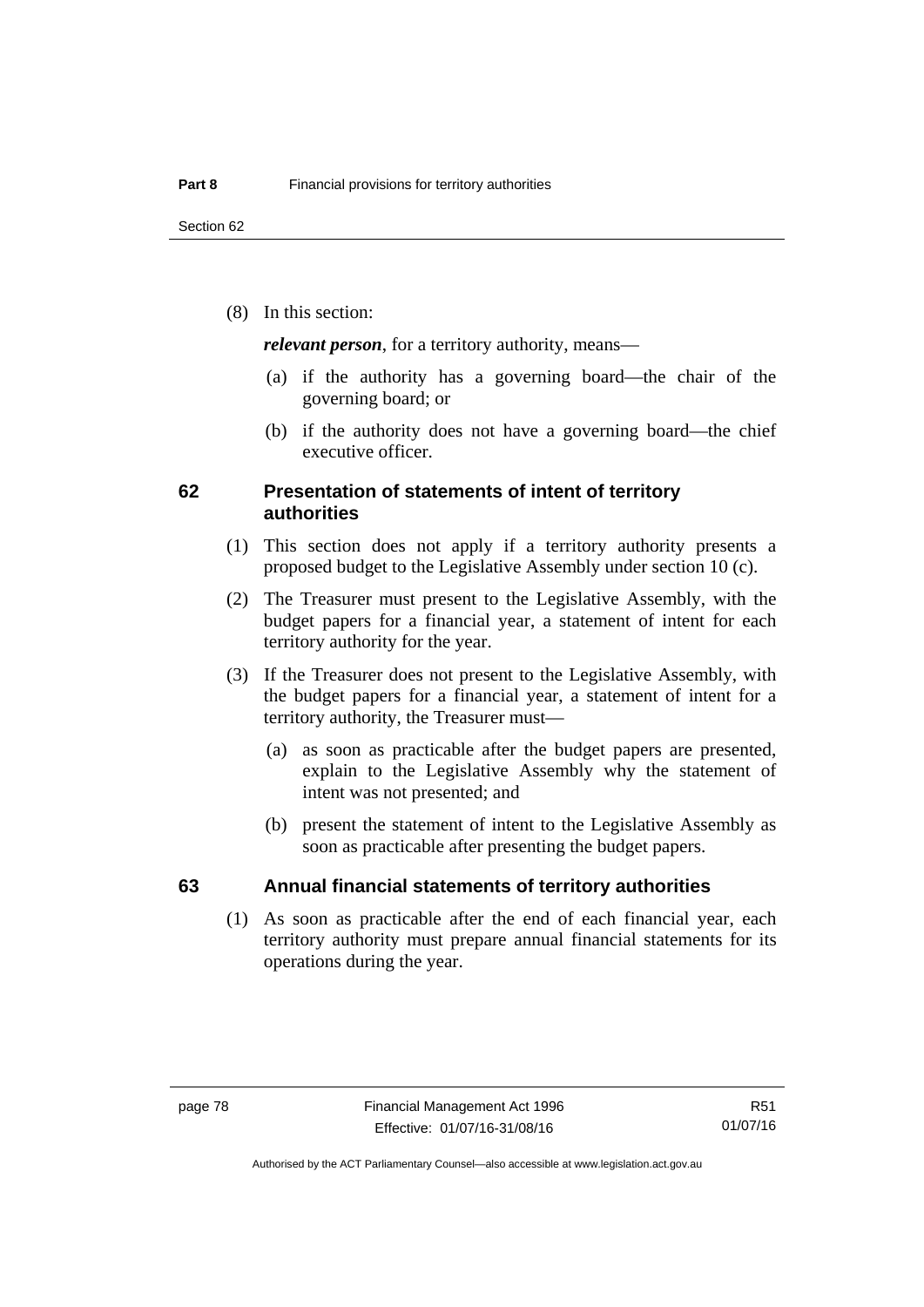- (2) The annual financial statements must be prepared in accordance with generally accepted accounting principles and in a form that facilitates a comparison between the financial operations of the territory authority during the financial year and the estimates of the operations in the authority's statement of intent for the year.
- (3) The annual financial statements must include—
	- (a) the financial statements required under the financial management guidelines; and
	- (b) if a change was made during the year to the conditions of a capital injection set out under section 61 (5) (e) (Territory authority statements of intent) in a statement included in a proposed budget for the authority for a financial year—a statement of the change and the reasons for it; and
	- (c) any other statement necessary to fairly reflect the financial operations of the authority during the year and its financial position at the end of the year.

# **64 Responsibility for annual financial statements of territory authorities**

- (1) An annual financial statement of a territory authority must have a statement of responsibility attached to it.
- (2) The statement of responsibility must—
	- (a) state that, in the relevant person's opinion, the annual financial statements fairly reflect—
		- (i) the financial operations of the authority during the financial year; and
		- (ii) the financial position of the authority at the end of the year; and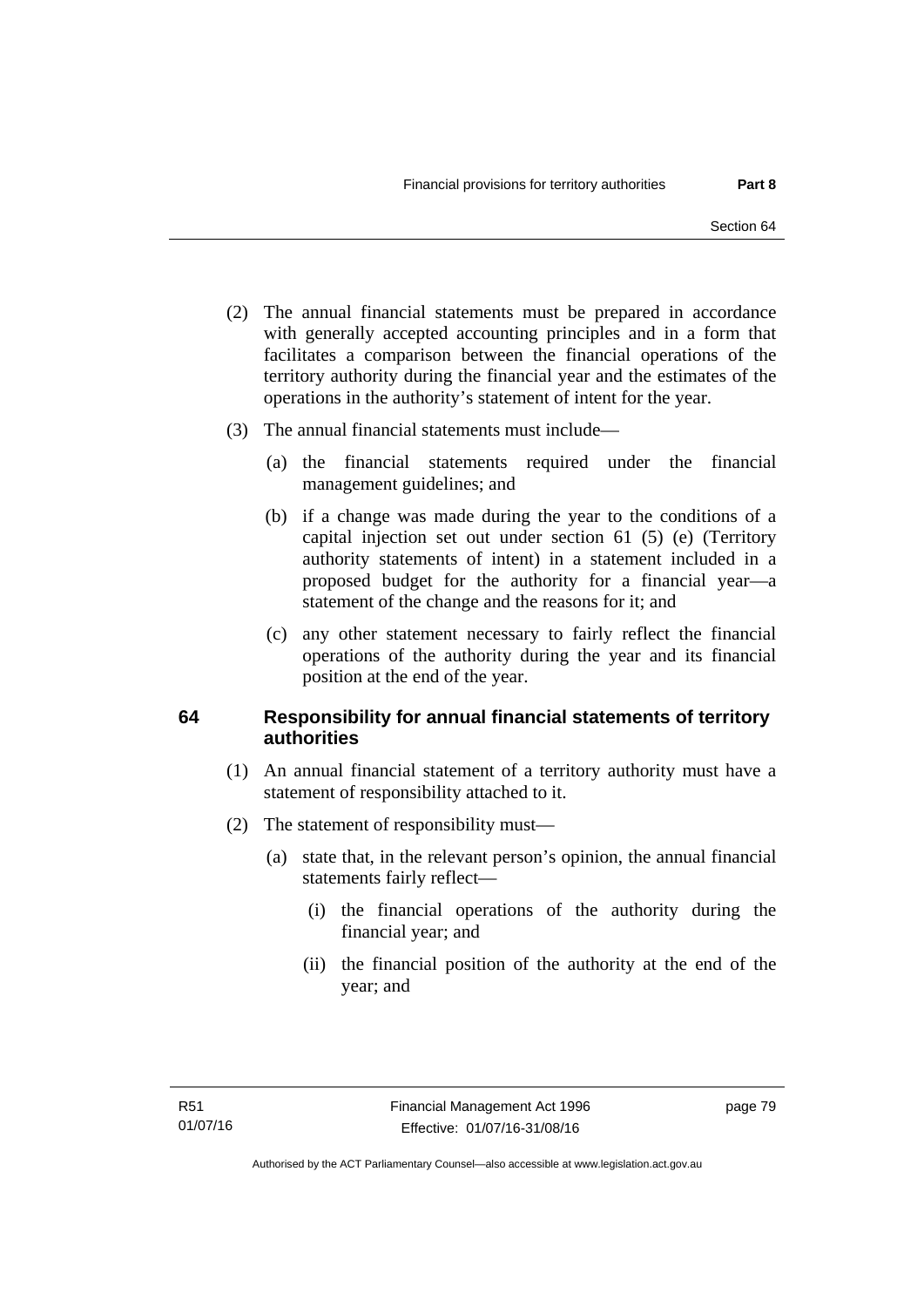Section 65

- (b) state the relevant person's responsibility for the preparation of the annual financial statements and the judgments exercised in preparing them; and
- (c) be signed by the relevant person.
- (3) The statement of responsibility may be signed at any time before the auditor-general gives the relevant person an audit opinion for the financial statement in accordance with section 65.
- (4) In this section:

*relevant person*, for the territory authority, means—

- (a) if the authority has a governing board—the chair of the governing board; or
- (b) if the authority does not have a governing board—the chief executive officer.

### **65 Audit of annual financial statements of territory authorities**

- (1) The chief executive officer of a territory authority must give the auditor-general the annual financial statements of the authority for a financial year within the prescribed period after the end of the year.
- (2) The auditor-general must give the chief executive officer an audit opinion about the financial statements as soon as practicable after the auditor-general receives them.

### **66 Annual financial statements of territory authorities to be included in annual reports etc**

A report prepared under the *[Annual Reports \(Government Agencies\)](http://www.legislation.act.gov.au/a/2004-8)  [Act 2004](http://www.legislation.act.gov.au/a/2004-8)* for a territory authority for a financial year must include, or have attached to it—

(a) the authority's annual financial statements for the year; and

R51 01/07/16

Authorised by the ACT Parliamentary Counsel—also accessible at www.legislation.act.gov.au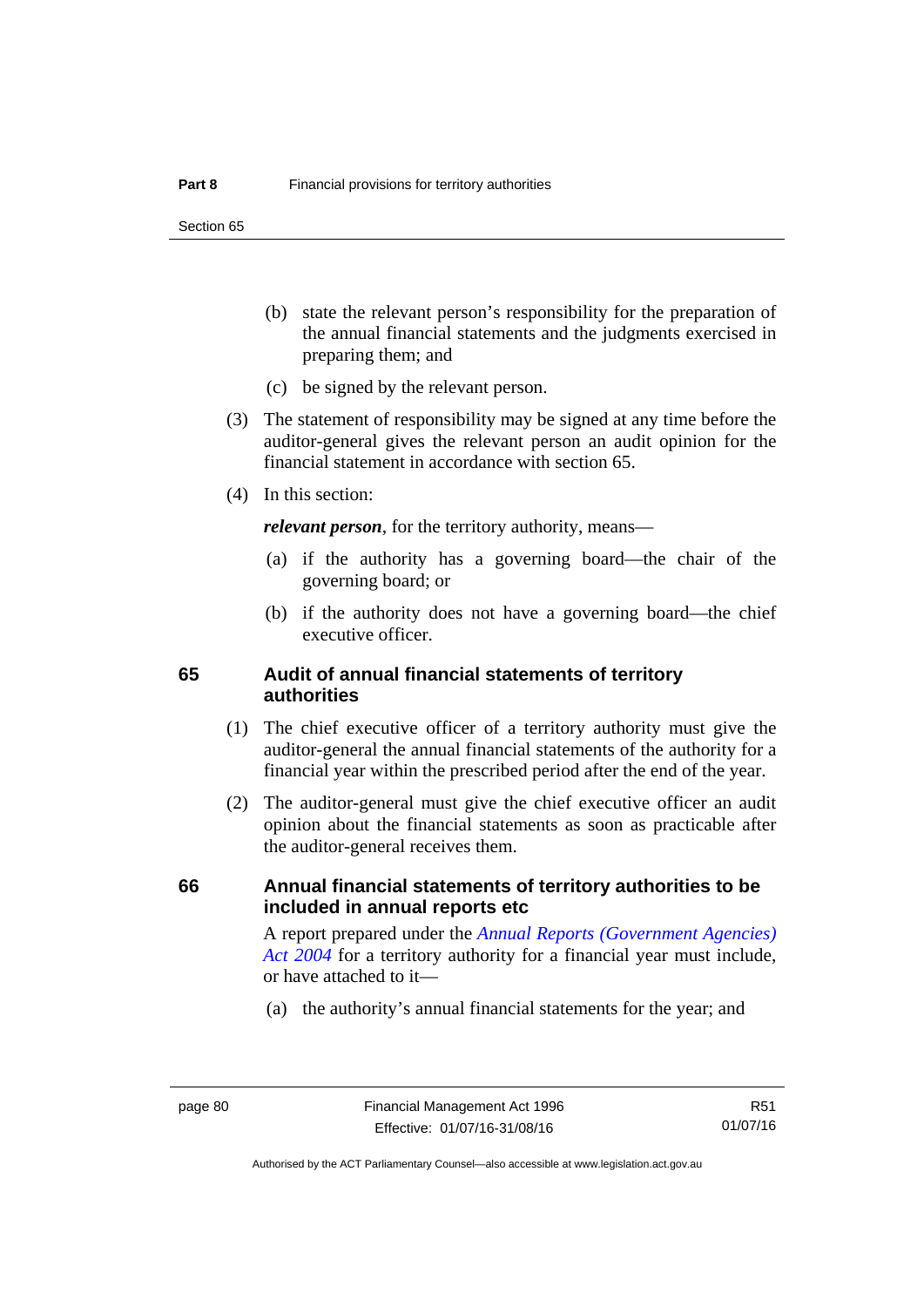(b) the audit opinion under section 65 (2) about the financial statements.

# **67 Treasurer may require interim financial statements etc for territory authorities**

- (1) The Treasurer may, in writing, direct the relevant person for a territory authority to give the responsible Minister of the authority and the Treasurer financial or other statements relating to the authority for each month, quarter or other stated period of the year.
- (2) The relevant person must prepare the statements required by the direction and give them to the responsible Minister and Treasurer within 1 month after the day the person receives the direction or, if a longer period for compliance is stated in the direction, within the longer period.
- (3) In this section:

*relevant person*, for a territory authority, means—

- (a) if the authority has a governing board—the chair of the governing board; or
- (b) if the authority does not have a governing board—the chief executive officer.

# **68 Statements of performance of territory authorities**

- (1) As soon as practicable after the end of each financial year, each territory authority must prepare a statement of the performance of the authority in meeting the objectives in the authority's statement of intent for the year.
- (2) For a territory authority that is not a prescribed territory authority, the statement must assess the performance by reference to the performance criteria and other measures included in the statement of intent in accordance with section 61 (7).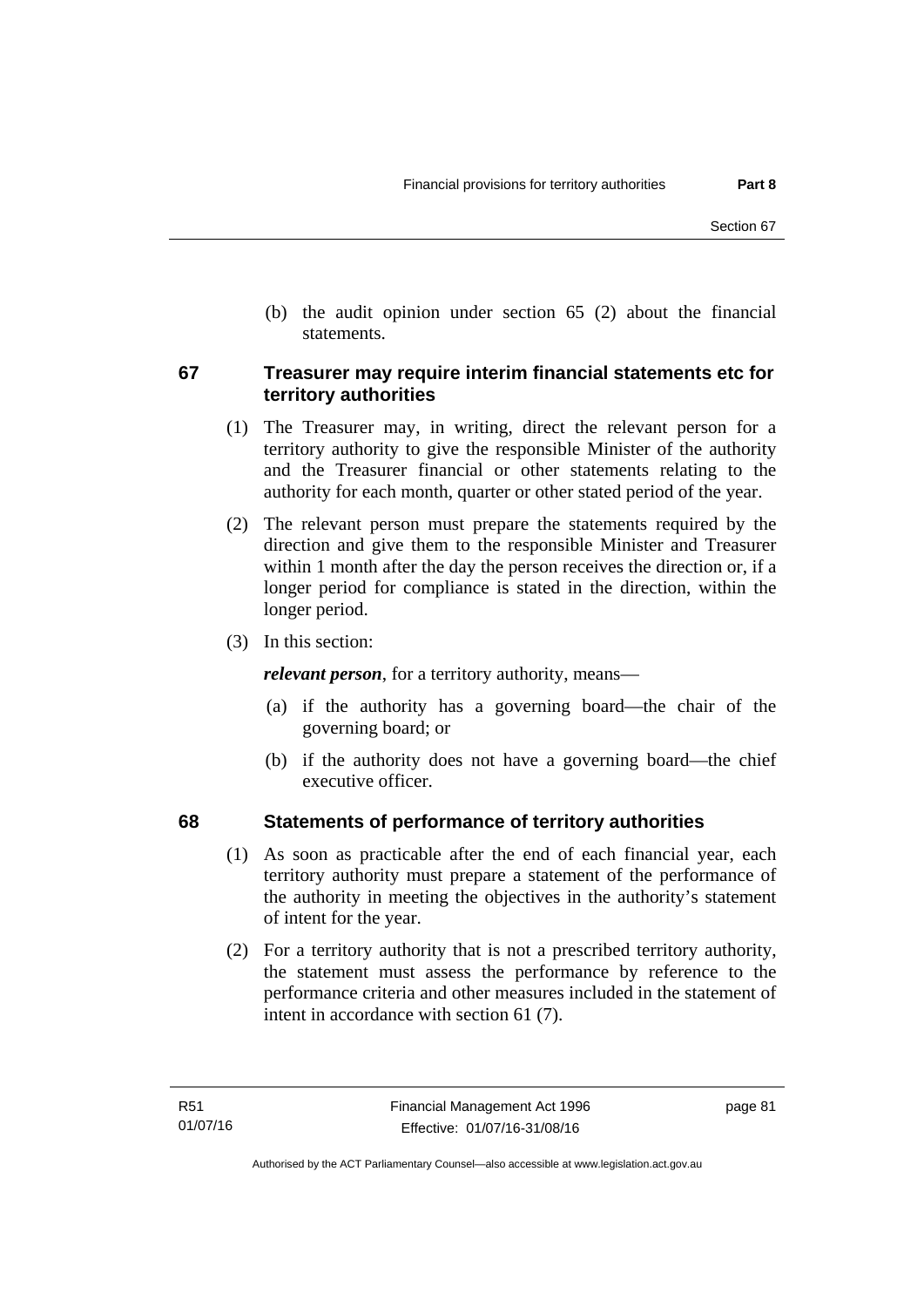- (3) For a prescribed territory authority, the statement must include a statement of the performance of the authority in providing each class of outputs set out in the authority's budget for the year and provided by it during the year and, in particular—
	- (a) compare the performance of the territory authority in providing each class of the outputs with the forecast of the performance in the authority's budget for the year; and
	- (b) give particulars of the extent to which the performance criteria set out in the budget for the provision of the outputs were met.
- (4) In this section:

*budget*, for the territory authority, means the budget for the authority for the financial year presented to the Legislative Assembly under section 10 (c) (Budget papers) and, if that budget has been amended under this Act, the budget as amended.

*prescribed territory authority* means a territory authority prescribed for section 61 (6) (Territory authority statements of intent).

# **69 Responsibility for territory authority statements of performance**

- (1) A statement of performance of a territory authority must have a statement of responsibility attached to it.
- (2) The statement of responsibility must—
	- (a) state that, in the relevant person's opinion, the statement of performance fairly reflects the performance of the authority during the financial year; and
	- (b) state the relevant person's responsibility for the preparation of the statement of performance and the judgments exercised in preparing it; and
	- (c) be signed by the relevant person.

Authorised by the ACT Parliamentary Counsel—also accessible at www.legislation.act.gov.au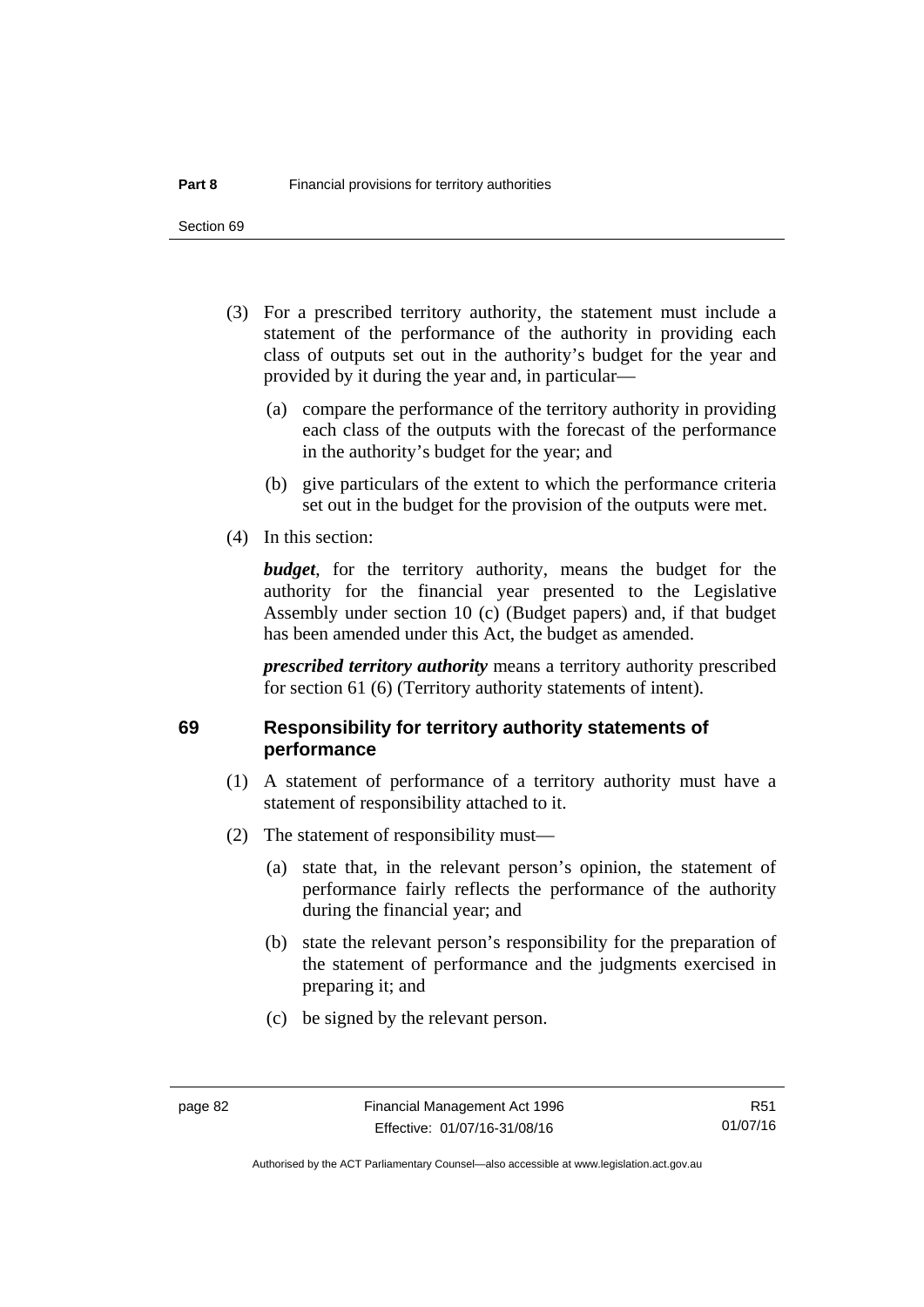- (3) The statement of responsibility may be signed at any time before the auditor-general gives the report about the statement of performance to the chief executive officer under section 70 (2).
- (4) In this section:

*relevant person*, for the territory authority, means—

- (a) if the authority has a governing board—the chair of the governing board; or
- (b) if the authority does not have a governing board—the chief executive officer.

# **70 Scrutiny of territory authority statements of performance**

- (1) The chief executive officer of a territory authority must give the auditor-general the authority's statement of performance for a financial year within the prescribed period after the end of the year.
- (2) The auditor-general must give the chief executive officer a report about the statement of performance as soon as practicable after the auditor-general receives it.
- (3) The report must be prepared in accordance with the financial management guidelines.

# **71 Territory authority statements of performance to be included in annual reports etc**

A report prepared under the *[Annual Reports \(Government Agencies\)](http://www.legislation.act.gov.au/a/2004-8)  [Act 2004](http://www.legislation.act.gov.au/a/2004-8)* for a territory authority for a financial year must include, or have attached to it—

- (a) the authority's statement of performance for the year; and
- (b) the auditor-general's report under section 70 (2) about the statement of performance.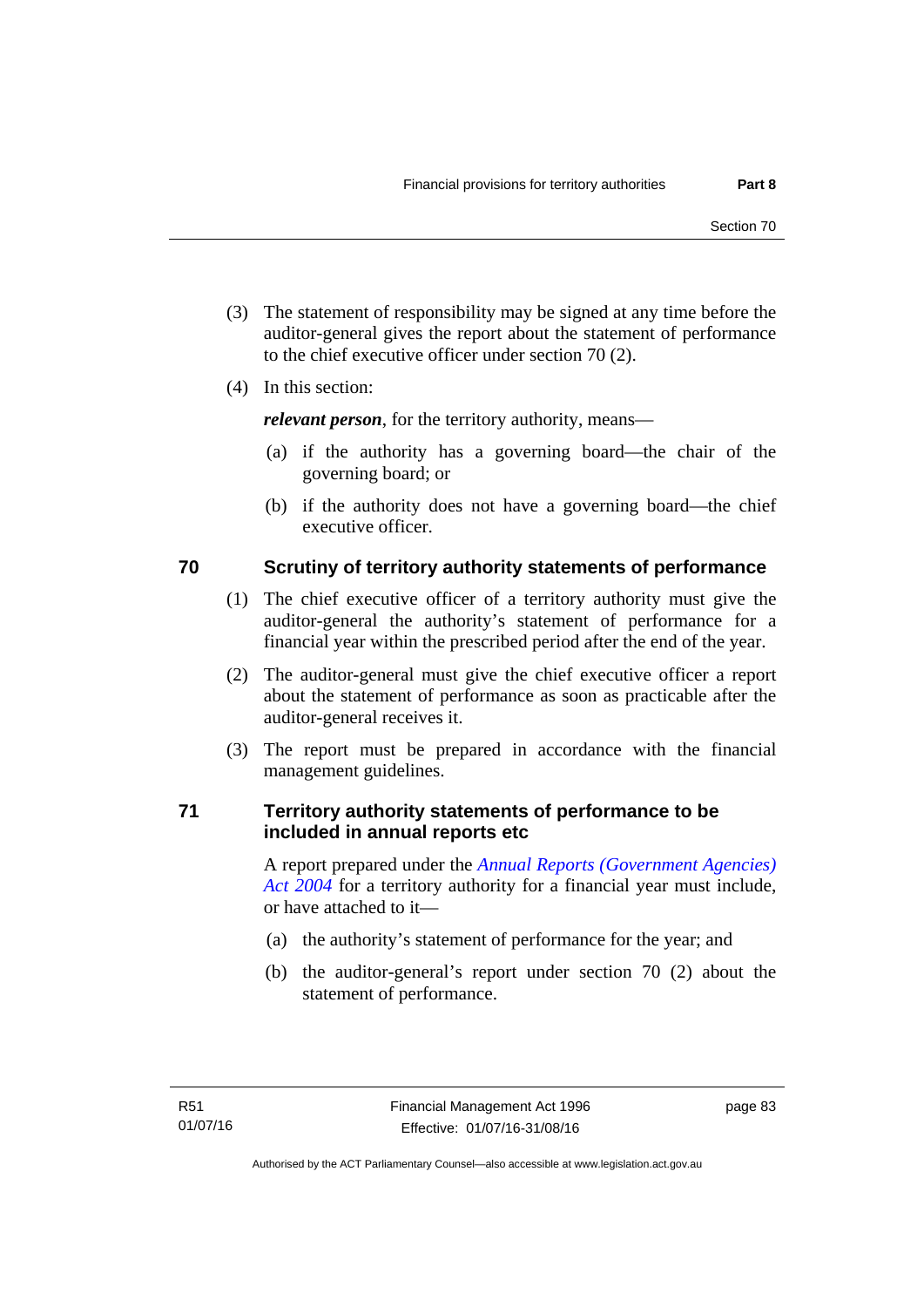# **Part 9 Governance of territory authorities**

*Notes for pt 9* 

- *Note 1* Div 9.1 and div 9.5 apply to a territory authority, whether or not it has a governing board, unless the establishing Act otherwise provides (see eg the *[Legal Aid Act 1977](http://www.legislation.act.gov.au/a/1977-31)*, s 94A).
- *Note 2* The [Legislation Act](http://www.legislation.act.gov.au/a/2001-14) contains provisions relevant to territory authorities, including the following:
	- making appointments (s 206, s 207)
	- consultation with a committee of the Legislative Assembly (div 19.3.3)
	- eligibility for reappointment (s 208 and dict, pt 1, def *appoint*)
	- acting appointments (s 209)
	- resignations (s 210)
	- effect of appointment irregularity or defect (s 212).
- *Note 3* The *[Remuneration Tribunal Act 1995](http://www.legislation.act.gov.au/a/1995-55)* allows terms and conditions for people appointed to be set by determination under that Act.

# **Division 9.1 Definitions and important concepts**

### **72 Definitions—pt 9**

In this part:

*applicable governmental policies*, for a territory authority—see section 103.

*establishing Act*, for a territory authority, governing board or governing board member, means the Act that establishes the authority or governing board.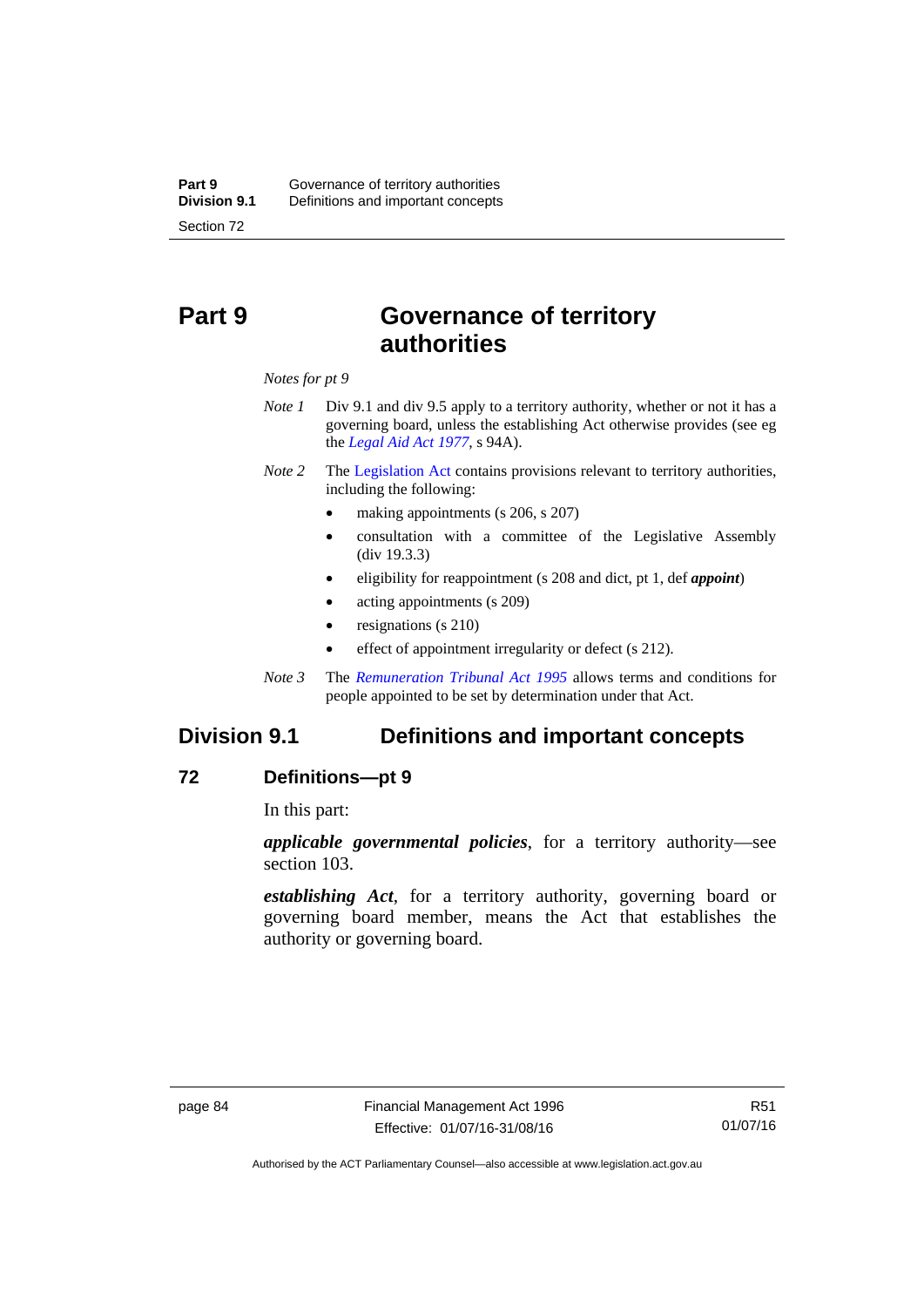*financial year*, for a territory authority, means—

- (a) a period of 12 months beginning on 1 July; or
- (b) if the territory authority has, in writing, fixed another 12-month period as its financial year—the period fixed.

*governing board member*, for a territory authority with a governing board, includes the CEO.

*material interest*—see section 88 (4).

*relevant territory authority*—a territory authority to which part 8 applies is a *relevant territory authority*, unless the establishing Act for the authority provides otherwise.

# **73 Nature of relevant territory authorities**

- (1) A relevant territory authority—
	- (a) is a corporation; and
	- (b) may sue and be sued in its corporate name; and
	- (c) may have a seal.
- (2) A relevant territory authority represents the Territory when exercising its functions, unless the establishing Act for the authority or another territory law otherwise provides.
- (3) A relevant territory authority has the same status, privileges and immunities as the Territory so far as it represents the Territory.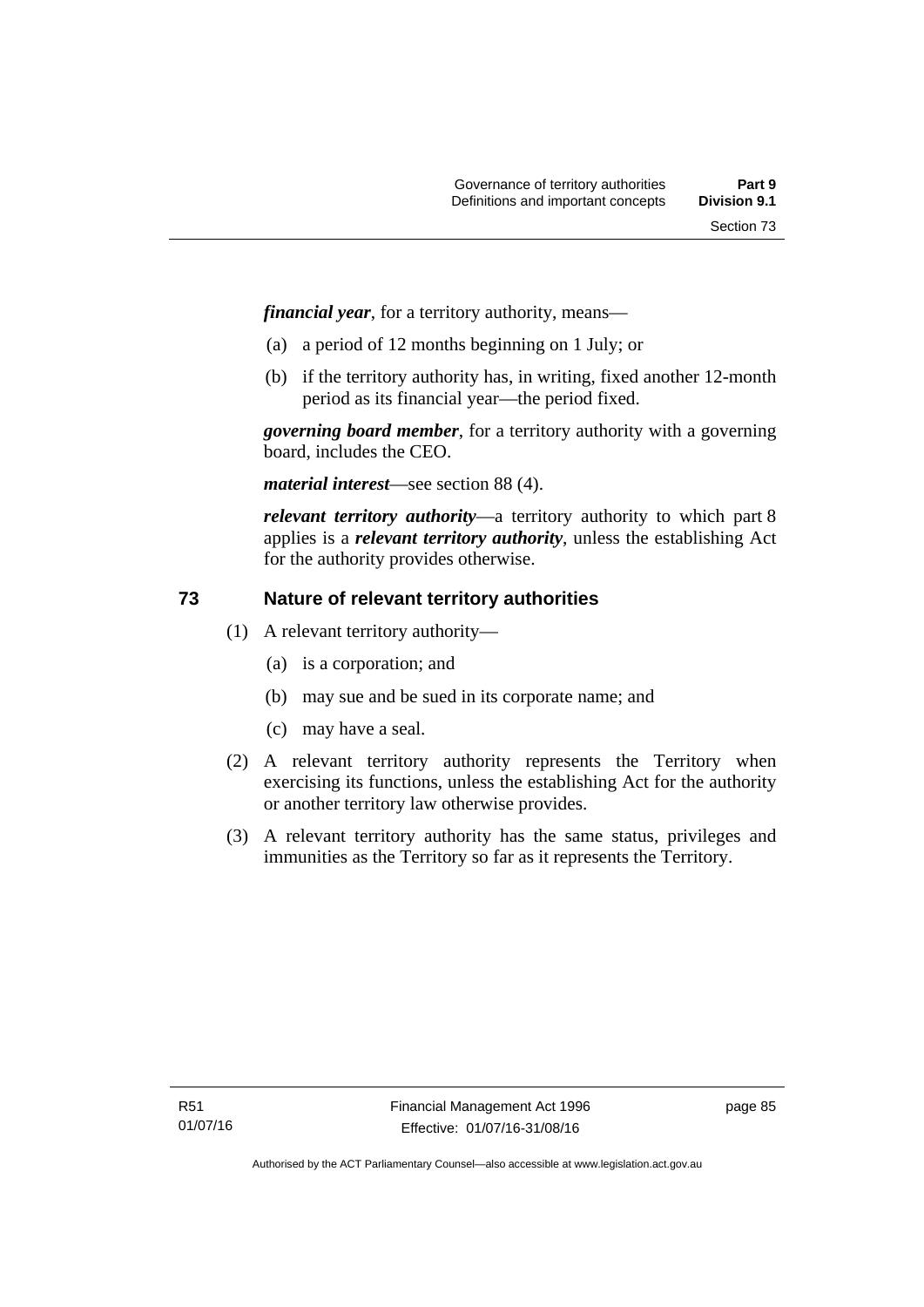# **74 Powers of territory authorities generally**

 (1) A relevant territory authority has the legal capacity and powers of an individual both in and outside the ACT (including outside Australia).

#### **Examples**

- 1 to enter into a contract
- 2 to own, deal with and dispose of property
- 3 to act as trustee
- *Note* An example is part of the Act, is not exhaustive and may extend, but does not limit, the meaning of the provision in which it appears (see [Legislation Act,](http://www.legislation.act.gov.au/a/2001-14) s 126 and s 132).
- (2) Without limiting subsection (1), a relevant territory authority—
	- (a) has the powers given to it under this Act or another territory law; and
	- (b) may do anything that it is authorised to do by a territory law or a law of another jurisdiction; and
	- (c) may exercise its powers in and outside the ACT (including outside Australia).

#### **Example for par (b)**

A territory authority may arrange for the authority to be registered or recognised under a law of another jurisdiction.

- (3) A relevant territory authority's legal capacity to do something is not affected by the fact that the authority's interests are not, or would not be, served by doing it.
- (4) To remove any doubt, this section does not—
	- (a) authorise a relevant territory authority to do anything that is prohibited by a territory law or a law of another jurisdiction; and
	- (b) give a relevant territory authority a right that a territory law or a law of another jurisdiction denies to the authority.

R51 01/07/16

Authorised by the ACT Parliamentary Counsel—also accessible at www.legislation.act.gov.au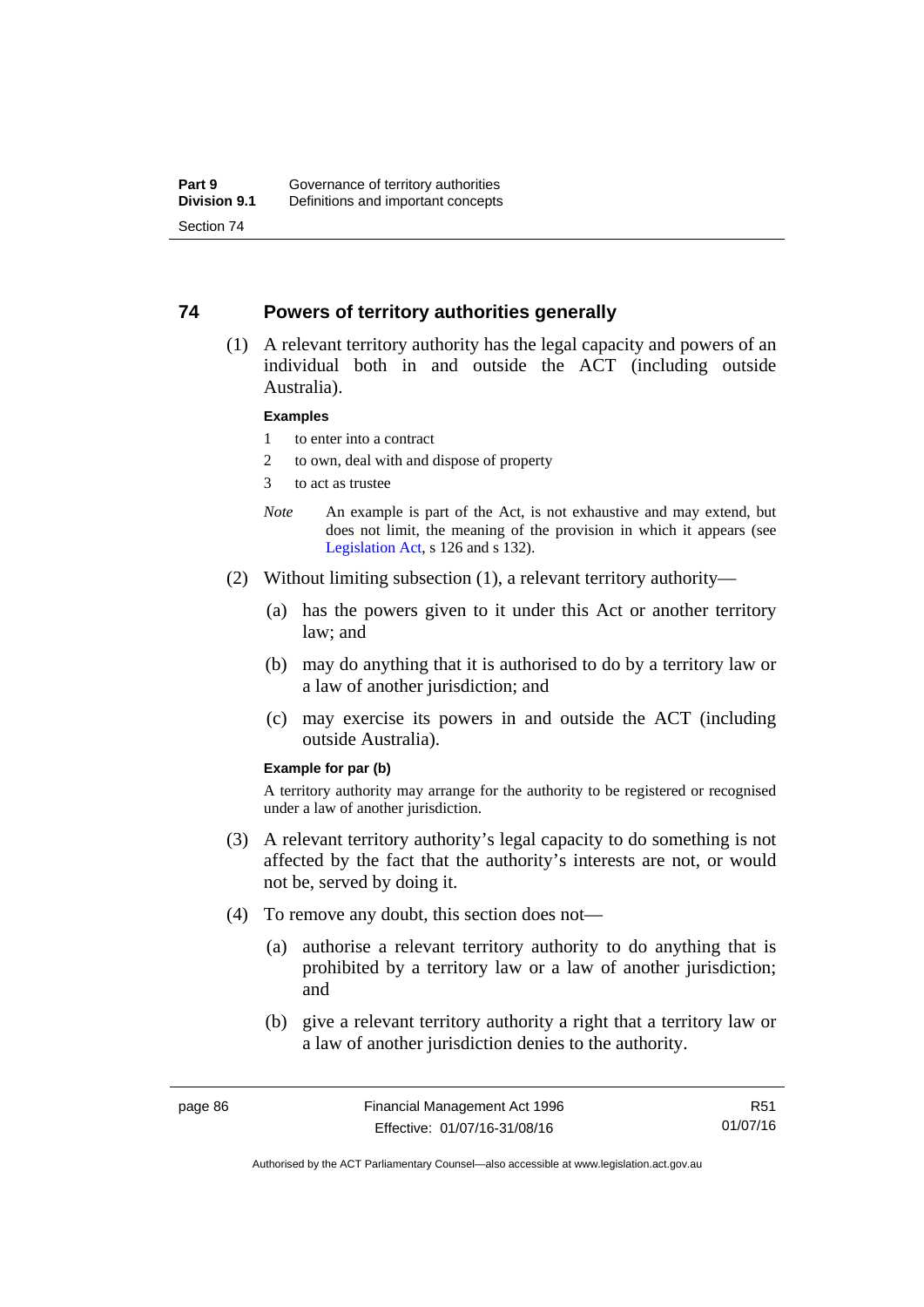(5) In this section:

*another jurisdiction* means the Commonwealth, a State, another Territory or a foreign country.

# **75 Execution of documents and assumptions people dealing with relevant territory authority may make**

(1) In this section:

*applied Corporations Act provisions* means the following provisions of the [Corporations Act:](http://www.comlaw.gov.au/Series/C2004A00818)

- (a) section 127 (which is about the execution of documents by a company);
- (b) section 128 (which is about a person's entitlement to make certain assumptions in dealing with a company);
- (c) section 129 (which is about the assumptions that may be made).
- (2) The applied [Corporations Act](http://www.comlaw.gov.au/Series/C2004A00818) provisions apply to a relevant territory authority as if—
	- (a) a reference to a *company* were a reference to the authority; and
	- (b) a reference to a *common seal* were a reference to any seal of the authority; and
	- (c) a reference to a *director* were a reference to a board member; and
	- (d) a reference to a company's *constitution* were a reference to this Act and the establishing Act; and
	- (e) a reference to an *officer* of a company were a reference to the chief executive officer and any member of staff of the authority; and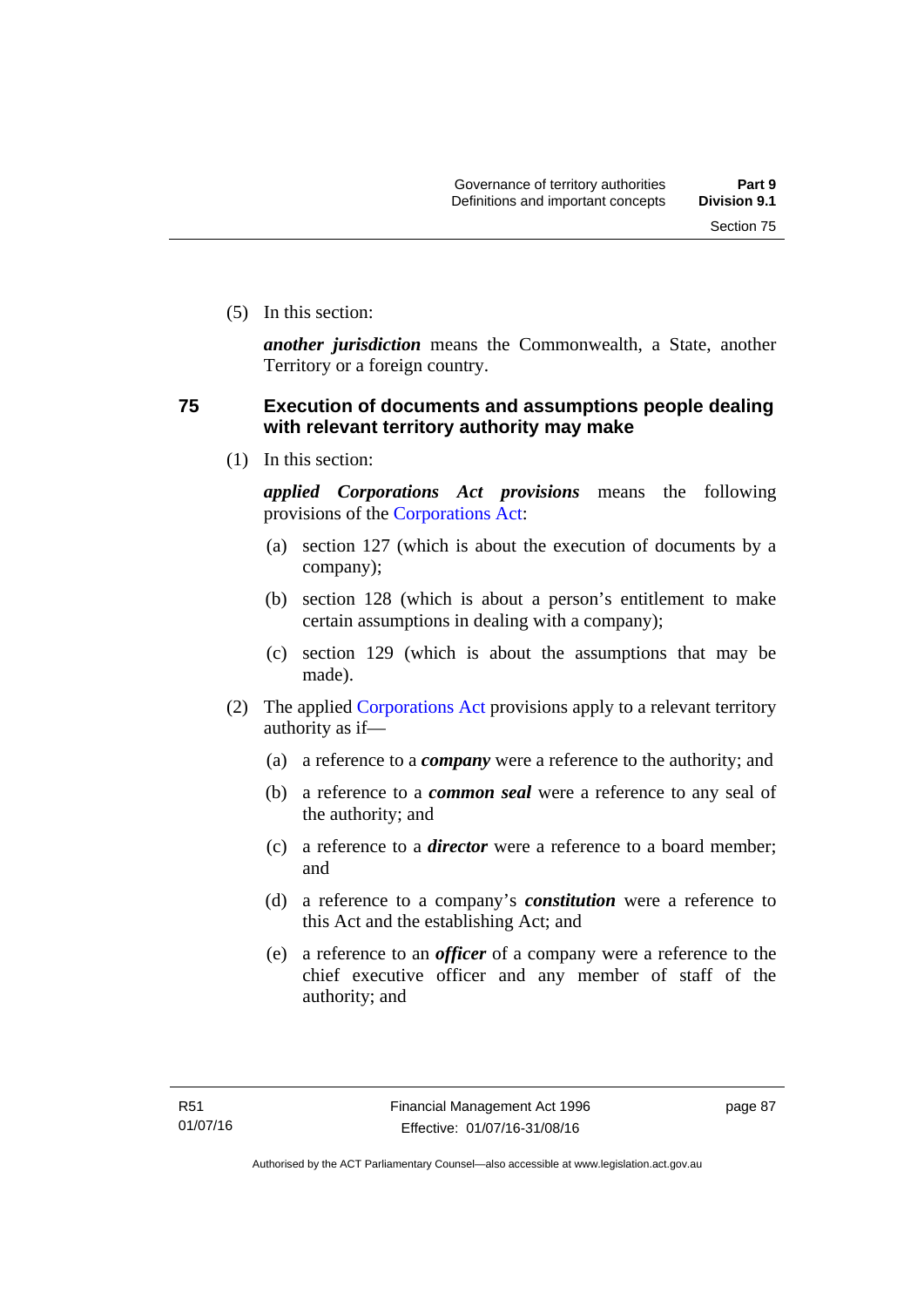- (f) a reference to *information available to the public from ASIC*  were a reference to information available to the public from the Territory; and
- (g) any other necessary changes, and any change prescribed by regulation, were made.

### **76 Governing board of territory authority**

A territory authority has a governing board if the establishing Act for the authority establishes a governing board for the authority.

# **77 Role of governing board**

- (1) If a territory authority has a governing board, the governing board has the following functions:
	- (a) setting the authority's policies and strategies;
	- (b) governing the authority consistently with the authority's establishing Act and other relevant legislation;
	- (c) ensuring, as far as practicable, that the authority operates in a proper, effective and efficient way;
	- (d) ensuring, as far as practicable, that the authority complies with applicable governmental policies (if any).

### **Examples of policies for par (a)**

- 1 risk management
- 2 communication with government
- 3 corporate planning
- *Note* An example is part of the Act, is not exhaustive and may extend, but does not limit, the meaning of the provision in which it appears (see [Legislation Act,](http://www.legislation.act.gov.au/a/2001-14) s 126 and s 132).
- (2) This section does not limit the functions of a governing board.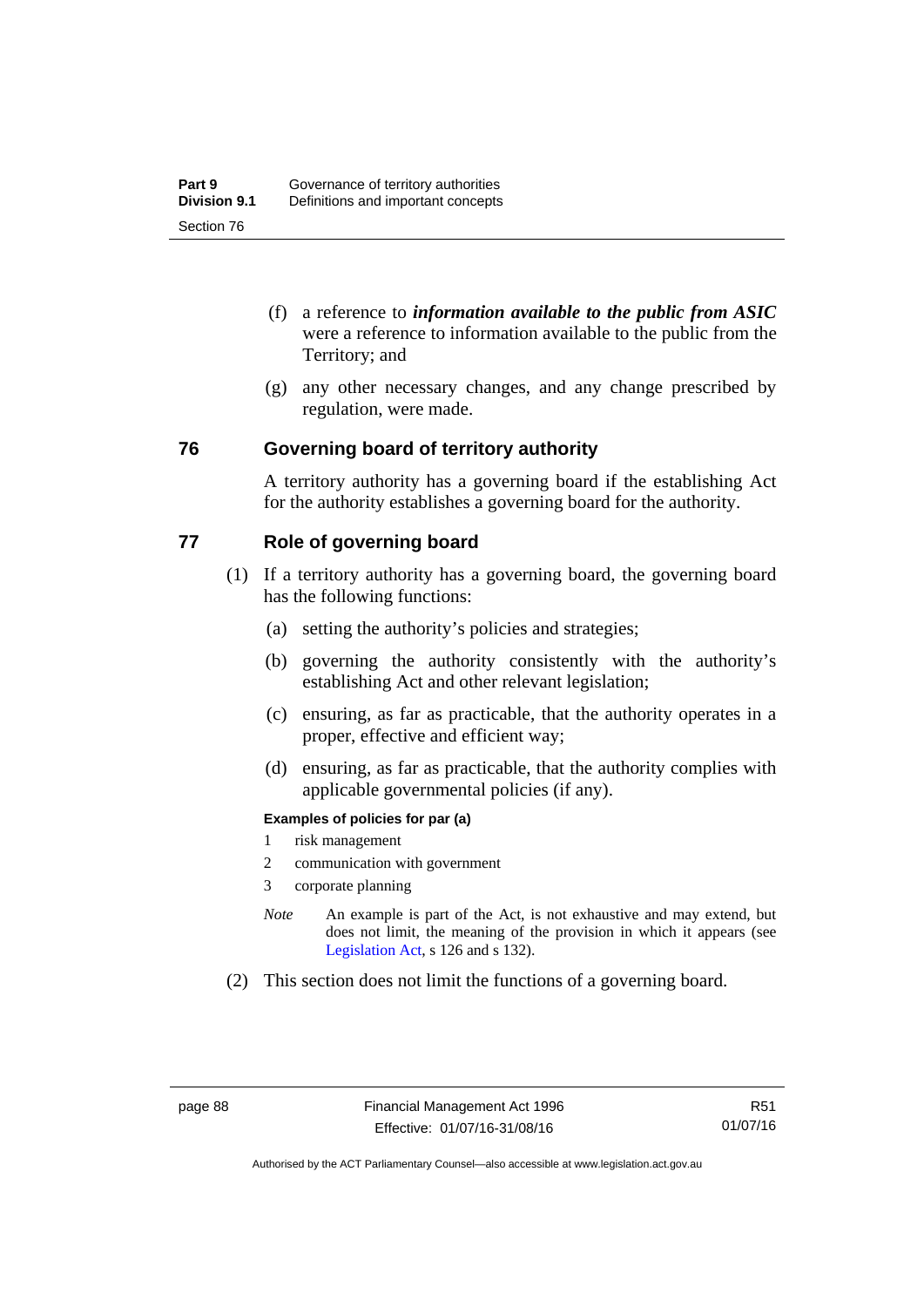# **Division 9.2 Governing board member appointments**

### **78 Appointment of governing board members generally**

- (1) This section applies to the appointment of the members of the governing board of a territory authority, other than the CEO.
- (2) The responsible Minister for the territory authority may appoint the members.
	- *Note 1* For the making of appointments (including acting appointments), see the [Legislation Act,](http://www.legislation.act.gov.au/a/2001-14) pt 19.3.
	- *Note 2* In particular, an appointment may be made by naming a person or nominating the occupant of a position (see s 207).
	- *Note 3* Certain Ministerial appointments require consultation with an Assembly committee and are disallowable (see [Legislation Act,](http://www.legislation.act.gov.au/a/2001-14) div 19.3.3).
- (3) The only criteria for deciding whether to appoint a person as a member are—
	- (a) the contribution the person can make to the goals and objectives of the governing board; and
	- (b) the criteria stated in applicable governmental policies (if any) relating to appointments.
- (4) However, the establishing Act may prescribe other criteria for deciding whether to appoint a person as a member.
- (5) Also, unless the establishing Act otherwise provides, a person must not be appointed as a member if—
	- (a) the person is a public servant; and
	- (b) if the governing board has a maximum of 6 members or less the appointment would result in more than 1 public servant being a member of the board; and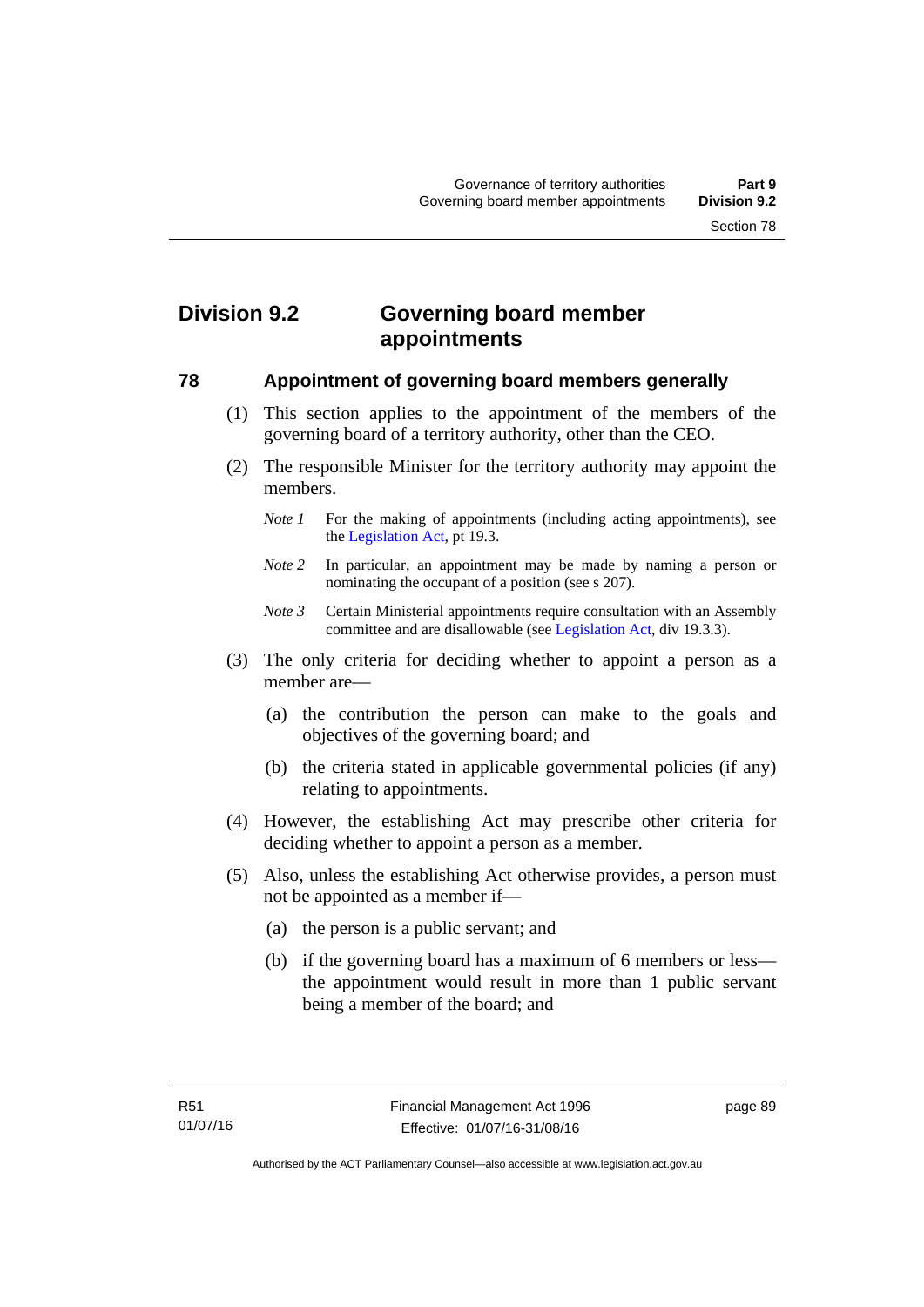- (c) if the governing board has a maximum of more than 6 members—the appointment would result in more than 2 public servants being members of the board.
- (6) Subsection (5) does not apply if—
	- (a) the Minister is satisfied that there are special circumstances justifying the appointment; and
	- (b) the Legislative Assembly approves, by resolution, the appointment.
- (7) An appointment of a member—
	- (a) must not be for longer than 3 years, unless the establishing Act allows a longer period; and
	- (b) is an appointment under the provision of the establishing Act that establishes the governing board.
- (8) The conditions of appointment of a member (other than a member required under the establishing Act to be a public servant or statutory office holder) are the conditions agreed between the Minister and the member, subject to any determination under the *[Remuneration Tribunal Act 1995](http://www.legislation.act.gov.au/a/1995-55)*.
	- *Note* The terms *public servant* and *statutory office holder* are defined in the [Legislation Act,](http://www.legislation.act.gov.au/a/2001-14) dict, pt 1.

### **79 Appointment of chair and deputy chair**

- (1) The responsible Minister for a territory authority with a governing board may appoint a chair for the board and, unless the establishing Act otherwise provides, a deputy chair for the board.
	- *Note 1* For the making of appointments (including acting appointments), see the [Legislation Act,](http://www.legislation.act.gov.au/a/2001-14) pt 19.3.
	- *Note 2* In particular, an appointment may be made by naming a person or nominating the occupant of a position (see s 207).
	- *Note 3* Certain Ministerial appointments require consultation with an Assembly committee and are disallowable (see [Legislation Act,](http://www.legislation.act.gov.au/a/2001-14) div 19.3.3).

R51 01/07/16

Authorised by the ACT Parliamentary Counsel—also accessible at www.legislation.act.gov.au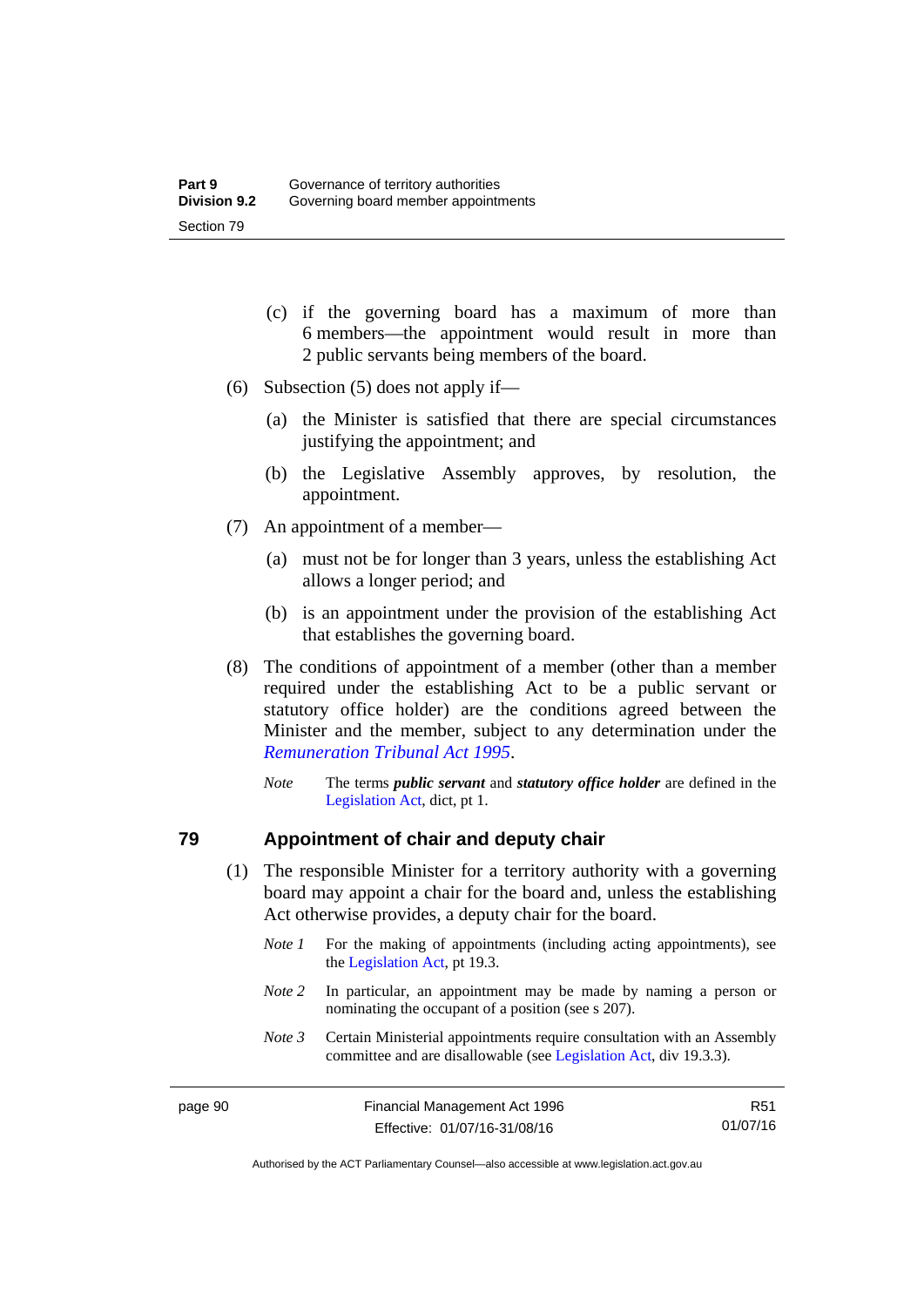- (2) However, the responsible Minister must not appoint the CEO of the territory authority as chair or deputy chair.
- (3) Also, the responsible Minister must not appoint a public servant as chair or deputy chair unless—
	- (a) there is no member of the board who—
		- (i) is not a public servant; and
		- (ii) is available to be appointed; and
	- (b) the Legislative Assembly approves, by resolution, the appointment.
- (4) The responsible Minister must try to ensure that the governing board of a territory authority always has a chair and, unless the establishing Act otherwise provides, deputy chair.

# **80 Appointment of CEO of authority with governing board**

- (1) This section applies to a territory authority with a governing board.
- (2) The governing board of the territory authority must, after consulting the responsible Minister, appoint a CEO for the authority.
	- *Note 1* For the making of appointments (including acting appointments), see the [Legislation Act,](http://www.legislation.act.gov.au/a/2001-14) pt 19.3.
	- *Note* 2 In particular, an appointment may be made by naming a person or nominating the occupant of a position (see s 207).
- (3) However, if the CEO is required under the establishing Act to be a public servant, the director-general of the administrative unit responsible for the establishing Act must, after consulting the governing board and the responsible Minister, appoint a CEO for the authority.
- (4) The CEO is a member of the governing board.

page 91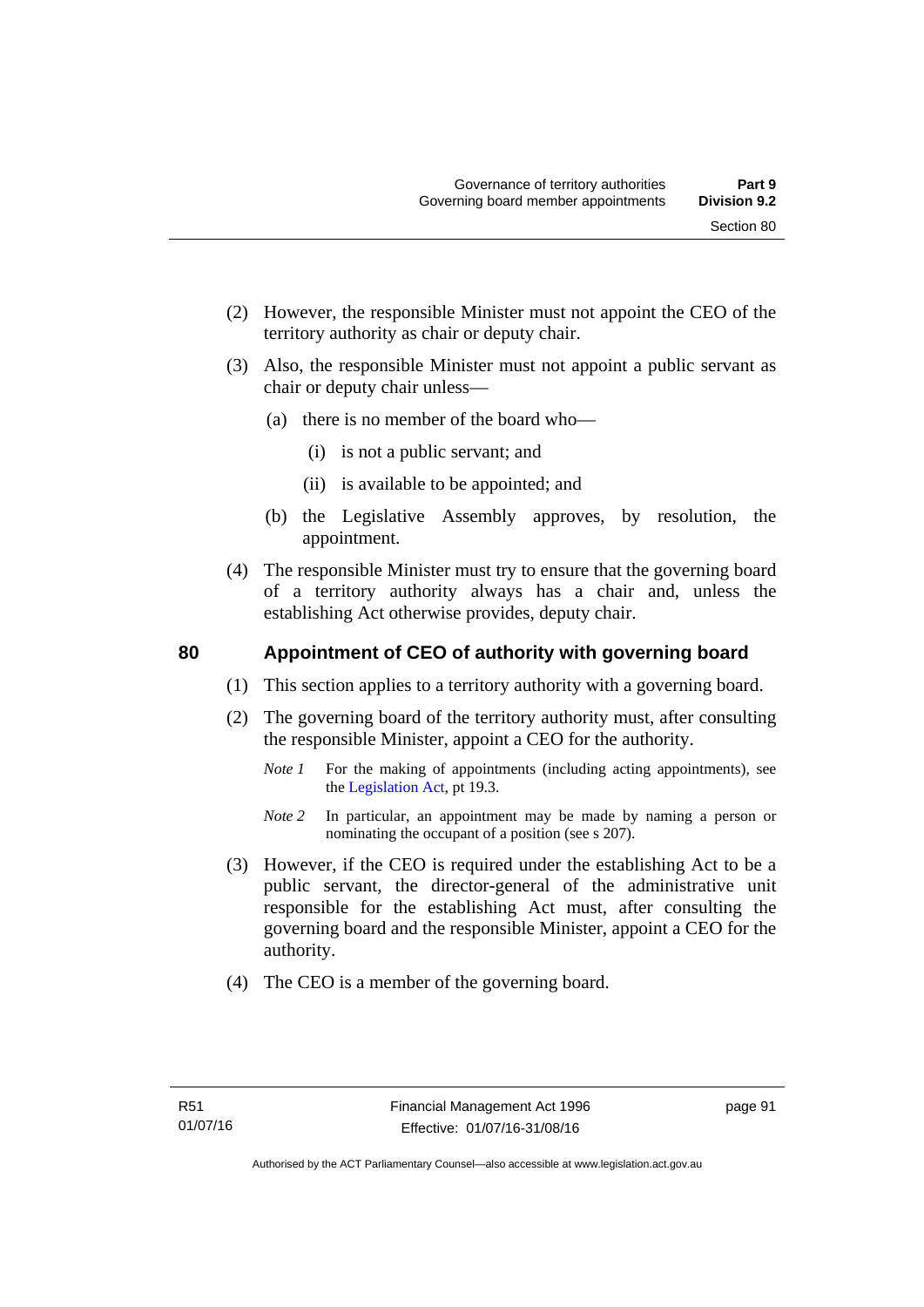- (5) However, the CEO is not a member of the governing board if it is considering or deciding—
	- (a) the appointment, or the ending of the appointment, of the CEO; or
	- (b) the CEO's conditions of appointment.
- (6) The conditions of appointment of a CEO (other than a CEO required under the establishing Act to be a public servant) are the conditions agreed between the governing board and the CEO, subject to any determination under the *[Remuneration Tribunal Act 1995](http://www.legislation.act.gov.au/a/1995-55)*.

### **81 Ending board member appointments**

- (1) This section applies to a governing board member other than the CEO.
- (2) The responsible Minister may end the member's appointment—
	- (a) if the member contravenes a territory law; or
	- (b) for misbehaviour; or
	- (c) if the member becomes bankrupt or personally insolvent; or
		- *Note Bankrupt or personally insolvent*—see the [Legislation Act,](http://www.legislation.act.gov.au/a/2001-14) dictionary, pt 1.
	- (d) if the member is convicted, or found guilty, in Australia of an offence punishable by imprisonment for at least 1 year; or
	- (e) if the member is convicted, or found guilty, outside Australia of an offence that, if it had been committed in the ACT, would be punishable by imprisonment for at least 1 year; or
	- (f) if the member exercises the member's functions other than in accordance with section 85 (Honesty, care and diligence of governing board members); or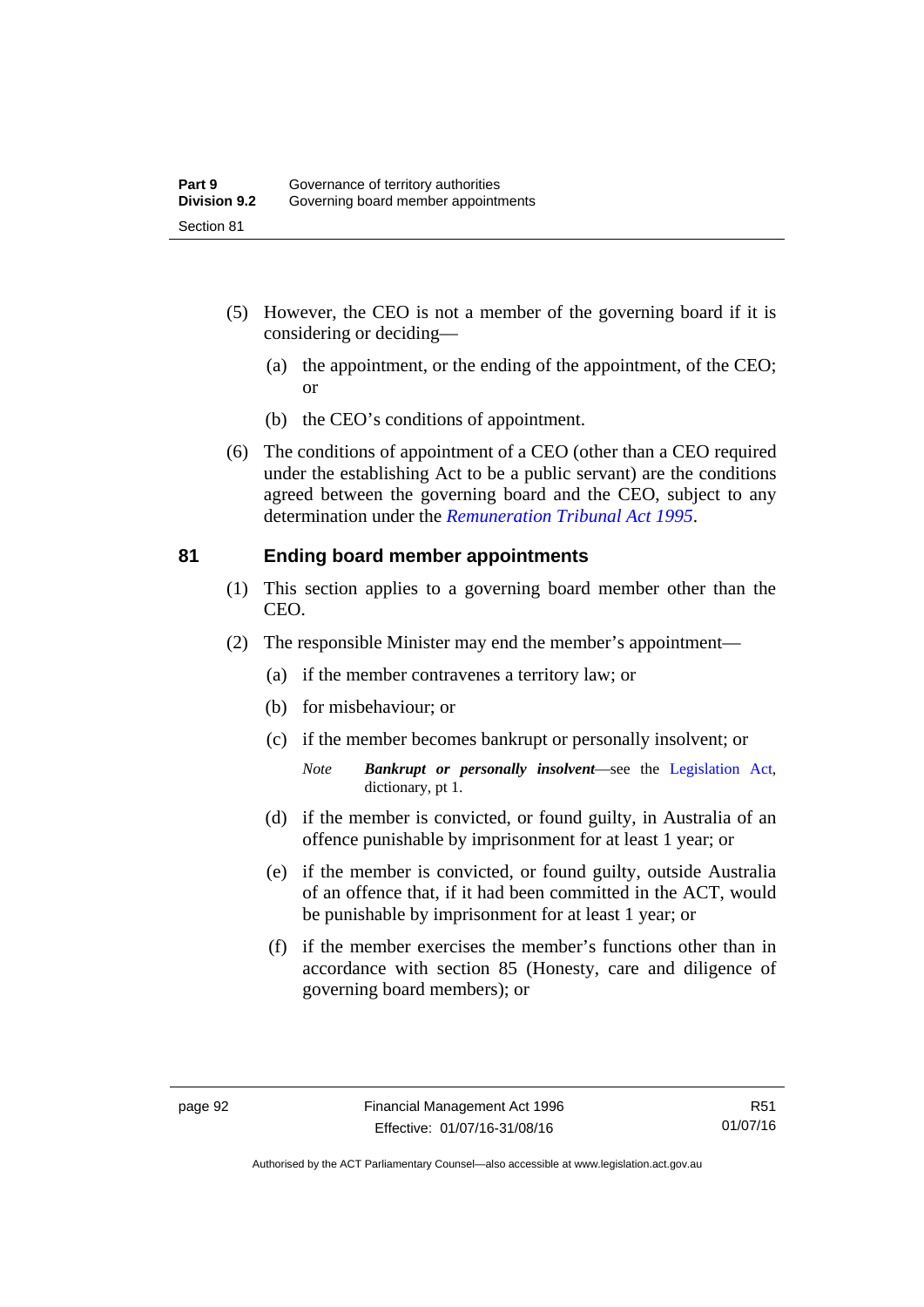- (g) if the member fails to take all reasonable steps to avoid being placed in a position where a conflict of interest arises during the exercise of the member's functions; or
- (h) if the member contravenes section 88 (Disclosure of interests by governing board members); or
- (i) if the member is absent from 3 consecutive meetings of the board, otherwise than on approved leave; or
- (j) for physical or mental incapacity, if the incapacity substantially affects the exercise of the member's functions.
- *Note* A person's appointment also ends if the person resigns (see Legislation [Act](http://www.legislation.act.gov.au/a/2001-14), s 210).
- (3) The Minister may also end the appointment of the member (the *member concerned*) if the board tells the Minister in writing that it has resolved, by a majority of at least  $\frac{2}{3}$  of the members, to recommend to the Minister that the member's appointment be ended.
- (4) The governing board may pass a resolution mentioned in subsection (3) only if—
	- (a) at least 3 weeks written notice of the intention to consider the proposed resolution has been given to the member concerned; and
	- (b) the member concerned has been given an opportunity to make submissions and present documents to a meeting of the board; and
	- (c) if the member concerned has used the opportunity mentioned in paragraph (b)—a summary of the member's submissions is recorded in the minutes of the board and a copy of any documents presented is included in the minutes.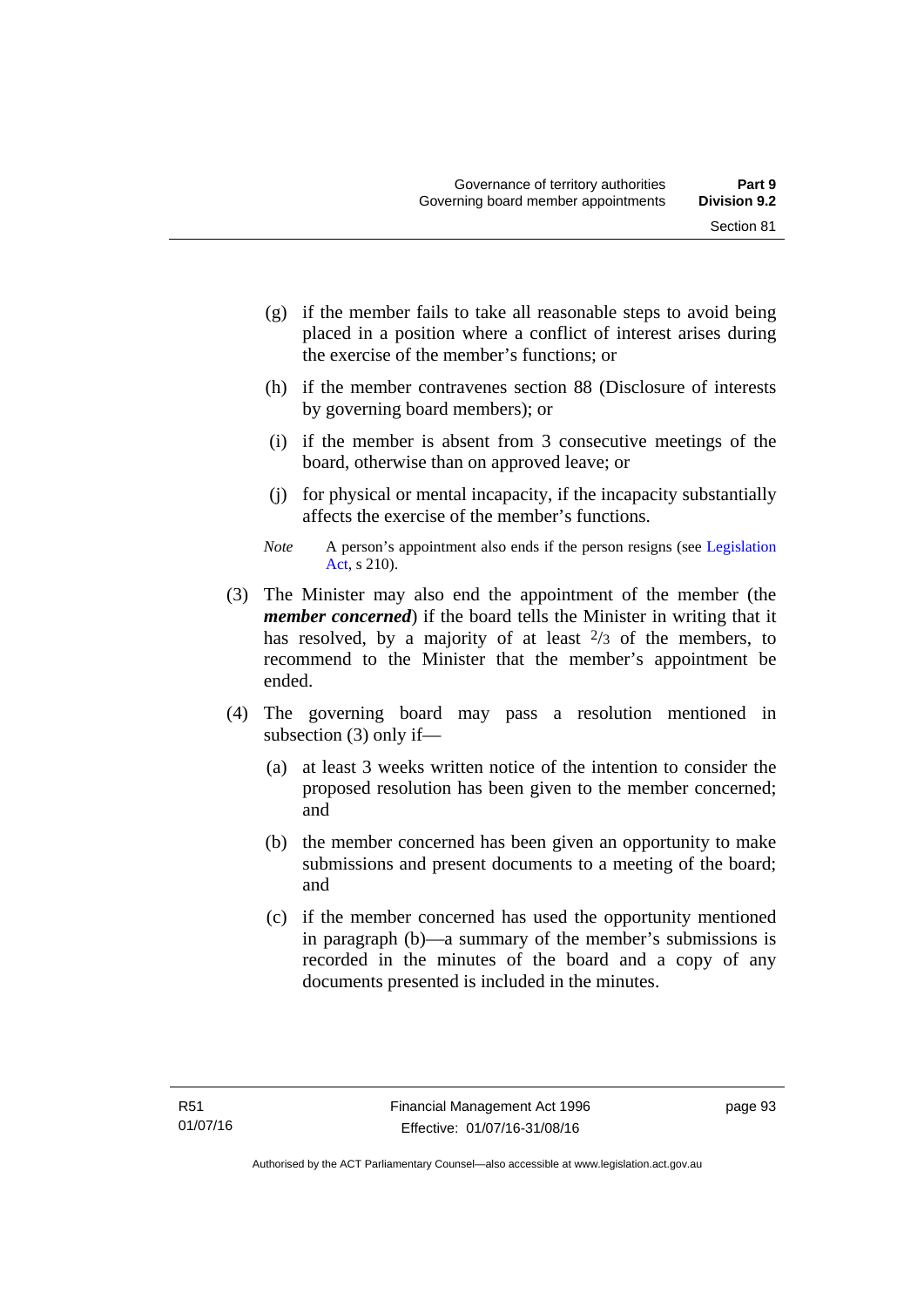# **Division 9.3 Functions of governing board members**

### **82 Chair's functions**

The chair of the governing board of a territory authority has the following functions:

- (a) managing the affairs of the governing board;
- (b) ensuring, as far as practicable, that there is a good working relationship between the governing board and management of the authority;
- (c) ensuring the responsible Minister is kept informed about the operations of the authority.

# **83 Deputy chair's functions**

- (1) If the chair of the governing board of a territory authority is absent or cannot for any reason exercise the functions of the chair, the deputy chair of the governing board must exercise the functions of the chair.
- (2) However, this section does not apply to a territory authority if the establishing Act for the authority provides that it need not have a deputy chair.

*Note* The [Legislation Act,](http://www.legislation.act.gov.au/a/2001-14) s 209 deals with acting appointments.

### **84 CEO's functions**

- (1) The CEO of a territory authority with a governing board has the following functions:
	- (a) ensuring, as far as practicable, that the authority's statement of intent is implemented effectively and efficiently;

#### **Example of implementation of statement of intent**

achieving objectives in statement of intent

R51 01/07/16

Authorised by the ACT Parliamentary Counsel—also accessible at www.legislation.act.gov.au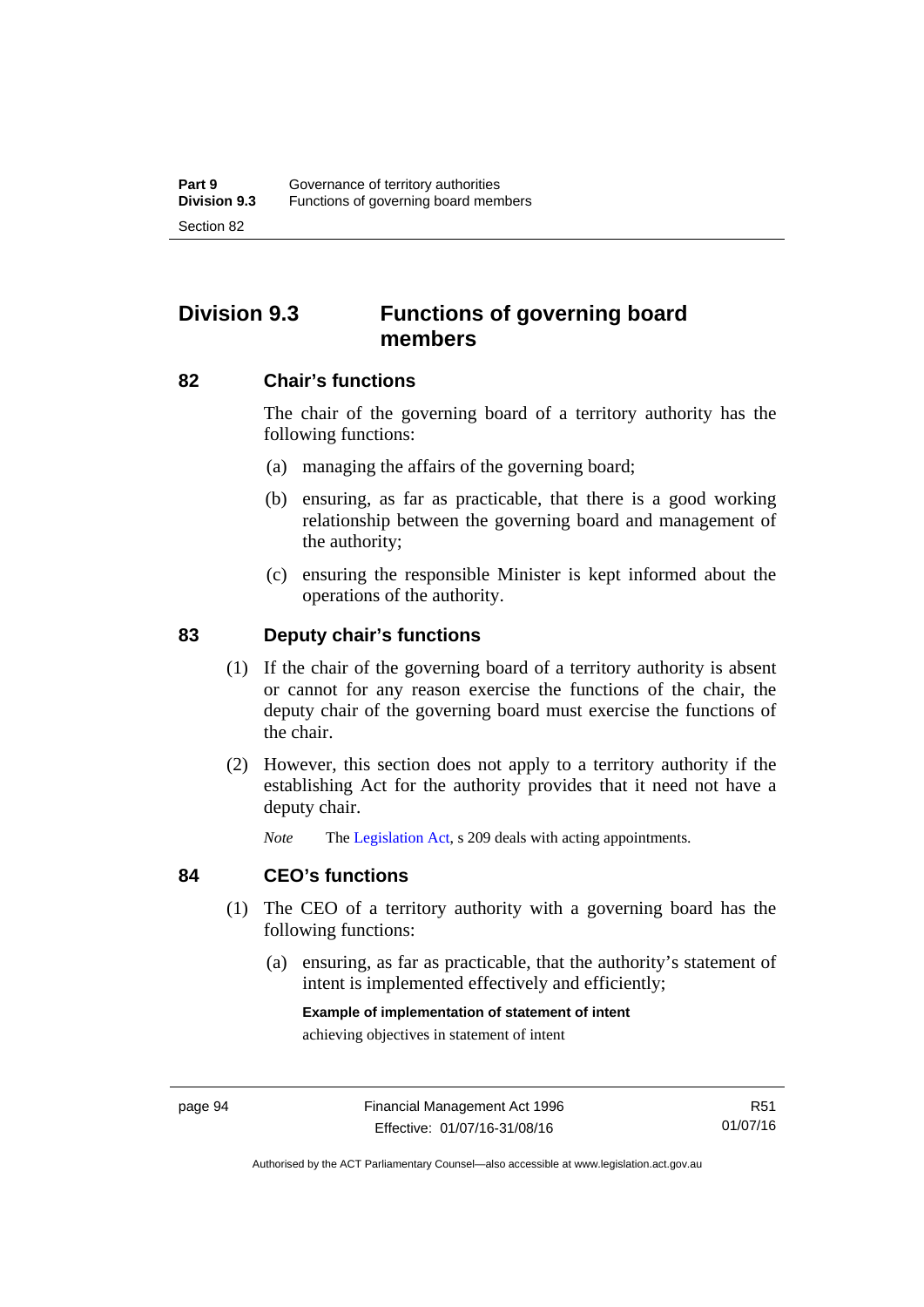- (b) managing the day-to-day operations of the authority in accordance with—
	- (i) applicable governmental policies (if any); and
	- (ii) the policies of the authority set by the board; and
	- (iii) each legal requirement that applies to the authority;

### **Example for par (iii)**

a direction by the independent competition and regulatory commission that relates to the authority

- (c) regularly advising the board about the operation and financial performance of the authority;
- (d) immediately advising the board about significant events.

(2) In this section:

*significant event*, for a territory authority, means an event that the authority is required to tell the responsible Minister about under section 101

# **85 Honesty, care and diligence of governing board members**

In exercising the functions of a governing board member, a member must exercise the degree of honesty, care and diligence required to be exercised by a director of a corporation in relation to the affairs of the corporation.

# **86 Conflicts of interest by governing board members**

A governing board member must take all reasonable steps to avoid being placed in a position where a conflict of interest arises during the exercise of the member's functions.

*Note* An example is part of the Act, is not exhaustive and may extend, but does not limit, the meaning of the provision in which it appears (see [Legislation Act,](http://www.legislation.act.gov.au/a/2001-14) s 126 and s 132).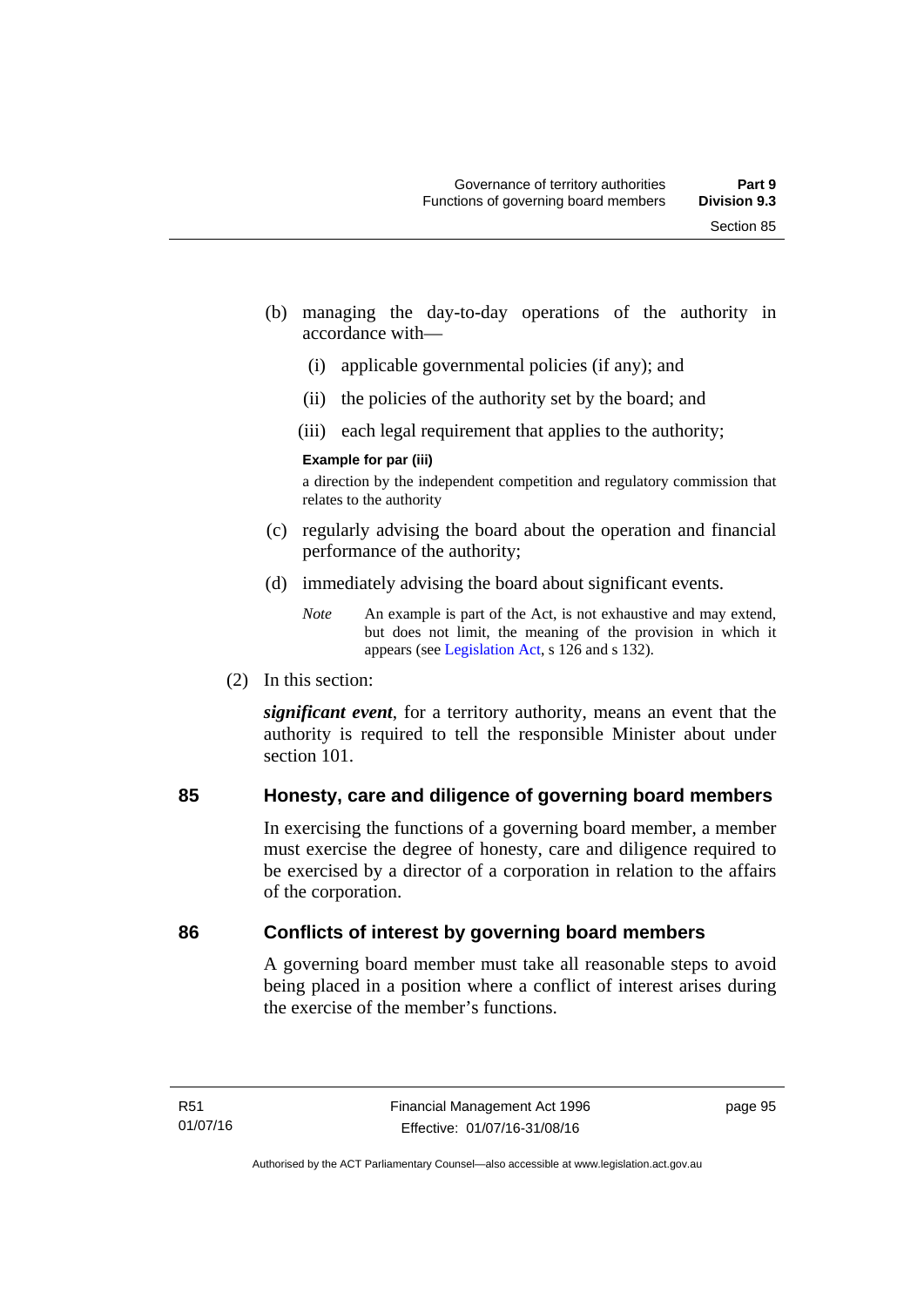### **87 Agenda to require disclosure of interest item**

The agenda for each meeting of a territory authority governing board must include an item requiring any material interest in an issue to be considered at the meeting to be disclosed to the meeting.

### **88 Disclosure of interests by governing board members**

(1) If a governing board member has a material interest in an issue being considered, or about to be considered, by the governing board, the member must disclose the nature of the interest at a board meeting as soon as practicable after the relevant facts come to the member's knowledge.

- (2) The disclosure must be recorded in the governing board's minutes and, unless the board otherwise decides, the member must not—
	- (a) be present when the board considers the issue; or
	- (b) take part in a decision of the board on the issue.

### **Example**

Albert, Boris and Chloe are members of a governing board. They have an interest in an issue being considered at a governing board meeting and they disclose the interest as soon as they become aware of it. Albert's and Boris's interests are minor but Chloe has a direct financial interest in the issue.

The governing board considers the disclosures and decides that because of the nature of the interests:

- Albert may be present when the board considers the issue but not take part in the decision
- Boris may be present for the consideration and take part in the decision.

The board does not make a decision allowing Chloe to be present or take part in the board's decision. Accordingly, since Chloe has a material interest she cannot be present for the consideration of the issue or take part in the decision.

*Note* An example is part of the Act, is not exhaustive and may extend, but does not limit, the meaning of the provision in which it appears (see [Legislation Act,](http://www.legislation.act.gov.au/a/2001-14) s 126 and s 132).

page 96 Financial Management Act 1996 Effective: 01/07/16-31/08/16

R51 01/07/16

Authorised by the ACT Parliamentary Counsel—also accessible at www.legislation.act.gov.au

*Note Material interest* is defined in s (4). The definition of *indirect interest* in s (4) applies to the definition of *material interest*.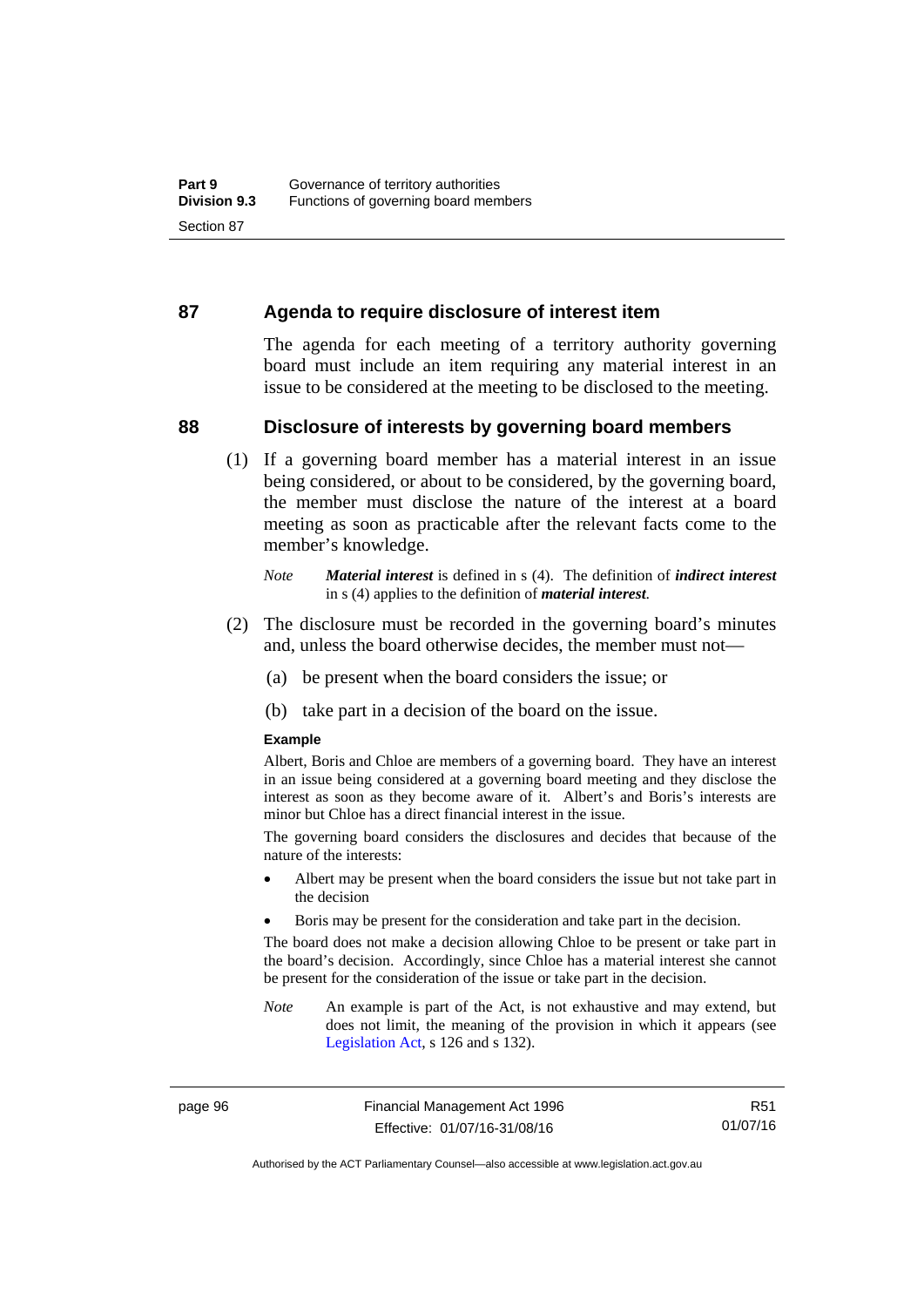(3) Any other governing board member who also has a material interest in the issue must not be present when the board is considering its

(4) In this section:

*associate*, of a person, means—

decision under subsection (2).

- (a) the person's business partner; or
- (b) a close friend of the person; or
- (c) a family member of the person.

*executive officer*, of a corporation, means a person (however described) who is concerned with, or takes part in, the corporation's management, whether or not the person is a director of the corporation.

*indirect interest*—without limiting the kinds of indirect interests a person may have, a person has an *indirect interest* in an issue if any of the following has an interest in the issue:

- (a) an associate of the person;
- (b) a corporation if the corporation has not more than 100 members and the person, or an associate of the person, is a member of the corporation;
- (c) a subsidiary of a corporation mentioned in paragraph (b);
- (d) a corporation if the person, or an associate of the person, is an executive officer of the corporation;
- (e) the trustee of a trust if the person, or an associate of the person, is a beneficiary of the trust;
- (f) a member of a firm or partnership if the person, or an associate of the person, is a member of the firm or partnership;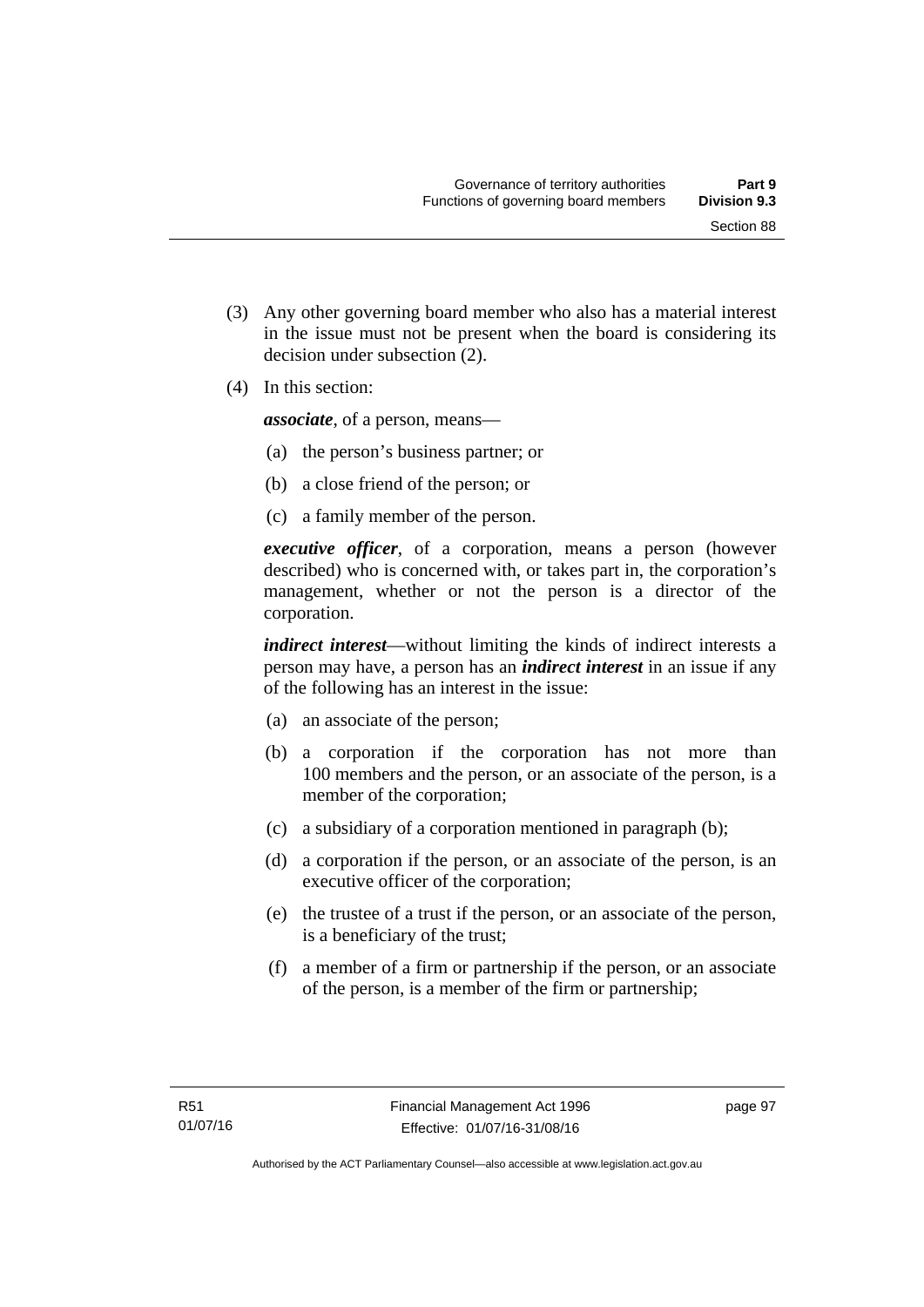(g) someone else carrying on a business if the person, or an associate of the person, has a direct or indirect right to participate in the profits of the business.

*material interest*—a governing board member has a *material interest* in an issue if the member has—

- (a) a direct or indirect financial interest in the issue; or
- (b) a direct or indirect interest of any other kind if the interest could conflict with the proper exercise of the member's functions in relation to the board's consideration of the issue.

# **89 Reporting of disclosed governing board interests to Minister**

- (1) Within 3 months after the day a material interest is disclosed under section 88 (1), the chair of the governing board must report to the responsible Minister in writing about—
	- (a) the disclosure; and
	- (b) the nature of the interest disclosed; and
	- (c) any decision by the board under section 88 (2).
- (2) The chair must also give the responsible Minister, not later than 31 days after the end of each financial year, a statement that sets out the information given to the Minister in reports under subsection (1) that relate to disclosures made during the previous financial year.
- (3) The responsible Minister must give a copy of the statement to the relevant committee of the Legislative Assembly within 31 days after the day the Minister receives the statement.
- (4) In this section:

### *relevant committee* means—

 (a) a standing committee of the Legislative Assembly nominated by the Speaker for subsection (3); or

R51 01/07/16

Authorised by the ACT Parliamentary Counsel—also accessible at www.legislation.act.gov.au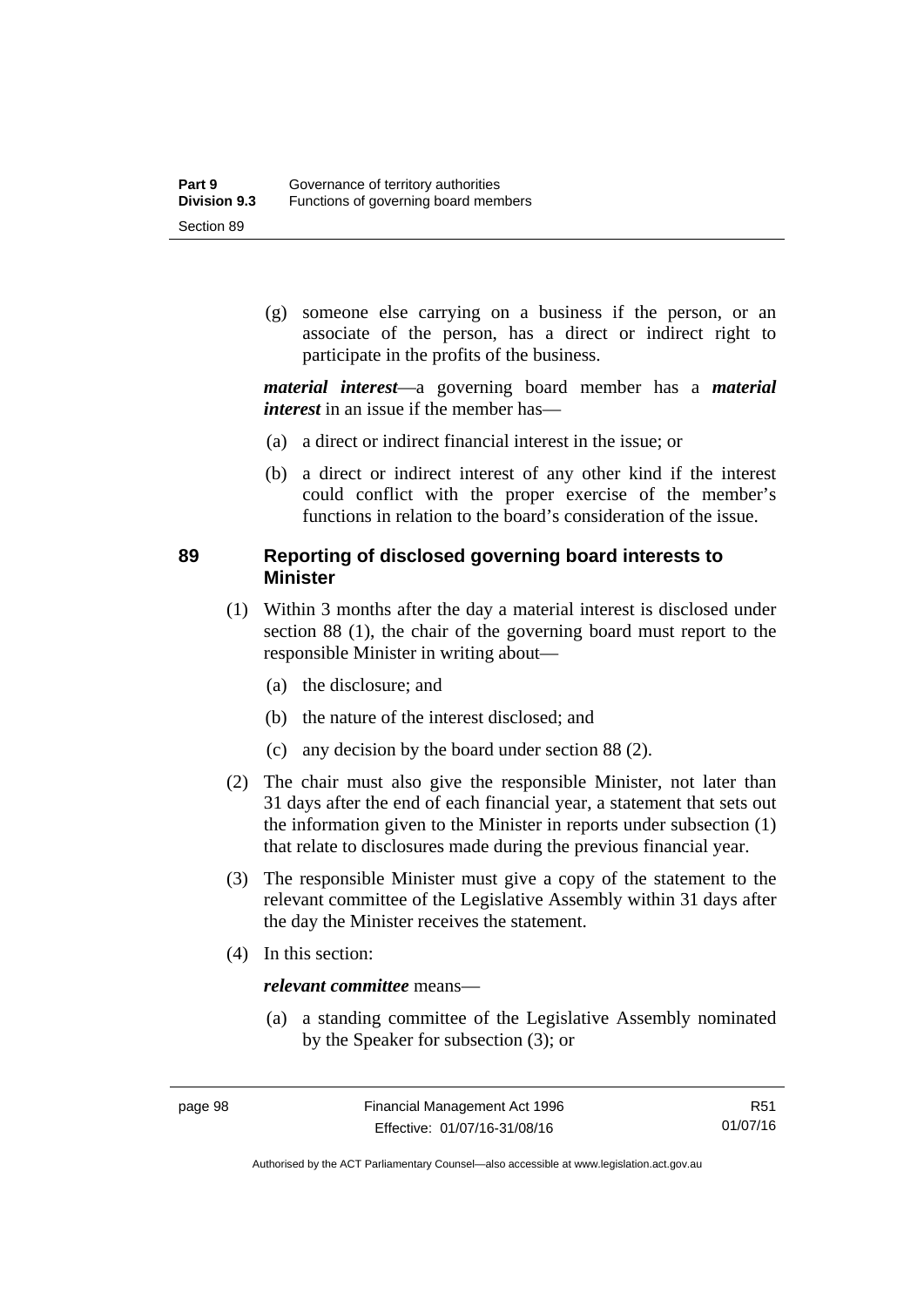(b) if no nomination under paragraph (a) is in effect—the standing committee of the Legislative Assembly responsible for public accounts.

#### **90 Protection of governing board members from liability**

- (1) A governing board member is not civilly liable for anything done or omitted to be done honestly and without recklessness—
	- (a) in the exercise of a function under a territory law; or
	- (b) in the reasonable belief that the act or omission was in the exercise of a function under a territory law.
- (2) Any liability that would, apart from this section, attach to a governing board member of a territory authority attaches instead to the authority.

#### **91 Indemnification and exemption of governing board members**

- (1) A territory authority must not exempt a governing board member (whether directly or through another entity) from liability to the authority.
- (2) A territory authority must not indemnify a governing board member (whether directly or through another entity and whether by agreement or by making a payment) against any of the following liabilities incurred as a board member:
	- (a) a liability owed to the authority;
	- (b) a liability owed to someone other than the authority that did not arise from honest conduct.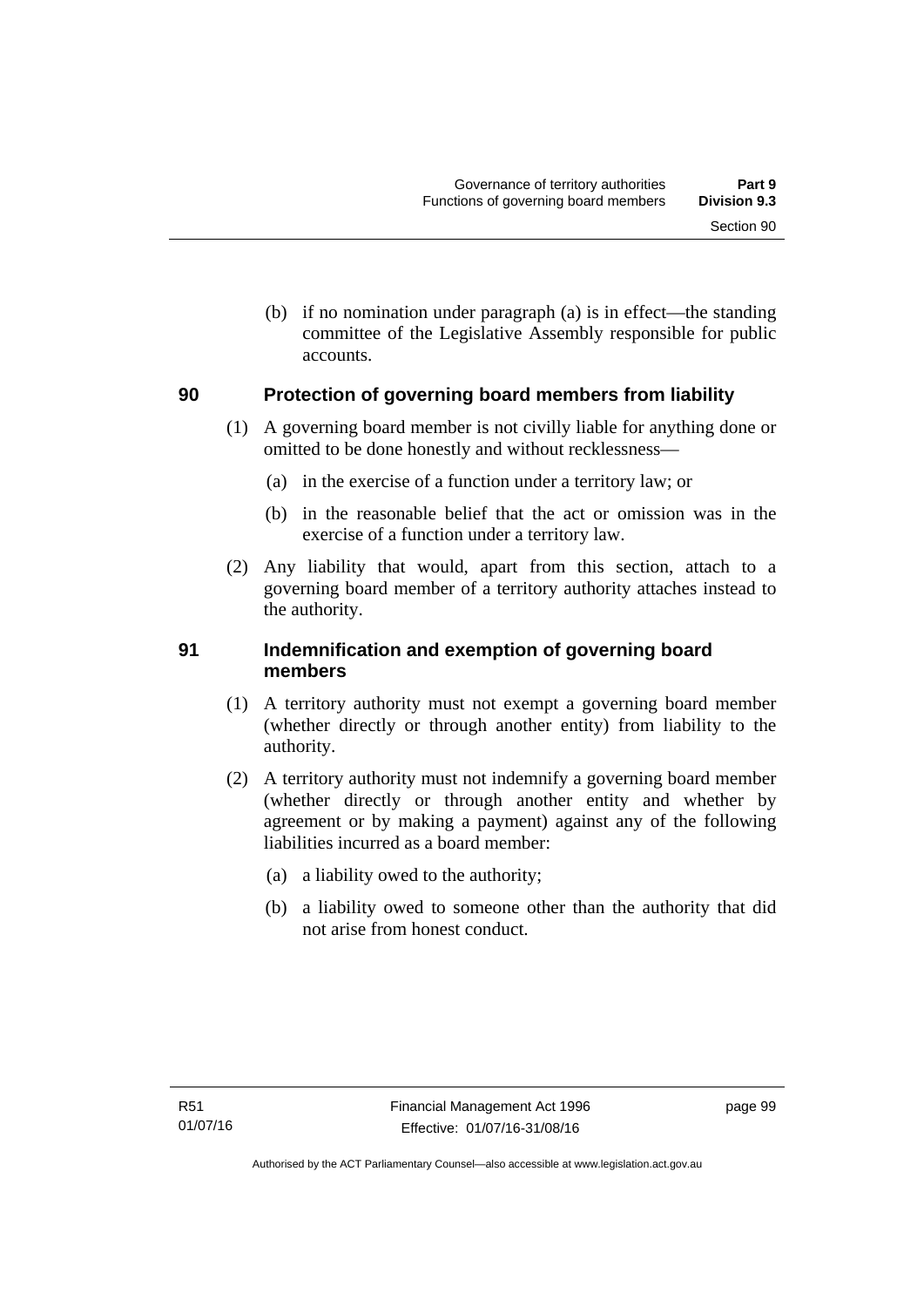- (3) A territory authority must not indemnify a governing board member (whether directly or through another entity and whether by agreement or by making a payment) against legal costs incurred as a member if the costs are incurred—
	- (a) in defending or resisting a proceeding if the person is found to have a liability for which the person could not be indemnified under subsection (2); or
		- *Note* A governing board member is not personally liable for certain acts done or omissions made honestly and without recklessness (see s 90).
	- (b) in defending or resisting a criminal proceeding in which the person is found guilty.
- (4) In this section:

*authority* includes a subsidiary (if any) of the authority.

#### **92 Compensation for exercise of functions etc**

- (1) A person may claim compensation from the Territory if the person suffers loss because of the exercise, or purported exercise, of a function under this part or the establishing Act.
- (2) Compensation may be claimed and ordered in a proceeding for compensation brought in a court of competent jurisdiction.
- (3) A court may order the payment of reasonable compensation for the loss or expense only if it is satisfied it is just to make the order in the circumstances of the particular case.
- (4) A regulation may prescribe matters that may, must or must not be taken into account by the court in considering whether it is just to make the order.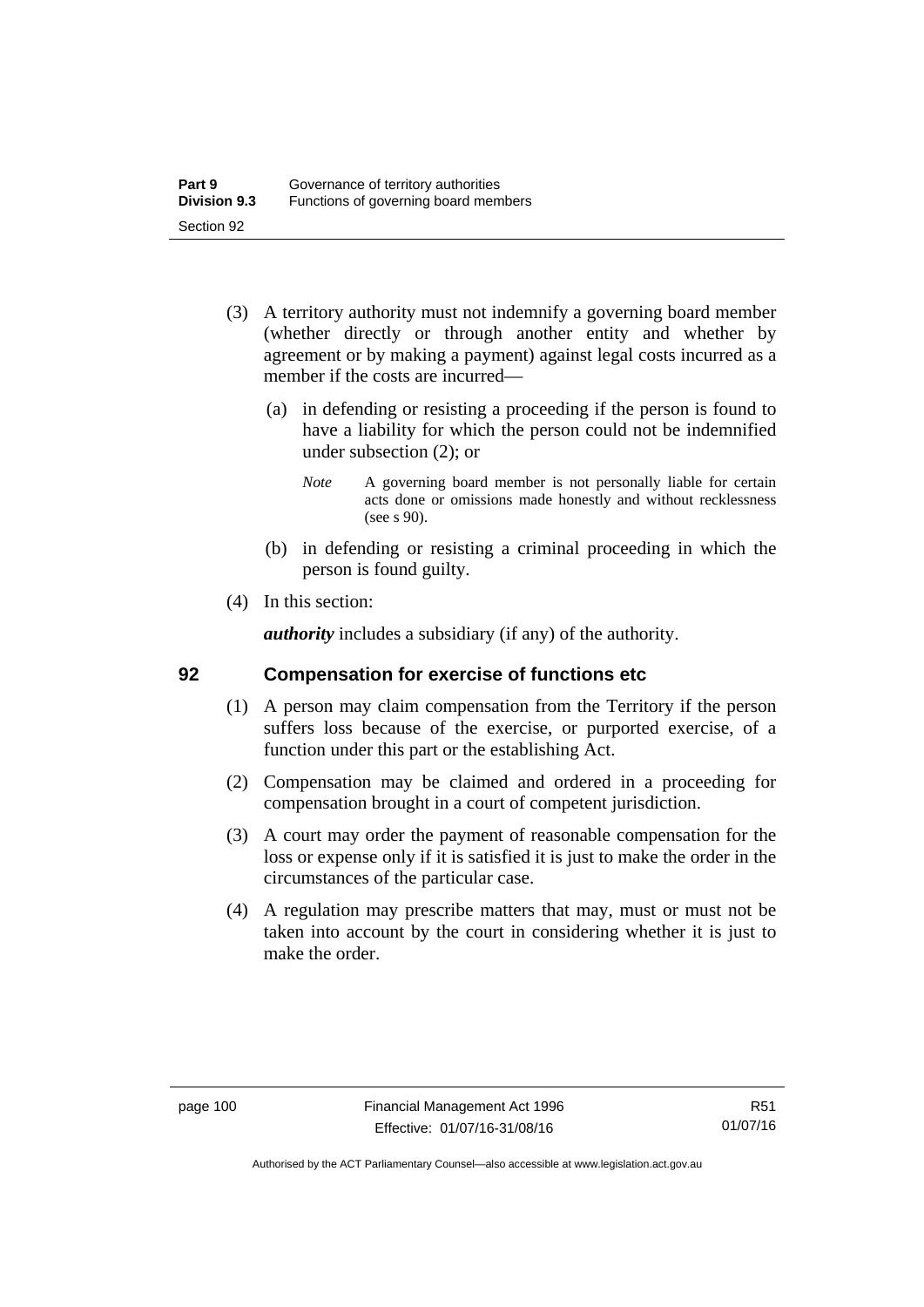# **Division 9.4 Governing board meetings**

# **93 Time and place of governing board meetings**

- (1) Meetings of the governing board of a territory authority are to be held when and where it decides.
- (2) However, the governing board must meet—
	- (a) at least once every 3 months; or
	- (b) if the establishing Act requires the governing board to meet more frequently—at the times required under the establishing Act.
- (3) The chair—
	- (a) may at any time call a meeting of the governing board; and
	- (b) must call a meeting if asked by the Minister or at least 2 members.
- (4) The chair must give the other members reasonable notice of the time and place of a meeting called by the chair.

## **94 Presiding member at governing board meetings**

- (1) The chair presides at all meetings at which the chair is present.
- (2) If the chair is absent and the governing board has a deputy chair, the deputy chair presides.
- (3) If the chair and the deputy chair are absent or the chair is absent and there is no deputy chair, the member chosen by the members present presides.
- (4) However, the members must not choose the CEO to preside.

#### **95 Quorum at governing board meetings**

(1) Business may be carried on at a meeting of the governing board only if at least 1/2 the number of members appointed are present.

page 101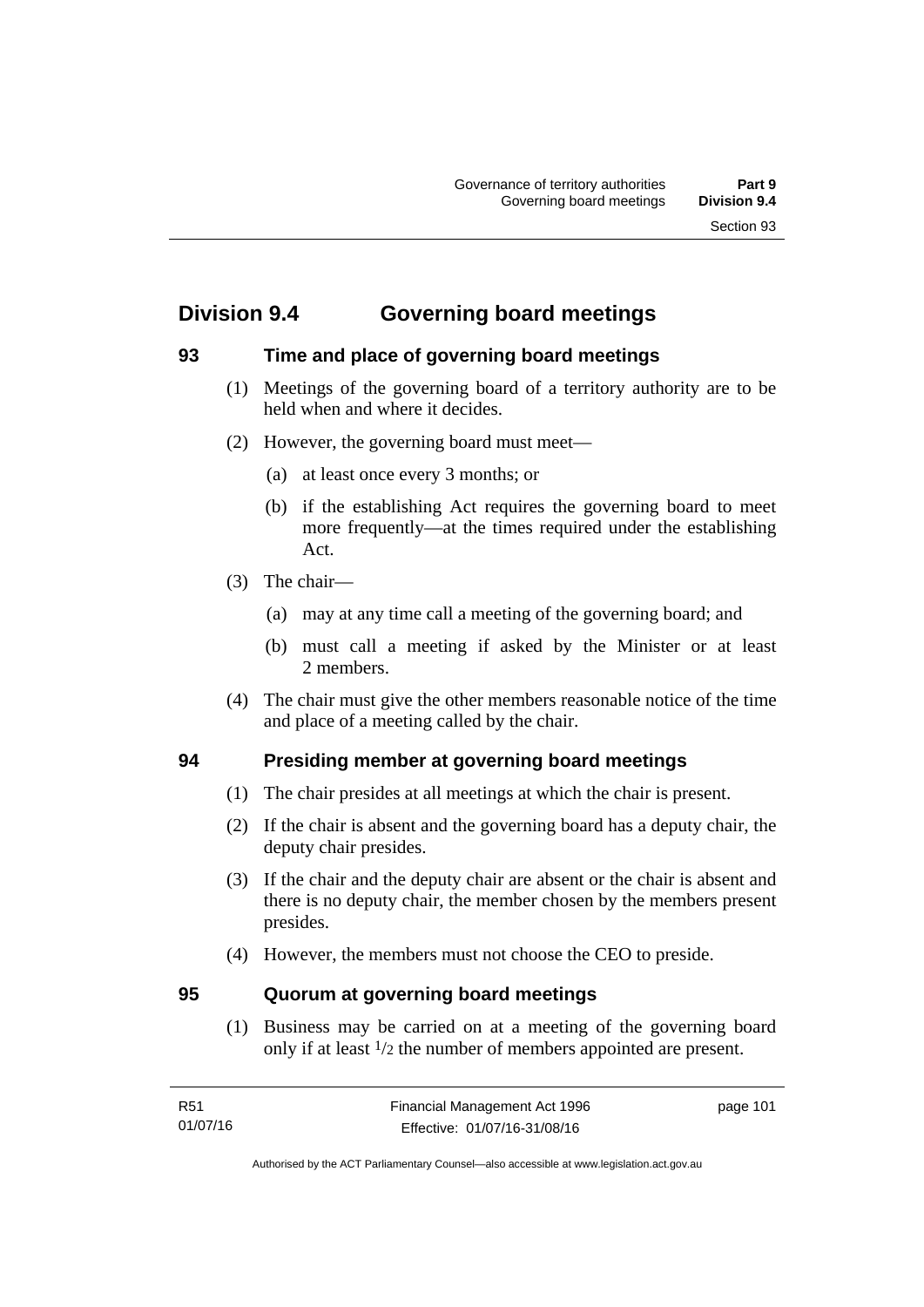(2) However, if the establishing Act for the governing board provides that a board member is a non-voting member, that board member is not counted as a member appointed or present for subsection (1).

#### **96 Voting at governing board meetings**

- (1) At a meeting of the governing board each member has a vote on each question to be decided, unless the establishing Act for the board otherwise provides.
- (2) A question is decided by a majority of the votes of the members present and voting but, if the votes are equal, the member presiding has a deciding vote.

#### **97 Conduct of governing board meetings etc**

- (1) The governing board may conduct its proceedings (including its meetings) as it considers appropriate.
- (2) A meeting may be held using a method of communication, or a combination of methods of communication, that allows a board member taking part to hear what each other member taking part says without the members being in each other's presence.

#### **Examples**

a phone link, a satellite link, an internet or intranet link

- *Note* An example is part of the Act, is not exhaustive and may extend, but does not limit, the meaning of the provision in which it appears (see [Legislation Act,](http://www.legislation.act.gov.au/a/2001-14) s 126 and s 132).
- (3) A governing board member who takes part in a meeting conducted under subsection (2) is taken, for all purposes, to be present at the meeting.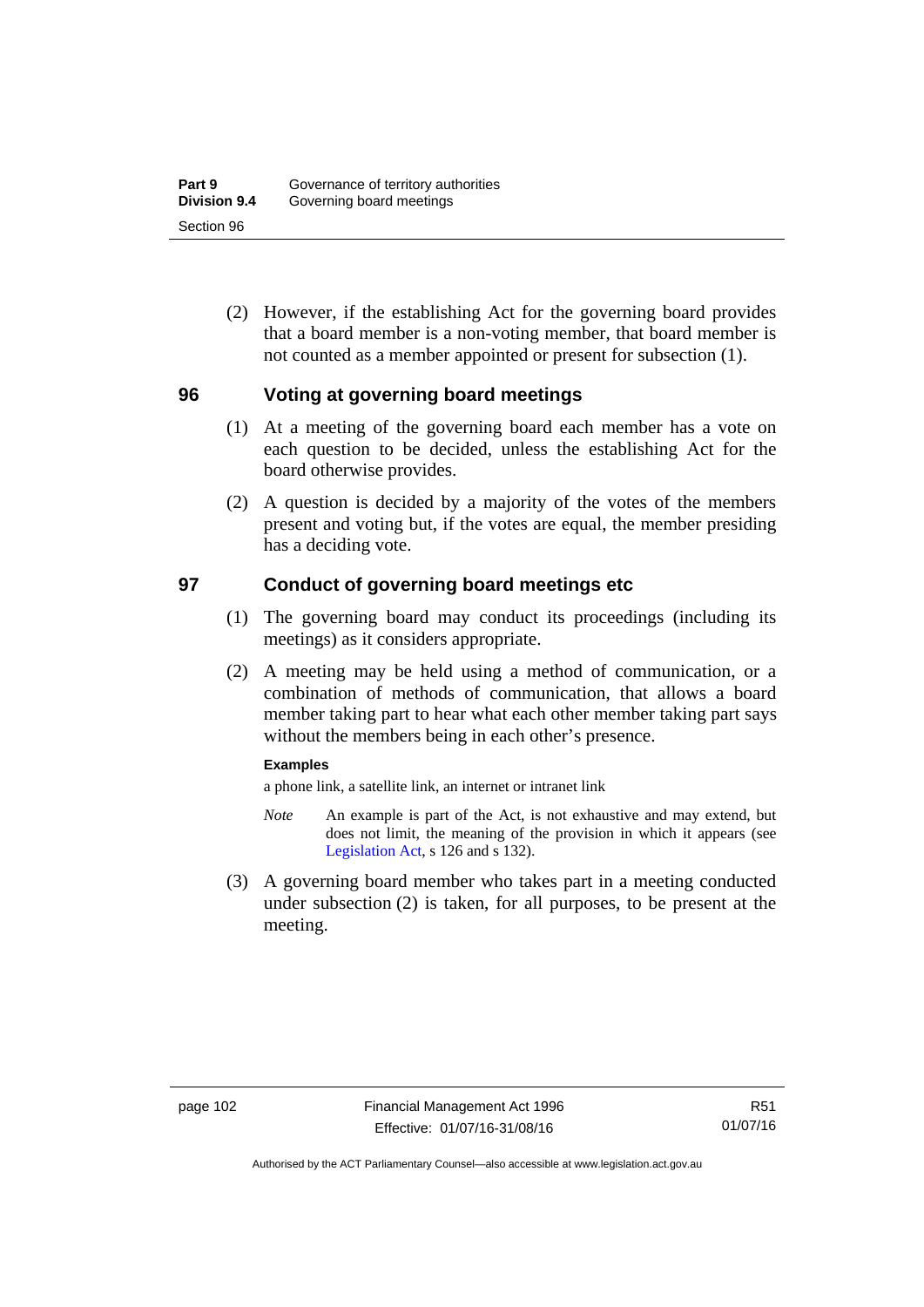(4) A resolution is a valid resolution of the governing board, even if it is not passed at a meeting of the board, if all members agree to the proposed resolution in writing or by electronic communication.

**Example of electronic communication**  email

(5) The board must keep minutes of its meetings.

# **Division 9.5 Requirements and obligations for territory authorities**

#### **98 Limitations on authorities forming corporations etc**

- (1) A relevant territory authority must not do any of the following without the Treasurer's prior written approval:
	- (a) subscribe for, or purchase, shares in or debentures or other securities of, a corporation;
	- (b) form, or take part in the formation of, a corporation.
- (2) An approval under subsection (1)—
	- (a) must relate only to a particular corporation or proposed corporation; and
	- (b) may be given subject to the conditions or restrictions stated in the approval.
- (3) If a relevant territory authority does something mentioned in subsection (1), the authority must tell the responsible Minister within 2 weeks after the day the authority does the thing.
- (4) The responsible Minister must—
	- (a) prepare a written statement setting out details of, and reasons for, the relevant territory authority's action; and
	- (b) present the statement to the Legislative Assembly within 6 sitting days after the day the Minister is told about the action.

page 103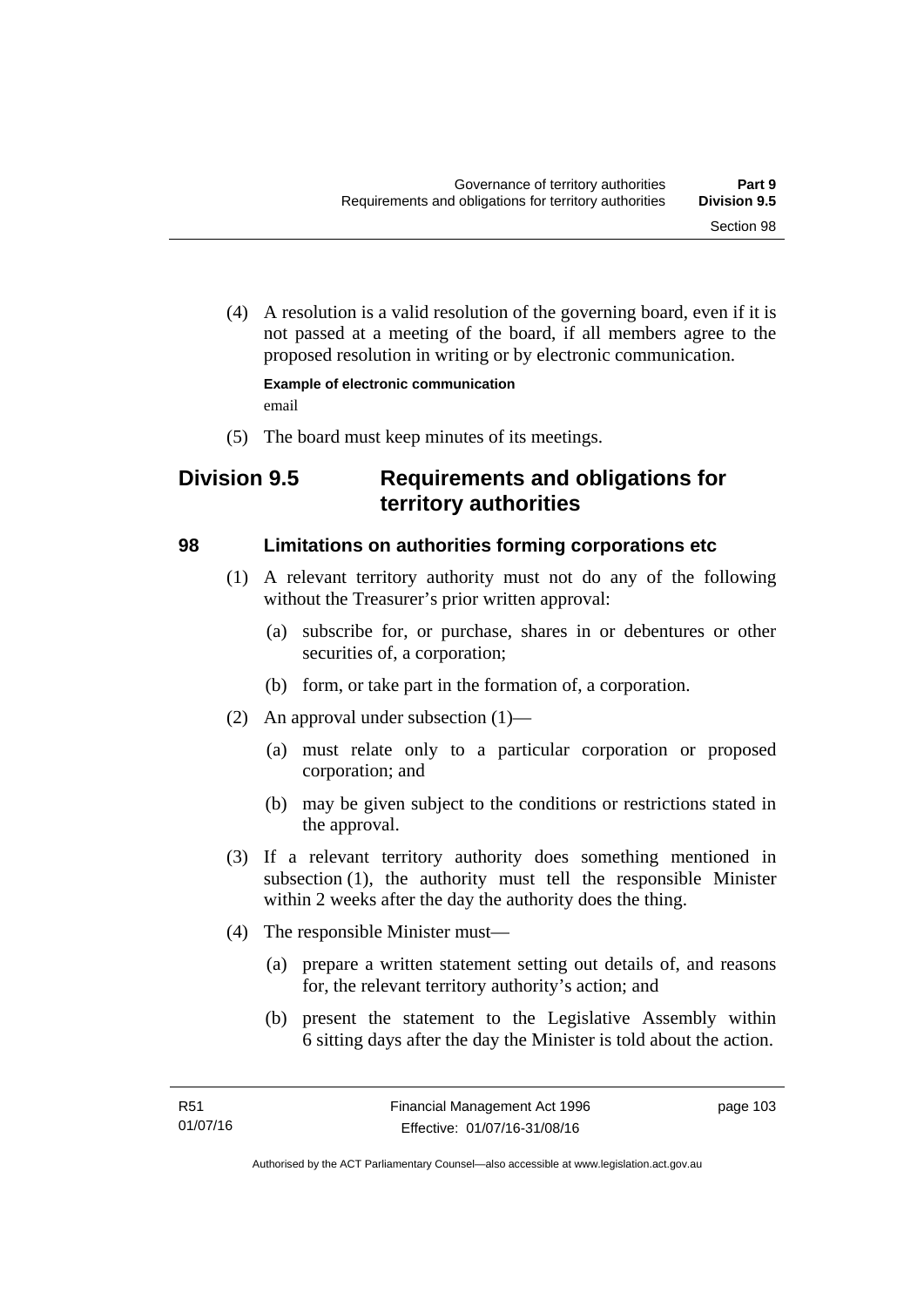- (5) A statement need not include any material that is commercially sensitive.
- (6) However, if commercially sensitive information is not included in the statement, the responsible Minister must, when presenting the statement to the Legislative Assembly, also present a further statement setting out the general nature of the information and the reason for its non-inclusion in the statement.

#### **99 Limitations on authorities taking part in joint ventures and trusts**

- (1) A relevant territory authority must not take part in a joint venture or trust without the Treasurer's prior written approval.
- (2) An approval under subsection (1)—
	- (a) may apply generally or may relate to a particular proposed joint venture or trust; and
	- (b) may be given subject to the conditions or restrictions stated in the approval.
- (3) If a relevant territory authority enters into an agreement for a joint venture or trust, the authority must tell the responsible Minister within 2 weeks after the day the authority enters into the agreement.
- (4) The responsible Minister must—
	- (a) prepare a written statement setting out details of, and reasons for, the agreement; and
	- (b) present the statement to the Legislative Assembly within 6 sitting days after the day the Minister is told about the agreement.
- (5) A statement need not include any material that is commercially sensitive.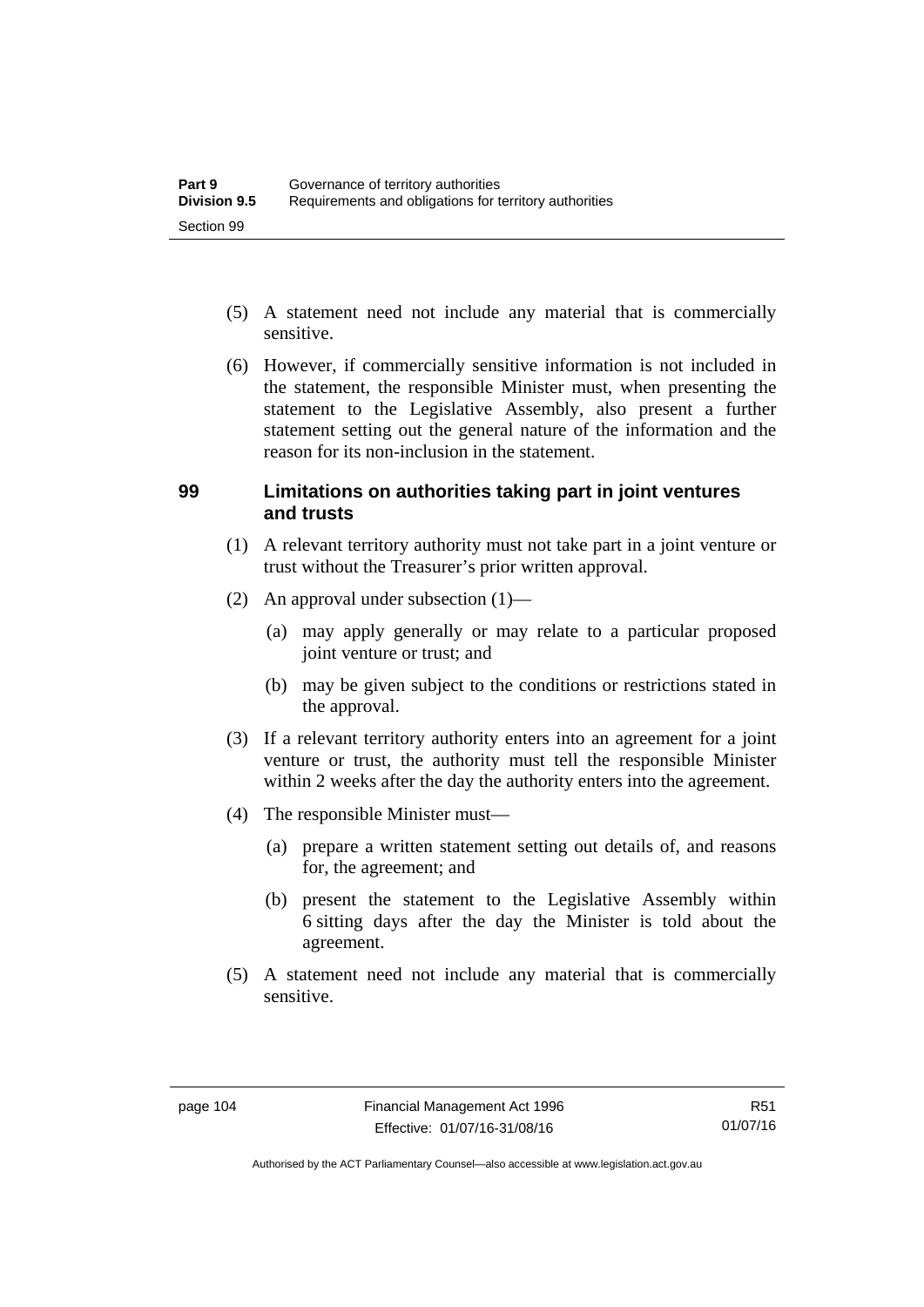(6) However, if commercially sensitive information is not included in the statement, the responsible Minister must, when presenting the statement to the Legislative Assembly, also present a further statement setting out the general nature of the information and the reason for its non-inclusion in the statement.

#### **100 Corporations, joint ventures and trusts in which authority has interest**

- (1) If a relevant territory authority has a controlling interest in a corporation, joint venture or trust, the authority must ensure that—
	- (a) the auditor-general is appointed auditor for the corporation, joint venture or trust; and
	- (b) the corporation or joint venture, or a trustee for the trust, does not do anything that the authority itself could not do.
- (2) If a relevant territory authority has an interest, other than a controlling interest, in a corporation, joint venture or trust, the authority must try to ensure that the auditor-general is appointed auditor for the corporation, joint venture or trust.
	- *Note* The *[Auditor-General Act 1996](http://www.legislation.act.gov.au/a/1996-23)*, s 14 allows the auditor-general to require a person to give to the auditor-general information and documents.
- (3) In this section—

*controlling interest*—see the *[Auditor-General Act 1996](http://www.legislation.act.gov.au/a/1996-23)*, section 5.

#### **101 Obligation of authorities to tell Minister about significant events**

- (1) A relevant territory authority must, as soon as practicable, tell the responsible Minister of any significant event that affects, or seems likely to affect—
	- (a) the value of the authority; or
	- (b) a significant part of the authority's assets; or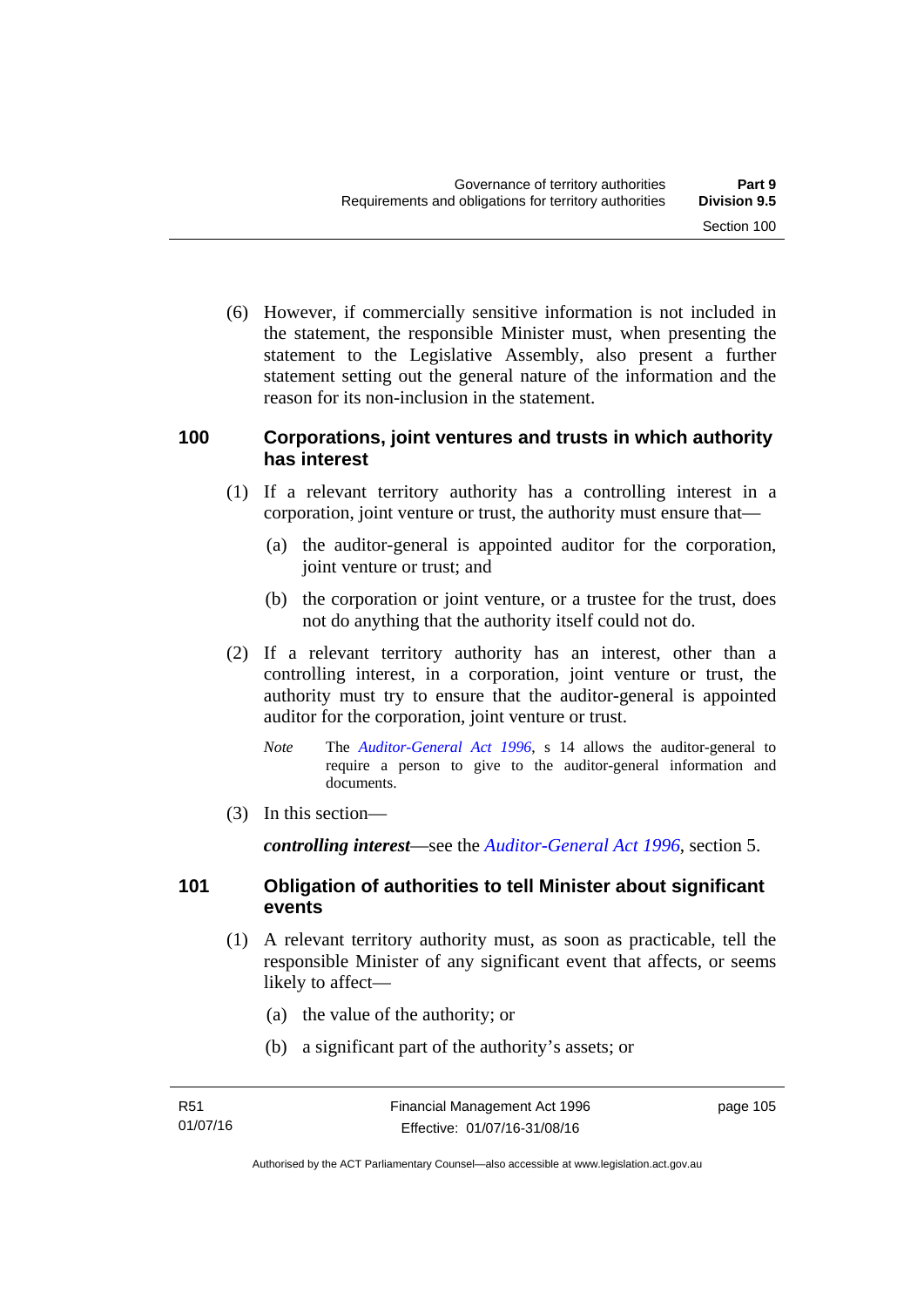- (c) the performance of the authority as a whole; or
- (d) the carrying out of a significant activity of the authority.
- (2) For this section, an event, part of assets or activity is *significant* for a relevant territory authority if—
	- (a) it is significant when interpreted in accordance with accounting standards relating to materiality ordinarily used in Australia when the decision about whether it is significant is made; or
	- (b) a document published by the authority identifies it as significant (however described); or
	- (c) a memorandum of understanding or other agreement between the responsible Minister or Treasurer and the authority identifies it as significant (however described); or
	- (d) it is prescribed under the financial management guidelines.

#### **102 Ministerial directions to authorities about financial etc statements**

- (1) The responsible Minister for a relevant territory authority may, in writing, direct the relevant person for the authority to give the Minister financial or other statements relating to the authority.
- (2) Without limiting subsection (1), the direction may state the form in which the statements are to be given and the period to which they must relate.
- (3) A relevant person for a relevant territory authority who receives a direction under subsection (1) must prepare the statements required by the direction and give them to the responsible Minister within 1 month after the day the person receives the direction or, if a longer period is allowed by the Minister, within the longer period.
- (4) The responsible Minister must not allow a longer period under subsection (3) for complying with a direction unless satisfied that there are special circumstances that justify the longer period.

R51 01/07/16

Authorised by the ACT Parliamentary Counsel—also accessible at www.legislation.act.gov.au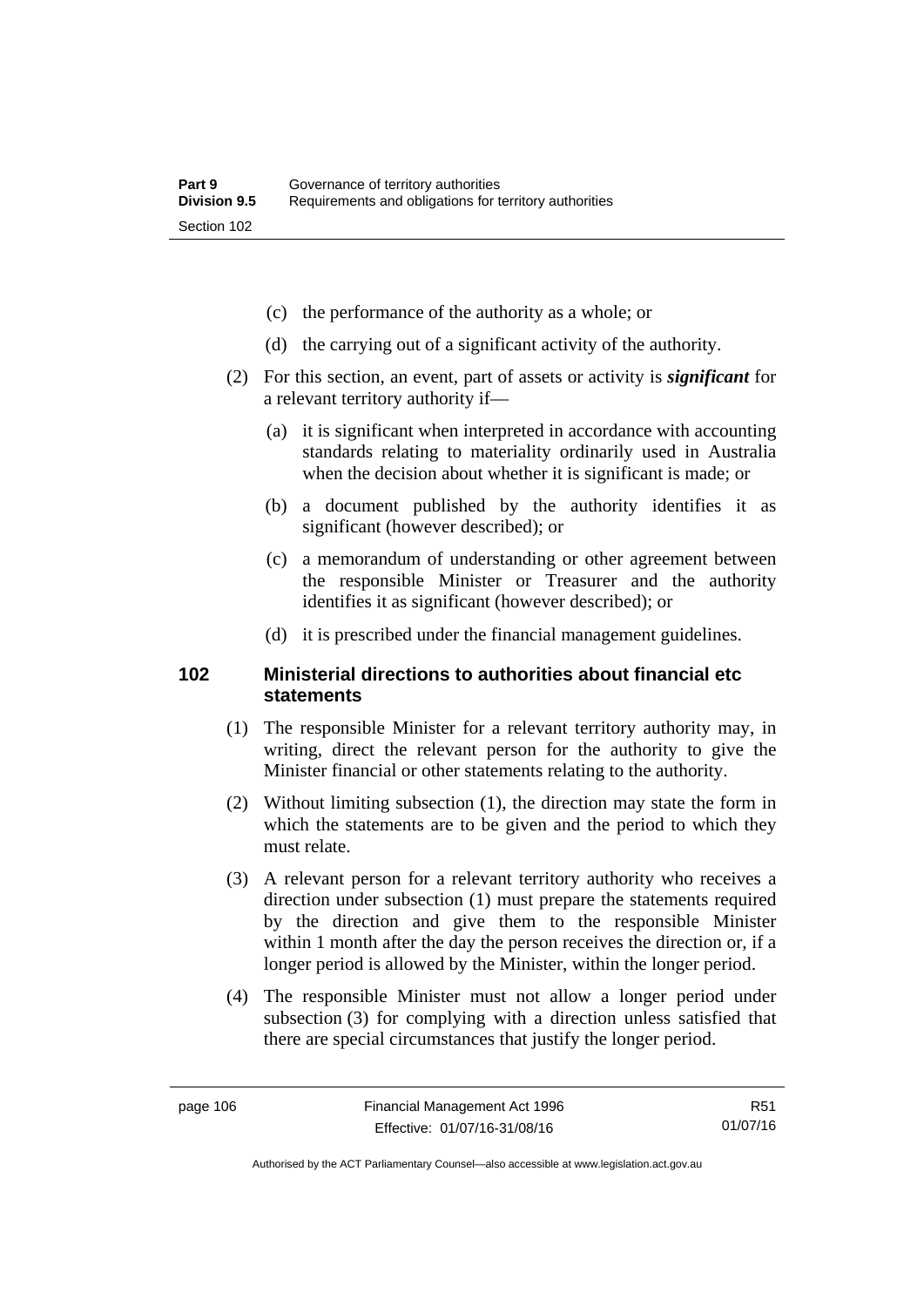*relevant person*, for a relevant territory authority, means—

- (a) if the authority has a governing board—the chair of the governing board; or
- (b) if the authority does not have a governing board—the chief executive officer.

#### **103 Application of government policies to authorities**

- (1) The responsible Minister for a relevant territory authority may, after consulting the authority, tell the authority the general government policies (*applicable governmental policies*) that are to apply to the authority.
- (2) A relevant territory authority must ensure that the authority complies, as far as practicable, with the applicable governmental policies.
- (3) For the *[Competition and Consumer Act 2010](http://www.comlaw.gov.au/Series/C2004A00109)* (Cwlth), this Act authorises—
	- (a) the decision to apply applicable governmental policies to an authority; and
	- (b) the doing of, or the failure to do, anything by or in relation to the authority to comply with applicable governmental policies.
- (4) A notice under subsection (1) is a notifiable instrument.
	- *Note* A notifiable instrument must be notified under the [Legislation Act](http://www.legislation.act.gov.au/a/2001-14).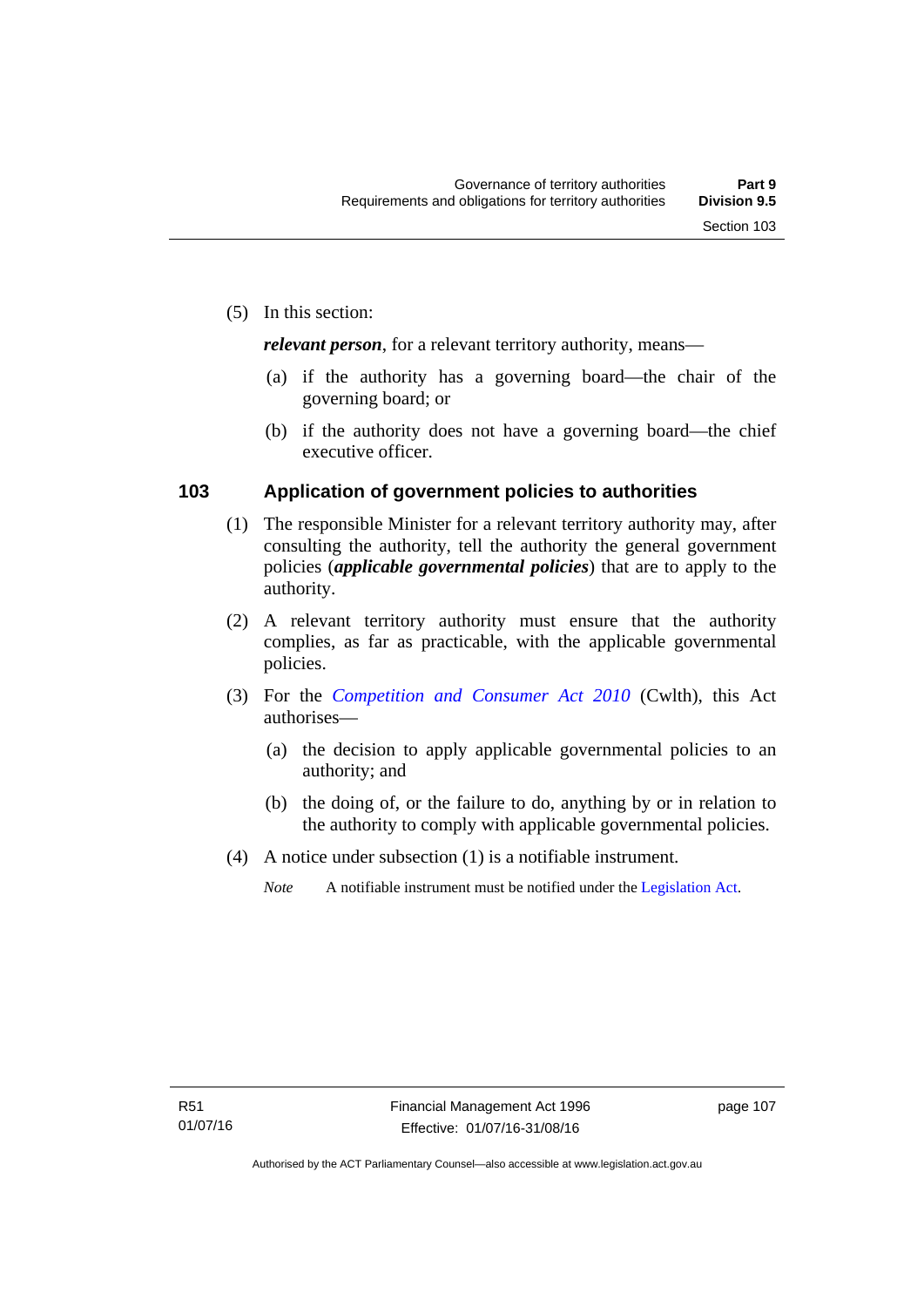# **Division 9.6 Restructuring of territory authorities**

#### **104 Purpose of div 9.6**

The purpose of this division is to facilitate the transfer of assets, rights and liabilities of, or held by, territory authorities to which this division applies.

*Note 1* A *liability* includes an obligation (see [Legislation Act,](http://www.legislation.act.gov.au/a/2001-14) dict, pt 1).

*Note 2* See also the [Legislation Act](http://www.legislation.act.gov.au/a/2001-14), dict, def *asset*.

#### **105 What territory authorities does div 9.6 apply to?**

- (1) This division applies to a territory authority if the authority is prescribed by regulation for this division.
- (2) A reference in this division to a *division 9.6 authority* is a reference to a territory authority to which this division applies.
- (3) To remove any doubt—
	- (a) nothing in this Act prevents a division 9.6 authority also being a division 9.7 authority; and
	- (b) a regulation may prescribe a territory authority for this division whether or not this part would otherwise apply to the authority.

#### **106 Responsible Minister may direct div 9.6 authority to sell or transfer assets**

 (1) The responsible Minister for a division 9.6 authority may direct the authority to sell or transfer a stated asset of, or held by, the authority.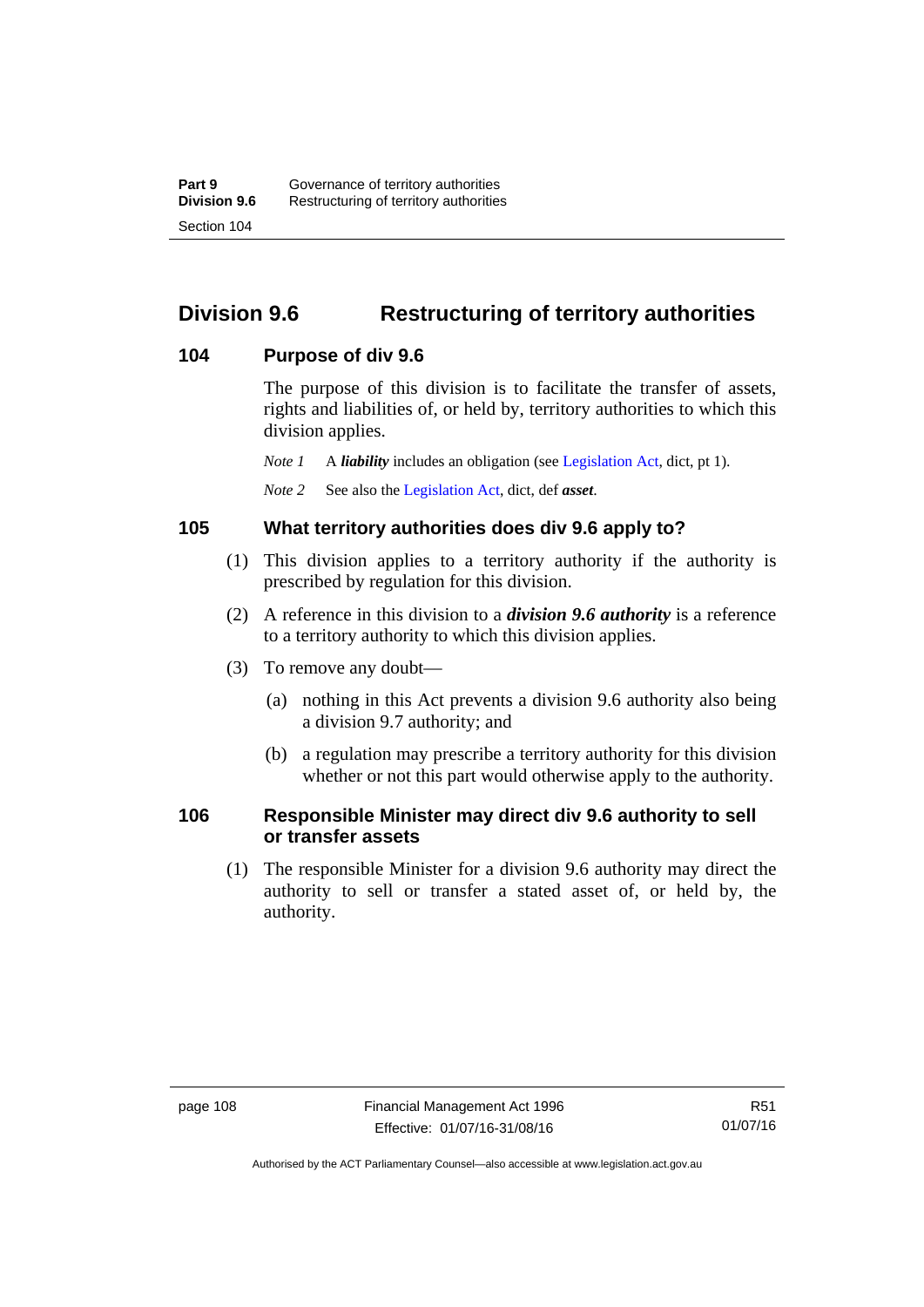(2) The direction may also impose on the division 9.6 authority requirements to assist or regulate, or otherwise in relation to, the sale or transfer.

#### **Examples of other requirements**

- 1 that a sale or transfer must be to a stated entity
- 2 that a sale or transfer must be finished before a stated time
- 3 that a sale or transfer must be undertaken in a stated way
- 4 that an asset must be sold for a price within a stated price-range
- 5 that an asset must be marketed, and the sale undertaken, through a stated agent
- *Note* An example is part of the Act, is not exhaustive and may extend, but does not limit, the meaning of the provision in which it appears (see [Legislation Act,](http://www.legislation.act.gov.au/a/2001-14) s 126 and s 132).
- (3) The division 9.6 authority must comply with the direction.
- (4) A direction under subsection (1) is a notifiable instrument.

*Note* A notifiable instrument must be notified under the [Legislation Act](http://www.legislation.act.gov.au/a/2001-14).

 (5) To remove any doubt, this section is additional to, and does not limit, any other provision of this division.

#### **107 Transfer of assets by declaration—div 9.6 authorities**

- (1) The responsible Minister for a division 9.6 authority may make 1 or more of the following declarations (a *transfer declaration*) in relation to an asset of, or held by, the authority:
	- (a) a declaration that the stated asset vests in a stated entity at a stated time without a conveyance, transfer or assignment;
	- (b) a declaration that a stated instrument relating to the asset continues to have effect after the asset vests in a stated entity as if a reference in the instrument to the authority were a reference to the entity;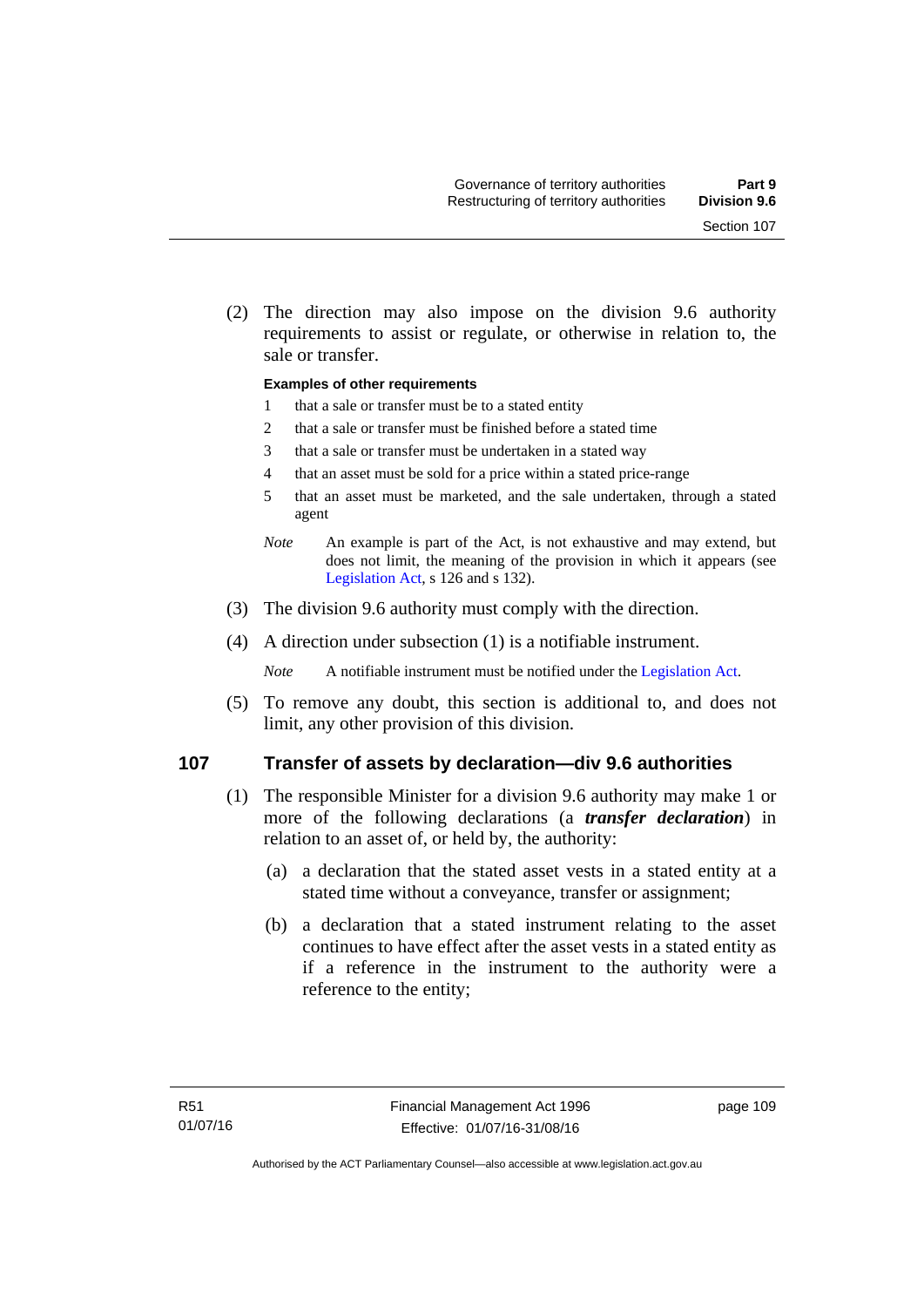- (c) a declaration that a stated entity becomes the authority's successor in law in relation to the asset after the asset vests in the entity.
- (2) A transfer declaration has effect in accordance with its terms.
- (3) A transfer declaration is a notifiable instrument.
	- *Note* A notifiable instrument must be notified under the [Legislation Act](http://www.legislation.act.gov.au/a/2001-14).
- (4) To remove any doubt, the making of a transfer declaration in relation to an asset of, or held by, a division 9.6 authority does not prevent the authority from transferring assets not dealt with in the declaration otherwise than in accordance with the declaration.
- (5) To remove any doubt, this section is additional to, and does not limit, any other provision of this division.

#### **108 Transfer of contractual rights and liabilities by declaration—div 9.6 authorities**

- (1) The responsible Minister for a division 9.6 authority may declare that the authority's rights and liabilities under a stated contract to which the authority is party—
	- (a) stop being the rights and liabilities of the authority at a stated time; and
	- (b) become rights and liabilities of a stated entity at that time.
- (2) The responsible Minister for a division 9.6 authority may declare that a stated contract continues to have effect after a stated time as if a reference in the contract were a reference to a stated entity.
- (3) The responsible Minister for a division 9.6 authority may declare that a stated instrument relating to a stated contract continues to have effect after the authority's rights and liabilities under the contract become rights and liabilities of a stated entity as if a reference in the instrument to the authority were a reference to the entity.

R51 01/07/16

Authorised by the ACT Parliamentary Counsel—also accessible at www.legislation.act.gov.au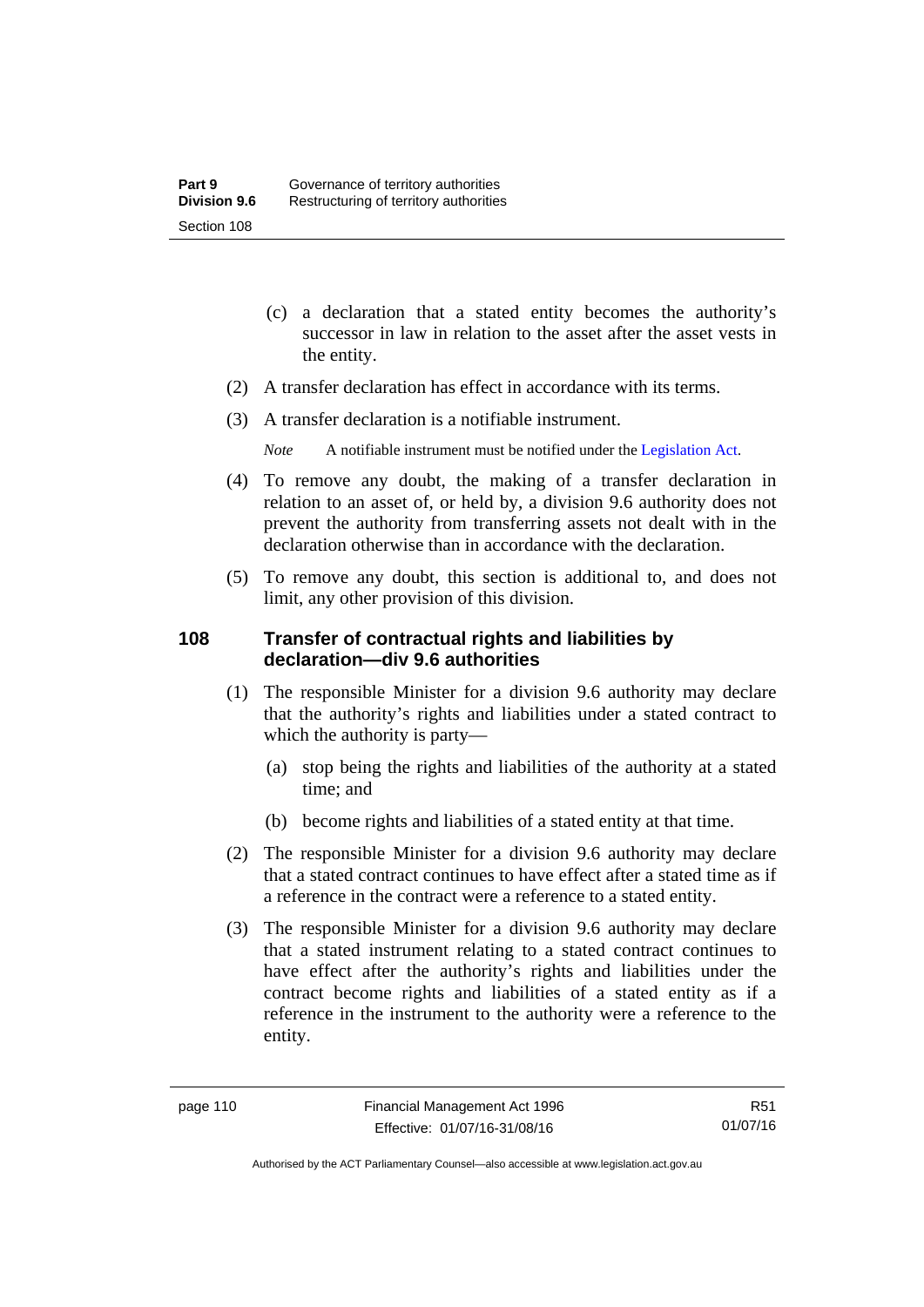- (4) The responsible Minister for a division 9.6 authority may declare that a stated person becomes the authority's successor in law, in relation to the authority's rights and liabilities under a stated contract, immediately after the authority's rights and liabilities under the contract become rights and liabilities of the entity.
- (5) A declaration under this section has effect according to its terms.
- (6) A declaration under this section is a notifiable instrument.

*Note* A notifiable instrument must be notified under the [Legislation Act](http://www.legislation.act.gov.au/a/2001-14).

 (7) To remove any doubt, this section is additional to, and does not limit, any other provision of this division.

#### **109 Transfer of liabilities by declaration—div 9.6 authorities**

- (1) The responsible Minister for a division 9.6 authority may make 1 or more of the following declarations in relation to a liability of the authority:
	- (a) a declaration that a stated liability stops being a liability of the authority and becomes a liability of a stated entity at a stated time;
	- (b) a declaration that a stated instrument relating to a stated liability continues to have effect after the liability becomes a liability of a stated entity as if a reference in the instrument to the authority were a reference to the entity;
	- (c) a declaration that a stated entity becomes the authority's successor in law in relation to a stated liability immediately after the liability becomes a liability of the entity.
- (2) A declaration under subsection (1) has effect in accordance with its terms.
- (3) A declaration under subsection (1) is a notifiable instrument.

*Note* A notifiable instrument must be notified under the [Legislation Act](http://www.legislation.act.gov.au/a/2001-14).

page 111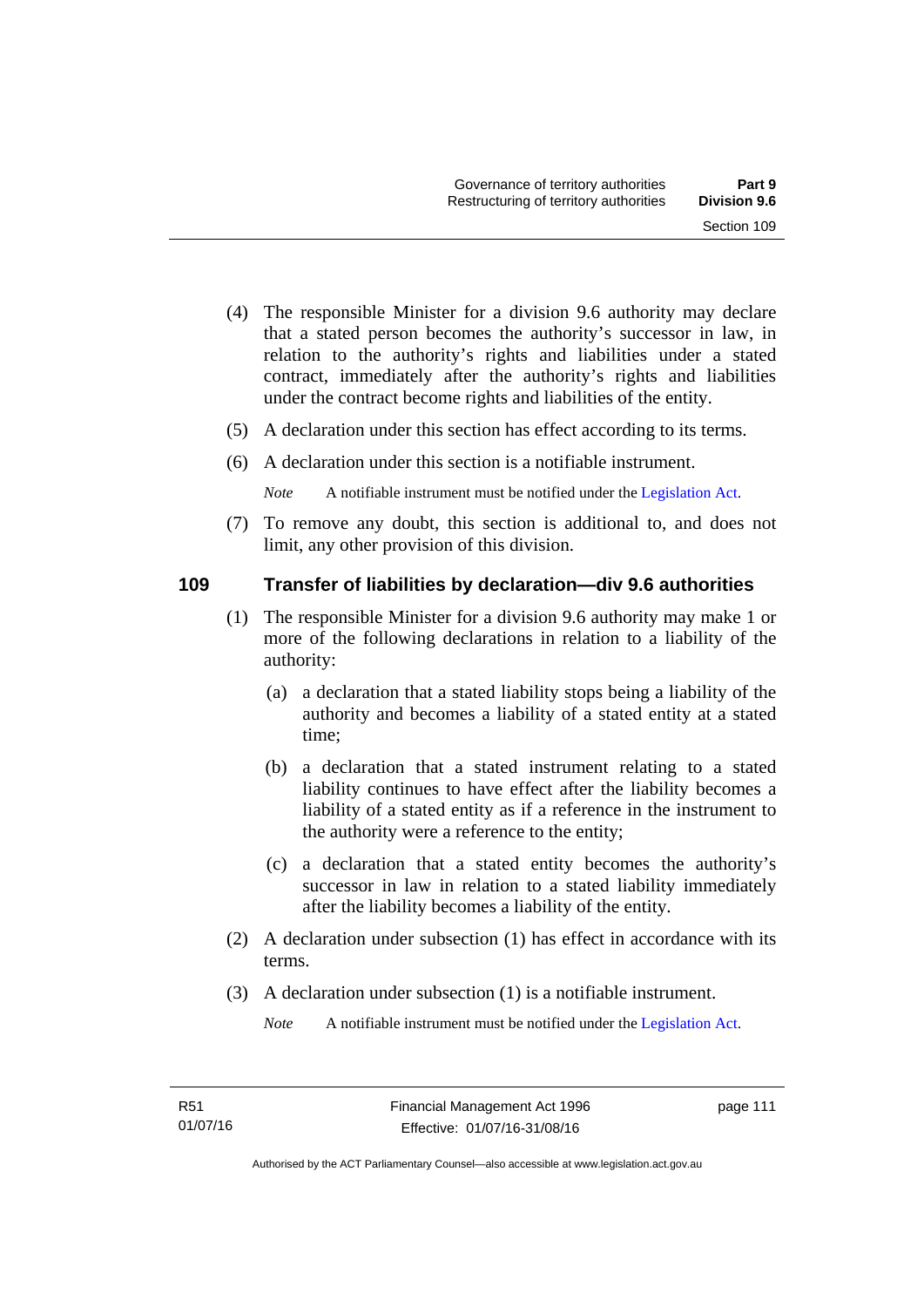(4) To remove any doubt, this section is additional to, and does not limit any other provision of this division.

#### **110 Assistance given by authorities for div 9.6**

(1) A division 9.6 authority may, on the authority's own initiative, give the Territory assistance in relation to the transfer of the authority's assets.

#### **Examples of forms of assistance**

- 1 giving information
- 2 giving financial assistance
- 3 giving a financial benefit to an entity
- 4 giving facilities, information and other assistance in relation to the conduct of a due diligence procedure or market briefing
- 5 entering into an agreement with the Territory
- *Note* An example is part of the Act, is not exhaustive and may extend, but does not limit, the meaning of the provision in which it appears (see [Legislation Act,](http://www.legislation.act.gov.au/a/2001-14) s 126 and s 132).
- (2) A division 9.6 authority must, if asked in writing by the responsible Minister for the authority, assist the Territory in relation to the transfer of the authority's assets.
- (3) If a division 9.6 authority must give assistance under subsection (2), the assistance must be given within the period, and in the way, stated in the request.
- (4) To remove any doubt, a division 9.6 authority that gives assistance under this section does not incur civil liability only because of the giving of assistance.
- (5) Any liability that would, apart from this section, attach to the division 9.6 authority attaches instead to the Territory.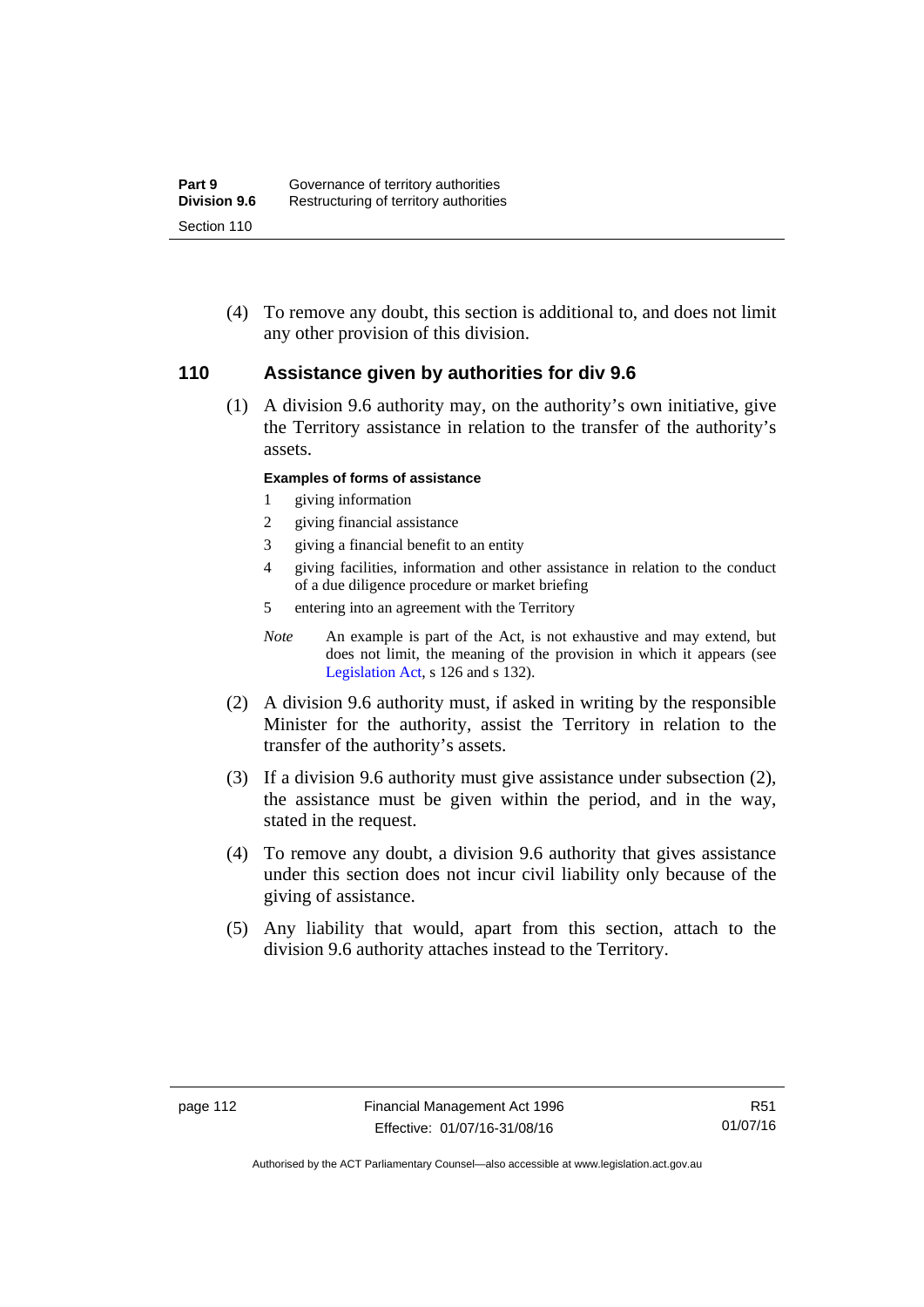#### **111 Assistance given by governing board members for div 9.6**

 (1) The governing board, or a member of the governing board, of a division 9.6 authority may, on the board's or member's own initiative, give the Territory assistance in relation to the transfer of the authority's assets.

#### **Examples of forms of assistance**

- 1 giving information
- 2 giving financial assistance
- 3 giving a financial benefit to an entity
- 4 giving facilities, information and other assistance in relation to the conduct of a due diligence procedure or market briefing
- 5 entering into an agreement with the Territory
- *Note* An example is part of the Act, is not exhaustive and may extend, but does not limit, the meaning of the provision in which it appears (see [Legislation Act,](http://www.legislation.act.gov.au/a/2001-14) s 126 and s 132).
- (2) The governing board, or a member of the governing board, of a division 9.6 authority must, if asked in writing by the responsible Minister for the authority, assist the Territory in relation to the transfer of the authority's assets.
- (3) If the governing board, or a member of the governing board, of a division 9.6 authority must give assistance under subsection (2), the assistance must be given within the period, and in the way, stated in the request.
- (4) To remove any doubt, a governing board or a member of a governing board who gives assistance under this section does not incur civil liability only because of the giving of assistance.
- (5) Any liability that would, apart from this section, attach to the members or member of the governing board attaches instead to the Territory.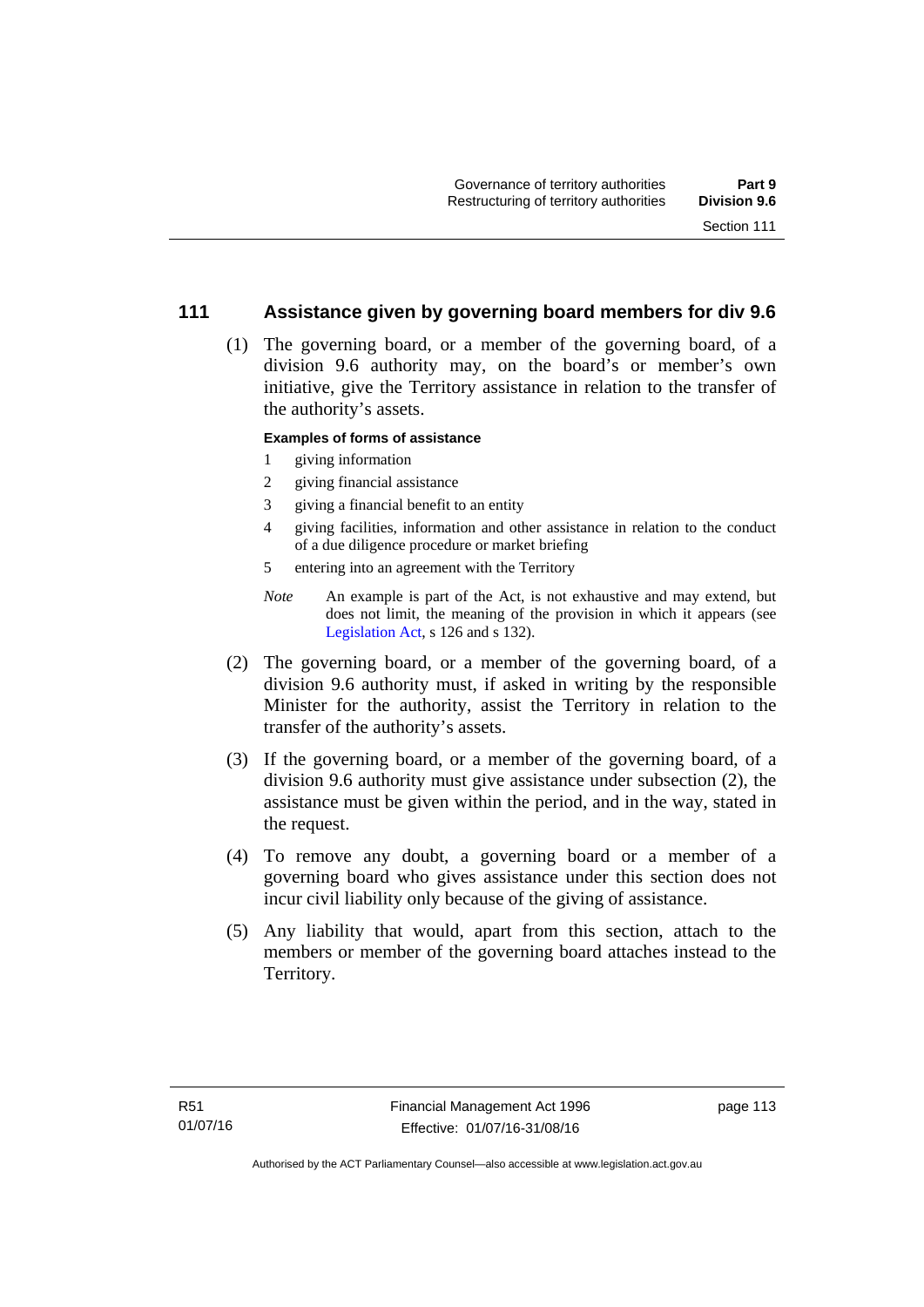#### **112 Use of information by Territory and div 9.6 authorities**

- (1) This section applies to information provided under section 110 (Assistance given by authorities for div 9.6) or section 111 (Assistance given by governing board members for div 9.6) in relation to a division 9.6 authority.
- (2) The Territory, the division 9.6 authority or an associated person may use the information for a purpose related to, or consequent on, the transfer of the authority's assets.
- (3) The Territory, the territory authority or an associated person may give the information to someone else for a purpose related to, or consequent on, the transfer of the authority's assets.
- (4) If a person gives information or uses information under this section—
	- (a) the giving of the information is not—
		- (i) a breach of confidence; or
		- (ii) a breach of professional etiquette or ethics; or
		- (iii) a breach of a rule of professional conduct; and
	- (b) the person does not incur civil liability only because of the giving or using of the information.
- (5) In this section:

*associated person*—each of the following is an *associated person* in relation to a division 9.6 authority:

- (a) the responsible Minister for the authority;
- (b) a public employee;
- (c) a person who exercises a function for the Territory in relation to the transfer of the authority's assets;
- (d) a member of the governing board of the territory authority;

R51 01/07/16

Authorised by the ACT Parliamentary Counsel—also accessible at www.legislation.act.gov.au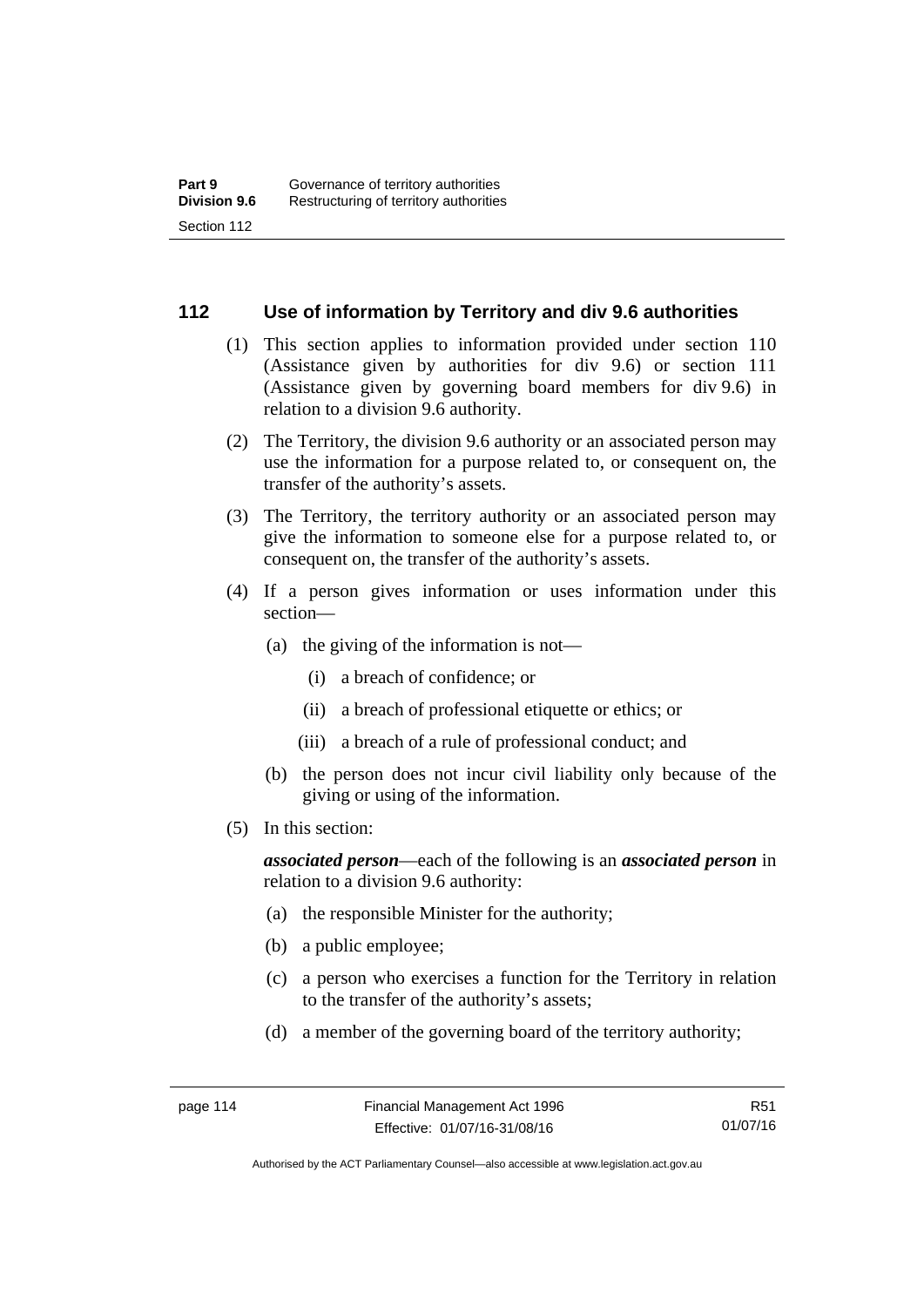- (e) an officer or employee of the authority;
- (f) a person who exercises a function for the authority in relation to the authority's assets.

## **113 Contracts relating to the protection of information responsible Minister for div 9.6 authority**

- (1) The responsible Minister for a division 9.6 authority may, on behalf of the Territory, enter into a contract with an entity relating to the protection of information if—
	- (a) the information is provided under section 110 (Assistance given by authorities for div 9.6) or section 111 (Assistance given by governing board members for div 9.6); and
	- (b) publication of the information might be expected to substantially prejudice the entity's commercial interests.
- (2) To remove any doubt, subsection (1) does not limit the power of the Territory to enter into contracts.

# **114 Contracts relating to the protection of information div 9.6 authority**

- (1) A division 9.6 authority may enter into a contract with an entity relating to the protection of information if—
	- (a) the information is provided under section 110 (Assistance given by authorities for div 9.6) or section 111 (Assistance given by governing board members for div 9.6); and
	- (b) publication of the information might be expected to substantially prejudice the entity's commercial interests.
- (2) To remove any doubt, subsection (1) does not limit the power of the division 9.6 authority to enter into contracts.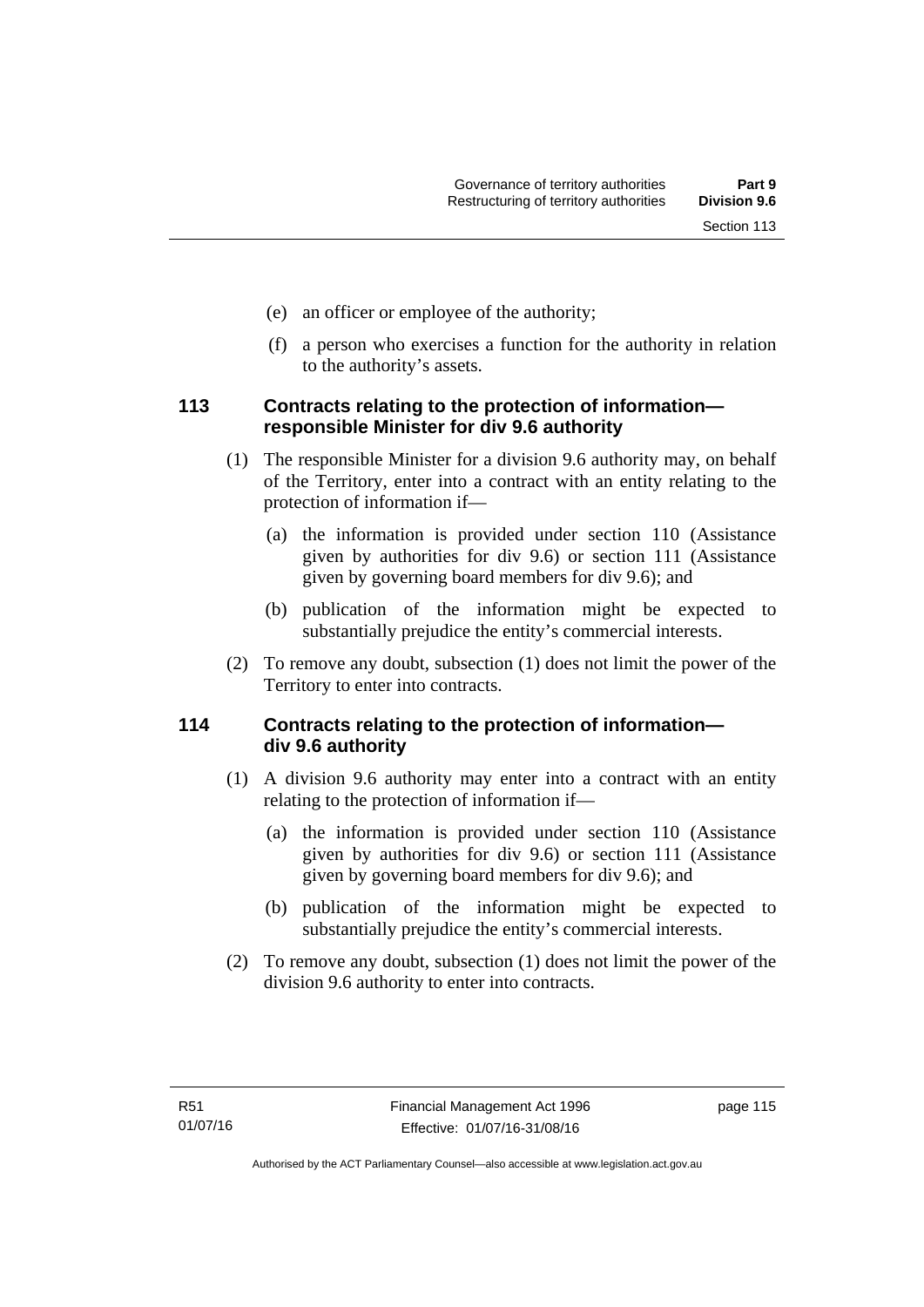#### **115 Transfer of pending proceedings—div 9.6 authorities**

- (1) This section applies if—
	- (a) an entity (the *successor*) becomes the successor in law of someone else (the *original entity*) at a particular time (the *handover time*) in relation to a particular asset, right or liability because of a declaration made by a Minister under this division; and
	- (b) a proceeding to which the original entity was a party was pending in a court or other entity immediately before the handover time; and
	- (c) the proceeding related, completely or partly, to the asset, right or liability.
- (2) The successor is, by force of this subsection, substituted for the original entity as a party to the proceeding to the extent to which the proceeding relates to the asset, right or liability.
- (3) The court or other entity in which, or before which, a proceeding has been continued under this section may give directions about the proceeding.
- (4) However, subsection (2) does not apply if the responsible Minister for the original entity determines otherwise.
- (5) A determination under subsection (3) is a notifiable instrument.

*Note* A notifiable instrument must be notified under the [Legislation Act](http://www.legislation.act.gov.au/a/2001-14).

# **116 Proceedings and evidence—div 9.6 authorities**

 (1) This section applies if an entity (the *successor*) becomes the successor in law of someone else (the *original entity*) at a particular time (the *handover time*) in relation to a particular asset, right or liability because of a declaration made by a Minister under this division.

Authorised by the ACT Parliamentary Counsel—also accessible at www.legislation.act.gov.au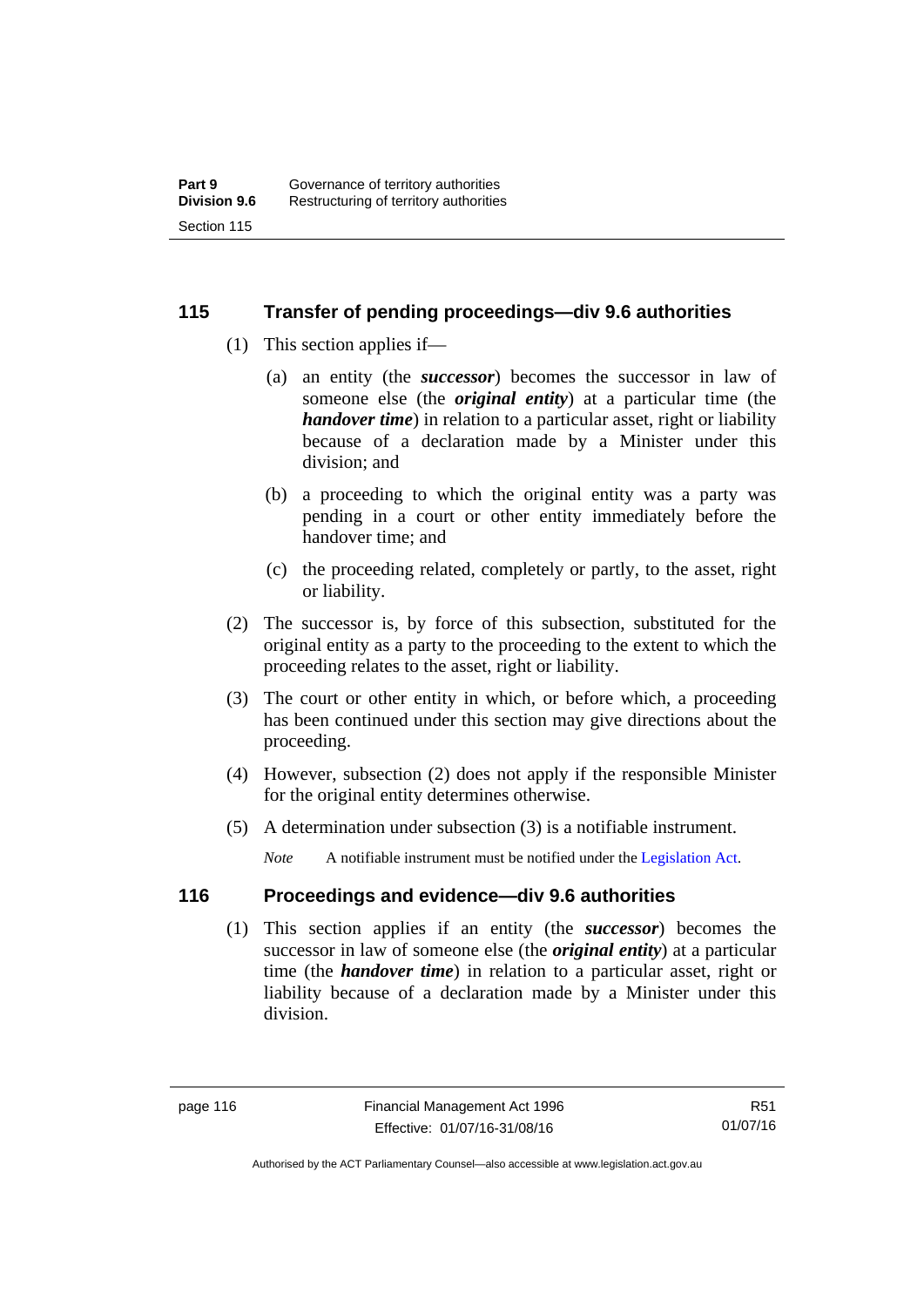- (2) A proceeding for a cause of action may be brought against the successor in relation to the asset, right or liability if, before handover time—
	- (a) the cause of action had accrued against the original entity in relation to the asset, right or liability; and
	- (b) a proceeding had not started in relation to the cause of action; and
	- (c) the limitation period for the cause of action had not ended.
- (3) The *[Limitation Act 1985](http://www.legislation.act.gov.au/a/1985-66),* part 3 (Postponement of bar) applies to the starting of a proceeding that may be brought by or against the successor under this section as if the cause of action had been accrued by, or had accrued against, the successor.
- (4) The court or other entity in which, or before which, a proceeding has been or may be started under this section may give directions about the proceeding.
- (5) Any evidence that, before handover time, would have been admissible for or against the original entity in relation to the asset, right or liability is admissible for or against the successor.
- (6) An order made in a proceeding by or against the original entity in relation to the asset, right or liability before handover time may be enforced by or against the successor.
- (7) In this section:

*proceeding* includes a proceeding by way of appeal or review (including review under the *[Ombudsman Act 1989](http://www.legislation.act.gov.au/a/alt_a1989-45co)*).

#### **117 Operation of div 9.6 not breach of contract etc**

To remove any doubt, the operation of this division must not be taken to—

(a) place a person in breach of contract or confidence; or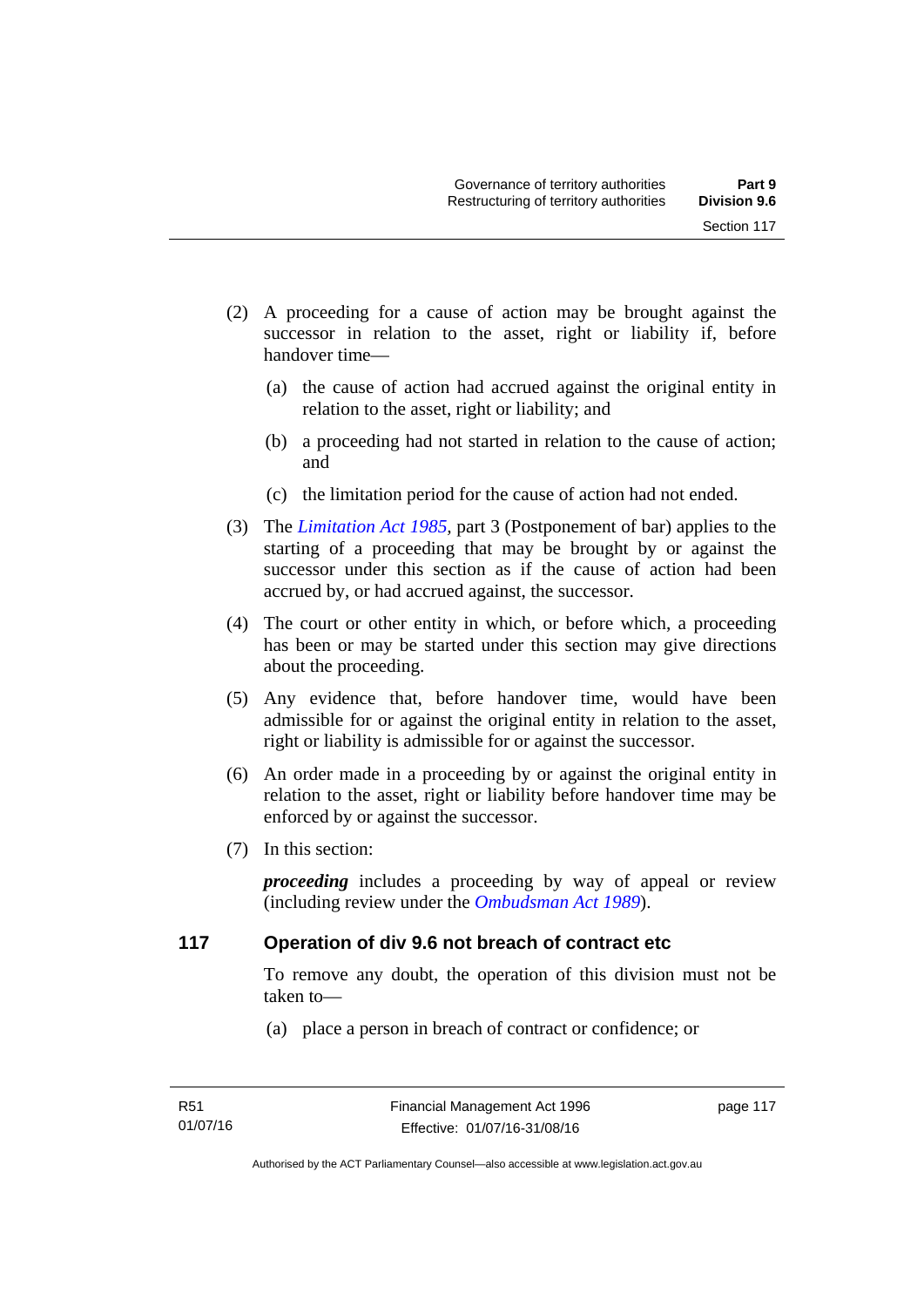- (b) otherwise make a person guilty of a civil wrong; or
- (c) place a person in breach of, or create a default under, any territory law or provision in an agreement, arrangement or understanding, including, for example, a contractual provision prohibiting, restricting or regulating the following:
	- (i) the assignment or transfer of an asset, right or liability;
	- (ii) the disclosure of information; or
- (d) release a surety from any of surety's liabilities in relation to a liability that is transferred under a declaration made by a Minister under this division; or
- (e) fulfil a condition that—
	- (i) allows an entity to terminate an agreement or liability; or
	- (ii) alters the operation or effect of an agreement; or
	- (iii) requires an amount to be paid before its stated maturity.
- *Note* An example is part of the Act, is not exhaustive and may extend, but does not limit, the meaning of the provision in which it appears (see [Legislation Act,](http://www.legislation.act.gov.au/a/2001-14) s 126 and s 132).

#### **118 Transfer of assets etc not otherwise disposed of—div 9.6 authorities**

- (1) This section applies in relation to an asset, right or liability of a division 9.6 authority if—
	- (a) the authority ceases to exist; and
	- (b) apart from this section, division 9.7 would not apply in relation to the authority; and
	- (c) the asset, right or liability has not been disposed of after the authority ceases to exist.

Authorised by the ACT Parliamentary Counsel—also accessible at www.legislation.act.gov.au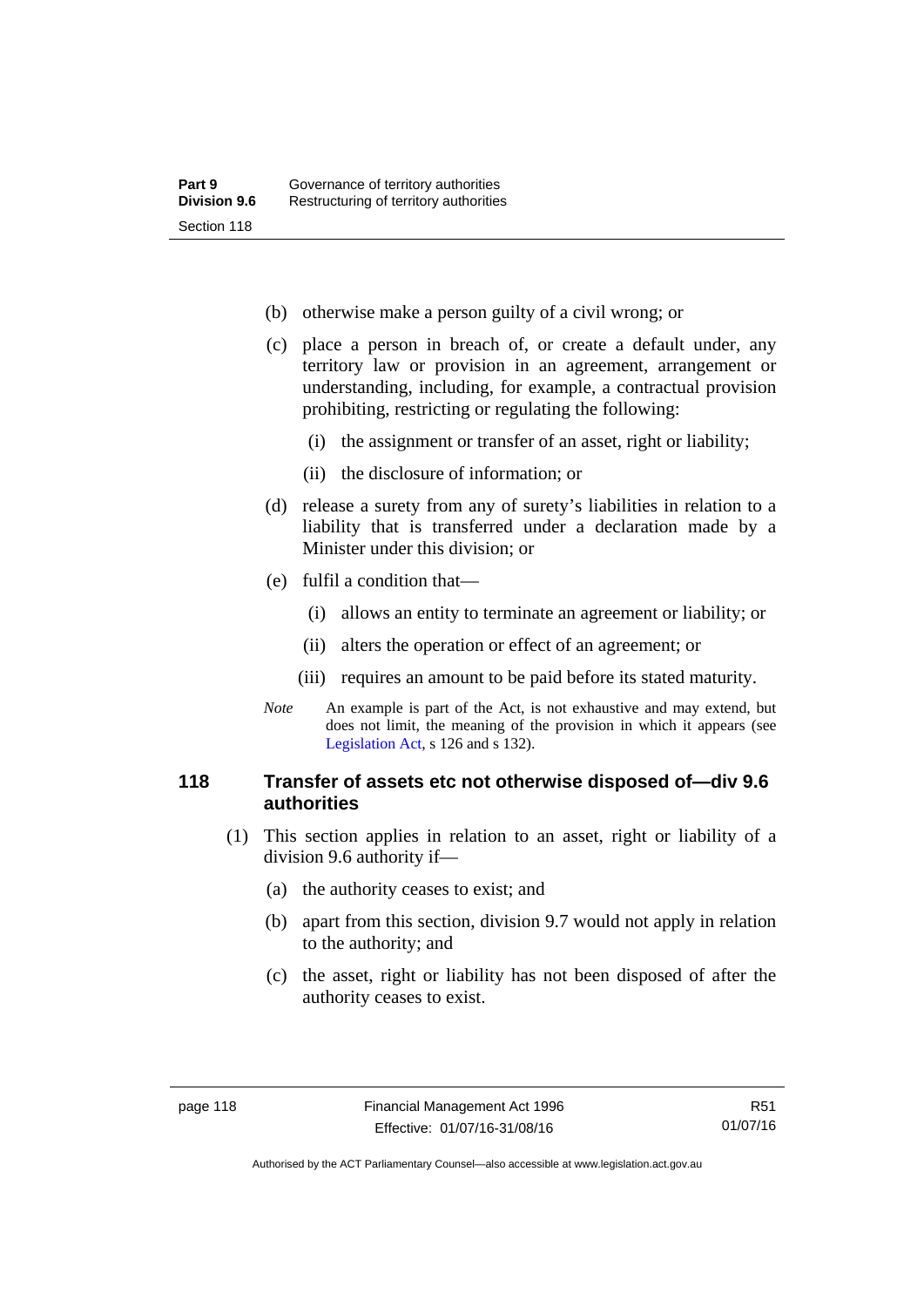(2) Division 9.7 applies in relation to the division 9.6 authority as if it were a division 9.7 authority, but only in relation to the asset, right or liability that has not been disposed of.

#### **119 Annual reports etc for div 9.6 authorities**

(1) In this section:

*division 9.6 authority* means a division 9.6 authority that has ceased to exist and is not also a division 9.7 authority.

*financial year*––see the *[Annual Reports \(Government Agencies\)](http://www.legislation.act.gov.au/a/2004-8)  [Act 2004](http://www.legislation.act.gov.au/a/2004-8)*, section 6 (3).

*handover day*, in relation to a division 9.6 authority, means the day the authority ceases to exist.

*relevant financial year*, for a division 9.6 authority, means a financial year—

- (a) beginning before the handover day for the authority; and
- (b) for which a report had not been presented by the authority under the *[Annual Reports \(Government Agencies\) Act 2004](http://www.legislation.act.gov.au/a/2004-8)*, section 6 (Annual report of public authority) before the handover day.

*responsible Minister*, for a division 9.6 authority, means the Minister who was the responsible Minister for the authority immediately before it ceased to exist.

- (2) The responsible Minister for a division 9.6 authority must present an annual report for the authority for each relevant financial year.
- (3) An annual report under subsection (2) must include anything that the annual report would have been required to include before handover day for the division 9.6 authority.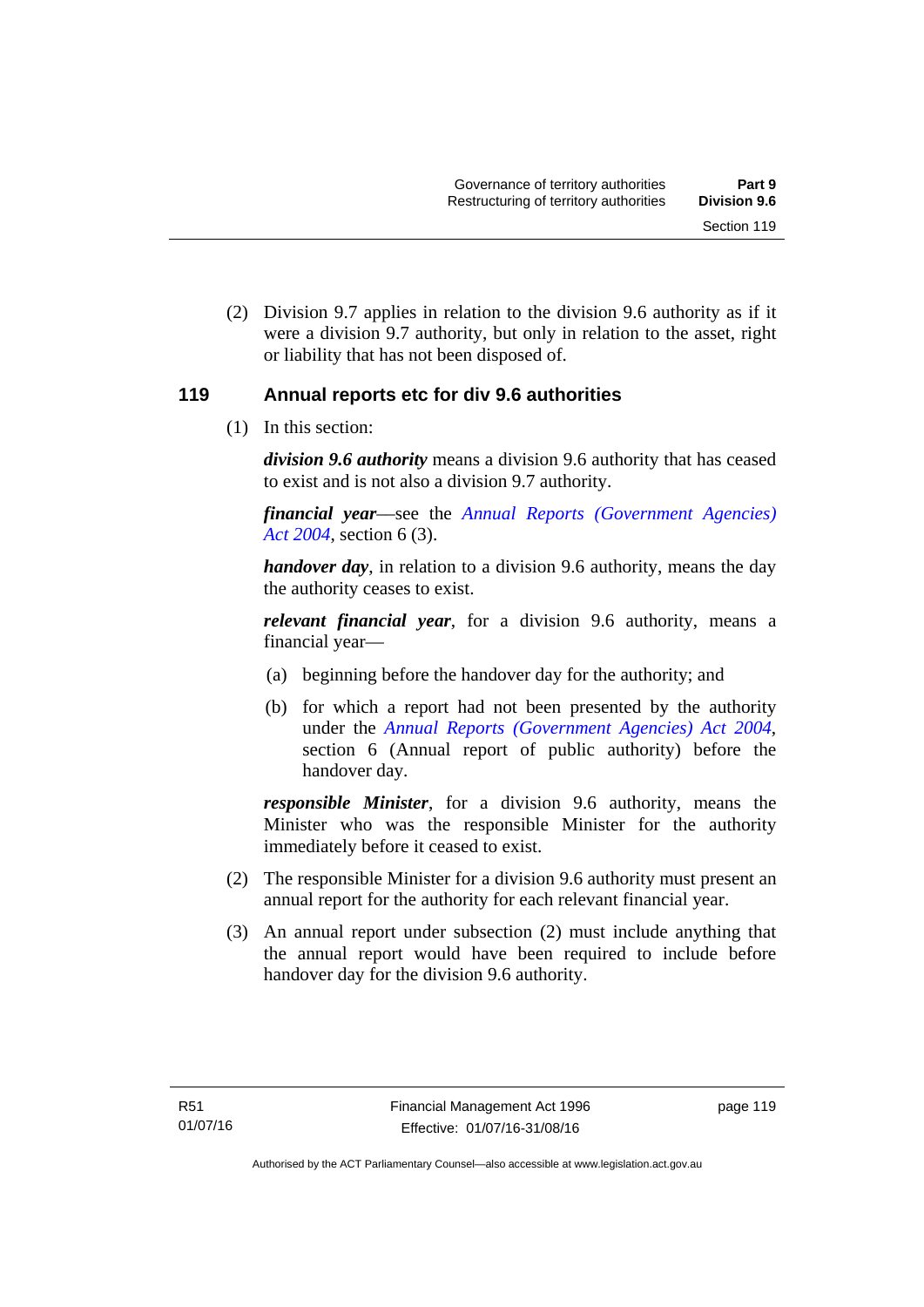- (4) The applied provisions of part 8 (Financial provisions for territory authorities) apply in relation to a division 9.6 authority in relation to any period before the handover day as if—
	- (a) the authority had not ceased to exist; and
	- (b) a reference in section 63 and section 68 to the authority included a reference to the responsible Minister for the authority; and
	- (c) a reference in section 64 and section 69 to the relevant person for the authority included a reference to the responsible Minister for the authority; and
	- (d) a reference in section 65 and section 70 to the chief executive officer of the authority included a reference to the responsible Minister for the authority; and
	- (e) all other necessary changes were made; and
	- (f) any changes prescribed by regulation were made.
- (5) For subsection (4), the *applied provisions of part 8* are the following:
	- section 63 (Annual financial statements of territory authorities)
	- section 64 (Responsibility for annual financial statements of territory authorities)
	- section 65 (Audit of annual financial statements of territory authorities)
	- section 66 (Annual financial statements of territory authorities to be included in annual reports etc)
	- section 68 (Statements of performance of territory authorities)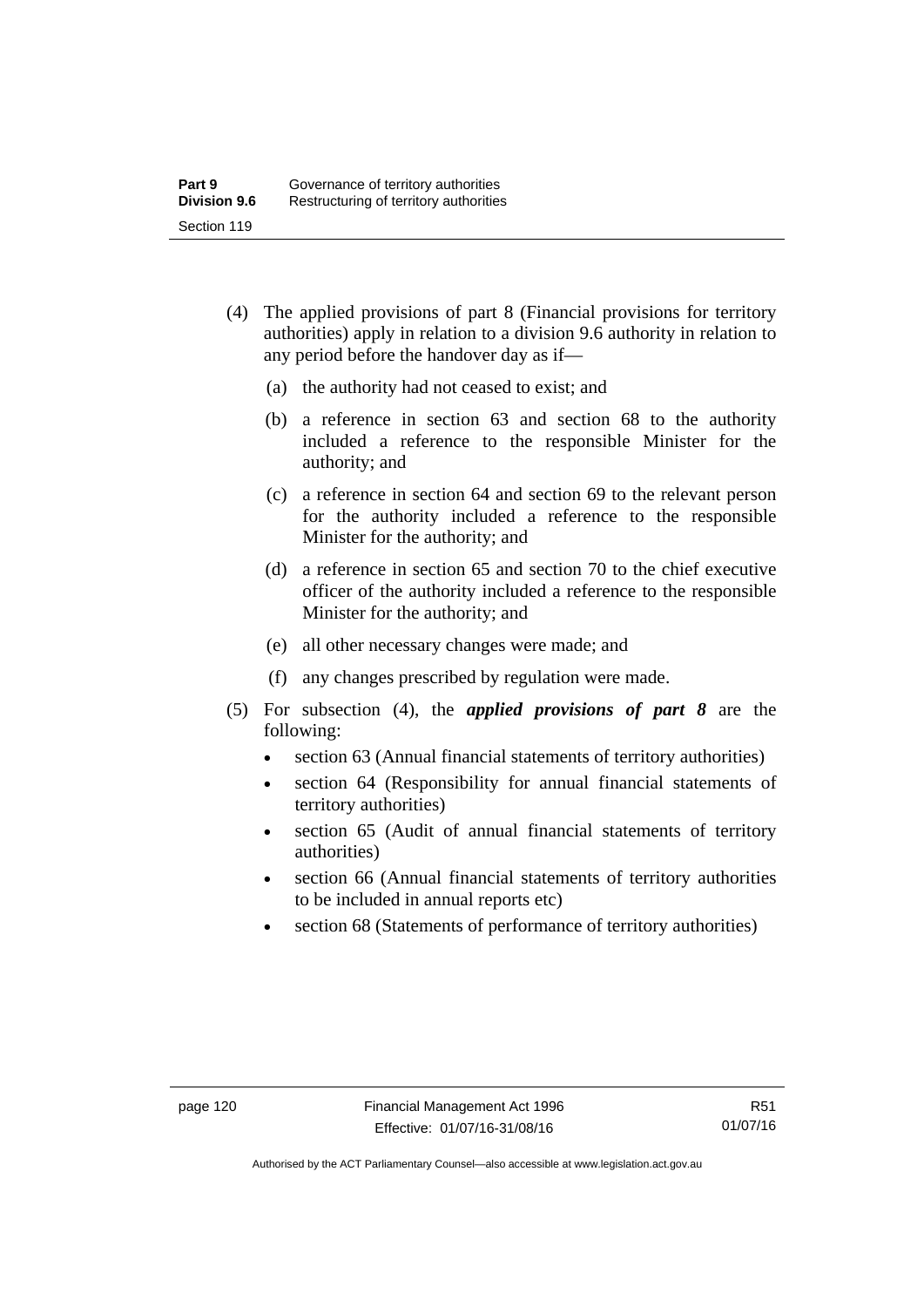- section 69 (Responsibility for territory authority statements of performance)
- section 70 (Scrutiny of territory authority statements of performance)
- section 71 (Territory authority statements of performance to be included in annual reports).

# **Division 9.7 Additional provisions for restructuring of certain territory authorities**

# **120 What territory authorities does div 9.7 apply to?**

- (1) This division applies to a territory authority if the authority is prescribed by regulation for this division.
	- *Note* This division also applies in relation to territory authorities in relation to certain assets, rights and liabilities (see s 118).
- (2) A reference in this division to a *division 9.7 authority* is a reference to a territory authority to which this division applies.
- (3) To remove any doubt, a regulation may prescribe a territory authority for this division whether or not this part would otherwise apply to the authority.

## **121 Definitions—div 9.7**

In this division:

*handover day*, in relation to a division 9.7 authority, means the day the authority ceases to exist.

*territory authority* includes a territory authority that has ceased to exist.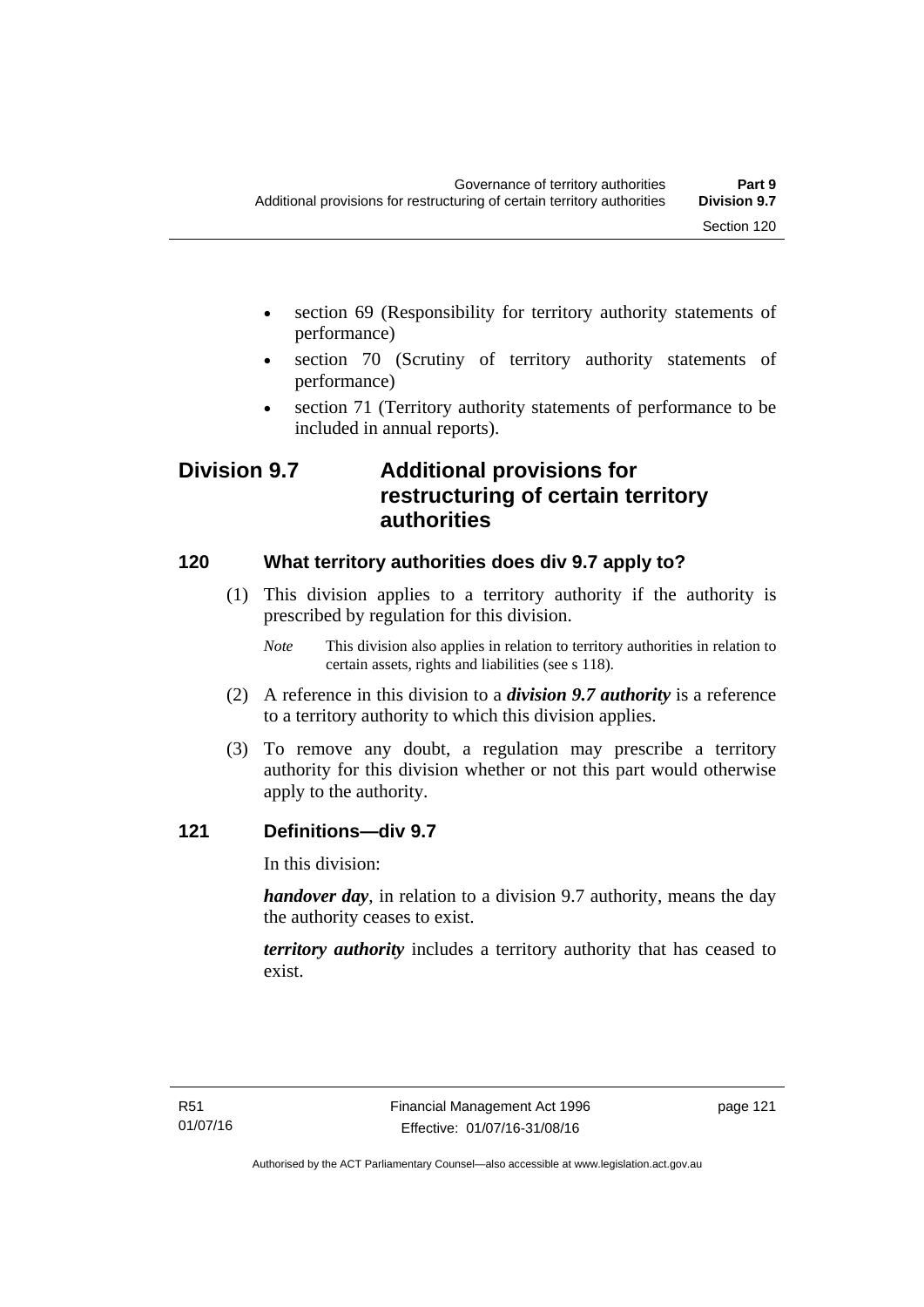## **122 Vesting of assets, rights and liabilities—div 9.7 authorities**

- (1) All assets, rights and liabilities of a division 9.7 authority immediately before handover day vest in the Territory on handover day.
- (2) To remove any doubt, all records of the territory authority, including applications made to the authority, become the records of the Territory on handover day.

## **123 Proceedings and evidence—div 9.7 authorities**

- (1) For a proceeding started before handover day and to which a division 9.7 authority is a party, the Territory is substituted as a party on the handover day.
- (2) A proceeding for a cause of action in relation to a division 9.7 authority may be brought against the Territory if, before handover day—
	- (a) the cause of action had accrued against the authority; and
	- (b) a proceeding had not started in relation to the cause of action; and
	- (c) the limitation period for the cause of action had not ended.
- (3) The *[Limitation Act 1985](http://www.legislation.act.gov.au/a/1985-66),* part 3 (Postponement of bar) applies to the starting of a proceeding that may be brought by or against the Territory under this section as if the cause of action had been accrued by, or had accrued against, the Territory.
- (4) The court or other entity in which, or before which, a proceeding may be or has been started or continued under this section may give directions about the proceeding.
- (5) Any evidence that would, before a division 9.7 authority ceased to exist, have been admissible for or against the authority is admissible for or against the Territory.

R51 01/07/16

Authorised by the ACT Parliamentary Counsel—also accessible at www.legislation.act.gov.au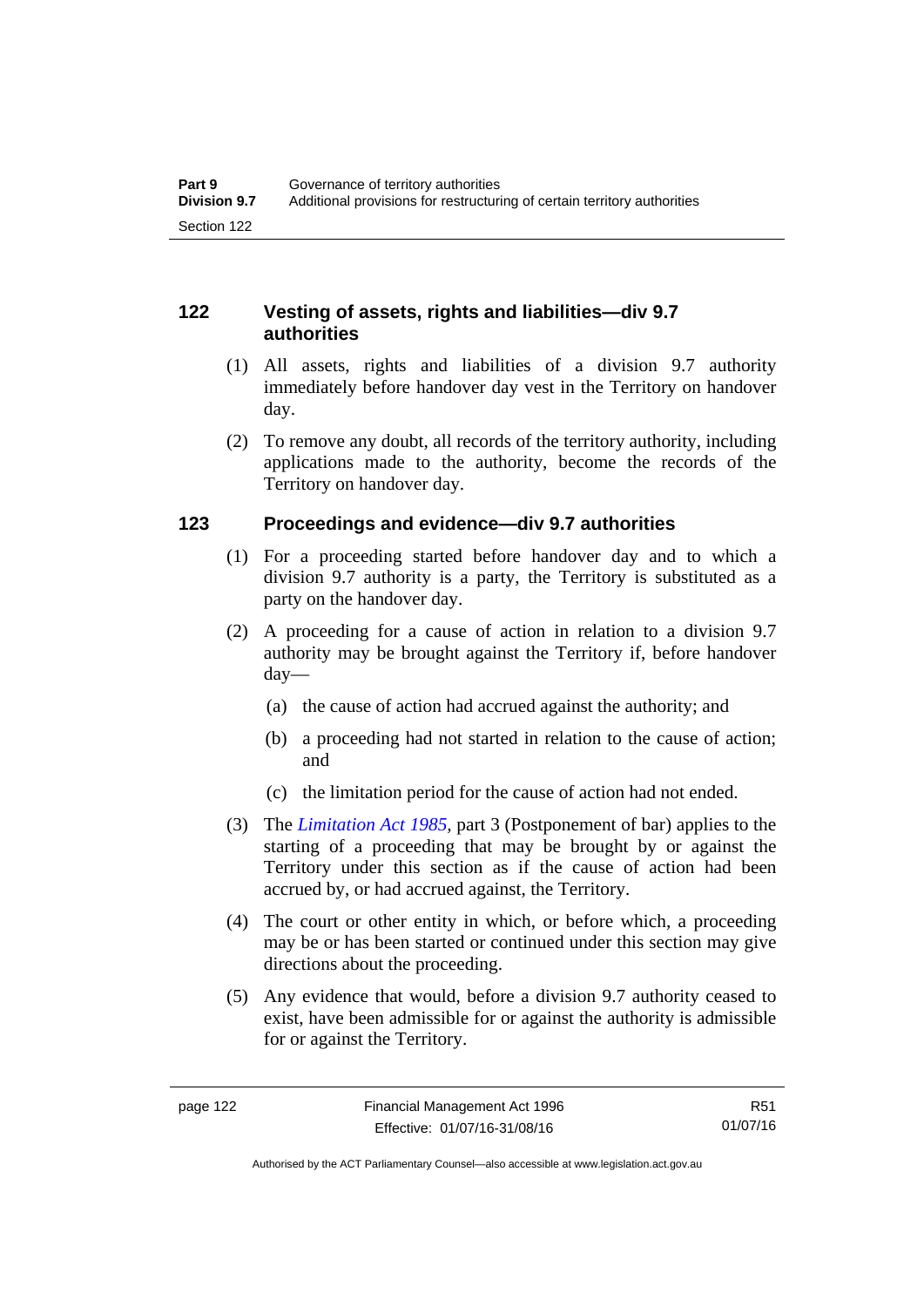- (6) An order made in a proceeding by or against a division 9.7 authority before the handover day may, after the handover day, be enforced by or against the Territory.
- (7) In this section:

*proceeding* includes a proceeding by way of appeal or review (including review under the *[Ombudsman Act 1989](http://www.legislation.act.gov.au/a/alt_a1989-45co)*).

## **124 Annual reports and financial statements for div 9.7 authorities**

(1) In this section:

*division 9.7 authority* means a division 9.7 authority that has ceased to exist.

*financial year*––see the *[Annual Reports \(Government Agencies\)](http://www.legislation.act.gov.au/a/2004-8)  [Act 2004](http://www.legislation.act.gov.au/a/2004-8)*, section 6 (3).

*relevant financial year*, for a division 9.7 authority, means a financial year—

- (a) beginning before the handover day for the authority; and
- (b) for which a report had not been presented by the authority under the *[Annual Reports \(Government Agencies\) Act 2004](http://www.legislation.act.gov.au/a/2004-8)*, section 6 (Annual report of public authority) before the handover day.

*responsible Minister*, for a division 9.7 authority, means the Minister who was the responsible Minister for the authority immediately before it ceased to exist.

- (2) The responsible Minister for a division 9.7 authority must present an annual report for the authority for each relevant financial year.
- (3) An annual report under subsection (2) must include anything that the annual report would have been required to include before handover day for the division 9.7 authority.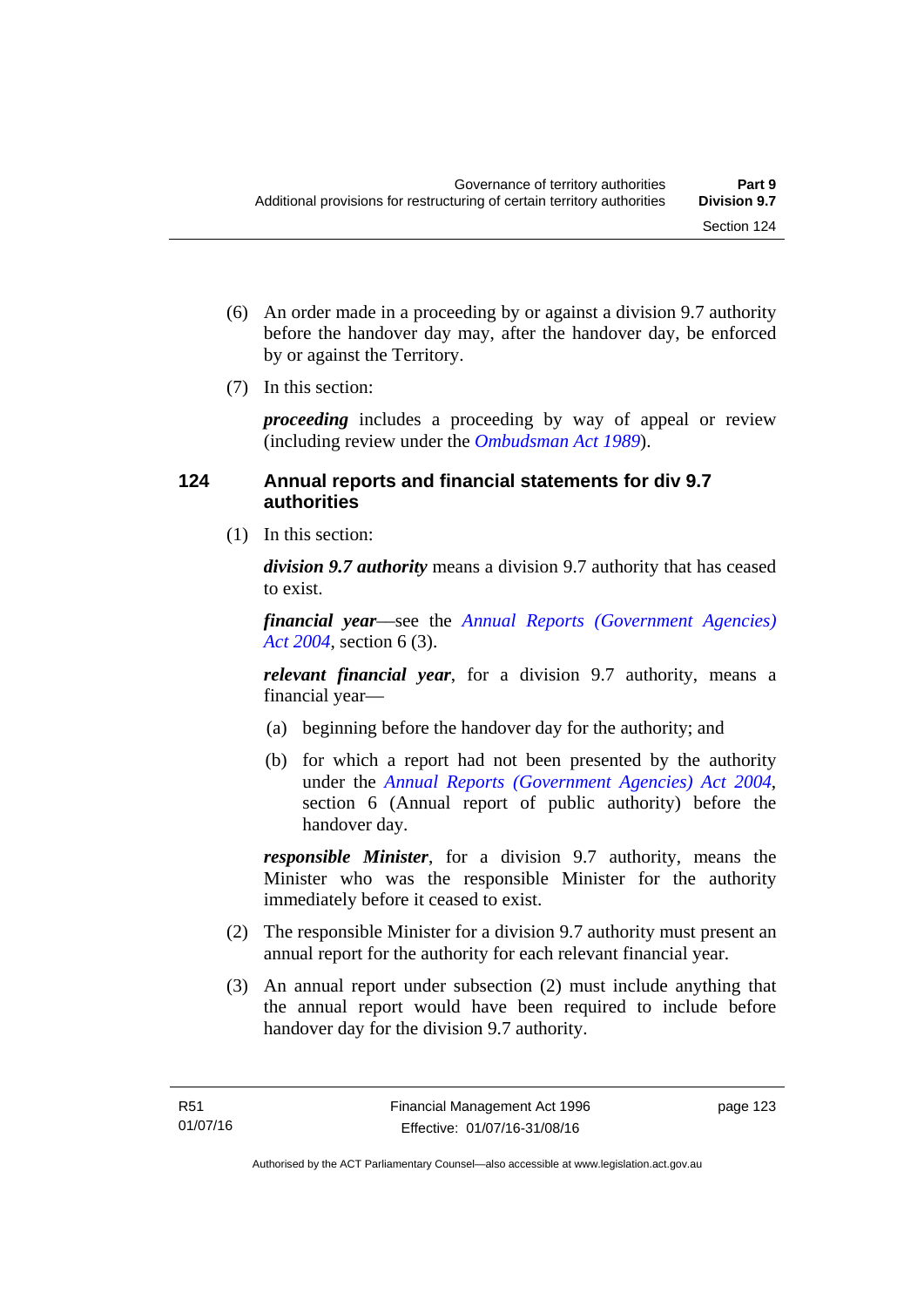- (4) The applied provisions of part 8 (Financial provisions for territory authorities) apply in relation to a division 9.7 authority in relation to any period before the handover day as if—
	- (a) the authority had not ceased to exist; and
	- (b) a reference in section 63 and section 68 to the authority included a reference to the responsible Minister for the authority; and
	- (c) a reference in section 64 and section 69 to the relevant person for the authority included a reference to the responsible Minister for the authority; and
	- (d) a reference in section 65 and section 70 to the chief executive officer of the authority included a reference to the responsible Minister for the authority; and
	- (e) all other necessary changes were made; and
	- (f) any changes prescribed by regulation were made.
- (5) For subsection (4), the *applied provisions of part 8* are the following:
	- section 63 (Annual financial statements of territory authorities)
	- section 64 (Responsibility for annual financial statements of territory authorities)
	- section 65 (Audit of annual financial statements of territory authorities)
	- section 66 (Annual financial statements of territory authorities to be included in annual reports etc)
	- section 68 (Statements of performance of territory authorities)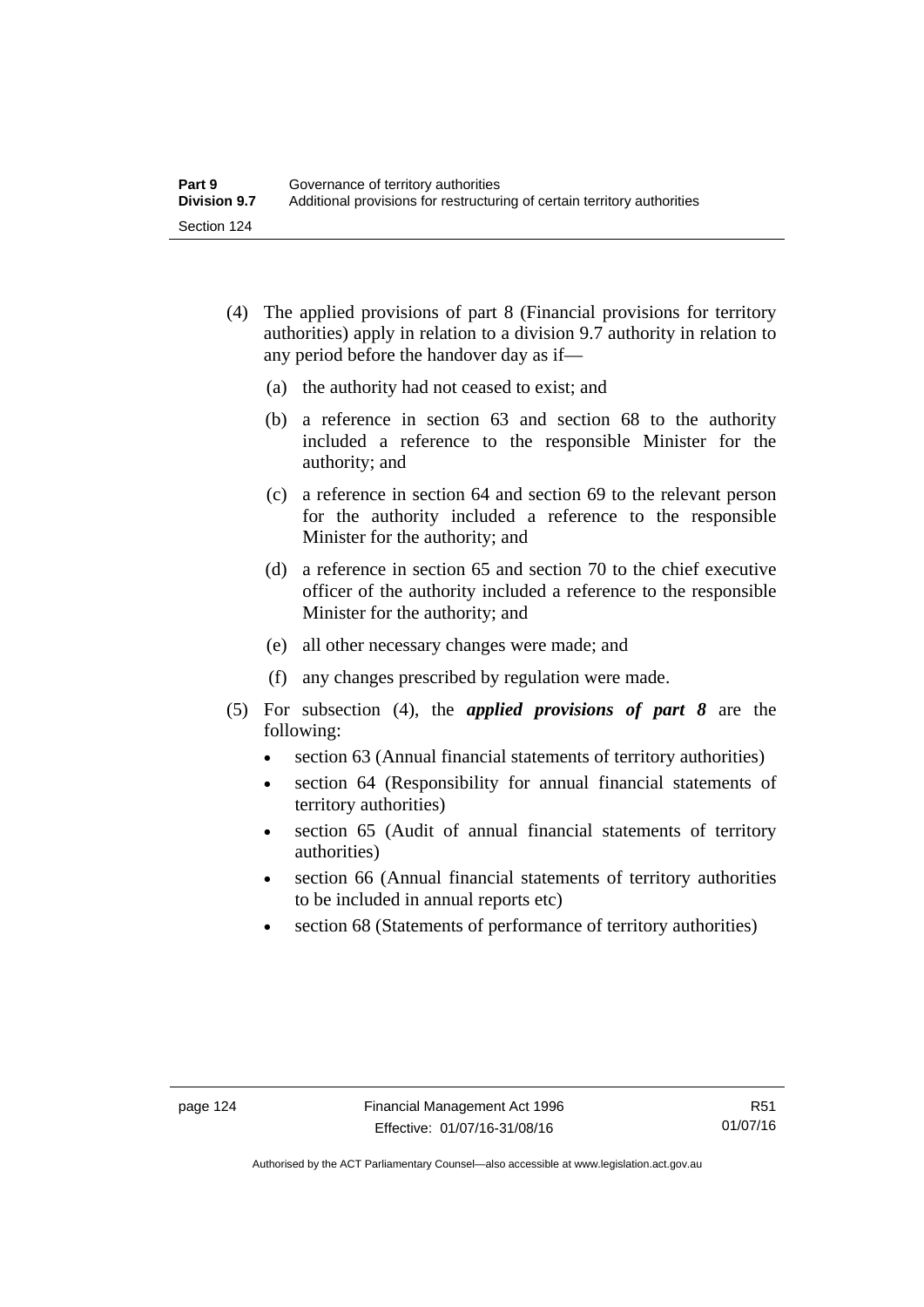- section 69 (Responsibility for territory authority statements of performance)
- section 70 (Scrutiny of territory authority statements of performance)
- section 71 (Territory authority statements of performance to be included in annual reports).

# **125 References to div 9.7 authority**

In any contract, agreement or arrangement, a reference to a division 9.7 authority is, for the application of the contract, agreement or arrangement on or after the handover day, a reference to the Territory.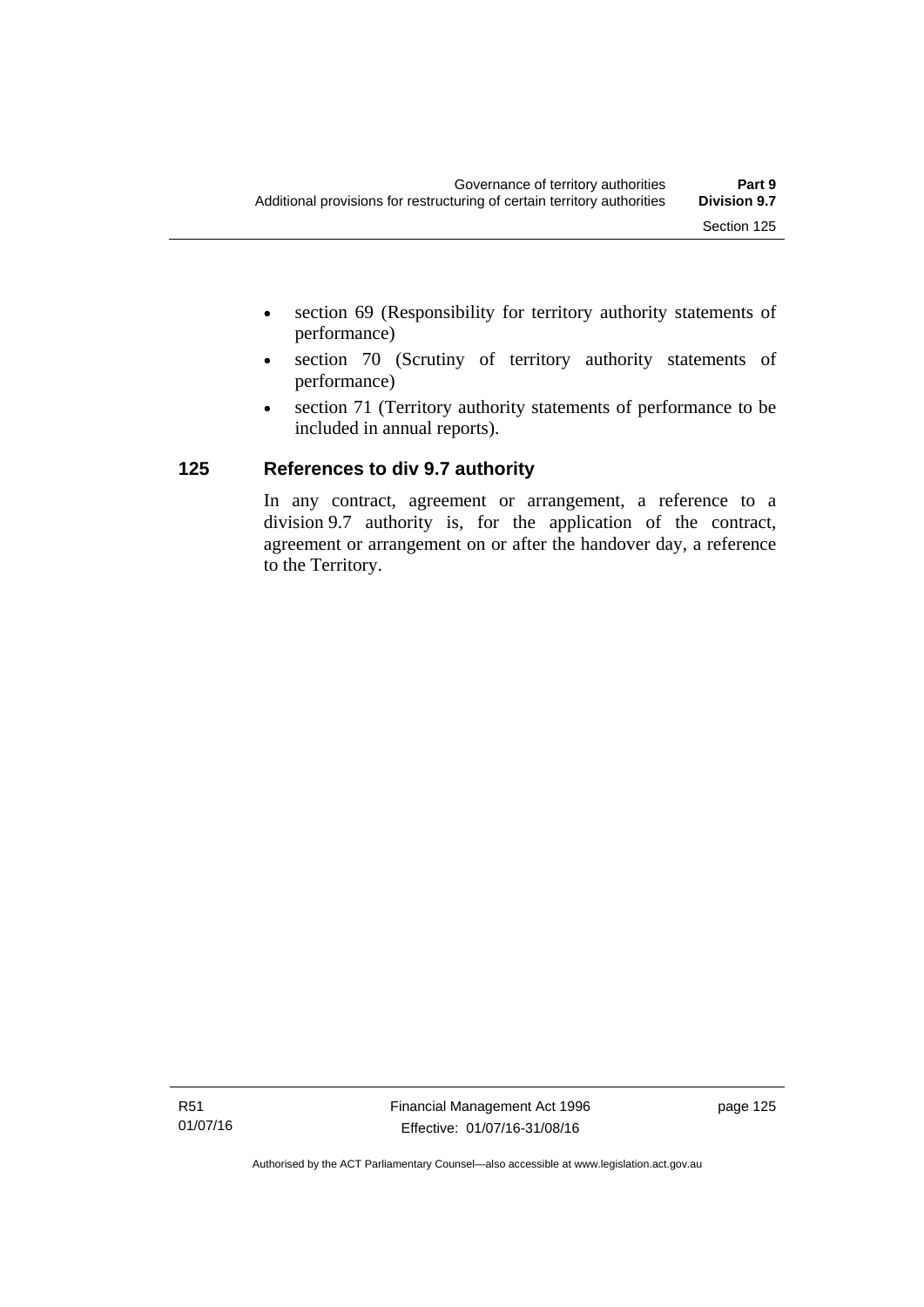#### **Part 10** Miscellaneous

Section 130

# **Part 10 Miscellaneous**

#### **130 Act of grace payments**

- (1) If the Treasurer considers it appropriate to do so because of special circumstances, the Treasurer may authorise the payment by a directorate or territory authority of an amount to a person (the *payee*) although the payment of that amount (the *relevant amount*) would not otherwise be authorised by law or required to meet a legal liability.
- (2) The authorisation may provide for the relevant amount to be paid  $by-$ 
	- (a) more than 1 instalment and on the dates specified in the authorisation; or
	- (b) periodical payments of an amount, and for the period, specified in the authorisation.
- (3) An authorisation may be expressed to be subject to conditions to be complied with by the payee.
- (4) If a condition is contravened, the Treasurer may by written notice addressed to the last-known address of the payee require the payee, within 30 days of receipt of the notice, to pay an amount equal to all or part of the relevant amount.
- (5) If the payee does not pay the amount specified in the notice under subsection (4), the amount may be recovered by the Territory as a debt.
- (6) If the payment of an amount by a directorate or territory authority is authorised under this section, the Treasurer must—
	- (a) direct that the amount be paid from an existing appropriation for the directorate or territory authority stated by the Treasurer; or

Authorised by the ACT Parliamentary Counsel—also accessible at www.legislation.act.gov.au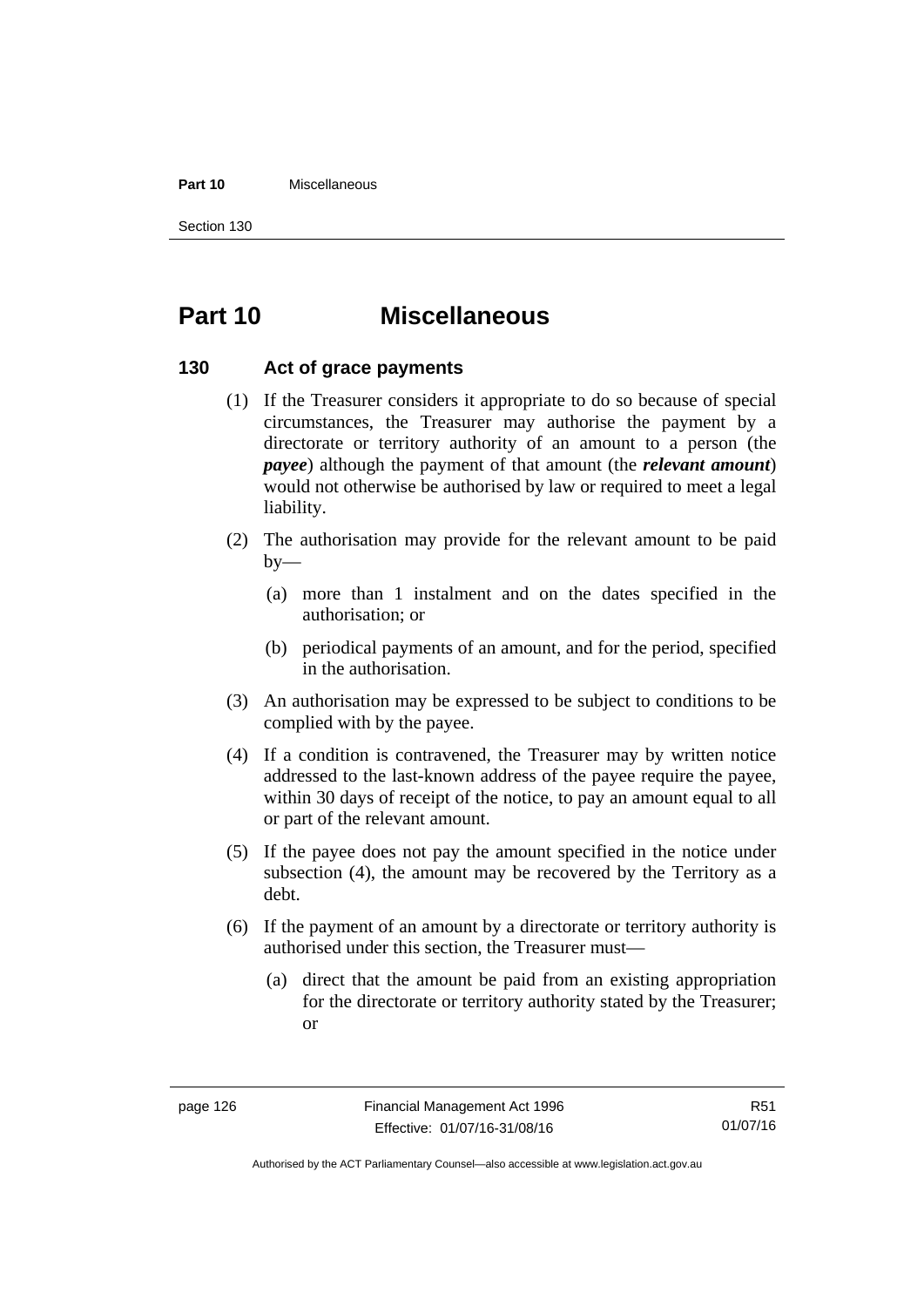- (b) authorise payment of the amount under section 18 (Treasurer's advance); or
- (c) authorise payment of the amount by appropriation to the relevant directorate or territory authority.
- (7) The public money of the Territory is appropriated for subsection (6) (c).
- (8) A payment made by a directorate or territory authority under this section must be reported in notes to the financial statements of the directorate or territory authority that relate to the financial year when the payment was made.
- (9) The notes must indicate in relation to each payment under this section the amount and grounds for the payment.
- (10) The notes relating to a payment under this section must not disclose the identity of the payee unless disclosure was agreed to by the payee as a condition of authorising the payment.

#### **131 Waiver of debts etc**

- (1) The Treasurer may, in writing, on behalf of the Territory—
	- (a) waive the Territory's right to payment of an amount payable to the Territory; or
	- (b) postpone any right of the Territory to be paid a debt in priority to another debt; or
	- (c) allow the payment by instalments of an amount payable to the Territory; or
	- (d) defer the time for payment of an amount payable to the Territory.
- (2) A waiver relating to an amount payable to the Territory by a person may be expressed to be subject to a condition that the person agrees to pay an amount to the Territory in circumstances specified in the waiver.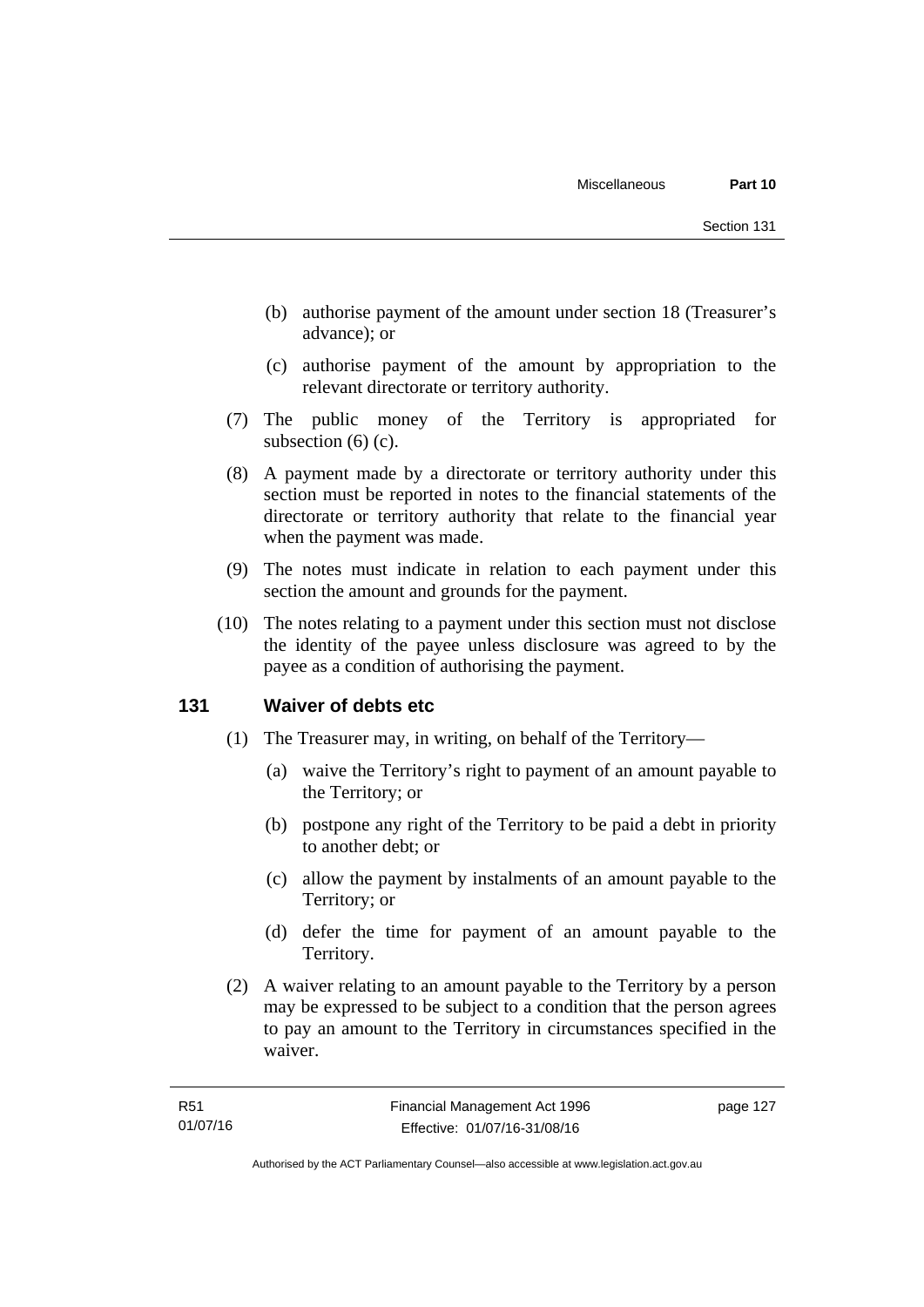#### **Part 10** Miscellaneous

Section 132

 (3) A waiver relating to an amount payable to the Territory must be reported in the notes to the financial statements of the relevant directorate that relate to the year in which the right to payment was waived.

#### **132 Payments in relation to deceased estates**

- (1) If, at the time of a person's death (whether before or after the commencement of this section), the Territory owed an amount to the person, the Treasurer may pay that amount to the person who the Treasurer considers should receive the payment.
- (2) In deciding who should be paid, the Treasurer must have regard to—
	- (a) the provisions of any will of the deceased person that identify the persons entitled to property under the will; and
	- (b) the law relating to the disposition of the property of deceased people.
- (3) Before making a payment to a person, the Treasurer may require the person to produce any documents and other evidence relating to—
	- (a) the disposition of the deceased person's estate; or
	- (b) the family of the deceased person and any other people apparently entitled to share in the estate of the deceased person.
- (4) Subject to subsection (3), the Treasurer may make the payment without requiring production of probate of the will, or letters of administration of the estate, of the deceased person.
- (5) If a payment is made in relation to an amount owing to a deceased person, the Territory is discharged from any further liability in relation to that amount.
- (6) This section does not relieve the recipient of a payment from liability to deal with the money in accordance with law.

R51 01/07/16

Authorised by the ACT Parliamentary Counsel—also accessible at www.legislation.act.gov.au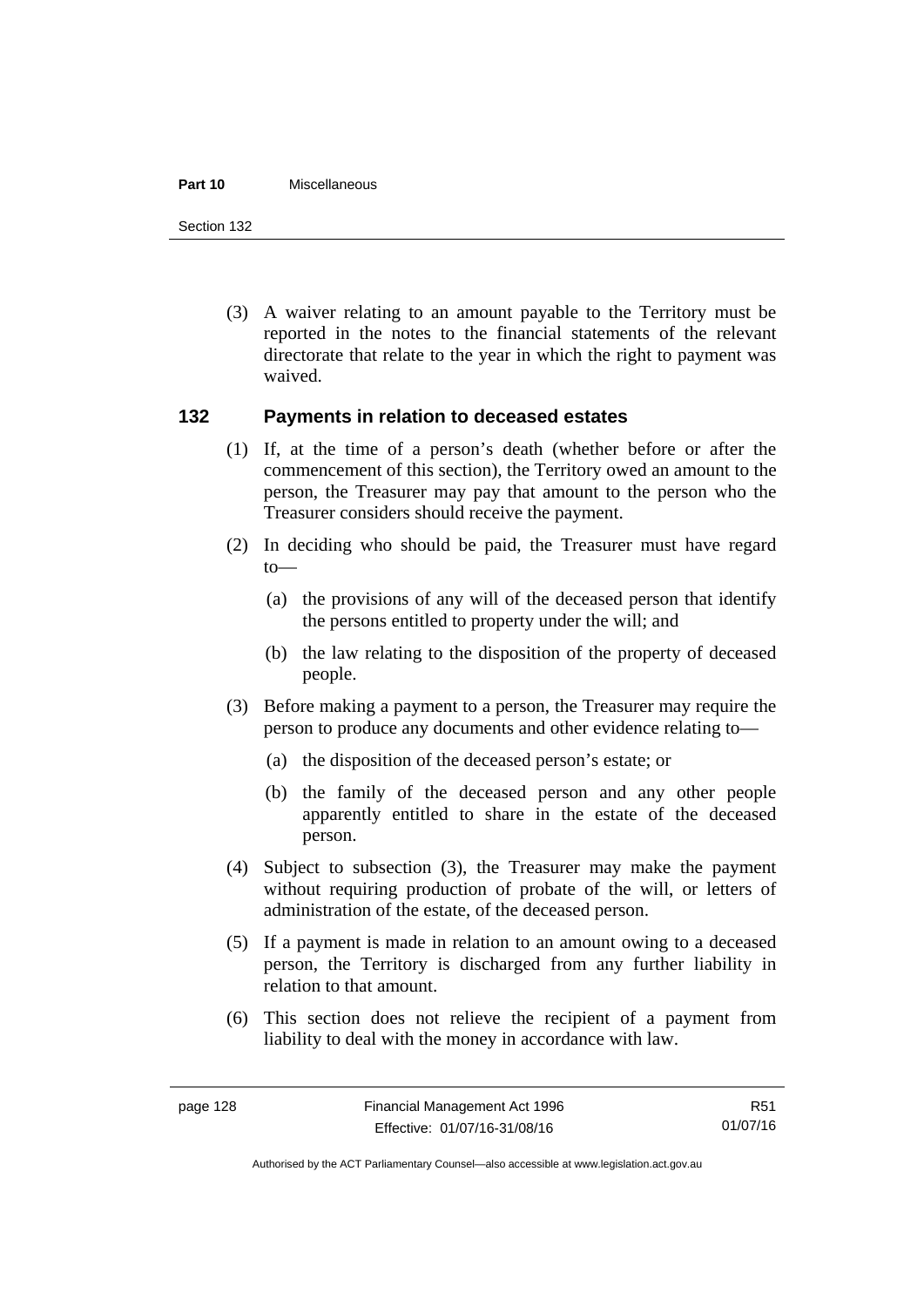#### **133 Guideline-making power**

- (1) The Treasurer may make financial management guidelines for this Act.
	- *Note* Financial management guidelines may be made in relation to any matter that is required or permitted to be prescribed by the Act, or is necessary or convenient to be prescribed for carrying out or giving effect to the Act (see [Legislation Act,](http://www.legislation.act.gov.au/a/2001-14) s 44).
- (2) A financial management guideline is a disallowable instrument.
	- *Note* A disallowable instrument must be notified, and presented to the Legislative Assembly, under the [Legislation Act.](http://www.legislation.act.gov.au/a/2001-14)

#### **134 Regulation-making power**

The Executive may make regulations for this Act.

*Note* A regulation must be notified, and presented to the Legislative Assembly, under the [Legislation Act](http://www.legislation.act.gov.au/a/2001-14).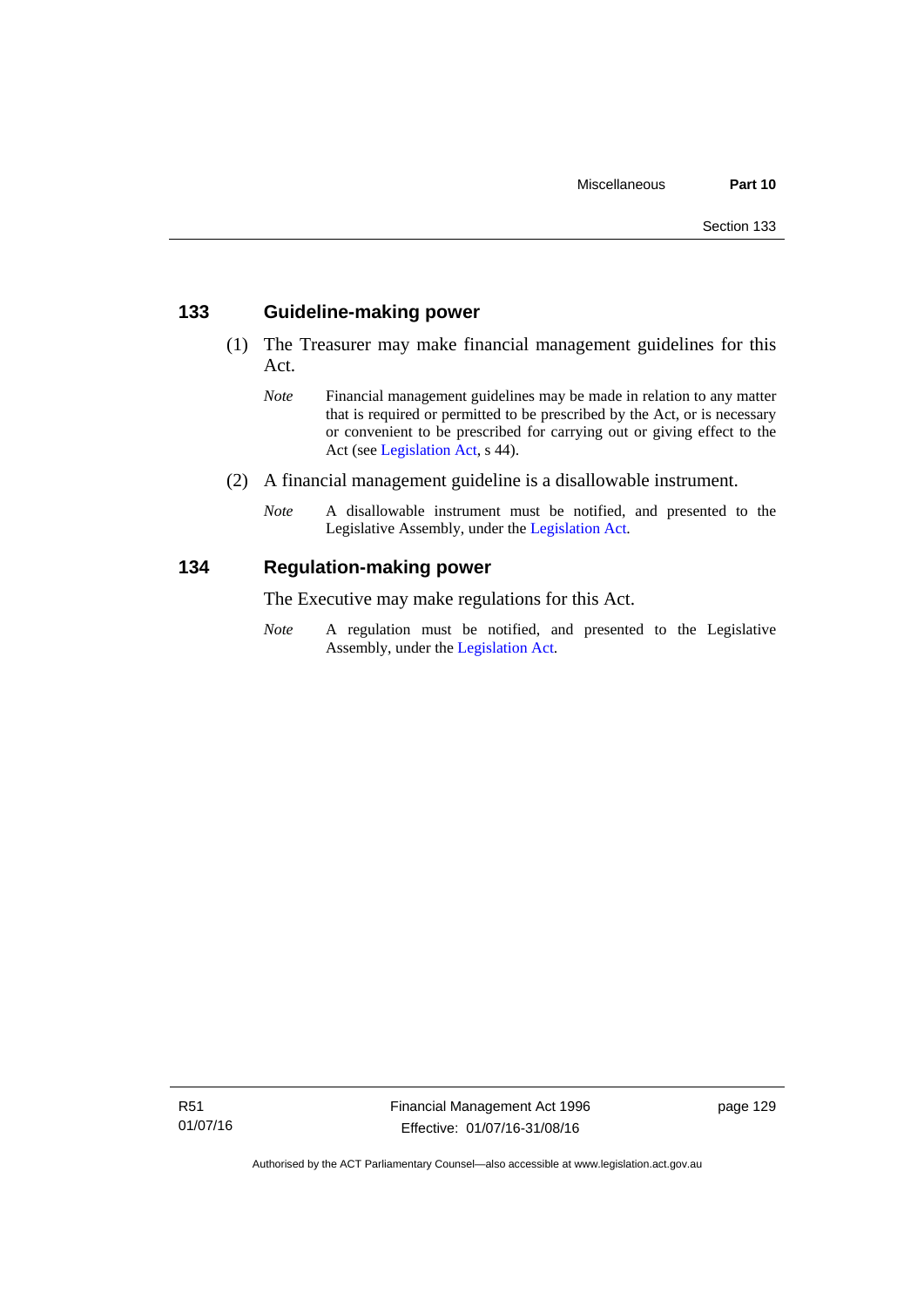# **Part 30 Transitional—Exhibition Park Corporation Repeal Act 2014**

#### **300 Disapplication of Legislation Act, s 84**

- (1) To remove any doubt, the [Legislation Act,](http://www.legislation.act.gov.au/a/2001-14) section 84 (Saving of operation of repealed and amended laws) does not apply in relation to a member of the governing board of the Exhibition Park Corporation.
- (2) However, if a member of the board is a public servant, this section does not affect any right, privilege or liability that the person has as a public servant.
- (3) This section is a law to which the [Legislation Act](http://www.legislation.act.gov.au/a/2001-14), section 88 (Repeal does not end effect of transitional laws etc) applies.

#### **301 Third-party rights and interests in corporation land**

- (1) Any right in relation to corporation land granted by the Exhibition Park Corporation in the exercise of a function under the [repealed Act,](http://www.legislation.act.gov.au/a/1976-1/default.asp) section 6 (2), that exists immediately before the commencement of the *[Exhibition Park Corporation Repeal](http://www.legislation.act.gov.au/a/2014-54/default.asp)  [Act 2014](http://www.legislation.act.gov.au/a/2014-54/default.asp)*, continues for the term of the grant as if the interest had been granted by the Territory.
- (2) In this section:

*corporation land*—see the [repealed Act](http://www.legislation.act.gov.au/a/1976-1/default.asp), section 6 (1).

*repealed Act* means the *[Exhibition Park Corporation Act 1976](http://www.legislation.act.gov.au/a/1976-1).*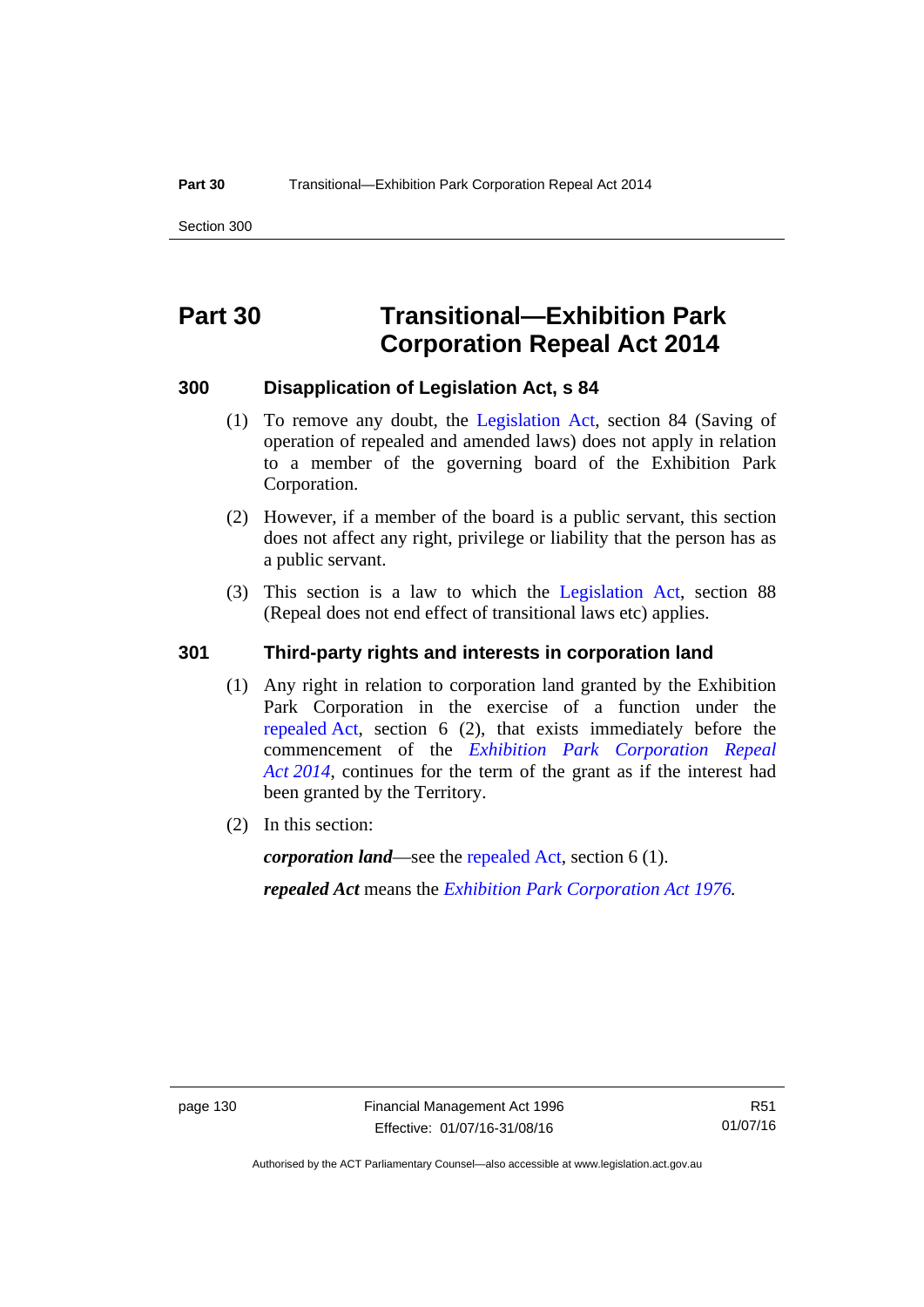#### **302 Registration of changes in ownership of certain assets**

- (1) This section applies if—
	- (a) an asset of the Exhibition Park Corporation, including an interest in land, vests in the Territory because of the operation of section 122 (Vesting of assets, rights and liabilities—div 9.7 authorities); and
	- (b) information about ownership of the asset may be entered in a statutory property register.
- (2) On application by the director-general, a person responsible for the statutory property register must make the entries in the register and do anything else that is necessary or desirable to reflect the vesting of the asset in the Territory.
- (3) The evidentiary value of a statutory property register is not affected by the—
	- (a) making of an entry under this section; or
	- (b) failure to make an entry under this section; or
	- (c) failure by the director-general to make an application under this section.
- (4) In this section:

*statutory property register* means a register kept under a Territory law, or a law of the Commonwealth, a State or another Territory, for recording ownership of property (including interests in property) if—

 (a) title to the property is passed by registration in the register of ownership of the property; or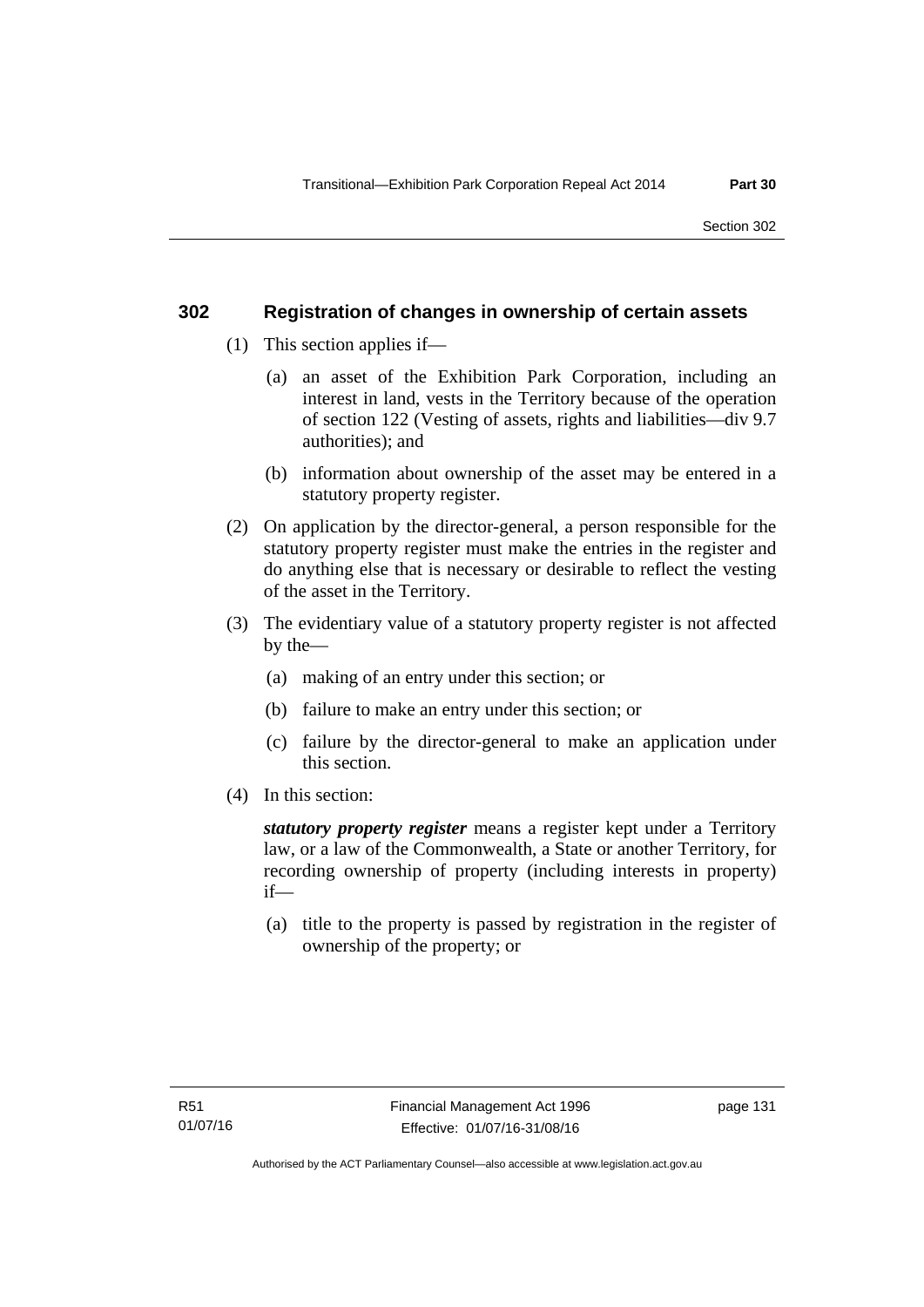Section 303

 (b) the owner of an interest in the property may lose the interest if the interest is not registered in the register.

#### **Example**

the register of land titles kept under the *[Land Titles Act 1925](http://www.legislation.act.gov.au/a/1925-1)*, s 43

*Note* An example is part of the Act, is not exhaustive and may extend, but does not limit, the meaning of the provision in which it appears (see [Legislation Act,](http://www.legislation.act.gov.au/a/2001-14) s 126 and s 132).

#### **303 Operation of pt 30 not breach of contract etc**

To remove any doubt, nothing in this part must be taken to—

- (a) place a person in breach of contract or confidence; or
- (b) otherwise make a person guilty of a civil wrong; or
- (c) place a person in breach of, or create a default under, any Territory law or provision in an agreement, arrangement or understanding, including, for example, a contractual provision prohibiting, restricting or regulating the following:
	- (i) the assignment or transfer of an asset, right or liability;
	- (ii) the disclosure of information; or
- (d) fulfil a condition that—
	- (i) allows an entity to terminate an agreement or liability; or
	- (ii) alters the operation or effect of an agreement; or
	- (iii) requires an amount to be paid before its stated maturity.
- *Note* An example is part of the Act, is not exhaustive and may extend, but does not limit, the meaning of the provision in which it appears (see [Legislation Act,](http://www.legislation.act.gov.au/a/2001-14) s 126 and s 132).

#### **304 Transitional regulations**

 (1) A regulation may prescribe transitional matters necessary or convenient to be prescribed because of the enactment of the *[Exhibition Park Corporation Repeal Act 2014](http://www.legislation.act.gov.au/a/2014-54/default.asp)*.

R51 01/07/16

Authorised by the ACT Parliamentary Counsel—also accessible at www.legislation.act.gov.au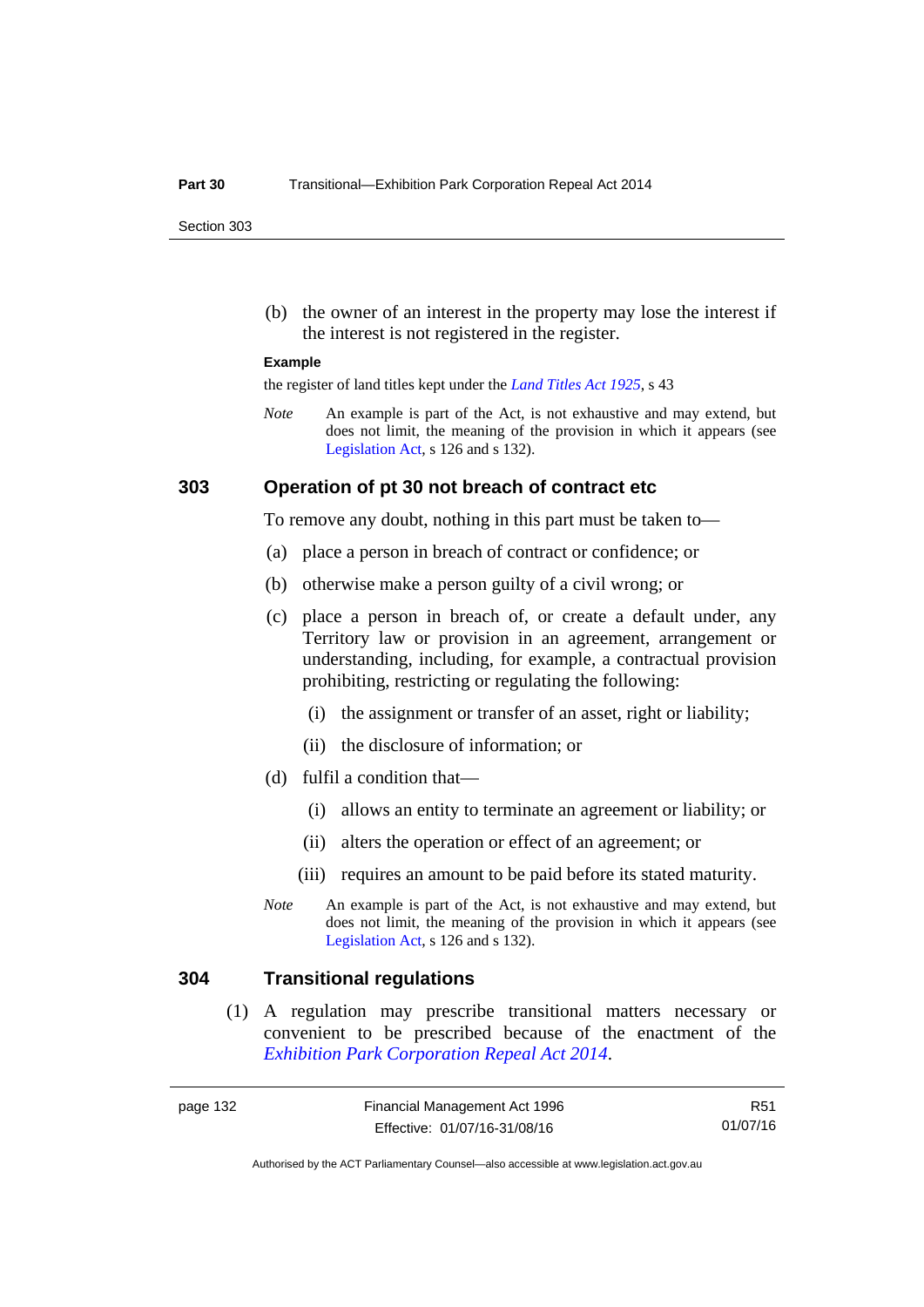- (2) A regulation may modify this part (including in relation to another territory law) to make provision in relation to anything that, in the Executive's opinion, is not, or is not adequately or appropriately, dealt with in this part.
- (3) A regulation under subsection (2) has effect despite anything elsewhere in this Act or another territory law.

## **305 Expiry—pt 30**

This part expires 2 years after the day it commences.

*Note* Transitional provisions are kept in the Act for a limited time. A transitional provision is repealed on its expiry but continues to have effect after its repeal (see [Legislation Act,](http://www.legislation.act.gov.au/a/2001-14) s 88).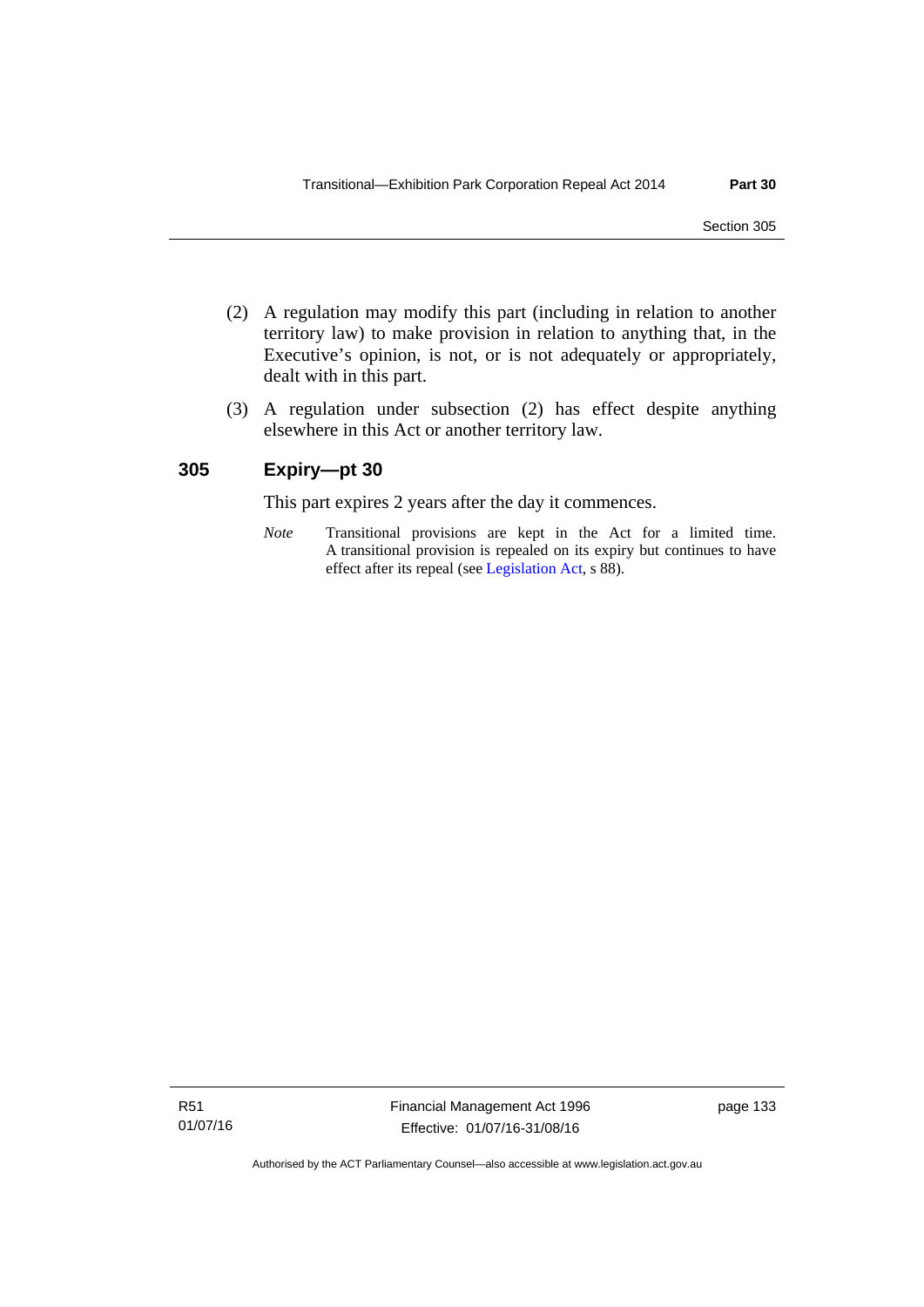# **Dictionary**

(see s 3)

- *Note 1* The [Legislation Act](http://www.legislation.act.gov.au/a/2001-14) contains definitions and other provisions relevant to this Act.
- *Note 2* For example, the [Legislation Act,](http://www.legislation.act.gov.au/a/2001-14) dict, pt 1, defines the following terms:
	- ACAT
	- Act
	- administrative unit
	- auditor-general
	- authorised deposit-taking institution
	- bankrupt or personally insolvent
	- director-general (see s 163)
	- electoral commission
	- electoral commissioner
	- exercise
	- found guilty
	- function
	- **GST**
	- may (see s 146)
	- Minister (see s 162)
	- must (see s 146)
	- Office of the Legislative Assembly
	- officer of the Assembly
	- person
	- reviewable decision notice
	- Self-Government Act
	- territory-owned corporation
	- Treasurer.

*applicable governmental policies*, for a territory authority, for part 9 (Governance of territory authorities)—see section 103.

page 134 Financial Management Act 1996 Effective: 01/07/16-31/08/16

R51 01/07/16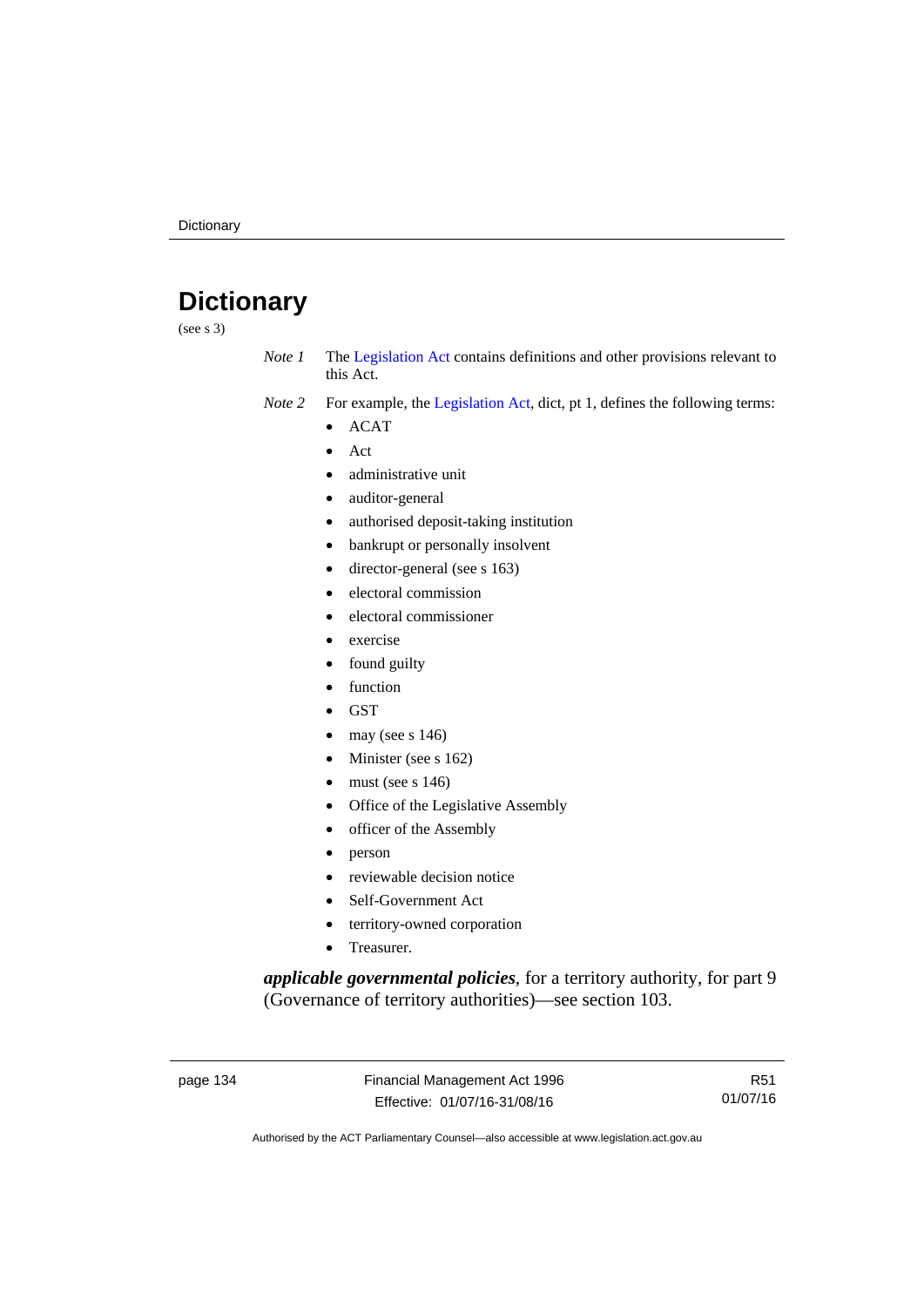*appropriation* means an appropriation of public money by any Act including this Act.

*Appropriation Act* means an Act that makes appropriations in relation to a financial year for purposes mentioned in section 8.

*banking account* means an account with an authorised deposit-taking institution that is, or is substantially the same as, a bank account.

*borrowing* includes—

- (a) raising money or obtaining credit, whether by dealing in securities or otherwise; and
- (b) entering into a financing lease;

but does not include using a credit card or overdraft facility, or otherwise obtaining credit, in a transaction forming part of the day-to-day operations of the Territory or a territory authority.

*budget papers* means documents presented to the Legislative Assembly under section 10 or section 13 (1).

## *capital injection*—

- (a) means an amount provided, or to be provided, to a territory entity for—
	- (i) the purchase of assets to be held or owned by the territory entity; or
	- (ii) the development of assets held or owned by the territory entity; or
	- (iii) augmenting the assets held or owned by the territory entity; or
	- (iv) reducing the liabilities of the territory entity; but
- (b) does not include an amount provided from an appropriation for a purpose mentioned in section  $8(1)(a)$ , (c) or  $(2)(a)$ .

*CEO*—see *chief executive officer*.

| R51      | Financial Management Act 1996 | page 135 |
|----------|-------------------------------|----------|
| 01/07/16 | Effective: 01/07/16-31/08/16  |          |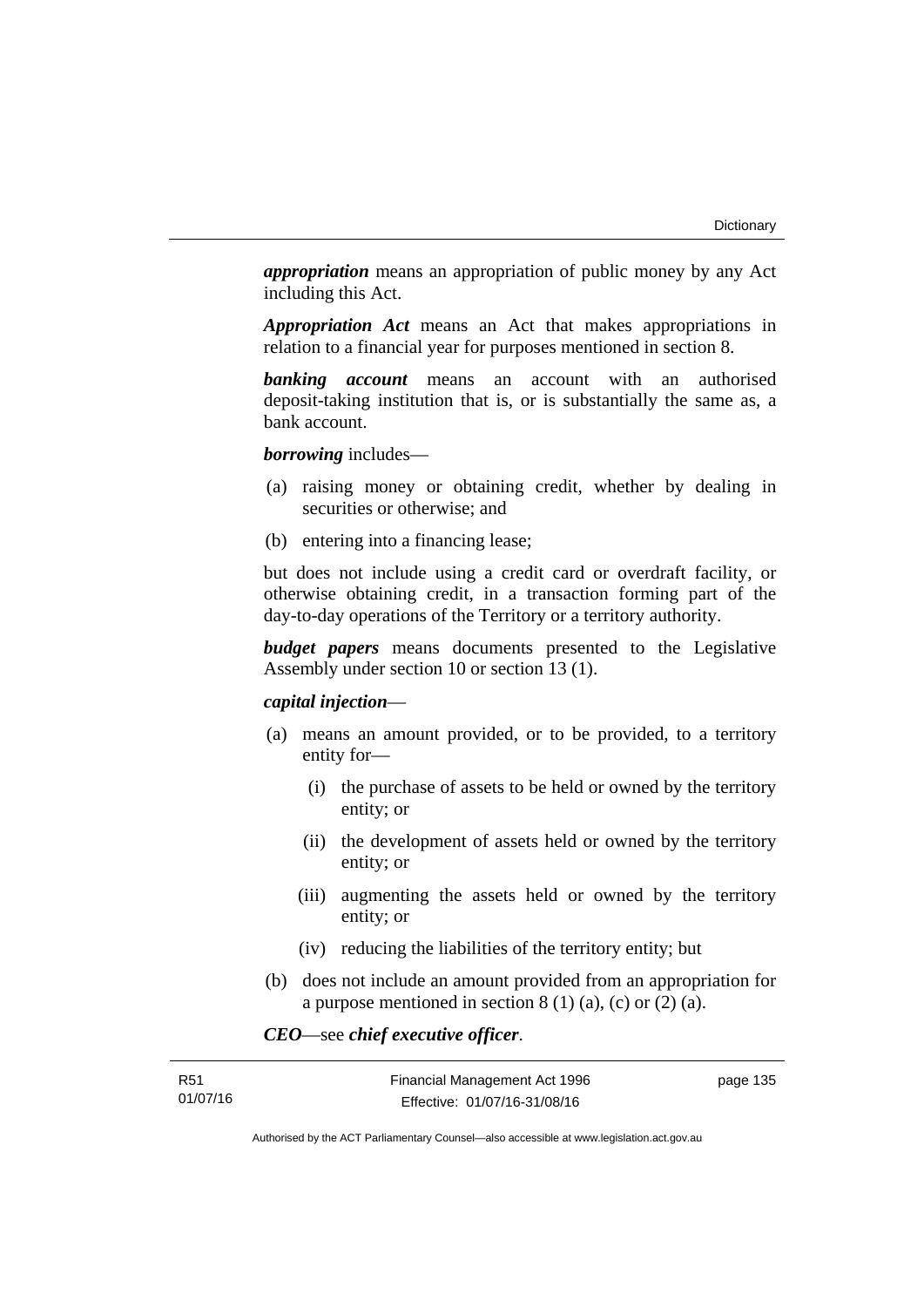*chief executive officer* (or *CEO*), of a territory authority, means the person (however described) who is responsible for managing the affairs of the authority.

*class of outputs* means a group of related outputs*.*

*contract* includes an agreement or arrangement, whether or not its term extends for 1 or more years.

*controlled recurrent payment* means an amount provided, or to be provided to a territory entity for the delivery of goods and services provided by the territory entity or a person providing goods and services on behalf of the territory entity.

*directorate* means––

- (a) an administrative unit (excluding any part of an administrative unit prescribed for paragraph (b) and any administrative unit forming part of a group of administrative units prescribed for paragraph (c)); or
- (b) a part of an administrative unit prescribed for this paragraph; or
- (c) a group of 2 or more administrative units prescribed for this paragraph.

*directorate banking account* means a banking account mentioned in section 34 (1).

*division 9.6 authority* means a territory authority to which division 9.6 applies (see s 105).

*division 9.7 authority* means a territory authority to which division 9.7 applies (see s 120).

*establishing Act*, for a territory authority, governing board or governing board member, for part 9 (Governance of territory authorities)—see section 72.

*expenses*, in relation to an output, means the expenses incurred in providing the output quantified on an accrual accounting basis and includes the overhead expenses properly attributable to the output.

R51 01/07/16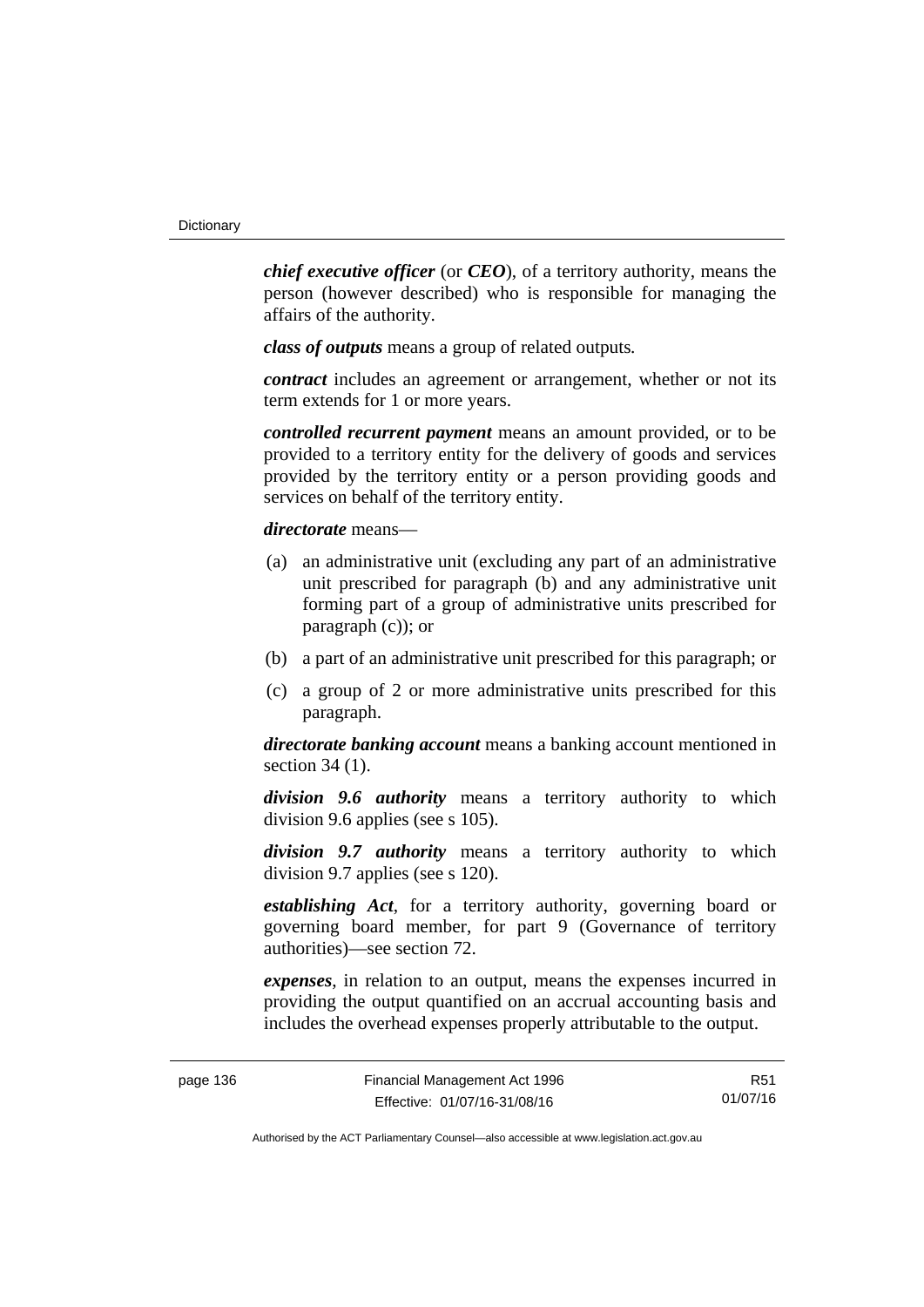*financial management guidelines* means the financial management guidelines under this Act.

*financial year*, for a territory authority, for part 9 (Governance of territory authorities)—see section 72.

*general government sector* means—

- (a) those organisations whose primary function is to provide services that are mainly not market orientated, are mainly for the consumption of the community generally, involve the transfer or redistribution of income, and are financed mainly through appropriation; and
- (b) those organisations that are controlled by the Territory and provide investment or other financial services.

*generally accepted accounting principles* means accounting principles and procedures that are—

- (a) recognised by the accounting profession as appropriate for reporting financial information relating to government, a directorate or a territory authority; and
- (b) consistent with this Act and any relevant Appropriation Act.

*governing board*, for a territory authority, means the governing board established under the Act that establishes the authority.

*governing board member*, for a territory authority with a governing board for part 9 (Governance of territory authorities)—see section 72.

*handover day*, for division 9.7 (Additional provisions for restructuring of certain territory authorities)—see section 121.

*input tax credit*—see the *[A New Tax System \(Goods and Services](http://www.comlaw.gov.au/Series/C2004A00446)  [Tax\) Act 1999](http://www.comlaw.gov.au/Series/C2004A00446)* (Cwlth), dictionary.

*interest* includes a dividend and any other financial return on a deposit, loan or other investment.

page 137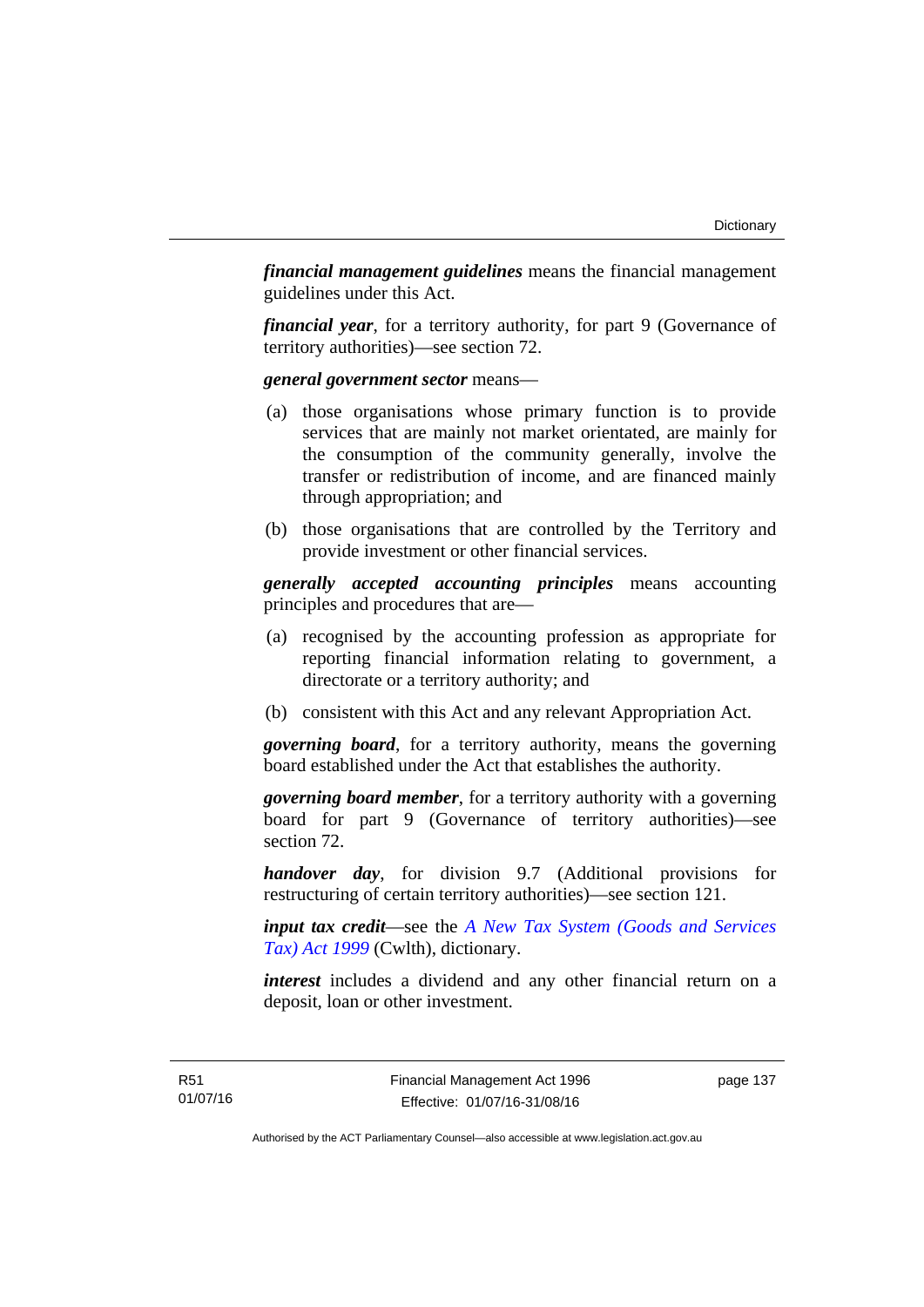*invest* includes enter into a transaction or arrangement for the protection or enhancement of investments.

*material interest*, for part 9 (Governance of territory authorities) see section 88 (4).

*memorandum of understanding* includes a memorandum of understanding whether or not its term extends for 1 or more years.

*outputs* means goods produced or services provided by a directorate or territory authority or a person producing goods or providing services on behalf of a directorate or territory authority.

*prescribed* means prescribed by the financial management guidelines.

*public money* means all money received by the Territory, including the proceeds of all loans raised on behalf of the Territory, but does not include—

- (a) money held by the Territory as trust money; or
- (b) money received by a territory-owned corporation or subsidiary of a territory-owned corporation; or
- (c) money received by the Territory from a territory-owned corporation or subsidiary of a territory-owned corporation for investment for the corporation or subsidiary; or
- (d) money received by a territory authority; or
- (e) money received by the Territory from a territory authority for investment for the authority; or
- (f) money received by the Territory—
	- (i) in repayment of an investment made by the Territory for a territory authority; or
	- (ii) as interest on such an investment.

R51 01/07/16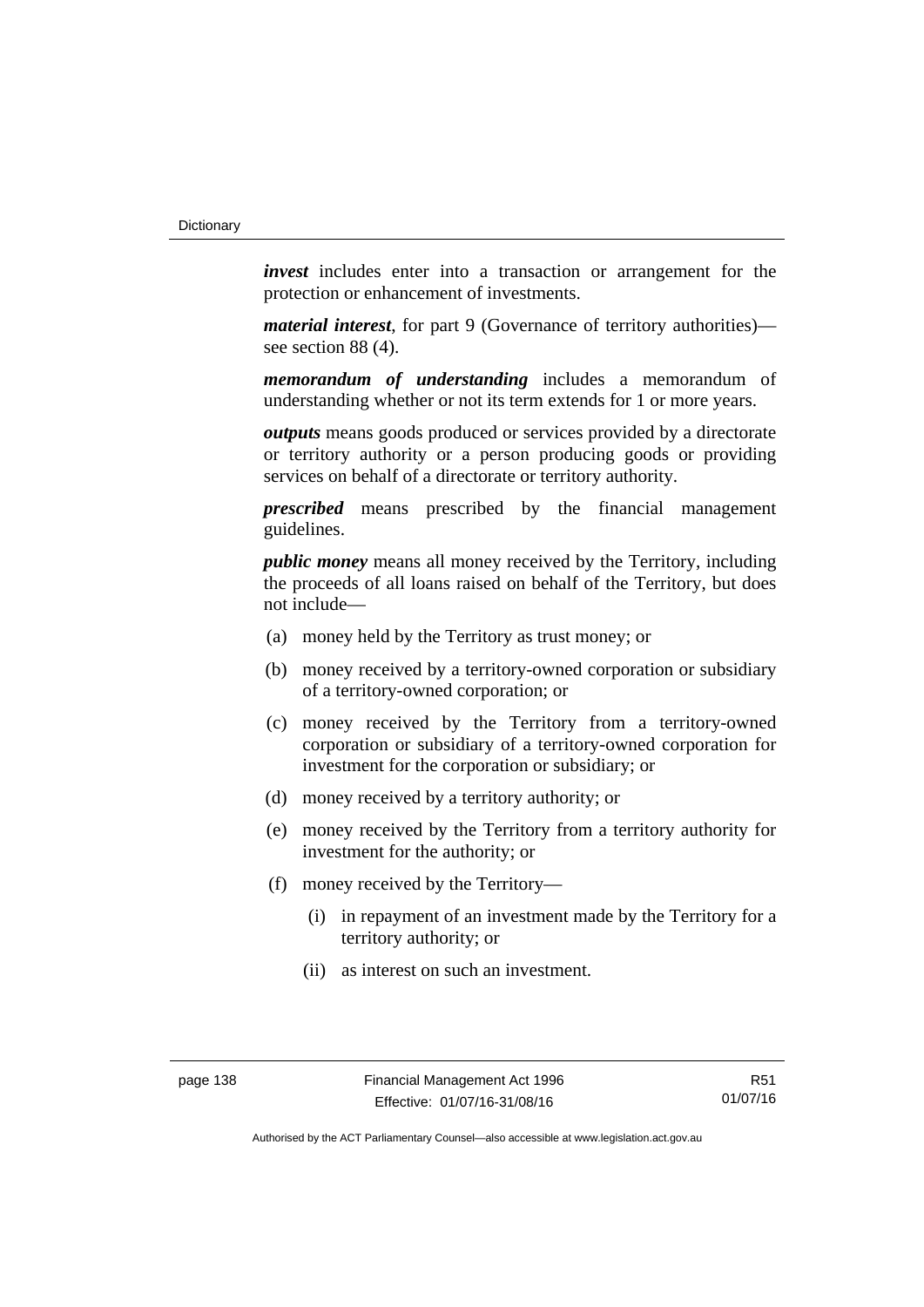*public trading enterprise sector* means those organisations whose primary function is to provide goods and services that are mainly market orientated and non-regulatory in nature and who may recover a significant part of their costs from individual consumers.

*relevant territory authority*, for part 9 (Governance of territory authorities)—see section 72.

*responsible director-general*, in relation to a directorate, means—

- (a) if the directorate is constituted by an administrative unit or a part of an administrative unit—the director-general of that administrative unit; or
- (b) if the directorate is constituted by a group of 2 or more administrative units—the person prescribed as the responsible director-general in relation to the directorate.

*responsible Minister* means—

- (a) in relation to a directorate that is constituted by an administrative unit or a part of an administrative unit—the Minister to whom responsibility for that administrative unit has been allocated under the *[Public Sector Management Act 1994](http://www.legislation.act.gov.au/a/1994-37)*, section 14; and
- (b) in relation to a directorate that is constituted by a group of 2 or more administrative units—the Minister prescribed as the responsible Minister in relation to the directorate; and
- (c) in relation to a territory authority—the Minister administering the Act under which the authority is established; and
- (d) in relation to a territory-owned corporation—the Minister administering the *[Territory-owned Corporations Act 1990](http://www.legislation.act.gov.au/a/1990-53)*.

*securities* includes stocks, debentures, notes, bonds, promissory notes, bills of exchange, and any other securities approved in writing by the Treasurer.

*statement of intent*, for a territory authority—see section 61 (1).

page 139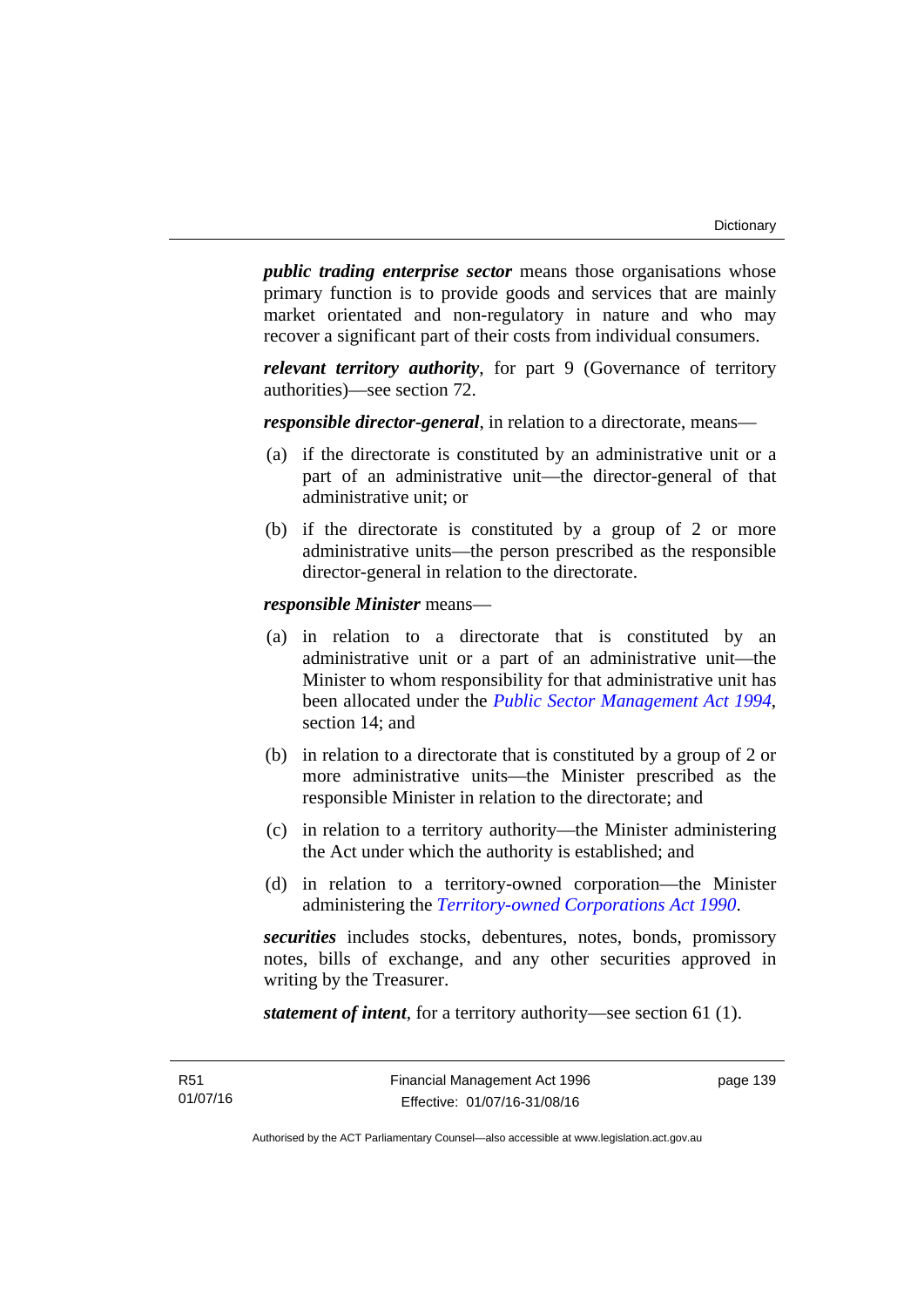*subsidiary*—see the *[Territory-owned Corporations Act 1990](http://www.legislation.act.gov.au/a/1990-53)*, dictionary.

*superannuation appropriation*—see the *[Territory Superannuation](http://www.legislation.act.gov.au/a/2000-21)  [Provision Protection Act 2000](http://www.legislation.act.gov.au/a/2000-21)*, dictionary.

*taxable supply*—see the *[A New Tax System \(Goods and Services](http://www.comlaw.gov.au/Series/C2004A00446)  [Tax\) Act 1999](http://www.comlaw.gov.au/Series/C2004A00446)* (Cwlth), dictionary.

# *territory authority*—

- (a) means a body corporate established by an Act; and
- (b) to remove any doubt, includes an entity to which part 8 applies; and
- (c) for division 9.7 (Additional provisions for restructuring of certain territory authorities)—includes a territory authority that has ceased to exist; but
- (d) does not include a body declared under section 3B not to be a territory authority.

*territory banking account* means the banking account mentioned in section 33.

*territory entity* means a directorate, territory authority or territory-owned corporation.

*the Territory*, for division 3.1 (Financial reports of the Territory) see section 21.

*Treasurer's advance—*see section 18.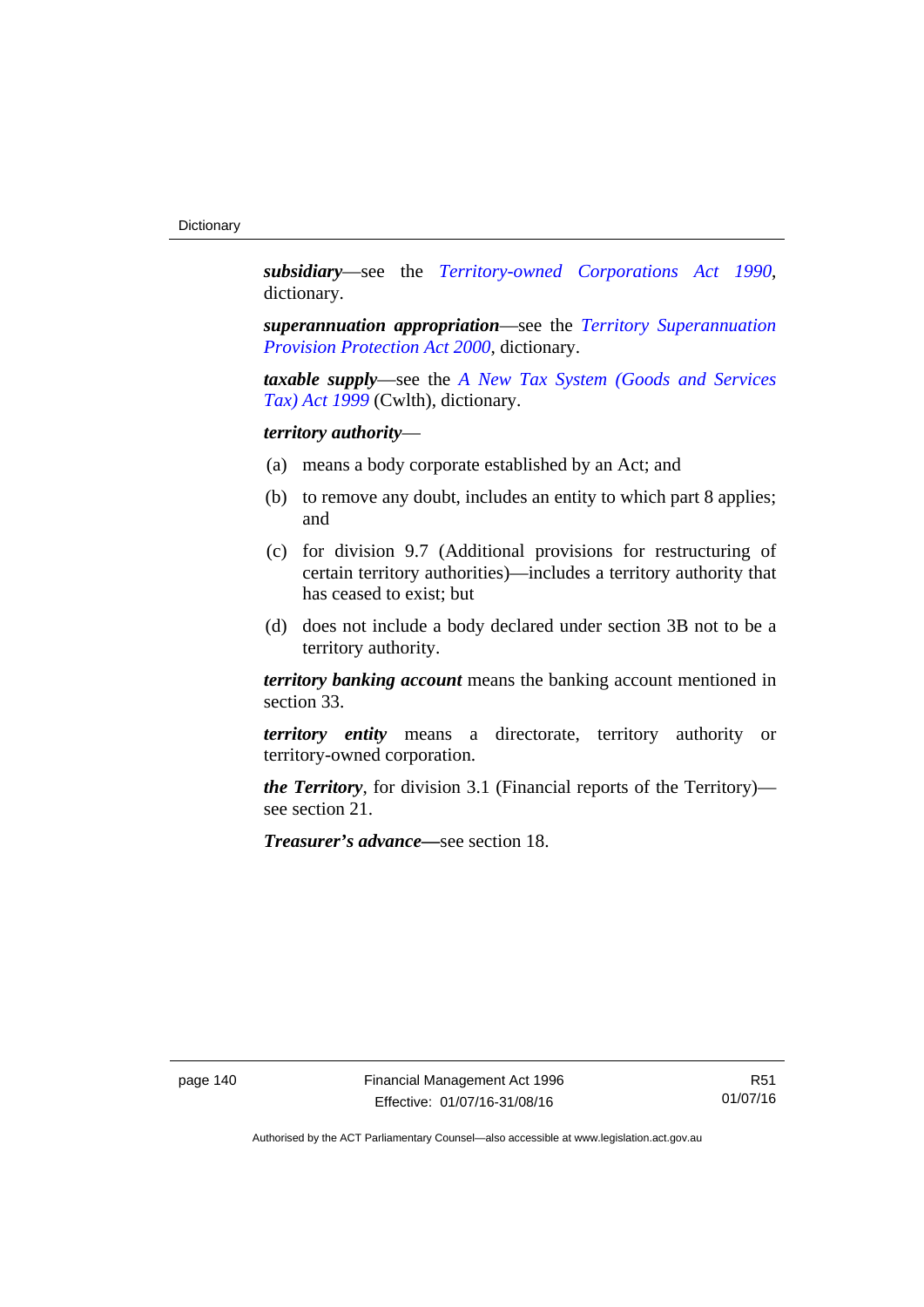*trust money* means—

- (a) money deposited with the Territory pending the completion of a transaction or the determination of a dispute and that may become repayable to the depositor or payable to the Territory or anyone else; or
- (b) all money that is paid into a territory court for possible repayment to the payee or a third party because of any Act, order, instruction or authority; or
- (c) money that belongs to or is owing to any person and is collected by the Territory because of an agreement between the Territory and that person; or
- (d) unclaimed money that is owing to or belongs to anyone and is deposited with the Territory; or
- (e) money that is paid to the Territory in trust for any other lawful purpose including interest on trust money.

*under treasurer* means the person performing the duties of the under treasurer in the public service.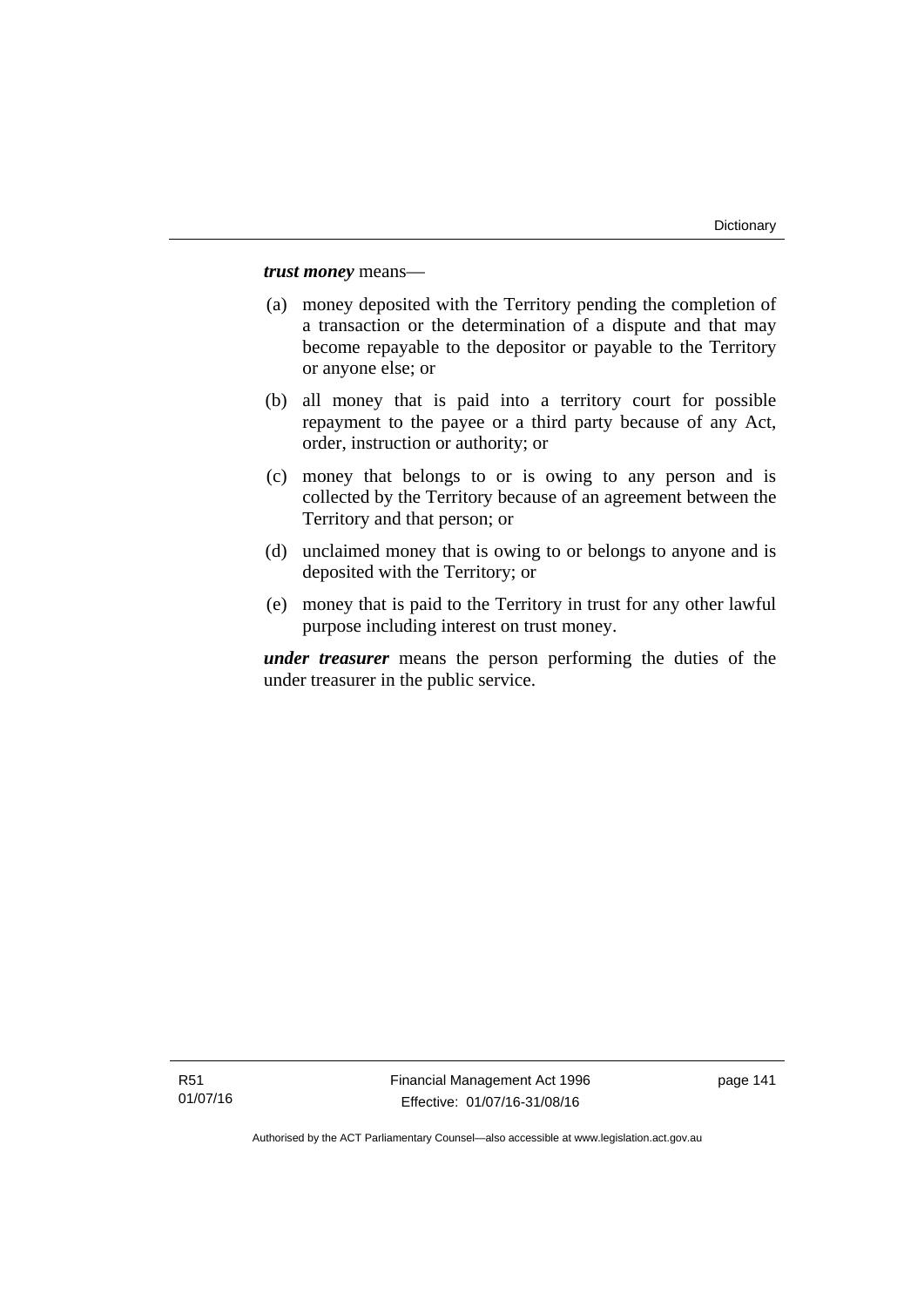1 About the endnotes

# **Endnotes**

# **1 About the endnotes**

Amending and modifying laws are annotated in the legislation history and the amendment history. Current modifications are not included in the republished law but are set out in the endnotes.

Not all editorial amendments made under the *[Legislation Act 2001](http://www.legislation.act.gov.au/a/2001-14)*, part 11.3 are annotated in the amendment history. Full details of any amendments can be obtained from the Parliamentary Counsel's Office.

Uncommenced amending laws are not included in the republished law. The details of these laws are underlined in the legislation history. Uncommenced expiries are underlined in the legislation history and amendment history.

If all the provisions of the law have been renumbered, a table of renumbered provisions gives details of previous and current numbering.

The endnotes also include a table of earlier republications.

|                                                   | $A = Act$<br>$AF =$ Approved form<br>$am = amended$<br>$amdt = amendment$<br>$AR = Assembly resolution$<br>$ch = chapter$<br>$CN =$ Commencement notice<br>$def = definition$<br>$DI = Disallowable instrument$<br>$dict = dictionary$<br>$disallowed = disallowed by the Legislative$<br>Assembly<br>$div = division$<br>$exp = expires/expired$<br>$Gaz = gazette$<br>$hdg = heading$<br>$IA = Interpretation Act 1967$<br>$ins = inserted/added$<br>$LA =$ Legislation Act 2001<br>$LR =$ legislation register | NI = Notifiable instrument<br>$o = order$<br>$om = omitted/repealed$<br>$ord = ordinance$<br>$orig = original$<br>par = paragraph/subparagraph<br>$pres = present$<br>$prev = previous$<br>$(\text{prev}) = \text{previously}$<br>$pt = part$<br>$r = rule/subrule$<br>$reloc = relocated$<br>$remum = renumbered$<br>$R[X]$ = Republication No<br>$RI = reissue$<br>$s = section/subsection$<br>$sch = schedule$<br>$sdiv = subdivision$<br>$SL = Subordinate$ law<br>$sub =$ substituted |
|---------------------------------------------------|-------------------------------------------------------------------------------------------------------------------------------------------------------------------------------------------------------------------------------------------------------------------------------------------------------------------------------------------------------------------------------------------------------------------------------------------------------------------------------------------------------------------|--------------------------------------------------------------------------------------------------------------------------------------------------------------------------------------------------------------------------------------------------------------------------------------------------------------------------------------------------------------------------------------------------------------------------------------------------------------------------------------------|
| $mod = modified/modification$<br>or to be expired | $LRA =$ Legislation (Republication) Act 1996                                                                                                                                                                                                                                                                                                                                                                                                                                                                      | $underlining = whole or part not commenced$                                                                                                                                                                                                                                                                                                                                                                                                                                                |

# **2 Abbreviation key**

page 142 Financial Management Act 1996 Effective: 01/07/16-31/08/16

R51 01/07/16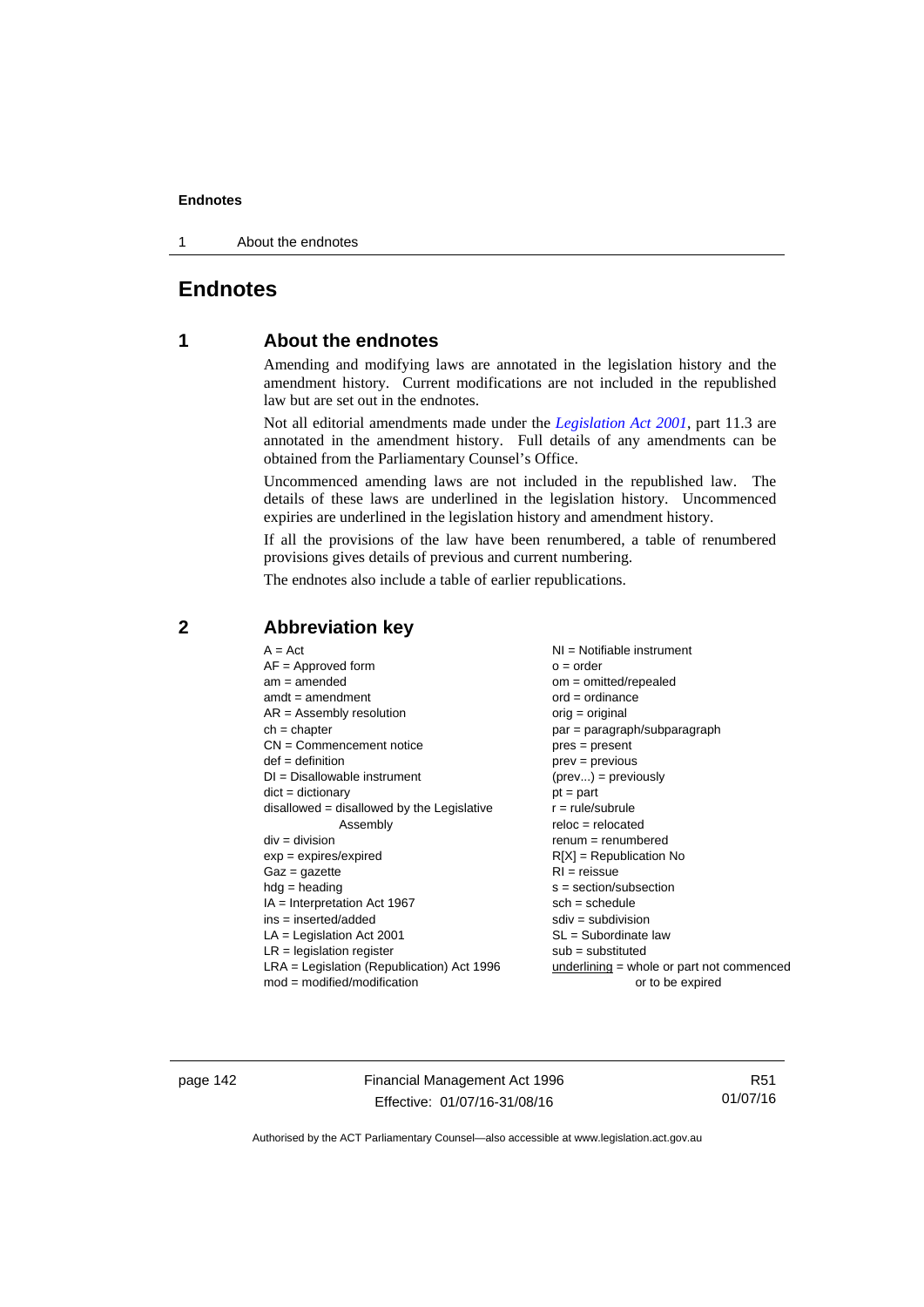# **3 Legislation history Financial Management Act 1996 A1996-22**  notified 4 June 1996 [\(Gaz 1996 No 101\)](http://www.legislation.act.gov.au/gaz/1996-101/default.asp) commenced 1 July 1996 (s 2) as amended by **[Financial Management \(Amendment\) Act 1997](http://www.legislation.act.gov.au/a/1997-39) A1997-39**  notified 1 September 1997 [\(Gaz 1997 No S257\)](http://www.legislation.act.gov.au/gaz/1997-S257/default.asp) commenced 1 September 1997 (s 2) **[Financial Management \(Amendment\) Act \(No 2\) 1997](http://www.legislation.act.gov.au/a/1997-102) A1997-102**  notified 24 December 1997 [\(Gaz 1997 No S420](http://www.legislation.act.gov.au/gaz/1997-S420/default.asp)) ss 1-3 commenced 24 December 1997 (s 2 (1)) remainder commenced 14 January 1998 (s 2 (2) and [Gaz 1998](http://www.legislation.act.gov.au/gaz/1998-S24/default.asp)  [No S24](http://www.legislation.act.gov.au/gaz/1998-S24/default.asp)) **[Financial Management \(Amendment\) Act \(No 3\) 1997](http://www.legislation.act.gov.au/a/1997-124) A1997-124**  notified 24 December 1997 [\(Gaz 1997 No S420](http://www.legislation.act.gov.au/gaz/1997-S420/default.asp)) commenced 24 December 1997 (s 2) **[Trustee \(Amendment\) Act 1999](http://www.legislation.act.gov.au/a/1999-28) A1999-28 sch**  notified 21 May 1999 ([Gaz 1999 No S24](http://www.legislation.act.gov.au/gaz/1999-S24/default.asp)) sch commenced 21 May 1999 (s 2) **[Financial Sector Reform \(ACT\) Act 1999](http://www.legislation.act.gov.au/a/1999-33) A1999-33 sch**  notified 25 June 1999 ([Gaz 1999 No S34](http://www.legislation.act.gov.au/gaz/1999-S34/default.asp)) s 1, s 2 and dict commenced 25 June 1999 (s 2 (1)) sch commenced 1 July 1999 (s 2 (2) and Cwlth Gaz 1999 No S289) **[Appropriation Act 1999-2000](http://www.legislation.act.gov.au/a/1999-36/default.asp) A1999-36 s 9**  notified 12 July 1999 ([Gaz 1999 No S44](http://www.legislation.act.gov.au/gaz/1999-S44/default.asp)) s 9 commenced 12 July 1999 (s 2) **[Financial Management Amendment Act 1999](http://www.legislation.act.gov.au/a/1999-58) A1999-58**  notified 10 November 1999 [\(Gaz 1999 No 45](http://www.legislation.act.gov.au/gaz/1999-45/default.asp))

commenced 10 November 1999 (s 2)

Financial Management Act 1996 Effective: 01/07/16-31/08/16

page 143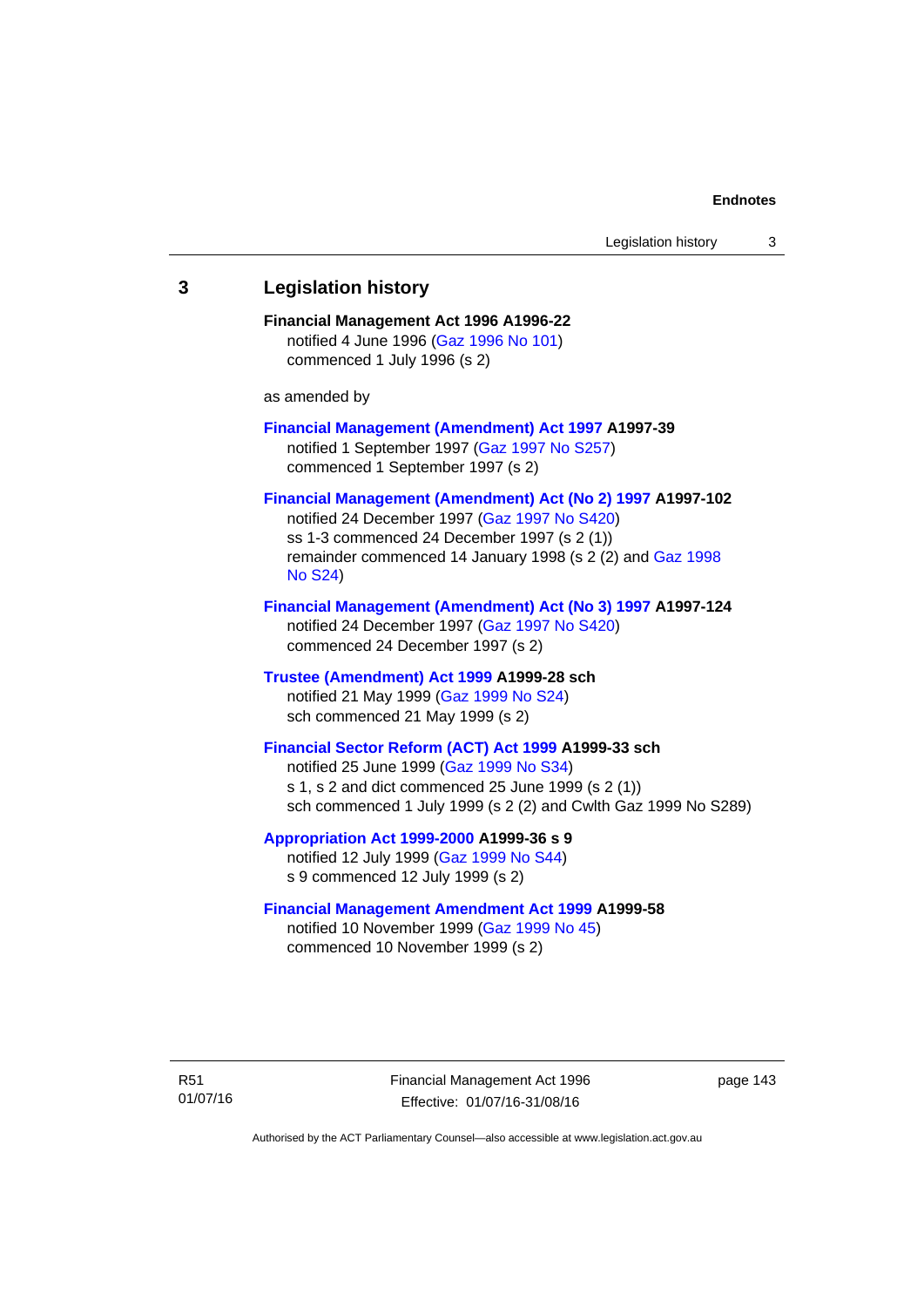| -3 | Legislation history |  |
|----|---------------------|--|
|----|---------------------|--|

## **[Territory Superannuation Provision Protection Act 2000](http://www.legislation.act.gov.au/a/2000-21) A2000-21 sch**

notified 15 June 2000 ([Gaz 2000 No 24\)](http://www.legislation.act.gov.au/gaz/2000-24/default.asp) s 1, s 2 commenced 15 June 2000 (IA s 10B) sch commenced 1 July 2000 (s 2)

## **[Financial Management Amendment Act 2000](http://www.legislation.act.gov.au/a/2000-27) A2000-27**

notified 30 June 2000 ([Gaz 2000 No S30](http://www.legislation.act.gov.au/gaz/2000-S30/default.asp)) s 1, s 2 commenced 30 June 2000 (IA s 10B) remainder commenced 30 June 2000 (s 2)

### **[Financial Management Amendment Act 2001](http://www.legislation.act.gov.au/a/2001-4) A2001-4**

notified 8 March 2001 [\(Gaz 2001 No 10](http://www.legislation.act.gov.au/gaz/2001-10/default.asp)) s 1, s 2 commenced 8 March 2001 (IA s 10B) s 3 commenced 8 March 2001 (s 2) remainder commenced 8 September 2001 (IA s 10E)

## **[Statute Law Amendment Act 2001](http://www.legislation.act.gov.au/a/2001-11) A2001-11 sch 3**

notified 29 March 2001 ([Gaz 2001 No 13\)](http://www.legislation.act.gov.au/gaz/2001-13/default.asp) commenced 29 March 2001 (s 2)

## **[Financial Management Amendment Act 2001 \(No 2\)](http://www.legislation.act.gov.au/a/2001-42) A2001-42**

notified 29 June 2001 ([Gaz 2001 No S36](http://www.legislation.act.gov.au/gaz/2001-S36/default.asp)) s 1, s 2 commenced 29 June 2001 (IA s 10B) s 3, s 4, s 6, s 7 commenced 29 June 2001 (s 2 (1)) s 5 commenced 1 July 2001 (s 2 (2))

## **[Appropriation Act 2001-2002](http://www.legislation.act.gov.au/a/2001-43/default.asp) A2001-43 s 12**

notified 29 June 2001 ([Gaz 2001 No S36](http://www.legislation.act.gov.au/gaz/2001-S36/default.asp)) s 1, s 2 commenced 29 June 2001 (IA s 10B) s 12 commenced 1 July 2001 (s 2)

## **[Legislation \(Consequential Amendments\) Act 2001](http://www.legislation.act.gov.au/a/2001-44) A2001-44 pt 146**  notified 26 July 2001 ([Gaz 2001 No 30\)](http://www.legislation.act.gov.au/gaz/2001-30/default.asp)

s 1, s 2 commenced 26 July 2001 (IA s 10B) pt 146 commenced 12 September 2001 (s 2 and see [Gaz 2001](http://www.legislation.act.gov.au/gaz/2001-S65/default.asp)  [No S65](http://www.legislation.act.gov.au/gaz/2001-S65/default.asp))

page 144 Financial Management Act 1996 Effective: 01/07/16-31/08/16

R51 01/07/16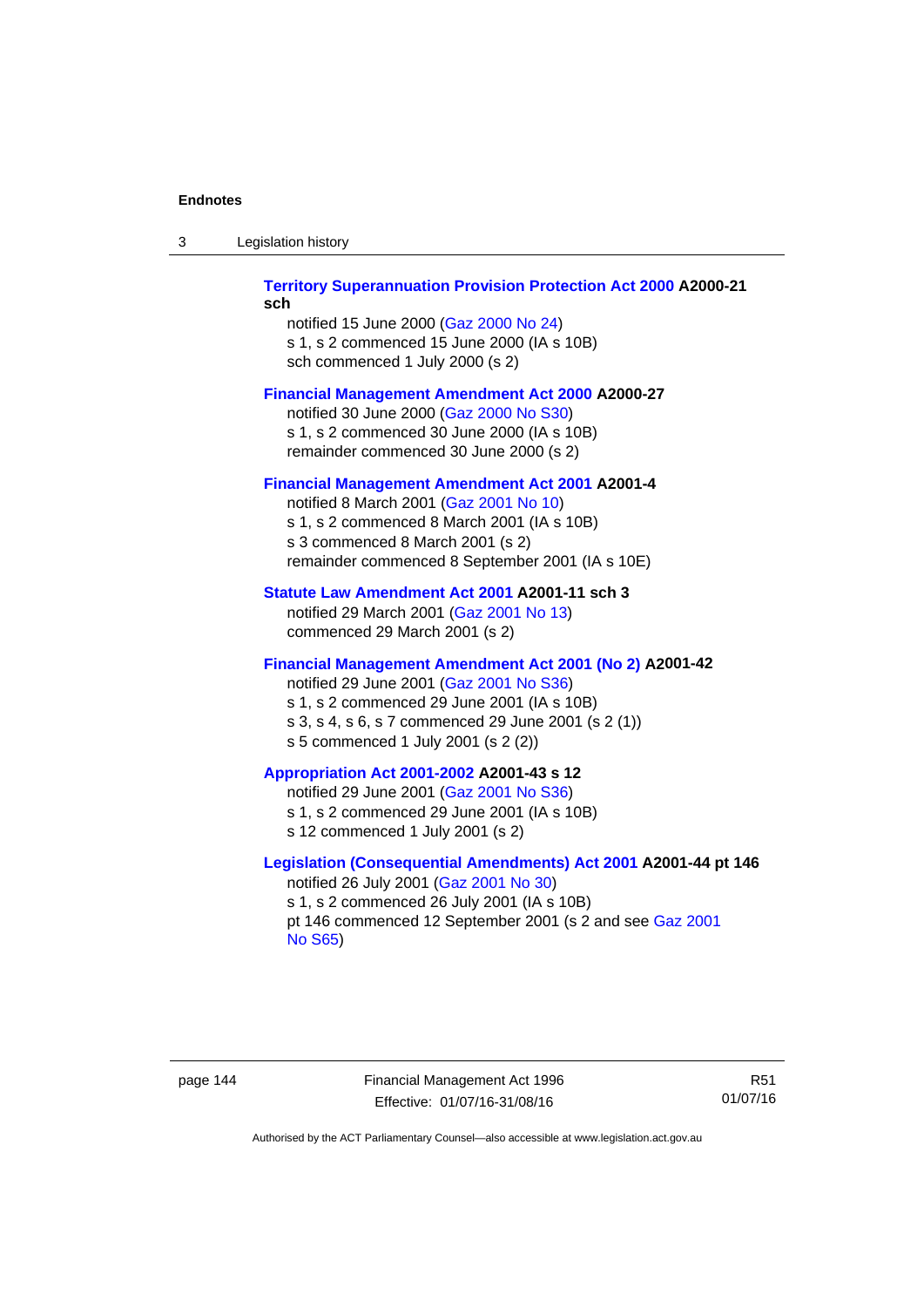## **[Financial Management Legislation Amendment Act 2001](http://www.legislation.act.gov.au/a/2001-45) A2001-45 pt 2 (as am by 2002 No 30 pt 3.26)**

notified 12 July 2001 ([Gaz 2001 No 28\)](http://www.legislation.act.gov.au/gaz/2001-28/default.asp) s 1, s 2 commenced 12 July 2001 (IA s 10B) s 4 commenced 12 January 2002 (s 2 (3) and see [A2002-30](http://www.legislation.act.gov.au/a/2002-30/default.asp) amdt 3.370) pt 2 remainder commenced 12 January 2002 (LA s 79)

**[Statute Law Amendment Act 2001](http://www.legislation.act.gov.au/a/2001-11) A2001-11 pt 3.20** 

notified 5 September 2001 [\(Gaz 2001 No S65\)](http://www.legislation.act.gov.au/gaz/2001-S65/default.asp) commenced 5 September 2001 (s 2)

# **[Financial Management Amendment Act 2001 \(No 3\)](http://www.legislation.act.gov.au/a/2001-95) A2001-95**

notified 10 September 2001 [\(Gaz 2001 No S66\)](http://www.legislation.act.gov.au/gaz/2001-S66/default.asp) s 1, s 2 commenced 10 September 2001 (LA s 75) remainder commenced 1 January 2002 [\(CN2001-6\)](http://www.legislation.act.gov.au/cn/2001-6/default.asp)

## **[Financial Management Amendment Act 2001 \(No 4\)](http://www.legislation.act.gov.au/a/2001-97) A2001-97**

notified LR 20 December 2001 commenced 20 December 2001 (s 2)

## **[Appropriation Act 2002-2003](http://www.legislation.act.gov.au/a/2002-29/default.asp) A2002-29 s 12**

notified LR 9 September 2002 taken to have commenced 30 June 2002 (s 2)

# **[Statute Law Amendment Act 2002](http://www.legislation.act.gov.au/a/2002-30) A2002-30 pt 3.25**

notified LR 16 September 2002 s 1, s 2 taken to have commenced 19 May 1997 (LA s 75 (2)) amdt 3.369 taken to have commenced 31 December 2001 (s 2 (2)) pt 3.25 remainder commenced 17 September 2002 (s 2 (1))

## **[Financial Management Amendment Act 2002](http://www.legislation.act.gov.au/a/2002-38) A2002-38**

notified LR 8 October 2002 s 1, s 2 commenced 8 October 2002 (LA s 75 (1)) remainder commenced 1 November 2002 (s 2 and [CN2002-12](http://www.legislation.act.gov.au/cn/2002-12/default.asp))

## **[Appropriation Act 2002-2003 \(No 2\)](http://www.legislation.act.gov.au/a/2003-9/default.asp) A2003-9 s 9**

notified LR 7 March 2003

s 1, s 2 commenced 7 March 2003 (LA s 75 (1))

s 9 commenced 8 March 2003 (s 2)

R51 01/07/16 Financial Management Act 1996 Effective: 01/07/16-31/08/16

page 145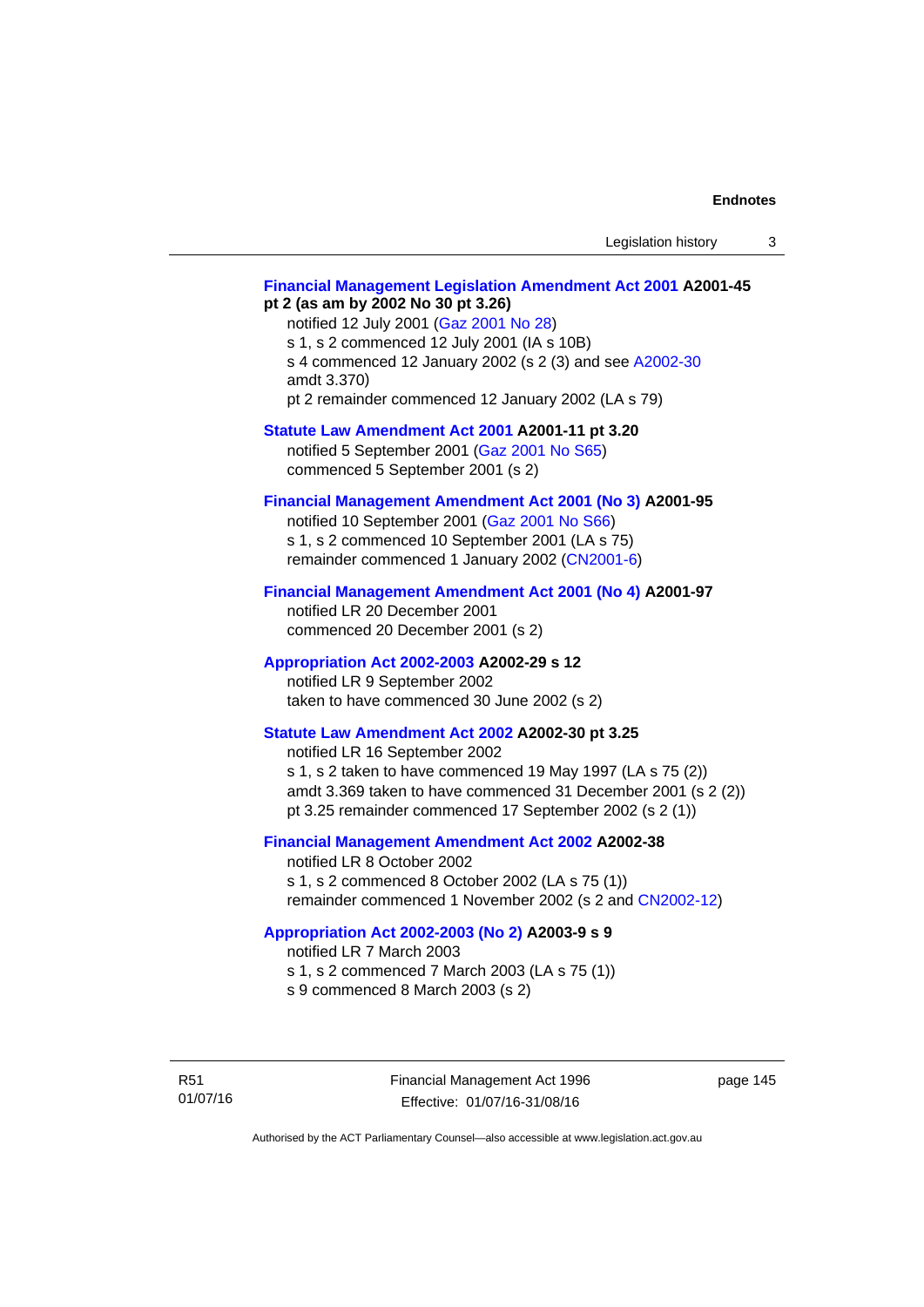| 3 | Legislation history |  |
|---|---------------------|--|
|---|---------------------|--|

## **[Financial Management Amendment Act 2003](http://www.legislation.act.gov.au/a/2003-21) A2003-21**

notified LR 19 May 2003 s 1, s 2 commenced 19 May 2003 (LA s 75 (1)) remainder commenced 20 May 2003 (s 2)

**[Appropriation Act 2003-2004](http://www.legislation.act.gov.au/a/2003-27/default.asp) A2003-27**  notified LR 30 June 2003 commenced 30 June 2003 (s 2)

#### **[Financial Management Amendment Act 2003 \(No 2\)](http://www.legislation.act.gov.au/a/2003-46) A2003-46**

notified LR 31 October 2003 s 1, s 2 commenced 31 October 2003 (LA s 75 (1)) remainder commenced 1 November 2003 (s 2)

## **[Statute Law Amendment Act 2003 \(No 2\)](http://www.legislation.act.gov.au/a/2003-56) A2003-56 sch 3 pt 3.9**

notified LR 5 December 2003 s 1, s 2 commenced 5 December 2003 (LA s 75 (1)) sch 3 pt 3.9 commenced 19 December 2003 (s 2)

#### **[Financial Management Amendment Act 2004](http://www.legislation.act.gov.au/a/2004-19) A2004-19**

notified LR 6 April 2004 s 1, s 2 commenced 6 April 2004 (LA s 75 (1)) remainder commenced 7 April 2004 (s 2)

## **[Financial Management Amendment Act 2004 \(No 2\)](http://www.legislation.act.gov.au/a/2004-33) A2004-33**

notified LR 30 June 2004 s 1, s 2 commenced 30 June 2004 (LA s 75 (1)) remainder commenced 1 July 2004 (s 2)

#### **[Appropriation Act 2004-2005](http://www.legislation.act.gov.au/a/2004-35/default.asp) A2004-35 s 12**

notified LR 30 June 2004 commenced 30 June 2004 (s 2)

#### **[Territory Owned Corporations Amendment Act 2004](http://www.legislation.act.gov.au/a/2004-53) A2004-53 sch 1**  notified LR 16 August 2004

s 1, s 2 commenced 16 August 2004 (LA s 75 (1)) sch 1 commenced 17 August 2004 (s 2)

## **[Statute Law Amendment Act 2005](http://www.legislation.act.gov.au/a/2005-20) A2005-20 sch 3 pt 3.22**

notified LR 12 May 2005

- s 1, s 2 taken to have commenced 8 March 2005 (LA s 75 (2))
- sch 3 pt 3.22 commenced 2 June 2005 (s 2 (1))

page 146 Financial Management Act 1996 Effective: 01/07/16-31/08/16

R51 01/07/16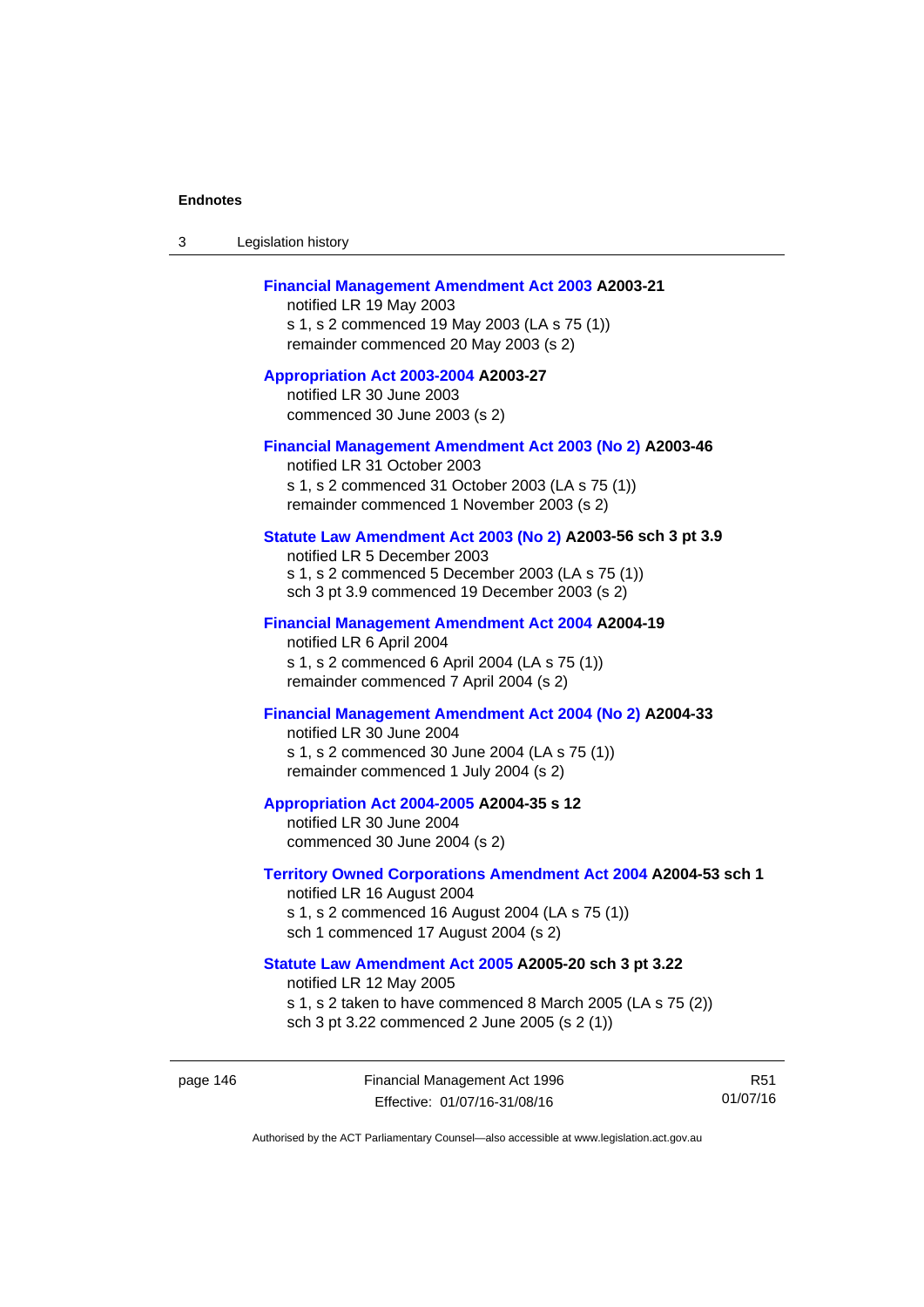## **[Appropriation Act 2005-2006](http://www.legislation.act.gov.au/a/2005-32/default.asp) A2005-32 s 12, s 13**

notified LR 1 July 2005

s 1, s 2 taken to have commenced 30 June 2005 (LA s 75 (2))

s 12, s 13 taken to have commenced 30 June 2005 (s 2)

## **[Public Sector Management Amendment Act 2005](http://www.legislation.act.gov.au/a/2005-42/default.asp) A2005-42 sch 1 pt 1.1**

notified LR 31 August 2005 s 1, s 2 commenced 31 August 2005 (LA s 75 (1)) sch 1 pt 1.1 commenced 1 September 2005 (s 2)

### **[Financial Management Legislation Amendment Act 2005](http://www.legislation.act.gov.au/a/2005-52) A2005-52**

notified LR 26 October 2005

s 1, s 2 commenced 26 October 2005 (LA s 75 (1)) s 7, s 9, s 10, s 14, s 15, ss 17-32, s 38 (in part), s 39, s 40, s 42 (in part), s 49 commenced 27 October 2005 (s 2 (1)) remainder commenced 1 January 2006 (s 2 (2))

as modified by

## **[Financial Management Regulation 2005](http://www.legislation.act.gov.au/sl/2005-42) SL2005-42 sch 1 (as am by [A2006-30](http://www.legislation.act.gov.au/a/2006-30) amdt 1.61, amdt 1.62)**

notified LR 21 December 2005 s 1, s 2 commenced 21 December 2005 (LA s 75 (1)) sch 1 commenced 1 January 2006 (s 2)

as amended by

#### **[Administrative \(Miscellaneous Amendments\) Act 2006](http://www.legislation.act.gov.au/a/2006-30) A2006-30 sch 1 pt 1.3, amdt 1.61, amdt 1.62**

notified LR 16 June 2006 s 1, s 2 commenced 16 June 2006 (LA s 75 (1)) amdt 1.45, amdt 1.52 so far as it inserts s 220, amdt 1.56 commenced 19 June 2006 (s 2 (2)) amdt 1.39, amdt 1.40, amdt 1.43, amdt 1.44 commenced 1 July 2006 (s 2 (2) and [CN2006-15](http://www.legislation.act.gov.au/cn/2006-15/default.asp)) sch 1 pt 1.3 remainder, amdt 1.61, amdt 1.62 commenced 1 July 2006  $(s 2(1))$ 

page 147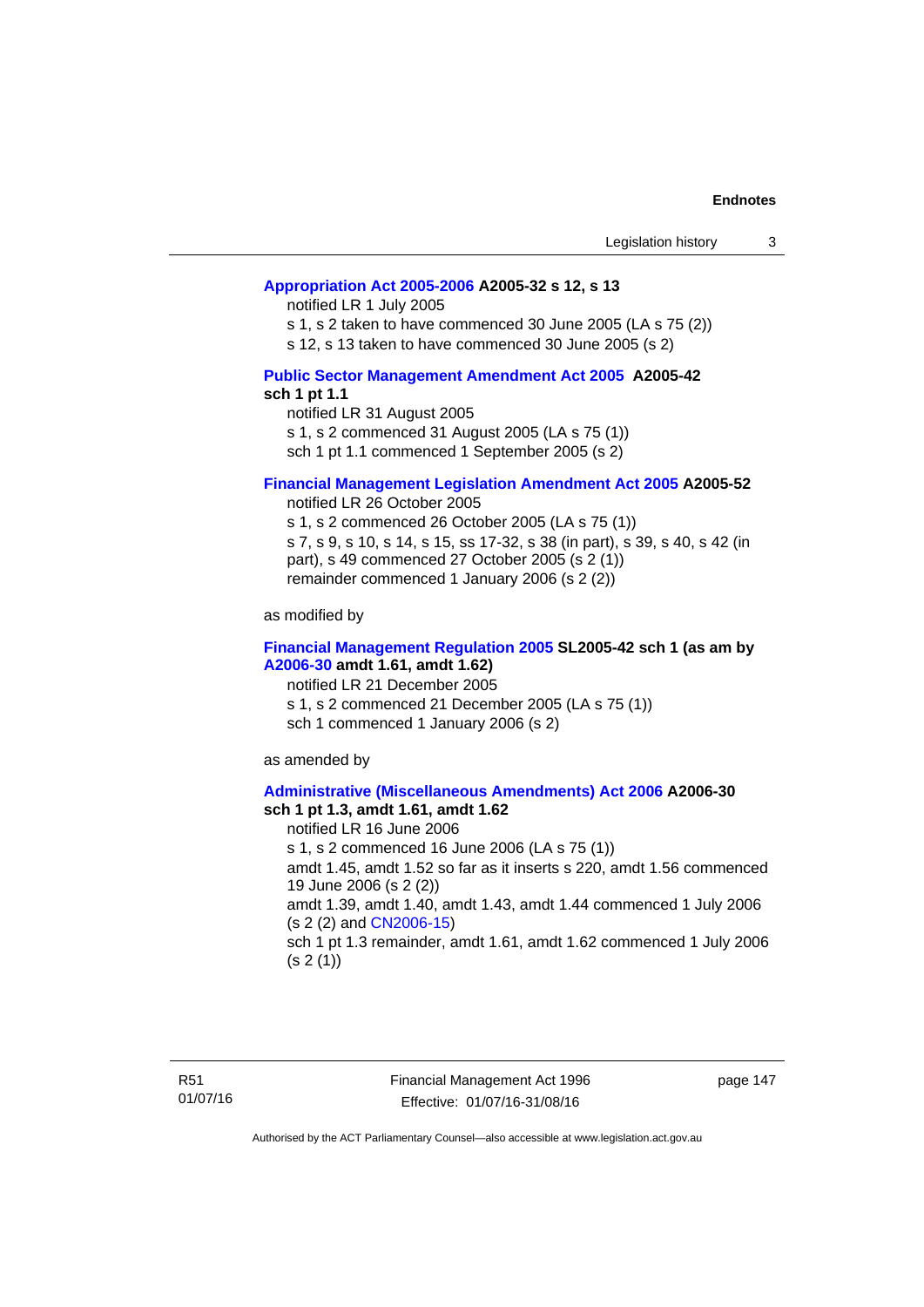| -3 | Legislation history |  |
|----|---------------------|--|
|----|---------------------|--|

#### **[Statute Law Amendment Act 2007](http://www.legislation.act.gov.au/a/2007-3) A2007-3 sch 3 pt 3.45**

notified LR 22 March 2007 s 1, s 2 taken to have commenced 1 July 2006 (LA s 75 (2)) sch 3 pt 3.45 commenced 12 April 2007 (s 2 (1))

#### **[Financial Management Amendment Act 2007](http://www.legislation.act.gov.au/a/2007-10) A2007-10**

notified LR 11 May 2007 s 1, s 2 commenced 11 May 2007 (LA s 75 (1)) remainder commenced 12 May 2007 (s 2)

#### **[Statute Law Amendment Act 2008](http://www.legislation.act.gov.au/a/2008-28) A2008-28 sch 3 pt 3.26**

notified LR 12 August 2008 s 1, s 2 commenced 12 August 2008 (LA s 75 (1)) sch 3 pt 3.26 commenced 26 August 2008 (s 2)

## **[ACT Civil and Administrative Tribunal Legislation Amendment](http://www.legislation.act.gov.au/a/2008-37)**

**[Act 2008 \(No 2\)](http://www.legislation.act.gov.au/a/2008-37) A2008-37 sch 1 pt 1.41** 

notified LR 4 September 2008

s 1, s 2 commenced 4 September 2008 (LA s 75 (1)) sch 1 pt 1.41 commenced 2 February 2009 (s 2 (1) and see [ACT Civil](http://www.legislation.act.gov.au/a/2008-35)  [and Administrative Tribunal Act 2008](http://www.legislation.act.gov.au/a/2008-35) A2008-35, s 2 (1) and [CN2009-2](http://www.legislation.act.gov.au/cn/2009-2/default.asp))

## **[Financial Management Amendment Act 2009](http://www.legislation.act.gov.au/a/2009-12) A2009-12**

notified LR 8 April 2009

s 1, s 2 commenced 8 April 2009 (LA s 75 (1)) remainder commenced 1 July 2009 (s 2)

**[Long Service Leave \(Portable Schemes\) Act 2009](http://www.legislation.act.gov.au/a/2009-25) A2009-25 sch 4 pt 4.1** 

notified LR 8 September 2009

s 1, s 2 commenced 8 September 2009 (LA s 75 (1))

sch 4 pt 4.1 commenced 1 January 2010 (s 2)

## **[Financial Management \(Board Composition\) Amendment Act 2009](http://www.legislation.act.gov.au/a/2009-48) A2009-48**

notified LR 25 November 2009

s 1, s 2 commenced 25 November 2009 (LA s 75 (1))

remainder commenced 1 January 2010 (s 2)

page 148 Financial Management Act 1996 Effective: 01/07/16-31/08/16

R51 01/07/16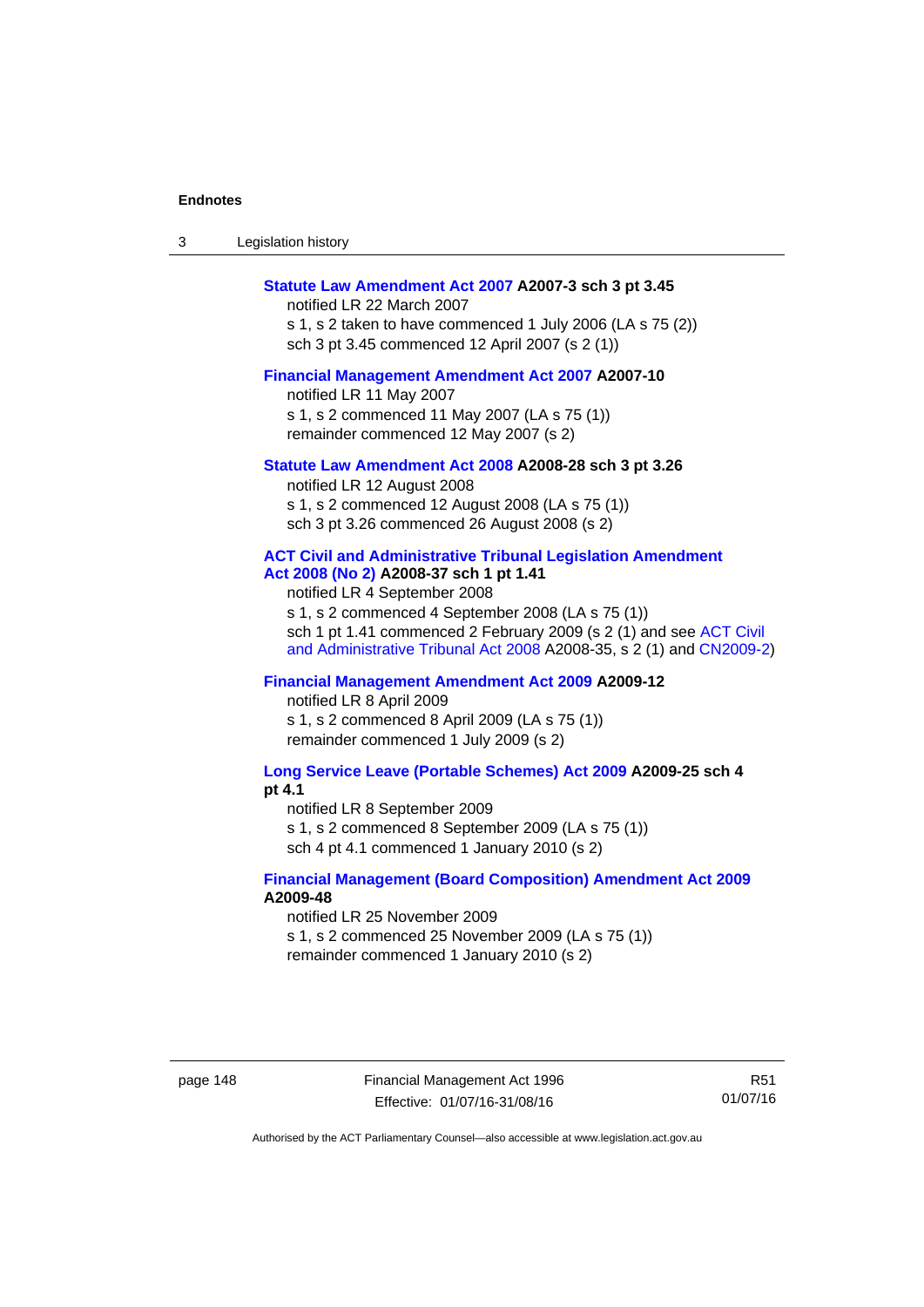## **[Statute Law Amendment Act 2009 \(No 2\)](http://www.legislation.act.gov.au/a/2009-49) A2009-49 sch 3 pt 3.29**

notified LR 26 November 2009

s 1, s 2 commenced 26 November 2009 (LA s 75 (1)) sch 3 pt 3.29 commenced 17 December 2009 (s 2)

#### **[Statute Law Amendment Act 2010](http://www.legislation.act.gov.au/a/2010-18) A2010-18 sch 1 pt 1.7**

notified LR 13 May 2010 s 1, s 2 commenced 13 May 2010 (LA s 75 (1))

sch 1 pt 1.7 commenced 3 June 2010 (s 2)

#### **[Road Transport \(Third-Party Insurance\) \(Governance\) Amendment](http://www.legislation.act.gov.au/a/2010-36)  [Act 2010](http://www.legislation.act.gov.au/a/2010-36) A2010-36 s 8**

notified LR 29 September 2010 s 1, s 2 commenced 29 September 2010 (LA s 75 (1)) s 8 commenced 30 September 2010 (s 2)

## **[Fair Trading \(Australian Consumer Law\) Amendment Act 2010](http://www.legislation.act.gov.au/a/2010-54) A2010-54 sch 3 pt 3.9**

notified LR 16 December 2010 s 1, s 2 commenced 16 December 2010 (LA s 75 (1)) sch 3 pt 3.9 commenced 1 January 2011 (s 2 (1))

# **[ACT Teacher Quality Institute Act 2010](http://www.legislation.act.gov.au/a/2010-55) A2010-55 sch 2 pt 2.1**

notified LR 20 December 2010

s 1, s 2 commenced 20 December 2010 (LA s 75 (1)) sch 2 pt 2.1 commenced 1 January 2011 (s 2 and [CN2010-18\)](http://www.legislation.act.gov.au/cn/2010-18/default.asp)

# **[Financial Management \(One ACT Public Service\) Amendment](http://www.legislation.act.gov.au/a/2011-17)  [Act 2011](http://www.legislation.act.gov.au/a/2011-17) A2011-17**

notified LR 30 June 2011 s 1, s 2 commenced 30 June 2011 (LA s 75 (1)) remainder commenced 1 July 2011 (s 2)

## **[Financial Management \(Cost of Living\) Amendment Act 2012](http://www.legislation.act.gov.au/a/2012-15) A2012-15**

notified LR 15 May 2012 s 1, s 2 commenced 15 May 2012 (LA s 75 (1)) remainder commenced 16 May 2012 (s 2)

R51 01/07/16 Financial Management Act 1996 Effective: 01/07/16-31/08/16

page 149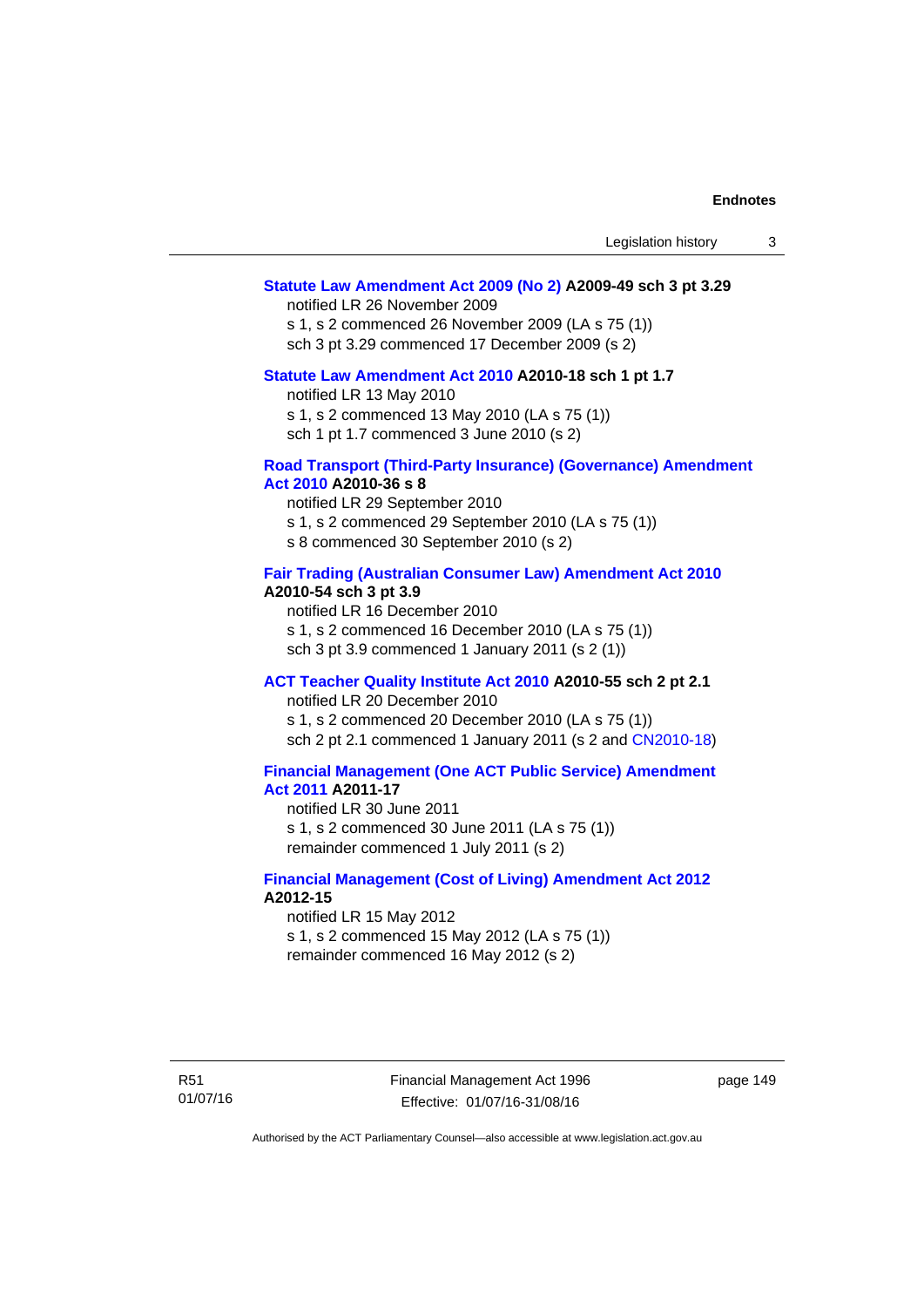| -3 | Legislation history |  |
|----|---------------------|--|
|----|---------------------|--|

## **[Legislative Assembly \(Office of the Legislative Assembly\) Act 2012](http://www.legislation.act.gov.au/a/2012-26) A2012-26 sch 1 pt 1.3**

notified LR 24 May 2012 s 1, s 2 commenced 24 May 2012 (LA s 75 (1)) sch 1 pt 1.3 commenced 1 July 2012 (s 2)

#### **[Financial Management Amendment Act 2013](http://www.legislation.act.gov.au/a/2013-5/default.asp) A2013-5**

notified LR 21 February 2013 s 1, s 2 commenced 21 February 2013 (LA s 75 (1)) remainder commenced 22 February 2013 (s 2)

### **[Statute Law Amendment Act 2013](http://www.legislation.act.gov.au/a/2013-19) A2013-19 sch 3 pt 3.21**

notified LR 24 May 2013 s 1, s 2 commenced 24 May 2013 (LA s 75 (1)) sch 3 pt 3.21 commenced 14 June 2013 (s 2)

## **[Officers of the Assembly Legislation Amendment Act 2013](http://www.legislation.act.gov.au/a/2013-41/default.asp) A2013-41 sch 1 pt 1.2**

notified LR 7 November 2013 s 1, s 2 commenced 7 November 2013 (LA s 75 (1)) sch 1 pt 1.2 commenced 1 July 2014 (s 2)

## **[Officers of the Assembly Legislation Amendment Act 2014](http://www.legislation.act.gov.au/a/2014-22/default.asp) A2014-22 pt 3**

notified LR 26 May 2014 s 1, s 2 commenced 26 May 2014 (LA s 75 (1)) pt 3 commenced 1 July 2014 (s 2 and see [Officers of the Assembly](http://www.legislation.act.gov.au/a/2013-41/default.asp)  [Legislation Amendment Act 2013](http://www.legislation.act.gov.au/a/2013-41/default.asp) A2013-41 s 2)

## **[Exhibition Park Corporation Repeal Act 2014](http://www.legislation.act.gov.au/a/2014-54/default.asp) A2014-54 sch 1 pt 1.1**

notified LR 3 December 2014 s 1, s 2 commenced 3 December 2014 (LA s 75 (1)) sch 1 pt 1.1 commenced 1 January 2015 (s 2 (3))

## **[Red Tape Reduction Legislation Amendment Act 2015](http://www.legislation.act.gov.au/a/2015-33/default.asp) A2015-33 sch 1 pt 1.26**

notified LR 30 September 2015 s 1, s 2 commenced 30 September 2015 (LA s 75 (1)) sch 1 pt 1.26 commenced 14 October 2015 (s 2)

page 150 Financial Management Act 1996 Effective: 01/07/16-31/08/16

R51 01/07/16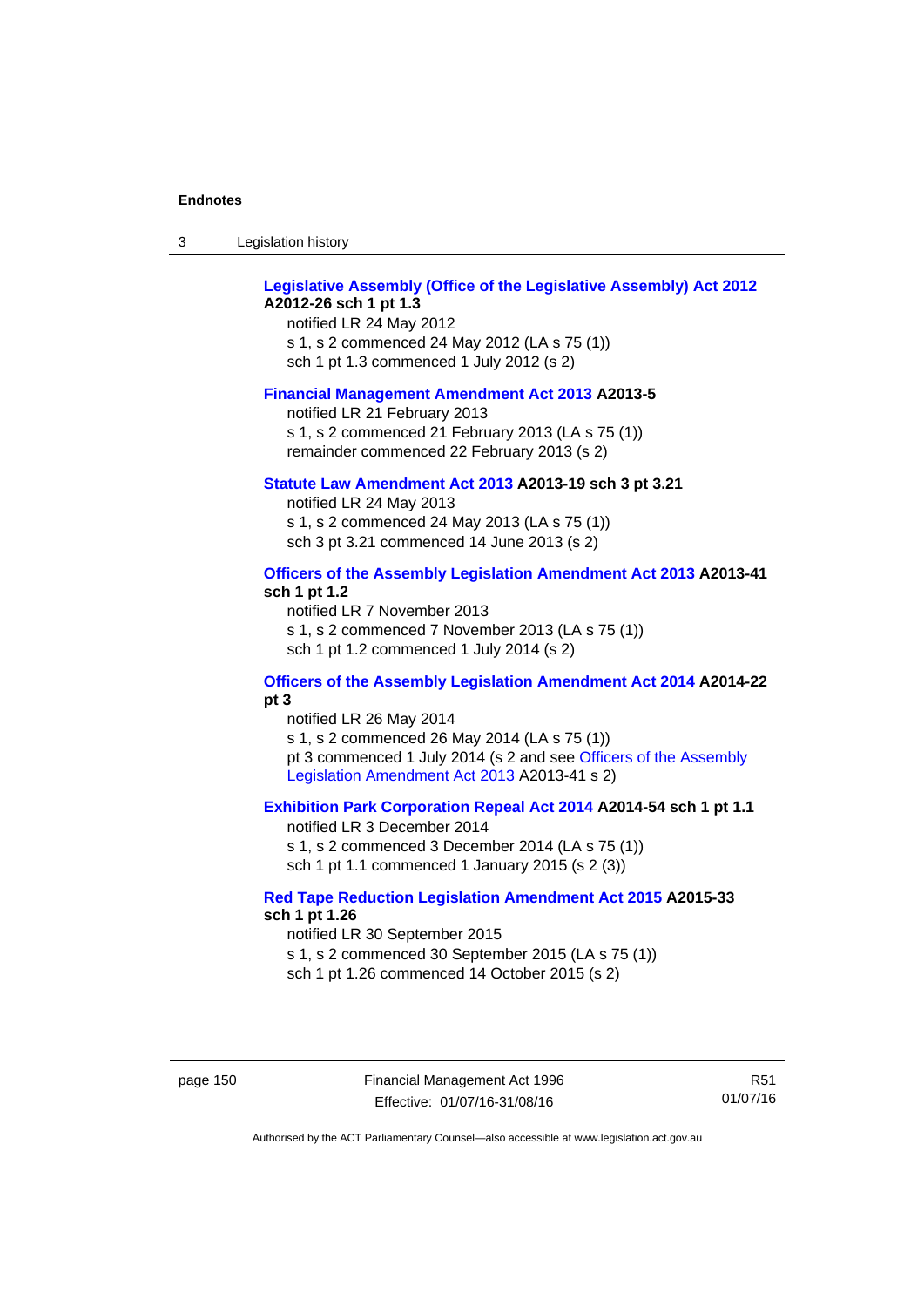Legislation history 3

# **[Financial Management Amendment Act 2015](http://www.legislation.act.gov.au/a/2015-34/default.asp) A2015-34**

notified LR 30 September 2015 s 1, s 2 commenced 30 September 2015 (LA s 75 (1)) ss 4-8, ss 11-20, s 28, s 29, s 49, s 50, s 54, ss 58-60, s 62, s 76, ss 96-99, ss 102-104, s 113, s 115 (def *controlled recurrent payment*) and sch 1 pt 1.2 commenced 1 July 2016 (s 2 (1)) remainder commenced 1 October 2015 (s 2 (2))

R51 01/07/16 Financial Management Act 1996 Effective: 01/07/16-31/08/16

page 151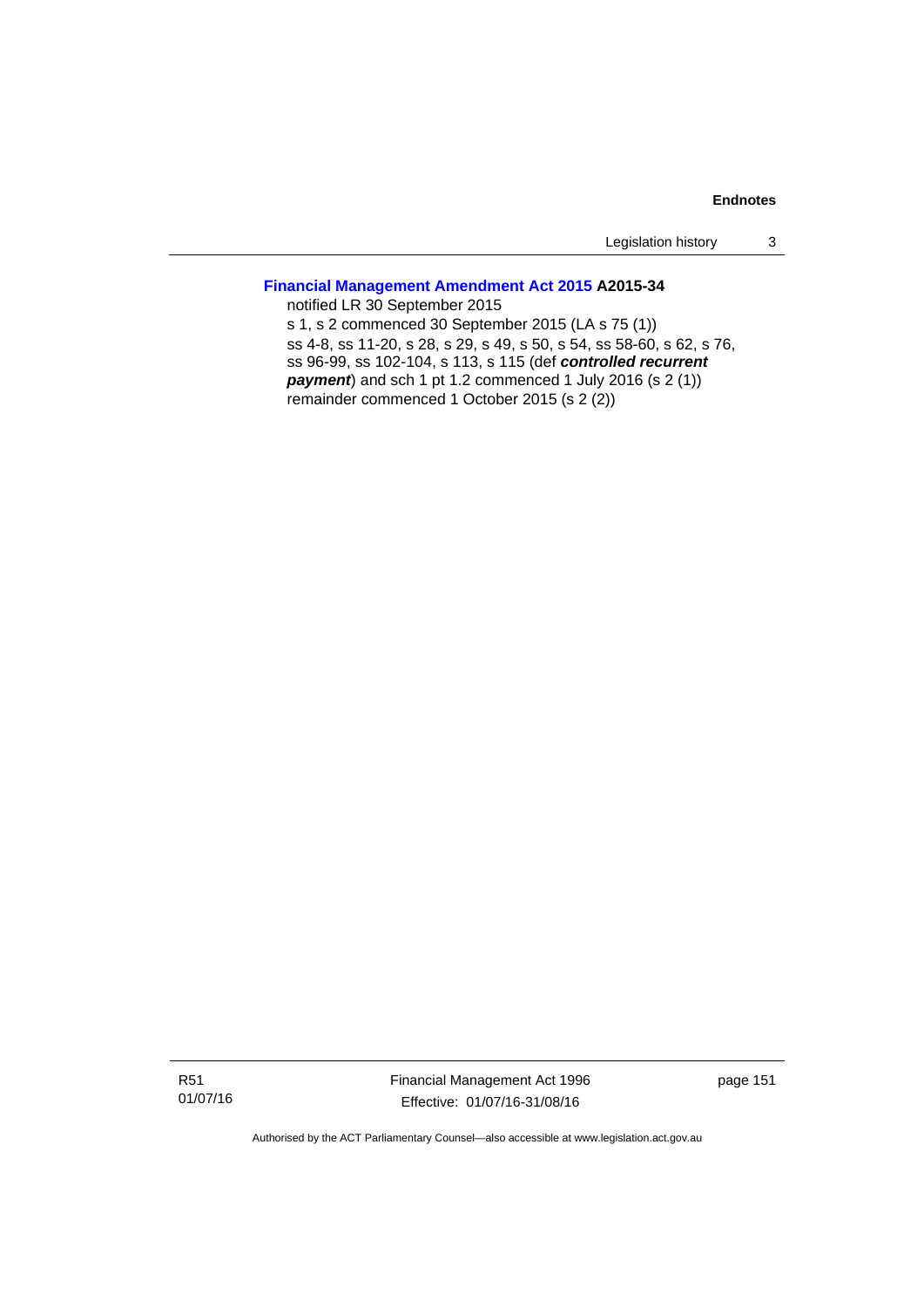| 4 | Amendment history |
|---|-------------------|
|---|-------------------|

# **4 Amendment history**

| <b>Name of Act</b><br>s 1         | sub A2001-56 amdt 3.255                                                      |
|-----------------------------------|------------------------------------------------------------------------------|
|                                   | Act subject to Territory Superannuation Provision Protection Act             |
| s 2                               | sub A2000-21 sch                                                             |
| <b>Dictionary</b>                 |                                                                              |
| s 3 hdg                           | sub A2000-21 sch                                                             |
| s <sub>3</sub>                    | am A2000-21 sch                                                              |
|                                   | remaining defs reloc to dict A2001-95 amdt 1.4                               |
|                                   | sub A2001-95 amdt 1.5                                                        |
|                                   | def bank om A1999-33 sch                                                     |
|                                   | def banking institution ins A1997-102 s 4<br>om A1999-33 sch                 |
|                                   | def Territory activities ins A1997-124 s 4                                   |
|                                   | om A2001-95 amdt 1.3                                                         |
|                                   | def Treasurer om A2001-95 amdt 1.2                                           |
| <b>Notes</b>                      |                                                                              |
| s 3A                              | orig s 3A                                                                    |
|                                   | renum as s 3B                                                                |
|                                   | pres s 3A                                                                    |
|                                   | ins A2001-95 amdt 1.5                                                        |
|                                   | Declaration that certain bodies are not territory authorities for Act        |
| s <sub>3B</sub>                   | (prev s 3A) ins A2000-21 sch                                                 |
|                                   | am A2001-44 amdt 1.1631, amdt 1.1632                                         |
|                                   | renum as s 3B A2001-95 amdt 1.6                                              |
|                                   | sub A2005-52 s 4; A2011-17 s 4                                               |
| the Assembly                      | Application of pts 2 to 5-Office of the Legislative Assembly and officers of |
| s <sub>4</sub>                    | am A2011-17 s 13, s 16                                                       |
|                                   | sub A2012-26 amdt 1.11; A2013-41 amdt 1.10                                   |
|                                   | am A2014-22 s 8, s 9; ss renum R47 LA                                        |
| <b>Budget management</b>          |                                                                              |
| pt 2 hdg                          | sub A2003-46 s 4                                                             |
| <b>Appropriations and budgets</b> |                                                                              |
| div 2.1 hdg                       | ins A2003-46 s 4                                                             |
|                                   | Payments authorised on lapse of appropriation                                |
|                                   | am A2015-34 s 4                                                              |
| s <sub>7</sub>                    | Temporary advance for new purpose or new entity                              |

page 152 Financial Management Act 1996 Effective: 01/07/16-31/08/16

R51 01/07/16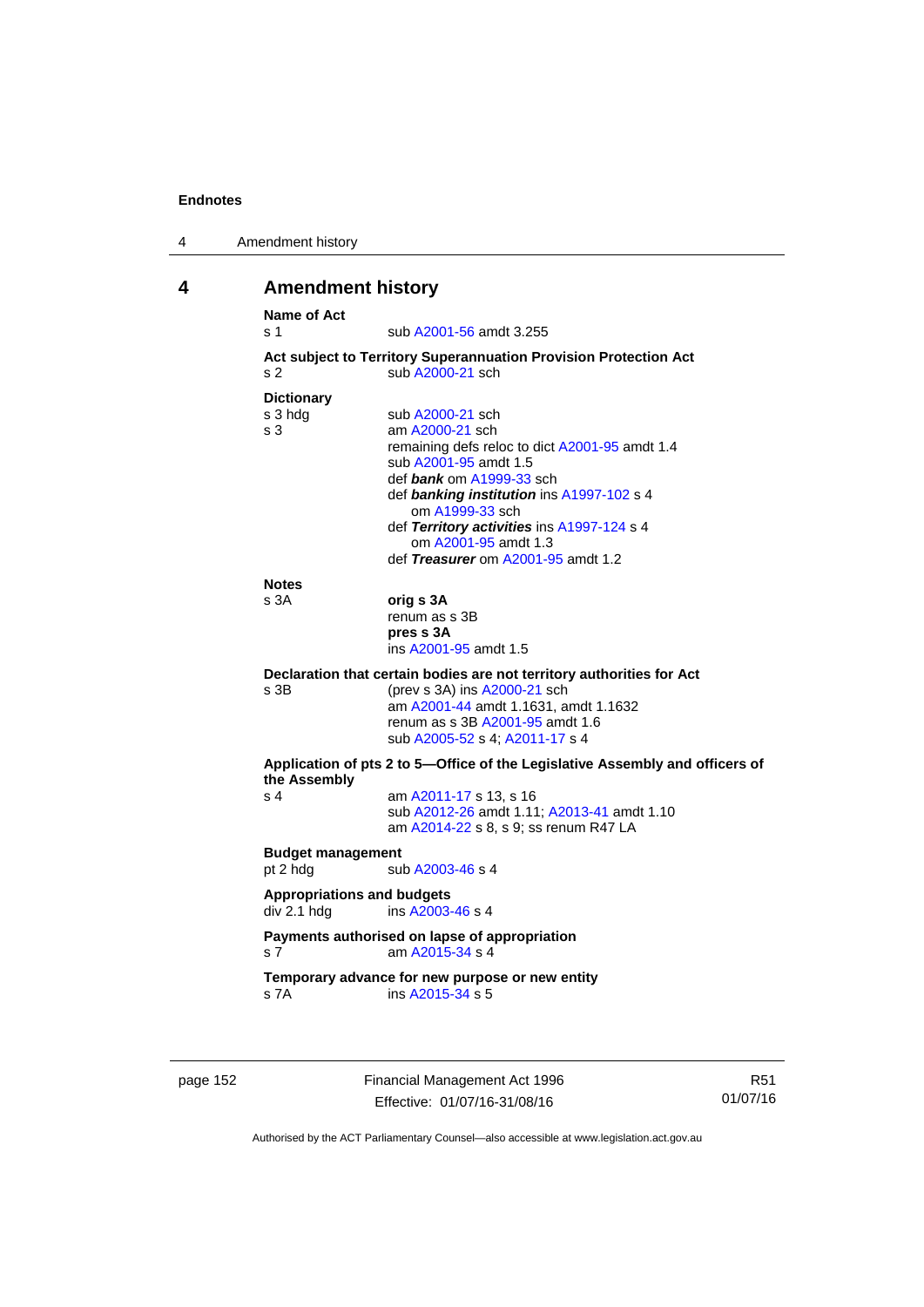**Form of appropriations**  s 8 sub [A2005-52](http://www.legislation.act.gov.au/a/2005-52) s 5 am [A2011-17](http://www.legislation.act.gov.au/a/2011-17) s 16; [A2012-26](http://www.legislation.act.gov.au/a/2012-26) amdt 1.12; [A2013-41](http://www.legislation.act.gov.au/a/2013-41/default.asp) amdt 1.11; [A2015-34](http://www.legislation.act.gov.au/a/2015-34/default.asp) s 6, s 7 **Net controlled recurrent payments** s 9 am [A2000-27](http://www.legislation.act.gov.au/a/2000-27) s 5; [A2011-17](http://www.legislation.act.gov.au/a/2011-17) s 16 sub [A2015-34](http://www.legislation.act.gov.au/a/2015-34/default.asp) s 8 **Net appropriations for capital injections** s 9A ins [A2000-27](http://www.legislation.act.gov.au/a/2000-27) s 6 am [A2011-17](http://www.legislation.act.gov.au/a/2011-17) s 16; [A2015-34](http://www.legislation.act.gov.au/a/2015-34/default.asp) s 9 **Appropriations for payments on behalf of Territory to be net appropriations**  s 9B ins [A2001-95](http://www.legislation.act.gov.au/a/2001-95) s 5 am [A2011-17](http://www.legislation.act.gov.au/a/2011-17) s 16; [A2015-34](http://www.legislation.act.gov.au/a/2015-34/default.asp) s 10 **Budget papers**  s 10 am [A1997-124](http://www.legislation.act.gov.au/a/1997-124) s 5; [A2001-56](http://www.legislation.act.gov.au/a/2001-56) amdt 3.257; [A2005-52](http://www.legislation.act.gov.au/a/2005-52) s 6; [A2011-17](http://www.legislation.act.gov.au/a/2011-17) s 16 **Territory budgets**  s 11 am [A1997-124](http://www.legislation.act.gov.au/a/1997-124) s 6; [A2001-4](http://www.legislation.act.gov.au/a/2001-4) s 4; [A2001-56](http://www.legislation.act.gov.au/a/2001-56) amdt 3.258; [A2001-95](http://www.legislation.act.gov.au/a/2001-95) s 6 sub [A2003-46](http://www.legislation.act.gov.au/a/2003-46) s 5 am [A2005-32](http://www.legislation.act.gov.au/a/2005-32) s 12; [A2012-15](http://www.legislation.act.gov.au/a/2012-15) s 4; [A2013-19](http://www.legislation.act.gov.au/a/2013-19) amdt 3.157; [A2015-34](http://www.legislation.act.gov.au/a/2015-34/default.asp) ss 11-14; ss renum R51 LA **Financial policy objectives and strategies statement**  s 11A ins [A2003-46](http://www.legislation.act.gov.au/a/2003-46) s 5 **Directorate budgets** s 12 hdg am [A2011-17](http://www.legislation.act.gov.au/a/2011-17) s 17 s 12 am [A1997-102](http://www.legislation.act.gov.au/a/1997-102) s 5; [A1997-124](http://www.legislation.act.gov.au/a/1997-124) s 7; [A1999-58](http://www.legislation.act.gov.au/a/1999-58) s 3; [A2001-56](http://www.legislation.act.gov.au/a/2001-56) amdt 3.258; [A2001-95](http://www.legislation.act.gov.au/a/2001-95) s 7; ss renum R6 LA (see [A2001-95](http://www.legislation.act.gov.au/a/2001-95) amdt 1.7); [A2002-38](http://www.legislation.act.gov.au/a/2002-38) s 4, s 5 sub [A2005-52](http://www.legislation.act.gov.au/a/2005-52) s 7 am [A2011-17](http://www.legislation.act.gov.au/a/2011-17) s 16; [A2012-26](http://www.legislation.act.gov.au/a/2012-26) amdt 1.13; [A2013-41](http://www.legislation.act.gov.au/a/2013-41/default.asp) amdt 1.12; [A2015-34](http://www.legislation.act.gov.au/a/2015-34/default.asp) s 15 **Territory authority budgets**  s 12AA **ins [A2015-34](http://www.legislation.act.gov.au/a/2015-34/default.asp) s** 16 **Territory-owned corporation budgets**  s 12A hdg sub [A2015-34](http://www.legislation.act.gov.au/a/2015-34/default.asp) s 17<br>s 12A ins A1997-124 s 8 ins [A1997-124](http://www.legislation.act.gov.au/a/1997-124) s 8 am [A2001-56](http://www.legislation.act.gov.au/a/2001-56) amdt 3.258; [A2001-95](http://www.legislation.act.gov.au/a/2001-95) s 8 sub [A2005-52](http://www.legislation.act.gov.au/a/2005-52) s 8 am [A2015-34](http://www.legislation.act.gov.au/a/2015-34/default.asp) ss 18-20

R51 01/07/16 Financial Management Act 1996 Effective: 01/07/16-31/08/16

page 153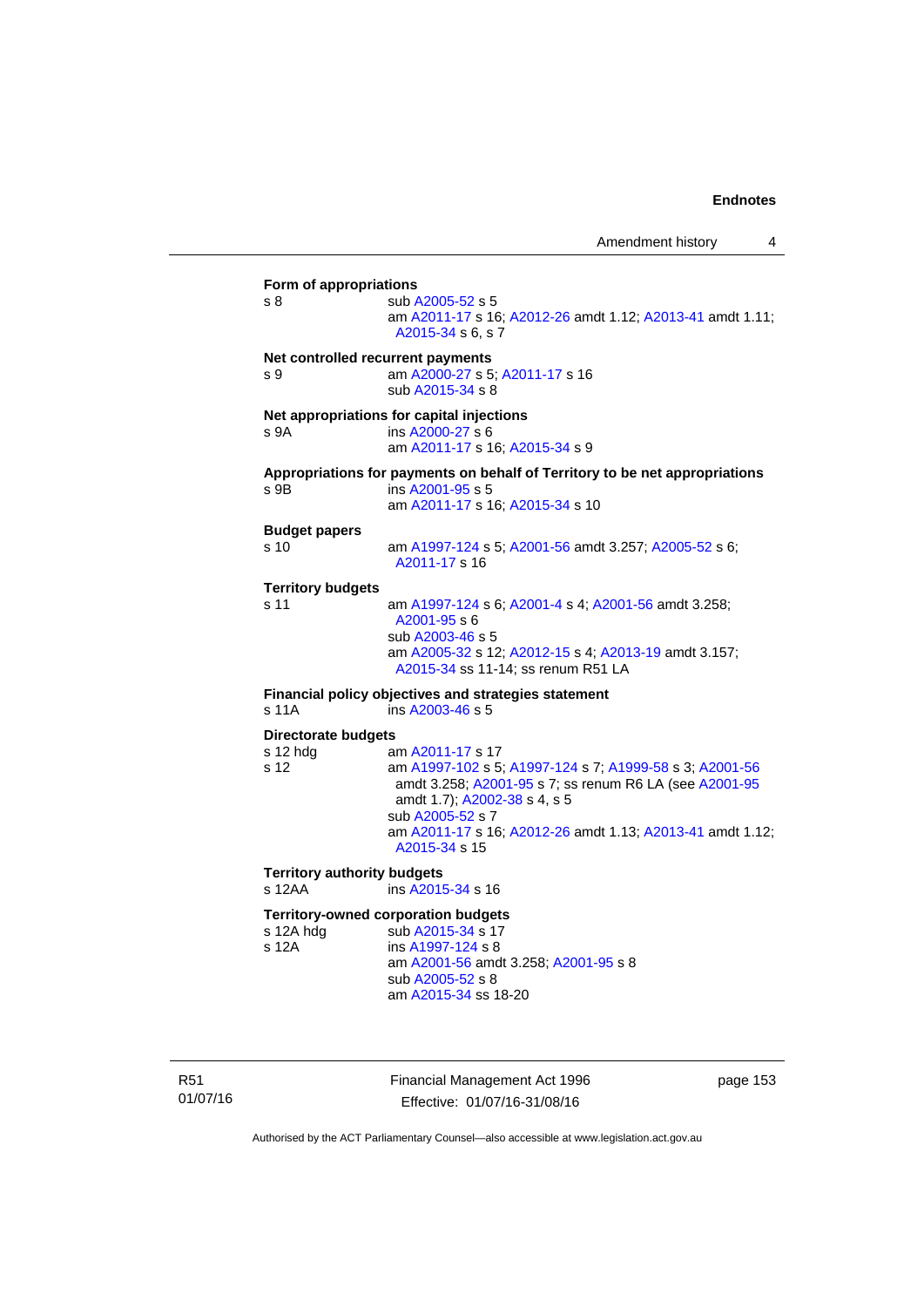4 Amendment history

| s 13       | am A2001-56 amdt 3.259, amdt 3.260<br>sub A2001-97 s 4                                    |
|------------|-------------------------------------------------------------------------------------------|
|            | am A2005-52 s 9; A2011-17 s 16; A2012-26 amdt 1.14;<br>ss renum R44 LA; A2015-34 ss 21-23 |
|            | Amendment of budgets for supplementary appropriation                                      |
| s 13A      | ins A2003-9 s 9                                                                           |
|            | sub A2005-52 s 10<br>am A2011-17 s 16; A2012-26 amdt 1.15; A2015-34 s 24, s 25            |
|            | Transfer of funds between appropriations                                                  |
| s 14       | am A1997-102 s 6; A2000-21 sch; A2001-56 amdt 3.261<br>sub A2015-34 s 26                  |
|            | Transfer of funds from capital injection appropriation to other appropriations            |
| s 14A      | ins A2015-34 s 27                                                                         |
|            | am A2015-34 amdt 1.3                                                                      |
|            | Transfer of funds from other appropriations to capital injection appropriation            |
| s 14B      | ins A2015-34 s 27<br>am A2015-34 amdts 1.4-1.6                                            |
|            |                                                                                           |
|            | Transfer of funds within appropriations                                                   |
| s 15       | am A1997-102 s 7; A2001-56 amdt 3.262                                                     |
|            | om A2015-34 s 28                                                                          |
|            | Reclassification of certain appropriations                                                |
| s 15A      | ins A1997-102 s 8; A2001-56 amdt 3.263                                                    |
|            | am A2011-17 s 16; A2015-34 s 29, s 30                                                     |
|            | Transfer of functions to another entity                                                   |
| $s$ 16 hdg | sub A2015-34 s 31                                                                         |
| s 16       | am A2000-21 sch; A2001-56 amdt 3.263                                                      |
|            | sub A2005-52 s 11                                                                         |
|            | am A2011-17 s 16; A2015-34 ss 32-35                                                       |
|            | Appropriation for accrued employee entitlements                                           |
| s 16A      | ins A2003-21 s 4                                                                          |
|            | om A2004-19 s 4                                                                           |
|            | ins A2007-10 s 4                                                                          |
|            | am A2011-17 s 16; A2015-34 ss 36-38                                                       |
|            | Rollover of undisbursed appropriation                                                     |
| s 16B hdg  | sub A2015-34 s 39                                                                         |
| $s$ 16 $B$ | ins A2007-10 s 4                                                                          |
|            | am A2015-34 ss 40-44                                                                      |
|            | Variation of appropriations for Commonwealth grants                                       |
| s 17       | am A1997-102 s 9; A2001-56 amdt 3.264, amdt 3.265;                                        |
|            | A2002-38 s 6; A2015-34 s 45                                                               |

page 154 Financial Management Act 1996 Effective: 01/07/16-31/08/16

R51 01/07/16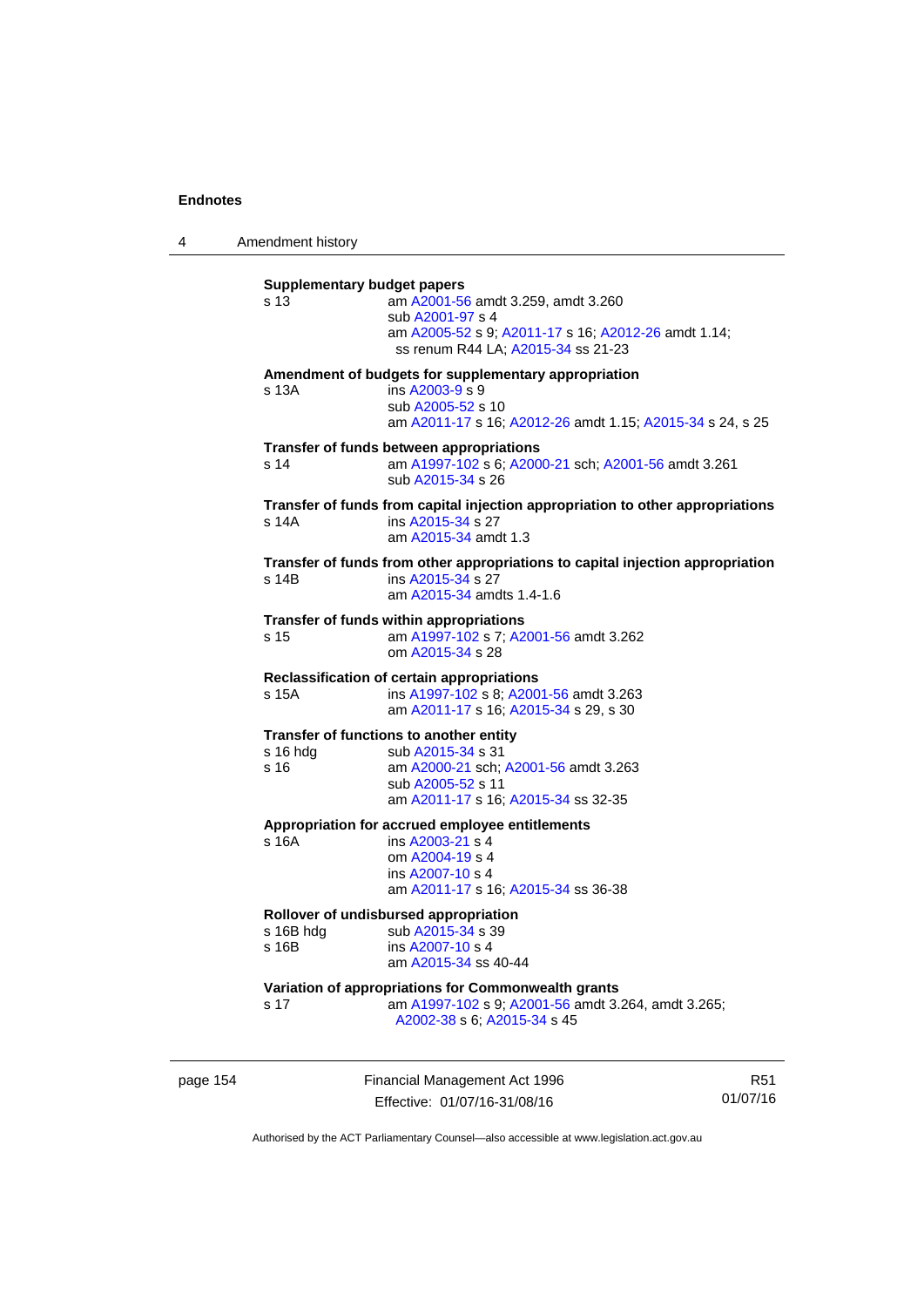|                            |                                                                                                                                                                                                                            | Amendment history<br>4 |
|----------------------------|----------------------------------------------------------------------------------------------------------------------------------------------------------------------------------------------------------------------------|------------------------|
| s 17A                      | Variations of appropriations for certain payments to Commonwealth<br>ins A1999-36 s 9<br>am A2000-27 s 7; A2001-43 s 12; A2001-56 amdt 3.266, amdt<br>3.267; A2003-27 s 12; A2004-35 s 12; A2005-32 s 13;<br>A2015-34 s 46 |                        |
| <b>Treasurer's advance</b> |                                                                                                                                                                                                                            |                        |
| s 18                       | am A2001-56 amdt 3.268; A2001-97 s 5, s 6; ss renum R4 LA<br>sub A2004-33 s 4<br>am A2005-20 amdt 3.153; A2012-26 amdt 1.16; A2014-22<br>s 10, s 11; ss renum R47 LA<br>sub A2015-34 s47                                   |                        |
| s 18A                      | Treasurer's advance—payment pending supplementary appropriation<br>ins A1997-102 s 10<br>am A2001-56 amdt 3.269<br>om A2002-38 s 7<br>ins A2004-33 s 4<br>sub A2015-34 s 47                                                |                        |
| s 18B                      | Treasurer's advance-reduction of amounts<br>ins A2015-34 s 47                                                                                                                                                              |                        |
| s 18C                      | Assembly to be told about Treasurer's advance<br>ins A2015-34 s 47<br>am A2015-34 amdt 1.7; pars renum R51 LA                                                                                                              |                        |
| s 19A                      | <b>Payments for Territory GST liabilities</b><br>ins A1997-39 s 4<br>sub A2000-27 s 8                                                                                                                                      |                        |
| s 19AA                     | <b>Payments for Territory GST administration costs</b><br>ins $A2009-12$ s 4                                                                                                                                               |                        |
| s 19B                      | Authorisation of expenditure of certain Commonwealth grants<br>ins A1997-102 s 11<br>am A2001-56 amdt 3.269<br>sub A2015-34 s 48                                                                                           |                        |
| s 19C                      | Amendment of capital injection conditions<br>ins A2002-38 s 8<br>sub A2005-52 s 12<br>am A2011-17 s 16; A2013-19 amdt 3.162; A2015-34 s 49                                                                                 |                        |

# **Amendment of performance criteria**

ins [A2002-38](http://www.legislation.act.gov.au/a/2002-38) s 8 sub [A2005-52](http://www.legislation.act.gov.au/a/2005-52) s 13 am [A2011-17](http://www.legislation.act.gov.au/a/2011-17) s 16; [A2013-5](http://www.legislation.act.gov.au/a/2013-5/default.asp) ss 4-6; [A2015-34](http://www.legislation.act.gov.au/a/2015-34/default.asp) ss 50-62, amdt 1.8; pars renum R51 LA

R51 01/07/16 Financial Management Act 1996 Effective: 01/07/16-31/08/16

page 155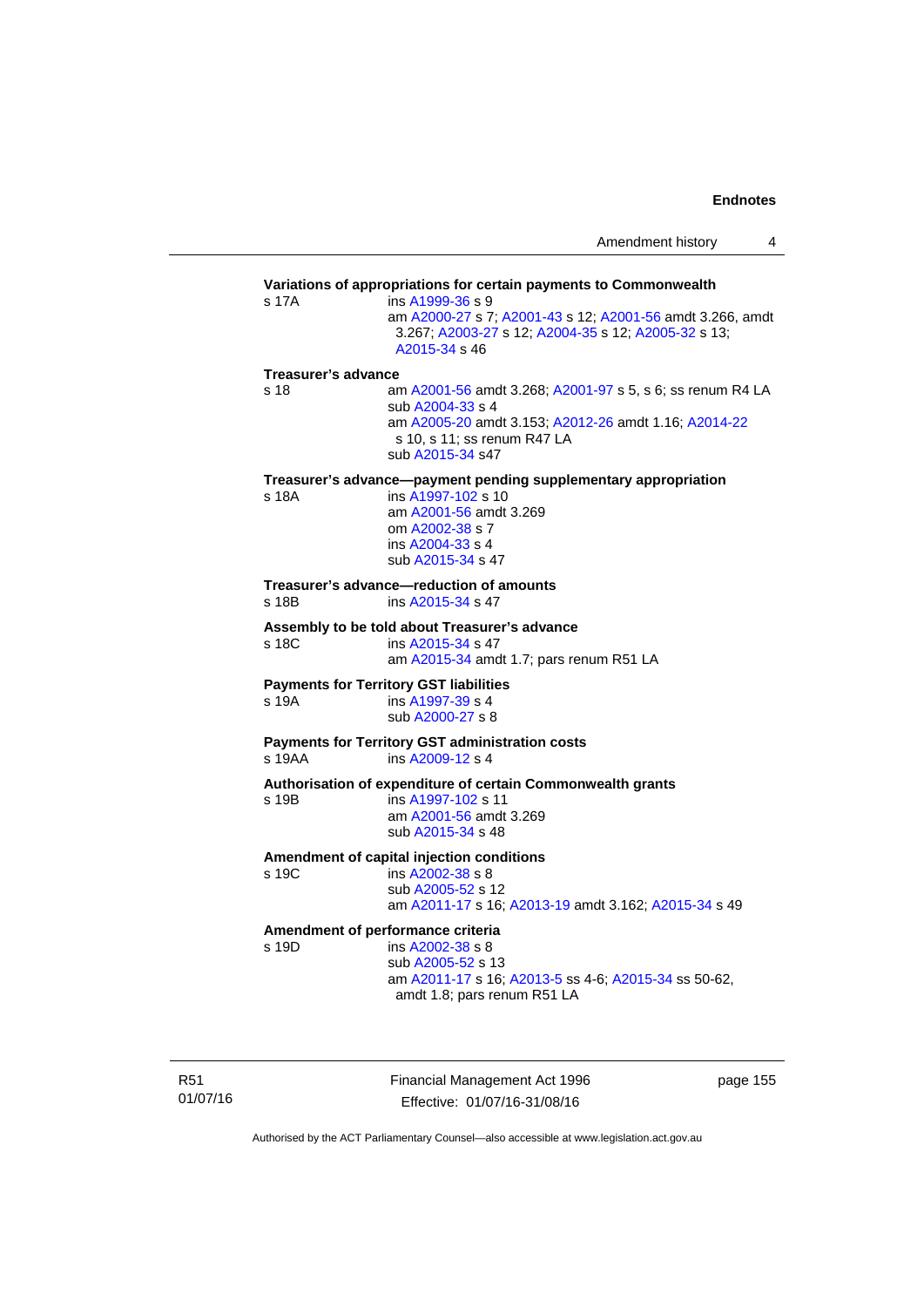4 Amendment history

| <b>Amendment of budgets</b>                                                                                            |  |
|------------------------------------------------------------------------------------------------------------------------|--|
| s 19F<br>ins A2004-19 s 5<br>am A2004-33 s 5<br>om A2005-52 s 15                                                       |  |
| Recommended appropriation for Office of the Legislative Assembly<br>am A2003-21 s 5<br>s 20<br>sub A2012-26 amdt 1.17  |  |
| Appropriation for Office of the Legislative Assembly<br>$s$ 20 $AA$<br>ins A2012-26 amdt 1.17                          |  |
| Recommended appropriation for officers of the Assembly<br>ins A2013-41 amdt 1.13<br>s 20AB                             |  |
| Appropriation for officers of the Assembly<br>ins A2013-41 amdt 1.13<br>s 20AC                                         |  |
| <b>Budget reviews and pre-election updates</b><br>div 2.2 hdg<br>ins A2003-46 s 6                                      |  |
| <b>Budget review</b><br>$s$ 20 $A$<br>ins A2003-46 s 6                                                                 |  |
| Purpose and contents of budget review<br>s 20 <sub>B</sub><br>ins A2003-46 s 6                                         |  |
| Pre-election budget update<br>s 20C<br>ins A2003-46 s 6<br>am A2011-17 s 13; A2015-34 s 63                             |  |
| Purpose and contents of pre-election budget update<br>ins A2003-46 s 6<br>s 20D<br>am A2005-52 s 16                    |  |
| <b>Financial reports of the Territory</b><br>(prev pt 3 div 1 hdg) renum R3 LA (see A2001-95 amdt 1.11)<br>div 3.1 hdg |  |
| Meaning of the Territory in div 3.1<br>s 21 hdg<br>am $R3LA$                                                           |  |
| Annual financial statements of the Territory<br>am A2001-95 s 9; A2005-52 s 17; A2015-34 s 64<br>s 22                  |  |
| Responsibility for annual financial statements<br>am A2005-52 s 18; A2011-17 s 13<br>s 23<br>sub A2015-34 s 65         |  |

page 156 **Financial Management Act 1996** Effective: 01/07/16-31/08/16

R51 01/07/16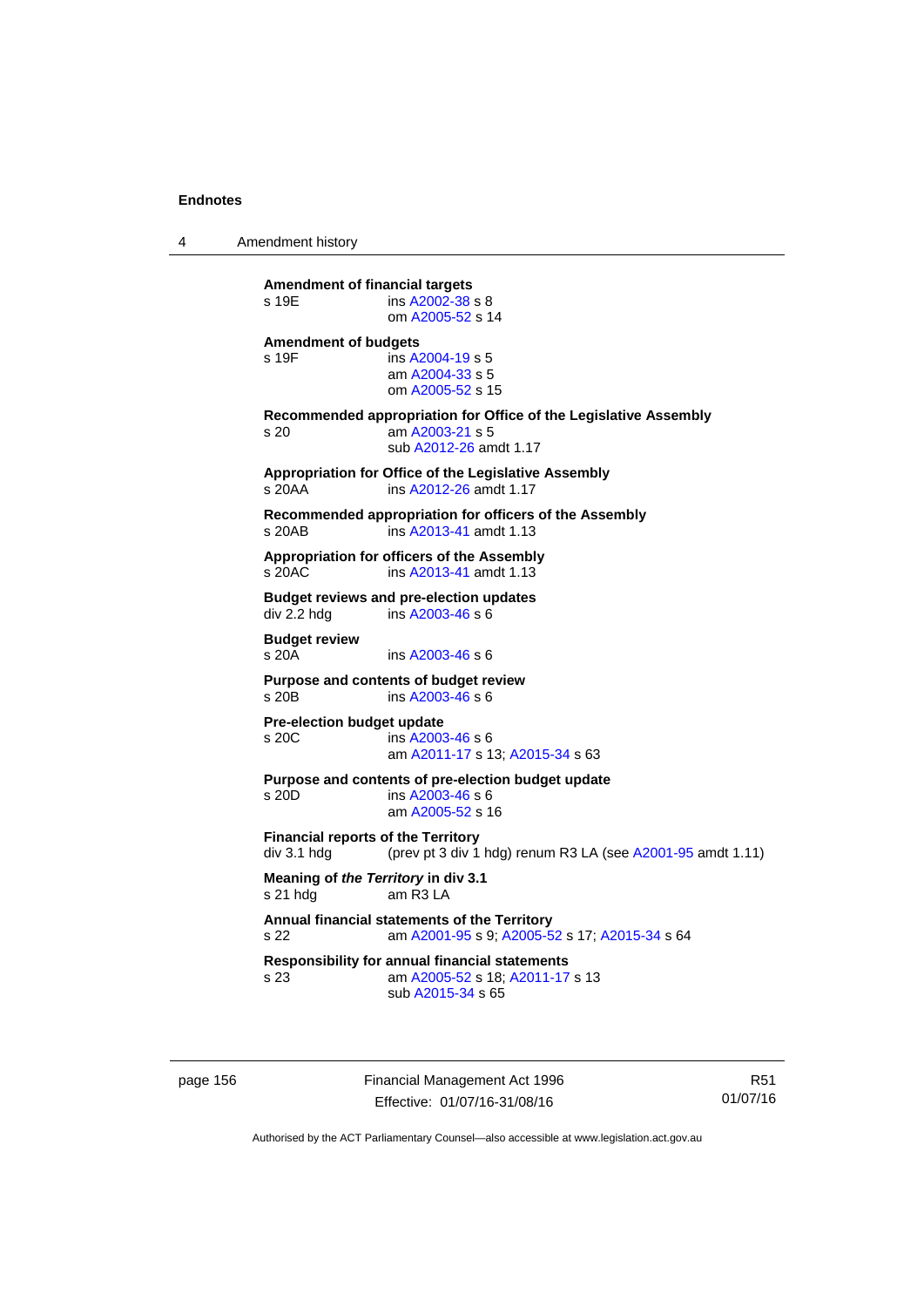| Amendment history |  |
|-------------------|--|
|-------------------|--|

|                             | s 24                                         | Audit of annual financial statements<br>am A2002-38 s 9, amdt 1.1; A2003-46 s 7; A2005-52<br>ss 19-21; A2015-34 s 66, s 67                                                                                           |
|-----------------------------|----------------------------------------------|----------------------------------------------------------------------------------------------------------------------------------------------------------------------------------------------------------------------|
|                             | $s$ 25 hdg<br>s 25                           | Presentation of annual financial statements to Legislative Assembly<br>sub A2002-38 amdt 1.2<br>am A2001-56 amdt 3.270; A2003-46 s 8, s 9                                                                            |
|                             | s 25A                                        | Quarterly departmental performance reports<br>reloc to s 30A                                                                                                                                                         |
|                             | <b>Periodic financial statements</b><br>s 26 | am A1997-124 s 10; A2001-42 s 4<br>(6), (7) exp 30 June 2001 (s 26 (7))<br>sub A2001-42 s 5; A2001-95 s 11<br>am A2015-34 s 68, amdt 1.9                                                                             |
|                             | div 3.2 hdg                                  | Financial reports and performance statements of directorates<br>(prev pt 3 div 2 hdg) renum R3 LA (see A2001-95 amdt 1.11)<br>sub A2005-52 s 22<br>am A2011-17 s 18                                                  |
|                             | s 27 hdg<br>s 27                             | Annual financial statements of directorates<br>am A2011-17 s 18<br>am A2001-56 amdt 3.272; A2001-95 s 12; A2002-38 ss 10-13;<br>pars renum R10 LA (see A2002-38 amdt 1.5); A2005-52 ss<br>23-26; A2011-17 s 16, s 17 |
|                             | $s$ 28 hdg<br>s 28                           | Responsibility for annual financial statements of directorates<br>sub A2002-38 amdt 1.6<br>am A2011-17 s 18<br>sub A2005-52 s 27<br>am A2011-17 s 13, s 15, s 16<br>sub A2015-34 s 69                                |
|                             | s 29 hdg<br>s 29                             | Audit of financial statements of directorates<br>am A2011-17 s 18<br>sub A2002-38 s 14<br>am A2005-52 s 28, s 29; A2011-17 s 13, s 16; A2015-34 s 70;<br>ss renum R49 LA                                             |
|                             | s 29A                                        | Audit of financial statements for departments for 2000-2001<br>ins A2001-42 s 6<br>exp 31 December 2001 (s 29A (2))                                                                                                  |
|                             | s 30 hdg                                     | Directorate annual financial statements to be included in annual reports etc<br>sub A2002-38 amdt 1.7<br>am A2011-17 s 17                                                                                            |
|                             | s 30                                         | am A2001-56 amdt 3.273<br>sub A2005-52 s 30<br>am A2011-17 s 16, s 19                                                                                                                                                |
| R <sub>51</sub><br>01/07/16 |                                              | Financial Management Act 1996<br>page 157<br>Effective: 01/07/16-31/08/16                                                                                                                                            |

Authorised by the ACT Parliamentary Counsel—also accessible at www.legislation.act.gov.au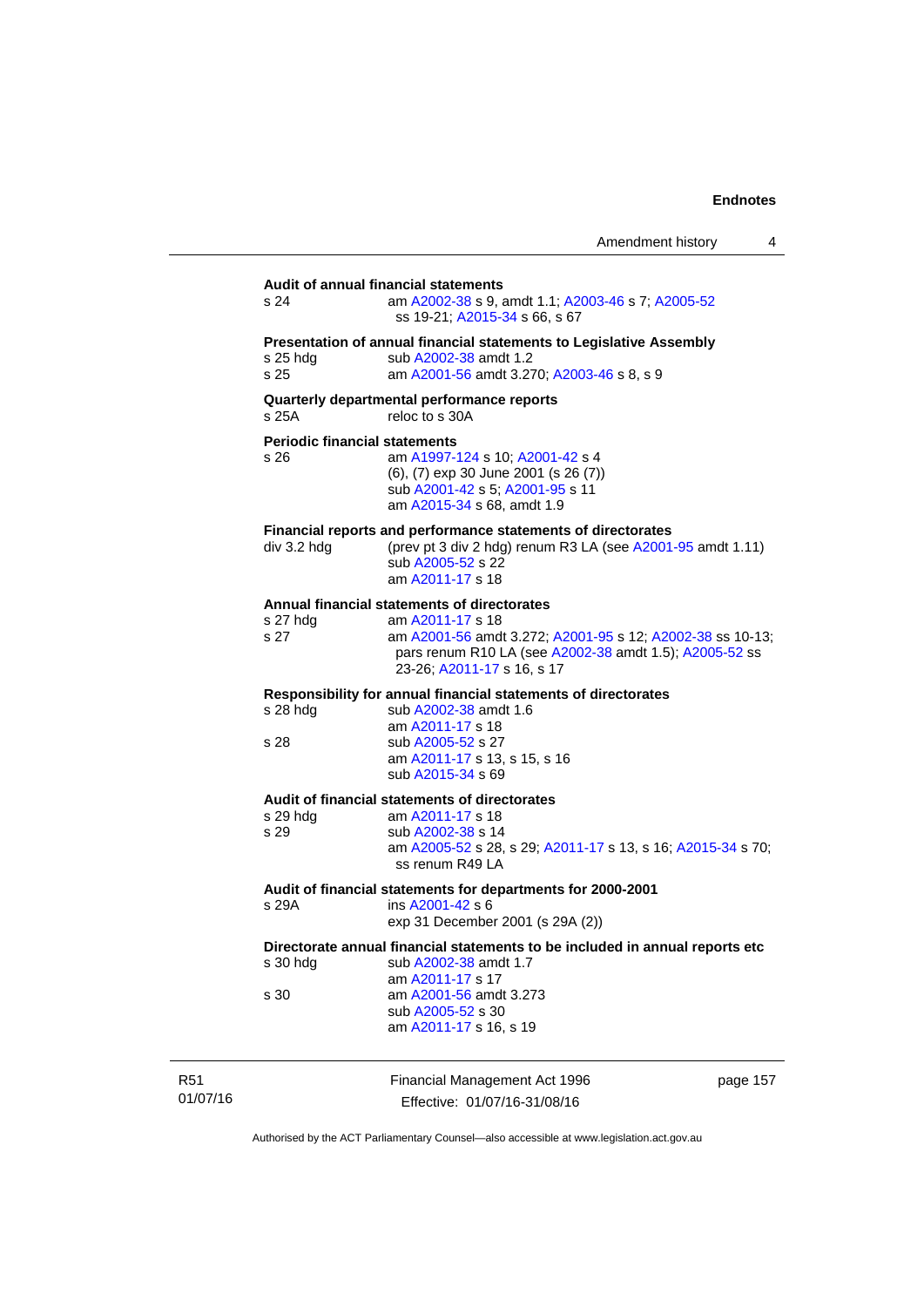4 Amendment history

# **Statements of performance of directorates**

| s 30A hdg                                | am A2011-17 s 18                                                           |
|------------------------------------------|----------------------------------------------------------------------------|
| s 30A                                    | (prev s 25A) ins A1997-124 s 9                                             |
|                                          | am A2001-56 amdt 3.271; A2001-95 s 10; A2002-38 amdt 1.3                   |
|                                          | reloc from s 25A A2002-38 amdt 1.4                                         |
|                                          | sub A2005-52 s 31                                                          |
|                                          |                                                                            |
|                                          | am A2011-17 s 16, s 19; A2012-26 amdt 1.18; ss renum                       |
|                                          | R44 LA; A2013-41 amdt 1.14; A2015-34 s 71                                  |
|                                          |                                                                            |
|                                          | Responsibility for directorate statements of performance                   |
| s 30B hdg                                | am A2011-17 s 17                                                           |
| s 30B                                    | ins A2005-52 s 31                                                          |
|                                          | am A2011-17 s 13, s 15, s 16                                               |
|                                          | sub A2015-34 s 72                                                          |
|                                          |                                                                            |
|                                          | Scrutiny of directorate statements of performance                          |
| s 30C hdg                                | am A2011-17 s 17                                                           |
|                                          |                                                                            |
| s 30C                                    | ins A2005-52 s 31                                                          |
|                                          | am A2011-17 s 13, s 16, s 19; A2015-34 s 73; ss renum R49                  |
|                                          | LA                                                                         |
|                                          |                                                                            |
|                                          | Directorate statements of performance to be included in annual reports etc |
| s 30D hdg                                | am A2011-17 s 17                                                           |
| s 30D                                    | ins A2005-52 s 31                                                          |
|                                          | am A2011-17 s 16, s 19                                                     |
|                                          |                                                                            |
|                                          |                                                                            |
|                                          |                                                                            |
|                                          | Half-yearly directorate performance reports                                |
| s 30E hdg                                | am A2011-17 s 17                                                           |
| s 30E                                    | ins A2005-52 s 31                                                          |
|                                          | am A2011-17 s 16; A2012-26 amdt 1.19; A2013-41 amdt 1.14;                  |
|                                          | A2015-34 s 74, s 75; ss renum R49 LA                                       |
|                                          |                                                                            |
| <b>Capital works reports</b>             |                                                                            |
| div 3.3 hdg                              | ins A2015-34 s 76                                                          |
|                                          |                                                                            |
| <b>Capital works report of Territory</b> |                                                                            |
| s <sub>30F</sub>                         | ins A2015-34 s 76                                                          |
|                                          |                                                                            |
|                                          | Financial management responsibilities of directors-general of directorates |
| pt 4 hdg                                 | am A2011-17 s 14, s 18                                                     |
|                                          |                                                                            |
|                                          | Responsibilities of directors-general of directorates                      |
| s 31 hdg                                 | am A2011-17 s 14, s 18                                                     |
| s 31                                     | am A2002-38 s 15; A2005-20 amdt 3.154                                      |
|                                          | sub A2005-52 s 32                                                          |
|                                          | am A2011-17 s 13, s 16; A2015-34 ss 77-80; ss renum R49                    |
|                                          | LA                                                                         |
|                                          |                                                                            |
|                                          | Directors-general may enter into contracts etc<br>ins A2015-34 s 81        |

page 158 Financial Management Act 1996 Effective: 01/07/16-31/08/16

R51 01/07/16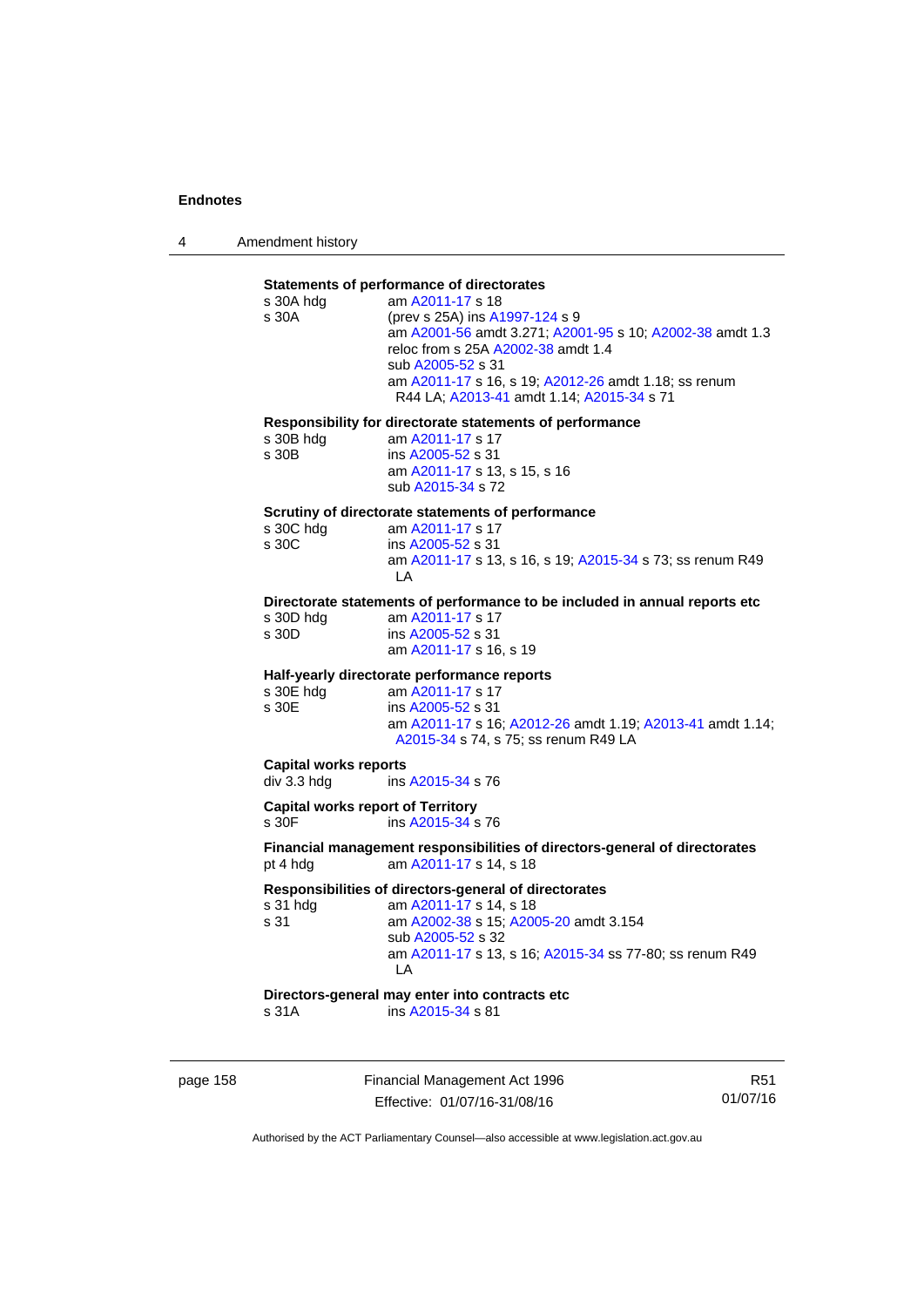**Agreement for the conduct of banking for Territory** s 32 am [A1997-102](http://www.legislation.act.gov.au/a/1997-102) sch; [A1999-33](http://www.legislation.act.gov.au/a/1999-33) sch **Territory banking account** s 33 am [A1997-102](http://www.legislation.act.gov.au/a/1997-102) sch **Directorate banking accounts**  s 34 hdg am [A2011-17](http://www.legislation.act.gov.au/a/2011-17) s 17 s 34 am [A1997-102](http://www.legislation.act.gov.au/a/1997-102) sch; [A1999-33](http://www.legislation.act.gov.au/a/1999-33) sch; [A2001-95](http://www.legislation.act.gov.au/a/2001-95) s 13; [A2001-95](http://www.legislation.act.gov.au/a/2001-95) s 7; ss renum R6 LA (see [A2001-95](http://www.legislation.act.gov.au/a/2001-95) amdt 1.8); [A2002-38](http://www.legislation.act.gov.au/a/2002-38) s 16; [A2011-17](http://www.legislation.act.gov.au/a/2011-17) s 13, s 16, s 17 **Transfer of directorate banking account**  s 34A hdg am [A2011-17](http://www.legislation.act.gov.au/a/2011-17) s 17<br>s 34A **brev** s 34A renum prev s 34A renum as s 34B ins [A2001-95](http://www.legislation.act.gov.au/a/2001-95) s 14 am [A2011-17](http://www.legislation.act.gov.au/a/2011-17) s 13, s 16, s 17 **End of year balances of directorate banking accounts** s 34B hdg am [A2011-17](http://www.legislation.act.gov.au/a/2011-17) s 17 s 34B (prev s 34A) ins [A1997-102](http://www.legislation.act.gov.au/a/1997-102) s 12 renum [A2001-95](http://www.legislation.act.gov.au/a/2001-95) s 15 am [A2011-17](http://www.legislation.act.gov.au/a/2011-17) s 13, s 16, s 17 **Payments into banking accounts** s 35 am [A1997-102](http://www.legislation.act.gov.au/a/1997-102) sch; [A1999-33](http://www.legislation.act.gov.au/a/1999-33) sch; [A2011-17](http://www.legislation.act.gov.au/a/2011-17) s 16, s 17 **Transfer following change in directorate responsibilities** am [A2011-17](http://www.legislation.act.gov.au/a/2011-17) s 17 s 36 am [A1997-102](http://www.legislation.act.gov.au/a/1997-102) sch; [A2011-17](http://www.legislation.act.gov.au/a/2011-17) s 17; [A2015-34](http://www.legislation.act.gov.au/a/2015-34/default.asp) s 82 **Transfers from directorate banking accounts to territory banking account**  s 36A hdg am [A2011-17](http://www.legislation.act.gov.au/a/2011-17) s 17 s 36A ins [A2002-38](http://www.legislation.act.gov.au/a/2002-38) s 17 am [A2011-17](http://www.legislation.act.gov.au/a/2011-17) s 17; [A2015-34](http://www.legislation.act.gov.au/a/2015-34/default.asp) s 83, s 84 **Payments from territory banking account**<br>s 37 hdg sub A2002-38 s 18 s 37 hdg sub [A2002-38](http://www.legislation.act.gov.au/a/2002-38) s 18<br>s 37 am A1997-102 sch s 37 am [A1997-102](http://www.legislation.act.gov.au/a/1997-102) sch; [A2000-21](http://www.legislation.act.gov.au/a/2000-21) sch; [A2001-95](http://www.legislation.act.gov.au/a/2001-95) s 16; [A2002-38](http://www.legislation.act.gov.au/a/2002-38) s 19; ss renum R10 LA (see [A2002-38](http://www.legislation.act.gov.au/a/2002-38) amdt 1.8); [A2005-52](http://www.legislation.act.gov.au/a/2005-52) ss 33-35; [A2011-17](http://www.legislation.act.gov.au/a/2011-17) s 17; [A2015-34](http://www.legislation.act.gov.au/a/2015-34/default.asp) s 85, s 86 **Payments into territory banking account**  s 37A ins [A2015-34](http://www.legislation.act.gov.au/a/2015-34/default.asp) s 87 **Investment of certain public money**  s 38 hdg sub [A2000-21](http://www.legislation.act.gov.au/a/2000-21) sch s 38 am [A1997-102](http://www.legislation.act.gov.au/a/1997-102) sch; [A1999-33](http://www.legislation.act.gov.au/a/1999-33) sch; [A2000-21](http://www.legislation.act.gov.au/a/2000-21) sch; [A2001-45](http://www.legislation.act.gov.au/a/2001-45) s 5; [A2001-95](http://www.legislation.act.gov.au/a/2001-95) s 17; [A2003-21](http://www.legislation.act.gov.au/a/2003-21) s 6, s 7; ss renum R12 LA (see [A2003-21](http://www.legislation.act.gov.au/a/2003-21) s 8); [A2011-17](http://www.legislation.act.gov.au/a/2011-17) s 16, s 17; [A2013-19](http://www.legislation.act.gov.au/a/2013-19) amdt 3.158, amdt 3.159

R51 01/07/16 Financial Management Act 1996 Effective: 01/07/16-31/08/16

page 159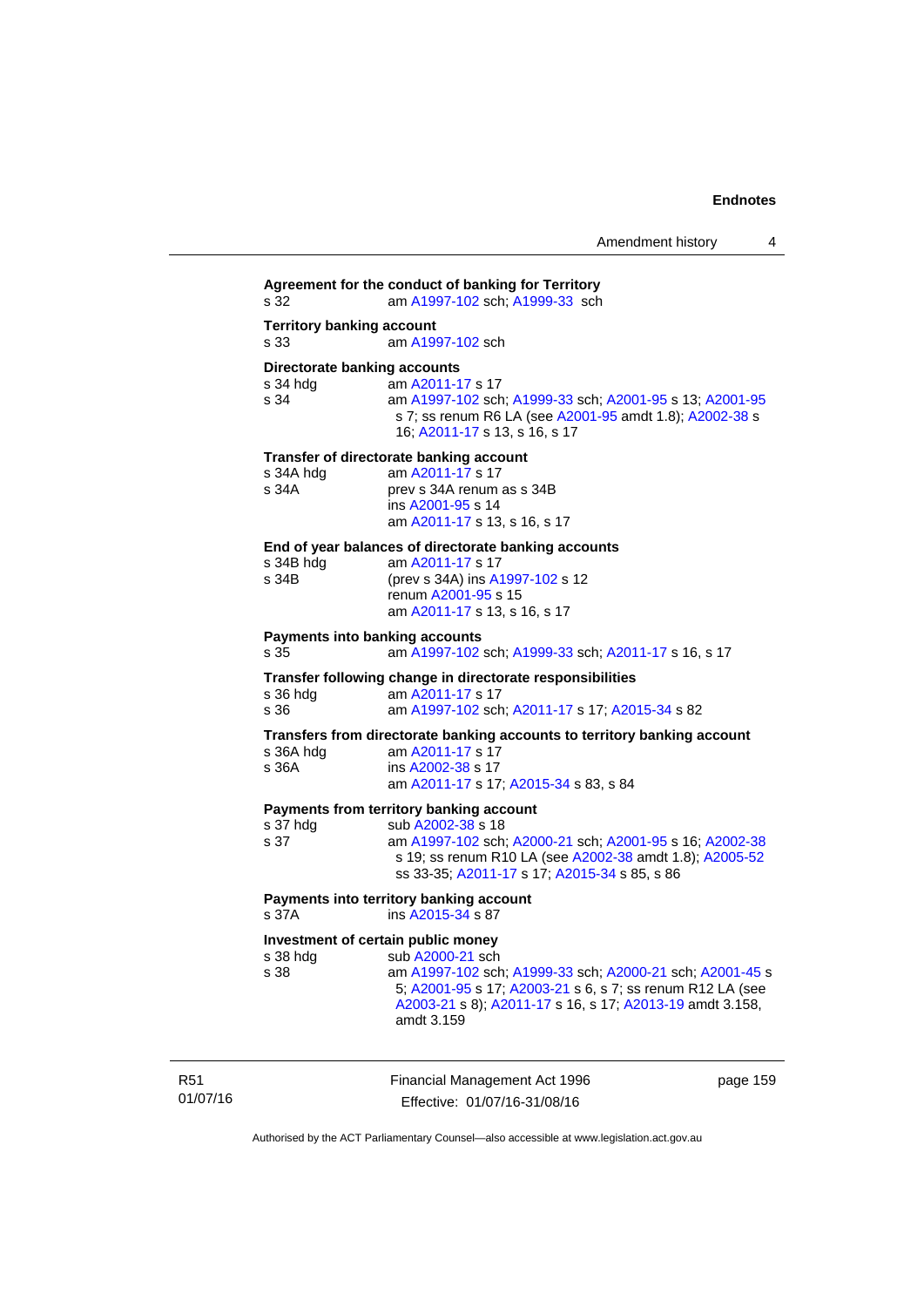| 4 | Amendment history |
|---|-------------------|
|---|-------------------|

| <b>Borrowing and guarantees</b><br>pt 6 hdg       | sub A2001-45 s 6                                                                                                                |
|---------------------------------------------------|---------------------------------------------------------------------------------------------------------------------------------|
| s <sub>42</sub>                                   | Borrowings by territory authorities to be approved<br>am A2001-95 s 18, amdt 1.9; A2007-10 s 5                                  |
| s <sub>43</sub>                                   | Territory authorities may give security<br>am A2007-10 s 6                                                                      |
| s <sub>44</sub>                                   | Power to approve borrowings not delegable<br>am A2007-10 s 7                                                                    |
| s 45                                              | Loans to be paid into territory banking account<br>am A1997-102 sch; A2001-95 s 19                                              |
| <b>Payments by Treasurer</b><br>$s$ 46            | sub A2002-38 s 20                                                                                                               |
| <b>Guarantees by Territory</b><br>s <sub>47</sub> | am A2001-56 amdt 3.274                                                                                                          |
| <b>Financial derivatives</b><br>s 48              | om A2001-45 s 7                                                                                                                 |
| <b>Administration of trust money</b><br>s 50      | am A2011-17 s 16                                                                                                                |
| s 51 hda<br>s <sub>51</sub>                       | Directorate trust banking accounts<br>am A2011-17 s 17<br>am A1997-102 sch; A1999-33 sch; A2002-38 s 21; A2011-17<br>s 13, s 16 |
| s 51A hdg<br>s <sub>51A</sub>                     | Transfer of directorate trust banking accounts<br>am A2011-17 s 17<br>ins A2005-52 s 36<br>am A2011-17 s 13, s 16, s 17         |
| responsibilities                                  | Transfers between trust banking accounts-changes in directorate                                                                 |
| s 51B hdg<br>s 51B                                | am A2011-17 s 17<br>ins A2005-52 s 36<br>am A2011-17 s 13, s 16, s 17                                                           |
| s, 51C                                            | Transfers between trust banking accounts-investment<br>ins $A2005-52$ s 36                                                      |
| s <sub>52</sub>                                   | Transfers between trust banking account and territory banking account<br>am A1997-102 sch<br>sub A2001-95 s 20; A2005-52 s 37   |
| Investment of trust money<br>s 53                 | am A1999-28 sch                                                                                                                 |
|                                                   |                                                                                                                                 |

page 160 Financial Management Act 1996 Effective: 01/07/16-31/08/16

R51 01/07/16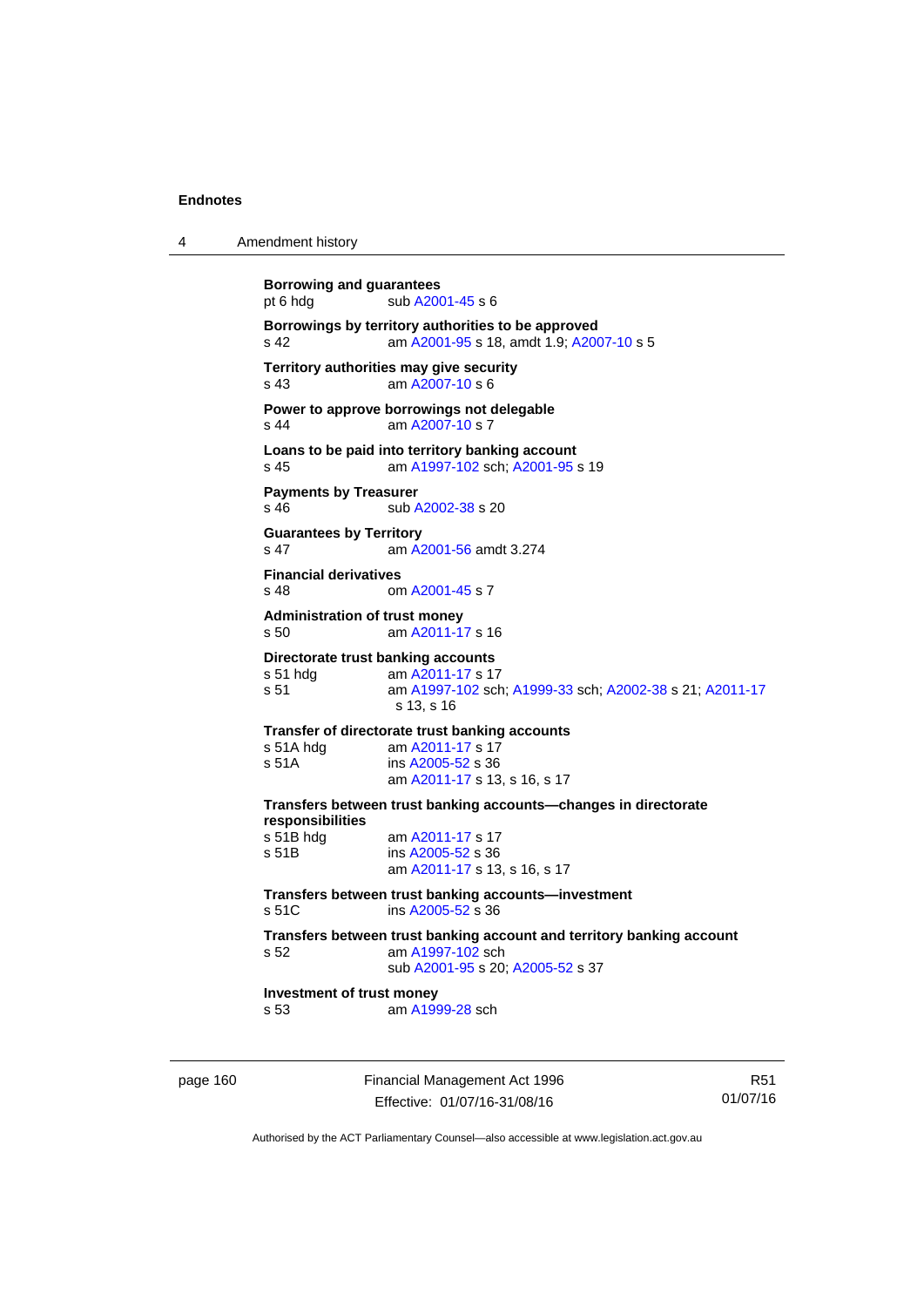## **Unclaimed trust money**  ins [A1997-102](http://www.legislation.act.gov.au/a/1997-102) s 13 am [A1999-33](http://www.legislation.act.gov.au/a/1999-33) sch; [A2001-44](http://www.legislation.act.gov.au/a/2001-44) amdts 1.1633-1.1635; ss renum R3 LA (see [A2001-44](http://www.legislation.act.gov.au/a/2001-44) amdt 1.1636); [A2001-95](http://www.legislation.act.gov.au/a/2001-95) s 21; ss renum R6 LA; [A2002-30](http://www.legislation.act.gov.au/a/2002-30) amdt 3.367; [A2011-17](http://www.legislation.act.gov.au/a/2011-17) s 13; [A2015-](http://www.legislation.act.gov.au/a/2015-33/default.asp) [33](http://www.legislation.act.gov.au/a/2015-33/default.asp) amdt 1.82 **Reviewable decision notices**  s 53B ins [A1997-102](http://www.legislation.act.gov.au/a/1997-102) s 13 am [A2002-30](http://www.legislation.act.gov.au/a/2002-30) amdt 3.368 sub [A2008-37](http://www.legislation.act.gov.au/a/2008-37) amdt 1.175 **Applications for review**  s 53C ins [A1997-102](http://www.legislation.act.gov.au/a/1997-102) s 13 sub [A2008-37](http://www.legislation.act.gov.au/a/2008-37) amdt 1.175 **Financial provisions for territory authorities**  pt 8 hdg  $sub A2005-52$  s 38 **Application—pt 8**  s 54 am [A2005-20](http://www.legislation.act.gov.au/a/2005-20) amdt 3.155 sub [A2005-52](http://www.legislation.act.gov.au/a/2005-52) s 38 am [A2006-30](http://www.legislation.act.gov.au/a/2006-30) amdts 1.37-1.40; [A2009-25](http://www.legislation.act.gov.au/a/2009-25) amdt 4.1; [A2010-36](http://www.legislation.act.gov.au/a/2010-36) s 8; [A2010-55](http://www.legislation.act.gov.au/a/2010-55) amdt 2.1 sub [A2011-17](http://www.legislation.act.gov.au/a/2011-17) s 5 **Responsibilities of chief executive officers of territory authorities**  s 55 am [A1997-102](http://www.legislation.act.gov.au/a/1997-102) sch; [A1999-33](http://www.legislation.act.gov.au/a/1999-33) sch; [A2002-38](http://www.legislation.act.gov.au/a/2002-38) s 22 sub [A2005-52](http://www.legislation.act.gov.au/a/2005-52) s 38 am [A2011-17](http://www.legislation.act.gov.au/a/2011-17) s 6; [A2015-34](http://www.legislation.act.gov.au/a/2015-34/default.asp) ss 88-91; ss renum R49 LA **Responsibilities of governing boards of territory authorities**  am [A1997-102](http://www.legislation.act.gov.au/a/1997-102) sch; [A1999-33](http://www.legislation.act.gov.au/a/1999-33) sch; [A2001-45](http://www.legislation.act.gov.au/a/2001-45) s 8; [A2001-95](http://www.legislation.act.gov.au/a/2001-95) s 22; [A2002-38](http://www.legislation.act.gov.au/a/2002-38) s 23, s 24; [A2003-21](http://www.legislation.act.gov.au/a/2003-21) ss 9-12; ss renum R12 LA (see [A2003-21](http://www.legislation.act.gov.au/a/2003-21) s 13) sub [A2005-52](http://www.legislation.act.gov.au/a/2005-52) s 38 am [A2011-17](http://www.legislation.act.gov.au/a/2011-17) s 7; [A2015-34](http://www.legislation.act.gov.au/a/2015-34/default.asp) ss 92-95; ss renum R49 LA **Banking accounts of territory authorities**  s 57 am [A2001-95](http://www.legislation.act.gov.au/a/2001-95) s 23 sub [A2005-52](http://www.legislation.act.gov.au/a/2005-52) s 38 **Investment by territory authorities**  s 58 am [A2001-95](http://www.legislation.act.gov.au/a/2001-95) s 24 sub [A2005-52](http://www.legislation.act.gov.au/a/2005-52) s 38

R51 01/07/16 Financial Management Act 1996 Effective: 01/07/16-31/08/16

page 161

Authorised by the ACT Parliamentary Counsel—also accessible at www.legislation.act.gov.au

am [A2011-17](http://www.legislation.act.gov.au/a/2011-17) s 16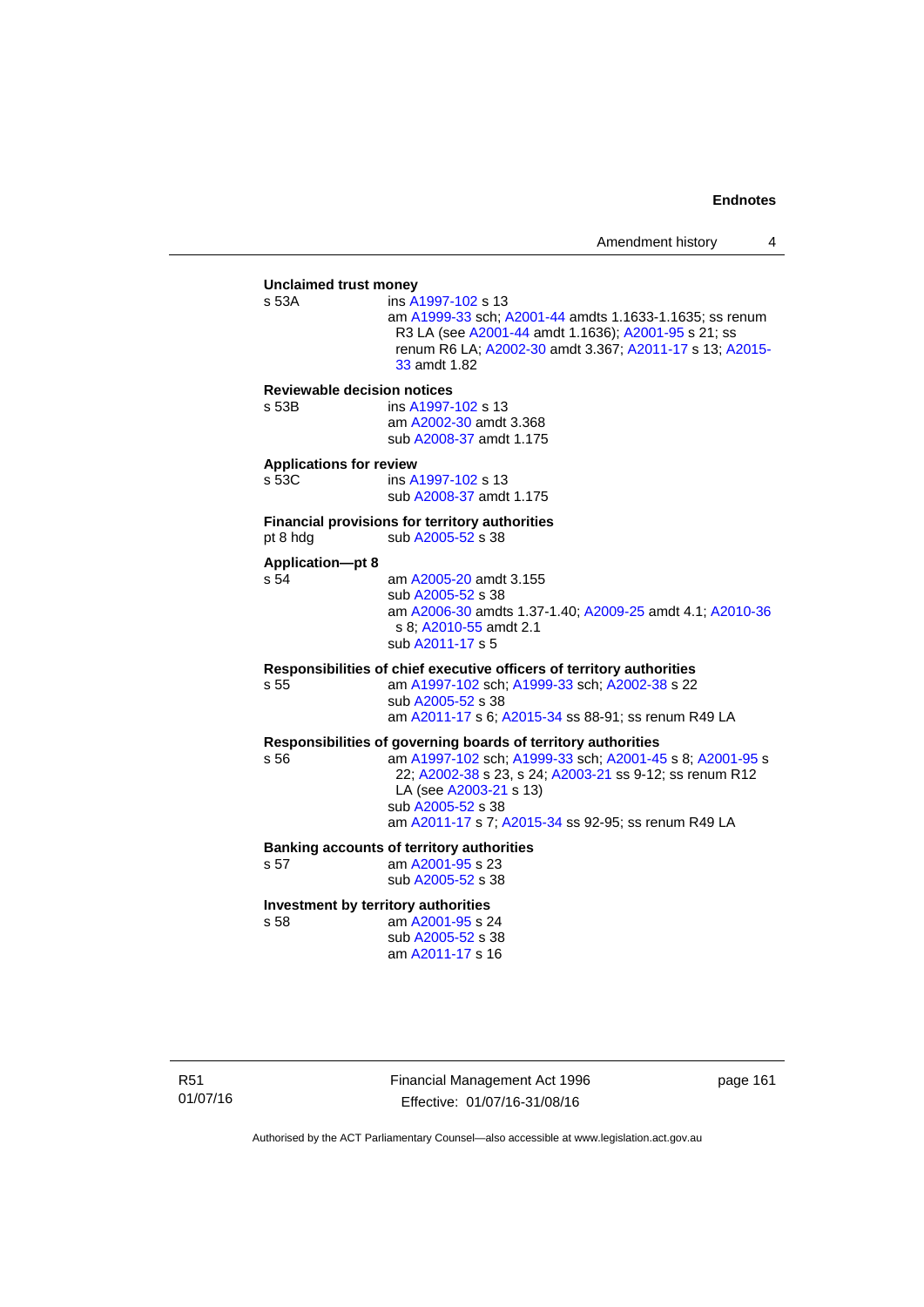4 Amendment history

| page 162 |                     | Financial Management Act 1996<br>Effective: 01/07/16-31/08/16                                                                                                                                                                             | R <sub>51</sub><br>01/07/16 |
|----------|---------------------|-------------------------------------------------------------------------------------------------------------------------------------------------------------------------------------------------------------------------------------------|-----------------------------|
|          | reports etc<br>s 66 | Annual financial statements of territory authorities to be included in annual<br>orig s 66<br>renum as s 106 and then s 132<br>pres s 66<br>ins A2005-52 s 38                                                                             |                             |
|          | s 65                | Audit of annual financial statements of territory authorities<br>orig s 65<br>renum as s 105 and then s 131<br>pres s 65<br>ins A2005-52 s 38<br>am A2015-34 s 101; ss renum R49 LA                                                       |                             |
|          | s 64                | Responsibility for annual financial statements of territory authorities<br>orig s 64<br>renum as s 104 and then s 130<br>pres s 64<br>ins A2005-52 s 38<br>am A2015-34 s 100; ss renum R49 LA                                             |                             |
|          | s 63                | Annual financial statements of territory authorities<br>sub A2005-52 s 38<br>am A2015-34 s 99                                                                                                                                             |                             |
|          | s 62                | Presentation of statements of intent of territory authorities<br>am A2001-56 amdt 3.275; R8 LA (see also A2002-38<br>amdt $1.9$<br>om A2005-52 s 38 (see s 2 (1))<br>ins A2005-52 s 38 (see s 2 (2))<br>am A2015-34 s 98; ss renum R51 LA |                             |
|          | s 61A               | Audit of annual financial statements for 2000-2001<br>ins A2001-42 s 7<br>exp 31 December 2001 (s 61A (2))                                                                                                                                |                             |
|          | s 61                | Territory authority statements of intent<br>sub A2002-38 s 25<br>om A2005-52 s 38 (see s 2 (1))<br>ins A2005-52 s 38 (see s 2 (2))<br>am A2015-34 s 96, s 97; ss and pars renum R51 LA                                                    |                             |
|          | s 60                | <b>Guarantees by territory authorities</b><br>om A2005-52 s 38 (see s 2 (1))<br>ins A2005-52 s 38 (see s 2 (2))                                                                                                                           |                             |
|          | s 59                | Borrowing by territory authorities<br>am A2001-95 s 25<br>om A2005-52 s 38 (see s 2 (1))<br>ins $A2005-52$ s 38 (see s 2 (2))<br>am A2013-19 amdt 3.162                                                                                   |                             |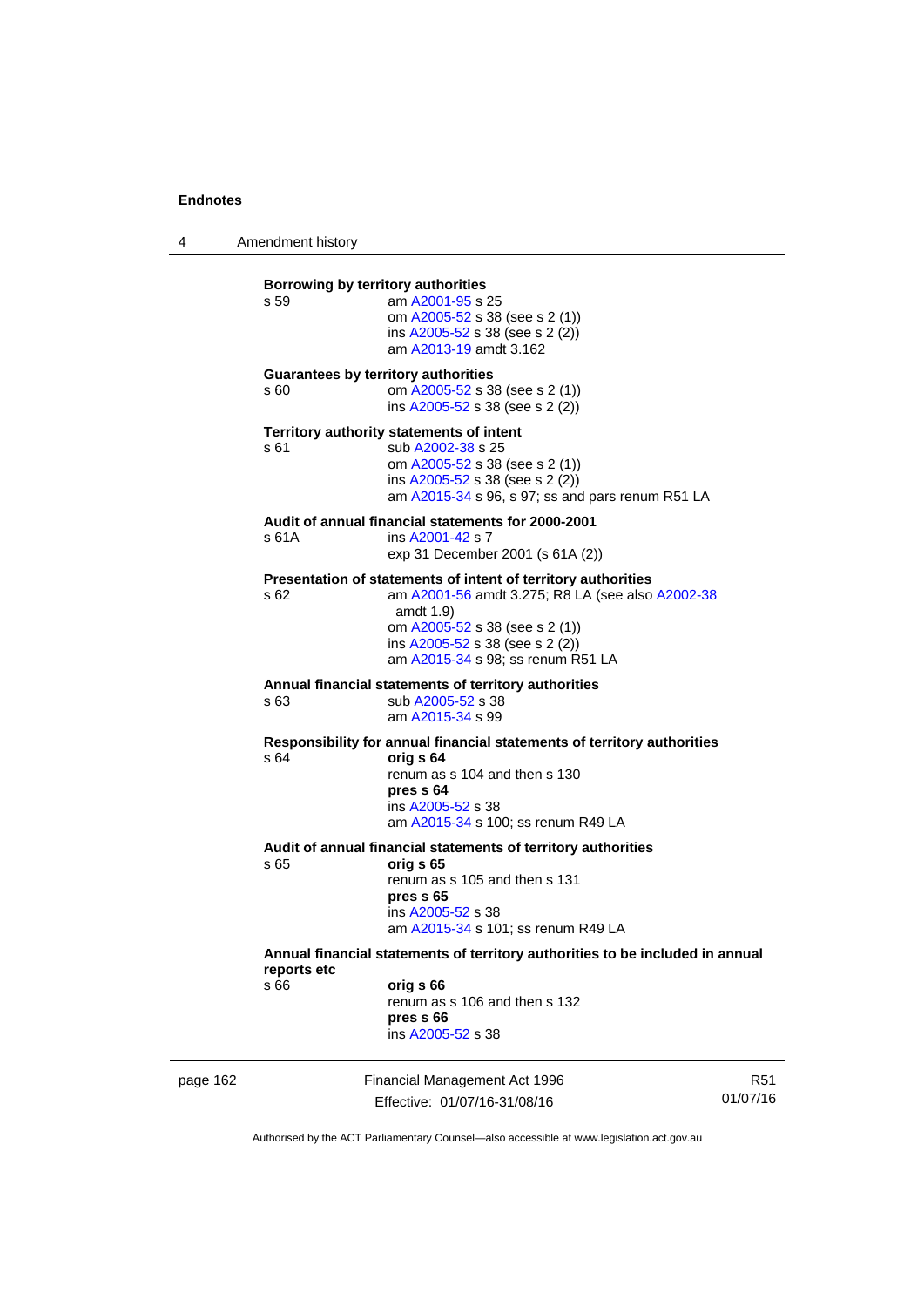| s 66A                    | ins A2000-27 s 9<br>om A2001-44 amdt 1.1637                                                                                                                                                                                                                                                                           |
|--------------------------|-----------------------------------------------------------------------------------------------------------------------------------------------------------------------------------------------------------------------------------------------------------------------------------------------------------------------|
| authorities              | Treasurer may require interim financial statements etc for territory                                                                                                                                                                                                                                                  |
| s <sub>67</sub>          | orig s 67<br>renum as s 107 and then s 133<br>pres s 67<br>ins A2005-52 s 38                                                                                                                                                                                                                                          |
| s 68                     | Statements of performance of territory authorities<br>orig s 68<br>renum as s 108 and then s 134<br>pres s 68<br>ins A2005-52 s 38<br>am A2015-34 ss 102-104                                                                                                                                                          |
| s 69                     | Responsibility for territory authority statements of performance<br>ins A2005-52 s 38<br>am A2015-34 s 105; ss renum R49 LA                                                                                                                                                                                           |
| s 70                     | Scrutiny of territory authority statements of performance<br>ins A2005-52 s 38<br>am A2015-34 s 106; ss renum R49 LA                                                                                                                                                                                                  |
| reports etc              | Territory authority statements of performance to be included in annual                                                                                                                                                                                                                                                |
| s 71                     | ins A2005-52 s 38                                                                                                                                                                                                                                                                                                     |
| pt 9 hdg                 | Governance of territory authorities<br>orig pt 9 hdg<br>renum as pt 10 hdg<br>pres pt 9 hdg<br>ins A2005-52 s 41                                                                                                                                                                                                      |
| div 9.1 hdg              | Definitions and important concepts<br>ins A2005-52 s 41                                                                                                                                                                                                                                                               |
| Definitions-pt 9<br>s 72 | ins A2005-52 s 41<br>def applicable governmental policies ins A2005-52 s 41<br>def establishing Act ins A2005-52 s 41<br>def financial year ins A2005-52 s 41<br>def governing board member ins A2005-52 s 41<br>def <i>material interest</i> ins A2005-52 s 41<br>def relevant territory authority ins A2005-52 s 41 |
|                          | Nature of relevant territory authorities                                                                                                                                                                                                                                                                              |

R51 01/07/16 Financial Management Act 1996 Effective: 01/07/16-31/08/16

page 163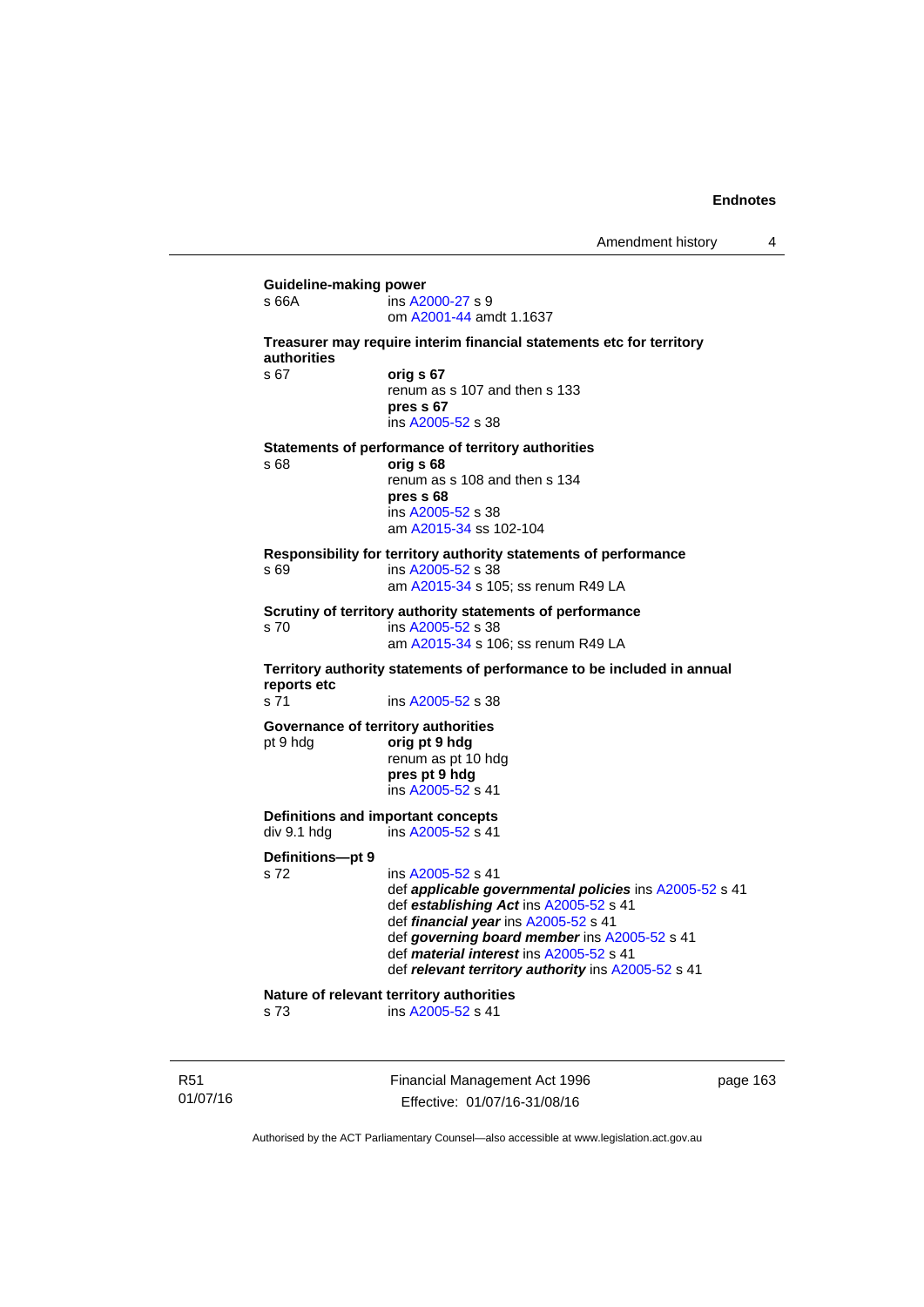| 4 | Amendment history |
|---|-------------------|
|---|-------------------|

```
Powers of territory authorities generally 
s 74 ins A2005-52 s 41 
Execution of documents and assumptions people dealing with relevant 
territory authority may make 
s 75 ins A2005-52 s 41 
Governing board of territory authority 
s 76 ins A2005-52 s 41 
                 am A2006-30 amdts 1.41-1.44; A2009-25 amdt 4.2; A2010-55
                amdt 2.1; A2011-17 s 8 
Role of governing board 
s 77 ins A2005-52 s 41 
Governing board member appointments 
A2005-52 s 41
Appointment of governing board members generally 
s 78 ins A2005-52 s 41 
                 am A2009-48 s 4, s 5; ss renum R38 LA 
Appointment of chair and deputy chair 
s 79 ins A2005-52 s 41 
                 am A2009-48 s 6; ss renum R38 LA
Appointment of CEO of authority with governing board 
s 80 ins A2005-52 s 41 
                 am A2011-17 s 13 
Ending board member appointments 
s 81 ins A2005-52 s 41 
                 am A2010-18 amdt 1.22
Functions of governing board members 
div 9.3 hdg ins A2005-52 s 41 
Chair's functions 
s 82 ins A2005-52 s 41 
Deputy chair's functions 
s 83 ins A2005-52 s 41 
CEO's functions 
                A2005-52 s 41
Honesty, care and diligence of governing board members 
A2005-52 s 41
Conflicts of interest by governing board members 
s 86 ins A2005-52 s 41 
Agenda to require disclosure of interest item 
A2005-52 s 41
```
page 164 Financial Management Act 1996 Effective: 01/07/16-31/08/16

R51 01/07/16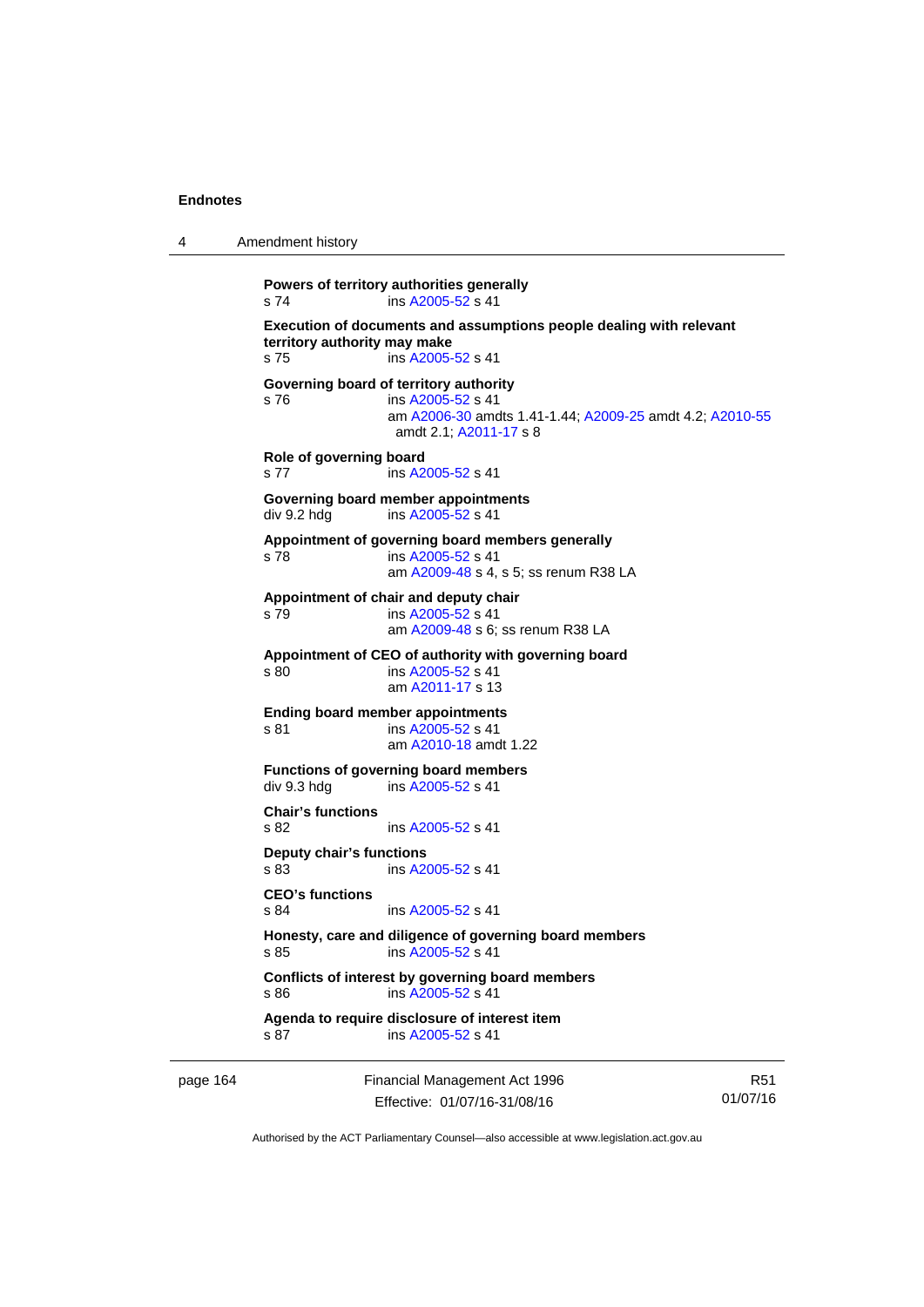Financial Management Act 1996 **Disclosure of interests by governing board members**  s 88 ins [A2005-52](http://www.legislation.act.gov.au/a/2005-52) s 41 **Reporting of disclosed governing board interests to Minister**  s 89 ins [A2005-52](http://www.legislation.act.gov.au/a/2005-52) s 41 **Protection of governing board members from liability**  s 90 ins [A2005-52](http://www.legislation.act.gov.au/a/2005-52) s 41 **Indemnification and exemption of governing board members**  s 91 ins [A2005-52](http://www.legislation.act.gov.au/a/2005-52) s 41 **Compensation for exercise of functions etc**  s 92 **ins [A2005-52](http://www.legislation.act.gov.au/a/2005-52) s 41 Governing board meetings**  div 9.4 hdg ins [A2005-52](http://www.legislation.act.gov.au/a/2005-52) s 41 **Time and place of governing board meetings**  s 93 ins [A2005-52](http://www.legislation.act.gov.au/a/2005-52) s 41 **Presiding member at governing board meetings**  s 94 ins [A2005-52](http://www.legislation.act.gov.au/a/2005-52) s 41 **Quorum at governing board meetings**  s 95 ins [A2005-52](http://www.legislation.act.gov.au/a/2005-52) s 41 **Voting at governing board meetings**  s 96 ins [A2005-52](http://www.legislation.act.gov.au/a/2005-52) s 41 **Conduct of governing board meetings etc**  s 97 ins [A2005-52](http://www.legislation.act.gov.au/a/2005-52) s 41 am [A2008-28](http://www.legislation.act.gov.au/a/2008-28) amdt 3.90 **Requirements and obligations for territory authorities**<br>div 9.5 hdg ins A2005-52 s 41 ins  $A2005 - 52$  s 41 **Limitations on authorities forming corporations etc**  s 98 ins [A2005-52](http://www.legislation.act.gov.au/a/2005-52) s 41 **Limitations on authorities taking part in joint ventures and trusts**  s 99 ins [A2005-52](http://www.legislation.act.gov.au/a/2005-52) s 41 **Corporations, joint ventures and trusts in which authority has interest**  ins [A2005-52](http://www.legislation.act.gov.au/a/2005-52) s 41 **Obligation of authorities to tell Minister about significant events**  s 101 ins [A2005-52](http://www.legislation.act.gov.au/a/2005-52) s 41 **Ministerial directions to authorities about financial etc statements**  s 102 ins [A2005-52](http://www.legislation.act.gov.au/a/2005-52) s 41 **Application of government policies to authorities**  s 103 ins [A2005-52](http://www.legislation.act.gov.au/a/2005-52) s 41 am [A2010-54](http://www.legislation.act.gov.au/a/2010-54) amdt 3.30; [A2013-19](http://www.legislation.act.gov.au/a/2013-19) amdt 3.162

R51 01/07/16

Effective: 01/07/16-31/08/16

page 165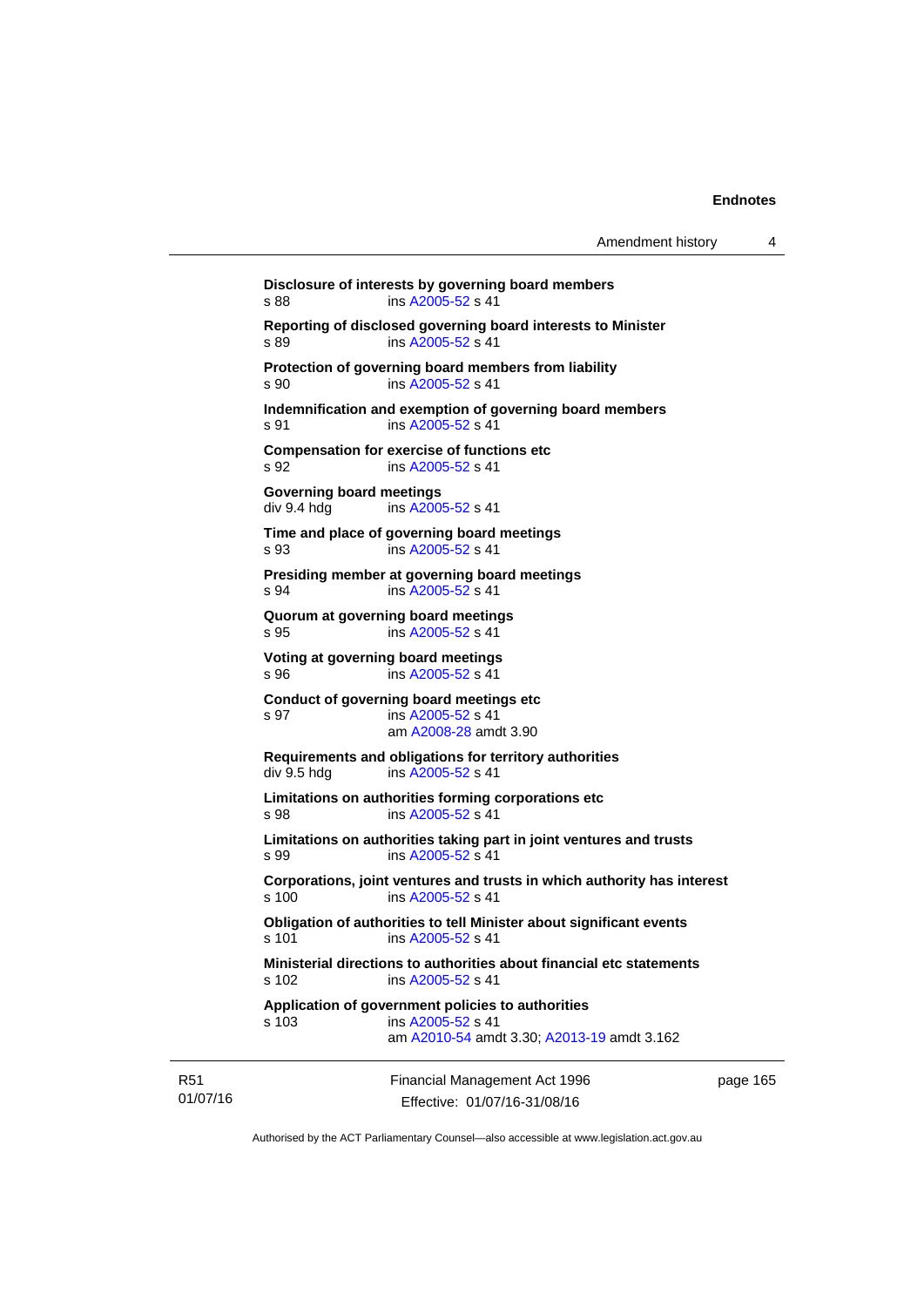4 Amendment history

**Restructuring of territory authorities**<br>div 9.6 hdg ins A2006-30 amdt ins [A2006-30](http://www.legislation.act.gov.au/a/2006-30) amdt 1.45 **Purpose of div 9.6**  s 104 **orig s 104** renum as s 130 **pres s 104**  ins [A2006-30](http://www.legislation.act.gov.au/a/2006-30) amdt 1.45 **What territory authorities does div 9.6 apply to?**  s 105 **orig s 105** renum as s 131 **pres s 105**  ins [A2006-30](http://www.legislation.act.gov.au/a/2006-30) amdt 1.45 **Responsible Minister may direct div 9.6 authority to sell or transfer assets**  s 106 **orig s 106** renum as s 132 **pres s 106**  ins [A2006-30](http://www.legislation.act.gov.au/a/2006-30) amdt 1.45 **Transfer of assets by declaration—div 9.6 authorities**  s 107 **orig s 107** renum as s 133 **pres s 107**  ins [A2006-30](http://www.legislation.act.gov.au/a/2006-30) amdt 1.45 **Transfer of contractual rights and liabilities by declaration—div 9.6 authorities**  s 108 **orig s 108** renum as s 134 **pres s 108**  ins [A2006-30](http://www.legislation.act.gov.au/a/2006-30) amdt 1.45 **Transfer of liabilities by declaration—div 9.6 authorities**  s 109 **orig s 109** renum as s 150 **pres s 109**  ins [A2006-30](http://www.legislation.act.gov.au/a/2006-30) amdt 1.45 **Assistance given by authorities for div 9.6**  s 110 **orig s 110** renum as s 151 **pres s 110**  ins [A2006-30](http://www.legislation.act.gov.au/a/2006-30) amdt 1.45

page 166 Financial Management Act 1996 Effective: 01/07/16-31/08/16

R51 01/07/16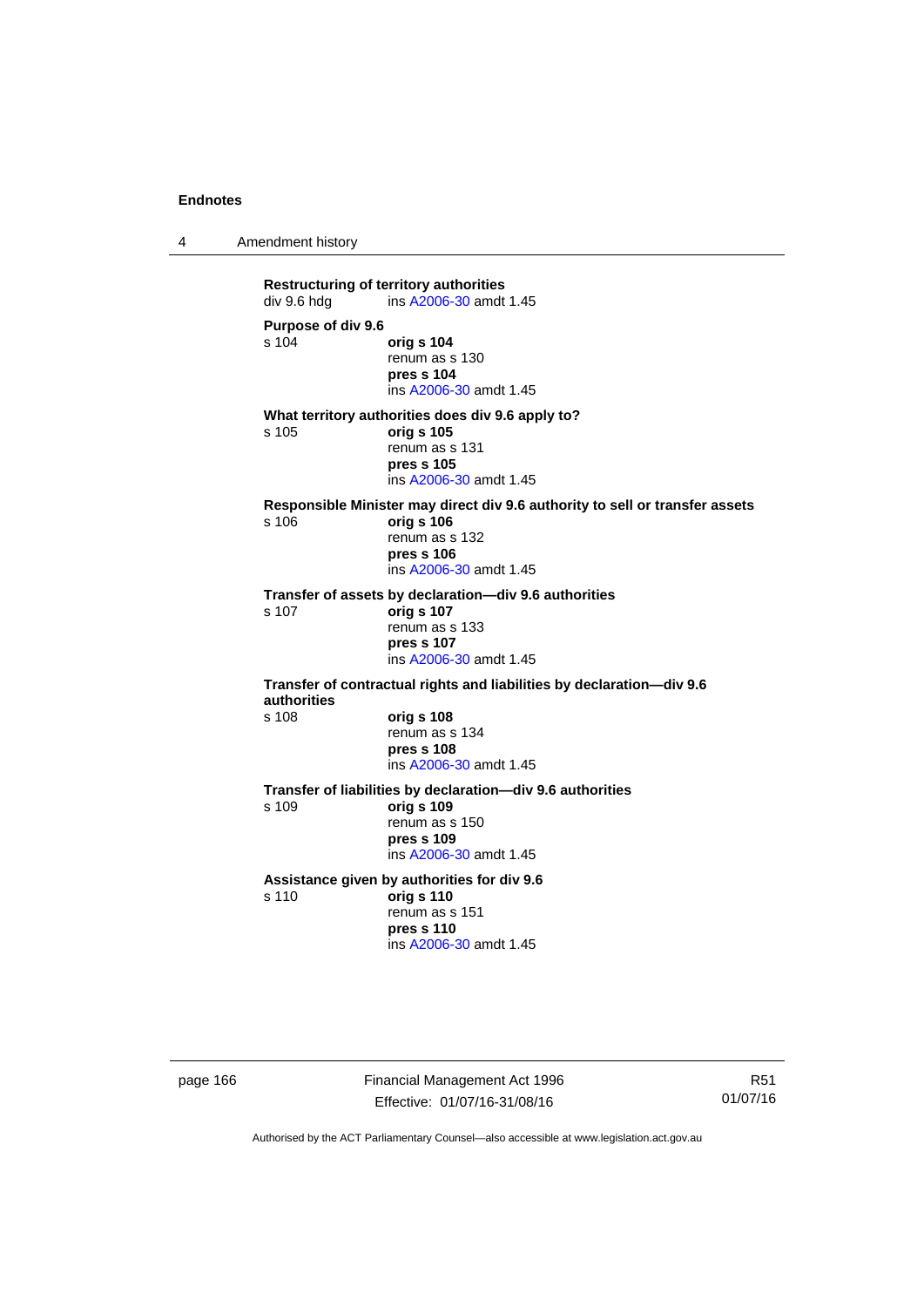Amendment history 4

| s 110A                       | sub as s 152                                                                                                                    |
|------------------------------|---------------------------------------------------------------------------------------------------------------------------------|
| s 110B                       | Application of Act to Health Promotion Act<br>ins as mod SL2005-42 sch 1 mod 1.1 (om A2006-30<br>amdt 1.62)                     |
| s 111                        | Assistance given by governing board members for div 9.6<br>orig s 111<br>renum as s 155<br>pres s 111<br>ins A2006-30 amdt 1.45 |
| s 112                        | Use of information by Territory and div 9.6 authorities<br>ins A2006-30 amdt 1.45                                               |
| div 9.6 authority<br>$s$ 113 | Contracts relating to the protection of information-responsible Minister for<br>ins A2006-30 amdt 1.45                          |
| s 114                        | Contracts relating to the protection of information-div 9.6 authority<br>ins A2006-30 amdt 1.45                                 |
| s 115                        | Transfer of pending proceedings-div 9.6 authorities<br>ins A2006-30 amdt 1.45                                                   |
| s 116                        | Proceedings and evidence-div 9.6 authorities<br>ins A2006-30 amdt 1.45                                                          |
| s 117                        | Operation of div 9.6 not breach of contract etc<br>ins A2006-30 amdt 1.45                                                       |
| s 118                        | Transfer of assets etc not otherwise disposed of-div 9.6 authorities<br>ins A2006-30 amdt 1.45                                  |
| s 119                        | Annual reports etc for div 9.6 authorities<br>ins A2006-30 amdt 1.45                                                            |
| div 9.7 hdg                  | Additional provisions for restructuring of certain territory authorities<br>ins A2006-30 amdt 1.45                              |
| s 120                        | What territory authorities does div 9.7 apply to?<br>ins A2006-30 amdt 1.45                                                     |
| Definitions-div 9.7<br>s 121 | ins A2006-30 amdt 1.45<br>def handover day ins A2006-30 amdt 1.45<br>def territory authority ins A2006-30 amdt 1.45             |
| s 122                        | Vesting of assets, rights and liabilities-div 9.7 authorities<br>ins A2006-30 amdt 1.45                                         |

R51 01/07/16 Financial Management Act 1996 Effective: 01/07/16-31/08/16

page 167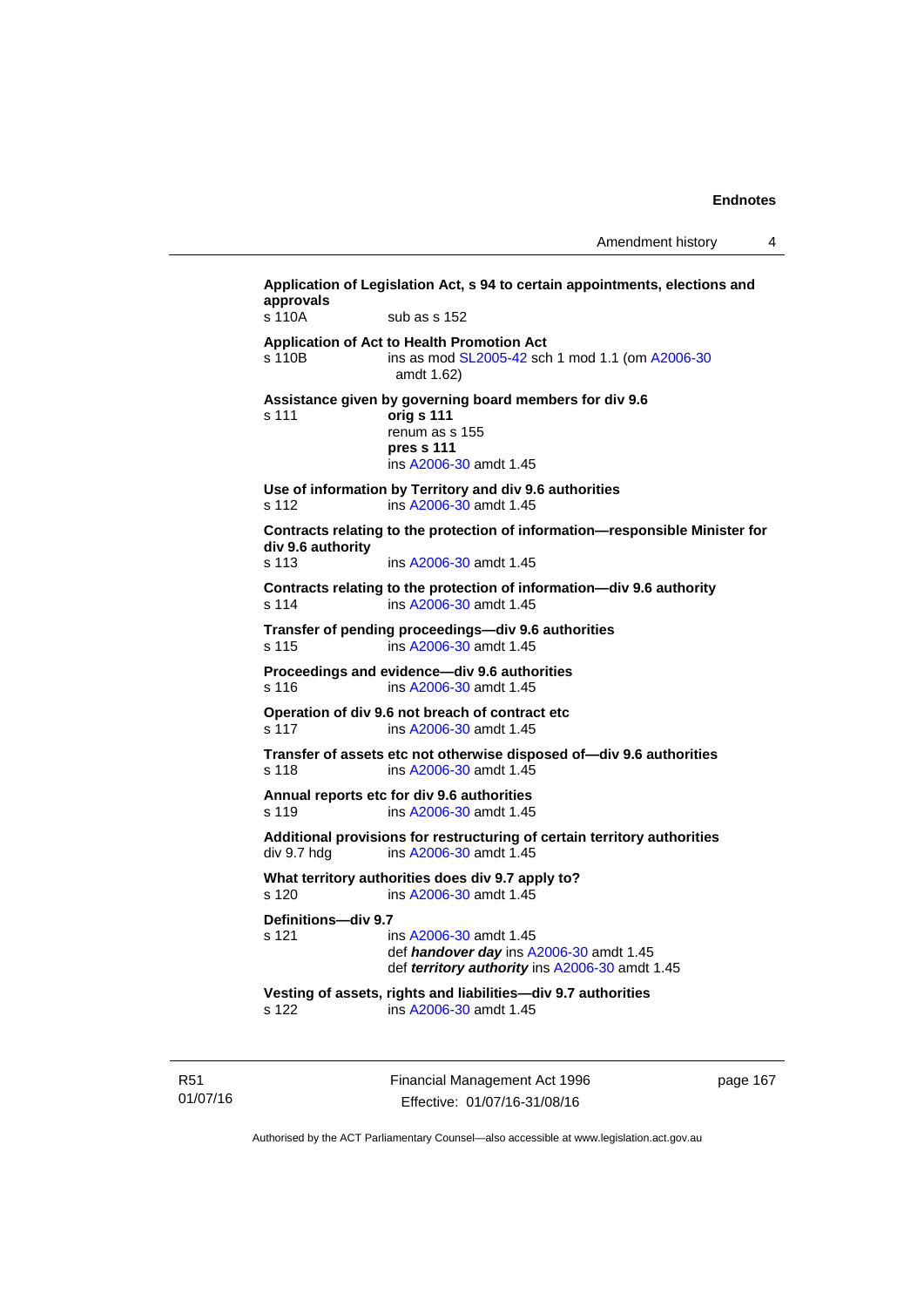| 4 | Amendment history                        |                                                                                                                                                                                                                                        |
|---|------------------------------------------|----------------------------------------------------------------------------------------------------------------------------------------------------------------------------------------------------------------------------------------|
|   | s 123                                    | Proceedings and evidence-div 9.7 authorities<br>ins A2006-30 amdt 1.45                                                                                                                                                                 |
|   | s 124                                    | Annual reports and financial statements for div 9.7 authorities<br>ins A2006-30 amdt 1.45                                                                                                                                              |
|   | References to div 9.7 authority<br>s 125 | ins A2006-30 amdt 1.45                                                                                                                                                                                                                 |
|   | <b>Miscellaneous</b><br>pt 10 hdg        | (prev pt 9 hdg) renum A2005-52 s 39                                                                                                                                                                                                    |
|   | s 130                                    | Responsibility for annual financial statements of territory authorities<br>(prev s 64) am A2001-95 amdt 1.10<br>renum as s 104 A2005-52 s 40<br>renum as s 130 A2006-30 amdt 1.46<br>am A2011-17 s 16; A2015-34 ss 107-109             |
|   | s 131                                    | Audit of annual financial statements of territory authorities<br>(prev s 65) renum as s 105 A2005-52 s 40<br>renum as s 131 A2006-30 amdt 1.46<br>am A2011-17 s 16                                                                     |
|   | reports etc                              | Annual financial statements of territory authorities to be included in annual                                                                                                                                                          |
|   | s 132                                    | (prev s 66) renum as s 106 A2005-52 s 40<br>renum as s 132 A2006-30 amdt 1.46                                                                                                                                                          |
|   | authorities                              | Treasurer may require interim financial statements etc for territory                                                                                                                                                                   |
|   | s 133 hdg<br>s 133                       | (prev s 67 hdg) sub A2000-27 s 10<br>(prev s 67) am A2000-27 s 10<br>sub A2001-44 amdt 1.1637<br>am A2003-56 amdt 3.139<br>renum as s 107 A2005-52 s 40<br>renum as s 133 A2006-30 amdt 1.46<br>am A2013-19 amdt 3.162; A2015-34 s 110 |
|   | s 134                                    | Statements of performance of territory authorities<br>(prev s 68) ins A2001-44 amdt 1.1637<br>renum as s 108 A2005-52 s 40<br>renum as s 134 A2006-30 amdt 1.46                                                                        |
|   | <b>Transitional</b><br>pt 11 hdg         | sub as pt 19 hdg                                                                                                                                                                                                                       |
|   | pt 19 hdg                                | <b>Transitional--Financial Management Legislation Amendment Act 2005</b><br>(prev pt 11 hdg) ins A2005-52 s 42<br>sub as pt 19 hdg A2006-30 amdt 1.47<br>om R32 LA                                                                     |

page 168 Financial Management Act 1996 Effective: 01/07/16-31/08/16

R51 01/07/16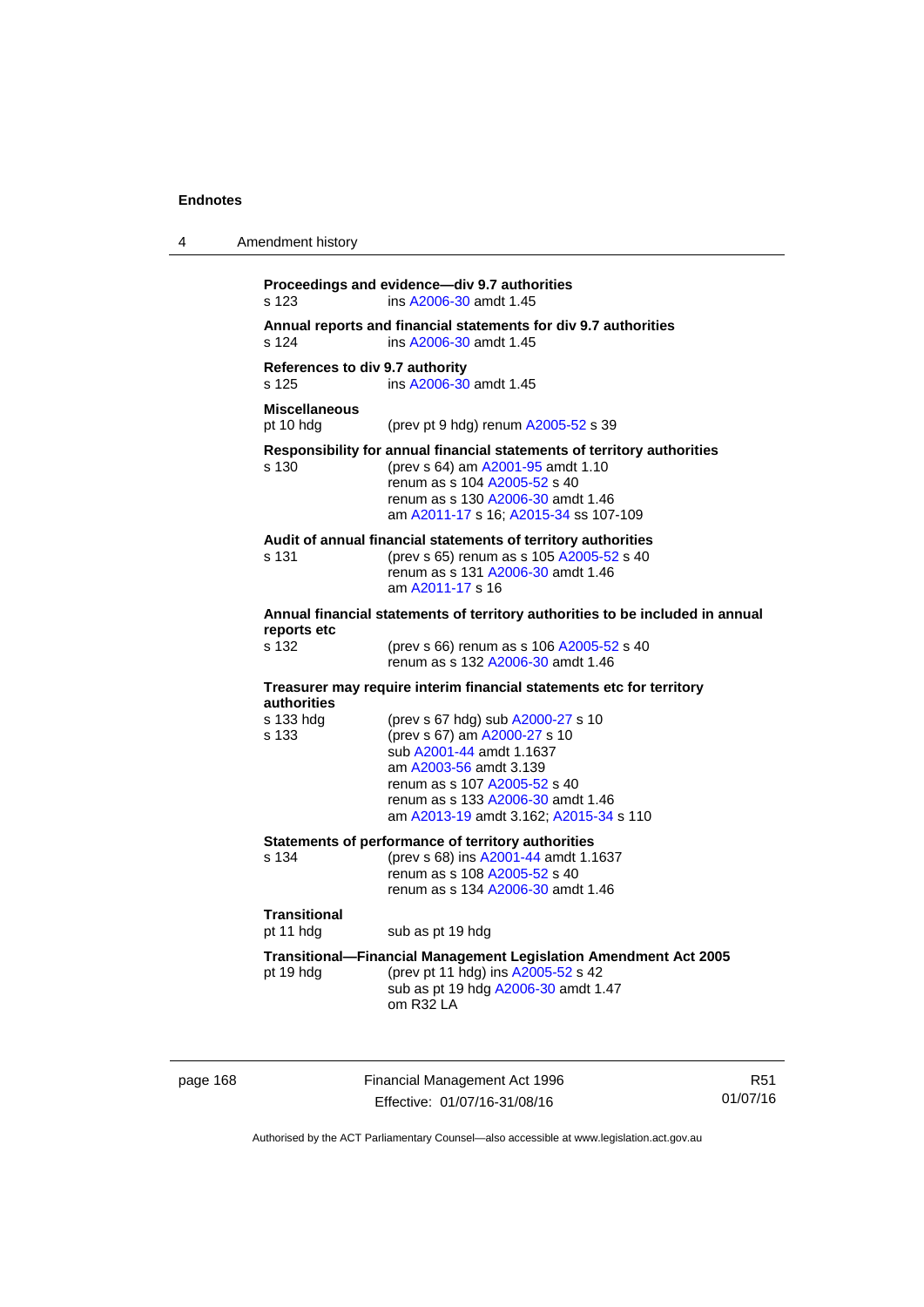| s 150                           | 1 July 2005 application<br>(prev s 109) ins A2005-52 s 42                   |  |
|---------------------------------|-----------------------------------------------------------------------------|--|
|                                 | renum as s 150 A2006-30 amdt 1.48                                           |  |
|                                 | exp 27 October 2006 (s 150 (4))                                             |  |
| 1 July 2006 application         | Financial Management Legislation Amendment Act 2005--- provisions with      |  |
| s 151                           | (prev s 110) ins A2005-52 s 42                                              |  |
|                                 | am A2006-30 amdt 1.49                                                       |  |
|                                 | renum as s 151 A2006-30 amdt 1.50<br>exp 27 October 2006 (s 151 (4))        |  |
|                                 |                                                                             |  |
| approvals                       | Application of Legislation Act, s 94 to certain appointments, elections and |  |
| s 152                           | (prev s 110A) ins as mod SL2005-42 sch 1 mod 1.1 (sub as                    |  |
|                                 | s 152 A2006-30 amdt 1.61)                                                   |  |
|                                 | exp 27 October 2007 (s 152 (4))                                             |  |
| <b>Transitional regulations</b> |                                                                             |  |
| s 155                           | (prev s 111) ins A2005-52 s 42<br>renum as s 155 A2006-30 amdt 1.51         |  |
|                                 | exp 27 October 2007 (s 155 (4))                                             |  |
|                                 | Transitional-Administrative (Miscellaneous Amendments) Act 2006             |  |
| pt 20 hdg                       | ins A2006-30 amdt 1.52                                                      |  |
|                                 | exp 1 July 2008 (s 223)                                                     |  |
|                                 | Transitional-definition of territory authority                              |  |
| s 220                           | ins A2006-30 amdt 1.52                                                      |  |
|                                 | exp 19 July 2006 (s 220 (2) (LA s 88 declaration applies))                  |  |
|                                 | Transitional-Legislation Act, s 84 inapplicable                             |  |
| s 221                           | ins A2006-30 amdt 1.52                                                      |  |
|                                 | exp 1 August 2006 (s 221 (2) (LA s 88 declaration applies))                 |  |
| 2006                            | Transitional regulations—Administrative (Miscellaneous Amendments) Act      |  |
| s 222                           | ins A2006-30 amdt 1.52                                                      |  |
|                                 | exp 1 July 2008 (s 223)                                                     |  |
| Expiry-pt 20                    |                                                                             |  |
| s 223                           | ins A2006-30 amdt 1.52                                                      |  |
|                                 | exp 1 July 2008 (s 223)                                                     |  |
|                                 | Transitional-Exhibition Park Corporation Repeal Act 2014                    |  |
|                                 | ins A2014-54 amdt 1.1                                                       |  |
| pt 30 hdg                       |                                                                             |  |
|                                 | exp 1 January 2017 (s 305)                                                  |  |
|                                 | Disapplication of Legislation Act, s 84                                     |  |
| s 300                           | ins A2014-54 amdt 1.1<br>exp 1 January 2017 (s 305)                         |  |

R51 01/07/16

Effective: 01/07/16-31/08/16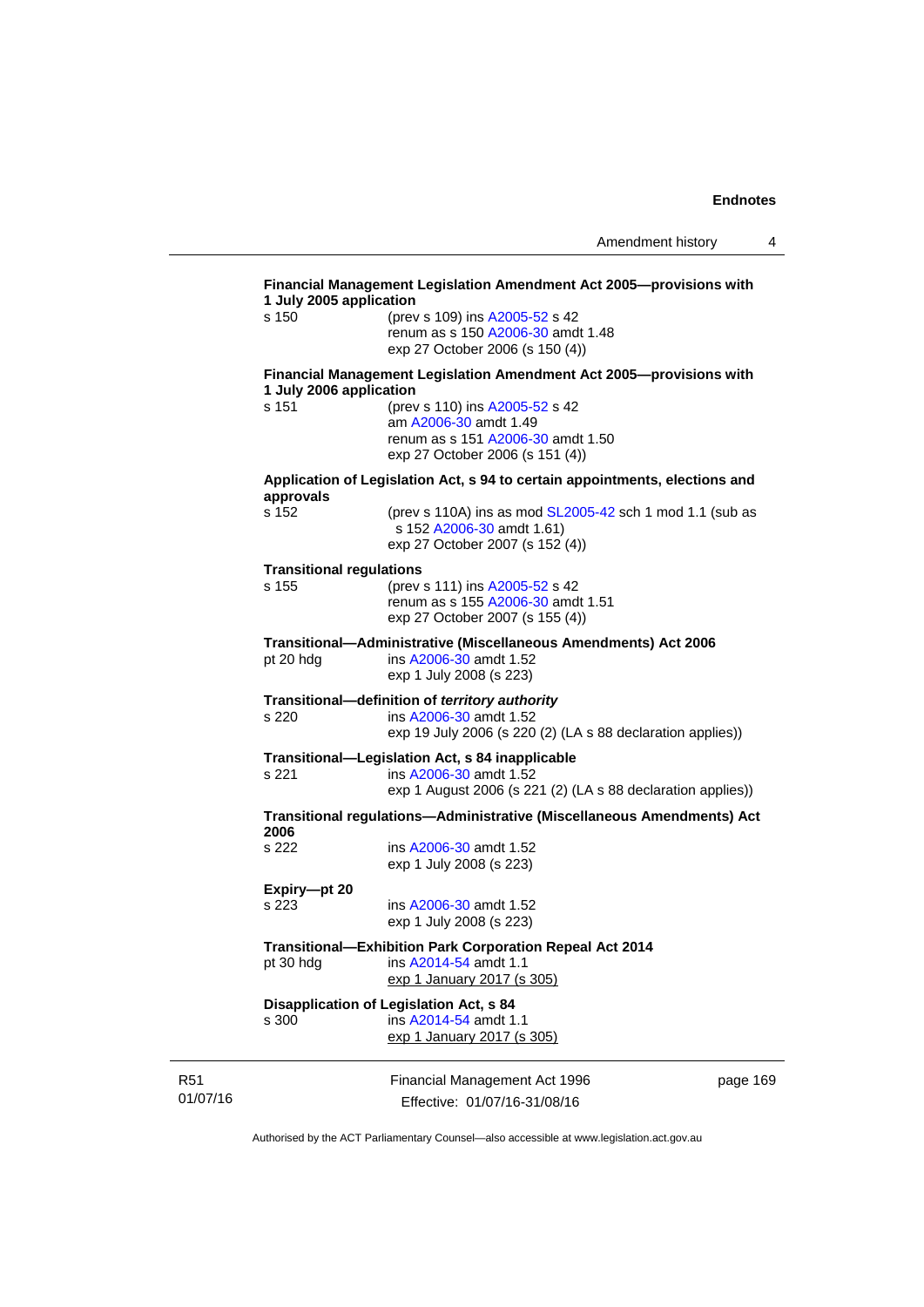4 Amendment history

| s 301                           | ins A2014-54 amdt 1.1                                               |
|---------------------------------|---------------------------------------------------------------------|
|                                 | exp 1 January 2017 (s 305)                                          |
|                                 | Registration of changes in ownership of certain assets              |
| s 302                           | ins A2014-54 amdt 1.1                                               |
|                                 | exp 1 January 2017 (s 305)                                          |
|                                 | Operation of pt 30 not breach of contract etc                       |
| s 303                           | ins A2014-54 amdt 1.1                                               |
|                                 | exp 1 January 2017 (s 305)                                          |
| <b>Transitional regulations</b> |                                                                     |
| s 304                           | ins A2014-54 amdt 1.1                                               |
|                                 | exp 1 January 2017 (s 305)                                          |
| Expiry-pt 30                    |                                                                     |
| s 305                           | ins A2014-54 amdt 1.1                                               |
|                                 | exp 1 January 2017 (s 305)                                          |
| <b>Dictionary</b>               |                                                                     |
| dict                            | am A2005-52 s 43; A2008-37 amdt 1.176; A2010-18                     |
|                                 | amdt 1.23; A2011-17 s 9; A2012-26 amdt 1.20; A2013-19               |
|                                 | amdt 3.160; A2013-41 amdt 1.16; A2015-34 s 111                      |
|                                 | def applicable governmental policies ins A2005-52 s 44              |
|                                 | def appropriation reloc from s 3 A2001-95 amdt 1.4                  |
|                                 | def Appropriation Act reloc from s 3 A2001-95 amdt 1.4              |
|                                 | def appropriation unit reloc from s 3 A2001-95 amdt 1.4             |
|                                 | om A2013-19 amdt 3.161                                              |
|                                 | def banking account ins A1997-102 s 4                               |
|                                 | am A1999-33 sch                                                     |
|                                 | reloc from s 3 A2001-95 amdt 1.4                                    |
|                                 | def borrowing reloc from s 3 A2001-95 amdt 1.4                      |
|                                 | def budget papers am A2001-56 amdt 3.256                            |
|                                 | reloc from s 3 A2001-95 amdt 1.4                                    |
|                                 | def capital injection reloc from s 3 A2001-95 amdt 1.4              |
|                                 | sub A2005-52 s 45                                                   |
|                                 | am A2011-17 s 16                                                    |
|                                 | sub A2015-34 s 112                                                  |
|                                 | def CEO ins A2005-52 s 46                                           |
|                                 | def <i>chief executive officer</i> reloc from s 3 A2001-95 amdt 1.4 |
|                                 | sub A2005-52 s 47                                                   |
|                                 | def class of outputs reloc from s 3 A2001-95 amdt 1.4               |
|                                 | sub A2015-34 s 113                                                  |
|                                 | def contract ins A2006-30 amdt 1.53                                 |
|                                 | sub A2015-34 s 114                                                  |
|                                 | def controlled recurrent payment ins A2015-34 s 115                 |
|                                 | def department reloc from s 3 A2001-95 amdt 1.4                     |

page 170 Financial Management Act 1996 Effective: 01/07/16-31/08/16

R51 01/07/16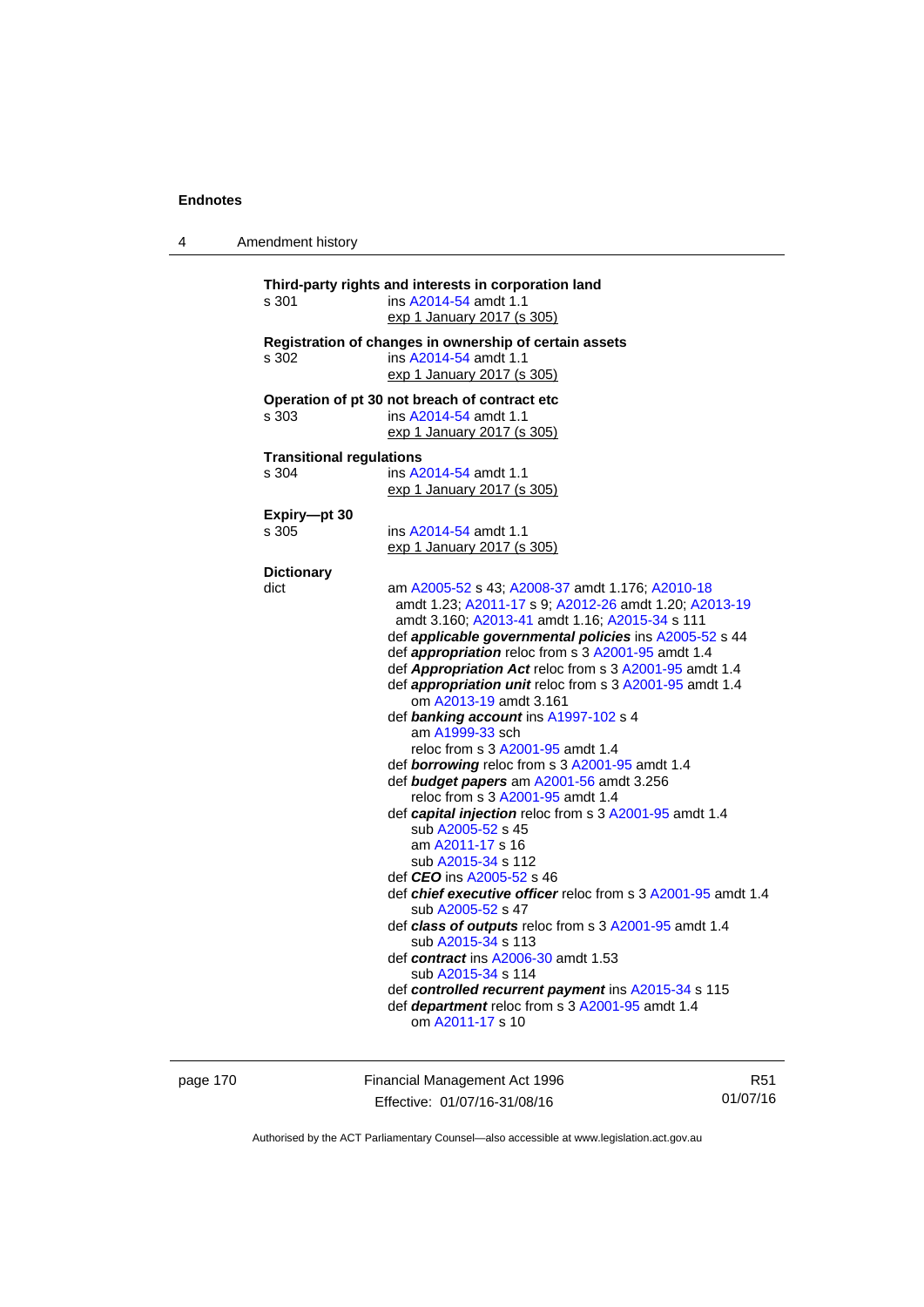```
 def departmental banking account am A1997-102 sch 
  reloc from s 3 A2001-95 amdt 1.4 
   om A2011-17 s 10 
def directorate ins A2011-17 s 10 
def directorate banking account ins A2011-17 s 10 
def division 9.6 authority ins A2006-30 amdt 1.54 
def division 9.7 authority ins A2006-30 amdt 1.54 
def establishing Act ins A2005-52 s 48 
def expenses reloc from s 3 A2001-95 amdt 1.4 
def financial management guidelines sub A2001-11
amdt 3.125
  reloc from s 3 A2001-95 amdt 1.4 
def financial year ins A2005-52 s 48 
def general government sector ins A1997-124 s 4 
  reloc from s 3 A2001-95 amdt 1.4 
def generally accepted accounting practice reloc from s 3 
A2001-95 amdt 1.4 
   sub A2005-52 s 49 
   am A2011-17 s 16 
def governing board ins A2005-52 s 50 
   sub A2011-17 s 11 
def governing board member ins A2005-52 s 50 
def GST ins A2000-27 s 4 
  reloc from s 3 A2001-95 amdt 1.4 
   om A2005-52 s 51 
def handover day ins A2006-30 amdt 1.55 
def input tax credit ins A2000-27 s 4 
  reloc from s 3 A2001-95 amdt 1.4 
def interest ins A2001-45 s 4 (as am A2002-30 amdt 3.370) 
def invest ins A2001-45 s 4 (as am A2002-30 amdt 3.370) 
def Legislative Assembly secretariat sub A2001-95
amdt 1.1
  reloc from s 3 A2001-95 amdt 1.4 
   sub A2005-42 amdt 1.1; A2007-3 amdt 3.243 
   om A2012-26 amdt 1.21
def material interest ins A2005-52 s 52 
def memorandum of understanding ins A2015-34 s 115 
def outcomes reloc from s 3 A2001-95 amdt 1.4 
   om A2009-49 amdt 3.67
def outputs reloc from s 3 A2001-95 amdt 1.4 
   am A2011-17 s 16 
def prescribed reloc from s 3 A2001-95 amdt 1.4 
def public money am A2001-95 s 4 
  reloc from s 3 A2001-95 amdt 1.4 
   am A2004-53 amdt 1.1; pars renum R19 LA (see 
   A2004-53 amdt 1.2)
```
R51 01/07/16 Financial Management Act 1996 Effective: 01/07/16-31/08/16

page 171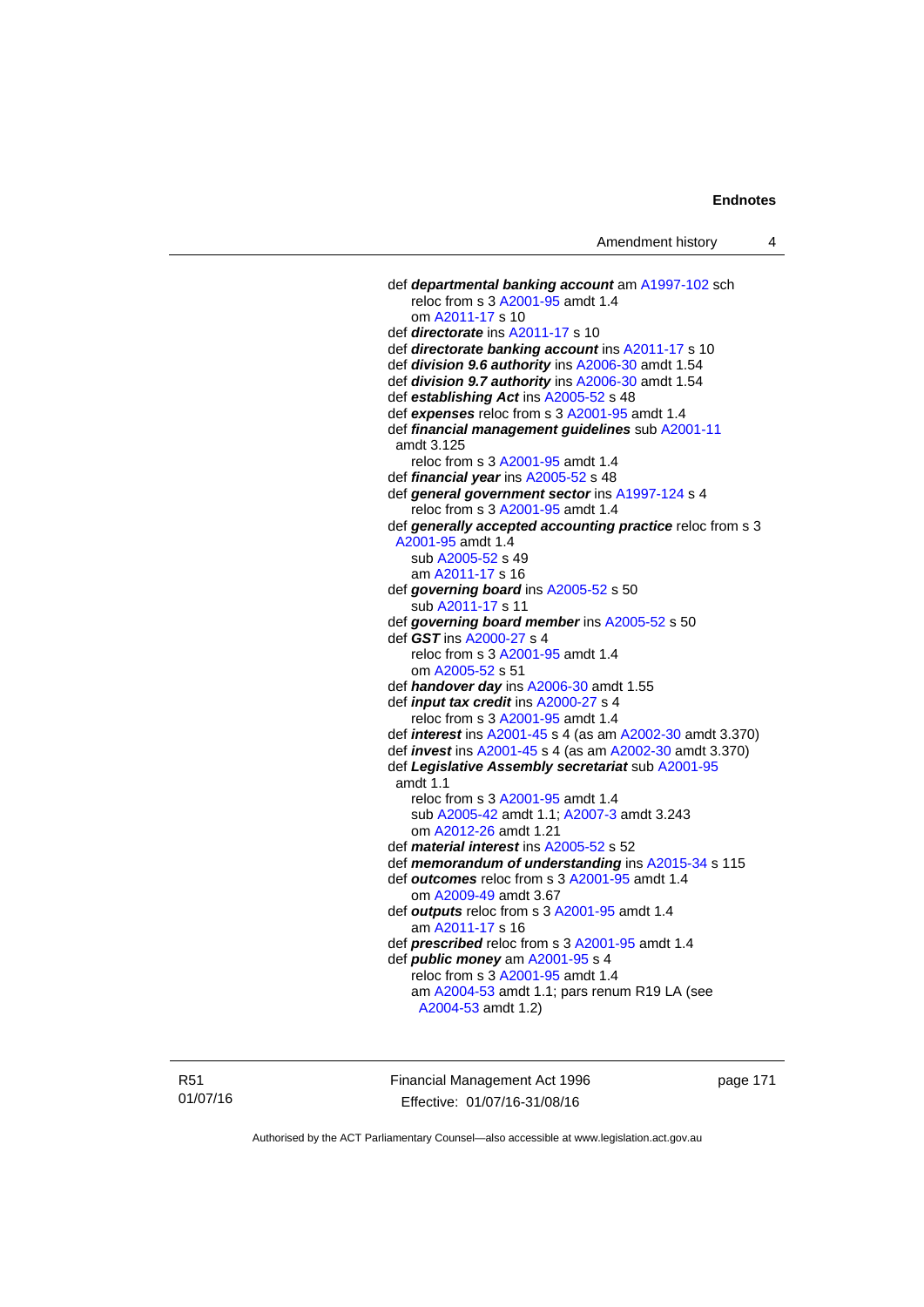4 Amendment history

| def public trading enterprise ins A1997-124 s 4                                              |
|----------------------------------------------------------------------------------------------|
| reloc from s 3 A2001-95 amdt 1.4                                                             |
| am A2003-21 s 14                                                                             |
| om A2005-52 s 53                                                                             |
| def <i>public trading enterprise sector</i> ins A1997-124 s 4                                |
| reloc from s 3 A2001-95 amdt 1.4                                                             |
| def relevant territory authority ins A2005-52 s 54                                           |
| def responsible chief executive reloc from s 3 A2001-95                                      |
| amdt $1.4$                                                                                   |
| om A2011-17 s 12                                                                             |
| def responsible director-general ins A2011-17 s 12                                           |
| def responsible Minister reloc from s 3 A2001-95 amdt 1.4<br>am A2005-52 s 55; A2011-17 s 16 |
| def securities reloc from s 3 dict A2001-95 amdt 1.4                                         |
| def statement of intent reloc from s 3 A2001-95 amdt 1.4                                     |
| sub A2005-52 s 56                                                                            |
| def subsidiary ins A2004-53 amdt 1.3                                                         |
| def superannuation appropriation ins A2000-21 sch                                            |
| reloc from s 3 A2001-95 amdt 1.4                                                             |
| def superannuation banking account ins A2000-21 sch                                          |
| reloc from s 3 A2001-95 amdt 1.4                                                             |
| om A2013-19 amdt 3.161                                                                       |
| def taxable supply ins A2000-27 s 4                                                          |
| reloc from s 3 A2001-95 amdt 1.4                                                             |
| def territory authority am A2000-21 sch; A2001-95 amdt 1.3                                   |
| reloc from s 3 A2001-95 amdt 1.4                                                             |
| sub A2006-30 amdt 1.56                                                                       |
| def territory banking account am A1997-102 sch                                               |
| reloc from s 3 A2001-95 amdt 1.4                                                             |
| def territory entity ins A2015-34 s 115                                                      |
| def the Territory ins A2009-49 amdt 3.68                                                     |
| def Treasurer's advance ins A2015-34 s 115                                                   |
| def trust money reloc from s 3 A2001-95 amdt 1.4                                             |
| def <i>under treasurer</i> ins A2015-34 s 115                                                |
| def warrant am A1997-102 sch                                                                 |
| reloc from s 3 A2001-95 amdt 1.4                                                             |
| om A2002-38 amdt 1.10                                                                        |
|                                                                                              |

page 172 Financial Management Act 1996 Effective: 01/07/16-31/08/16

R51 01/07/16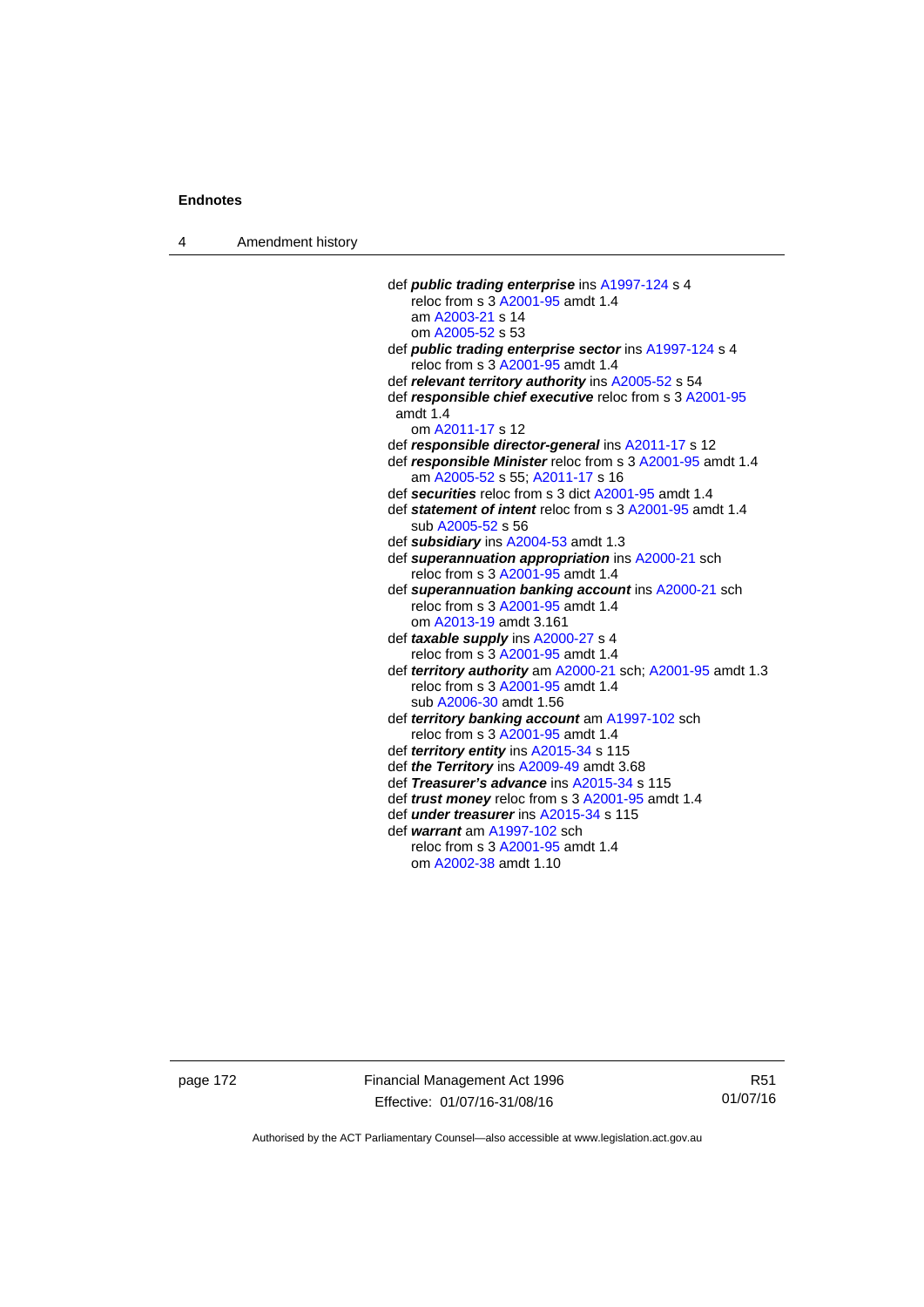# **5 Earlier republications**

Some earlier republications were not numbered. The number in column 1 refers to the publication order.

Since 12 September 2001 every authorised republication has been published in electronic pdf format on the ACT legislation register. A selection of authorised republications have also been published in printed format. These republications are marked with an asterisk (\*) in column 1. Electronic and printed versions of an authorised republication are identical.

| <b>Republication No</b> | <b>Amendments to</b> | <b>Republication date</b> |
|-------------------------|----------------------|---------------------------|
| 1                       | A1997-124            | 31 January 1998           |
| $\overline{c}$          | A1999-58             | 10 November 1999          |
| 3                       | A2001-56             | 12 September 2001         |
| 4                       | A2001-97             | 20 December 2001          |
| 5                       | A2001-97             | 31 December 2001          |
| 5 (RI)                  | A2001-97 ‡           | 19 September 2002         |
| 6                       | A2001-97             | 4 January 2002            |
| 6(RI)                   | A2001-97 ±           | 19 September 2002         |
| $7^*$                   | A2001-97             | 14 January 2002           |
| 7(RI)                   | A2001-97 ‡           | 19 September 2002         |
| 7A                      | A2001-97 ‡‡          | 19 September 2002         |
| 8                       | A2001-97             | 1 July 2002               |
| 8 (RI)                  | A2001-97 ‡‡          | 19 September 2002         |
| $9*$                    | A2002-30             | 19 September 2002         |
| 10                      | A2002-38             | 1 November 2002           |
| 11                      | A2003-9              | 8 March 2003              |
| 12                      | A2003-21             | 20 May 2003               |
| 13                      | A2003-27             | 30 June 2003              |
| 14                      | A2003-46             | 1 November 2003           |
| 15                      | A2003-56             | 19 December 2003          |
| 16                      | A2004-19             | 7 April 2004              |
| 17                      | A2004-35             | 30 June 2004              |
|                         |                      |                           |

R51 01/07/16 Financial Management Act 1996 Effective: 01/07/16-31/08/16

page 173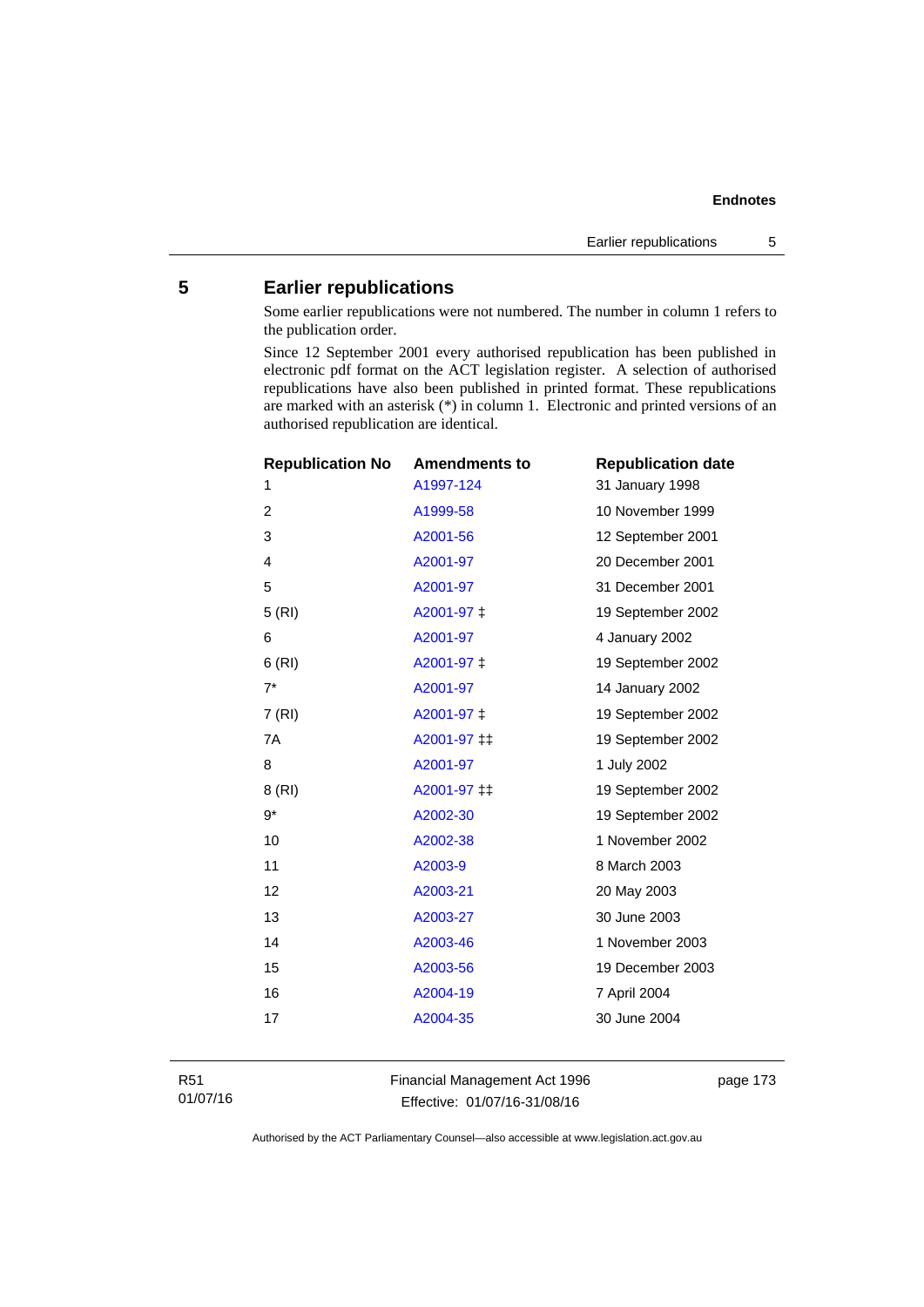| <b>Republication No</b> | <b>Amendments to</b> | <b>Republication date</b> |
|-------------------------|----------------------|---------------------------|
| 18                      | A2004-35             | 1 July 2004               |
| 19                      | A2004-53             | 17 August 2004            |
| 20                      | A2005-20             | 2 June 2005               |
| 21                      | A2005-32             | 1 July 2005               |
| 22                      | A2005-42             | 1 September 2005          |
| 23                      | A2005-52             | 27 October 2005           |
| 24                      | A2005-52             | 1 January 2006            |
| 25                      | A2006-30             | 19 June 2006              |
| 26                      | A2006-30             | 1 July 2006               |
| 27                      | A2006-30             | 20 July 2006              |
| 28                      | A2006-30             | 2 August 2006             |
| 29                      | A2006-30             | 28 October 2006           |
| 30                      | A2007-3              | 12 April 2007             |
| 31                      | A2007-10             | 12 May 2007               |
| 32                      | A2007-10             | 28 October 2007           |
| 33                      | A2007-10             | 2 July 2008               |
| 34                      | A2008-28             | 26 August 2008            |
| 35                      | A2008-37             | 2 February 2009           |
| 36                      | A2009-12             | 1 July 2009               |
| 37                      | A2009-49             | 17 December 2009          |
| $38*$                   | A2009-49             | 1 January 2010            |
| 39                      | A2010-18             | 3 June 2010               |
| 40                      | A2010-36             | 30 September 2010         |
| 41                      | A2010-55             | 1 January 2011            |
| 42                      | A2011-17             | 1 July 2011               |
| 43                      | A2012-15             | 16 May 2012               |
| 44                      | A2012-26             | 1 July 2012               |
|                         |                      |                           |

|  | Earlier republications |  |
|--|------------------------|--|
|--|------------------------|--|

page 174 Financial Management Act 1996 Effective: 01/07/16-31/08/16

R51 01/07/16